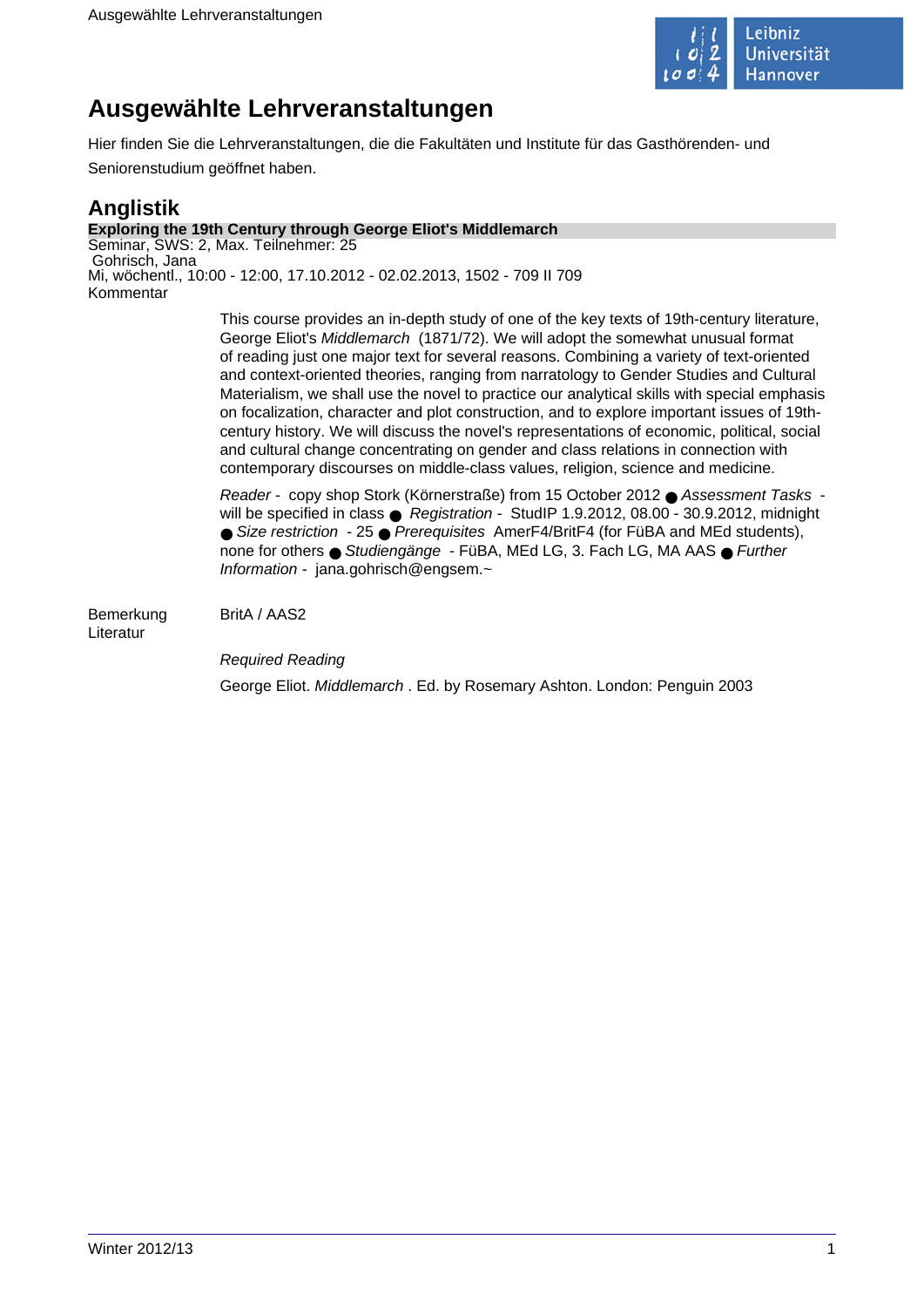

### **Exploring the British Countryside**

Seminar, SWS: 2, Max. Teilnehmer: 25 Bennett, Peter Fr, wöchentl., 12:00 - 14:00, 19.10.2012 - 02.02.2013, 1502 - 703 II 703 Kommentar

> The countryside and rural life are very emotive issues in British culture and have been so for a long time. A variety of political, ideological, social and psychological attitudes can be inferred from the ways in which people write about, talk about, campaign about, paint, photograph, market or otherwise represent the British countryside. We shall consider the causes and effects of the various economic, political and demographic changes that have occurred in the British countryside over the last three or four hundred years. Above all, we shall analyse different cultural meanings and values which people and movements have attached to the countryside over the same period, and especially in the last two hundred years.

Assessment Tasks - Studienleistung: short presentation. Prüfungsleistung: term paper ● Registration - StudIP 1.9.2012, 08.00 - 30.9.2012, midnight ● Size restriction - 25 ● Prerequisites - successful completion of AmerBritF1 and SPAWR ● Studiengänge -FüBA, MEd LBS, 3.Fach LG ● Further Information - peter.bennett@engsem.~

Bemerkung BritF4 Literatur

Required Reading

To be announced at the first meeting.

### **Famous Speeches in Context II: Modern Masterpieces of Political Rhetoric**

Seminar Rohloff, Heide

Fr, wöchentl., 12:15 - 13:45, 02.11.2012 - 01.02.2013, 1502 - 709 II 709

Kommentar Following the suggestion from among the group that took part in my summer term course on "Famous Historic Speeches in Context", we will continue our discussion and analysis of great speeches, concentrating on more recent and contemporary examples. Suggestions made so far include Margaret Thatcher, Tony Blair, Nelson Mandela, Bishop Tutu, Golda Meir, Yithzak Rabin, Shimon Peres, Jassir Arafat, Barack Obama, John McCain and Al Gore, availability of the texts provided. A final selection can hopefully be made by the end of the summer term to be confirmed (or altered) at the first meeting on 2 November.

> Emphasis will be on a more advanced approach to structure, composition, methods of arguing and providing proof, vocabulary and diction, keywords and catch phrases, attitude and atmosphere, syntax, imagery, levels of style, figures of speech and special rhetoric devices used in the respective speech so as to become more fully aware of the qualities that - apart from thoughts and arguments - distinguish an inspiring and unforgettable speech from a conventional and everyday political statement.

People interested in the course have also expressed the wish to improve their oral English by taking advantage of further opportunities to practise English in class. Special exercises appropriate to the subject might be 5-minute summaries, pro and con disputes, presentation of counter-arguments or opposing views, asking and answering previously prepared questions, explaining relevant terms etc.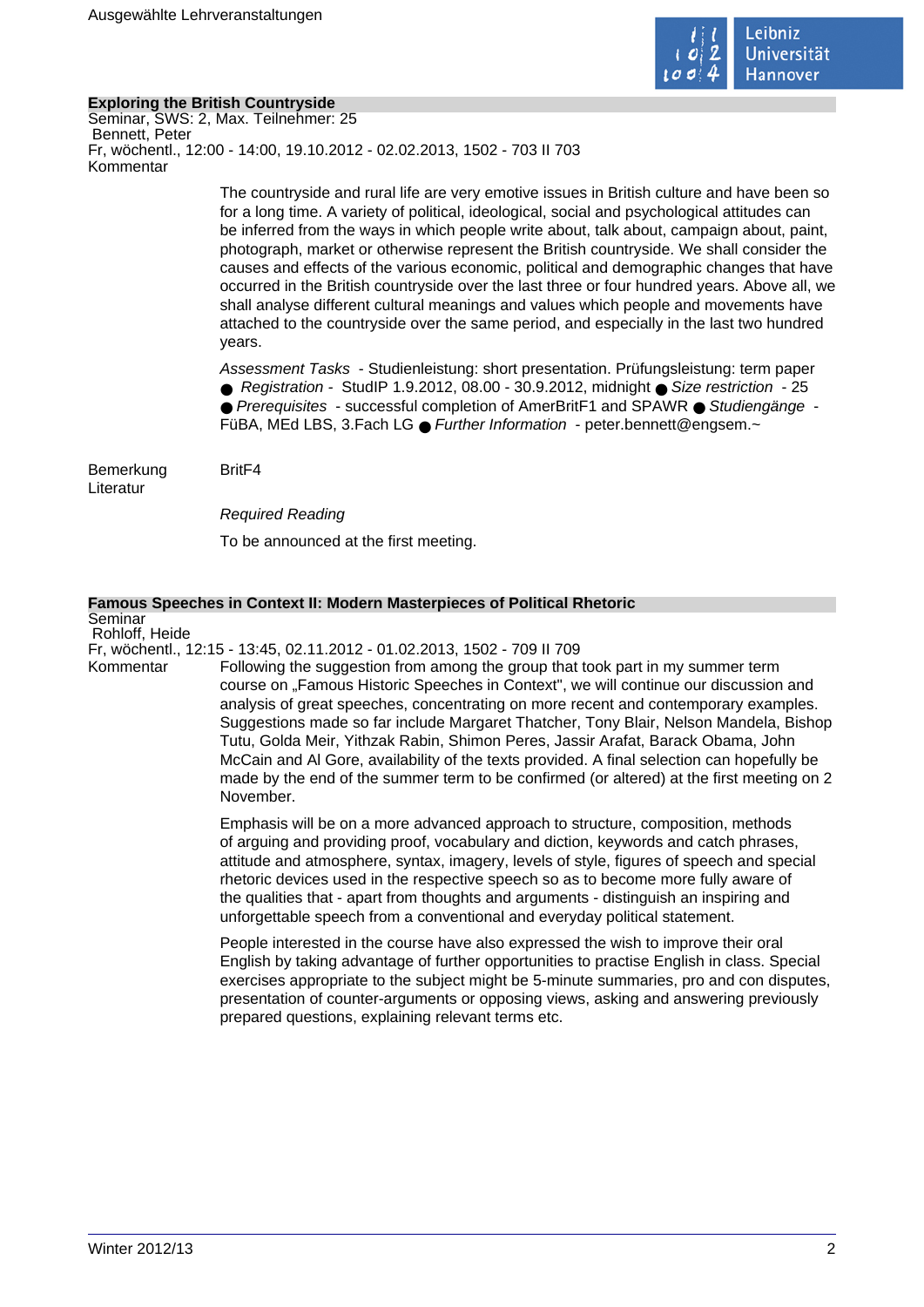

### **Introduction to Literary Studies**

Seminar, SWS: 2, Max. Teilnehmer: 35 Mayer, Ruth (verantwortlich) Mo, wöchentl., 10:00 - 12:00, 22.10.2012 - 02.02.2013, 1502 - 609 II 609 Kommentar

> This course is designed as a general introduction to Literary Studies and aims to familiarize students with the fundamentals necessary for the study of English and American literatures. The course will acquaint students with different theoretical approaches to literature as well as important critical concepts and methods in order to further their skills in description, analysis and interpretation. For illustration, we will draw on representative textual examples from a variety of genres and periods. In addition, the students will be introduced to the basic rules of scholarly research and presentation.

> Reader - copy shop Stork (Körnerstraße) from 1 Oct ● Assessment Tasks - will be specified in class  $\bullet$  Registration - Doodle 01.09.2012 - 17.10.2012, 13.00  $\bullet$  Size restriction - 35 ● Prerequisites - none ● Studiengänge - FüBA, BSc TE, LG 3, Fach ● Further Information - ruth.mayer@engsem.~

Bemerkung AmerBritF1 Literatur Required Reading: Will be specified in class.

#### **Introduction to Literary Studies**

Seminar, SWS: 2, Max. Teilnehmer: 35 Marquardt, Johanna Di, wöchentl., 16:00 - 18:00, 23.10.2012 - 02.02.2013, 1502 - 703 II 703

Fr, Einzel, 12:00 - 14:00, 18.01.2013 - 18.01.2013, 1502 - 609 II 609 , Ausweichtermin Kommentar This course is designed as a general introduction to Literary Studies and aims to familiarize students with the fundamentals necessary for the study of English and American literatures. The course will acquaint students with different theoretical approaches to literature as well as important critical concepts and methods in order to further their skills in description, analysis and interpretation. For illustration, we will draw on representative textual examples from a variety of genres and periods. In addition, the students will be introduced to the basic rules of scholarly research and presentation.

### Required Reading

Vera and Ansgar Nünning. An Introduction to the Study of English and American Literature . Trans. Jane Dewhurst. Stuttgart: Klett, 2004.

Assessment Tasks & ndash; will be specified in class  $\bullet$  Registration & ndash; Doodle by 17.10.2012, 13.00  $\bullet$  Size restriction & ndash; 35  $\bullet$  Prerequisites & ndash; none  $\bullet$ Studiengänge – FüB.A., BSC.TE, Drittes Fach ● Further Information – johanna.schaper@engsem.~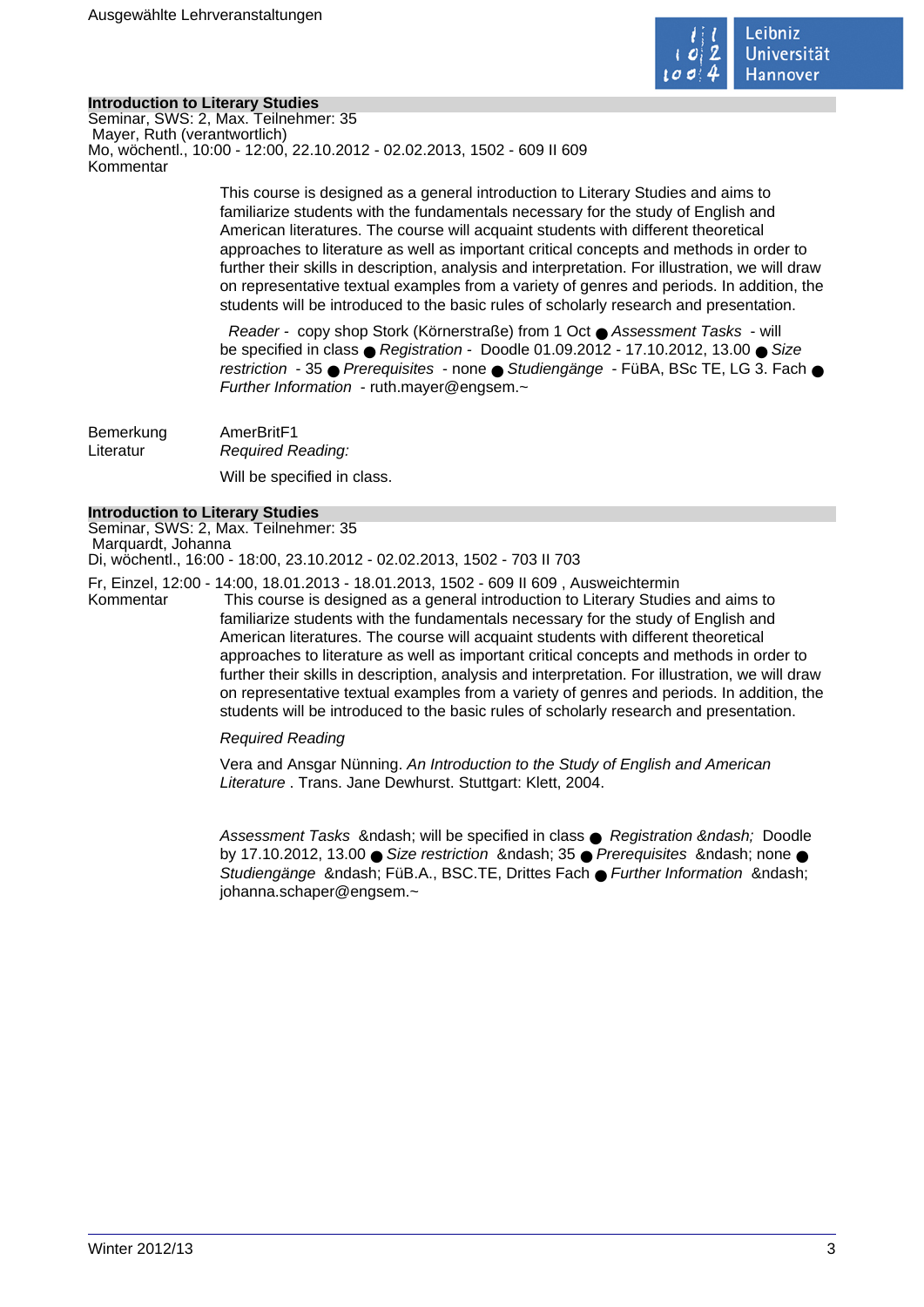

### **Introduction to Literary Studies**

Seminar, SWS: 2, Max. Teilnehmer: 35 Gohrisch, Jana Mi, wöchentl., 08:00 - 10:00, 24.10.2012 - 02.02.2013, 1502 - 703 II 703 Kommentar

> This course is designed as a general introduction to Literary Studies and aims to familiarize students with the fundamentals necessary for the study of English and American literatures. The course will acquaint students with different theoretical approaches to literature as well as important critical concepts and methods in order to further their skills in description, analysis and interpretation. For illustration, we will draw on representative textual examples from a variety of genres and periods. In addition, the students will be introduced to the basic rules of scholarly research and presentation.

> Reader - copy shop Stork (Körnerstraße) from 1 Oct ● Assessment Tasks - will be specified in class  $\bullet$  Registration - Doodle 01.09.2012 - 17.10.2012, 13.00  $\bullet$  Size restriction - 35 ● Prerequisites - none ● Studiengänge - FüBA, BSc TE, LG 3, Fach ● Further Information - jana.gohrisch@engsem. $\sim$

Bemerkung AmerBritF1

Literatur

Required Reading

Vera and Ansgar Nünning. An Introduction to the Study of English and American Literature . Trans. Jane Dewhurst. Stuttgart: Klett. 2004.

### **Introduction to Literary Studies**

Seminar, SWS: 2, Max. Teilnehmer: 35 Grünkemeier, Ellen Do, wöchentl., 08:00 - 10:00, 25.10.2012 - 02.02.2013, 1502 - 615 II 615 Kommentar

> This course is designed as a general introduction to Literary Studies and aims to familiarize students with the fundamentals necessary for the study of English and American literatures. The course will acquaint students with different theoretical approaches to literature as well as important critical concepts and methods in order to further their skills in description, analysis and interpretation. For illustration, we will draw on representative textual examples from a variety of genres and periods. In addition, the students will be introduced to the basic rules of scholarly research and presentation.

> Reader - copy shop Stork (Körnerstraße) from 1 Oct ● Assessment Tasks - will be specified in class ● Registration - Doodle 01.09.2012 - 17.10.2012, 13.00 ● Size restriction - 35 ● Prerequisites - none ● Studiengänge - FüBA, BSc TE, LG 3. Fach ● Further Information - ellen.gruenkemeier@engsem.~

Bemerkung AmerBritF1

Literatur

Required Reading

Vera and Ansgar Nünning. An Introduction to the Study of English and American Literature . Trans. Jane Dewhurst. Stuttgart: Klett, 2004. ISBN 3-12-939619-5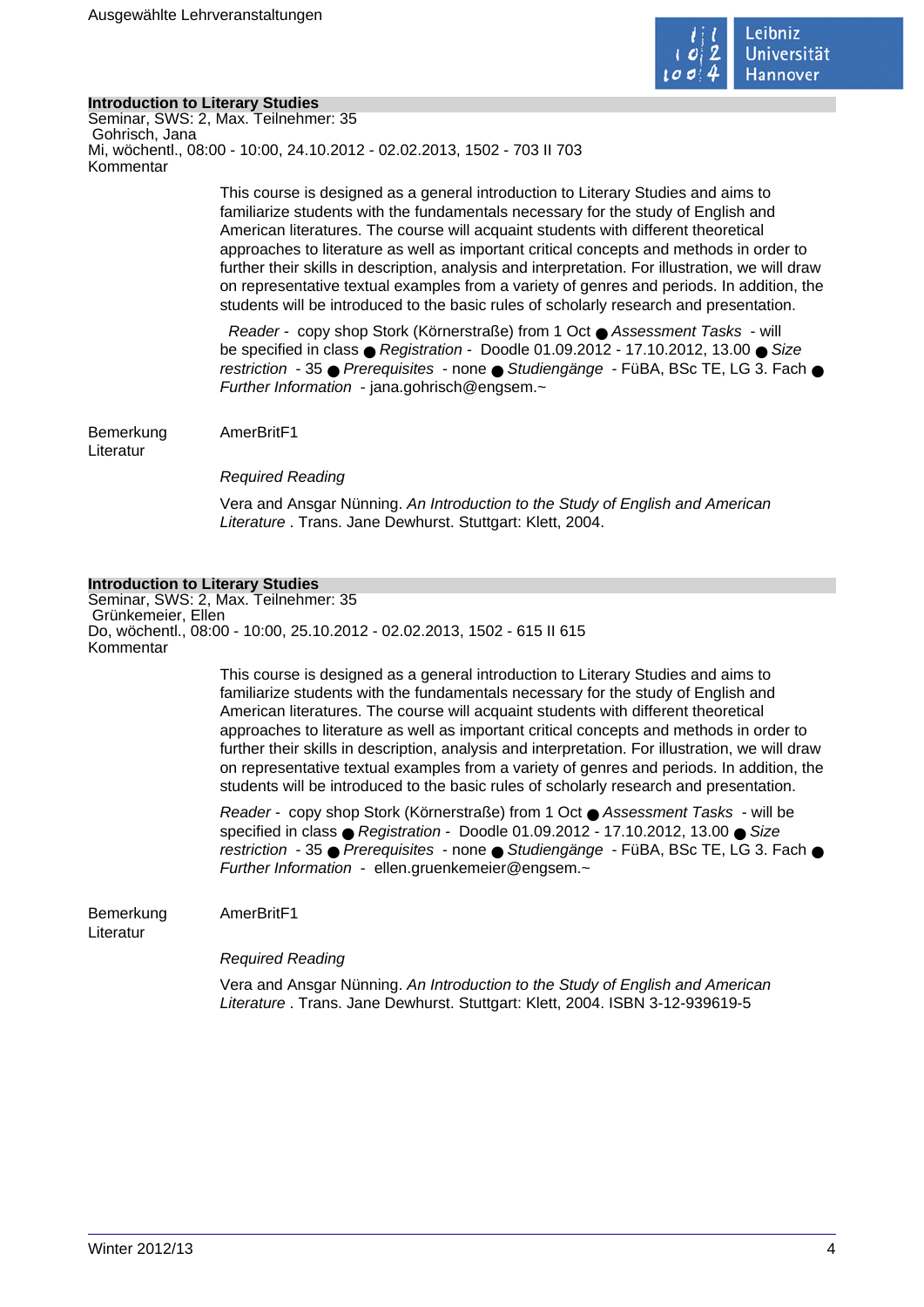

### **Introduction to Literary Studies**

Seminar, SWS: 2, Max. Teilnehmer: 35 Funk, Wolfgang Do, wöchentl., 10:00 - 12:00, 25.10.2012 - 02.02.2013, 1502 - 703 II 703 Mi, Einzel, 15:30 - 16:30, 20.02.2013 - 20.02.2013, 1502 - 709 II 709 , Klausurnachbesprechung Kommentar

> This course is designed as a general introduction to Literary Studies and aims to familiarize students with the fundamentals necessary for the study of English and American literatures. The course will acquaint students with different theoretical approaches to literature as well as important critical concepts and methods in order to further their skills in description, analysis and interpretation. For illustration, we will draw on representative textual examples from a variety of genres and periods. In addition, the students will be introduced to the basic rules of scholarly research and presentation.

> Reader - copy shop Stork (Körnerstraße) from 1 Oct ● Assessment Tasks - will be specified in class ● Registration - Doodle 01.09.2012 - 17.10.2012, 13.00 ● Size restriction - 35 ● Prerequisites - none ● Studiengänge - FüBA, BSc TE, LG 3. Fach ● Further Information - wolfgang.funk@engsem. $\sim$

Bemerkung AmerBritF1

Literatur

Required Reading

Meyer, Michael. English and American Literatures . 4th Edition. Tübingen: Francke, 2011.

### **Introduction to Literary Studies: Consultation Hour**

Seminar, SWS: 1 Mayer, Ruth Mo, 12:00 - 13:00, 22.10.2012 - 02.02.2013, 1. Gruppe, Dienstraum 1502.633 Kommentar Every participant of the AmerBritF1 class will be asked to attend a consultation, in order to clarify study goals, identify problems and discuss questions. Further information will be given at the beginning of the course. Bemerkung AmerBritF1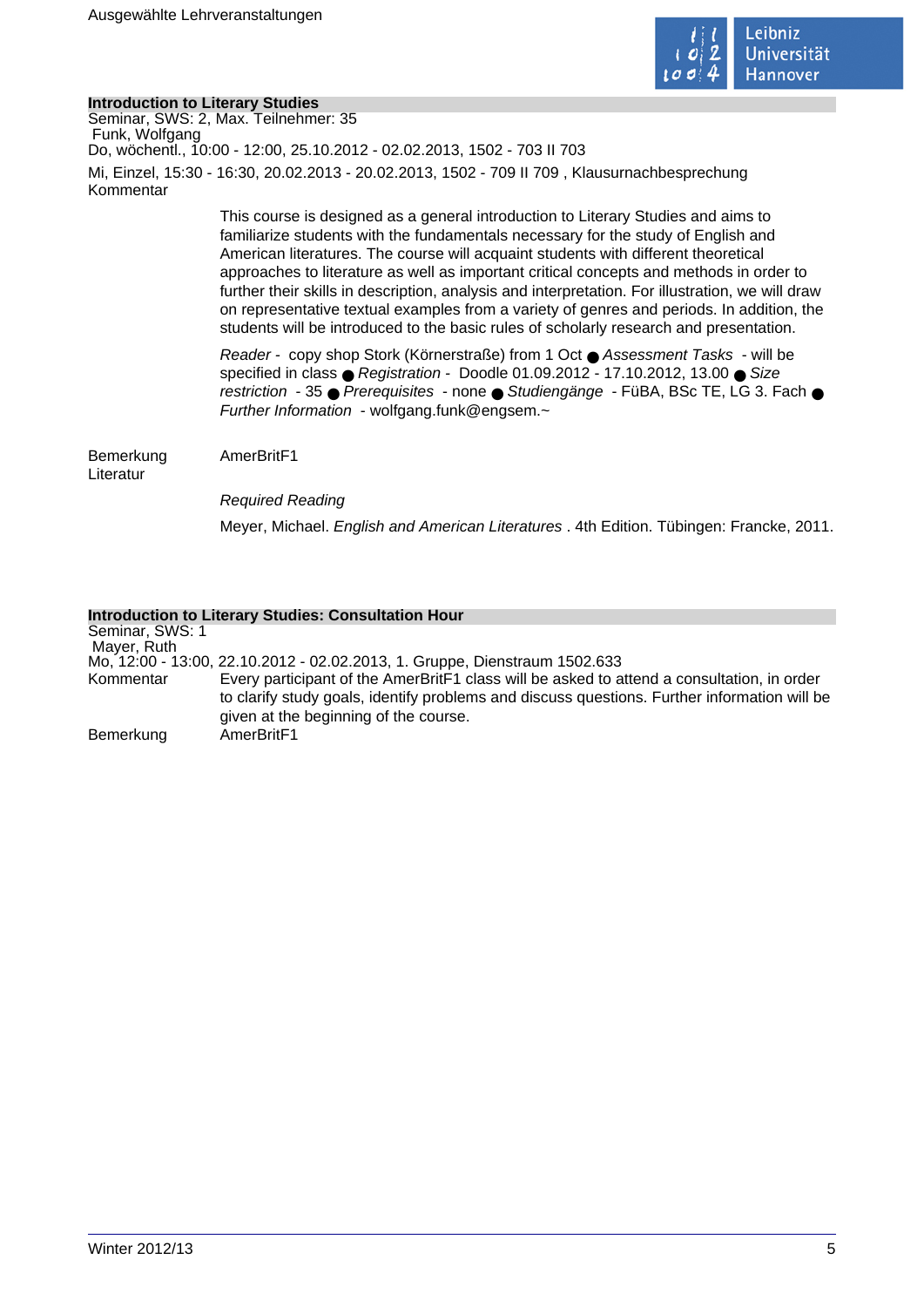

### **Introduction to Visual Culture**

Seminar, SWS: 2, Max. Teilnehmer: 25 Brinker (M. A.), Felix Fr, wöchentl., 12:00 - 14:00, 19.10.2012 - 02.02.2013, 1502 - 615 II 615 Kommentar

> This class serves as an introduction to the broad field of visual culture and aims to familiarize participants with the analysis and interpretation of (audio)visual texts of different media. Focusing in particular on photography and film, but taking on other visual media (like the comic book) as well, we will explore methods and approaches central to the study of still and moving images. We will engage in close formal analyses, discuss the technological and material conditions of visualization, and place representations into their (social, cultural, and historical) contexts. Participants are expected to attend the film screenings that will accompany the seminar (dates will be announced at the beginning of the semester).

> Reader - copy shop Stork (Körnerstraße) from 15 October ● Assessment Tasks - will be specified in class  $\bullet$  Registration - StudIP 1.9.2012 - 30.9.2012  $\bullet$  Size restriction - 25  $\bullet$ Prerequisites - Studienleistung(en) of AmerBritF1 ● Studiengänge - FüBA, MEd LBS, 3. Fach LG ● Further Information - felix.brinker@engsem.~

Bemerkung AmerF4 Literatur

### Required Reading

Please refer to the course page on StudIP. An introductory text - which we will discuss in the first session - will be made available there as the semester approaches. A reader with additional course material will be made available in the copy shop Stork as well.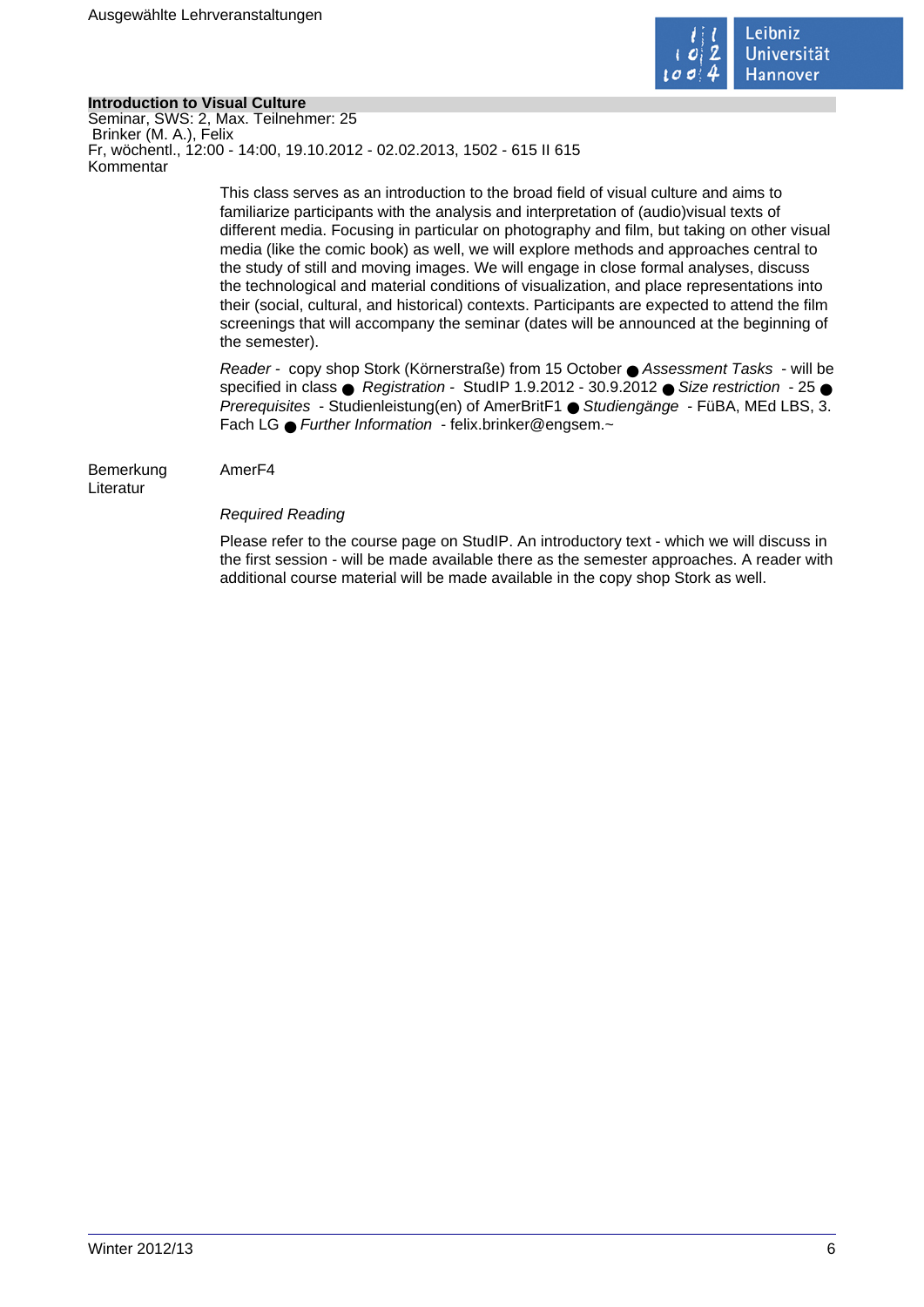

#### **Portfolio** Seminar, SWS: 2, Max. Teilnehmer: 25 Becker, Carmen Di, wöchentl., 10:00 - 12:00, 16.10.2012 - 02.02.2013, 1502 - 613 II 613 Kommentar

Concepts such as the portfolio or standards-oriented assessment have become buzzwords in educational contexts. Although portfolios are highly recommended by the Ministries of Education as a means to evaluate students' language competence through self-assessment, the reality in classrooms is different. 'Portfolio' is still a magic word and not implemented in many schools. Portfolios are often criticized for being too timeconsuming, taking away precious time for language learning, and for not being reliable enough to document students' language competence.

This seminar will closely examine the potential of portfolio assessment for language learning and teaching purposes. The European Language Portfolio will be introduced and evaluated, and preconditions for its successful implementation at school critically discussed. Furthermore, we will deal with portfolio (self-)assessment as a building block for a new learning culture, and all participants will be encouraged to become a part of this movement by actively documenting the development of their methodological competence in their own Language Teaching Portfolio.

Reader - copy shop Stork (Körnerstraße) from 15 October ● Assessment Tasks reading assignments and projects ● Registration - StudIP 1.09.2012 - 30.09.2012 ● Size restriction - 25 ● Prerequisites - DidF1 ● Studiengänge - FüBA, BSc TE, 3. Fach LG ● Further Information - carmen.becker@engsem.~

### Bemerkung DidF2

Literatur

### Recommended Reading

Brunner, I.; Häcker, T.; Winter, F. (2006): Das Handbuch Portfolioarbeit. Seelze: Kallmeyer.

Deci, E. L. and Ryan, R. M. (1993). Die Selbstbestimmungstheorie der Motivation und ihre Bedeutung für die Pädagogik. Zeitschrift für Pädagogik, 39, S. 223-238.

Deci, E.L. and Ryan, R.M. (2002): Overview of Self-Determination Theory: An Organismic Dialectical Perspective. In: Deci, E.L. and Ryan, R.M. Handbook of Self-Determination Theory. Rochester, NY: The University of Rochester Press.

Schärer, R. (1999): "A European Language Portfolio. The Pilot Phase 1998-2000 -Perspectives 2000". Babylonia 7 (1), S. 58-61.

Schärer, R. (2000): Final Report. A European Language Portfolio Pilot Project. Phase 1998-2000. Strasbourg: Council of Europe.

Schärer, R. (2004): A European Language Portfolio: From piloting to implementation (2001-2004). Strasbourg: Council of Europe.

Schärer, R. (2008): European Language Portfolio: Interim Report 2007. Strasbourg: Council of Europe.

Schneider, G. and North, B. (2000): Fremdsprachen können - was heisst das? Skalen zur Beschreibung, Beurteilung und Selbsteinschätzung der fremdsprachlichen Kommunikationsfähigkeit. Chur, Zürich: Rüegger.

Schneider, G., and Lenz, P. (2001): European Language Portfolio: Guide for developers (1 st ed.). Strasbourg: Council of Europe.

Winter, F. (2011): Leistungsbewertung. Hohengehren: Schneider Verlag.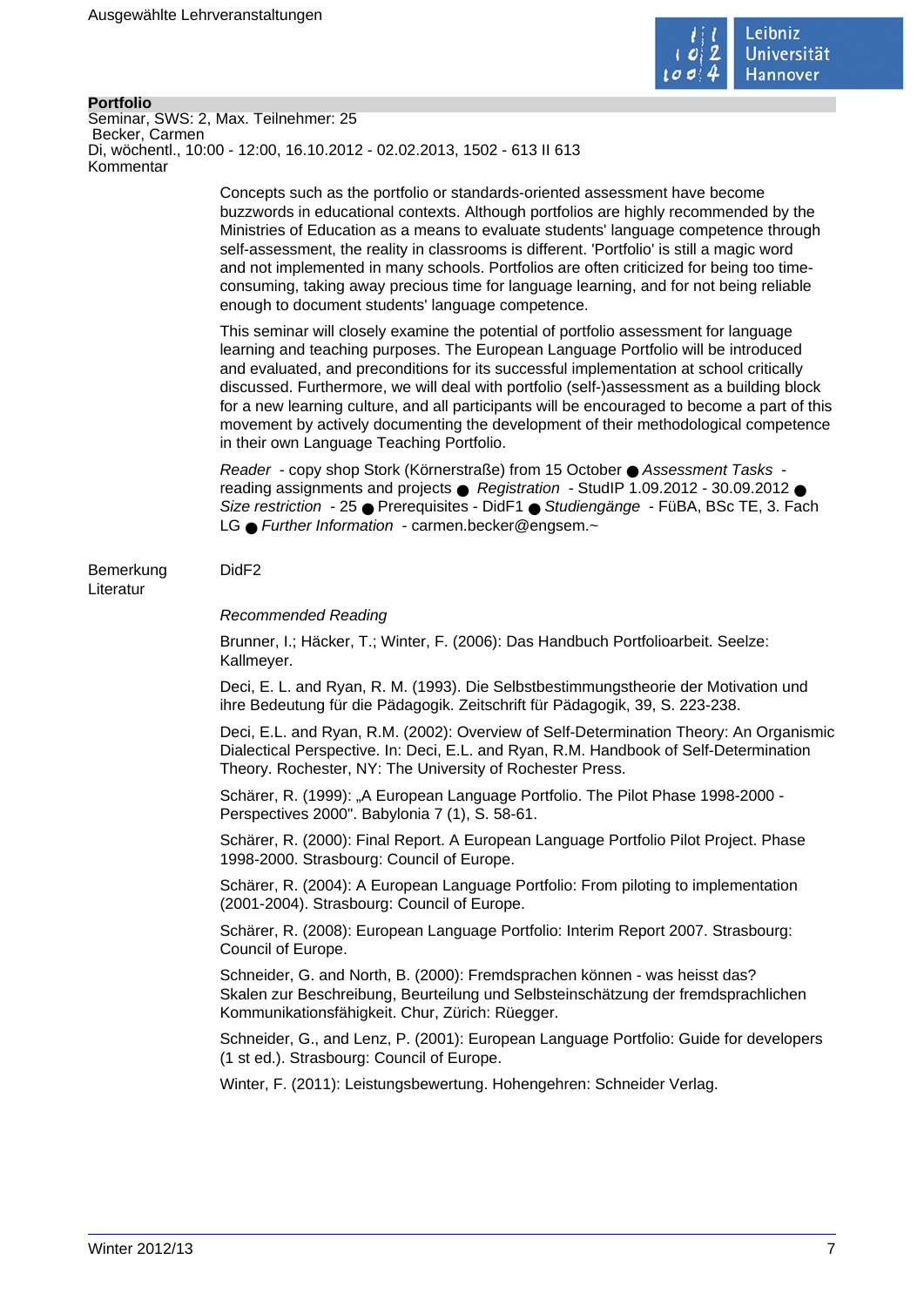

### **Survey of British Literatures and Cultures I**

Vorlesung, SWS: 2 Emig, Rainer Mo15.10.2012 - 02.02.2013 Kommentar

The aims of this set of two lectures (the second one will be taught in the spring term) are

1. to provide a broad introduction to the cultural history of Britain and Ireland as well as current debates and conflicts in British culture;

2. to give insight into the development of the literatures of the British Isles in conjunction with their cultural history.

In two survey lectures we will cover the beginnings of British cultures to roughly the  $18<sup>th</sup>$ century and the 18<sup>th</sup> century to the present. The lectures will not only provide historical and cultural facts, but will also question them from the perspectives of theories of Cultural **Studies** 

The lectures will not view literature as a mere illustration or effect of cultural history, but see it as a complex way of responding to and often challenging it.

PLEASE NOTE: THE FIRST LECTURE COURSE WILL BE TAUGHT VIA VIDEO ONLY.

Assessment Tasks – Studienleistung: electronic test available mid-term; Prüfungsleistung: exam in summer term (after Lecture Course II) ● Registration – StudIP 1.9.2012, 08.00 - 30.9.2012, midnight  $\bullet$  Size restriction – none  $\bullet$  Prerequisites  $-$  none ● Studiengänge – FüBA, BSc TE, 3. Fach LG ● Further Information – rainer.emig@engsem.~

Bemerkung BritF2, BritF3 Literatur

### Required Reading

Please refer to the course page on StudIP, where you will find the PowerPoint presentations used in each lecture as PDF files.

### Recommended Reading

John Oakland. Ed. British Civilization . 7th edition. London: Taylor & Francis, 2010. Print.

Paul Poplawski. Ed. English Literature in Context . Cambridge et al.: Cambridge UP, 2007. Print.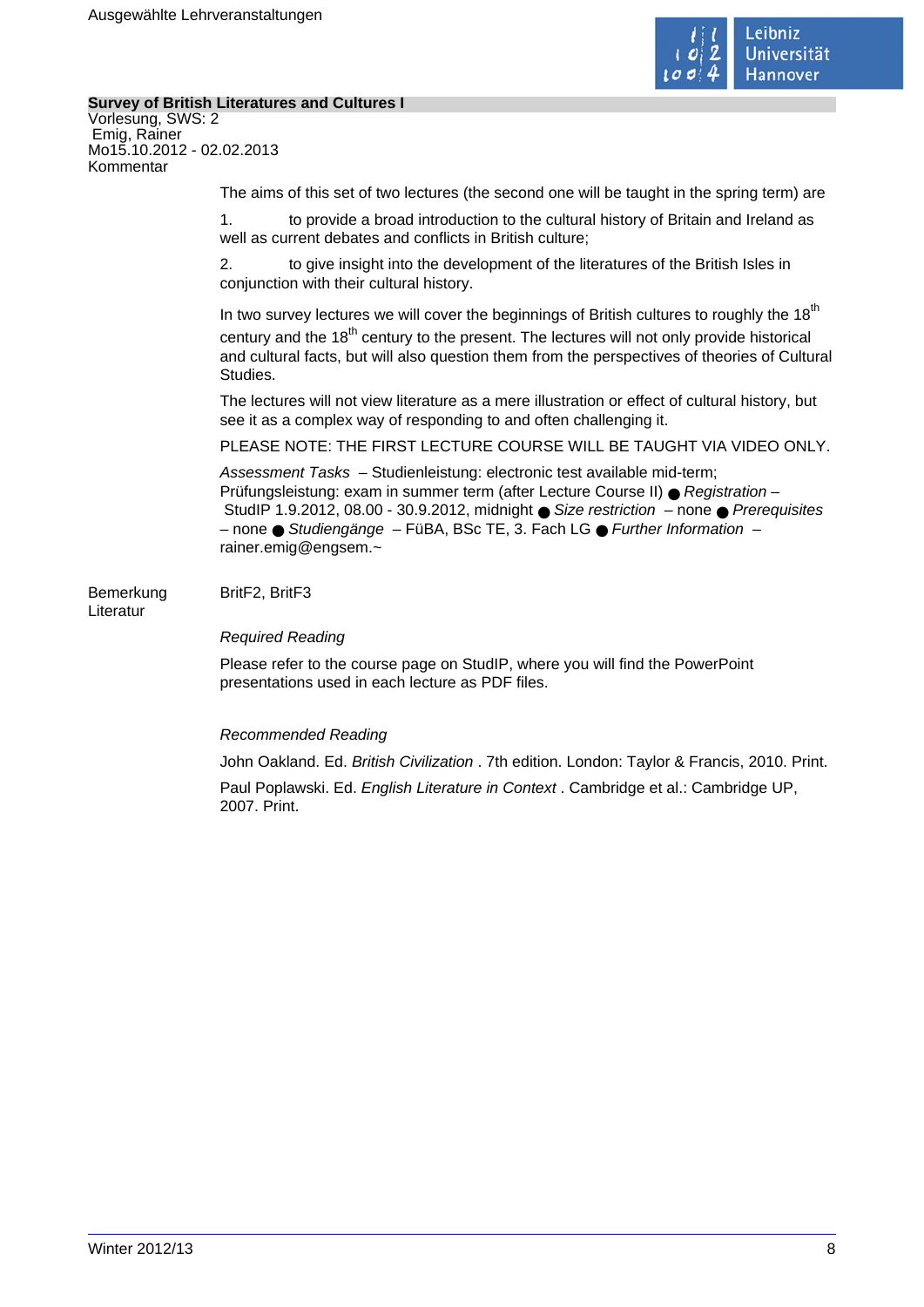

### **The Great Depression and the New Deal in American Literature and Culture**

Seminar, SWS: 2, Max. Teilnehmer: 25 Mayer, Ruth Mi, wöchentl., 10:00 - 12:00, 17.10.2012 - 02.02.2013, 1502 - 609 II 609 Kommentar

> In this class we will discuss the art and literature emerging in the wake of the great depression and in the course of Franklin Delano Roosevelt's so-called 'New Deal.' We will focus on this political program's first phase, in which the goal was relief and recovery in the face of a deep-going economic crisis. In these days, an unprecedented and muchdisputed government intervention on behalf of the poor set in, which went along on the cultural side with radically new programs for the promotion of the arts. Roosevelt's ambitious Works Progress Administration (WPA) comprised several support programs for artists - the Federal Writers Project, the Federal Theater Project, the Federal Arts Project. We will look into the effects and repercussions of such political measures on the artists and writers of the period. In particular, we will discuss James Agee's and Walker Evans' photo book Let Us Now Praise Famous Men (1941) together with other documentary photography of the day (Dorothea Lange, Erskine Caldwell, Margaret Bourke-White); we will watch and discuss Frank Capra's Meet John Doe (1941), read Richard Wright's Native Son (1940), Tillie Olsen's Yonnondio (written 1932-1937, publ. 1974) and other fiction of the day. A reader with additional course material will be made available in the copy shop Stork (Körnerstr.) at the beginning of the semester.

> Reader - copy shop Stork (Körnerstraße) from 15 October ● Assessment Tasks - will be specified in class ● Registration - StudIP 1.9.2012 - 30.9.2012 ● Size restriction - 25 ● Prerequisites - Studienleistung(en) of AmerBritF1 ● Studiengänge - FüBA, MEd LBS, 3. Fach LG ● Further Information - ruth.maver@engsem~

Bemerkung AmerF4 Literatur

## Required Reading

Please purchase Native Son (restored text, HarperPerennial, ISBN: 978-0060929800) and Yonnondio (Bison Books, ISBN: 978-0803286214).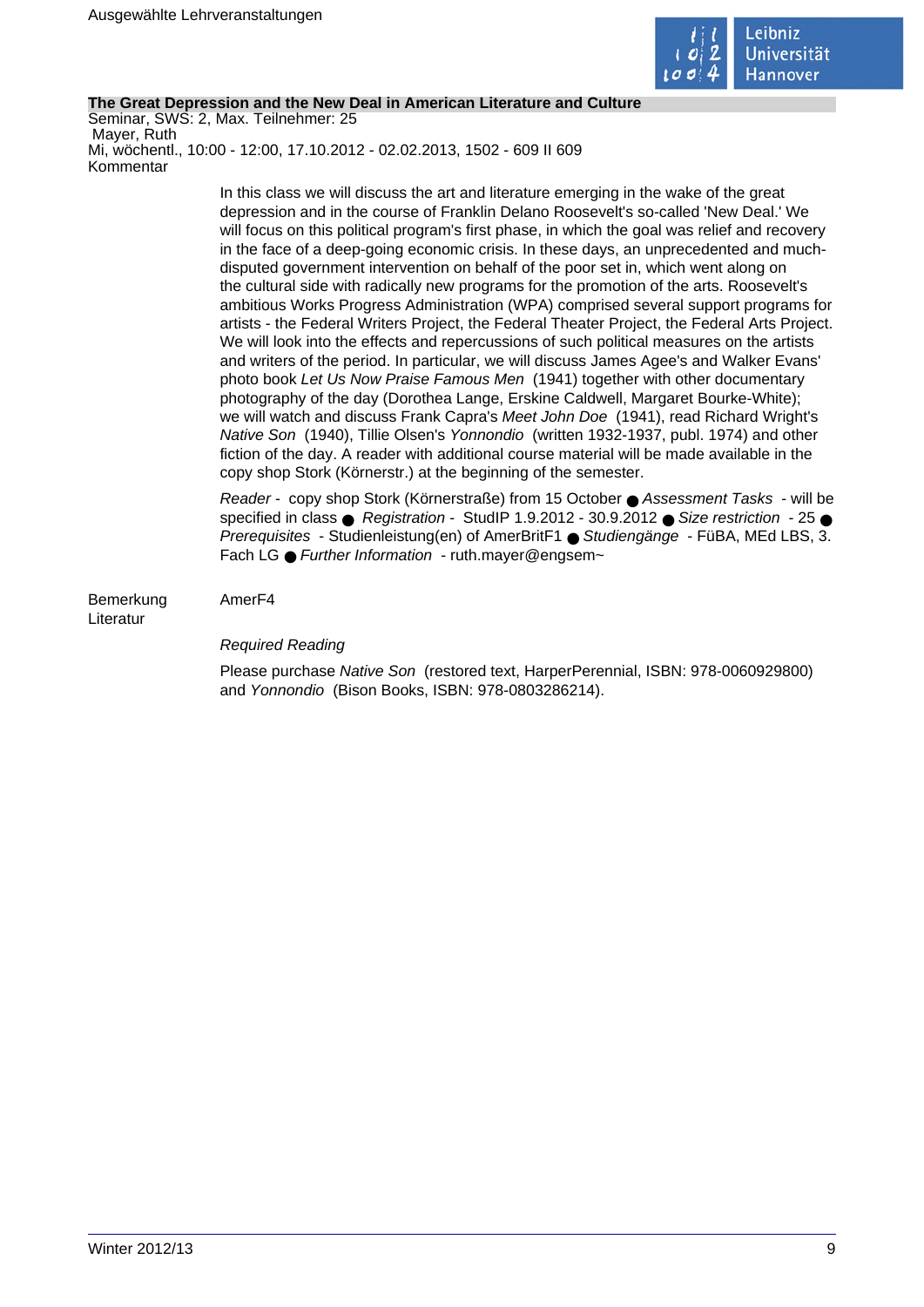

### **'The World in a Grain of Sand': An Introduction to Poetry**

Seminar, SWS: 2, Max. Teilnehmer: 25 Funk, Wolfgang Do, wöchentl., 12:00 - 14:00, 18.10.2012 - 02.02.2013, 1502 - 709 II 709 Kommentar

> This course will provide a systematic approach to the analysis and interpretation of poetry. Students will be acquainted with essential formal features and norms of the genre and strategies will be introduced for combining aspects of form and contents in order to reveal the 'secret life of poems' (Tom Paulin). The texts we will encounter range from the earliest literary writing in the English language to recent poems and songs that deal with the experience of contemporary existence and cover thematic aspects from, of course, love and sex to death, grief, self-searching, politics and the human condition as such. Above all, however, we will attempt to uncover the magic of poetic language, its power to condense complex and abstract thoughts and relationships into captivating, moving and delightful lines.

Reader - copy shop Stork (Körnerstraße) from 1 Oct ● Assessment Tasks - will be specified in class ● Registration - StudIP 1.9.2012, 08.00 - 30.9.2012, midnight ● Size restriction - 25 ● Prerequisites - successful completion of AmerBritF1 and SPAWR ● Studiengänge - FüBA, MEd LBS, 3. Fach LG ● Further Information wolfgang.funk@engsem.~

#### Bemerkung BritF4 Literatur

### Required Reading

Robert, Phil. How Poetry Works . 2<sup>nd</sup> Ed. London et al: Penguin, 2000. You MUST have bought this book by the first session.

Recommended Reading

Paulin, Tom. The Secret Life of Poems: A Poetry Primer . London: Faber and Faber, 2008.

Bode, Christoph. Einführung in die Lyrikanalyse . Trier: WVT, 2001.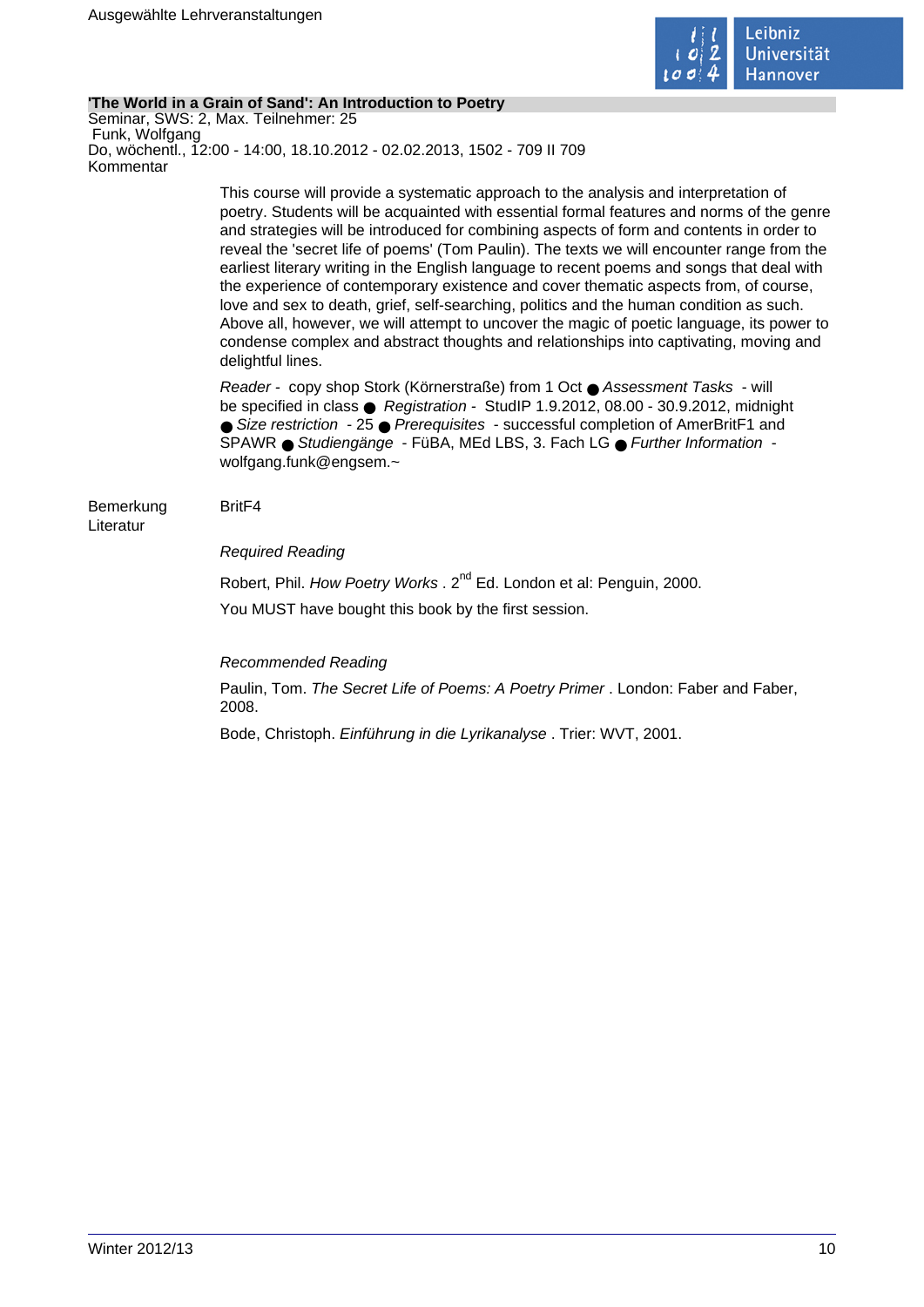

 $\mathcal{L}_{\mathcal{A}}$ 

### **Thomas Hardy: Selected Novels**

|                        | Seminar, SWS: 2, Max. Teilnehmer: 25                                                                                                                                                                                                                                                                                                       |
|------------------------|--------------------------------------------------------------------------------------------------------------------------------------------------------------------------------------------------------------------------------------------------------------------------------------------------------------------------------------------|
| Bennett, Peter         | Di, wöchentl., 14:00 - 16:00, 16.10.2012 - 02.02.2013, 1502 - 703 II 703                                                                                                                                                                                                                                                                   |
| Kommentar              | Thomas Hardy's novels, predominantly pastoral and ranging from romance to tragedy,<br>have always enjoyed commercial success and academic respect. We shall study a<br>representative selection of novels, paying attention to the historical context of their<br>composition and the cultural dimension of their popular reception.       |
|                        | Assessment Tasks - Studienleistung: to be announced. Prüfungsleistung: term paper<br>● Registration - StudIP 1.9.2012, 08.00 - 30.9.2012, midnight ● Size restriction - 25<br>● Prerequisites - successful completion of AmerBritF1 and SPAWR ● Studiengänge -<br>FüBA, MEd LBS, 3. Fach LG ● Further Information - peter bennett@engsem.~ |
| Bemerkung<br>Literatur | Brit <sub>F4</sub>                                                                                                                                                                                                                                                                                                                         |
|                        | <b>Required Reading</b>                                                                                                                                                                                                                                                                                                                    |
|                        | Far From the Madding Crowd                                                                                                                                                                                                                                                                                                                 |
|                        | The Return of the Native                                                                                                                                                                                                                                                                                                                   |
|                        | Tess of the d'Urbervilles                                                                                                                                                                                                                                                                                                                  |
|                        | Some very cheap editions are available, but students are strongly urged to buy the<br>Penguin Classics annotated editions. Apart from the fact that the introductions and<br>annotations are helpful, progress is much easier if everyone is working with the same<br>pagination.                                                          |

# **Architektur und Landschaft**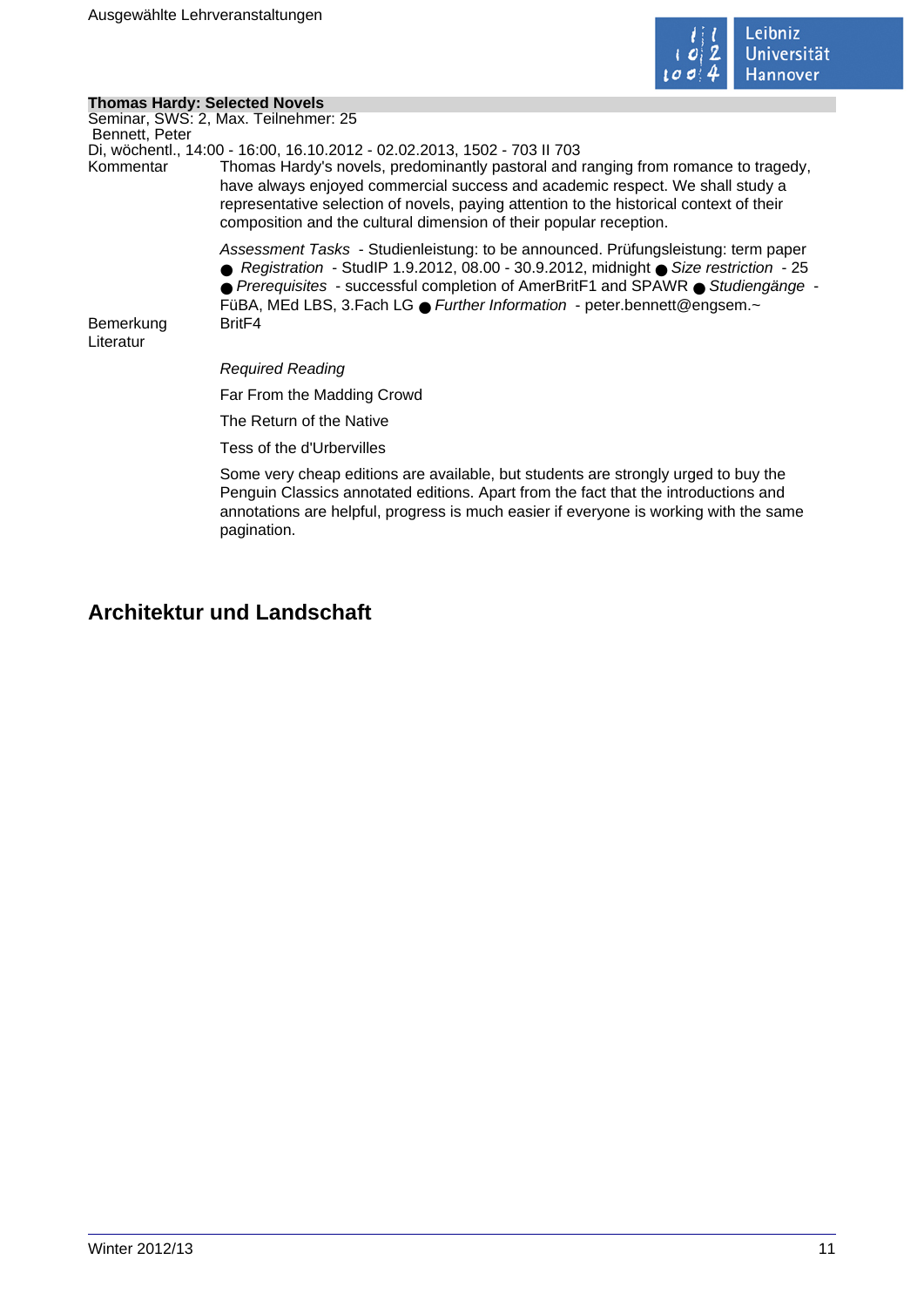

### **Landschaftsarchitektur, Entwerfen und Geschichte - Baustein Entwerfen**

420200, Vorlesung, SWS: 4, ECTS: 5 Werthmann, Christian (verantwortlich) / Milos, Christina (begleitend) / Claghorn, Joseph (begleitend) / Hanke, Marcus (begleitend) / Klaus, Marion (begleitend) / Schäfer, Heike (begleitend) Do, wöchentl., 10:00 - 13:00, 25.10.2012 - 02.02.2013, 4201 - C150 Do, 14-täglich, 11:00 - 13:00, 25.10.2012 - 02.02.2013, 4201 - B010 Do, Einzel, 12:00 - 15:00, 08.11.2012 - 08.11.2012, 4201 - C150 Do, Einzel, 10:00 - 12:00, 29.11.2012 - 29.11.2012, 4105 - E011 Do, Einzel, 10:00 - 11:00, 31.01.2013 - 31.01.2013, 4201 - B010 Kommentar THEMA Da Sie am Anfang Ihrer Karrierre stehen und weder mit den Regeln unserer Fachwelt vertraut sind, noch mit der Gewichtung und Synthetisierung der vielen verschiedenen Entwurfsebenen, werden wir Sie in diesem Modul in einer gestuften Herangehensweise an die Komplexitaet des Entwerfens heranfuehren. Das heisst Sie werden verschiedene Uebungen, vergleichbar mit Musiketueden, absolvieren, die ihnen die Komplexitaet des Entwerfens scheibchenweise zufuehren. Dabei werden wir uns in Ihrem ersten Semester auf eine Grundkompetenz des Entwerfers konzentrieren, die spaeter im Beruf auch keine andere Partei im Bauprozess fuer Sie uebernehmen wird: Ihre aesthetisch-raumbildnerische Faehigkeit. Alle anderen Entwurfsebenen koennen rein theoretisch von Spezialisten eingebracht werden, wie z.B von Tiefbauingenieuren, Hydrologen, Sozialarbeitern, Vegetationstechnikern, Oekologen oder Verkehrsplanern (Sie muessen jedoch im Laufe Ihres Studiums in diesen Gebieten Grundkenntnisse erwerben). Jedoch die grundsaetzliche Faehigkeit einen Ort zu gestalten, d.h. bestimmen zu koennen wie ein Ort in Zukunft aussehen soll und wie er von verschiedenen Menschengruppen wahrgenommen und wertgeschaetzt werden kann, wird Ihnen kein Fachplaner abnehmen (ausser der Architekt, wenn er merken sollte dass Sie als Gestalter unfaehig sind). Diese aesthetisch-raumbildnerische Komponente wird als Fachplaner Ihre Eigenkompetenz bleiben, die Ihnen somit als erstes beigebracht werden muss. Das heisst, Sie werden in diesem Modul versuchen Ihre Entwuerfe ueber raumbildnerische Ansaetze voranzutreiben. Grundsaetzlich ebenbuertige Bedeutungsebenen wie soziale, oekologische, vegetationstechnische, geschichtliche, zeitliche oder kulturelle Aspekte werden vorerst hintenangestellt. **ORGANISATION** Waehrend des ganzen Semesters werden Sie an einem fiktiven Ort arbeiten: wir stellen uns einen Innenhof von 25m mal 40m Groesse vor, der von vierstoeckigen Wohngebaueden geformt wird. Es ist eine generische Situation nicht nur in Hannover, sondern in vielen Staedten auf der Welt. Die Nutzungen unseres Innenhofs sind offen. Sie werden anhand von verschiedenen Raumuebungen sich an die Gestaltung dieses Hofes heranwagen. Die Uebungen reichen von einer reinen zweidimensionalen Gestaltung mit verschiedenen Bodenoeberflaechen, zu einer dreidimensionalen Gestaltung mit Vegetation und einer topographischen Gestaltung durch Erdmodellierung. Ihre praktischen Uebungen werden von einer Vorlesung begleitet, die Ihnen Referenzbeispiele und Handlungsstrategien liefert. Zum Finale werden Sie die drei Kompositionsuebungen miteinander synthetisieren. Naeheres wird Ihnen in den Einzeluebungen mitgeteilt. Die Veranstaltung findet ab Donnerstag, dem 25.10.12/10h, im 14-tägigen Rythmus im Raum C150, Herrenhäuser Straße 8 statt. Literatur Gothein, M-L 1925: Geschichte der Gartenkunst. Jena Gröning, G. & Wolschke-Bulmahn, J. 1986: Die Liebe zur Landschaft. Teil I. München Gröning, G. & Wolschke-Bulmahn, J. 1987: Die Liebe zur Landschaft. Teil III. München Gröning, G. & Wolschke-Bulmahn, J. 1987: 100 Jahre Deutsche Gesellschaft für Gartenkunst und Landschaftspflege (DGGL). Berlin Hennebo, D. & Hoffmann, M.-L. 1965: Geschichte der deutschen Gartenkunst in drei Bänden. Hamburg Lehrgebiet für Landschaftsarchitektur und Entwerfen (Hrsg.) 2003: Kontext Landschaftsarchitektur I. Sammlung wichtiger theoretischer Grundlagentexte im Bereich Landschaftsarchitektur und Entwerfen. Hannover Loidl, H. 2003: Freiräumen. Entwerfen als Landschaftsarchitektur. Basel Professur für Landschaftsarchitektur ETHZ (Hrsg.) 2002: Dieter Kienast - Die Poetik des Gartens. Über Chaos und Ordnung in der Landschaftsarchitektur. Basel, Berlin, Boston Weilacher, U. 2005: In Gärten. Profile aktueller europäischer Landschaftsarchitektur. Basel, Berlin, Boston Berrizbeitia, A.; Pollak, L.1999: Inside - 0utside: Between architecture and landscape. Gälzer, R. 2001:

Winter 2012/13 Grünplanung für Städte. Stuttgart. Kienast, D.; Vogt, C. 2000: Aussenräume - Open 12 Spaces. Basel. Kienast, D.; Vogt, C. 2002: Parks und Friedhöfe. Basel. Mader, G. 1999: Gartenkunst des 20. Jahrhunderts. Stuttgart. Mazzoni, I. 2005: 50 Klassiker Gärten & Parks, Gartenkunst von der Antike bis heute.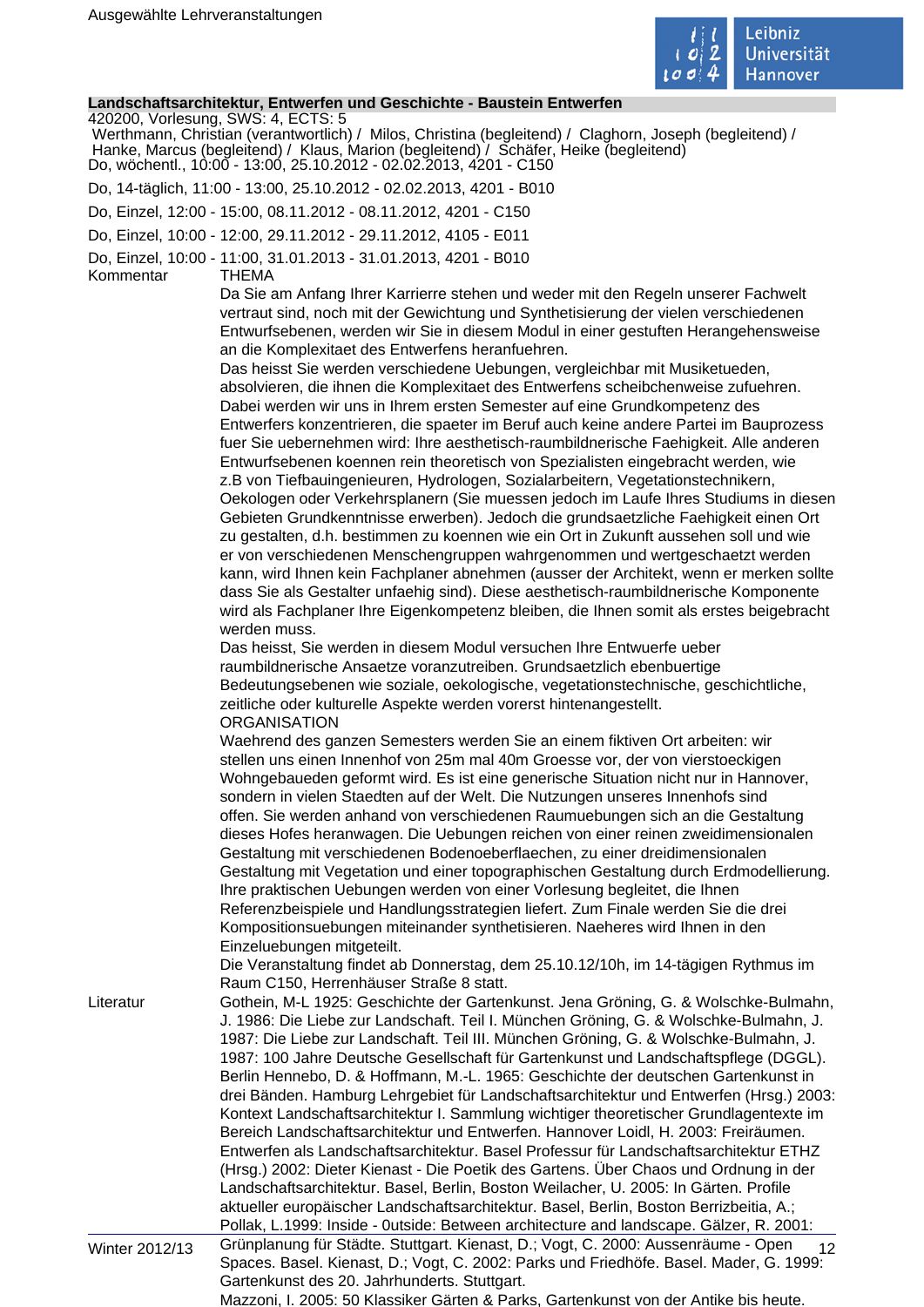

### **Landschaftsarchitektur, Entwerfen und Geschichte - Baustein Geschichte**

420200, Vorlesung, SWS: 4, ECTS: 5 Kellner, Ursula (verantwortlich) / Stiers, Birte (begleitend)

Mo, wöchentl., 16:00 - 18:00, 22.10.2012 - 02.02.2013, 4107 - 009 Hörsaal Kirchenkanzlei , Kellner, Ursula Kommentar **Lernziele/Kompetenzen Geschichte:** 

> Die Vorlesung soll einen Überblick über die Entwicklung der internationalen Gartenkunst und -kultur von der Antike bis in das 20. Jahrhundert geben und Verständnis für die vielfältigen Vorstellungen über die Gestaltung von Gärten durch die Jahrhunderte vermitteln.

### **Inhalt Geschichte:**

Angefangen mit der Gartenkunst und -kultur der Antike in Ägypten und Griechenland, führt die Vorlesung über Rom und das byzantinische Reich zur Gartenkunst und kultur im westlichen Mittelalter. Anschließend werden die Gärten der Renaissance in Italien, Frankreich und Deutschland behandelt. Die Barockgärten im Frankreich des Absolutismus werden ebenso thematisiert wie die Barockgärten in Deutschland. Die nachfolgende Epoche des Landschaftsgartens wird am Beispiel des Ursprungslandes England sowie an Anlagen aus Deutschland wie Wörlitz, Muskau und Branitz behandelt.

Auch die Stadtparkbewegung im 19. Jahrhundert, als Ausdruck des Aufschwungs einer bürgerlichen kommunalen Gartenkultur, wird thematisiert. Abschließend werden Tendenzen in der Gestaltung von Hausgärten im Kaiserreich und der Weimarer Republik aufgezeigt, sowie die folgende Zerstörung demokratischer Gartenarchitektur im Nationalsozialismus behandelt.

Literatur Gothein, M-L 1925: Geschichte der Gartenkunst. Jena Gröning, G. & Wolschke-Bulmahn, J. 1986: Die Liebe zur Landschaft. Teil I. München Gröning, G. & Wolschke-Bulmahn, J. 1987: Die Liebe zur Landschaft. Teil III. München Gröning, G. & Wolschke-Bulmahn, J. 1987: 100 Jahre Deutsche Gesellschaft für Gartenkunst und Landschaftspflege (DGGL). Berlin Hennebo, D. & Hoffmann, M.-L. 1965: Geschichte der deutschen Gartenkunst in drei Bänden. Hamburg Lehrgebiet für Landschaftsarchitektur und Entwerfen (Hrsg.) 2003: Kontext Landschaftsarchitektur I. Sammlung wichtiger theoretischer Grundlagentexte im Bereich Landschaftsarchitektur und Entwerfen. Hannover Loidl, H. 2003: Freiräumen. Entwerfen als Landschaftsarchitektur. Basel Professur für Landschaftsarchitektur ETHZ (Hrsg.) 2002: Dieter Kienast - Die Poetik des Gartens. Über Chaos und Ordnung in der Landschaftsarchitektur. Basel, Berlin, Boston Weilacher, U. 2005: In Gärten. Profile aktueller europäischer Landschaftsarchitektur. Basel, Berlin, Boston Berrizbeitia, A.; Pollak, L.1999: Inside - 0utside: Between architecture and landscape. Gälzer, R. 2001: Grünplanung für Städte. Stuttgart. Kienast, D.; Vogt, C. 2000: Aussenräume - Open Spaces. Basel. Kienast, D.; Vogt, C. 2002: Parks und Friedhöfe. Basel. Mader, G. 1999: Gartenkunst des 20. Jahrhunderts. Stuttgart. Mazzoni, I. 2005: 50 Klassiker Gärten & Parks, Gartenkunst von der Antike bis heute. Hildesheim."

Weitere Literaturangaben im Anhang der Vorlesungsskripte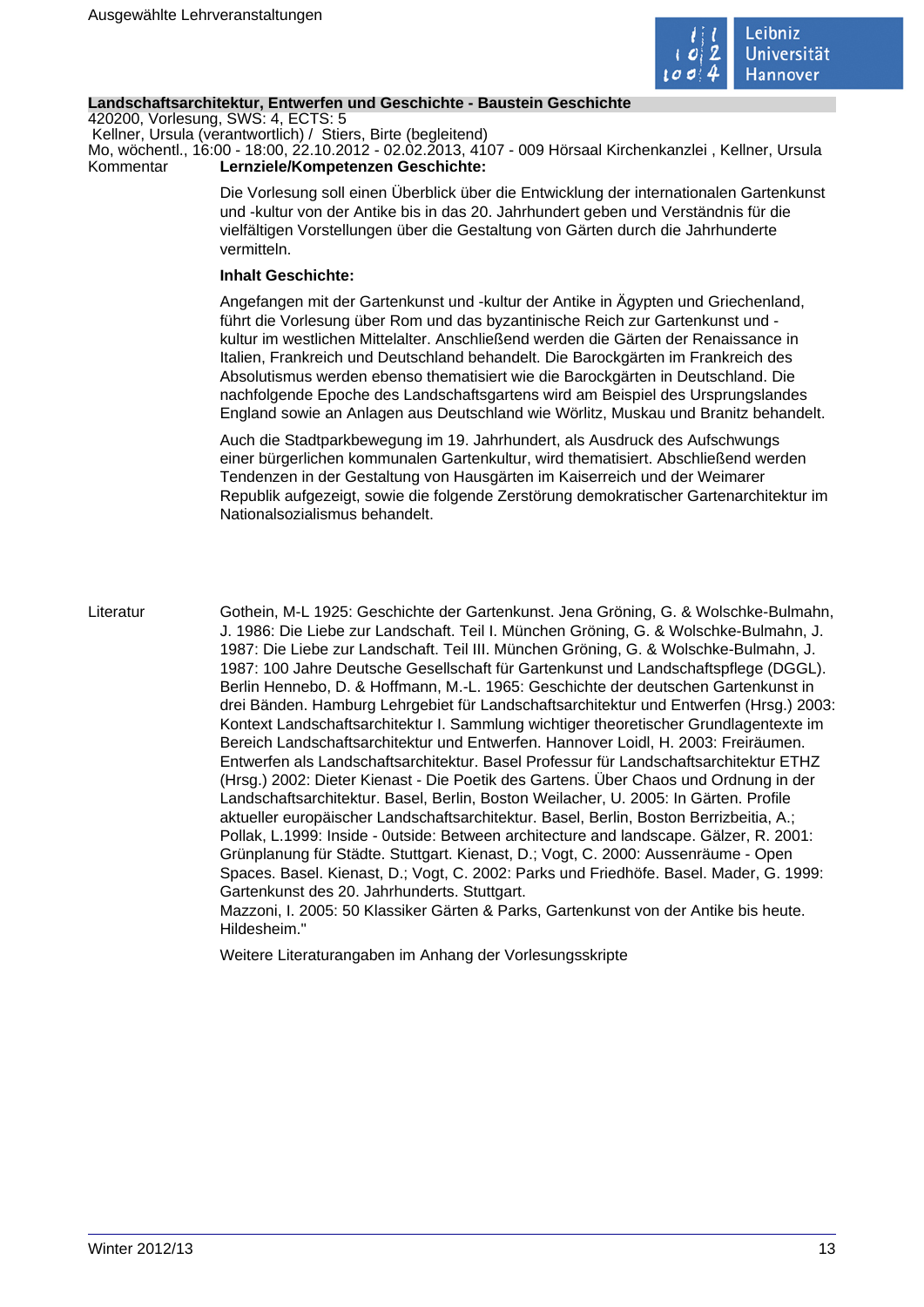

### **BM 19: Professionsgeschichte und aktuelle Aspekte der Freiraumpolitik**

421900, Vorlesung/Seminar, SWS: 2, ECTS: 4 Maus, Friederike / Oppermann, Bettina / Wolschke-Bulmahn, Joachim Di, wöchentl., 14:15 - 17:45, 23.10.2012 - 29.01.2013, 4107 - 009 Hörsaal Kirchenkanzlei , genaue Zeiten werden in der ersten Sitzung bekannt gegeben

Fr, 12:00 - 14:00, 26.10.2012 - 02.02.2013, an unregelmäßigen Terminen<br>Kommentar **Lernziele/Kompetenzen** Lernziele/Kompetenzen

> Bewusstsein für die Geschichte der eigenen Profession und Rollenfindung als planende Ingenieure. Orientierung für den eigenen Lebens- bzw. Karriereweg.

### **Inhalt**

Erläutert wird die Entstehung des Berufsstandes im Zusammenhang mit aktuellen Tätigkeitsfeldern in der Landschaftsarchitektur und der Landschaftsplanung bzw. dem Naturschutz. In dem Modul werden wechselnde Themen vertieft. Es soll gezeigt werden, dass planerisches Handeln immer schon das Treffen von Entscheidungen bei Interessensgegensätzen beinhaltet hat und eine besondere Herausforderung für demokratisches Entscheiden heute ist.

### **Studien- und Prüfungsleistungen**

90 Minuten schriftliche Prüfung / Ausarbeitung (Flyer) Bemerkung Die Termine für Freitagmittag werden im laufenden Semester bekanntgegeben.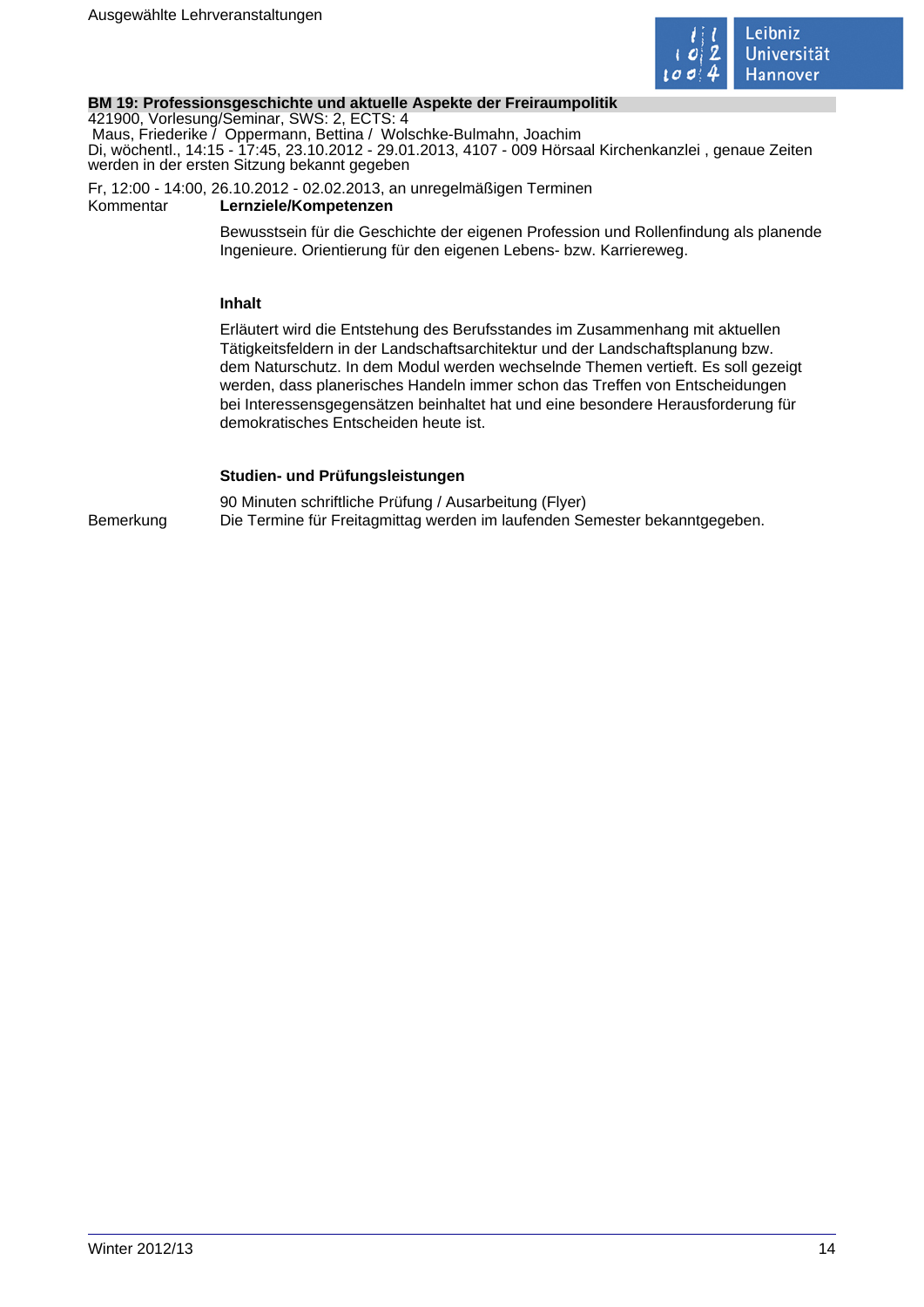

### **Europäische Architekturgeschichte 1**

Vorlesung Ganzert, Joachim / Janböcke, Gregor / Unnerstall, Nadja / Eberhard, Janna Mo, wöchentl., 14:00 - 16:00, 22.10.2012 - 28.01.2013, 4201 - C050 Hörsaal Architektur Mi, wöchentl., 10:00 - 12:00, 24.10.2012 - 30.01.2013, 4201 - C050 Hörsaal Architektur Kommentar Inhalte: 1. Architektur/-theorie/Kultur/Stadt im Osten/Südosten bzw. im östlichen Mittelmeerraum; bis zur Zeitenwende: Anhand repräsentativer Architektur-/Stadtbau-/Theorie-Beispiele des Vorderen Orients (Anatolien, Mesopotamien, Persien), Ägyptens (Altes, Mittleres/Neues Reich, Spätzeit), Griechenlands (Mutterland, Jonien, Großgriechenland) u. des hellenistisch-östlichen Kulturraumes lernen wir vor allem den östlichen Mittelmeerraum als Akkulturationsraum kennen und bekommen Durch-/Ausblick auf die sich z.T. daraus entwickelnden Anfänge römischer (etruskisch/italisch/stadtrömisch-republikanischer) Architektur/Kultur als wesentlicher Grundlage europäischer Architektur. 2. Architektur/-theorie/Kultur/Stadt im Mittelmeeraum und im Kulturraum nördlich der Alpen; ab Zeitenwende bis ca. 10./11. Jh.n.Chr.: Anhand repräsentativer Architektur-/Stadtbau-/Theorie-Beispiele der römischen (besonders kaiserzeitlichen), der spätantiken, der spätantik-frühchristlichen bzw. spätantik-frühislamischen und der romanischen Epochen Kennenlernen des gesamten Mittelmeerraumes ("mare nostrum") als Kulturraum mit seinen Verbindungen/Beziehungen/Weiterführungen zu/in Kulturräumen nördl. der Alpen; und damit Kennenlernen des Mittelmeerraumes nicht nur als O-W-, sondern auch als S-N-Kulturaustauschraum und Durch-/Ausblick auf die sich z.T. daraus entwickelnde, darauf aufbauende und in eigenen Traditionen sich damit auseinandersetzende mittelalterliche Kultur südlich und nördlich der Alpen. Studienleistungen: regelmäßige, aktive Teilnahme, Mitschreiben/-skizzieren und damit Führen des eigenen "GeschichtsSkizzenBuches" (Erstellen eines Vorlesungsskripts) und Kurz-Hausarbeiten als Voraussetzung für Zulassung zur Klausur Prüfungsleistungen: 1-stündige Klausur (60 Min.), keine Hilfsmittel (Prüfungskriterien: breite Er-/Kenntnisse, kultur- u. architekturgeschichtliche Zusammenhänge und Bezüge, architekturdefinierende Kriterien) Zeit/Ort: montags 14.00 – 16.00 Uhr, mittwochs 10.00 - 12.00 Uhr; Vorlesungsaal C 0.50 Erster Termin: Montag, 22.10.2012

## **Bauingenieurwesen**

**Bau- und Umweltingenieurwesen sowie die Masterstudiengänge Wasser-, Umwelt- und Küsteningenieurwesen (WUK) und Konstruktiver Ingenieurbau (KIB)** 

Studiendekanat Bauingenieurwesen

Fakultät für Bauingenieurwesen und Geodäsie der Leibniz Universität Hannover

Callinstraße 34, 30167 Hannover

Tel.: 0511 / 762 - 1 91 90, Fax: - 1 9191

E-Mail: studiendekanat-bau@fbg.uni-hannover.de

www.fbg@uni-hannover.de

Die Fakultät für Bauingenieurwesen und Geodäsie freut sich, das **Gesamtlehrangebot der Studiengänge Bauund Umweltingenieurwesen sowie der Masterstudiengänge Wasser-, Umwelt- und Küsteningenieurwesen (WUK) und Konstruktiver Ingenieurbau (KIB)** für interessierte Gasthörende öffnen zu können.

Das modular aufgebaute Studienangebot wird ausführlich im Modulkatalog zum Studium beschrieben, der im Internet herunter geladen werden kann. Für eine individuelle Fachberatung steht Ihnen Frau Dipl.-Ing. Britta von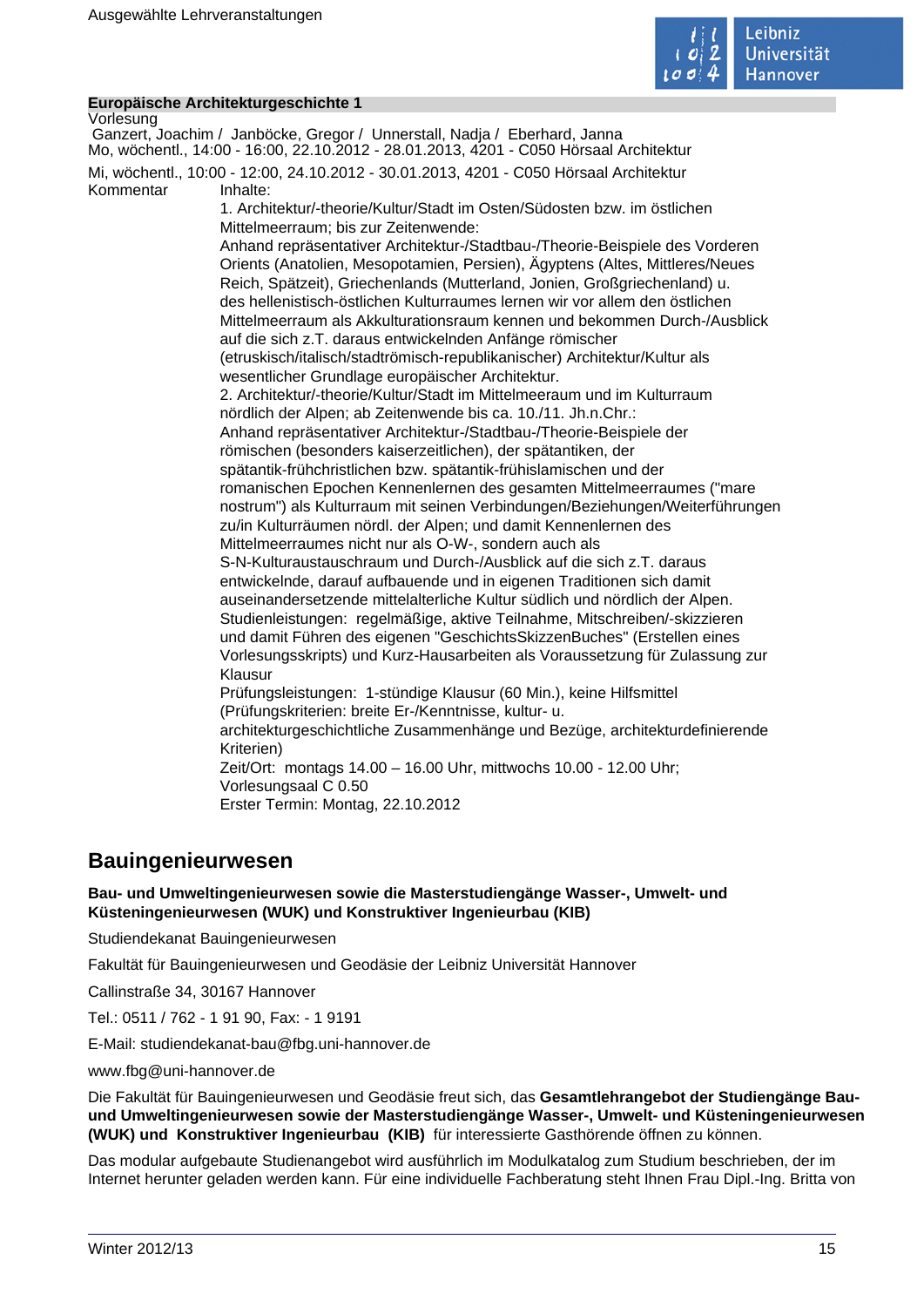

Pichowski-Mrozik, Tel.: 0511 / 762 - 59 82, E-Mail: britta.pichowski-mrozik@fbg.uni-hannover.de, jederzeit gern zur Verfügung.

Neben den Lehrveranstaltungen des Bauingenieurstudiums empfehlen wir interessierten Gasthörenden ebenfalls das **Kolloquium für den Konstruktiven Ingenieurbau** . In dieser Veranstaltungsreihe werden interessante Bauwerke von Referenten aus der Baupraxis vorgestellt. Weitere Information dazu finden Sie im Internet unter www.fbg.uni-hannover.de oder www.massivbau.uni-hannover.de oder im großen Schaukasten im Foyer des Hochhauses Appelstraße 9 A.

### **Informatik für Ingenieure**

28737, Vorlesung/Theoretische Übung, SWS: 3 Brenner, Claus (verantwortlich) / Hofmann, Sabine (begleitend) Di, wöchentl., 09:45 - 11:15, 23.10.2012 - 02.02.2013, 3408 - 010 MZ2 , Vorlesung Do, wöchentl., 09:45 - 10:30, 25.10.2012 - 31.01.2013, 3408 - 010 MZ2 , Übung

### **Konstruktionswerkstoffe**

|                        | 31555, Vorlesung, SWS: 2, ECTS: 3                                                                                                                                                                                                                                                                                                                                                                                                                                                                                                    |
|------------------------|--------------------------------------------------------------------------------------------------------------------------------------------------------------------------------------------------------------------------------------------------------------------------------------------------------------------------------------------------------------------------------------------------------------------------------------------------------------------------------------------------------------------------------------|
|                        | Maier, Hans Jürgen (verantwortlich) / Angrisani, Gian Luigi / Grittner, Norbert                                                                                                                                                                                                                                                                                                                                                                                                                                                      |
| Kommentar              | Fr, wöchentl., 12:15 - 13:45, ab 19.10.2012, 8110 - 030 8110.10.30<br>Ziel der Vorlesung ist die Vermittlung elementarer und anwendungsbezogener<br>werkstoffkundlicher Kenntnisse. Aufbauend auf diesen Kenntnissen werden<br>Anwendungsbereiche und -grenzen, insbesondere von metallischen<br>Konstruktionsmaterialien, hergeleitet. So wird den Studierenden eine breite Basis<br>hinsichtlich der optimalen Auswahl von Werkstoffen für den technischen Einsatz<br>gegeben. Theoretische Übungen ergänzen den Vorlesungsinhalt. |
|                        | Zielfeld der Werkstoffauswahl:<br>Betriebssicherheit Wirtschaftlichkeit Ökologie beherrschbare Fertigungstechnik Aufbau<br>der Materie (Bindungsarten, Kristallstruktur) plastische und elastische Verformung<br>(Versetzungen) Ermittlung von Werkstoffkennwerten statistische Versuchsauswertung<br>Korrosion Bruchmechanik                                                                                                                                                                                                        |
| Bemerkung<br>Literatur | Einsatzbezogene Vorstellung der Werkstoffgruppen:<br>Stahl, Gusseisen Magnesium, Aluminium, Titan Polymere, amorphe Metalle,<br>Keramikwerkstoffe Verbundwerkstoffe Werkstoffspezifische Eignung innovativer<br>Fertigungstechniken<br>Erfolgreicher Besuch von Werkstoffkunde A, B, C wird vorausgesetzt.<br>Vorlesungsskript; Bergmann: Werkstofftechnik Teil 1+2.                                                                                                                                                                 |
|                        | Schatt: Einführung in die Werkstoffwissenschaft;                                                                                                                                                                                                                                                                                                                                                                                                                                                                                     |
|                        | Askeland: Materialwissenschaften.                                                                                                                                                                                                                                                                                                                                                                                                                                                                                                    |
|                        | Bargel, Schulz: Werkstofftechnik.                                                                                                                                                                                                                                                                                                                                                                                                                                                                                                    |
|                        |                                                                                                                                                                                                                                                                                                                                                                                                                                                                                                                                      |

### **Konstruktionswerkstoffe (Übung)**

31556, Theoretische Übung, SWS: 1, ECTS: 1 Maier, Hans Jürgen (verantwortlich) Fr, wöchentl., 11:15 - 12:00, ab 19.10.2012, 8110 - 030 8110.10.30

### **Regelungstechnik I**

32850, Vorlesung, SWS: 2, ECTS: 4 Reithmeier, Eduard / Rohloff, Benjamin Mo, wöchentl., 11:15 - 12:00, 15.10.2012 - 28.01.2013, 1101 - E001 Di, wöchentl., 09:45 - 10:30, 16.10.2012 - 29.01.2013, 1101 - E214 Großer Physiksaal

### **Regelungstechnik I (Hörsaalübung)**

32855, Hörsaal-Übung, SWS: 1 Pape, Christian Di, wöchentl., 10:35 - 11:20, 16.10.2012 - 29.01.2013, 1101 - E214 Großer Physiksaal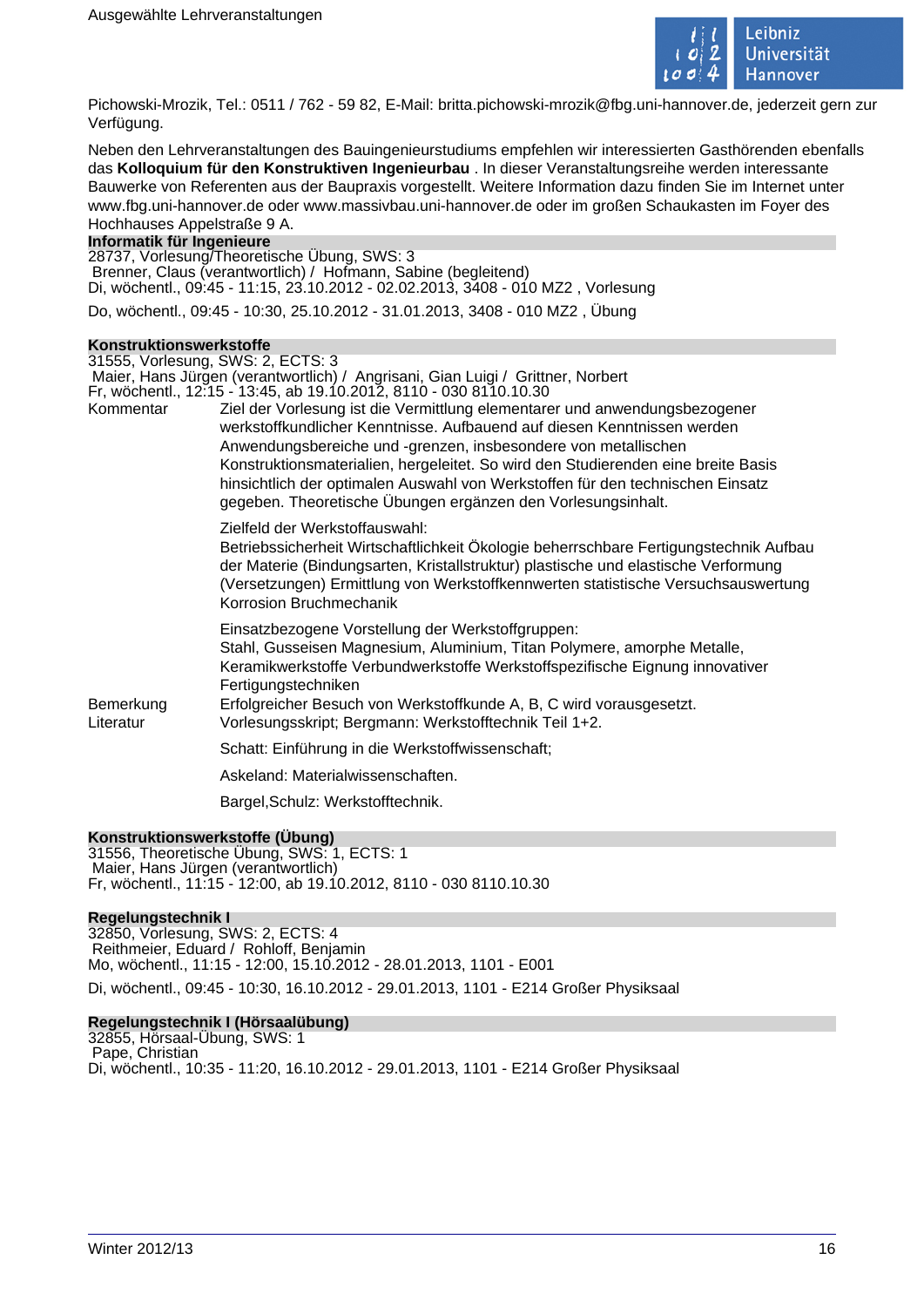

### **Messtechnik II (Digitale Messtechnik)**

32860, Vorlesung, SWS: 2, ECTS: 4

Kästner, Markus (verantwortlich) / Priese, Sylvia (begleitend)

Mo, wöchentl., 13:15 - 14:45, 15.10.2012 - 28.01.2013, 3201 - 011 Kommentar Erfassung und Diskretisierung von Messgrößen in technischen Systemen sowie deren Verarbeitung in Digitalrechnern. Grundbegriffe, Diskretisierung und Quantisierung analoger Messgrößen Analog-Digital-Umsetzer Fouriertransformation zeitdiskreter Signalfolgen Spektralanalyse Abtasttheorem; Aliasing DFT und FFT digitale Filter Fenstertechniken (Hanning, Hamming, Bartlett, etc.) Korrelation zeitdiskreter Signalfolgen Digitale Schnittstellen und Bussysteme Mikrorechner und Signalprozessoren für die digitale Messdatenverarbeitung Bemerkung Vorkenntnisse aus Messtechnik I empfohlen.

### **Messtechnik II (Digitale Messtechnik) (Übung)**

32865, Theoretische Übung, SWS: 1 Kästner, Markus (verantwortlich) / Priese, Sylvia (begleitend) Mo, wöchentl., 15:00 - 15:45, 15.10.2012 - 28.01.2013, 3201 - 011

### **Industrielle Bildverarbeitung**

32870, Vorlesung, SWS: 2, ECTS: 4

 Reithmeier, Eduard (Prüfer/-in) / Vynnyk, Taras (verantwortlich) / Scheuer, Renke (begleitend) Mi, wöchentl., 14:00 - 15:30, 17.10.2012 - 30.01.2013, 3201 - 011, Seminarraum des IMR

Kommentar Einführung in die Grundlagen der Bildverarbeitung für den Einsatz in der Mess- und Prüftechnik, unterstützt durch Anwendungsbeispiele Hardwarekomponenten und Aufbau eines BV-Systems: Objektive, Sensoren, Beleuchtung, Datentransfer Grauwerttransformationen und Rauschunterdrückung Filter als Faltung, Kantenoperatoren Räumliche und Morphologische Transformationen Segmentierungsmethoden Merkmalsextraktion und Klassifikation (Bayes-Klassifikator, Neuronale Netze) Inverse Filterung Anwendungen in der Mess- und Prüftechnik Bemerkung Vorkenntnisse in Messtechnik II erforderlich.

### **Industrielle Bildverarbeitung (Übung)**

32875, Theoretische Übung, SWS: 1 Reithmeier, Eduard / Scheuer, Renke / Vynnyk, Taras Mi, wöchentl., 15:30 - 16:15, 17.10.2012 - 30.01.2013, 3201 - 011, Seminarraum IMR

### **Mehrkörpersysteme**

| <b>INIGHT VOLDER SYSTEMIC</b>     |                                                                                              |
|-----------------------------------|----------------------------------------------------------------------------------------------|
| 33345, Vorlesung, SWS: 2, ECTS: 4 |                                                                                              |
|                                   | Wallaschek, Jörg / Panning-von Scheidt, Lars                                                 |
|                                   | Di, wöchentl., 10:15 - 12:00, ab 16.10.2012, 3403 - A135                                     |
| Kommentar                         | Ziel des Kurses ist die Einführung in die Methode der Mehrkörpersysteme (MKS) zur            |
|                                   | Simulation von Bewegungsvorgängen.                                                           |
|                                   | Kinematische und kinetische Grundlagen Newton-Euler'sche-Gleichungen Lagrange'sche           |
|                                   | Gleichungen Formalismen für Mehrkörpersysteme Analyse des Bewegungsverhaltens                |
|                                   | anhand von Beispielen Prinzipien von D'Alembert, Jourdain und Gauß                           |
| Bemerkung                         | Erfolgreicher Besuch der Veranstaltung Technische Mechanik III und IV wird<br>vorausgesetzt. |
| Literatur                         | Popp, Schiehlen: Fahrzeugdynamik, Teubner-Verlag 1993;                                       |
|                                   | Kane, Levinson: Dynamics, Theory and Applications, McGraw Hill, N.Y., 1985                   |

### **Mehrkörpersysteme (Übung)**

33350, Theoretische Übung, SWS: 1 Mihajlovic, Sasa Di, wöchentl., 12:15 - 13:00, ab 16.10.2012, 3403 - A135

### **Finite Elemente I**

33360, Vorlesung, SWS: 2 Löhnert, Stefan Di, wöchentl., 08:30 - 10:00, 16.10.2012 - 02.02.2013, 1501 - 201 I 201 , 2.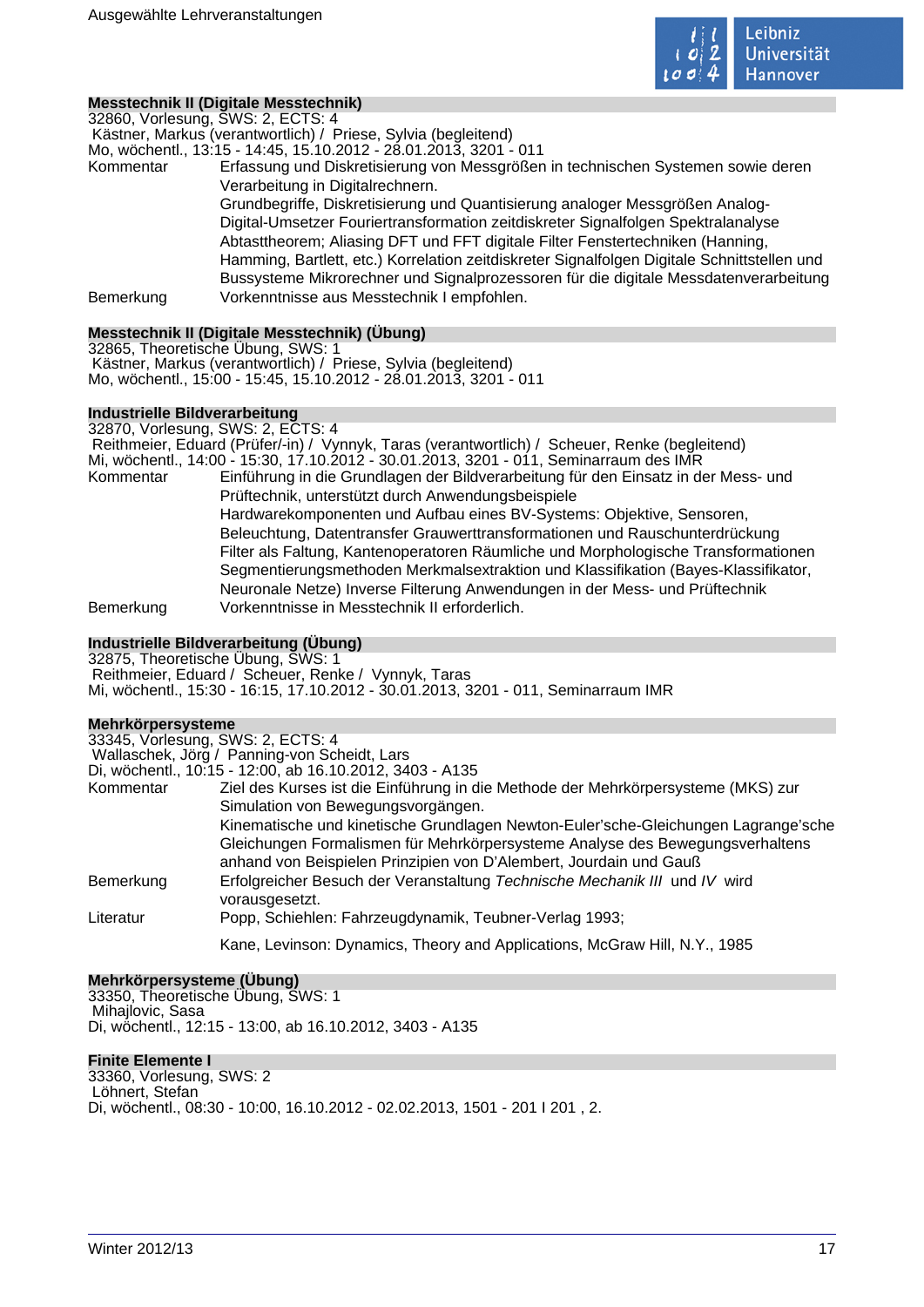

### **Finite Elemente I (Übung)**

33365, Theoretische Übung, SWS: 1 Zeller, Sebastian (verantwortlich) Do, wöchentl., 14:15 - 15:45, 01.11.2012 - 31.01.2013, 3403 - A135

Do, Einzel, 09:00 - 16:00, 08.11.2012 - 08.11.2012, 1138 - 520 CIP-Pool Dekanat Maschinenbau, Otto-Klüsener-Haus , 1. Gruppe

Do, Einzel, 09:00 - 16:00, 15.11.2012 - 15.11.2012, 1138 - 520 CIP-Pool Dekanat Maschinenbau, Otto-Klüsener-Haus , 2. Gruppe

Do, Einzel, 09:00 - 16:00, 13.12.2012 - 13.12.2012, 1138 - 520 CIP-Pool Dekanat Maschinenbau, Otto-Klüsener-Haus , 1. Gruppe

Do, Einzel, 09:00 - 16:00, 20.12.2012 - 20.12.2012, 1138 - 520 CIP-Pool Dekanat Maschinenbau, Otto-Klüsener-Haus , 2. Gruppe

### **Robotik I**

33380, Vorlesung, SWS: 2 Ortmaier, Tobias Mo, wöchentl., 13:30 - 15:00, ab 15.10.2012, 3403 - A135

### **Robotik I (Übung)**

33385, Theoretische Übung, SWS: 1, ECTS: 1 Kotlarski, Jens Mo, wöchentl., 15:15 - 16:00, ab 22.10.2012, 3403 - A135, Zusätzliche Termine werden rechtzeitig bekannt gegeben.

### **Kontinuumsmechanik I**

33400, Vorlesung, SWS: 2 Löhnert, Stefan (verantwortlich) Mo, wöchentl., 08:30 - 10:00, ab 15.10.2012, 3403 - A135

### **Kontinuumsmechanik I (Übung)**

33405, Theoretische Übung, SWS: 1 Weidlich, Robert (verantwortlich) Mo, 14-täglich, 10:15 - 11:45, ab 22.10.2012, 3403 - A135, Termin nach Vereinbarung

### **Kolloquium für den Konstruktiven Ingenieurbau**

**Seminar**  Achmus, Martin / Wilmsmeier, Daniel Mi, Einzel, 14:00 - 18:30, 05.12.2012 - 05.12.2012, 3408 - -220 MZ1 Kommentar In dieser Veranstaltungsreihe werden interessante Bauwerke von Referenten aus der Baupraxis vorgestellt. Die Themen der Vorträge stehen im Internet unter www.fbg.unihannover.de.

## **Biologie/Gartenbauwissenschaften**

**L/Ö 3 A) Anatomie und Physiologie des Menschen** 18147, Vorlesung, SWS: 3 Hahn, Andreas (verantwortlich) / Schuchardt, Jan Philipp (begleitend) Mo, wöchentl., 13:00 - 16:00, 15.10.2012 - 02.02.2013, 2705 - 138

#### **Funktionen des menschlichen Körpers - Physiologie für naturwissenschaftliche und technische Studiengänge**

32211, Vorlesung Jürgens, Klaus-Dieter

Mi, wöchentl., 10:00 - 12:30, ab 24.10.2012, 3406 - 226

Kommentar Die Studierenden sollen am Ende des Semesters die grundlegenden Funktionen der inneren Organe sowie die Steuer- und Regelungssysteme des menschlichen Körpers verstanden haben und in der Lage sein, ihr Wissen mit eigenen Worten wiederzugeben und anhand von Multiple Choice Fragen darüber einen Nachweis zu erbringen.

> Der Aufbau und die Funktionen des menschlichen Körpers werden anhand von PowerPoint-Präsentationen erläutert. Die Vorlesung umfasst die Funktionen von Nerven, Muskeln, Herz. Kreislauf, Atmung, Blut, Nieren, Auge, Ohr, Gleichgewichtssinn, Nervensystem und Hormonsystem.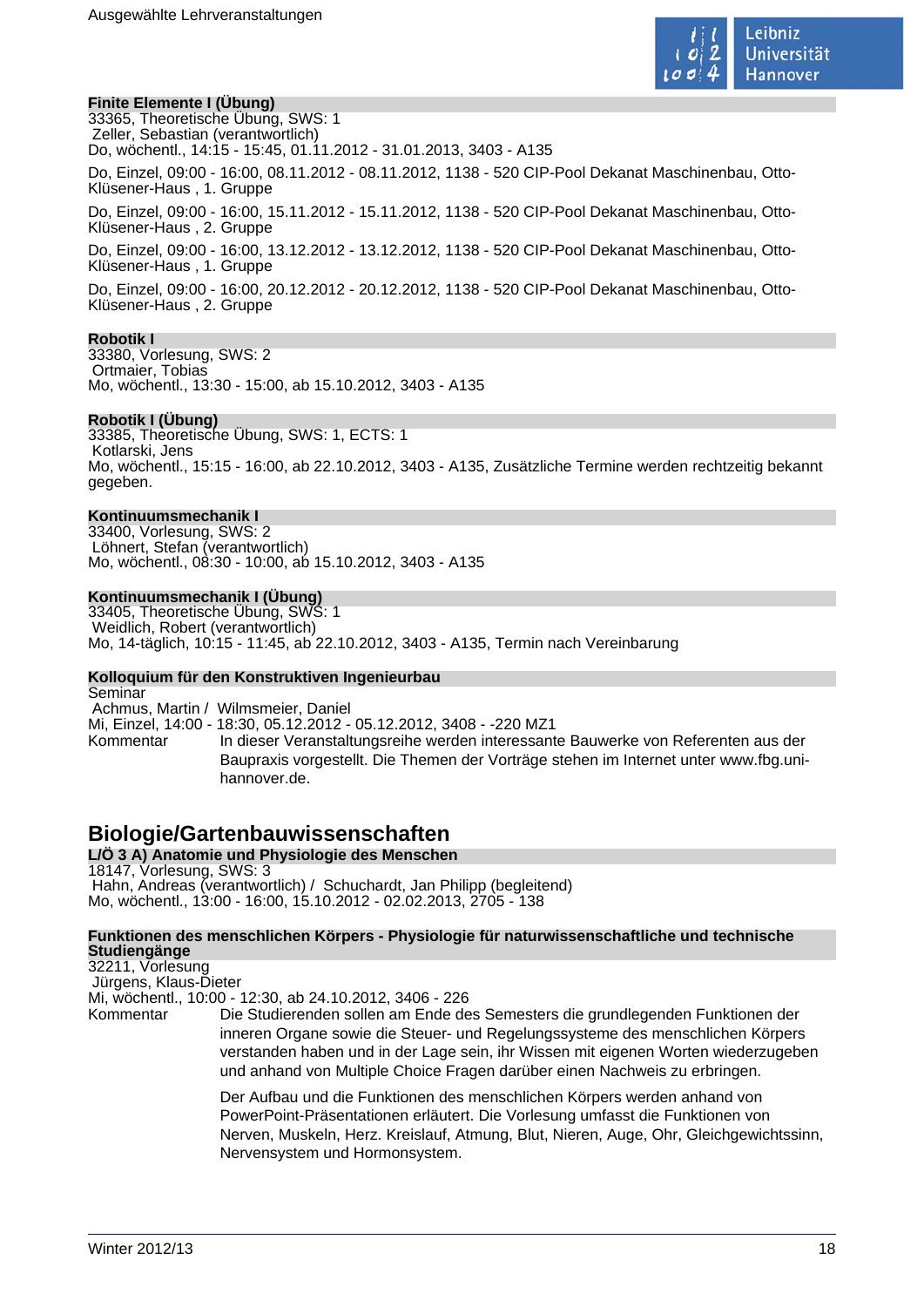

### **Ertragsphysiologie von Gemüsepflanzen und Kulturpflanzenbeständen**

40003, Vorlesung/Experimentelle Übung, SWS: 5, ECTS: 6 Fricke, Andreas (verantwortlich) / Kosellek, Christiane (begleitend) Mi, wöchentl., 08:00 - 10:00, 4105 - F005 Blaue Grotte

Do, wöchentl., 11:00 - 14:00, 4112 - 020

### **Principles of systems modelling (M21 / B03-1 )**

40030, Vorlesung, SWS: 4, ECTS: 6 Stützel, Hartmut (verantwortlich) / Wiechers, Dirk (begleitend) Di, wöchentl., 16:15 - 18:00, 4112 - 020, Vorlesung, Stützel, Hartmut Mi, wöchentl., 16:15 - 18:00, 4112 - 020, Theoretische Übung / Sem., Wiechers, Dirk

### **Molekulare Methoden in der Pflanzenzüchtung / Biotechnologische Aspekte der Pflanzenzüchtung**

40603, Vorlesung/Experimentelle Übung, SWS: 4, ECTS: 6 Debener, Thomas (verantwortlich) / Linde, Marcus (begleitend) / Colditz, Frank (begleitend) Di, wöchentl., 08:00 - 10:00, 16.10.2012 - 02.02.2013, 4105 - E011, Seminar nur für Gartenbauwissenschaftler

Di, wöchentl., 16:00 - 18:00, 16.10.2012 - 29.01.2013, 4105 - E011, Vorlesung

Di, Einzel, 08:00 - 10:00, 06.11.2012 - 06.11.2012, 4105 - E102, Exp. Übung nur für Gartenbauwissenschaften

Fr, Einzel, 08:00 - 12:00, 16.11.2012 - 16.11.2012, 4105 - E102, Exp. Übung nur für Pflanzenbiotechnologen Fr, Einzel, 08:00 - 12:00, 16.11.2012 - 16.11.2012, 4105 - E111, Exp. Übungnur für Pflanzenbiotechnologen Fr, Einzel, 08:00 - 12:00, 07.12.2012 - 07.12.2012, 4105 - E111, Exp. Übungnur für Pflanzenbiotechnologen Fr, Einzel, 08:00 - 12:00, 14.12.2012 - 14.12.2012, 4105 - E111, Exp. Übungnur für Pflanzenbiotechnologen Fr, Einzel, 08:00 - 12:00, 21.12.2012 - 21.12.2012, 4105 - E111, Exp. Übungnur für Pflanzenbiotechnologen Fr, Einzel, 08:00 - 12:00, 11.01.2013 - 11.01.2013, 4105 - E111, Exp. Übungnur für Pflanzenbiotechnologen Fr, Einzel, 08:00 - 12:00, 18.01.2013 - 18.01.2013, 4105 - E111, Exp. Übungnur für Pflanzenbiotechnologen Fr, Einzel, 08:00 - 10:00, 25.01.2013 - 25.01.2013, 4105 - E111, Exp. Übungnur für Pflanzenbiotechnologen

### **Grundlagen der Phytomedizin II: Pflanzenschutz**

40900, Vorlesung, SWS: 4, ECTS: 6 Poehling, Hans-Michael (verantwortlich) / Hau, Bernhard (begleitend) / Maiß, Edgar (begleitend) / von Alten, Henning (begleitend) / Meyhöfer, Rainer (begleitend) Mo, wöchentl., 14:00 - 16:00, ab 15.10.2012, 4136 - 017

Di, wöchentl., 10:00 - 12:00, ab 16.10.2012, 4136 - 017

Mi, Einzel, 10:00 - 12:00, 13.02.2013 - 13.02.2013, 4105 - B011 Großer Hörsaal , Klausur

### **Grundlagen der gärtnerischen Pflanzenproduktion**

41094, Vorlesung, SWS: 4, ECTS: 5 Schmitz, Udo-Klaus / Böttcher, Jürgen / Bohne, Heike / Declercq, Myriam / Poehling, Hans-Michael / Rath, Thomas / Stützel, Hartmut (verantwortlich) / Grade, Stefanie / Knoche, Moritz / Winkelmann, Traud / Heumann, Sabine / Hardeweg, Bernd Do, wöchentl., 10:30 - 12:00, ab 18.10.2012, 4105 - B011 Großer Hörsaal

Di, wöchentl., 10:00 - 12:00, ab 23.10.2012, 4105 - B011 Großer Hörsaal

### **Bioenergetik und Metabolismus der Pflanzen**

47405, Vorlesung/Experimentelle Übung, SWS: 4, ECTS: 6 Huchzermeyer, Bernd (verantwortlich) Di, wöchentl., 16:00 - 18:00, 23.10.2012 - 02.02.2013, 4105 - F005 Blaue Grotte Block, 08:15 - 13:30, 03.12.2012 - 14.12.2012, 4105 - E102, für PBT Di, Einzel, 14:00 - 16:00, 26.03.2013 - 26.03.2013, 4106-128, Klausur PZ2 WiSe 12/13

## **Chemie**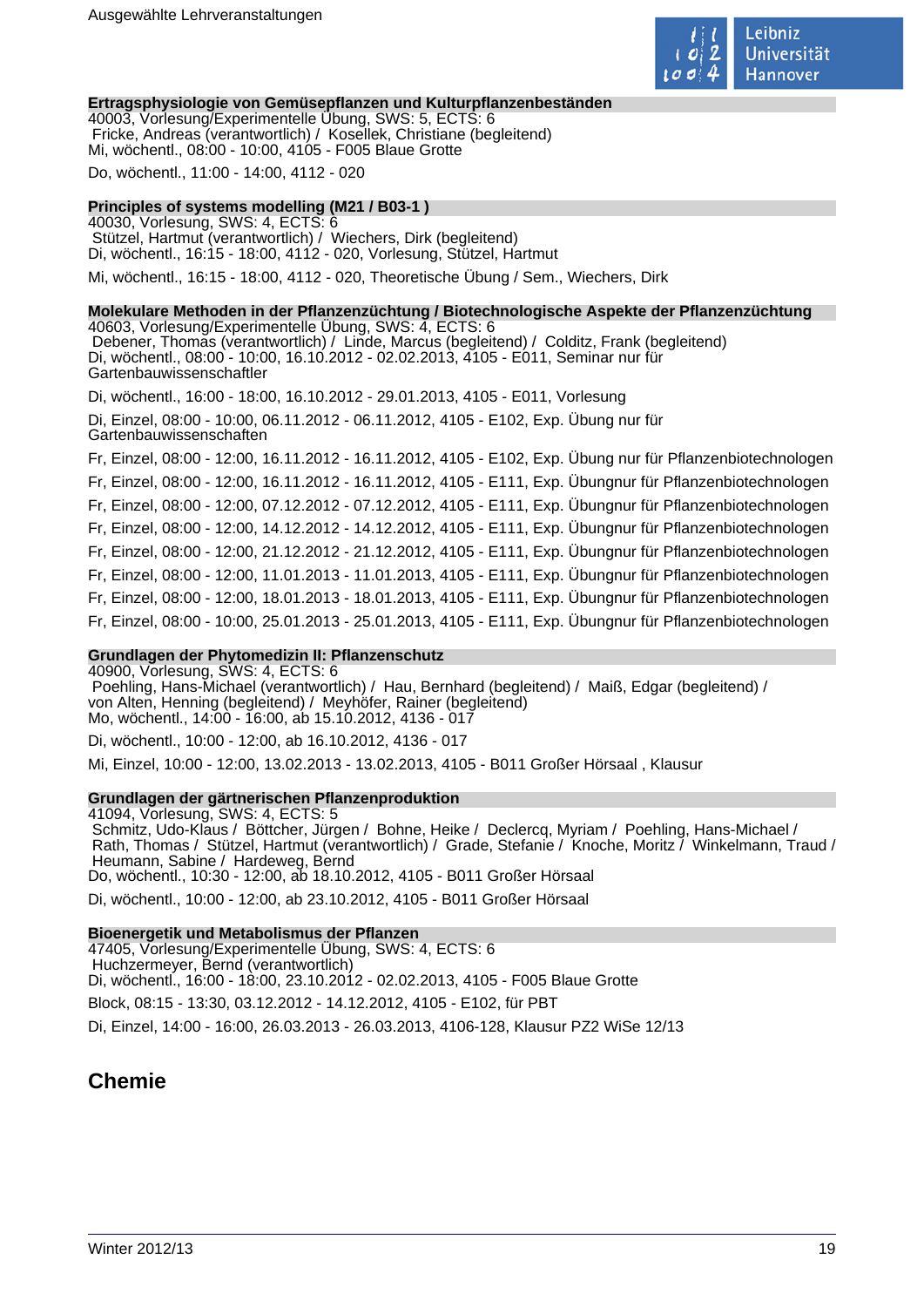

### **Allgemeine Chemie**

14001a, Vorlesung, SWS: 4 Binnewies, Michael (verantwortlich) / Boysen, Mike (begleitend) Mo, wöchentl., 12:00 - 14:00, 22.10.2012 - 07.01.2013, 2501 - 202 Kali-Chemie-Hörsaal , 1. Gruppe Mi, wöchentl., 08:00 - 10:00, 24.10.2012 - 09.01.2013, 2501 - 202 Kali-Chemie-Hörsaal , 1. Gruppe Do, wöchentl., 08:00 - 10:00, 25.10.2012 - 20.12.2012, 2501 - 202 Kali-Chemie-Hörsaal , 1. Gruppe

#### **Allgemeine Chemie**

14001b, Vorlesung, SWS: 4 Binnewies, Michael (verantwortlich) / Boysen, Mike (begleitend) Di, wöchentl., 14:00 - 17:00, 23.10.2012 - 08.01.2013, 2501 - 202 Kali-Chemie-Hörsaal , 2. Gruppe Mi, wöchentl., 14:00 - 17:00, 24.10.2012 - 09.01.2013, 2501 - 202 Kali-Chemie-Hörsaal , 2. Gruppe Di, Einzel, 14:00 - 17:00, 20.11.2012 - 20.11.2012, 2505 - 056 Hörsaal Organische Chemie

#### **Grundzüge der Chemie für Studierende des Maschinenbaus**

14008, Vorlesung, SWS: 3 Renz, Franz (verantwortlich) Do, wöchentl., 08:00 - 09:00, ab 18.10.2012, 1101 - E415 Audimax Fr, wöchentl., 10:00 - 12:00, ab 19.10.2012, 1101 - E415 Audimax

#### **Grundlagen der Chemie, Modul I (Allgemeine und Bioanorganische Chemie)**

14160, Vorlesung, SWS: 4 Krings, Ulrich (verantwortlich) Mo, wöchentl., 10:00 - 12:00, 22.10.2012 - 02.02.2013, 4105 - B011 Großer Hörsaal Do, wöchentl., 10:00 - 12:00, 25.10.2012 - 01.02.2013, 2501 - 202 Kali-Chemie-Hörsaal

### **Grundlagen der Chemie, Modul III (Biochemie der Naturstoffe)**

14161, Vorlesung, SWS: 2 Berger, Ralf Günter (verantwortlich) Mi, wöchentl., 08:00 - 10:00, 17.10.2012 - 02.02.2013, 2501 - 219 Walsroder Hörsaal Bemerkung BSc Biologie

### **Einführung in die Lebensmittelchemie I**

14162, Vorlesung, SWS: 2 Berger, Ralf Günter (verantwortlich) / Linke, Diana Do, wöchentl., 12:00 - 14:00, 25.10.2012 - 25.10.2012, 2501 - 202 Kali-Chemie-Hörsaal Do, Einzel, 12:00 - 14:00, 01.11.2012 - 01.11.2012, 2501 - 202 Kali-Chemie-Hörsaal Do, Einzel, 12:00 - 14:00, 08.11.2012 - 08.11.2012, 4105 - B011 Großer Hörsaal Do, wöchentl., 12:00 - 14:00, 15.11.2012 - 02.02.2013, 2501 - 202 Kali-Chemie-Hörsaal

### **Naturstoffanalytik und Lebensmittelanalytik**

14165, Vorlesung, SWS: 2 Krings, Ulrich (verantwortlich) Do, wöchentl., 13:00 - 14:30, 25.10.2012 - 02.02.2013, 2501 - 219 Walsroder Hörsaal

### **Wirkstoffe in Lebensmitteln**

14166, Vorlesung, SWS: 2 Berger, Ralf Günter (verantwortlich) Mo, wöchentl., 09:00 - 11:00, 22.10.2012 - 26.11.2012, 2501 - 269 Bemerkung freiwillig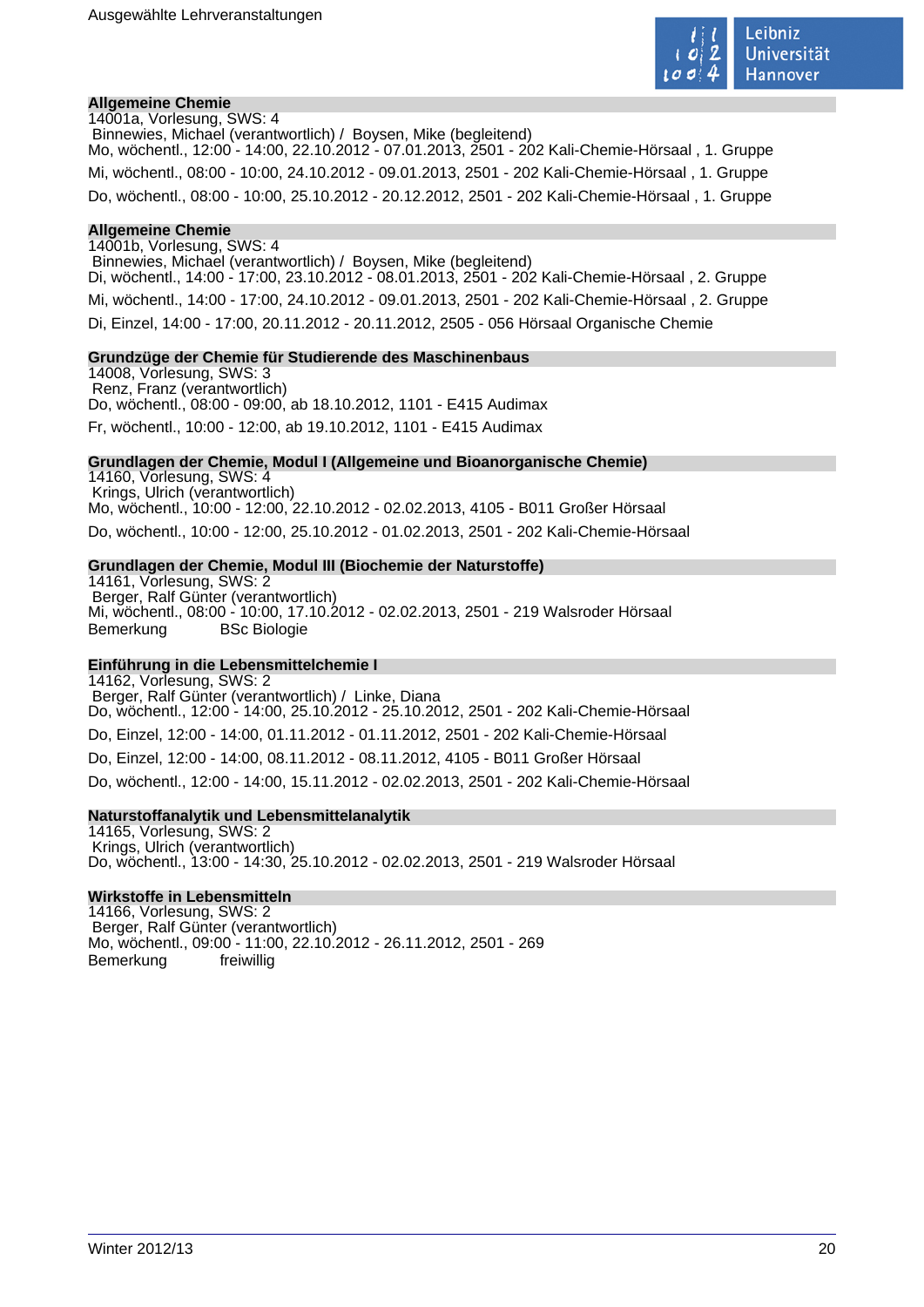

### **Übung zur Vorlesung Allgemeine Chemie**

14201, Theoretische Übung, SWS: 2 Binnewies, Michael (verantwortlich) / Boysen, Mike (begleitend) / Schneider, Andreas Michael (begleitend) Mo, wöchentl., 08:00 - 10:00, 29.10.2012 - 07.01.2013, 2501 - 101 Kleiner Hörsaal , 2. Gruppe Mo, wöchentl., 11:00 - 12:00, 29.10.2012 - 07.01.2013, 2504 - 007 Dr. Oetker Hörsaal , 1. Gruppe, für Biochemiker Mo, wöchentl., 14:00 - 15:00, 29.10.2012 - 07.01.2013, 2501 - 101 Kleiner Hörsaal , 7. Gruppe Mo, wöchentl., 15:00 - 16:00, 29.10.2012 - 07.01.2013, 2504 - 007 Dr. Oetker Hörsaal , 5. Gruppe Di, wöchentl., 08:00 - 10:00, 30.10.2012 - 08.01.2013, 2504 - 007 Dr. Oetker Hörsaal , 3. Gruppe Di, wöchentl., 10:00 - 11:00, 30.10.2012 - 02.02.2013, 2505 - 056 Hörsaal Organische Chemie , 9. Gruppe, Nur bei mehr als 320 TN! Di, wöchentl., 13:00 - 14:00, 30.10.2012 - 08.01.2013, 2501 - 101 Kleiner Hörsaal , 8. Gruppe, nur für Studierende der Nanotchnologie und ggf. für Lehramt-Kandidaten Di, wöchentl., 14:00 - 15:00, 30.10.2012 - 08.01.2013, 2505 - 056 Hörsaal Organische Chemie , 6. Gruppe Di, wöchentl., 15:00 - 16:00, 30.10.2012 - 08.01.2013, 2505 - 056 Hörsaal Organische Chemie , 4. Gruppe Do, wöchentl., 10:00 - 12:00, 01.11.2012 - 27.12.2012, 1104 - 212 M11 , 4. Gruppe, am 15.11.12 findet diese Veranstaltung im Raum F128 (Gebäude 1101) statt Do, wöchentl., 10:00 - 12:00, 01.11.2012 - 10.01.2013, 2501 - 101 Kleiner Hörsaal , 7. Gruppe Do, wöchentl., 10:00 - 12:00, 01.11.2012 - 02.02.2013, 4118 - 107, 1. Gruppe Do, wöchentl., 11:00 - 12:00, 01.11.2012 - 10.01.2013, 3403 - A003 H3 , 2. Gruppe Fr, wöchentl., 08:00 - 10:00, 02.11.2012 - 11.01.2013, 2504 - 007 Dr. Oetker Hörsaal , 5. Gruppe Fr, wöchentl., 08:00 - 10:00, 02.11.2012 - 11.01.2013, 2505 - 056 Hörsaal Organische Chemie , 6. Gruppe Fr, wöchentl., 10:00 - 12:00, 02.11.2012 - 28.12.2012, 2501 - 101 Kleiner Hörsaal , 8. Gruppe Fr, wöchentl., 10:00 - 12:00, 02.11.2012 - 02.02.2013, 2504 - 120, 9. Gruppe, Nur bei mehr als 320 TN! Fr, wöchentl., 12:00 - 13:00, 02.11.2012 - 10.01.2013, 2705 - 138, 3. Gruppe Fr, Einzel, 08:00 - 10:00, 09.11.2012 - 09.11.2012, 4105 - B011 Großer Hörsaal , 6. Gruppe Do, Einzel, 10:00 - 12:00, 15.11.2012 - 15.11.2012, 1101 - F128, 4. Gruppe Di, Einzel, 14:00 - 16:00, 20.11.2012 - 20.11.2012, 2505 - 335, Ausweichraum für Gruppe 4 und 6 Bemerkung **Die Teilnahme an der Vorbesprechung am 16.10.2012 in Raum 202 (Kali-Chemie-Hörsaal), Gebäude 2501 ist Pflicht !** 

### **Chemie: Biochemie**

44039 - 47406, Vorlesung/Experimentelle Übung, SWS: 6, ECTS: 6 Huchzermeyer, Bernd (verantwortlich) / Offermann, Sascha (verantwortlich) Do, wöchentl., 14:00 - 16:00, 25.10.2012 - 02.02.2013, 4109 - 007, Vorlesung Mo, wöchentl., 10:00 - 14:00, 12.11.2012 - 19.11.2012, 4105 - E102, Kurs A Di, wöchentl., 08:00 - 12:00, 13.11.2012 - 20.11.2012, 4105 - E102, Kurs B Mi, wöchentl., 12:00 - 18:00, 14.11.2012 - 21.11.2012, 4105 - E102, Kurs A Do, wöchentl., 08:00 - 14:00, 15.11.2012 - 22.11.2012, 4105 - E102, Kurs B Mo, Einzel, 11:00 - 14:00, 26.11.2012 - 26.11.2012, 4105 - E102, Abschlussbesprechung

## **Elektrotechnik/Informatik**

Die Fakultät für Elektrotechnik und Informatik öffnet das gesamte Vorlesungsangebot (außer Laboratorien und Projektarbeiten) für das Gasthörenden- und Seniorenstudium (GHS). Die Zustimmung der jeweils Lehrenden ist weiterhin erforderlich. Die Zustimmung erteilen die Lehrenden - wie in den anderen Fächern auch - durch ihre Unterschrift auf dem Antrag auf Zulassung zum Gasthörenden- und Seniorenstudium.

Weitere Informationen unter: http://www.et-inf.uni-hannover.de/

**Berechnende Geometrie** 11001, Vorlesung, SWS: 2, ECTS: 4 Wolter, Franz-Erich Do, wöchentl., 10:00 - 12:00, ab 18.10.2012, 1101 - F435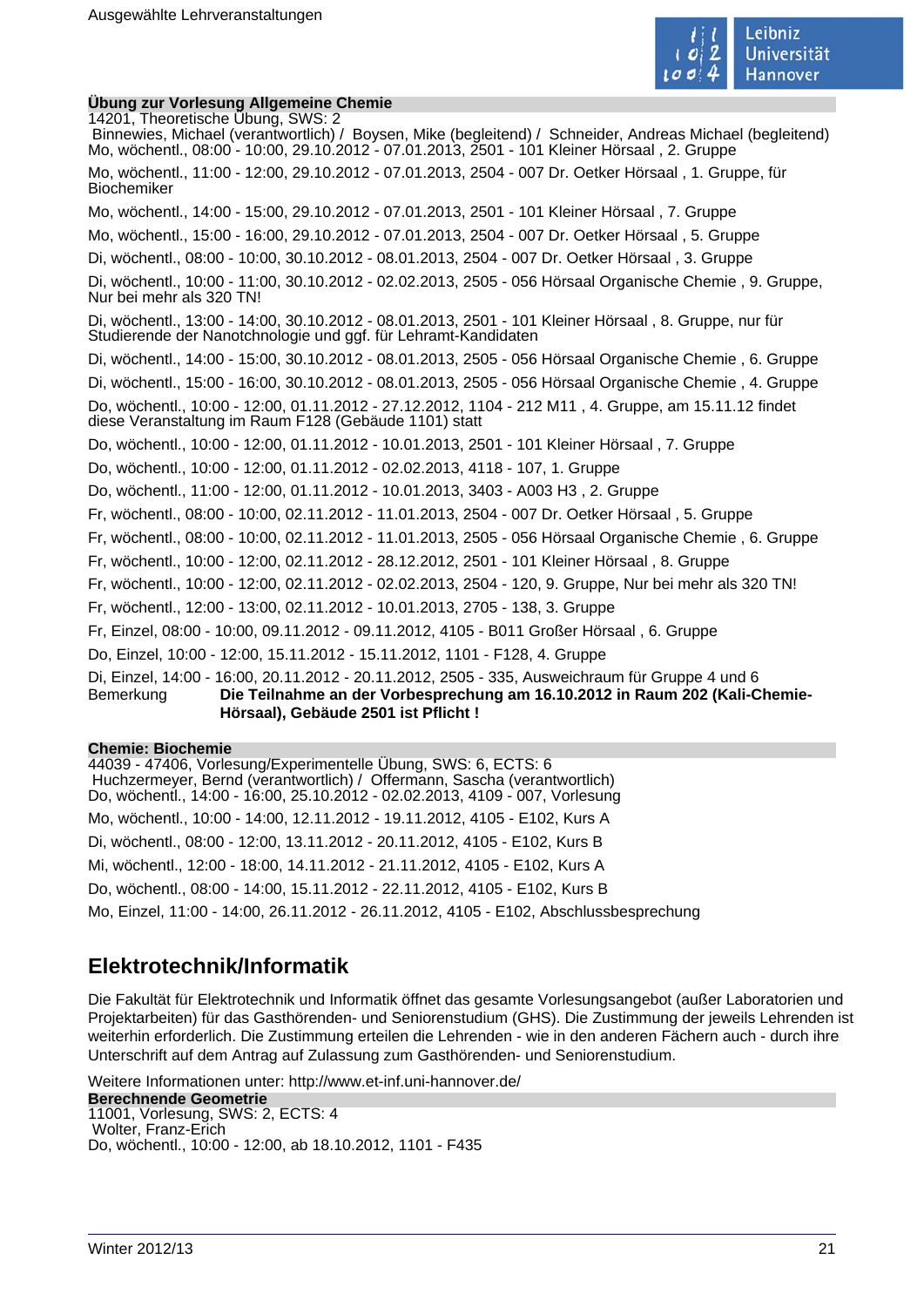

### **Übung: Berechnenden Geometrie**

11003, Theoretische Übung, SWS: 1 Vais, Alexander / Wolter, Franz-Erich Mo, wöchentl., 14:00 - 15:00, ab 22.10.2012, 1101 - F435

#### **Mensch-Computer-Interaktion**

11011, Vorlesung, SWS: 2, ECTS: 4 Rohs, Michael Di, wöchentl., 10:00 - 12:00, ab 16.10.2012, 1101 - F435

### **Übung: Mensch-Computer-Interaktion**

11013, Vorlesung/Theoretische Übung, SWS: 1 Rohs, Michael / Bödelt, Sebastian / Domin, Christian / Tempelmeier, Nicolas Di, wöchentl., 13:00 - 14:00, ab 30.10.2012, 1101 - F435

#### **Datenstrukturen und Algorithmen**

11051, Vorlesung, SWS: 2, ECTS: 5 Wolter, Franz-Erich (verantwortlich) Do, wöchentl., 14:00 - 16:00, ab 18.10.2012, 1101 - F102

### **Übung: Datenstrukturen und Algorithmen**

11053, Übung, SWS: 2 Klein, Maximilian / Wolter, Franz-Erich Fr, wöchentl., 08:00 - 10:00, ab 19.10.2012, 1101 - F435 Fr, wöchentl., 10:00 - 12:00, ab 19.10.2012, 1101 - F435 Mo, wöchentl., 11:00 - 13:00, ab 22.10.2012, 1101 - F435 Di, wöchentl., 08:00 - 10:00, ab 23.10.2012, 1101 - F435 Mi, wöchentl., 12:00 - 14:00, ab 24.10.2012, 1101 - F435 Mi, wöchentl., 15:00 - 17:00, ab 24.10.2012, 1101 - F435 Do, wöchentl., 08:00 - 10:00, ab 25.10.2012, 1101 - F435, Für Geodesie und Geoinformatik

### **Datenbanksysteme (Datenbanksysteme II)**

11155, Vorlesung, SWS: 2, ECTS: 4 Lipeck, Udo (verantwortlich) Mo, wöchentl., 10:00 - 12:00, ab 15.10.2012, 1101 - F128

#### **Übung: Datenbanksysteme (Datenbanksysteme II)**

11157, Theoretische Übung, SWS: 1 Lipeck, Udo (verantwortlich) / Schäfers, Michael (begleitend) Mo, wöchentl., 12:00 - 13:00, 15.10.2012 - 02.02.2013, 1101 - F128 Di, wöchentl., 14:00 - 15:00, 16.10.2012 - 02.02.2013, 1101 - F128 Di, wöchentl., 15:00 - 16:00, 16.10.2012 - 02.02.2013, 1101 - F128

#### **Grundlagen digitaler Systeme**

11201, Vorlesung, SWS: 2, ECTS: 5 Blume, Holger Do, wöchentl., 14:45 - 16:45, ab 18.10.2012, 3702 - 031 e-Classroom LFI Do, wöchentl., 14:45 - 16:45, ab 18.10.2012, 3703 - 023 Multimedia-Hörsaal

#### **Übung: Grundlagen digitaler Systeme**

11203, Theoretische Übung, SWS: 2 Schewior, Gregor / Kock, Markus / Blume, Holger Fr, wöchentl., 15:00 - 17:00, ab 19.10.2012, 3702 - 031 e-Classroom LFI Fr, wöchentl., 15:00 - 17:00, ab 19.10.2012, 3703 - 023 Multimedia-Hörsaal

### **Entwurf integrierter digitaler Schaltungen**

11205, Vorlesung, SWS: 2, ECTS: 4 Blume, Holger Mo, wöchentl., 10:00 - 11:30, ab 15.10.2012, 3703 - 335

#### **Übung: Entwurf integrierter digitaler Schaltungen**

11207, Theoretische Übung, SWS: 1 Nowosielski, Rochus R. / Blume, Holger Mo, wöchentl., 11:45 - 12:30, ab 15.10.2012, 3703 - 335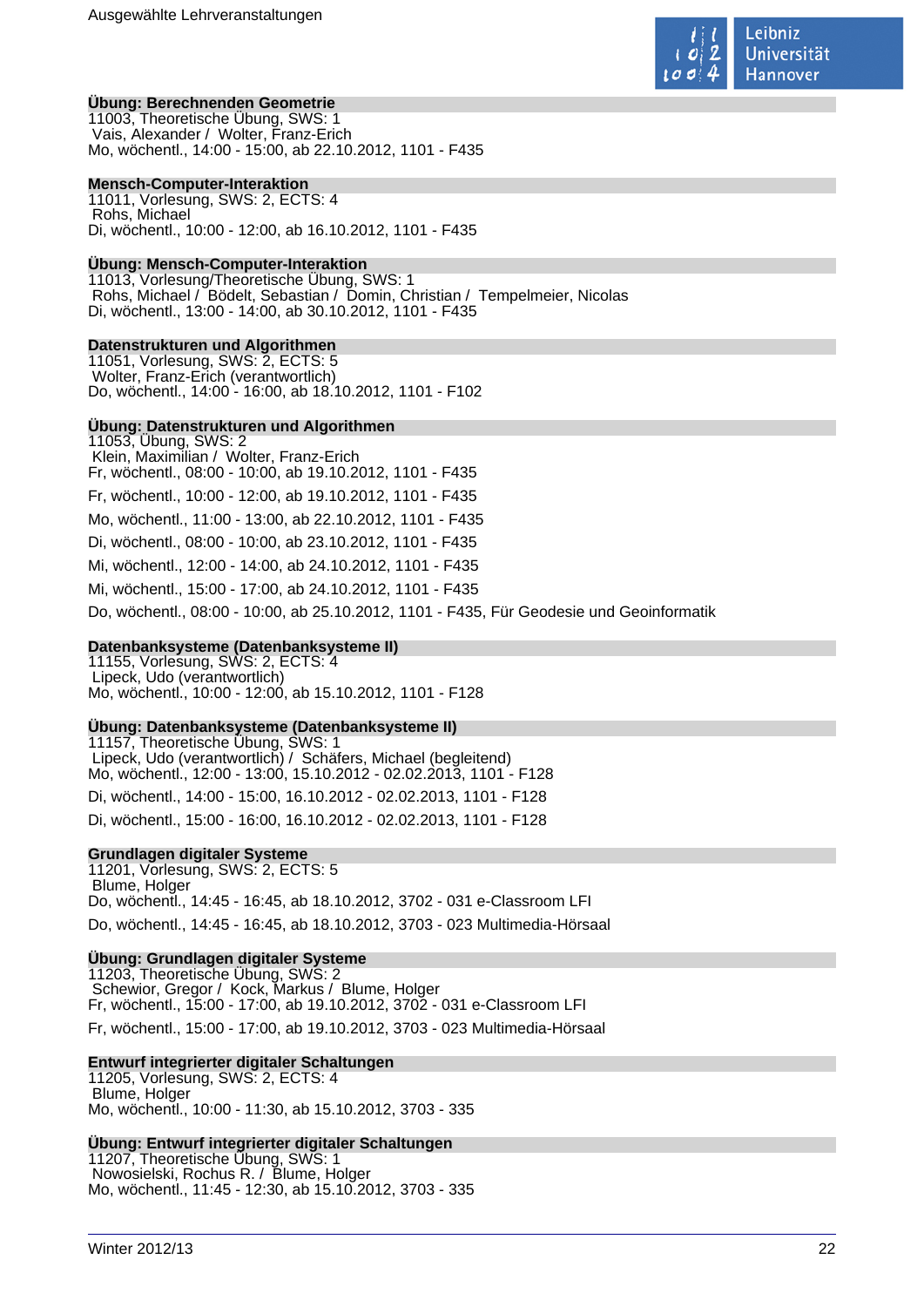

### **Programmieren I**

11211, Vorlesung, SWS: 2, ECTS: 5 Rohs, Michael Fr, wöchentl., 09:00 - 11:00, 19.10.2012 - 05.02.2013, 3408 - -220 MZ1

### **Übung: Programmieren I**

11213, Theoretische Übung, SWS: 1 Rohs, Michael Fr, wöchentl., 11:00 - 12:00, 19.10.2012 - 02.02.2013, 3408 - -220 MZ1

### **Electronic Design Automation**

11235, Vorlesung, SWS: 2, ECTS: 4 Barke, Erich Fr, wöchentl., 10:15 - 11:45, 3703 - 023 Multimedia-Hörsaal

### **Übung: zu Electronic Design Automation**

11237, Theoretische Übung, SWS: 1 Jambor, Thomas / Barke, Erich Mo, wöchentl., 18:00 - 19:30, 3703 - 023 Multimedia-Hörsaal

### **Relativistische Elektrodynamik (Grundlagen und Grenzen)**

11241, Vorlesung, SWS: 2, ECTS: 4 Grabinski, Hartmut Fr, wöchentl., 08:30 - 10:00, 19.10.2012 - 02.02.2013, 3703 - 435

### **Übung: Relativistische Elektrodynamik (Grundlagen und Grenzen)**

11243, Theoretische Übung, SWS: 1 Grabinski, Hartmut n.V.

### **Ergänzende Elektrotechnische Grundlagen der Informatik und Informationstechnik**

11247, Vorlesung, SWS: 2, ECTS: 4 Grabinski, Hartmut Di, wöchentl., 09:45 - 11:15, 3703 - 023 Multimedia-Hörsaal

### **Übung: Ergänzende Elektrotechnische Grundlagen der Informatik und Informationstechnik**

11249, Vorlesung/Theoretische Übung, SWS: 1 Grabinski, Hartmut Fr, wöchentl., 11:30 - 12:15, 3702 - 031 e-Classroom LFI

### **FPGA-Entwurfstechnik**

11251, Vorlesung, SWS: 2, ECTS: 4 Blume, Holger Di, wöchentl., 14:00 - 15:30, ab 16.10.2012, 3703 - 335

### **Übung: FPGA-Entwurfstechnik**

11253, Theoretische Übung Brückner, Hans-Peter / Payá Vayá, Guillermo / Blume, Holger Di, wöchentl., 15:45 - 16:30, 16.10.2012 - 02.02.2013, 3703 - 335

### **Übung: Grundlagen der Software-Technik**

11273, Theoretische Übung, SWS: 1 Averbakh, Anna (verantwortlich) / Schneider, Kurt (verantwortlich) Mo, wöchentl., 14:45 - 15:45, ab 22.10.2012, 3703 - 023 Multimedia-Hörsaal , n. V.

### **Übung: Verteilte Simulation**

11353, Theoretische Übung, SWS: 1 Szczerbicka, Helena (verantwortlich) Mi, wöchentl., 10:00 - 11:30, ab 24.10.2012, 1101 - F435

### **Modellierung des dynamischen Verhaltens von Systemen**

11355, Vorlesung, SWS: 2, ECTS: 5 Szczerbicka, Helena (verantwortlich) Di, wöchentl., 13:00 - 14:30, 3703 - 023 Multimedia-Hörsaal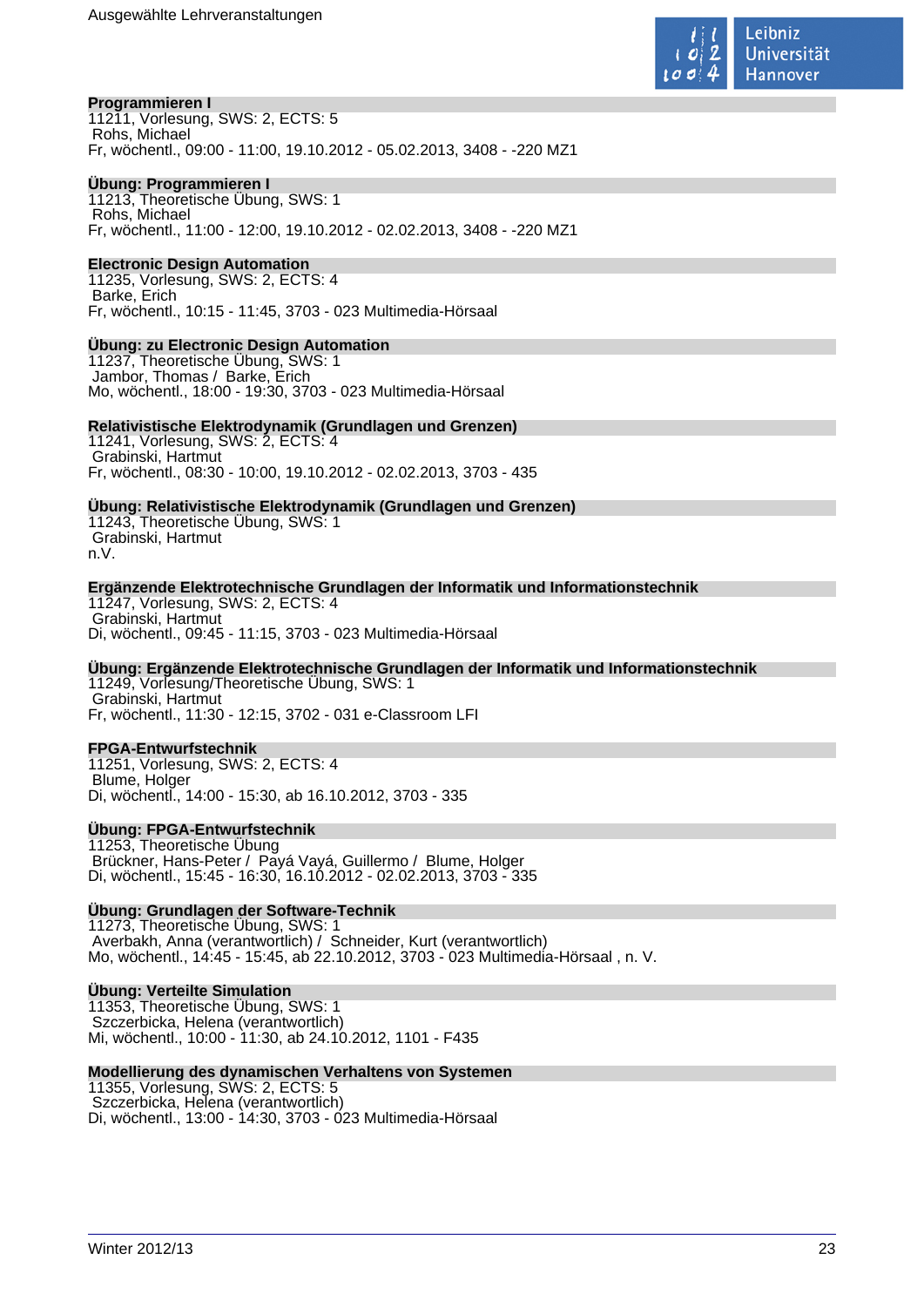

### **Übung: Modellierung des dynamischen Verhaltens von Systemen**

11357, Übung, SWS: 2 Blatt, Florian / Szczerbicka, Helena Mo, wöchentl., 15:00 - 16:30, ab 29.10.2012, 1101 - F435 Mo, wöchentl., 16:30 - 18:00, ab 29.10.2012, 1101 - F435 Do, wöchentl., 12:00 - 14:00, ab 01.11.2012, 1101 - F435 Fr, wöchentl., 12:00 - 13:30, ab 02.11.2012, 1101 - F435 Fr, wöchentl., 13:30 - 15:00, ab 02.11.2012, 1101 - F435

### **Rechnerstrukturen**

11411, Vorlesung, SWS: 2, ECTS: 4 Pacher, Mathias Di, wöchentl., 09:15 - 10:45, ab 16.10.2012, 3703 - 135

### **Übung: Rechnerstrukturen**

11413, Theoretische Übung, SWS: 1 Pacher, Mathias Do, 14-täglich, 13:30 - 15:00, ab 08.11.2012, 3703 - 135

#### **Praktische Einführung Betriebssysteme**

11415, Vorlesung, SWS: 2, ECTS: 3 Brehm, Jürgen (verantwortlich) Mo15.10.2012 - 02.02.2013

Mo, Einzel, 08:00 - 18:00, 04.02.2013 - 04.02.2013, 3703 - 023 Multimedia-Hörsaal , TV/TU Di, Einzel, 08:00 - 18:00, 05.02.2013 - 05.02.2013, 3703 - 023 Multimedia-Hörsaal , Vorlesung Mi, Einzel, 08:00 - 18:00, 06.02.2013 - 06.02.2013, 3703 - 023 Multimedia-Hörsaal , Vorlesung Do, Einzel, 08:00 - 18:00, 07.02.2013 - 07.02.2013, 3703 - 023 Multimedia-Hörsaal Do, Einzel, 08:00 - 18:00, 07.02.2013 - 07.02.2013, 3703 - 023 Multimedia-Hörsaal Fr, Einzel, 08:00 - 18:00, 08.02.2013 - 08.02.2013, 3703 - 023 Multimedia-Hörsaal Fr, Einzel, 08:00 - 18:00, 08.02.2013 - 08.02.2013, 3703 - 023 Multimedia-Hörsaal

### **Übung: Praktische Einführung Betriebssysteme**

11417, Übung, SWS: 1 Spiegelberg, Henning / Brehm, Jürgen Di, Einzel, 13:00 - 16:45, 05.02.2013 - 05.02.2013, 3703 - 023 Multimedia-Hörsaal Mi, Einzel, 13:00 - 16:45, 06.02.2013 - 06.02.2013, 3703 - 023 Multimedia-Hörsaal Do, Einzel, 09:00 - 12:15, 07.02.2013 - 07.02.2013, 3703 - 023 Multimedia-Hörsaal Bemerkung Aufgrund der hohen Teilnehmerzahl, wird diese Veranstaltung in 2 Gruppen geteilt gehalten. Bitte melden Sie sich zu einer dieser Gruppen über die Veranstaltung zur Vorlesung im StudIP-System an.

### **Organic Computing**

11421, Vorlesung, SWS: 2, ECTS: 4 Müller-Schloer, Christian / Pacher, Mathias Mi, wöchentl., 16:00 - 17:30, ab 24.10.2012, 3703 - 135

### **Übung: Organic Computing**

11423, Übung, SWS: 1 Bernard, Yvonne Di, Einzel, 13:00 - 14:30, 06.11.2012 - 06.11.2012, 3703 - 135 Di, Einzel, 13:00 - 14:00, 20.11.2012 - 20.11.2012, 3703 - 135 Di, Einzel, 13:00 - 14:30, 04.12.2012 - 04.12.2012, 3703 - 135 Di, Einzel, 13:00 - 14:30, 15.01.2013 - 15.01.2013, 3703 - 135 Di, Einzel, 13:00 - 14:30, 22.01.2013 - 22.01.2013, 3703 - 135 Di, Einzel, 13:00 - 14:30, 29.01.2013 - 29.01.2013, 3703 - 135 Di, Einzel, 13:00 - 14:30, 12.02.2013 - 12.02.2013, 3703 - 135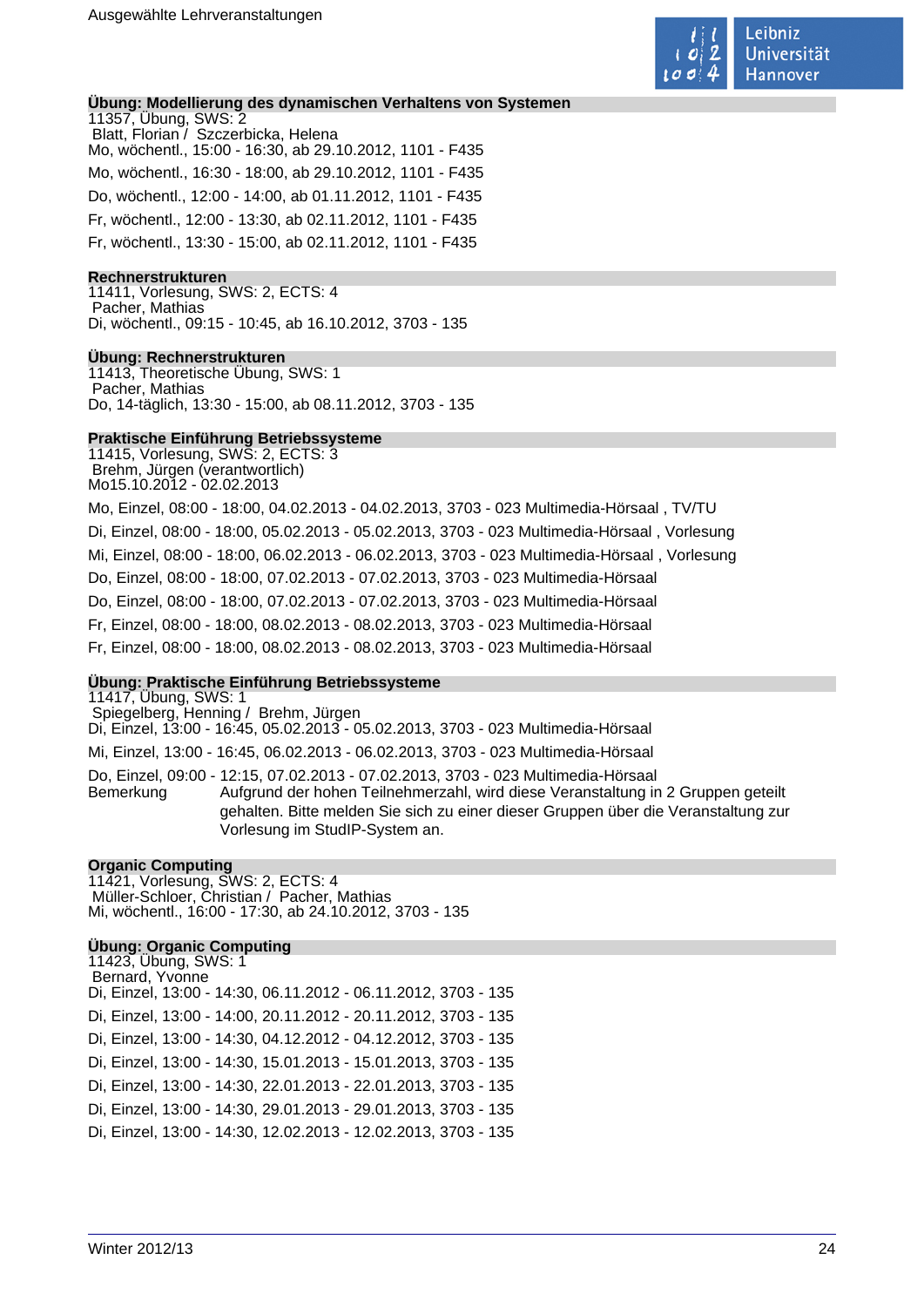

### **Entwurf diskreter Steuerungen**

11471, Vorlesung, SWS: 2, ECTS: 4 Wagner, Bernardo / Smolorz, Sebastian Mi, wöchentl., 08:15 - 09:45, ab 17.10.2012, 3703 - 023 Multimedia-Hörsaal

### **Übung: Entwurf diskreter Steuerungen**

11473, Theoretische Übung, SWS: 1 Wagner, Bernardo / Smolorz, Sebastian Mi, wöchentl., 10:00 - 10:45, ab 17.10.2012, 3703 - 023 Multimedia-Hörsaal

### **Grundlagen der Theoretischen Informatik**

11551, Vorlesung, SWS: 2, ECTS: 5 Vollmer, Heribert Mo, wöchentl., 09:30 - 11:00, 22.10.2012 - 01.02.2013, 1101 - E001 Bemerkung In dieser Vorlesung werden abstrakte mathematische Modelle von Konzepten der praktischen Informatik entwickelt und untersucht:

### **Theorie der formalen Sprachen:**

Beschreibungen künstlicher Sprachen (z.B. Programmiersprachen) mit mathematischen Modellen, etwa Grammatiken oder Automaten.

### **Der Begriff der Berechenbarkeit:**

Welche Berechnungsprobleme sind überhaupt algorithmisch (d.h. durch einen Computer) lösbar? Verschiedene formale Modelle der

Berechenbarkeit, Äquivalenz dieser Modelle (sog. Churchsche These).

Gliederung:

- \* Sprachen und Grammatiken
- \* Die Chomsky-Hierarchie
- \* Reguläre Sprachen
- \* Kontextfreie Sprachen
- \* Typ-1- und Typ-0-Sprachen
- \* Der intuitive Berechenbarkeitsbegriff
- \* Berechenbarkeit durch Maschinen
- \* Berechenbarkeit in Programmiersprachen
- \* Die Churchsche These
- \* Entscheidbarkeit und Aufzählbarkeit
- \* Unentscheidbare Probleme

### **Übung: Grundlagen der Theoretischen Informatik**

| 11553, Übung, SWS: 2                                                |
|---------------------------------------------------------------------|
| Ebbing, Johannes / Vollmer, Heribert                                |
| Mo, wochentl., 14:00 - 16:00, ab 29.10.2012, 3703 - 224, 1. Gruppe  |
| Di, wöchentl., 09:00 - 10:30, ab 30.10.2012, 3703 - 224, 2. Gruppe  |
| Di, wöchentl., 11:00 - 13:00, ab 30.10.2012, 3703 - 135, 3. Gruppe  |
| Di, wöchentl., 11:00 - 13:00, ab 30.10.2012, 3703 - 224, 4. Gruppe  |
| Di, wöchentl., 13:05 - 14:35, ab 30.10.2012, 3703 - 224, 5. Gruppe  |
| Mi, wöchentl., 14:00 - 16:00, ab 31.10.2012, 3703 - 135, 10. Gruppe |
| Mi, wöchentl., 15:00 - 16:30, ab 31.10.2012, 3703 - 224, 6. Gruppe  |
| Do, wöchentl., 10:00 - 11:30, ab 01.11.2012, 3703 - 224, 7. Gruppe  |
| Do, wöchentl., 13:00 - 15:00, ab 01.11.2012, 3703 - 224, 11. Gruppe |
| Fr, wöchentl., 09:30 - 11:00, ab 02.11.2012, 3703 - 224, 8. Gruppe  |
| Fr, wöchentl., 13:00 - 15:00, ab 02.11.2012, 3703 - 224, 9. Gruppe  |
|                                                                     |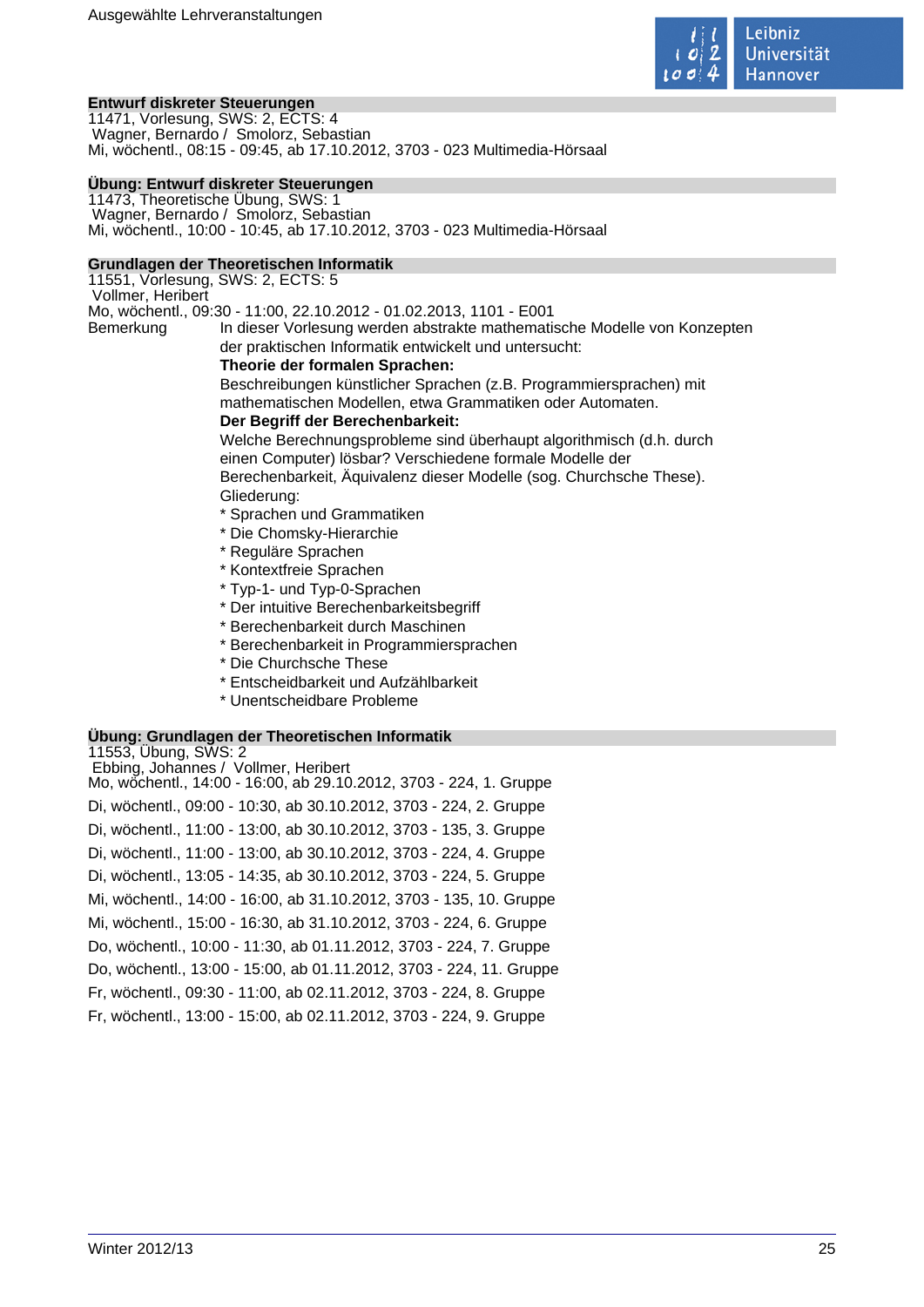

### **Formale Sprachen**

11555, Vorlesung, SWS: 2, ECTS: 4 Meier, Arne

Di, wöchentl., 13:30 - 15:00, 16.10.2012 - 02.02.2013, 3403 - A135

Bemerkung Die regulären und kontextfreien Sprachen spielen eine äußerst wichtige Rolle im Compilerbau und weiteren Disziplinen der Informatik. In der Vorlesung werden schwerpunktmäßig diese beiden Sprachklassen betrachtet und ihre Eigenschaften untersucht.

Im Einzelnen werden folgende Themengebiete behandelt:

• Reguläre Sprachen: Minimalautomaten, natürliche Äquivalenzrelationen, syntaktische Monoide, 2-Weg-Automaten, alternierende endliche Automaten, logische Charakterisierung (Satz von Büchi und Trachtenbrot)

• Kontextfreie Sprachen: Normalformen, Kellerautomaten, deterministischkontextfreie Sprachen, LR(k)-Grammatiken, Beziehungen zur Gruppoid-Theorie, Entscheidbarkeitsfragen

• Kontextsensitive und Typ-0-Sprachen: Automaten, Abschlusseigenschaften Entscheidbarkeitsfragen

### **Übung: Formale Sprachen**

11557, Theoretische Übung, SWS: 1 Meier, Arne Di, wöchentl., 15:15 - 16:00, 16.10.2012 - 02.02.2013, 3403 - A135

### **Foundations of Information Retrieval**

11701, Vorlesung, SWS: 2 Nejdl, Wolfgang Do, wöchentl., 11:30 - 13:00, ab 18.10.2012, 3703 - 023 Multimedia-Hörsaal

### **Übung: Foundations of Information Retrieval**

11703, Theoretische Übung, SWS: 1 Nejdl, Wolfgang (begleitend) / Demidova, Elena (verantwortlich) Do, wöchentl., 13:15 - 14:00, ab 18.10.2012, 3703 - 023 Multimedia-Hörsaal

### **Ausgewählte Kapitel des Rechts für Informatiker**

11901, Vorlesung, SWS: 2 Bode, Andreas Mi, wöchentl., 17:00 - 18:30, ab 17.10.2012, 3703 - 023 Multimedia-Hörsaal

### **Technische Mechanik I für Elektrotechnik**

33315, Vorlesung, SWS: 2 Jacob, Hans-Georg Mi, wöchentl., 12:15 - 13:45, 24.10.2012 - 02.02.2013, 1101 - E415 Audimax

**Technische Mechanik I für Elektrotechnik (Gruppenübung für Elektrotechniker)**

33325, Übung, SWS: 2, ECTS: 1 Dagen, Matthias (verantwortlich) Fr, wöchentl., 14:00 - 15:30, 26.10.2012 - 01.02.2013, 3403 - A135, 1. Gruppe Fr, wöchentl., 14:00 - 15:30, 26.10.2012 - 01.02.2013, 1104 - 212 M11 , 2. Gruppe Fr, wöchentl., 14:00 - 15:30, 26.10.2012 - 01.02.2013, 3403 - A003 H3 , 3. Gruppe

### **Ausbreitung elektromagnetischer Wellen**

35028, Vorlesung, SWS: 2 Geck, Bernd Do, wöchentl., 08:15 - 09:45, ab 18.10.2012, 3408 - 1701

### **Übung: Ausbreitung elektromagnetischer Wellen**

35029, Theoretische Übung, SWS: 1 Geck, Bernd Di, wöchentl., 10:00 - 10:45, ab 23.10.2012, 3408 - 1701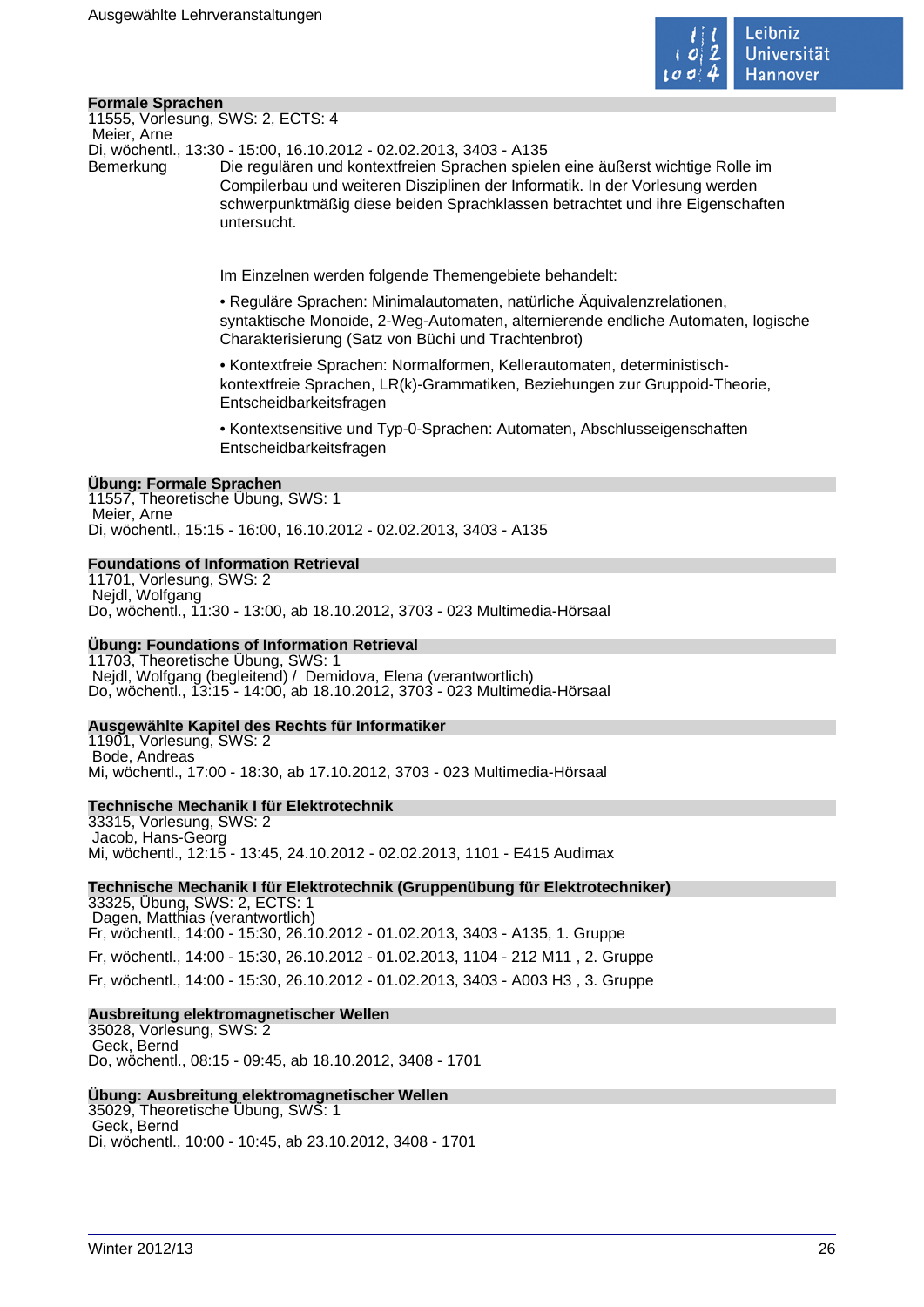

### **Grundlagen der Elektrotechnik für Comp. Ing.**

35151, Vorlesung Mathis, Wolfgang Do, wöchentl., 14:00 - 15:30, ab 18.10.2012, 3408 - 1611

### **Übung: Grundlagen der Elektrotechnik für Comp. Ing.**

35153, Theoretische Übung Wang, Yuanhao Di, wöchentl., 13:15 - 14:45, ab 23.10.2012, 3408 - 1611

### **Theoretische Elektrotechnik I**

35155, Vorlesung, SWS: 2 Mathis, Wolfgang Di, wöchentl., 09:45 - 11:15, ab 16.10.2012, 3408 - -220 MZ1

### **Übung: Theoretische Elektrotechnik I**

35157, Theoretische Übung, SWS: 1 Plönnigs, Sören / Lin, Lin / Mathis, Wolfgang Mo, 14-täglich, 16:30 - 18:00, 29.10.2012 - 02.02.2013, 3408 - -220 MZ1

#### **Grundlagen integrierter Analogschaltungen**

35165, Vorlesung, SWS: 2 Mathis, Wolfgang Mi, wöchentl., 10:00 - 11:30, ab 17.10.2012, 3408 - 1611

### **Übung: Grundlagen integrierter Analogschaltungen**

35167, Theoretische Übung, SWS: 1 Stegemann, Sebastian / Mathis, Wolfgang Fr, 14-täglich, 08:15 - 09:45, 02.11.2012 - 02.02.2013, 3408 - 1611

#### **Geschichte der Elektrotechnik und Informationstechnik**

35169, Vorlesung Mathis, Wolfgang Mi, wöchentl., 16:30 - 18:00, ab 17.10.2012, 3408 - 1611

### **Halbleitertechnologie**

35202, Vorlesung, SWS: 2 Osten, Hans-Jörg (verantwortlich) Do, wöchentl., 09:15 - 10:45, 18.10.2012 - 02.02.2013, 3702 - 031 e-Classroom LFI

### **Übung: Halbleitertechnologie**

35204, Theoretische Übung, SWS: 1 Osten, Hans-Jörg (verantwortlich) / Schwendt, Dominik (begleitend) Mi, 14-täglich, 08:45 - 10:15, 07.11.2012 - 02.02.2013, 3702 - 031 e-Classroom LFI

### **Bipolarbauelemente**

35206, Vorlesung, SWS: 2 Wietler, Tobias Di, wöchentl., 13:30 - 15:00, ab 16.10.2012, 3702 - 031 e-Classroom LFI

### **Übung: Bipolarbauelemente**

35208, Theoretische Übung, SWS: 1 Wietler, Tobias (verantwortlich) Fr, 14-täglich, 13:15 - 14:45, 26.10.2012 - 02.02.2013, 3702 - 031 e-Classroom LFI

### **Grundlagen der Halbleiterbauelemente**

35210, Vorlesung, SWS: 2 Osten, Hans-Jörg Mi, wöchentl., 10:15 - 11:45, 17.10.2012 - 02.02.2013, 3702 - 031 e-Classroom LFI

**Übung: Grundlagen der Halbleiterbauelemente (für Nanotechnologen)** 35211, Übung, SWS: 2 Kerker, Oliver / Osten, Hans-Jörg Di, 14-täglich, 16:00 - 17:30, 30.10.2012 - 02.02.2013, 3702 - 031 e-Classroom LFI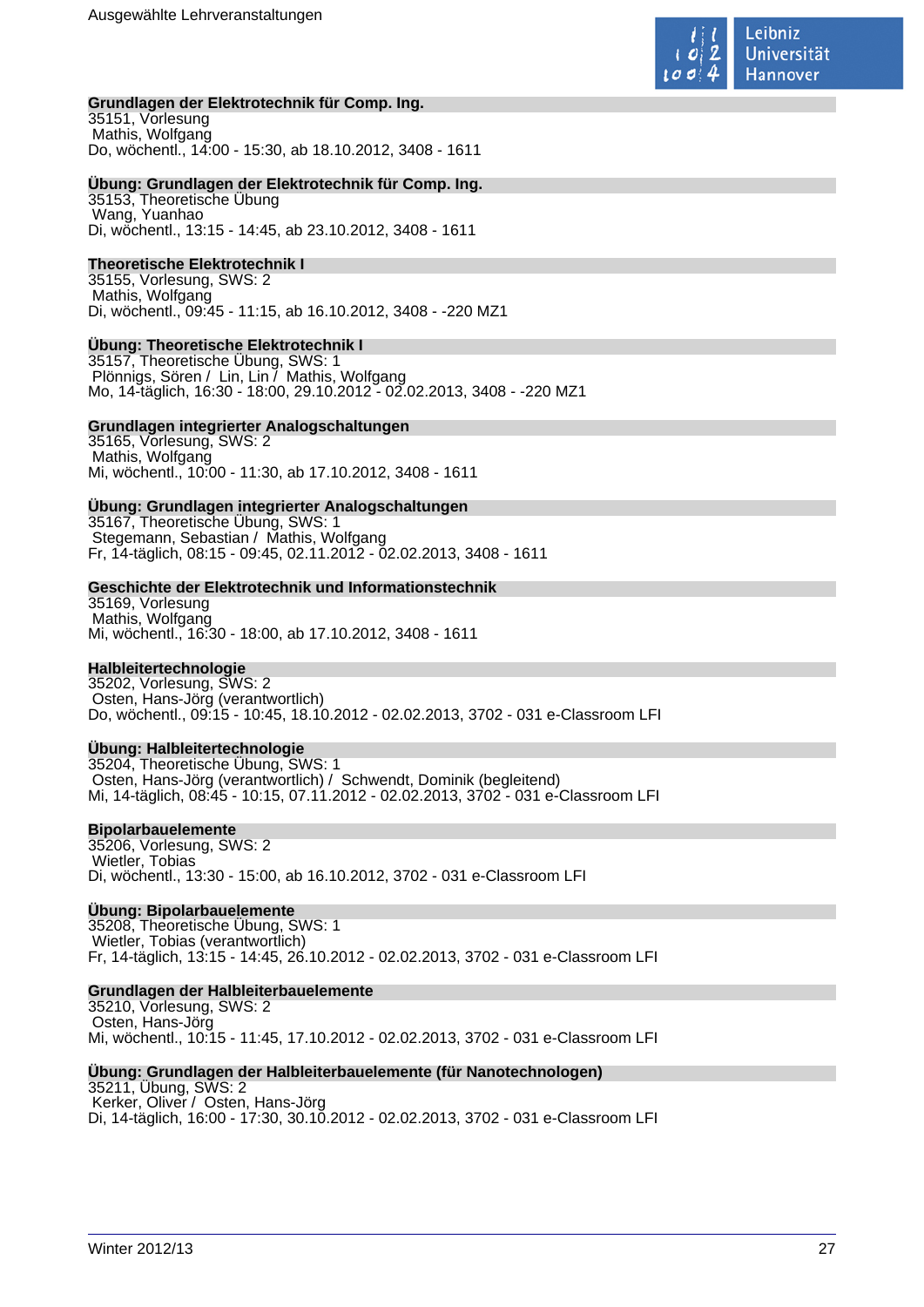

#### **Wirkungsweise und Technologie von Solarzellen**

35212, Vorlesung, SWS: 2 Harder, Nils-Peter Mi, wöchentl., 10:30 - 12:00, 17.10.2012 - 02.02.2013, Geb. 3702 (LfI) Seminarraum 152

#### **Grundlagen der Elektrotechnik I für Maschinenbauer**

35312, Vorlesung, SWS: 2 Gockenbach, Ernst Mo, wöchentl., 12:45 - 14:15, 22.10.2012 - 02.02.2013, 1101 - E415 Audimax

#### **Übung: Grundlagen der Elektrotechnik I für Maschinenbauer**

35313, Theoretische Übung, SWS: 1 Ritschel, Claus-Dieter / Gockenbach, Ernst Do, wöchentl., 11:15 - 12:00, 25.10.2012 - 02.02.2013, 1101 - E415 Audimax

#### **Didaktik der Technik 1**

35353, Vorlesung, SWS: 2, ECTS: 3 Otten, Lars (verantwortlich) / Wagner, Bernardo (begleitend) / Möller, Wolfgang (begleitend) / Weiner, Andreas (begleitend) Fr, wöchentl., 14:00 - 15:30, 19.10.2012 - 01.02.2013, 3408 - 010 MZ2

#### **Grundlagen der Elektrotechnik III**

35503, Vorlesung, SWS: 1 Zimmermann, Stefan Mi, wöchentl., 08:15 - 09:00, 17.10.2012 - 30.01.2013, 1101 - F303 Bahlsensaal Mi, Einzel, 08:15 - 09:00, 12.12.2012 - 12.12.2012, 1101 - F342 Kleiner Physiksaal Mi, wöchentl., 08:15 - 09:00, 19.12.2012 - 02.02.2013, 1101 - F303 Bahlsensaal

#### **Übung: Grundlagen der Elektrotechnik III**

35504, Theoretische Übung, SWS: 1 Zimmermann, Stefan / Reinecke, Tobias Mi, wöchentl., 09:15 - 10:00, 17.10.2012 - 05.12.2012, 1101 - F303 Bahlsensaal Mi, Einzel, 09:15 - 10:00, 12.12.2012 - 12.12.2012, 1101 - F342 Kleiner Physiksaal Mi, wöchentl., 09:15 - 10:00, 19.12.2012 - 02.02.2013, 1101 - F303 Bahlsensaal

#### **Messeigenschaften dynamischer Systeme**

35505, Vorlesung, SWS: 2 Koch, Michael Do, wöchentl., 09:15 - 10:45, ab 18.10.2012, 3408 - 1004

#### **Übung: Messeigenschaften dynamischer Systeme**

35506, Theoretische Übung, SWS: 1 Koch, Michael / Peikert, Tim Do, wöchentl., 11:00 - 11:45, ab 18.10.2012, 3408 - 1004

#### **Elektromagnetische Verträglichkeit**

35518, Vorlesung, SWS: 2 Garbe, Heyno Mi, wöchentl., 10:15 - 11:45, ab 17.10.2012, 3408 - 1004

#### **Übung: Elektromagnetische Verträglichkeit**

35519, Theoretische Übung, SWS: 1 Garbe, Heyno / Menßen, Benjamin Mi, wöchentl., 12:00 - 12:45, ab 17.10.2012, 3408 - 1004

#### **Leistungselektronik I**

35523, Vorlesung, SWS: 2 Mertens, Axel Di, wöchentl., 11:45 - 13:15, ab 16.10.2012, 1101 - F102

### **Übung: Leistungselektronik I**

35524, Theoretische Übung, SWS: 1 Karwatzki, Dennis Do, wöchentl., 10:15 - 11:00, ab 18.10.2012, 1101 - F303 Bahlsensaal , Institut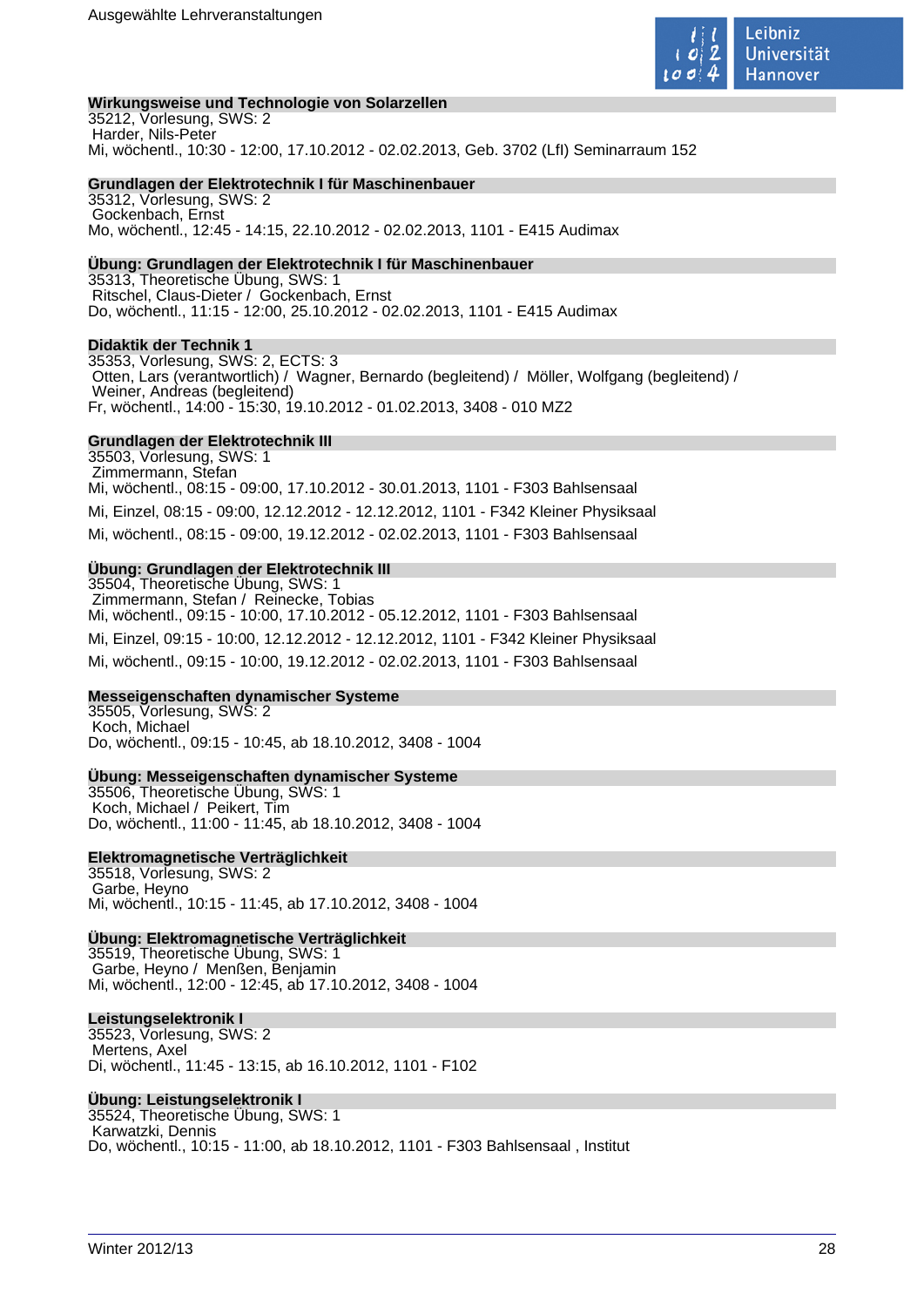

### **Radaranwendungen in der Luftfahrt**

35530, Vorlesung, SWS: 2 Bredemeyer, Jochen Mo, wöchentl., 14:00 - 15:30, ab 15.10.2012, 3408 - 1114

### **Übung: Radaranwendungen in der Luftfahrt**

35531, Theoretische Übung, SWS: 1 Bredemeyer, Jochen Mo, wöchentl., 15:45 - 16:30, ab 15.10.2012, 3408 - 1114

### **Automobilelektronik I - Antriebsstrang**

35535, Vorlesung, SWS: 2 Gerth, Hendrik Do, wöchentl., 15:00 - 16:30, ab 18.10.2012, 3408 - 1114

### **Übung: Automobilelektronik I - Antriebsstrang**

35537, Theoretische Übung, SWS: 1 Gerth, Hendrik Do, wöchentl., 16:45 - 17:30, ab 18.10.2012, 3408 - 1114

### **Technische Wärmelehre**

35650, Vorlesung, SWS: 2 Nacke, Bernard Mo, Einzel, 12:00 - 13:30, 15.10.2012 - 15.10.2012, 1208 - A001 Kesselhaus Mo, Einzel, 12:00 - 13:30, 22.10.2012 - 22.10.2012, 1208 - A001 Kesselhaus Mo, Einzel, 12:00 - 13:30, 29.10.2012 - 29.10.2012, 1208 - A001 Kesselhaus Mo, Einzel, 12:00 - 13:30, 05.11.2012 - 05.11.2012, 1208 - A001 Kesselhaus Mo, Einzel, 12:00 - 13:30, 12.11.2012 - 12.11.2012, 1208 - A001 Kesselhaus Mo, wöchentl., 12:00 - 13:30, 19.11.2012 - 02.02.2013, 1101 - F142

### **Elektrothermische Verfahren**

35653, Vorlesung, SWS: 2 Nacke, Bernard Fr, wöchentl., 10:15 - 11:45, Gebäude 1216, Raum 207

### **Übung: Elektrothermische Verfahren**

35654, Theoretische Übung, SWS: 1 Nacke, Bernard (verantwortlich) / Neumeyer, Jörg (begleitend) Do, wöchentl., 14:15 - 15:00, Gebäude 1216, Raum 207

### **Modellierung elektrothermischer Prozesse**

35655, Vorlesung, SWS: 1 Nacke, Bernard Fr, 14-täglich, 13:30 - 14:15, Gebäude 1216, Raum 207 Bemerkung Nach Vereinbarung

### **Übung: Modellierung elektrothermischer Prozesse**

35656, Theoretische Übung, SWS: 1 Nacke, Bernard (verantwortlich) / Neumeyer, Jörg (begleitend) FrGebäude 1216, Raum 207 Bemerkung Nach Vereinbarung

### **Erwärmung und Kühlung in der Elektrotechnik I**

35658, Vorlesung, SWS: 1 Nacke, Bernard Mo, wöchentl., 13:45 - 14:30, Gebäude 1216, Raum 207

#### **Übung: Erwärmung und Kühlung in der Elektrotechnik I** 35659, Theoretische Übung, SWS: 1

 Nacke, Bernard (verantwortlich) / Trümmann, Herbert (begleitend) Mo, wöchentl., 13:00 - 13:45, Gebäude 1216, Raum 207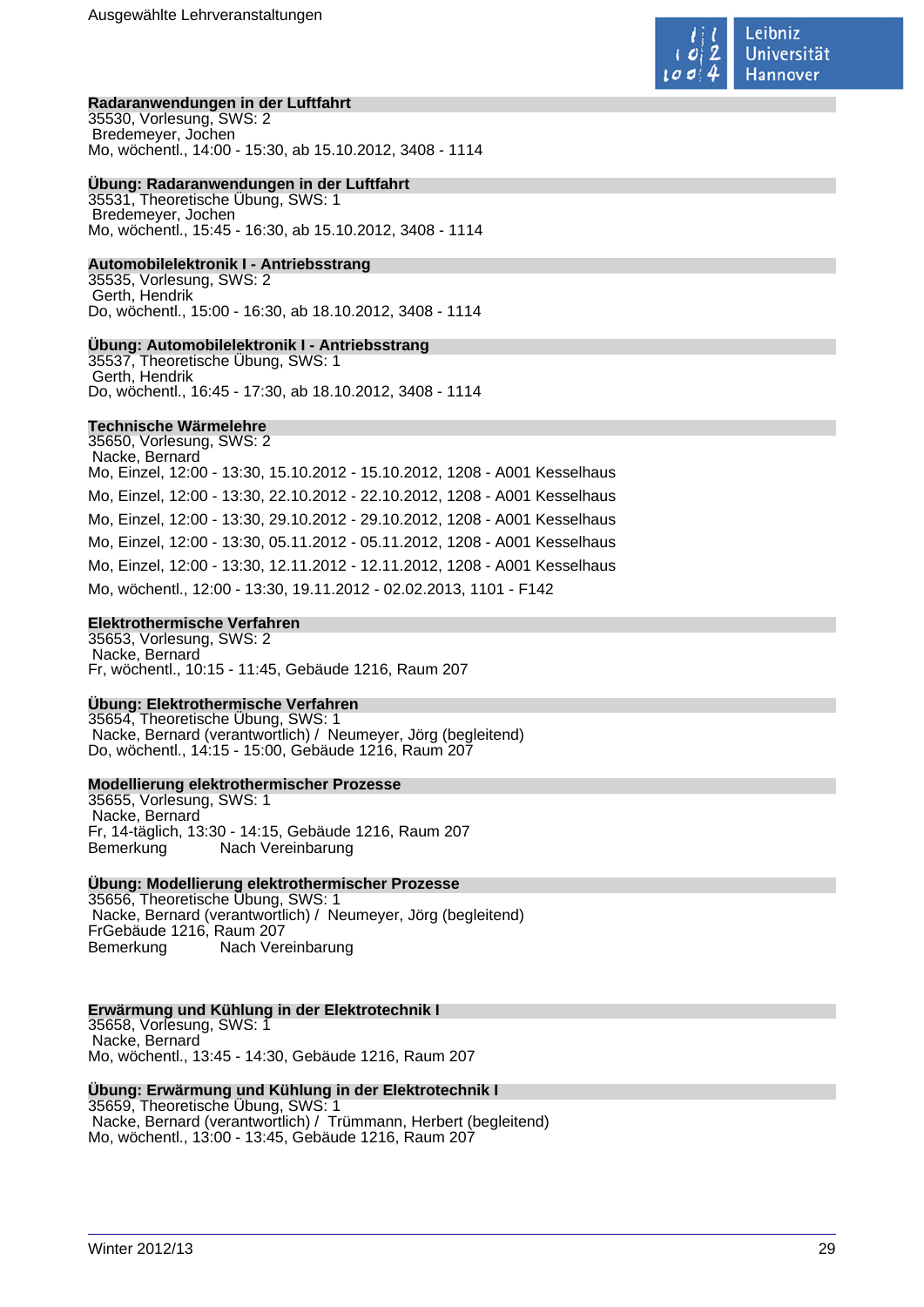

### **Magnetofluiddynamik**

35661, Vorlesung, SWS: 2 Baake, Egbert Di, wöchentl., 14:00 - 15:30, Gebäude 1216, Raum 207

#### **Übung: Magnetofluiddynamik**

35663, Theoretische Übung, SWS: 1 Baake, Egbert (verantwortlich) / Turewicz, Peter (begleitend) Do, wöchentl., 14:00 - 14:45, Gebäude 1216, Raum 207

#### **Innovationsmanagement für Ingenieure**

35665, Vorlesung, SWS: 2 Fricke, Reinhard Fr, 14-täglich, 13:30 - 16:30, Gebäude 1216, Raum 207

#### **Nutzung von Solarenergie I**

35667, Vorlesung, SWS: 1 Kleiss, Gerhard Sa, Einzel, 10:15 - 15:00, 24.11.2012 - 24.11.2012, 1208 - A001 Kesselhaus Sa, Einzel, 10:15 - 15:00, 26.01.2013 - 26.01.2013, 1208 - A001 Kesselhaus siehe Ankündigung

#### **Hochspannungstechnik I**

35800, Vorlesung, SWS: 2 Gockenbach, Ernst Mi, wöchentl., 10:15 - 11:45, ab 31.10.2012, 1101 - F128

### **Übung: Hochspannungstechnik I**

35803, Theoretische Übung, SWS: 1 Gockenbach, Ernst (verantwortlich) Do, wöchentl., 11:15 - 12:00, ab 01.11.2012, 1101 - F303 Bahlsensaal

### **Hochspannungsgeräte**

35806, Vorlesung, SWS: 2 Gockenbach, Ernst Di, wöchentl., 11:30 - 13:00, ab 23.10.2012, 3103 - 307 (Seminarraum Schering-Institut)

### **Übung: Hochspannungsgeräte**

35809, Theoretische Übung, SWS: 1 Gockenbach, Ernst Di, 14-täglich, 11:30 - 13:00, 3103 - 307 (Seminarraum Schering-Institut) Bemerkung nach Vereinbarung

### **Elektrische Energieversorgung I**

35950, Vorlesung, SWS: 2 Hofmann, Lutz Mo, wöchentl., 14:00 - 15:30, 15.10.2012 - 28.01.2013, 1101 - F142

### **Übung: Elektrische Energieversorgung I**

35953, Theoretische Übung, SWS: 1 Hofmann, Lutz Mo, wöchentl., 11:15 - 12:00, ab 22.10.2012, 1101 - F107

#### **Planung und Führung von elektrischen Netzen**

35956, Vorlesung, SWS: 2 Hofmann, Lutz Di, wöchentl., 08:00 - 09:30, 16.10.2012 - 29.01.2013, Seminarraum Institut 901 (3408)

### **Übung: Planung und Führung von elektrischen Netzen**

35959, Theoretische Übung, SWS: 1 Hofmann, Lutz Do, wöchentl., 09:00 - 09:45, 08.11.2012 - 31.01.2013, Seminarraum Institut 901 (3408)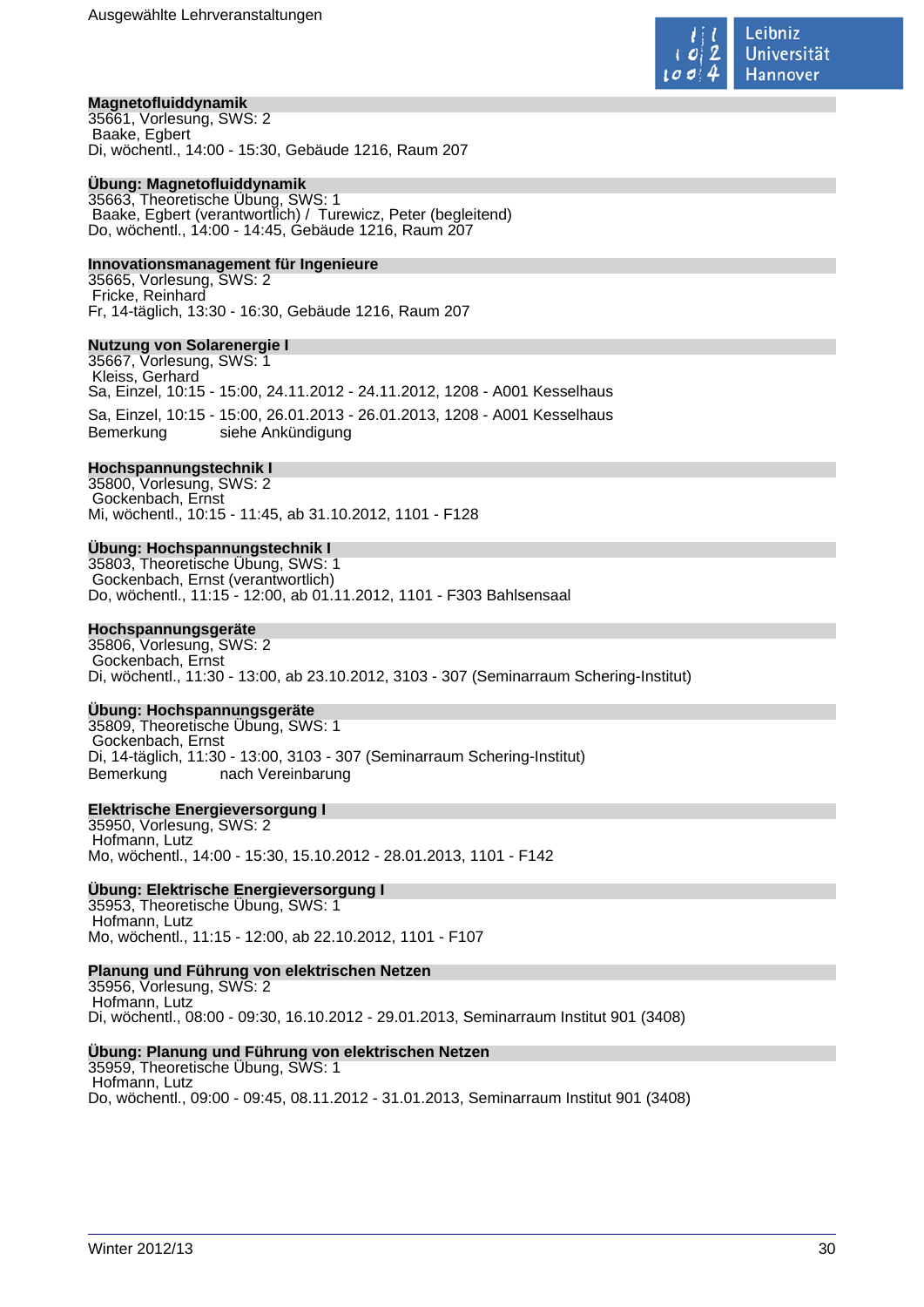

### **Hochspannungs- und Hochleistungskabel**

| 35970, Vorlesung, SWS: 2 |                                               |
|--------------------------|-----------------------------------------------|
| Borsi, Hossein           |                                               |
| Bemerkung                | Blockvorlesung, nach Vereinbarung             |
|                          | Raum 3103-307 (Seminarraum Schering-Institut) |

### **Starkstromkabel in der elektrischen Energieversorgung**

35991, Vorlesung, SWS: 2 Merschel, Frank Fr, Einzel, 11:00 - 15:00, 09.11.2012 - 09.11.2012, Veranstaltung bei Dr. Frank Merschel Fr, Einzel, 11:00 - 15:00, 23.11.2012 - 23.11.2012 Fr, Einzel, 11:00 - 15:00, 30.11.2012 - 30.11.2012 Fr, Einzel, 11:00 - 15:00, 07.12.2012 - 07.12.2012 Fr, Einzel, 11:00 - 15:00, 14.12.2012 - 14.12.2012 Bemerkung Prüfung zu Teil I wird nur im Wintersemester angeboten

### **Regelungstheorie: Nichtlineare Systeme**

36103, Vorlesung, SWS: 2 Lilge, Torsten Di, wöchentl., 11:30 - 13:00, Raum A 134, Geb. 3403 Bemerkung Appelstraße 11

#### **Regelungstheorie: Identifikation und Filterung**

36120, Vorlesung, SWS: 2 Albert, Amos Di, wöchentl., 09:50 - 11:20, Raum A134, Geb. 3403 Bemerkung Appelstraße 11

### **Datenverarbeitungssysteme**

36131, Vorlesung, SWS: 2 Mertens, Axel Mo, wöchentl., 08:30 - 10:00, ab 22.10.2012, 1101 - A310 Kommentar f. Maschinenbau- u. Bauingenieure

#### **Übung: Datenverarbeitungssysteme**

36133, Theoretische Übung, SWS: 1 Krupp, Henrik Mo, wöchentl., 10:15 - 11:00, ab 22.10.2012, 1101 - A310 Kommentar f. Maschinenbau- u. Bauingenieure

#### **Regelungstechnik I**

36139, Vorlesung, SWS: 2 Lilge, Torsten Mi, wöchentl., 12:15 - 13:45, 17.10.2012 - 02.02.2013, 1101 - F303 Bahlsensaal

### **Übung: Regelungstechnik I**

36142, Theoretische Übung, SWS: 1 Lilge, Torsten Do, wöchentl., 13:05 - 13:50, 18.10.2012 - 02.02.2013, 3408 - -220 MZ1

### **Grundlagen der elektromagnetischen Energiewandlung**

36250, Vorlesung, SWS: 2 Ponick, Bernd Di, wöchentl., 10:00 - 11:30, ab 16.10.2012, 1101 - F102

#### **Übung: Grundlg. elektromagn. Energiewandlung**

36253, Übung, SWS: 1 Juris, Peter Do, wöchentl., 10:00 - 11:30, ab 18.10.2012, 1101 - F102, 1. Gruppe, Juris, Peter Do, wöchentl., 10:00 - 11:30, ab 18.10.2012, 1101 - H121 Seminarraum des Instituts für für Antriebssysteme und Leistungselektronik , 2. Gruppe, Juris, Peter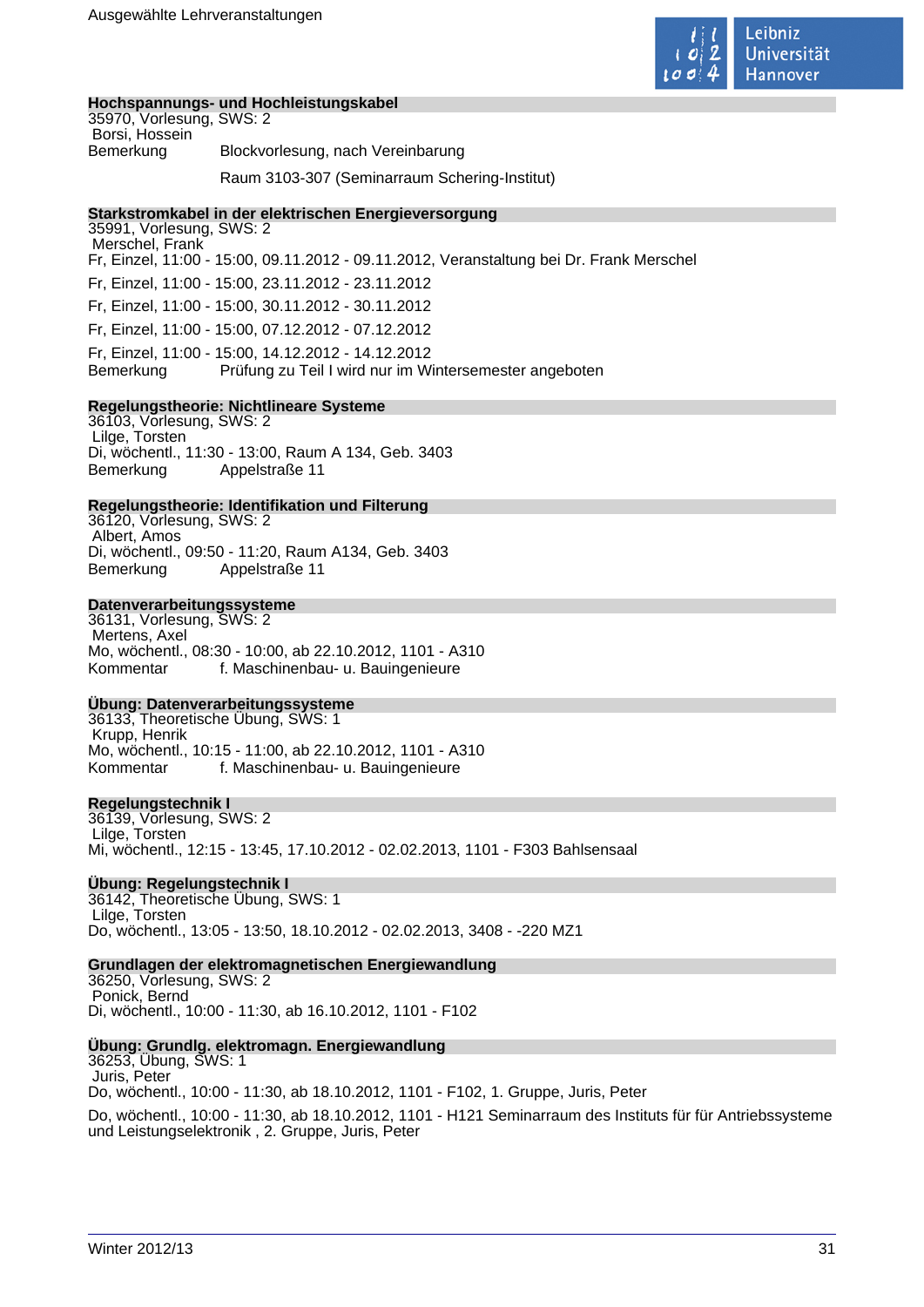

### **Berechnung elektrischer Maschinen**

36256, Vorlesung, SWS: 2 Ponick, Bernd Mi, wöchentl., 08:15 - 09:45, ab 17.10.2012, 1101 - F107

### **Übung: Berechnung elektrischer Maschinen**

36259, Theoretische Übung, SWS: 1 Quattrone, Francesco Mo, wöchentl., 10:00 - 11:00, ab 22.10.2012, 1101 - F107

### **Elektrische Antriebstechnik I (für Maschinenbauingenieure und Mechatroniker}**

36280, Vorlesung, SWS: 2 Mertens, Axel Mi, wöchentl., 16:00 - 17:30, ab 17.10.2012, 1101 - F102

### **Übung: Elektrische Antriebstechnik I (für Maschinenbauingenieure und Mechatroniker}**

36281, Theoretische Übung, SWS: 1 Krone, Tobias Fr, wöchentl., 11:00 - 11:45, ab 19.10.2012, 1101 - F303 Bahlsensaal

### **Elektrische Klein- und Servoantriebe**

36309, Vorlesung, SWS: 2 Ponick, Bernd Di, wöchentl., 16:00 - 17:30, ab 16.10.2012, 1101 - F142

### **Übung: Elektrische Klein- und Servoantriebe**

36310, Theoretische Übung, SWS: 1 Emmrich, Kacper Mo, wöchentl., 12:00 - 13:00, ab 22.10.2012, 1101 - F442

### **Quellencodierung**

36400, Vorlesung, SWS: 2 Ostermann, Jörn Di, wöchentl., 11:30 - 13:00, ab 16.10.2012, 3702 - 031 e-Classroom LFI

### **Übung: Quellencodierung**

36403, Theoretische Übung, SWS: 1 Fenzi, Michele (verantwortlich) Do, wöchentl., 10:15 - 11:00, ab 18.10.2012, 3408 - 1306

### **Statistische Methoden der Nachrichtentechnik**

36406, Vorlesung, SWS: 2 Ostermann, Jörn Do, wöchentl., 11:15 - 12:45, ab 18.10.2012, 3408 - 1306

### **Übung: Statistische Methoden der Nachrichtentechnik**

36409, Theoretische Übung, SWS: 1 Vogt, Karsten Di, wöchentl., 14:15 - 15:00, ab 16.10.2012, 3408 - 1306

### **Digitale Signalverarbeitung**

36427, Vorlesung, SWS: 2 Rosenhahn, Bodo Mo, wöchentl., 09:15 - 10:45, ab 15.10.2012, 3702 - 031 e-Classroom LFI

### **Übung: Digitale Signalverarbeitung**

36430, Theoretische Übung, SWS: 1 Preihs, Stephan Mo, wöchentl., 11:00 - 11:45, ab 15.10.2012, 3702 - 031 e-Classroom LFI

#### **Mustererkennung**

36433, Vorlesung, SWS: 2 Münkel, Heiko Fr, wöchentl., 14:00 - 15:30, ab 19.10.2012, 3408 - 1306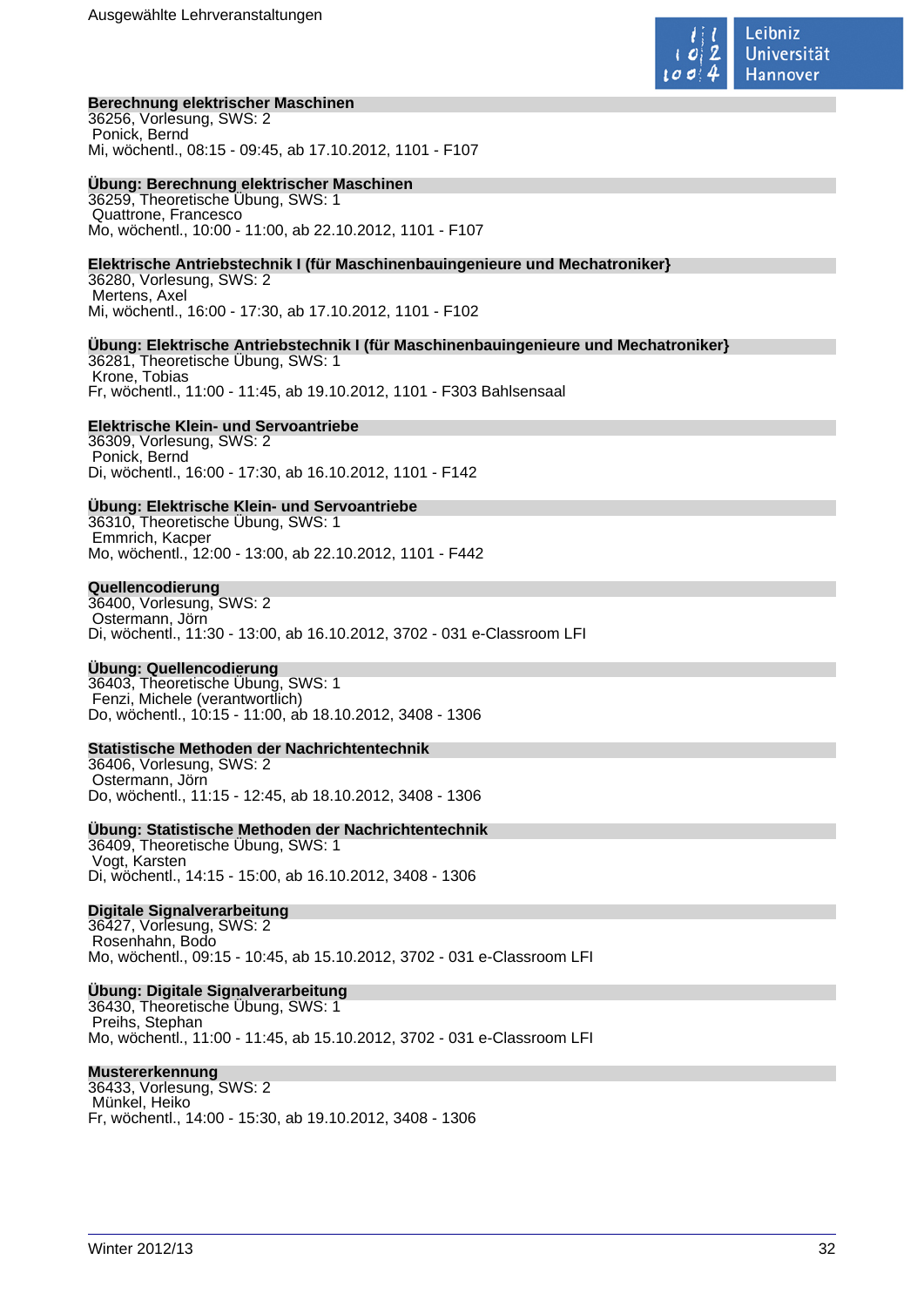

#### **Übung: Mustererkennung**

36436, Theoretische Übung, SWS: 1 Kuznetsova, Alina Fr, wöchentl., 15:45 - 16:30, ab 19.10.2012, 3408 - 1306

### **Übung: Videocodierung**

36442, Übung, SWS: 2 Narroschke, Matthias / Zhao, Zhijie Mi, Einzel, 14:00 - 17:15, 07.11.2012 - 07.11.2012, 3703 - 235 Mi, Einzel, 14:00 - 17:15, 14.11.2012 - 14.11.2012, 3703 - 235 Mi, Einzel, 14:00 - 17:15, 28.11.2012 - 28.11.2012, 3703 - 235 Mi, Einzel, 14:00 - 17:15, 12.12.2012 - 12.12.2012, 3703 - 235 Mi, Einzel, 14:00 - 17:15, 16.01.2013 - 16.01.2013, 3703 - 235 Mi, Einzel, 14:00 - 17:15, 23.01.2013 - 23.01.2013, 3703 - 235

### **Rechnergestützte Szenenanalyse**

36450, Vorlesung, SWS: 2 Rosenhahn, Bodo Do, wöchentl., 14:00 - 15:30, ab 18.10.2012, 3408 - 1306

#### **Übung: Rechnergestützte Szenenanalyse**

36452, Theoretische Übung Ackermann, Hanno Do, wöchentl., 15:45 - 16:30, ab 18.10.2012, 3408 - 1306

#### **Grundzüge der Informatik und Programmierung**

36456, Vorlesung, SWS: 2 Ostermann, Jörn Mi, wöchentl., 16:30 - 18:00, 17.10.2012 - 05.12.2012, 3408 - -220 MZ1 Do, wöchentl., 16:30 - 18:00, 18.10.2012 - 02.02.2013, 3408 - -220 MZ1 Mi, Einzel, 16:30 - 18:00, 12.12.2012 - 12.12.2012, 3408 - 010 MZ2 Mi, wöchentl., 16:30 - 18:00, 19.12.2012 - 02.02.2013, 3408 - -220 MZ1

### **Übung: Grundzüge der Informatik und Programmierung**

36458, Theoretische Übung, SWS: 2 Spitschan, Benjamin Mi, wöchentl., 15:30 - 16:15, 17.10.2012 - 05.12.2012, 3408 - -220 MZ1 Do, wöchentl., 15:30 - 16:15, 18.10.2012 - 17.01.2013, 3408 - -220 MZ1 Mi, Einzel, 15:30 - 16:15, 12.12.2012 - 12.12.2012, 3408 - 010 MZ2 Mi, wöchentl., 15:30 - 16:15, 19.12.2012 - 02.02.2013, 3408 - -220 MZ1 Do, Einzel, 15:30 - 16:15, 24.01.2013 - 24.01.2013, 3403 - A003 H3 Do, wöchentl., 15:30 - 16:15, 31.01.2013 - 02.02.2013, 3408 - -220 MZ1

#### **Signale und Systeme**

36550, Vorlesung, SWS: 2, ECTS: 4 Peissig, Jürgen Fr, wöchentl., 15:30 - 17:00, 19.10.2012 - 02.02.2013, 1101 - E001 Mo, wöchentl., 15:15 - 16:45, ab 22.10.2012, 1101 - E214 Großer Physiksaal

### **Übung: Signale und Systeme**

36553, Theoretische Übung, SWS: 1 Fuhrwerk, Martin (verantwortlich) / Thein, Christoph (verantwortlich) Fr, wöchentl., 09:15 - 10:00, 19.10.2012 - 02.02.2013, 1101 - E001 Fr, wöchentl., 14:15 - 15:15, 19.10.2012 - 02.02.2013, 1101 - E001

#### **Netze und Protokolle**

36586, Vorlesung, SWS: 2, ECTS: 4 Fidler, Markus (verantwortlich) Fr, wöchentl., 09:00 - 10:30, 19.10.2012 - 02.02.2013, 3408 - 010 MZ2 Bemerkung Raum MZ 2 (Gebäude 3408-010)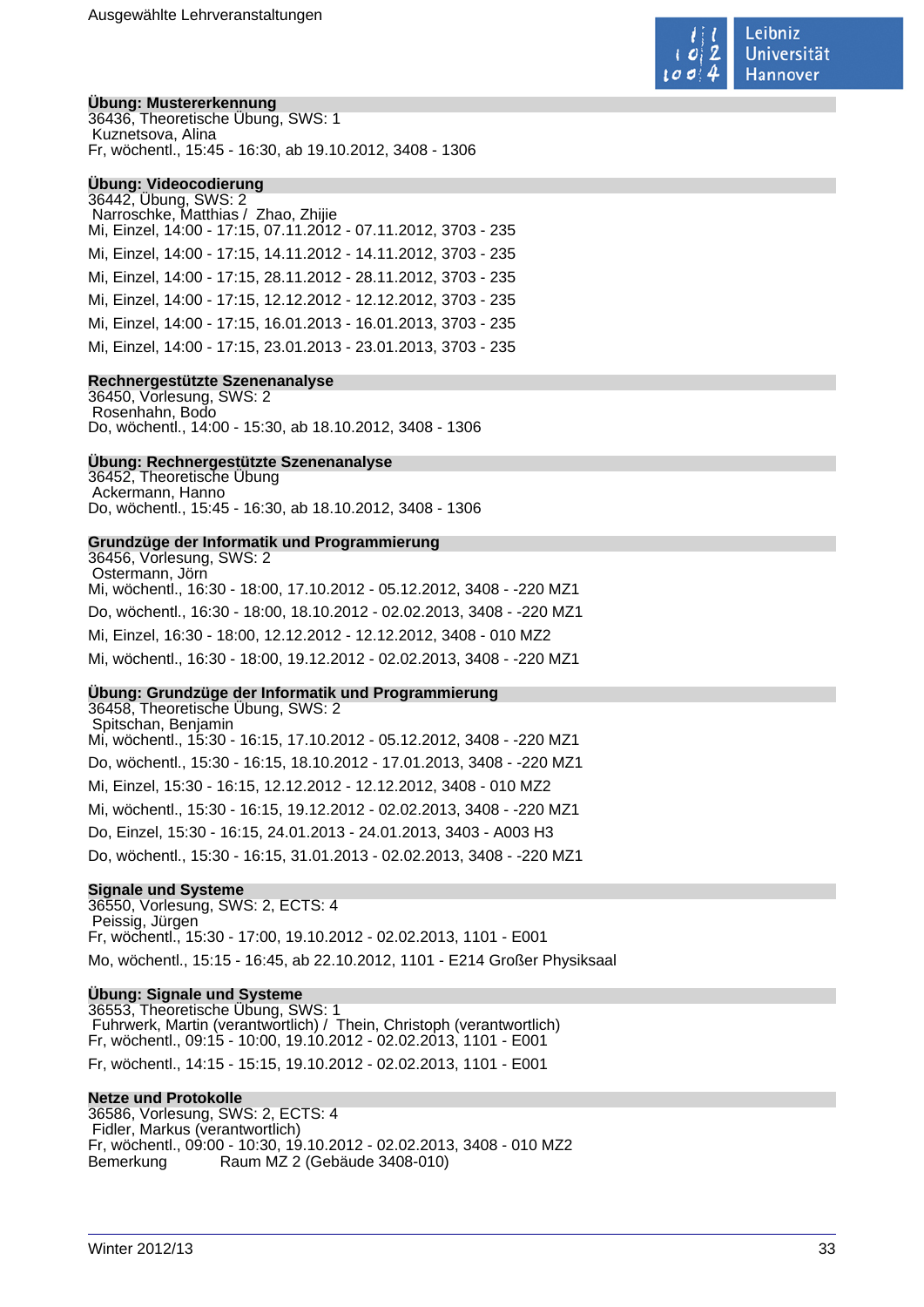

### **Übung: Netze und Protokolle**

36587, Theoretische Übung, SWS: 1 Bartke-Minack, Kim (verantwortlich) / Schumacher, Henrik Fr, wöchentl., 10:45 - 11:30, 19.10.2012 - 02.02.2013, 3408 - 010 MZ2

### **Digitale Nachrichtenübertragung**

36632, Vorlesung, SWS: 2, ECTS: 4 Peissig, Jürgen Di, wöchentl., 15:00 - 16:30, 3408 - 1514

### **Übung: Digitale Nachrichtenübertragung**

36635, Theoretische Übung, SWS: 1 Maier, Friederike Di, wöchentl., 16:45 - 17:30, 3408 - 1514

### **Nachrichtenverkehrstheorie I**

36642, Vorlesung, SWS: 2, ECTS: 4 Fidler, Markus (verantwortlich) Mi, wöchentl., 15:00 - 16:30, 3408 - 1514

### **Übung: Nachrichtenverkehrstheorie I**

36643, Theoretische Übung, SWS: 1 Rizk, Amr (verantwortlich) Mi, wöchentl., 16:45 - 17:30, 3408 - 1514

### **Systeme zur zukünftigen Energieoptimierung und -vermarktung**

39995, Vorlesung, SWS: 1 Sturm, Monika Mo, Einzel, 10:45 - 12:30, 11.03.2013 - 11.03.2013, 3103 - 307 (Seminarraum Schering-Institut) Mo, Einzel, 14:00 - 16:00, 11.03.2013 - 11.03.2013, 3103 - 307 (Seminarraum Schering-Institut) Di, Einzel, 10:00 - 12:30, 12.03.2013 - 12.03.2013, 3103 - 307 (Seminarraum Schering-Institut) Di, Einzel, 14:00 - 16:00, 12.03.2013 - 12.03.2013, 3103 - 307 (Seminarraum Schering-Institut) Mi, Einzel, 10:00 - 12:30, 13.03.2013 - 13.03.2013, 3103 - 307 (Seminarraum Schering-Institut) Mi, Einzel, 14:00 - 16:00, 13.03.2013 - 13.03.2013, 3103 - 307 (Seminarraum Schering-Institut) Do, Einzel, 10:00 - 12:30, 14.03.2013 - 14.03.2013, 3103 - 307 (Seminarraum Schering-Institut) Do, Einzel, 14:00 - 16:00, 14.03.2013 - 14.03.2013, 3103 - 307 (Seminarraum Schering-Institut) Bemerkung

## **Geodäsie und Geoinformatik**

Aktuelle Angaben zum Vorlesungsbeginn sowie zu den Räumen und Zeiten der Lehrveranstaltungen sind im Vorlesungsplan auf der Homepage der Fachrichtung Geodäsie und Geoinformatik unter: www.gug.uni-hannover.de veröffentlicht.

Interessierte Gasthörende können in Absprache mit den Dozenten auch an weiteren Veranstaltungen der Fachrichtung Geodäsie und Geoinformatik teilnehmen. Das gesamte Studienangebot wird im Modulkatalog beschrieben, der auf der Homepage der Fachrichtung www.gug.uni-hannover.de unter "Termine und Regularien" heruntergeladen werden kann.

Ebenso wird Gasthörenden das Geodätische Kolloquium empfohlen. Die Termine, Referenten und Themen des Kolloquiums werden zu Beginn des Semesters auf der Homepage der Fachrichtung http://www.gug.uni-hannover.de unter "Termine und Regularien" bekanntgegeben.

Ansprechpartner für die Fachstudienberatung sind:

| Studiendekan                            | Studiengangskoordinatorin           |
|-----------------------------------------|-------------------------------------|
| Prof. Dr.-Ing. Jürgen Müller (762-3362) | Dipl.-Ing. Tanja Freitag (762-4408) |
| E-Mail: mueller@ife.uni-hannover.de     | E-Mail: freitag@gug.uni-hannover.de |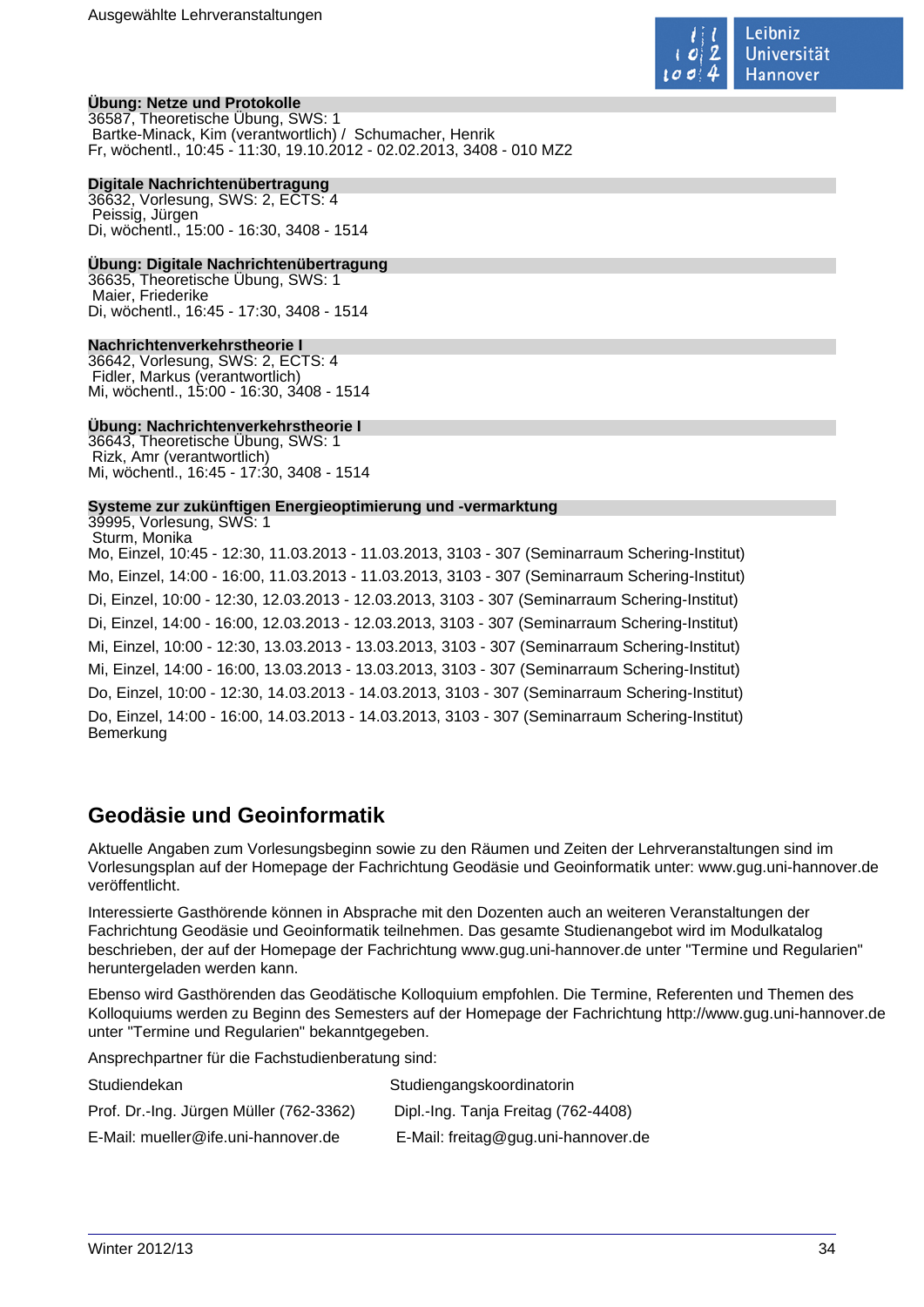

### **Vermessungskunde I**

28000, Vorlesung/Experimentelle Übung, SWS: 3 Horst, Sebastian (verantwortlich) / Hartmann, Jens (begleitend) Mo, wöchentl., 09:00 - 10:30, 22.10.2012 - 22.10.2012, 3101 - A255, Vorlesung

Fr, wöchentl., 12:15 - 13:00, 26.10.2012 - 26.10.2012, 3101 - A255, Vorbesprechung

Fr, 08:00 - 13:00, Gelände, siehe Aushang

### **Grundlagen geodätischer Auswertemethoden I**

28033, Vorlesung/Theoretische Übung, SWS: 3 Vennegeerts, Harald (verantwortlich) / Horst, Sebastian (begleitend) Mi, wöchentl., 08:00 - 09:30, 24.10.2012 - 30.01.2013, 3101 - A255, Vorlesung

Mi, wöchentl., 09:45 - 10:45, 24.10.2012 - 30.01.2013, 3101 - A104 N213 , Stundenübung, siehe Aushang

#### **Grundlagen der GNSS / Satellitengeodäsie**

28405, Vorlesung/Experimentelle Übung, SWS: 3 Schön, Steffen (verantwortlich) / Vennebusch, Markus (begleitend) Di, wöchentl., 09:45 - 11:15, 16.10.2012 - 22.01.2013, 3101 - A255, Vorlesung

Mi, wöchentl., 11:30 - 13:00, 3101 - A260 (A313) , Übung

#### **Einführung in GIS und Kartographie**

28625, Vorlesung/Theoretische Übung, SWS: 2 Sester, Monika (verantwortlich) / Thiemann, Frank (begleitend) Di, wöchentl., 08:00 - 08:45, 23.10.2012 - 29.01.2013, 3408 - 010 MZ2 Di, wöchentl., 08:45 - 09:30, 23.10.2012 - 02.02.2013, 3408 - 010 MZ2 , Übung

## **Geographie und Geologie**

**B Gru-1 System Erde I** 16000, Vorlesung, SWS: 4 Holtz, Francois (verantwortlich) / Hampel, Andrea (begleitend) / Weyer, Stefan (begleitend) / Kümpel, Hans-Joachim (begleitend) Do, wöchentl., 13:00 - 15:00, ab 18.10.2012, 3416 - 001 HB.A Musiksaal (ehemals 028) Mi, wöchentl., 09:00 - 11:00, ab 24.10.2012, 3416 - 001 HB.A Musiksaal (ehemals 028)

unregelmäß, 1 Geländetag Petrologie des Harzes, Termin nach Ankündigung, Holtz, Francois, Botcharnikov, Roman

### **B Gru-3 System Erde III**

16004, Vorlesung, SWS: 2 Brandes, Christian Mi, wöchentl., 09:00 - 11:00, ab 24.10.2012, 3416 - 128

## **Germanistik**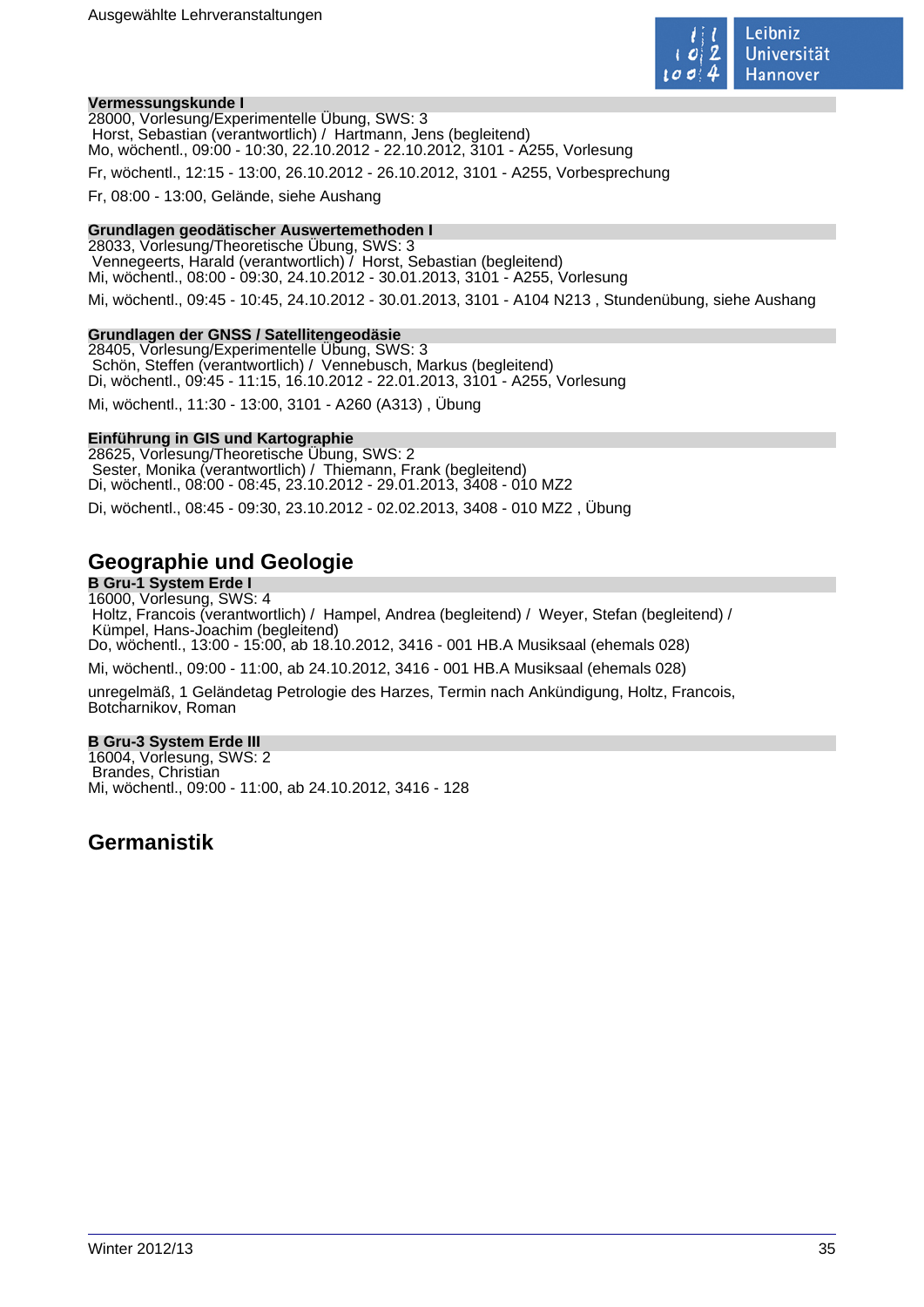

### **"Krimiszene Europa" (mit integrierter Lehrtagung im Villigstwerk/ Schwerte an der Ruhr vom**

**31.10.-1.11.2012)** Seminar, SWS: 2

Thielking, Sigrid

Di, wöchentl., 12:00 - 14:00, 23.10.2012 - 02.02.2013, 1502 - 116 Ton- und Videostudio

Kommentar Das Seminar beschäftigt sich mit dem Phänomen des Europäischen Krimis und fragt u.a. nach seiner Eignung auch für Schule und Unterricht. Ein integrierter Baustein dieses Seminars ist eine zweitägige Lehr-/Lerntagung, die im Ev. Villigstwerk in Schwerte an der Ruhr stattfinden wird. Dort wird es neben wissenschaftlichen Vorträgen und Kritiker-Foren auch Autorenlesungen (Helen Fitzgerald, Bruno Morchio, Sarah Blaedel, Andrea Maria Schenkel sind angefragt) im Rahmen des Begleitprogramms "Mord am Hellweg" geben. Die während der Tagung gewonnenen Fragestellungen und Erkenntnisse sollen danach im weiteren Verlauf des Semesters vertieft werden. Wichtig!

Um eine frühzeitige Voranmeldung zur Veranstaltung per Mail unter

sigrid.thielking@germanistik.uni-hannover.de wird bis spätestens 1.9.2012 gebeten. Die Teilnehmer/innen erhalten danach auf Anfrage nähere Hinweise zur Tagung (Ablauf, Kosten, Buchung). Die Teilnahme an der ersten regulären Sitzung im Wintersemester (Beginn: 23.10.2012) ist unbedingt notwendig.

Bemerkung Teilnehmerzahl: 30, Anmeldung über Stud.IP. Literatur wird per Mail in der vorlesungsfreien Zeit an die angemeldeten Teilnehmer/innen verschickt.

### **"Der große Mann": Politik, Medien und Charisma im langen 19. Jahrhundert**

Vorlesung, SWS: 2 Gamper, Michael

Do, wöchentl., 12:00 - 14:00, 25.10.2012 - 02.02.2013, 1502 - 103 II 103

Kommentar Außerordentliche Menschen prägen gleichermaßen die Weltgeschichte wie die Literatur. Sie sind der Gegenstand großer Erzählungen, und narrative Medien scheinen der besonderen Individuen ebenso zu bedürfen wie diese der narrativen Medien. Diese Vorlesung beschreibt aus mediengeschichtlicher Perspektive verschiedene Typen herausragender Persönlichkeiten und deren historische Konjunkturen. Sie fragt dabei im Besonderen danach, wie große Männer und Frauen sich der Text-, Bild- und elektronischen Medien ihrer Zeit bedienen und inwiefern diese Medien an der Produktion solcher Figuren beteiligt sind. Im Fokus des Interesses stehen damit 'Helden', 'Führer', Gründer', aber auch , Märtyrer', , Königinnen', , mythische Gestalten' und , Stars', die hinsichtlich ihrer spezifischen Konzept- und Repräsentationsgeschichte charakterisiert werden sollen.

> Im Zentrum steht aber der 'große Mann', der mit seinem Auftreten nach den Französischen Revolutionen einen neuen Typus von politischer Macht verkörpert. Denn in seinem Fall sind es weder die religiöse Autorität noch die Machtrepräsentation des Ancien Régime oder die altständischen Gewaltmittel, die seine herausragende Stellung sichern. Vielmehr ist es nun die Macht über die Phantasie der Vielen, die den beherrschenden Einfluss garantiert. Die Thematik des 'großen Mannes' wirft so einen Blick auf eine radikal personalisierte Theorie von Geschichte und Macht, die aufkommt, als traditionelle Ordnungsinstitutionen zusammenbrechen und die Bedeutung des Einzelnen in der modernen ,Avalanche of numbers' zu schwinden beginnt. Der ,große Mann und seine vielen Gegen- und Nebenfiguren haben, so die These, seit dem 19. Jahrhundert die Funktion, das leere Zentrum der verfassungsrechtlich organisierten und säkularisierten modernen Gesellschaften zu füllen. Literatur, Theater, reproduzierbare Bilder, Statuen, Zeitungen, Radio, Film und Fernsehen sind die Medien, mit Hilfe derer dieses Unterfangen möglich wird.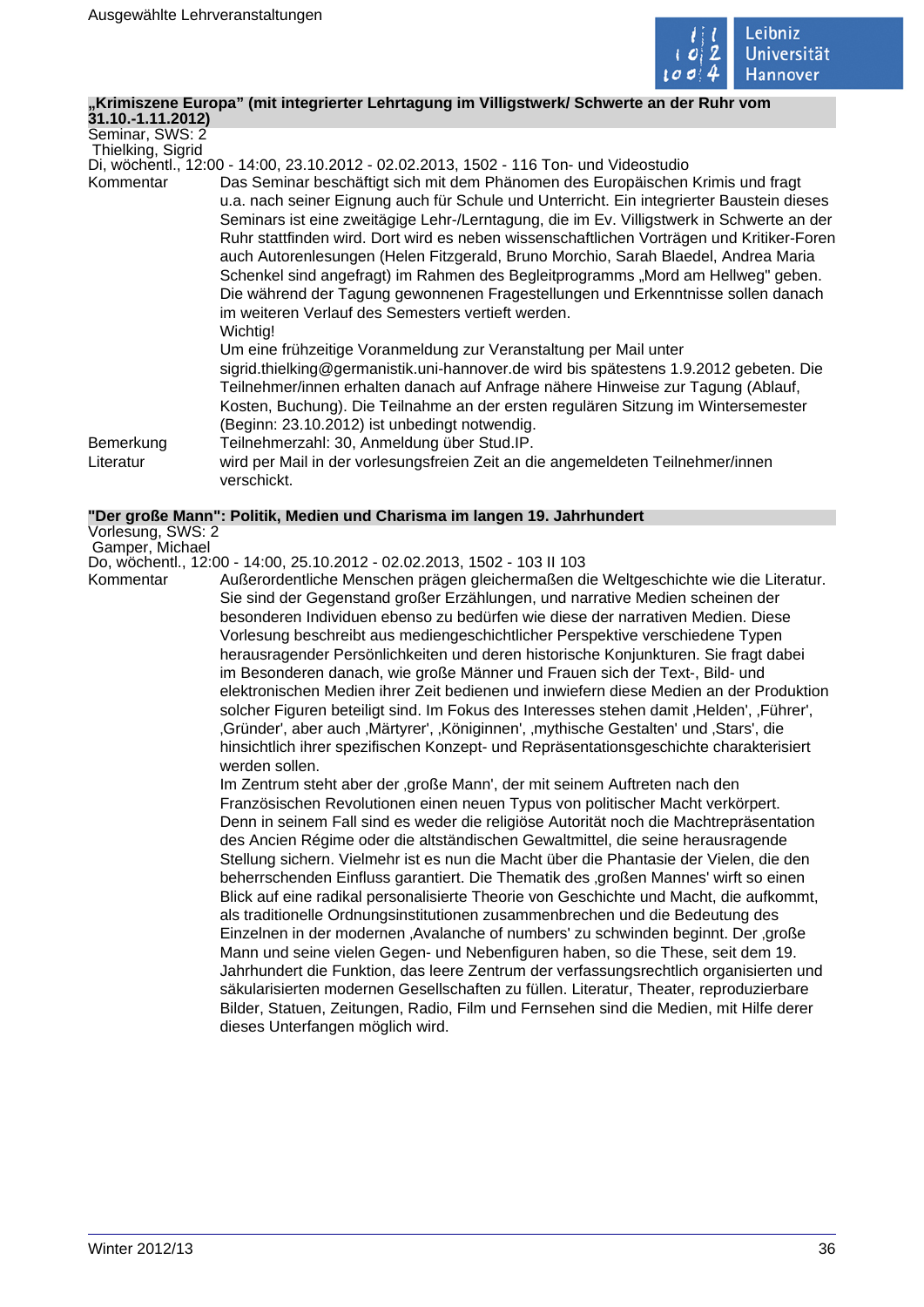

# **Diagnostik im Schriftspracherwerb**

Seminar, SWS: 2 Naumann, Carl Ludwig

Do, wöchentl., 08:00 - 10:00, 01.11.2012 - 02.02.2013, 1502 - 415 II 415

Kommentar Diagnostik (oder umständlicher: Lernstandserhebung) stellt einen kritischen Punkt im Schülerdasein und in der Unterrichtspraxis dar, wie PISA 2000 auch einer breiten Öffentlichkeit gezeigt hat. Im Bereich des Schriftspracherwerbs gibt es dafür ausgebaute und z.T. gut praktikable Verfahren. Sie gehen davon aus, dass die Orthografie einer Architektur genügt und eine typische Lernentwicklung zeigt, verorten den Lernstand und unterstützen die individuelle Förderung.

Es werden Grundlagen und Entwicklungsmodelle zum Rechtschreiben und zum elementaren Lesen vorgestellt und das Feststellen des Lernstandes an Beispielen für die vertretenen drei Lehrämter trainiert.

Die Veranstaltung setzt voraus:

- zwingend den Besuch der Einführung in die Sprachwissenschaft S 1,

- nach Möglichkeit Grundkenntnisse im Schriftspracherwerb.

Leistungsnachweise:

Studienleistung - Bestehen einer Klausur mit reduzierter Punkte-Anforderung; Prüfungsleistung - Bestehen einer Klausur mit regulärer Punkte-Anforderung. Es werden zwei Klausuren angeboten: am 20. Dezember und in der 1. Ferienwoche im Februar. Ein seminarinterner Zweitversuch zur Verbesserung ist möglich.

Hinweis: Im gedruckten Vorlesungsverzeichnis ist diese Veranstaltung fälschlicherweise dem Modul 4 zugeordnet.

# Bemerkung Teilnehmerzahl: keine Begrenzung, Anmeldung über Stud.IP.<br>Literatur Scheerer-Neumann, Gerheid (2003) Rechtschreibschwäche in

Scheerer-Neumann, Gerheid (2003) Rechtschreibschwäche im Kontext der Entwicklung. In: Naegele, Ingrid M.; Valtin, Renate (Hrsg.) LRS - Legasthenie in den Klassen 1-10. Handbuch der Lese-Rechtschreib-Schwierigkeiten. Band 1: Grundlagen und Grundsätze der Lese-Rechtschreib-Förderung. 6., vollständig überarbeitete Aufl. Weinheim, Basel 2003. S. 45-65.

- Weiteres wird bekanntgegeben.

# **Lyrik des 20. Jahrhunderts**

| Vorlesung, SWS: 2                                                                                                                                                                                                                                                                                                                                                                                                                                                                                                                                                                                             |
|---------------------------------------------------------------------------------------------------------------------------------------------------------------------------------------------------------------------------------------------------------------------------------------------------------------------------------------------------------------------------------------------------------------------------------------------------------------------------------------------------------------------------------------------------------------------------------------------------------------|
| Fr, wöchentl., 12:00 - 14:00, 02.11.2012 - 02.02.2013, 1507 - 005                                                                                                                                                                                                                                                                                                                                                                                                                                                                                                                                             |
| Die Vorlesung gibt einen Überblick über die wichtigsten Strömungen, Entwicklungen<br>und Autoren der Lyrik des 20. Jahrhunderts bis in die Gegenwart. Vom Rückzug aus der<br>Moderne bis zur Synchronisierung mit ihr: Die Lyrik des 20. Jahrhunderts findet immer<br>wieder neue Positionen und Haltungen, neue Schreibweisen und Stimmlagen. Themen<br>unter anderem: Was ist Lyrik? Impressionismus. Expressionismus, Dadaismus. Neue<br>Sachlichkeit. Brecht. Benn. Lyrikerinnen nach 1945. Dichters Stimme. Alltag. Politisierung<br>der Lyrik. Neue Subjektivität. Neu-Moderne. Poetry Slam und HipHop. |
| Hinweis: Bitte beachten Sie den geänderten Beginn des Seminars!<br>Franz-Josef Holznagel, Hans-Georg Kemper, Mathias Mayer, Bernhard Sorg, Ralf<br>Schnell, Hermann Korte: Geschichte der deutschen Lyrik. Stuttgart: Reclam 2004.<br>Dieter Hoffmann: Arbeitsbuch Deutschsprachige Lyrik 1880-nach 1945. 3 Bände.<br>Tübingen, Basel: UTB 2004.<br>Dieter Burdorf: Einführung in die Gedichtanalyse. Zweite Auflage. Stuttgart: Metzler 1997.                                                                                                                                                                |
|                                                                                                                                                                                                                                                                                                                                                                                                                                                                                                                                                                                                               |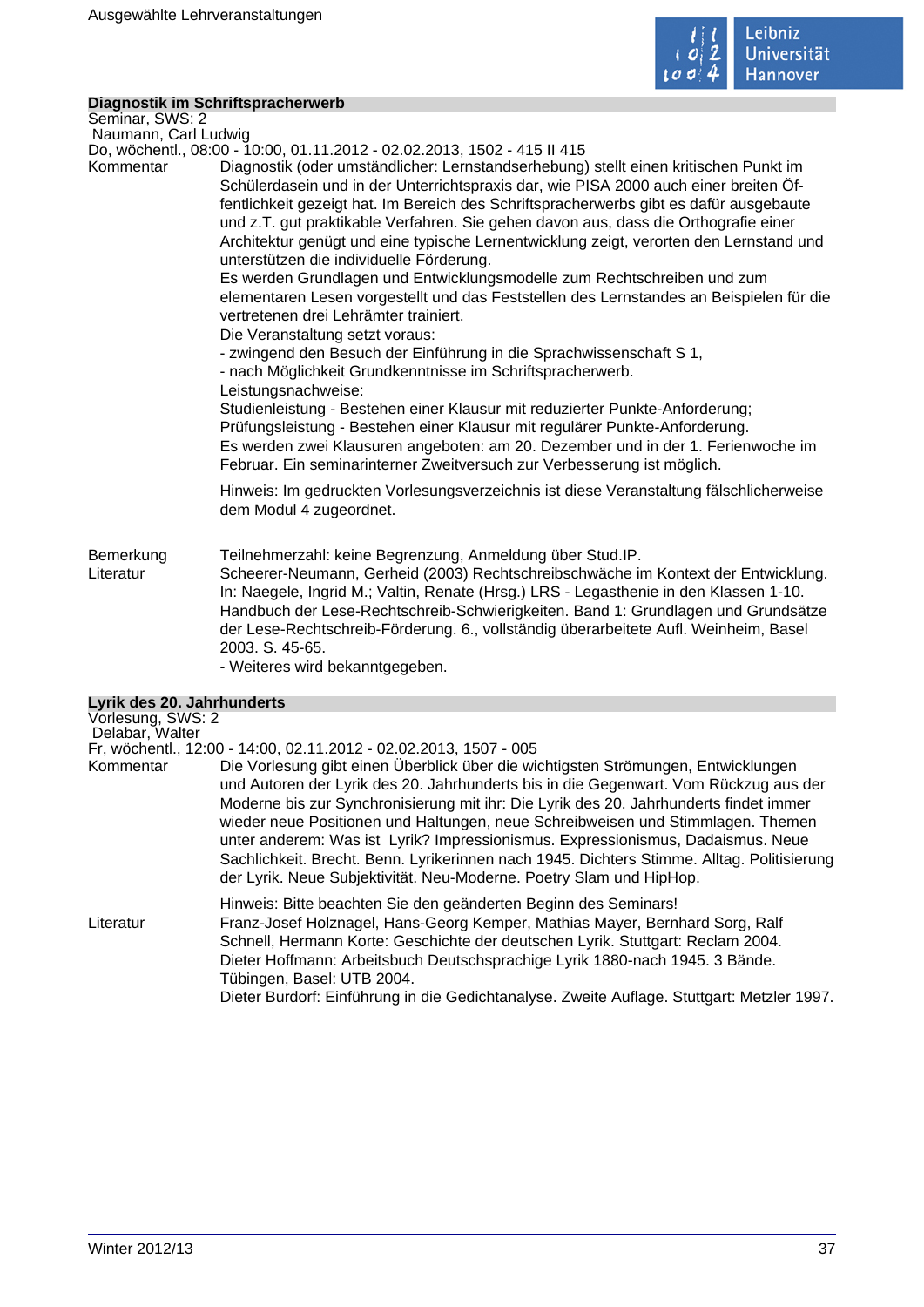

# **Mehrsprachigkeit: Gesellschaftliche Realität durch die Sprachbrille**

Seminar, SWS: 2 Natarajan, Radhika

Mi, wöchentl., 10:00 - 12:00, 24.10.2012 - 02.02.2013, 1502 - 503 II 503

Kommentar Im Zuge der Nationalstaatswerdung des 19. Jahrhunderts wurde bekanntermaßen u.a. Einsprachigkeit als vereinendes Merkmal einer deutschen Nation postuliert und gefördert. Diese reale Fiktion hat sich durchgesetzt, obwohl die heutige schulische Bildung in Deutschland vorsieht, dass jedeR mit mindestens einer weiteren, wenn nicht sogar mehreren Sprachen außer Deutsch konfrontiert wird. Die beiden widersprüchlichen Strömungen wurden wohl durch den gesellschaftlichen sowie institutionellen monolingualen Habitus zusammen gehalten. Die Sprachwissenschaft war selber lange der Auffassung, dass monolinguale Sprecher die Norm seien. Dadurch hat sie trotz gesellschaftlich gelebter Mehrsprachigkeit und erlebter Vielfalt, zumindest in deutschen Städten, zur Aufrechterhaltung eines verzerrten Bildes beigetragen, das erst langsam im 21. Jahrhundert zu bröckeln scheint. Neuerdings seit dem sogenannten "Social Turn " befassen sich die Spracherwerbs- sowie die Mehrsprachigkeitsforschung mit eher Bottom-up Ansätzen, in denen die Sprachbiographien von Erwachsenen in narrativen Interviews erfasst und auf das Zusammenspiel von lernfördernden und lernhemmenden Faktoren hin analysiert werden.

Dieses Seminar möchte sich mit den Wechselwirkungen zwischen gesellschaftlicher, institutioneller und individueller Mehrsprachigkeit auseinandersetzen und herausfinden, wie sie einander bedingen und beeinflussen. Ausgehend von den Spracherwerbsund Sprachanwendungserfahrungen der Teilnehmenden werden wir uns mit wissenschaftlichen Texten in deutscher und englischer Sprache befassen, die zum Semesterbeginn in Stud-IP zur Verfügung stehen werden. Zur Erkundung von sozial eingebetteten Spracherwerbsbiographien sind kleine Projekte im Sinne von Interviews mit Autochthonen und Allochthonen aus unterschiedlichen Milieus durchzuführen, damit theoretische Überlegungen korrigiert und erweitert werden können. Diskussionslust, Lesebereitschaft und aktive Teilnahme sind mitzubringen. Gute rezeptive Englischkenntnisse werden vorausgesetzt. Bemerkung Teilnehmerzahl: 30, Anmeldung über Stud.IP.

| <b>Geschichte</b>                |                                                                                                                                                                                                                                                                                                                                                                                                                                                                                                                                                                                                                                                                                                                                                                                                                                                                                                                                             |
|----------------------------------|---------------------------------------------------------------------------------------------------------------------------------------------------------------------------------------------------------------------------------------------------------------------------------------------------------------------------------------------------------------------------------------------------------------------------------------------------------------------------------------------------------------------------------------------------------------------------------------------------------------------------------------------------------------------------------------------------------------------------------------------------------------------------------------------------------------------------------------------------------------------------------------------------------------------------------------------|
| <b>Antike Welt</b>               |                                                                                                                                                                                                                                                                                                                                                                                                                                                                                                                                                                                                                                                                                                                                                                                                                                                                                                                                             |
| Vorlesung<br>Wagner-Hasel, Beate |                                                                                                                                                                                                                                                                                                                                                                                                                                                                                                                                                                                                                                                                                                                                                                                                                                                                                                                                             |
| Kommentar                        | Di, wöchentl., 12:00 - 13:30, 23.10.2012 - 02.02.2013, 1101 - F303 Bahlsensaal<br>Die regelmäßig im WS angebotene Vorlesung bietet einen sowohl chronologischen<br>als auch systematischen Überblick zur Geschichte der antiken Welt von der minoisch-<br>mykenischen Kultur des 2. Jahrtausends v. Chr. bis zur römischen Kaiserzeit.<br>Themenschwerpunkte werden sein: Die Entdeckung der minoischen Kultur und die<br>Entstehung der Schrift; Zwischen Mündlichkeit und Schriftlichkeit: Die Erzählungen<br>vom Trojanischen Krieg; die Entstehung des Rechts und die Solonischen Reformen;<br>die Formierung der Polisbürgerschaft im Übergang von der Tyrannis zur Demokratie,<br>römische Gründungsmythen und die Herrschaft der Gesetze, politische Skandale und die<br>Krise der späten Republik, Getreideversorgung und politische Macht im Übergang von<br>der Republik zum Prinzipat, die soziale Organisation des Kaiserhofes. |
| Literatur                        | Lektürempfehlung:<br>WERNER DAHLHEIM, Die Antike, Paderborn 1996<br>HANS-JOACHIM GEHRKE, HELMUTH SCHNEIDER (Hg.), Geschichte der Antike. Ein<br>Studienbuch, Stuttgart - Weimar: Verlag J.B. Metzler 2000<br>ROSMARIE GÜNTHER, Einführung in das Studium der Alten Geschichte, Paderborn<br>u.a.: Schöningh 2001 (UTB 2168)                                                                                                                                                                                                                                                                                                                                                                                                                                                                                                                                                                                                                 |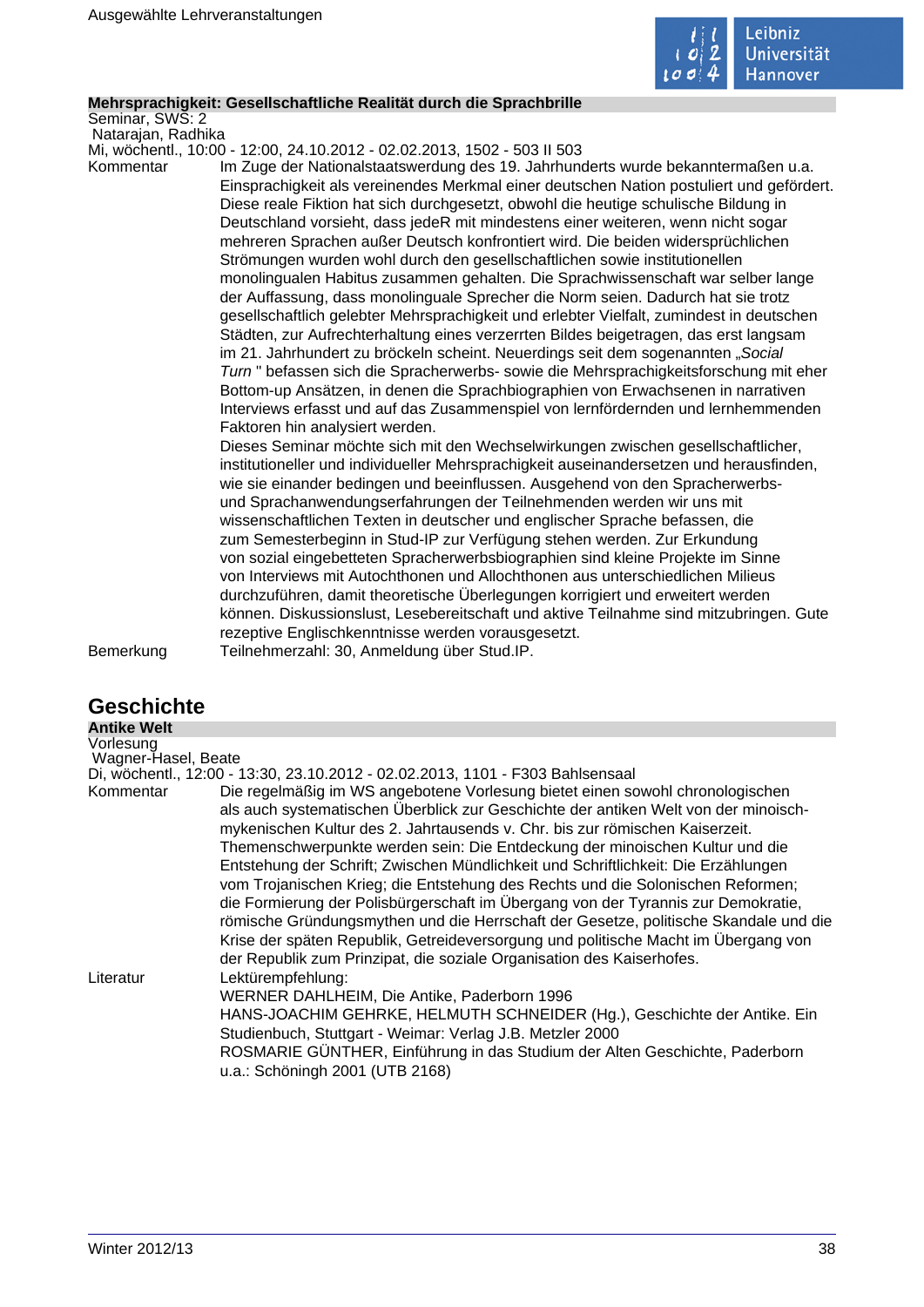

# **Das Zeitalter des Absolutismus. West- und Mitteleuropa im 17. Jahrhundert I**

Vorlesung, SWS: 2

 Aschoff, Hans-Georg (verantwortlich) Do, wöchentl., 10:00 - 12:00, 18.10.2012 - 02.02.2013, 1208 - A001 Kesselhaus

|           | Do, wochenti., 10:00 - 12:00, 18.10.2012 - 02.02.2013, 1208 - A001 Kesselhaus       |
|-----------|-------------------------------------------------------------------------------------|
| Kommentar | Die Vorlesung befasst sich mit der Ausprägung des Absolutismus in West- und         |
|           | Mitteleuropa. Dabei werden Spanien und Frankreich sowie das Reich im und nach       |
|           | dem Dreißigjährigen Krieg im Mittelpunkt der Betrachtung stehen. Problemkreise, wie |
|           | Herrschaft und Gesellschaft, Auseinandersetzungen mit den Ständen, Hof und höfische |
|           | Gesellschaft, Regierung und Verwaltung, Heerwesen, Merkantilismus, Staatskirchentum |
|           | und religiöse Bewegungen sowie die Beziehungen der Staaten untereinander, werden    |
|           | behandelt.                                                                          |
| Bemerkung | Die Zulassung von Gasthörern unterliegt besonderen Bedingungen; s. Aushang im       |
|           | Historischen Seminar.                                                               |
| Literatur | Th. Schieder (Hg.): Handbuch der europäischen Geschichte, Bd. 4, 1968.              |
|           | R. Mandrou (Hg.): Staatsräson und Vernunft 1649-1775 (Propyläen Geschichte Europas, |
|           | Bd. 3), 1982.                                                                       |
|           | E. Hinrichs (Hg.): Absolutismus (Suhrkamp TB. Wiss. 535), 1986.                     |
|           | J. Kunisch: Absolutismus (UTB 1426), 1986.                                          |
|           | H. Schilling: Höfe und Allianzen. Deutschland 1648-1763, 1989.                      |
|           | R. Vierhaus: Staaten und Stände. Vom Westfälischen Frieden bis zum Hubertusburger   |
|           | Frieden 1648-1763, 1990.                                                            |
|           | Gebhardt, Handbuch der deutschen Geschichte, Bde. 10 u. 11, 2001/2006.              |

#### **Das Zeitalter des Absolutismus - West- und Mitteleuropa im 17. Jahrhundert II** Vorlesung, SWS: 2

Aschoff, Hans-Georg

Di, wöchentl., 16:30 - 18:00, 16.10.2012 - 02.02.2013, 1104 - 212 M11

| Kommentar | Die Vorlesung setzt die gleichlautende Veranstaltung "Das Zeitalter Absolutismus I" fort, |
|-----------|-------------------------------------------------------------------------------------------|
|           | ist aber als in sich geschlossene, eigenständige Veranstaltung konzipiert. Dabei werden   |
|           | vor allem die deutschen Staaten, Österreich, Brandenburg-Preußen, Hanno-ver, und das      |
|           | Osmanische Reich im Mittelpunkt der Betrachtung stehen. Problemkreise, wie Herrschaft     |
|           | und Gesellschaft, Auseinandersetzung mit den Ständen, Hof und höfische Gesellschaft,      |
|           | Regierung und Verwaltung, Heerwesen, Merkantilismus, Staatskirchentum und religiöse       |
|           | Bewegungen, sowie die Beziehungen der Staaten untereinander werden behandelt.             |
| Bemerkung | Die Zulassung von Gasthörern zur Vorlesung unterliegt besonderen Bedingungen; s.          |
|           | Aushang im Seminar.                                                                       |
| Literatur | Literatur:                                                                                |
|           | Th. Schieder (Hg.), Handbuch der europäischen Geschichte, Bd. 4, 1968.                    |
|           | R. Mandrou, Staatsräson und Vernunft 1649-1775 (Propyläen Geschichte Europas, Bd.         |
|           | 3), 1982.                                                                                 |
|           | Johannes Burkhardt, Vollendung und Neuorientierung des frühmodernen Reiches               |
|           | 1648-1763 (Gebhardt, Handbuch der deutschen Geschichte 11), 2006                          |
|           | H. Schilling, Höfe und Allianzen, Deutschland 1648-1763, 1989.                            |
|           | R. Vierhaus, Staaten und Stände. Vom Westfälischen Frieden bis zum Hubertusburger         |
|           | Frieden 1648-1763, 1990.                                                                  |
|           | J. Matuz, Das Osmanische Reich, 1985.                                                     |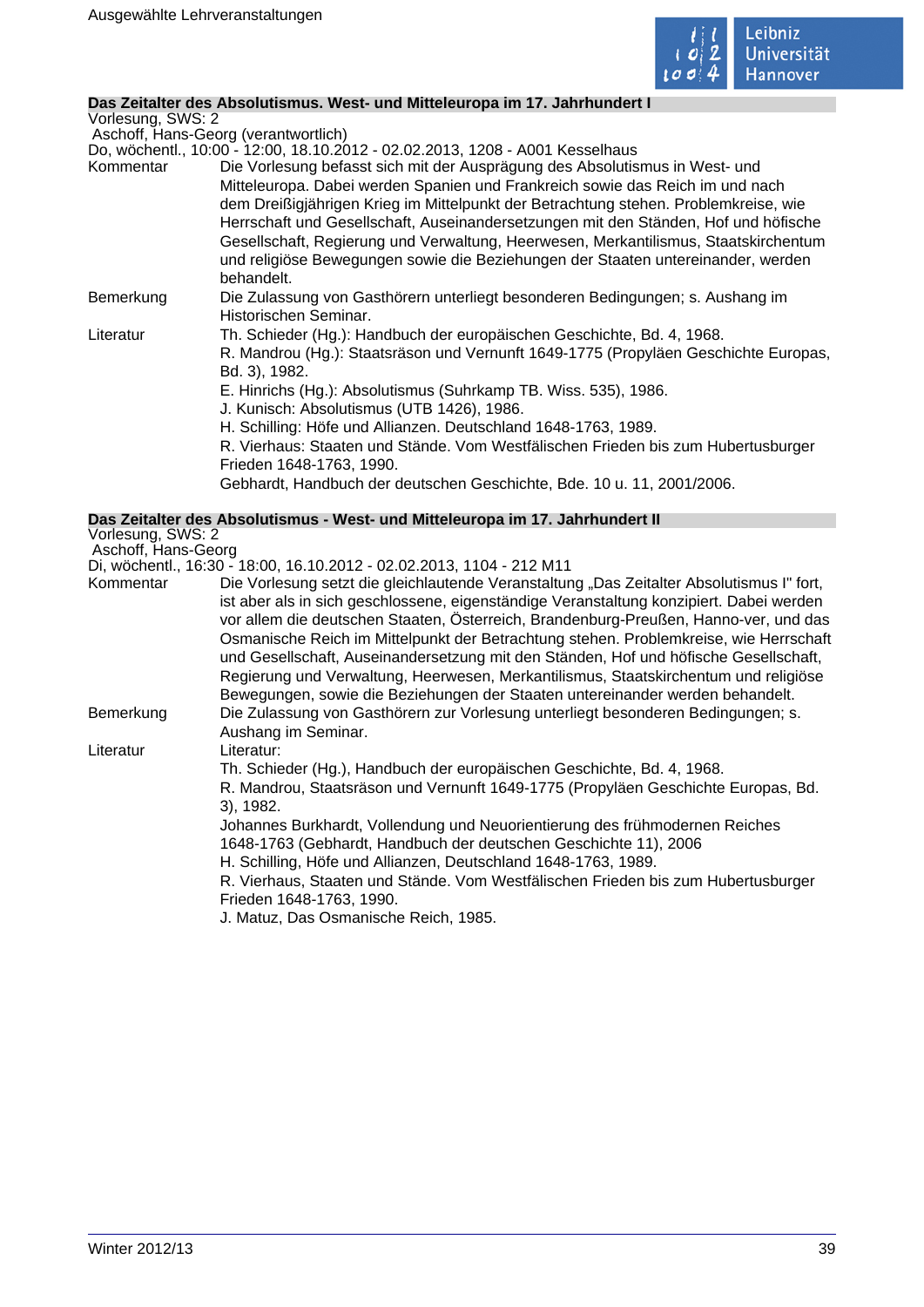

## **Der Nordwesten Deutschlands in Mittelalter und Neuzeit**

Vorlesung, SWS: 2

Hauptmeyer, Carl-Hans (Prüfer/-in)

Mo, wöchentl., 14:00 - 16:00, 22.10.2012 - 27.01.2013, 1208 - A001 Kesselhaus

Kommentar Ist der deutsche Nordwesten rückständig gemessen am Südwesten? Und wie unterscheidet er sich vom Osten? Welche Zukunftsperspektiven könnte der Nordwesten aus seiner langen Historie heraus haben? Richtungsweisende Weichenstellungen erfolgten im Mittelalter und in der frühen Neuzeit. Hierauf wird der Schwerpunkt der Vorlesung liegen. Doch müssen zugleich einzelne Fragen von der Antike bis zur neusten Zeit erörtert werden. Wie wirkte es sich aus, dass der Nordwesten nicht zum Imperium Romanum gehörte? Welche Folgen hatte die Integration des Nordwestens in das karolingische Reich? Warum spielte der Nordwesten zur Zeit der Ottonen und der Salier eine so wichtige Rolle? Wie entstand die "Reichsferne" des Nordwestens? Warum konnte sich Preußen hier durchsetzen? Veränderte die Industrialisierungsphase wirklich so viel oder stabilisierte sie Herkömmliches? Warum war der Nordwesten ein Kernland des Nationalsozialismus? Wie kam es zur herausragenden Bedeutung von Hamburg - und von Wolfsburg?

Literatur Literaturhinweise werden in den einzelnen Vorlesungen gegeben. Als erste Anregung: Carl-Hans Hauptmeyer, Geschichte Niedersachsens. München 2009 =C.H. Beck-Wissen

### **Die europäische Wirtschaft im Spätmittelalter**

Vorlesung Rothmann, Michael

Mo, wöchentl., 16:00 - 18:00, 22.10.2012 - 02.02.2013, 1101 - F303 Bahlsensaal

Kommentar Geschichten zur mittelalterlichen Wirtschaft haben häufig die Bedeutung der Grundherrschaft und der Subsistenzwirtschaft im Gegensatz zur Marktwirtschaft überbetont. Dagegen liefen die Grundherrschaft und die Marktentwicklung parallel und ergänzten sich hervorragend. Die klassische mittelalterliche Villikationsverfassung wäre ohne die Umverteilung von Naturalgütern in Geld über den Markt als Zentrum kaum funktionsfähig gewesen.

Zudem wurde die Wahrnehmung und Beurteilung der mittelalterlichen Wirtschaft und ihrer Akteure in der Regel zu sehr von der christlichen, scholastischen Moraltheologie bestimmt, welche die ersten allgemeinen, abstrakten Abhandlungen zum Wirtschaftleben formulierte. Jene Moralpredigten über und meist gegen Kaufhandel und Wucher hatten jedoch mehr sozialen Appellcharakter, dienten der Erinnerung und Motivation zu reichhaltiger Spendentätigkeit. Ihr tatsächlicher Einfluss auf das Marktgeschehen muss weitaus geringer eingeschätzt werden; denn in der alltäglichen Lebenswelt wurde die Rolle der Kaufleute weitaus positiver bewertet und Gewinnstreben und Kredit keineswegs verboten. Auch im Mittelalter wurde die Ware, bis sie zum Endverbraucher gelangte, intensiv bewirtschaftet. Kreditgeschäfte waren, angefangen vom einfachen Warenkredit bis zum reinen Geldgeschäft übliche Handelspraktiken und dies auch unter Fremden, soweit das entsprechende Vertrauen vorhanden war. Innerhalb der Vorlesung werden daher normative Vorgaben mit dem jeweiligen lebensweltlichen Geschehen kontrastiert. Literatur Erste Lektürehinweise:

> Hermann Kellenbenz, Die Wiege der Moderne. Wirtschaft und Gesellschaft Europas 1350-1650, Stuttgart 1991.

### **Die mittelalterliche Marktkultur**

| Seminar, SWS: 2   |                                                                                                                                                                                                                                                                                                                                                   |
|-------------------|---------------------------------------------------------------------------------------------------------------------------------------------------------------------------------------------------------------------------------------------------------------------------------------------------------------------------------------------------|
| Rothmann, Michael |                                                                                                                                                                                                                                                                                                                                                   |
|                   | Mo, wöchentl., 18:00 - 20:00, 22.10.2012 - 02.02.2013, 1146 - B108                                                                                                                                                                                                                                                                                |
| Kommentar         | Im Einführungsseminar wird zunächst anhand von historischen Grundbegriffen eine<br>Wissensbasis zur Geschichte des Mittelalters gemeinsam erarbeitet, die sodann mit<br>thematischem Schwerpunkt vertieft wird. Der thematische Bezug ist an die Vorlesung<br>angelehnt.                                                                          |
| Bemerkung         | Liebe Studierende! Für dieses Einführungsseminar können Sie sich nicht über Stud. IP<br>anmelden, da ein gesondertes Anmeldeverfahren gilt! Bitte informieren Sie sich über<br>die Website des Historischen Seminars oder die Druck-Version des Kommentierten<br>Vorlesungsverzeichnisses des Historischen Seminars über die Anmeldeformalitäten. |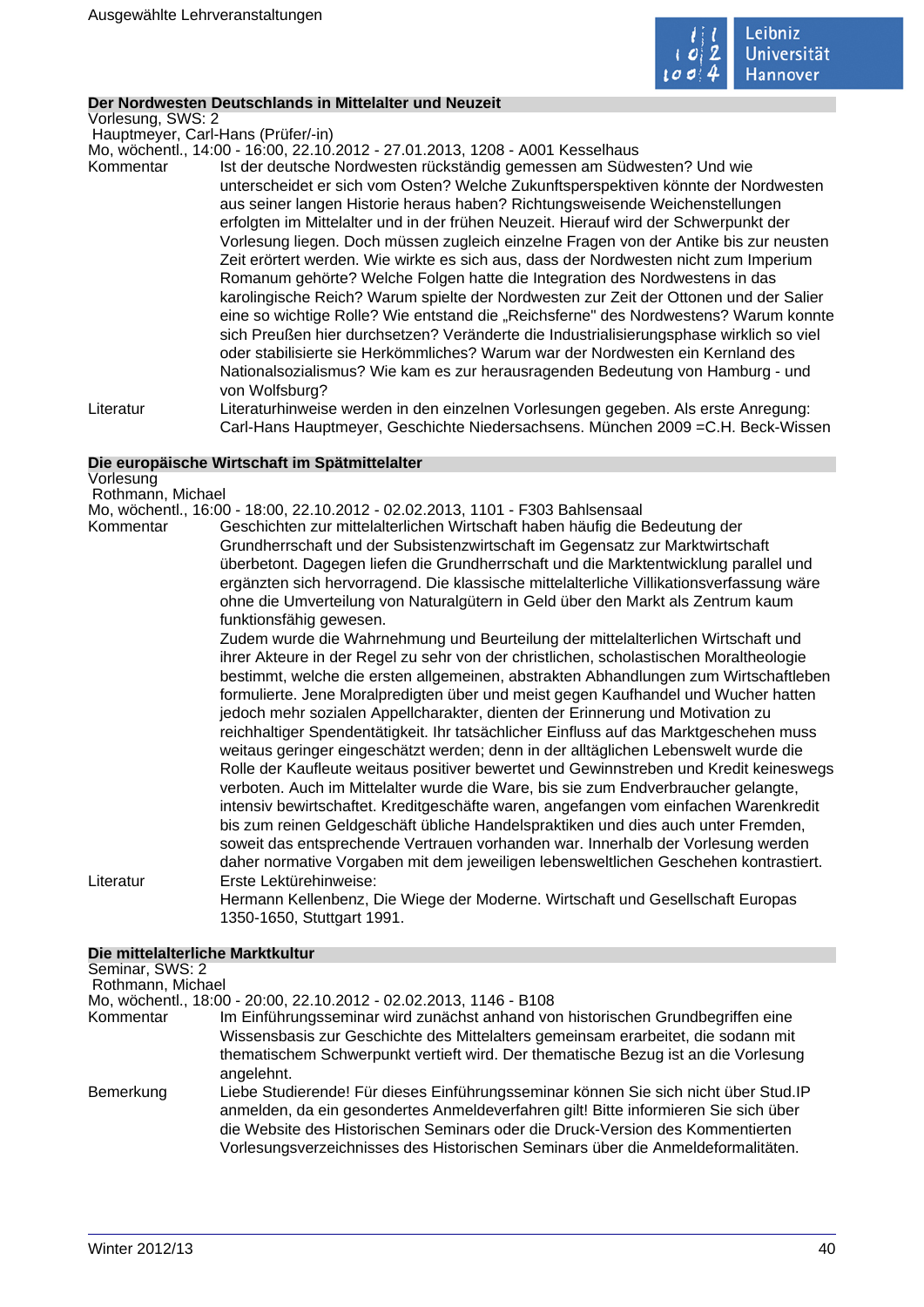

# **Die Tagebücher von Viktor Klemperer und Friedrich Kellner, 1933-1945**

Seminar, SWS: 2 Füllberg-Stolberg, Claus

Di, wöchentl., 10:00 - 12:00, 23.10.2012 - 02.02.2013, 1146 - B112

Kommentar Die Tagebücher thematisieren die NS-Zeit aus der Perspektive politischer bzw. rassistischer Verfolgung. Beide Autoren befinden sich in einer äußerst gefährdeten Situation und nehmen in Kauf, bei Entdeckung der Tagebuchaufzeichnungen mit dem Tode bedroht zu werden.

Trotz dieser ähnlichen Ausgangssituation unterscheiden sich die Zeitdokumente erheblich voneinander. Während Viktor Klemperer in großer Offenheit auch sehr private Befindlichkeiten äußert und die Alltagspraxis schildert, kommentiert Kellner vor allem die politischen und gesellschaftlichen Hauptaktionen auf der zentralen und lokalen Ebene. In der Veranstaltung sollen die beiden Tagebuchaufzeichnungen auf dem Hintergrund der vielfältigen wissenschaftlichen Sekundärliteratur analysiert und eingeordnet werden. Literatur Viktor Klemperer, Ich will Zeugnis ablegen bis zum letzten. Tagebücher 1933-1945, Berlin 1999 (Studienausgabe der Bundeszentrale für Politisch Bildung). Friedrich Kellner, Vernebelt, verdunkelt sind alle Hirne. Tagebücher 1933-1945,

# **Einführung in die Geschichte des Mittelalters**

Göttingen 2011.

|                                           | Ellinum ung in die Geschichte des Mittelalters                                                                                                                                                                                                                                                                                                                                                                                                                                                                                                                                                                                                                                                                                                                                                                                                                                                                                                                                                                                                                                                                                                                                                                                                                                                                                                                                               |
|-------------------------------------------|----------------------------------------------------------------------------------------------------------------------------------------------------------------------------------------------------------------------------------------------------------------------------------------------------------------------------------------------------------------------------------------------------------------------------------------------------------------------------------------------------------------------------------------------------------------------------------------------------------------------------------------------------------------------------------------------------------------------------------------------------------------------------------------------------------------------------------------------------------------------------------------------------------------------------------------------------------------------------------------------------------------------------------------------------------------------------------------------------------------------------------------------------------------------------------------------------------------------------------------------------------------------------------------------------------------------------------------------------------------------------------------------|
| Seminar<br>Borstelmann, Arne<br>Kommentar | Mo, wöchentl., 12:00 - 14:00, 22.10.2012 - 02.02.2013, 1146 - B108<br>Das Seminar führt vermittels verschiedener, im Kontext des Themas besonders<br>aussagestarker Beispiele in die Geschichte des Mittelalters ein und richtet sich<br>vornehmlich an Studierende, die am Anfang ihres Studiums stehen.                                                                                                                                                                                                                                                                                                                                                                                                                                                                                                                                                                                                                                                                                                                                                                                                                                                                                                                                                                                                                                                                                    |
|                                           | Unter dem Titel "Die Geburt Europas im Mittelalter" erschien in Deutschland im Jahre<br>2004 (Original in Frankreich 2003, L'Europe est-elle née au Moyen Age) von Jacques Le<br>Goff ein Werk aus der Schule der Annales, das sich mit der komplexen Fragestellung in<br>Bezug auf ein Entstehen des modernen Europas im Mittelalter eingehend beschäftigt.<br>Einen besonderen Schwerpunkt bildet in diesem Semester die Frage nach dem "Europa"<br>im Mittelalter. Welchen Einfluss hatten einzelne Persönlichkeiten auf den Europa-<br>Gedanken (Karl der Große, Friedrich I. und Friedrich II.)? Inwiefern determinieren<br>historische Phänomene ein abgegrenztes Europa (Kreuzzüge, Feudalwesen,<br>Ökonomie)? Diesem Fragehorizont soll sich auch das Seminar möglichst facettenreich<br>nähern. Ein systematischer Zugriff eröffnet sich für alle Bereiche: Geographie, Politik,<br>Ökonomie, Religion, Kultur und Mentalität(en). Gibt es im Mittelalter eine zeitgenössisch<br>differenzierte Vorstellung von Europa, handelt es sich um ein geschlossenes System<br>mit klarer Abgrenzung zu Asien und Afrika, oder befinden wir uns im abendländischen<br>Europa in einem undifferenzierten Konglomerat von Territorien und deren Bewohnern?<br>Orientierung in diesem Zusammenhang sollen insbesondere zeitgenössische<br>Überlegungen (nicht nur) aus dem Mittelalter bieten. |
| Bemerkung                                 | Parallel dazu wird ein Basiswissen in der Propädeutik vermittelt, das im Weiteren in<br>einem zusätzlichen Tutorium vertieft werden soll.<br>Liebe Studierende! Für dieses Einführungsseminar können Sie sich nicht über Stud.IP<br>anmelden, da ein gesondertes Anmeldeverfahren gilt! Bitte informieren Sie sich über<br>die Website des Historischen Seminars oder die Druck-Version des Kommentierten<br>Vorlesungsverzeichnisses des Historischen Seminars über die Anmeldeformalitäten.                                                                                                                                                                                                                                                                                                                                                                                                                                                                                                                                                                                                                                                                                                                                                                                                                                                                                                |
| Literatur                                 | Boockmann, Hartmut: Einführung in die Geschichte des Mittelalters. München 4. Aufl.<br>1988.<br>Duby, Georges: Europa im Mittelalter. Stuttgart 1984.<br>Freytag, Nils und Piereth, Wolfgang: Kursbuch Geschichte. Tipps und Regeln für<br>wissenschaftliches Arbeiten. Paderborn 2004.<br>Goetz. Hans-Werner: Proseminar Geschichte: Mittelalter. Stuttgart 2. Aufl. 1993.<br>LeGoff, Jacques: Die Geburt Europas im Mittelalter. München 2004.<br>Seibt, Ferdinand: Glanz und Elend des Mittelalters. Eine endliche Geschichte. Berlin<br>1987.                                                                                                                                                                                                                                                                                                                                                                                                                                                                                                                                                                                                                                                                                                                                                                                                                                            |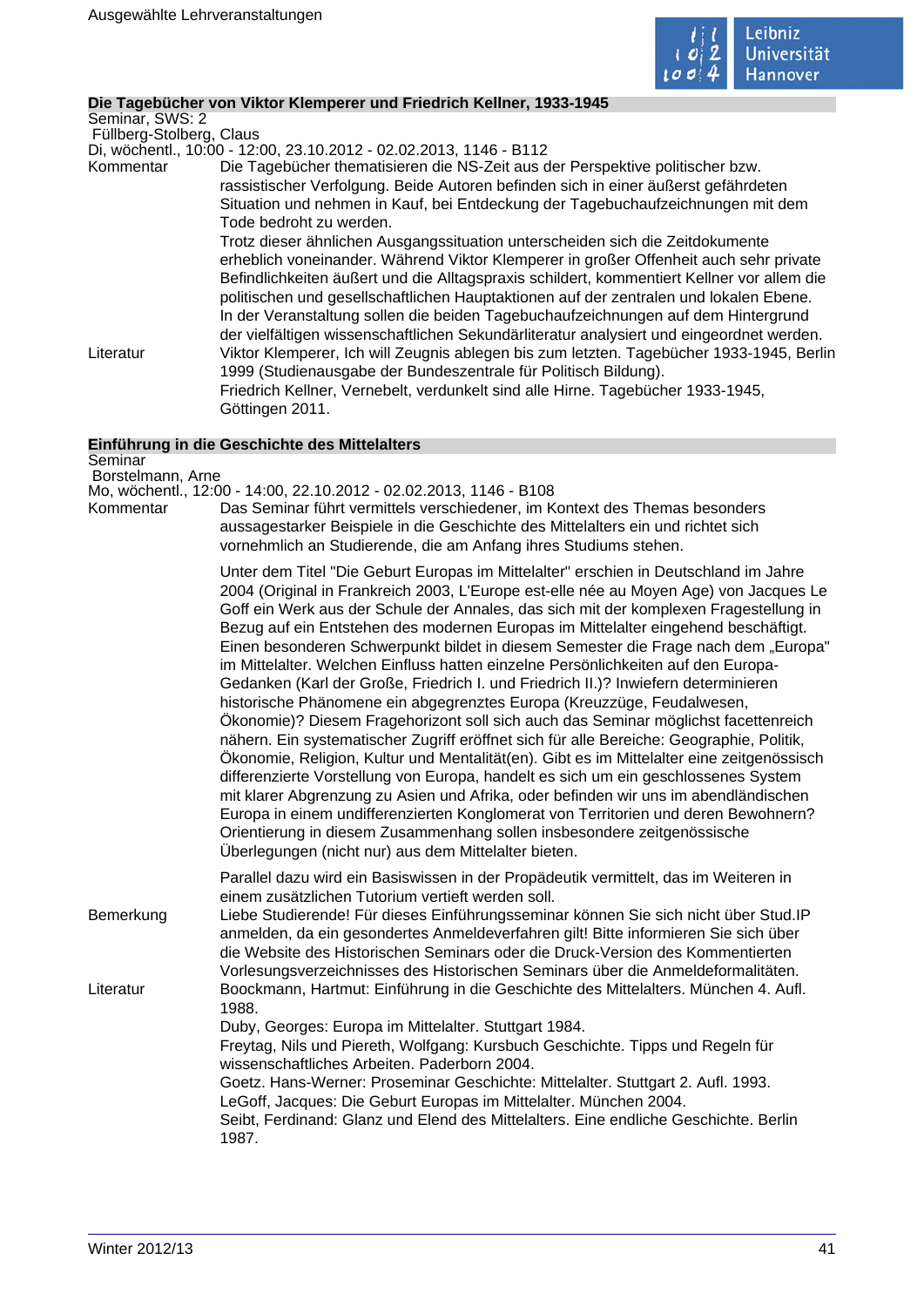

## **Europa und der Erste Weltkrieg: "Die Urkatastrophe des Zwanzigsten Jahrhunderts"**

Vorlesung, SWS: 2 Rauh, Cornelia (Prüfer/-in)

Mi, wöchentl., 18:00 - 20:00, 24.10.2012 - 02.02.2013, 1101 - B305 Bielefeldsaal

Kommentar Im Sommer 2014 liegt der Beginn des Ersten Weltkriegs 100 Jahre zurück. Damals bemerkte der britische Außenminister zu einem Vertrauten: "In ganz Europa gehen die Lichter aus; wir werden es nicht mehr erleben, dass sie wieder angezündet werden." Die Äußerung Edward Greys, war ebenso hellsichtig wie außergewöhnlich. Sie spiegelte eine in den zeitgenössischen europäischen Öffentlichkeiten kaum artikulierte Erwartungshaltung angesichts der Aussicht auf einen von nationalisierten Massen ausgetragenen, technisierten Krieg. Erst allmählich verbreitete sich die Erkenntnis, dass der moderne Krieg in ganz Europa nahezu alle Lebensbereiche veränderte und Krieg, in allen beteiligten Ländern für Menschen aller Gesellschaftsgruppen zum Referenzpunkt des Handelns, Denkens und Arbeitens wurde. Die unvorstellbare Zerstörung, die der totale Krieg zur Folge hatte, veränderte Kultur, Gesellschaft, Politik und Staatensystem Europas und bildete die Voraussetzung dafür, dass es auch nach der diplomatischen Beendigung des Krieges noch lange dauerte und Millionen Menschenleben fordern sollte, bis in Europa "die Lichter wieder angingen". Die Vorlesung will Vorgeschichte, Auswirkungen und Folgen des Ersten Weltkriegs behandeln. Literatur Roger Chickering, Das Deutsche Reich und der Erste Weltkrieg, München 2002. Gerhard Hirschfeld/Gerd Krumeich/Irina Renz in Verbindung mit Markus Pöhlmann (Hg.),

> Enzyklopädie Erster Weltkrieg, Paderborn 2003. Lawrence Sondhaus, World War One. The Global Revolution, Cambridge University Press 2011.

### **"Gentrification" in historisch-politischer Perspektive (mit Kurzexkursionen)**

Seminar Barricelli, Michele

Di, wöchentl., 18:00 - 20:00, 23.10.2012 - 02.02.2013, 1146 - B108

Kommentar "Gentrification" (oder Gentrifizierung) ist zurzeit in aller Munde. Gemeint ist damit die durch Sanierungsmaßnahmen an der Bausubstanz und im Wohnumfeld bewirkte qualitative Verbesserung von großstädtischen Altbaugebieten bei gleichzeitiger Verdrängung alteingesessener, sozial niedrig gestellter Bewohnerschichten durch finanziell potente, oft jüngere, jedenfalls aufwärts strebende Nachrücker (zunächst Künstler, Studierende, dann höhere Angestellte, Kreative, professionals ). Das empirisch nur in Teilen fassbare Phänomen lässt sich gewiss soziologisch (Milieuwandel), aber eben auch historisch untersuchen. Wir wollen daher anhand ausgewählter Beispiele aus Nordamerika und Australien (z.B. New York, Montreal, Melbourne), Westund Nordeuropa (z.B. London, Paris, Amsterdam, Stockholm) sowie Deutschland die strukturell ähnlichen, aber im Detail eben doch unterschiedlichen Geschichten dieses global-aktuellen Phänomens erzählen, die Folgen für die jeweils beteiligten Bevölkerungsgruppen bewerten und zukünftige Entwicklungen abschätzen. Im Vordergrund steht der Blick auf die geschichtskulturelle Dimension der Gentrification und deren Potenziale für das historische Lernen, denn zweifellos spielen bei der gegenwärtigen Aneignung von Raum und Geschichte historisch-bewusstseinsbildende Prozesse eine Rolle und trägt neben anderem auch die (bewegte) Vergangenheit eines Stadtteils zu dessen Attraktivität bei, weshalb jene zumindest im Zitat oft erhalten wird. Selbstverständlich soll uns bei der exemplarischen Betrachtung auch das Hannoveraner Beispiel "Linden" beschäftigen. Geplant ist zudem eine Kurzexkursion nach Berlin, zum einen in das klassische "Vorbild" der Spandauer Vorstadt in Mitte, aber auch in den Bezirk Neukölln, wo sich augenblicklich ein noch vor kurzem völlig desolates Viertel in ein lebendiges, zukunftsträchtiges und dabei geschichtsbewusstes Quartier verwandelt. Literatur Loretta Lees, Tom Slater, Elvin Wyly: Gentrification. Abingdon (UK) 2006. Hartmut Häußermann, Walter Siebel: Stadtsoziologie. Eine Einführung. Frankfurt/M. 2004.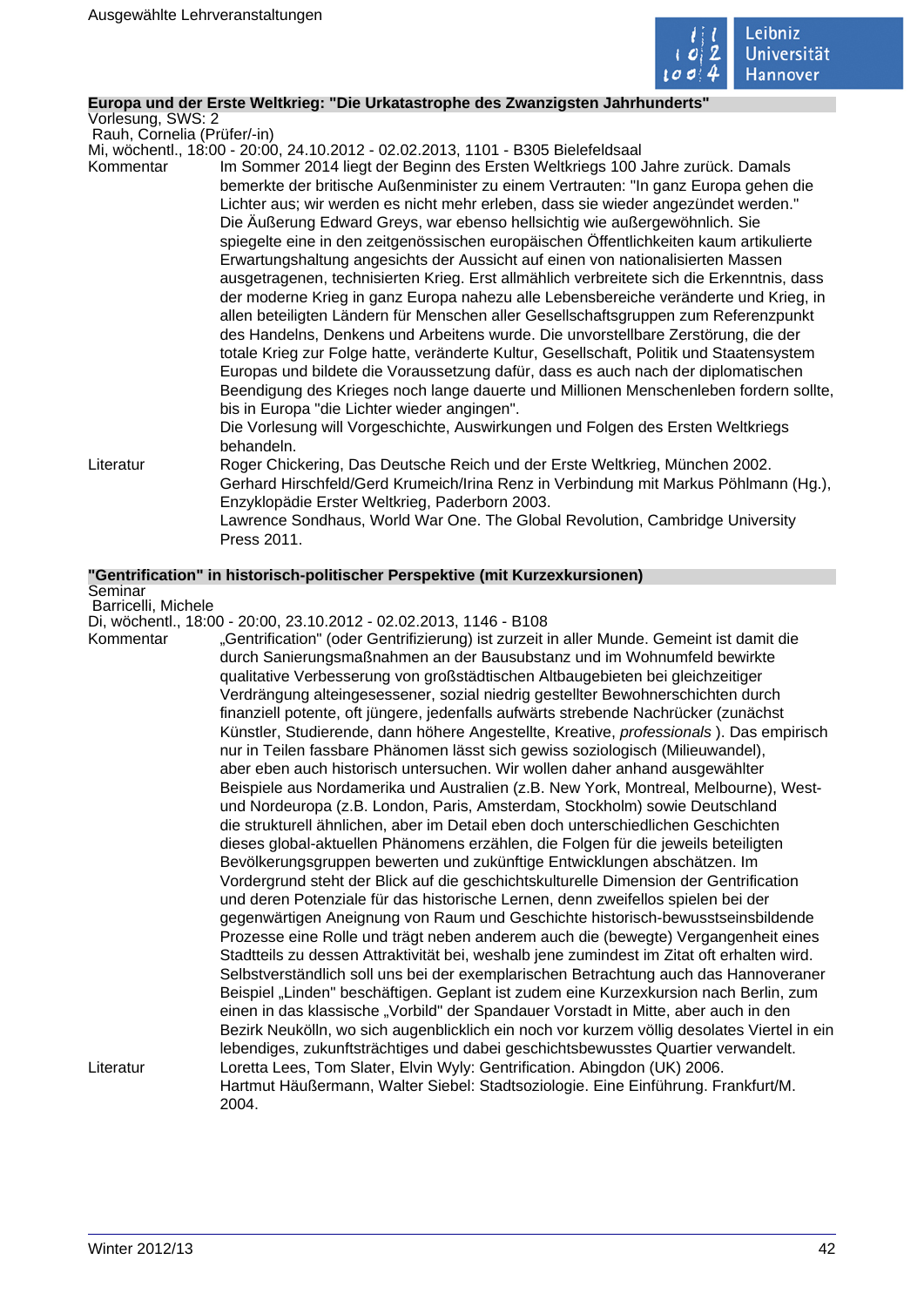

# **Geschichte Frankreichs im "kurzen" 20. Jahrhundert: Die (post)koloniale Republik**

Vorlesung, SWS: 2 Reinwald, Brigitte

Mo, wöchentl., 14:00 - 16:00, 22.10.2012 - 02.02.2013, 1101 - B305 Bielefeldsaal

- Kommentar Nur knapp 50 Jahre lagen zwischen der maximalen territorialen Ausdehnung des französischen Kolonialreiches und seinem weitgehenden Zusammenbruch zu Beginn der 1960er Jahre. Die Vorlesung nimmt diese kurze, durch wirtschaftliche und politische Umbrüche globalen Ausmaßes geprägte Periode in den Blick, und untersucht, wie das konsolidierte französische Kolonialimperium von außen (Weltwirtschaftskrise, Zweiter Weltkrieg) wie von innen (Dekolonisationsbewegungen, Befreiungskriege) zersetzt worden ist. Wie bereits in der Vorlesung im SoSe 2012 gehe ich auch hier wieder der These einer Beziehungs- und Verflechtungsgeschichte nach, von der nicht nur die kolonialen Territorien Frankreichs in Asien und Afrika politisch, gesellschaftlich und kulturell nachhaltig geprägt wurden sondern auch - obwohl heute in der öffentlichen Wahrnehmung häufig verdrängt - das metropolitane Frankreich selbst. Jene engen Wechselwirkungen sollen anhand aufeinander folgender politischer Krisen und Neuanfänge - Volksfrontregierung, Vichy-Regime, Vierte und Fünfte Republik - aufgezeigt werden. Neue Teilnehmer/innen an der Vorlesung, die sich an Studierende aller Studienstufen und Studiengänge richtet, sind willkommen. Sie ist in engem Zusammenhang mit dem VT-Seminar "Frankreich in Afrika - Afrika in Frankreich. Eine koloniale Beziehungsgeschichte" konzipiert, in dem einzelne Aspekte vertieft werden. Die Teilnahme an beiden Lehrveranstaltungen wird nachdrücklich empfohlen. Literatur Literatur zur Einführung:
	- Wolfgang Schmale 2000. Geschichte Frankreichs. Stuttgart: Ulmer (UTB 2145). [FBSBB] Zur Anschaffung empfohlen.
		- Raymond F. Betts 2004. Decolonization. New York u. a.: Routledge. [FBSBB]

# **Geschichte(n) Afrikas: Facetten eines Forschungsfeldes**

Vorlesung Rüther, Kirsten

Do, wöchentl., 14:00 - 16:00, 18.10.2012 - 02.02.2013, 1502 - 003 II 003 Kommentar Es gibt Momente im fortgeschrittenen Bachelor- und Masterstudium, in denen Sie sich möglicherweise die Zeit nehmen wollen, über Grundlinien der geschichtswissenschaftlichen Auseinandersetzung mit Afrika zu reflektieren. Was sind die methodischen Voraussetzungen, um sich dem Forschungsgegenstand "Afrika" in historischer Perspektive anzunähern? Welches sind zentrale Themen, die im Querschnitt zu erörtern sich lohnt und die sich als potentiell forschungsgenerierend für die unmittelbare Zukunft erweisen können? Wie strukturiert sich die Geschichte Afrikas in zeitlicher Dimension? Aber auch ganz praktische Fragen mögen sich zur Reflektion aufdrängen: Wie forscht man in Afrika? Für welches Zielpublikum schreiben (wir) Afrikahistoriker/innen unsere Beiträge? Ich würde mich freuen, wenn Sie im Wintersemester in diese Vorlesung kämen und wir gemeinsam über diese und weitere Facetten unseres Forschungsfeldes nachdenken könnten.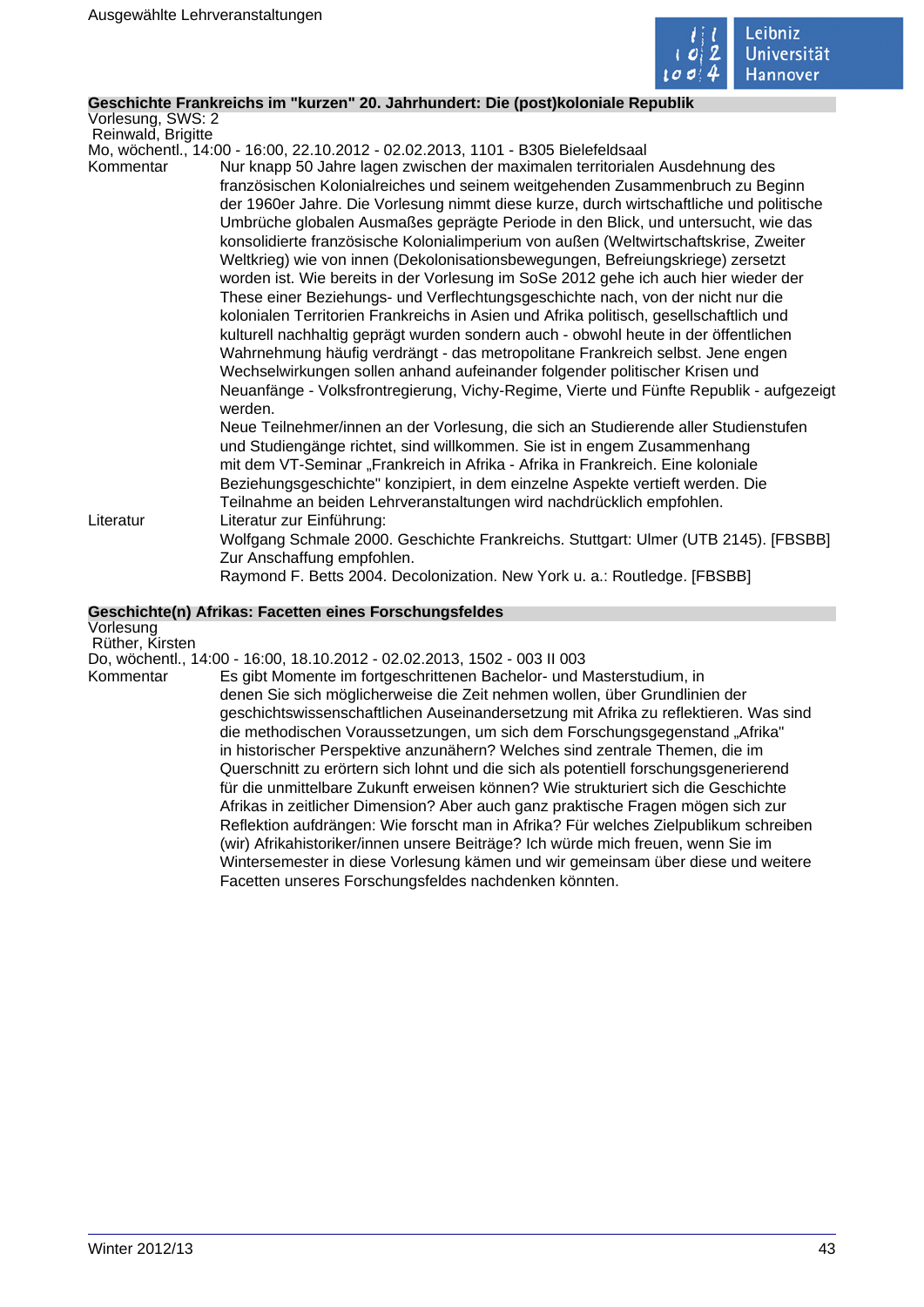

**Geschichte vor der Haustür - Hannovers Nordstadt bis 1939. Eine Annäherung mit Hilfe historischer Adreßbücher** Seminar

| --------- |  |  |  |  |                                                                         |  |
|-----------|--|--|--|--|-------------------------------------------------------------------------|--|
|           |  |  |  |  | Rothmann, Michael (Prüfer/-in) / Sheridan-Quantz, Edel (verantwortlich) |  |
|           |  |  |  |  |                                                                         |  |

Do, Einzel, 08:30 - 10:00, 25.10.2012 - 25.10.2012, 1146 - B112

Do, Einzel, 08:30 - 10:00, 08.11.2012 - 08.11.2012, 1146 - B112

Do, Einzel, 08:30 - 10:00, 29.11.2012 - 29.11.2012, 1146 - B112

Do, wöchentl., 08:30 - 10:00, 27.12.2012 - 10.01.2013, 1146 - B112

Mo, wöchentl., 08:30 - 10:00, 31.12.2012 - 07.01.2013, 1146 - B112

Do, wöchentl., 08:30 - 10:00, 17.01.2013 - 31.01.2013, 1146 - B112

Mo, wöchentl., 08:30 - 10:00, 21.01.2013 - 28.01.2013, 1146 - B112 Kommentar Ziel des Kurses ist, die historische Entwicklung ausgewählter Straßenzüge in Hannovers Nordstadt primär anhand der Angaben in den Adreßbüchern, kombiniert mit der topographische Stadtkarte, zu verfolgen. Schwerpunkte sollten die Entwicklung der Industrie, Versorgung mit Gütern des alltäglichen Bedarfs und die soziale Struktur des Stadtteils sein. Da die historischen hannoverschen Adreßbücher die Namen und meist auch die Berufe der Hausbesitzer sowie aller "Haushaltsvorstände" festhalten, ist eine recht genaue Analyse der sozio-ökonomischen Strukturen möglich. Das Seminar wird in mehreren Blöcken/Abschnitten abgehalten: - Anfangs 3 Seminareinheiten (je 2 Stunden) für Planung und erste gemeinsame

Erkundung des Stadtteils und der Quellen (evtl. auch mit Besuch im Stadtarchiv). - Mehrwöchige "Pause", in der die Studenten selbständig ihre Abschnitte erarbeiten - Als Zwischenstadium 1 Seminareinheit (2 Stunden) für Rückmeldung der Studenten, Besprechung evtl. Probleme und Planung der weiteren Arbeiten.

- 10 Seminareinheiten (je 2 Stunden) für die Präsentation der Ergebnisse für die einzelnen Straßen/Straßenabschnitte sowie die gemeinsame Erarbeitung eines Vorschlags für einen (geführten) historischen Rundgang durch die Nordstadt. Bemerkung Weitere Termine werden im Seminar bekannt gegeben.

| Kleidung und Moral im antiken Rom |  |  |  |
|-----------------------------------|--|--|--|
| Seminar                           |  |  |  |

| Seminar            |                                                                                                                                                                                                                                                                                                                                                                                                                                                                                                                                                          |
|--------------------|----------------------------------------------------------------------------------------------------------------------------------------------------------------------------------------------------------------------------------------------------------------------------------------------------------------------------------------------------------------------------------------------------------------------------------------------------------------------------------------------------------------------------------------------------------|
| Hildebrandt, Berit |                                                                                                                                                                                                                                                                                                                                                                                                                                                                                                                                                          |
|                    | Mi, wöchentl., 16:00 - 18:00, 31.10.2012 - 02.02.2013, 1146 - B209                                                                                                                                                                                                                                                                                                                                                                                                                                                                                       |
| Kommentar          | Die Rede über Kleidung gehört in der Antike einer diskursiven Praxis der Verständigung<br>über die "gute Ordnung" an. Kleidung diente nicht nur als Statuszeichen und Ausdruck<br>der Identität ihres Trägers; über Kleidertypen und Materialien wurden auch moralische<br>und damit politische Aussagen getroffen. Anhand von ausgewählten Beispielen soll<br>im Seminar die Bedeutung von Kleidung untersucht werden. Der Fokus liegt dabei auf<br>der Elite der römischen Kaiserzeit, sowohl politisch aktiven Männern als auch adeligen<br>matronae. |
| Bemerkung          | Englischkenntnisse oder die Bereitschaft, diese zu erwerben, werden vorausgesetzt.<br>Liebe Studierende! Für dieses Einführungsseminar können Sie sich nicht über Stud.IP<br>anmelden, da ein gesondertes Anmeldeverfahren gilt! Bitte informieren Sie sich über<br>die Website des Historischen Seminars oder die Druck-Version des Kommentierten<br>Vorlesungsverzeichnisses des Historischen Seminars über die Anmeldeformalitäten.                                                                                                                   |
| Literatur          | A. T. Croom, Roman Clothing and Fashion, Stroud et al. 2002.<br>J. Edmondson - A. Keith (Hrsg.), Roman Dress and the Fabrics of Roman Culture,<br>Toronto et al. 2008.<br>H. R. Goette, Studien zu römischen Togadarstellungen, Mainz 1990.                                                                                                                                                                                                                                                                                                              |

### **Kolloquium Transformation Studies/Atlantic Studies**

Kolloquium, SWS: 2 Bandau, Anja

Di, wöchentl., 18:00 - 20:00, 16.10.2012 - 02.02.2013, Raum im Historischen Seminar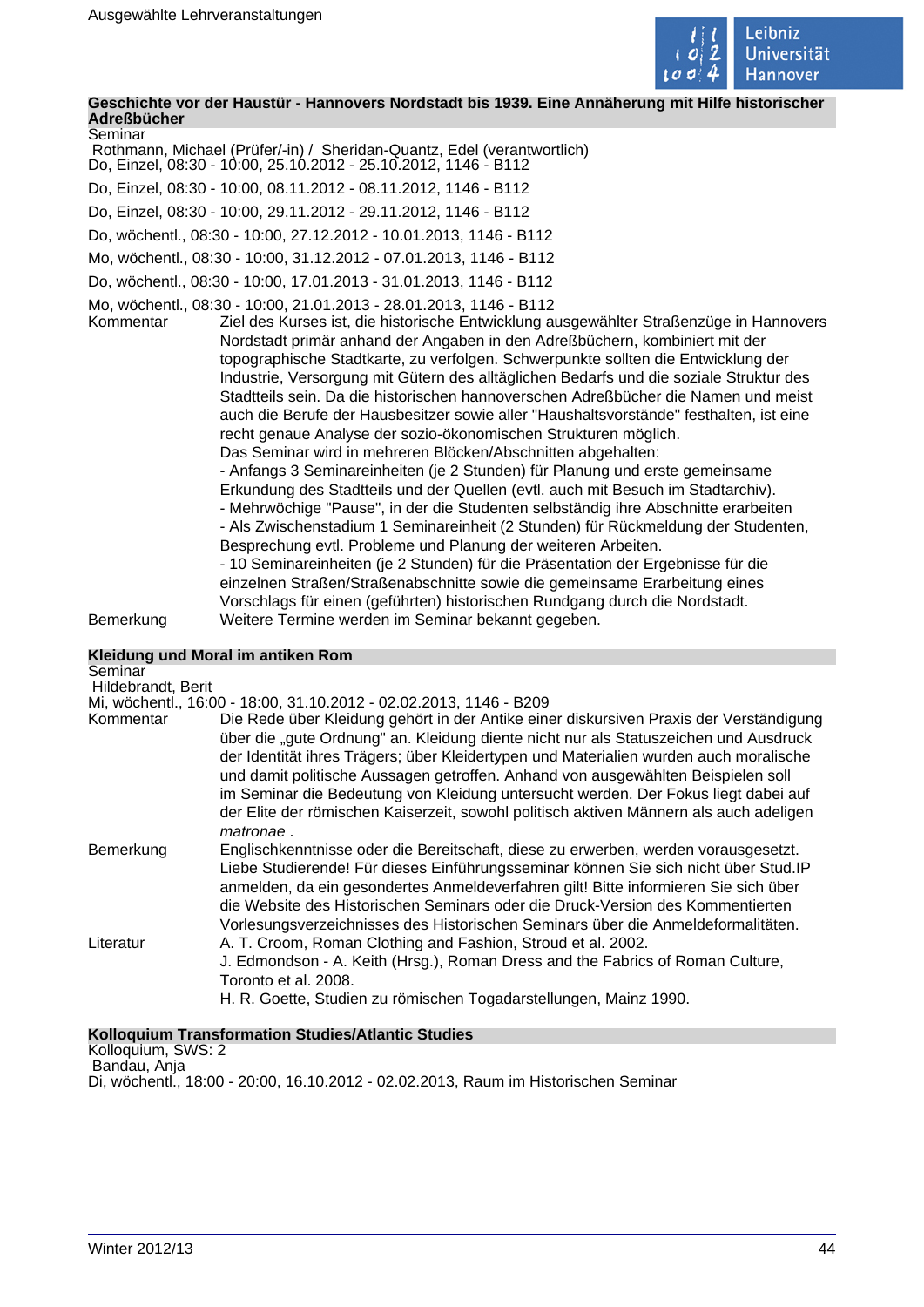

# **Rom und China**

| <b>Rom und China</b> |                                                                                           |
|----------------------|-------------------------------------------------------------------------------------------|
| Seminar              |                                                                                           |
| Hildebrandt, Berit   |                                                                                           |
|                      | Di, wöchentl., 08:00 - 10:00, 30.10.2012 - 02.02.2013, 1146 - B112                        |
| Kommentar            | Bereits in römischer Zeit gab es vielfältige Austauschbeziehungen entlang der             |
|                      | Seidenstraßen zwischen Rom und China. Die mit Namen wie Aurel Stein und                   |
|                      | Sven Hedin verbundenen Reisen und Ausgrabungen in Zentralasien im 19.                     |
|                      | und frühen 20. Jahrhundert inspirierten auch die Forschung in den Klassischen             |
|                      | Altertumswissenschaften, sich mit diesen Beziehungen näher zu befassen. In diesem         |
|                      | Seminar soll die geographische Verortung von Topo- und Ethnonymen der Räume               |
|                      | zwischen Rom und China (zu denen auch der indische Subkontinent zu zählen ist)            |
|                      | ebenso thematisiert werden wie die Frage nach direkten und indirekten Beziehungen         |
|                      | zwischen den verschiedenen Ethnien.                                                       |
| Bemerkung            | Englischkenntnisse oder die Bereitschaft, diese zu erwerben, werden vorausgesetzt.        |
|                      | Die Teilnehmerzahl ist auf 25 Personen begrenzt.                                          |
| Literatur            | C. Trümpler (Hrsg.), Das grosse Spiel: Archäologie und Politik zur Zeit des Kolonialismus |
|                      | (1860-1940). Begleitbuch zur gleichnamigen Ausstellung, Ruhr Museum, Weltkulturerbe       |
|                      | Zollverein, Essen, 11.02.-13.06.2010, Köln 2008.                                          |
|                      | R. McLaughlin, Rome and the Distant East. Trade Routes to the Ancient Lands of Arabia,    |
|                      | India and China, London 2010.                                                             |
|                      | D. D. Leslie - K. H. J. Gardiner, The Roman Empire in Chinese Sources, Rom 1996.          |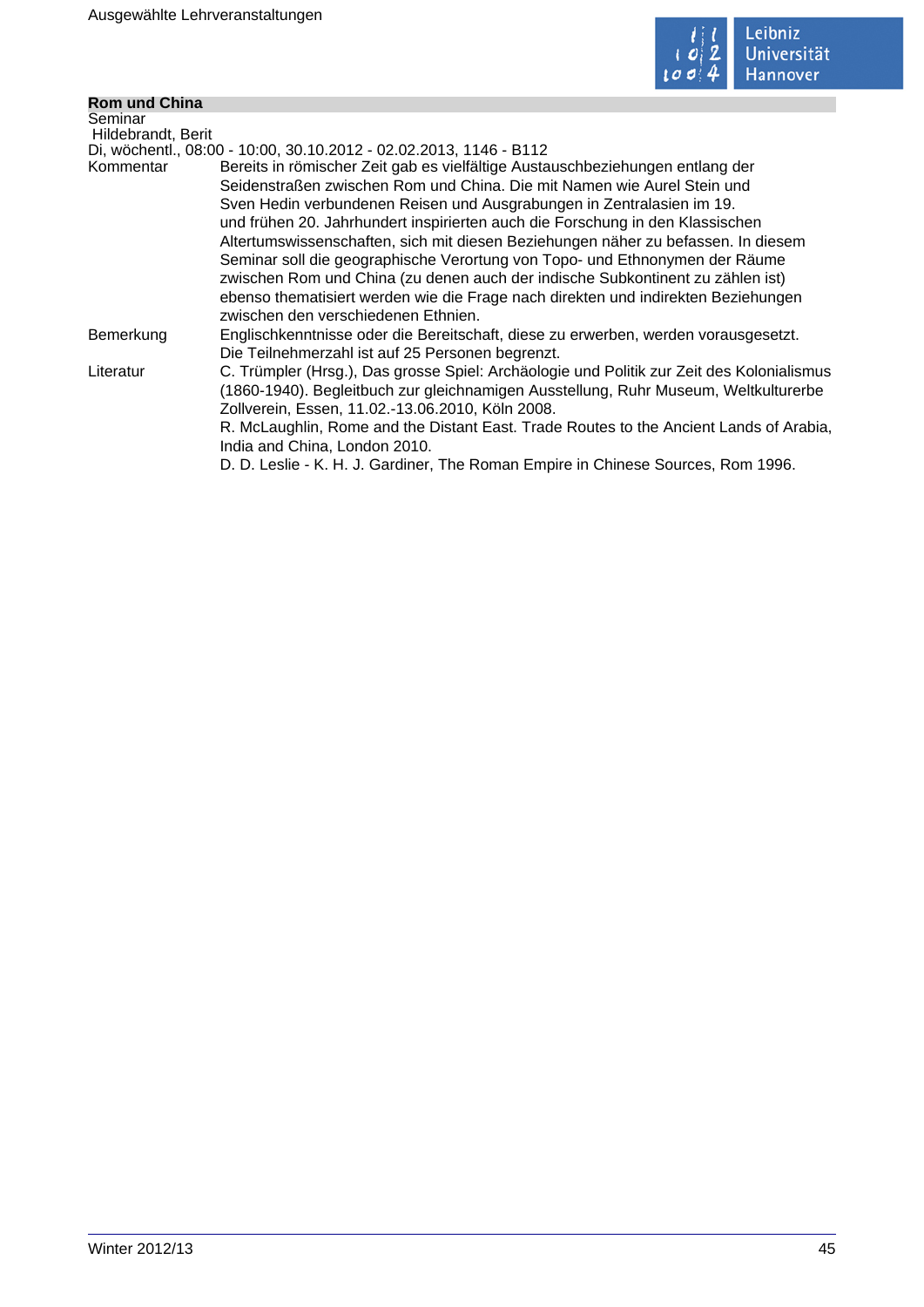

## **Weltgeschichte des 20. Jahrhunderts**

Vorlesung Hauptmeyer, Carl-Hans / Nolte, Hans-Heinrich Di, wöchentl., 12:00 - 14:00, 16.10.2012 - 02.02.2013, 1501 - 201 I 201 Kommentar Die Vorlesung stellt das vergangene Jh. aus vielfältigen Perspektiven vor. Von diesen gehen die Fragen aus - Wer waren die Akteure in Europa oder USA, Afrika oder Asien? Welche Bedingungen fanden sie - in welcher Region, in Periode und sozialer Gruppe - für ihr Handeln vor? Wie entschieden sie sich? Wie veränderten sich die internationalen Beziehungen mit der - von Widerständen verschiedenster Art begleiteten - Durchsetzung der amerikanischen Hegemonie? Wechselten die globalen Gewichte mit dem Abstieg Europas (und seiner Siedlungskolonien) zum Wiederaufstieg asiatischer Mächte? Gibt es einen Trend zur Vermehrung demokratischer Verfassungen und zum Übergang von Imperien über Nationen zu Unionen? Wurde mit weltweiter Arbeitsteilung die Ungleichheit des Wirtschaftswachstums zwischen Zentrum und Peripherien verschärft oder "dröppelte" der Wohlstand in der neoliberalen Periode in weniger privilegierte Regionen? Welche Rolle spielten Haushalte und geschlechtsspezifische Arbeitsteilung? Was war mit den Emanzipationen? Wie veränderten sich Kommunen und Kommunalismus? Was ist mit dem Ende der Ressourcen und die Umweltkrise? Migrationen: von den Saisonarbeitern und Vertreibungen über Saisonarbeit zum Tourismus? Gewaltgeschichte: von Alltagsgewalt zu Massenarmeen und zum Cyberkrieg? Oder ein Absinken, eine Eindämmung der Gewalt? Doppelmoral und Religionsverfolgung oder neue Weltreligionen? Und insgesamt: Jahrhundert der Extreme? Die Vorlesung folgt H.-H. Nolte: Weltgeschichte des 20. Jahrhunderts, Wien 2009 (Böhlau), preiswerter bei der BZ für Politische Bildung Bd. 1006, Bonn 2009; es wird eine gemeinsame Bestellung aufgegeben. Zu jeder Sitzung wird eine Leseaufgabe gestellt, über die auch diskutiert werden kann. Mehrfach wurden - mit finanzieller Hilfe des Vereins für Geschichte des Weltsystems - Spezialisten für Sachgebiete und für "Areas" gewonnen, die Vor-lesung zu übernehmen, so dass unterschiedliche Perspektiven zu den Themenbereichen deutlich werden und auf Lücken in der Vorlage hingewiesen wird. Literatur **Lexika** : I. Geiss: Geschichte griffbereit, Bde. 1 - 6, Gütersloh 2002 (Verlag wissen.de) // Der Grosse Ploetz, 35. Auflage, Göttingen 2008 (Vandenhoeck & Ruprecht) **Zum Fach** : A. Komlosy: Globalgeschichte. Methoden und Theorien, Wien 2011 (Böhlau, UTB 3564) // M. Middell Hg.: Die Verwandlung der Weltgeschichtsschreibung = Comparativ 20.6 (2011) // Frank Benseler, Werner Loh u. a. Hg.: Probleme der Weltgeschichte = Erwägen, Wissen, Ethik 22/2011 Heft 3 (ISSN 1610 - 3696) (mit ausgiebigen Literaturangaben ) // Sebastian Conrad, Shalini Randeria Hg.: Jenseits des Eurozentrismus, Frankfurt 2002 (Campus) // Manuela Boatca, Willfried Spohn Hg.: Globale, multiple und postkoloniale Modernen, München 2011 (Rainer Hampp) **Darstellungen. 1. umfassend** : P. Feldbauer u. a. Hg.: Globalgeschichte. Die Welt 1000 - 2000, 8 Bände Wien 2008 - 2011 (Mandelbaum-Verlag); hier Bde. 7 W.L. - Bernecker, H.W. Tobler Hg. Die Welt im 20.Jh. bis 1945; 8: H. Konrad, M. Stromberger Hg: nach 1945 // WBG Weltgeschichte. Eine globale Geschichte von den Anfängen bis ins 21. Jahrhundert, Hg. von W. Demel u. a.: Bd. 1 - 6, Darmstadt 2009 - 2010 (Wissenschaftliche Buchgesellschaft), hier Bd. 6: H.-U. Thamer Hg. // R. Sieder, E. Langthaler Hg.: Globalgeschichte 1800 - 2010, Wien 2010 (Böhlau) **2. einzelne Ansätze:** // E. Hobsbawm: Das Zeitalter der Extreme, deutsch München 1995 // G.L. Weinberg: Eine Welt in Waffen, deutsch Darmstadt 1995 /WBG) // B. Stöver: Der Kalte Krieg, München 2007 (Beck) )// R. Wendt: Vom Kolonialismus zur Globalisierung, Paderborn 2007 (Schöningh und UTB 2889) // Wolfgang Reinhard: Geschichte der europäischen Expansion, 4 Bde. Stuttgart 1983-90 // Jürgen Osterhammel, Niels P. Petersson: Geschichte der Globalisierung, München 2003 (Beck) // Peter E. Fässler: Globalisierung, Köln usw. 2007 (Böhlau, UTB 2865) // J. Osterhammel: Die Verwandlung der Welt. Eine Geschichte des 19. Jh., München 2009

> Hg.: Weltordnungskonzepte. Hoffnungen und Enttäuschungen des 20. Jahrhunderts, Schwalbach 2010 **Zu den Themen der einzelnen Sitzungen wird ggfs. neue Literatur nachgetragen.**

(Beck) // H.-H. Nolte: Weltgeschichte 15.- 19. Jh., Wien 2005 (Böhlau) // K. Kremb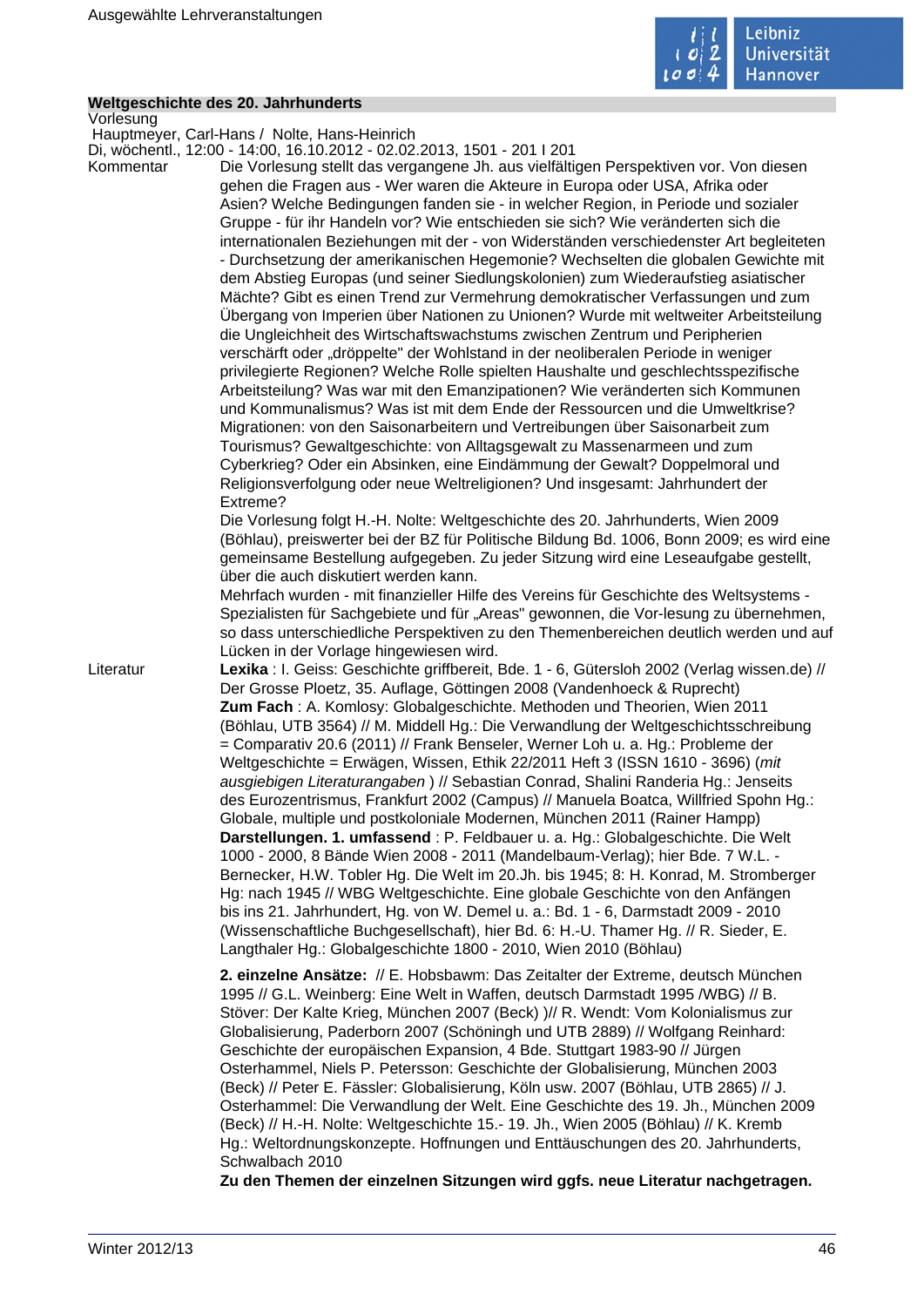

# **Jura**

**Grundkurs BGB I** 60001, Vorlesung, SWS: 4, ECTS: 8 Schwarze, Roland / Metzger, LL.M. (Harvard), Axel Di, wöchentl., 16:15 - 17:45, 23.10.2012 - 03.01.2013, 1507 - 201 VII 201 , Vorlesung Do, wöchentl., 14:30 - 16:00, 25.10.2012 - 03.01.2013, 1507 - 201 VII 201 , Vorlesung Do, wöchentl., 16:15 - 17:45, 25.10.2012 - 03.01.2013, 1507 - 201 VII 201 , Vorlesung Do, wöchentl., 18:00 - 19:30, 25.10.2012 - 27.12.2012, 1507 - 004, 8. Gruppe, Karadas, Korla Fr, wöchentl., 09:45 - 11:15, 26.10.2012 - 02.02.2013, 1502 - 1214 (II 1214) , 13. Gruppe, Urbschat, Mandy Fr, wöchentl., 11:30 - 13:00, 26.10.2012 - 02.02.2013, 1502 - 1214 (II 1214) , 14. Gruppe, Urbschat, Mandy Fr, wöchentl., 13:15 - 14:45, 26.10.2012 - 02.02.2013, 1502 - 1209 (II 1209) , 12. Gruppe, Heinemeyer, Dennis Mo, wöchentl., 09:45 - 11:15, 29.10.2012 - 02.02.2013, 1501 - 201 I 201 , 1. Gruppe, 1501.201, Heinemeyer, Dennis Mo, wöchentl., 14:30 - 16:00, 29.10.2012 - 02.02.2013, 1502 - 1313 (II 1313) , 3. Gruppe, Klügel, Christian Mo, wöchentl., 16:15 - 17:45, 29.10.2012 - 02.02.2013, 1502 - 1209 (II 1209) , 2. Gruppe, Brockmann, Tim Mo, wöchentl., 16:15 - 17:45, 29.10.2012 - 02.02.2013, 1502 - 1313 (II 1313) , 4. Gruppe, Klügel, Christian Mi, wöchentl., 14:30 - 16:00, 31.10.2012 - 02.02.2013, 1502 - 1214 (II 1214) , 6. Gruppe, Hofmann, Phillip Mi, wöchentl., 16:15 - 17:45, 31.10.2012 - 02.02.2013, 1502 - 909 (II 909) , 5. Gruppe, Hennigs, Stefan Do, wöchentl., 09:45 - 11:15, 01.11.2012 - 02.02.2013, 1502 - 1313 (II 1313) , 11. Gruppe, Karadas, Korla Do, wöchentl., 11:30 - 13:00, 01.11.2012 - 02.02.2013, 1507 - 004, 7. Gruppe, Vogel, Thius Do, wöchentl., 11:30 - 13:00, 01.11.2012 - 02.02.2013, 1502 - 009 (II 009) , 9. Gruppe, Jakob, LL.B. (Hons.), Dipl.LP., LL.M. (Edinburgh), Sylvia Felicitas Do, wöchentl., 11:30 - 13:00, 01.11.2012 - 02.02.2013, 1502 - 1313 (II 1313) , 10. Gruppe, Dozent: Shepetina, Solos-Schepetina, Alexandra Do, wöchentl., 18:00 - 19:30, 10.01.2013 - 02.02.2013, 1502 - 909 (II 909) , 8. Gruppe, neuer AG-Raum!, Karadas, Korla, Vogel, Thius

# **Grundkurs BGB II**

60002, Vorlesung, SWS: 2, ECTS: 4 Metzger, LL.M. (Harvard), Axel Di, wöchentl., 16:15 - 17:45, 08.01.2013 - 02.02.2013, 1507 - 201 VII 201 , Vorlesung Do, wöchentl., 14:30 - 16:00, 10.01.2013 - 02.02.2013, 1507 - 201 VII 201 , Vorlesung Do, wöchentl., 16:15 - 17:45, 10.01.2013 - 02.02.2013, 1507 - 201 VII 201 , Vorlesung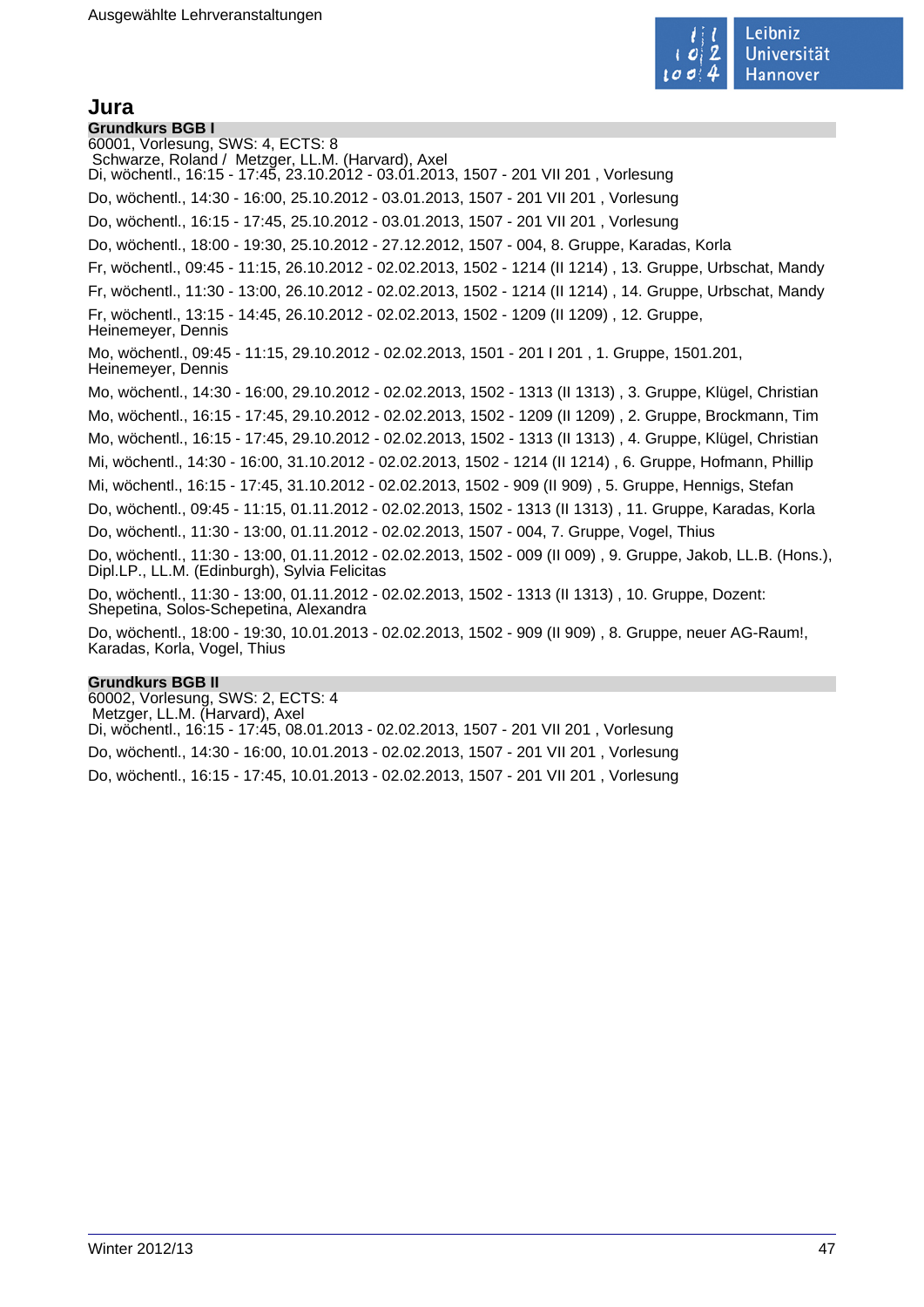

#### **Sachenrecht I**

60004, Vorlesung, SWS: 2, ECTS: 4 Meder, Stephan Di, wöchentl., 08:00 - 09:30, 23.10.2012 - 02.02.2013, 1507 - 005, 1. Gruppe, Klein, Patrizia Di, wöchentl., 09:45 - 11:15, 23.10.2012 - 02.02.2013, 1507 - 005, 2. Gruppe, Klein, Patrizia Di, wöchentl., 11:30 - 13:00, 23.10.2012 - 02.02.2013, 1507 - 005, 12. Gruppe, Pfeiffenbring, Julia Di, wöchentl., 16:15 - 17:45, 23.10.2012 - 02.02.2013, 1507 - 005, 3. Gruppe, Pfeiffenbring, Julia Di, wöchentl., 16:15 - 17:45, 23.10.2012 - 02.02.2013, 1502 - 1316 (II 1316) , 4. Gruppe, Utlu, Alper Di, Einzel, 16:15 - 17:45, 23.10.2012 - 23.10.2012, 1507 - 004, 3. Gruppe, Ausweichraum 1507.004 Mi, wöchentl., 07:30 - 09:00, 24.10.2012 - 28.11.2012, 1507 - 201 VII 201 , Vorlesung Mi, wöchentl., 09:15 - 10:45, 24.10.2012 - 28.11.2012, 1507 - 201 VII 201 , Vorlesung Mi, wöchentl., 12:45 - 14:15, 24.10.2012 - 02.02.2013, 1502 - 009 (II 009) , 6. Gruppe, Kuchenbuch, Carina Mi, wöchentl., 12:45 - 14:15, 24.10.2012 - 02.02.2013, 1507 - 005, 5. Gruppe, Weigel-Grabenhorst, Nina-Christin Mi, wöchentl., 14:30 - 16:00, 24.10.2012 - 02.02.2013, 1507 - 005, 7. Gruppe, Weigel-Grabenhorst, Nina-**Christin** Mi, wöchentl., 14:30 - 16:00, 24.10.2012 - 02.02.2013, 1502 - 009 (II 009) , 8. Gruppe, Kuchenbuch, Carina Do, wöchentl., 09:45 - 11:15, 25.10.2012 - 02.02.2013, 1502 - 009 (II 009) , 9. Gruppe, Sliwiok-Born, Daniel Do, wöchentl., 14:30 - 16:00, 25.10.2012 - 02.02.2013, 1502 - 009 (II 009) , 10. Gruppe, Sliwiok-Born, Daniel Do, wöchentl., 14:30 - 16:00, 25.10.2012 - 02.02.2013, 1507 - 004, 11. Gruppe, Leuninger, Sarah Kommentar Die Vorlesung beginnt mit einer Einführung in die Grundlagen des Sachenrechts, d.h. seinen Gegenstand, die Arten der Sachenrechte und rechtlich geschützten Beziehungen zu Sachen und die Prinzipien des Sachenrechts. Im Rahmen einer fallorientierten Darstellung werden schwerpunktmäßig Besitz, Eigentum und die Sicherungsrechte an beweglichen Sachen behandelt. Mit Rücksicht auf die rechtsberatende Praxis soll auch auf Probleme der Vertragsgestaltung im Sachenrecht eingegangen werden. Nach den Maßgaben der Zwischenprüfungsordnung wird am Ende der Vorlesung Sachenrecht I eine Klausur über den Stoff der Vorlesung zur Bearbeitung gestellt. Der Termin der Klausur wird zu Beginn der Veranstaltung bekannt gegeben. Literatur Meder/Czelk, Grundwissen Sachenrecht, 2. Auflage (2008). Weitere Literaturempfehlungen werden zu Beginn der Veranstaltung gegeben.

#### **Sachenrecht II**

60005, Vorlesung, SWS: 2, ECTS: 4 Wolf, Christian Mi, wöchentl., 07:30 - 09:00, 05.12.2012 - 02.02.2013, 1507 - 201 VII 201 Mi, wöchentl., 09:15 - 10:45, 05.12.2012 - 02.02.2013, 1507 - 201 VII 201

#### **Zivilprozessrecht I**

60008, Vorlesung, SWS: 2, ECTS: 4 Wolf, Christian Do, wöchentl., 11:30 - 13:00, 18.10.2012 - 02.02.2013, 1507 - 003 VII 003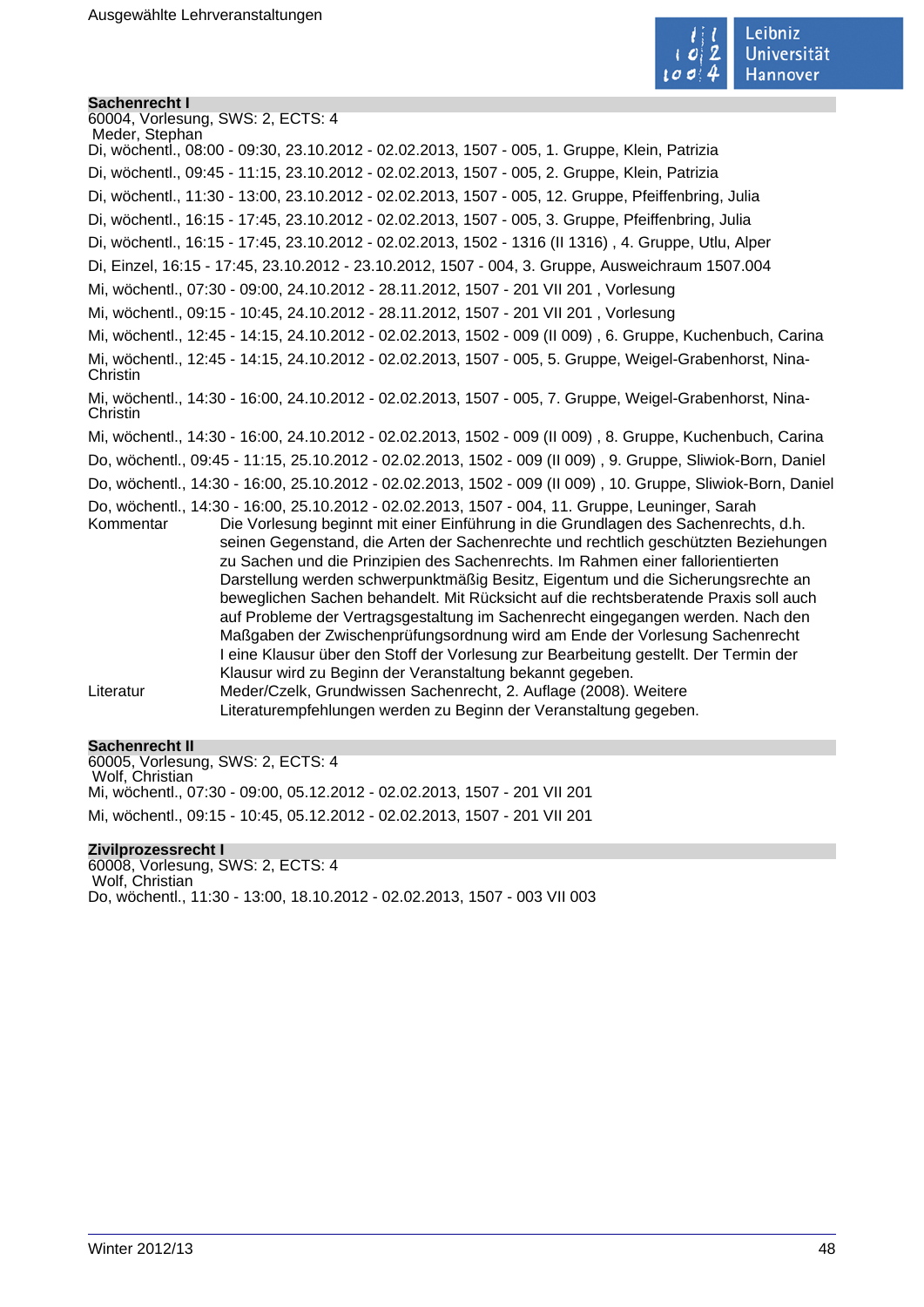

#### **Strafrecht AT**

60101, Vorlesung, SWS: 6, ECTS: 12 Knauer, Florian Fr, wöchentl., 11:30 - 13:00, 19.10.2012 - 02.02.2013 Di, wöchentl., 07:30 - 09:00, 23.10.2012 - 02.02.2013, 1507 - 201 VII 201 , Vorlesung Mi, wöchentl., 11:00 - 12:30, 24.10.2012 - 02.02.2013, 1507 - 201 VII 201 , Vorlesung Mi, wöchentl., 12:45 - 14:15, 24.10.2012 - 02.02.2013, 1507 - 201 VII 201 , Vorlesung Mo, wöchentl., 14:30 - 16:00, 29.10.2012 - 02.02.2013, 1502 - 009 (II 009) , 3. Gruppe, Langhorst, Judith Mo, wöchentl., 16:15 - 17:45, 29.10.2012 - 02.02.2013, 1502 - 009 (II 009) , 1. Gruppe, Langhorst, Judith Mo, wöchentl., 16:15 - 17:45, 29.10.2012 - 02.02.2013, 1502 - 1214 (II 1214) , 2. Gruppe, Sheps, Jana Di, wöchentl., 09:45 - 11:15, 30.10.2012 - 02.02.2013, 1502 - 909 (II 909) , 4. Gruppe, Bunk, Isabell Di, wöchentl., 11:30 - 13:00, 30.10.2012 - 02.02.2013, 1502 - 909 (II 909) , 5. Gruppe, Bunk, Isabell Mi, wöchentl., 14:30 - 16:00, 31.10.2012 - 02.02.2013, 1502 - 1313 (II 1313) , 8. Gruppe, Sheps, Jana Mi, wöchentl., 16:15 - 17:45, 31.10.2012 - 02.02.2013, 1502 - 009 (II 009) , 6. Gruppe, Meffert, Reinhard Mi, wöchentl., 18:00 - 19:30, 31.10.2012 - 02.02.2013, 1502 - 009 (II 009) , 7. Gruppe, Meffert, Reinhard Do, wöchentl., 18:00 - 19:30, 01.11.2012 - 02.02.2013, 1502 - 1214 (II 1214) , 15. Gruppe, Kanwischer, Simon Fr, wöchentl., 09:45 - 11:15, 02.11.2012 - 02.02.2013, 1502 - 1313 (II 1313) , 10. Gruppe, Rottwinkel, Wolfgang Fr, wöchentl., 11:30 - 13:00, 02.11.2012 - 02.02.2013, 1502 - 909 (II 909) , 9. Gruppe, Behnsen, Mira Fr, wöchentl., 11:30 - 13:00, 02.11.2012 - 02.02.2013, 1502 - 1313 (II 1313) , 14. Gruppe, Rottwinkel, Wolfgang Fr, wöchentl., 13:15 - 14:45, 02.11.2012 - 02.02.2013, 1502 - 909 (II 909) , 11. Gruppe, Behnsen, Mira Fr, wöchentl., 13:15 - 14:45, 02.11.2012 - 02.02.2013, 1502 - 1313 (II 1313) , 12. Gruppe, Klahr, Fabian Fr, wöchentl., 15:00 - 16:30, 02.11.2012 - 02.02.2013, 1502 - 1313 (II 1313) , 13. Gruppe, Klahr, Fabian **Strafprozessrecht I**

60106, Vorlesung, SWS: 2, ECTS: 4 Momsen, Carsten Di, wöchentl., 14:30 - 16:00, 16.10.2012 - 02.02.2013, 1507 - 003 VII 003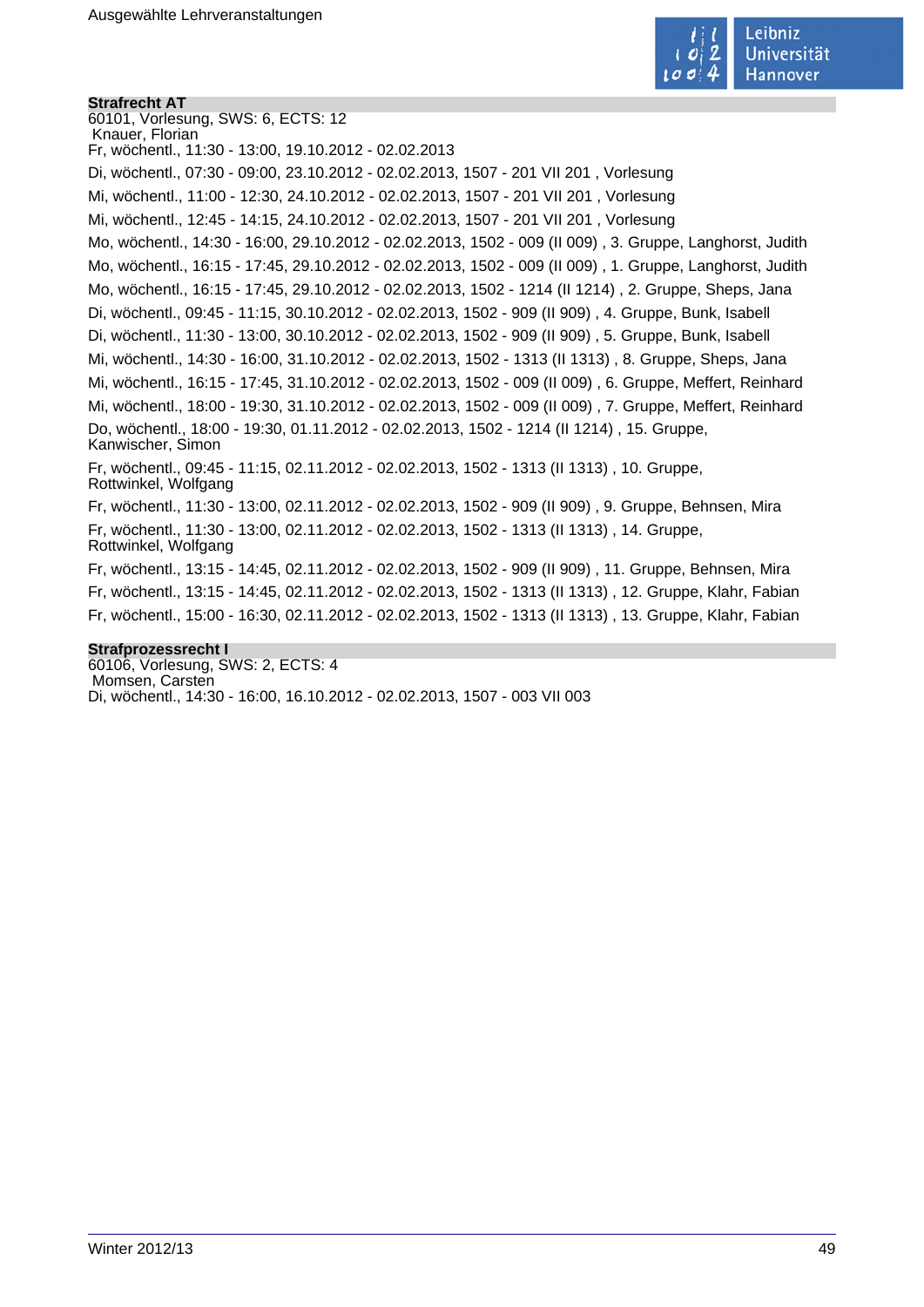

#### **Verfassungsrecht (einschließlich Fallbearbeitung)**

60201, Vorlesung, SWS: 4, ECTS: 8 Epping, Volker Mo, wöchentl., 18:00 - 19:30, 22.10.2012 - 02.02.2013, 1507 - 201 VII 201 , Vorlesung Di, wöchentl., 14:30 - 16:00, 23.10.2012 - 02.02.2013, 1507 - 201 VII 201 , Vorlesung Mi, wöchentl., 09:15 - 10:45, 24.10.2012 - 02.02.2013, 1502 - 1313 (II 1313) , 8. Gruppe, Kollmar, MLE, Frederike Do, wöchentl., 08:00 - 09:30, 25.10.2012 - 02.02.2013, 1502 - 909 (II 909) , 9. Gruppe, Zastrow, MLE, Johannes Do, wöchentl., 09:45 - 11:15, 25.10.2012 - 02.02.2013, 1502 - 909 (II 909) , 10. Gruppe, Zastrow, MLE, Johannes Do, wöchentl., 09:45 - 11:15, 25.10.2012 - 02.02.2013, 1502 - 1214 (II 1214) , 12. Gruppe, Naß, Dorothee Do, wöchentl., 11:30 - 13:00, 25.10.2012 - 02.02.2013, 1502 - 909 (II 909) , 11. Gruppe, Zastrow, MLE, Johannes Do, wöchentl., 18:00 - 19:30, 25.10.2012 - 02.02.2013, 1502 - 009 (II 009) , 13. Gruppe, Naß, Dorothee Fr, wöchentl., 08:00 - 09:30, 26.10.2012 - 02.02.2013, 1502 - 909 (II 909) , 14. Gruppe, Stender, Nele Fr, wöchentl., 09:45 - 11:15, 26.10.2012 - 02.02.2013, 1502 - 909 (II 909) , 15. Gruppe, Stender, Nele Mo, wöchentl., 09:45 - 11:15, 29.10.2012 - 02.02.2013, 1502 - 1313 (II 1313) , 1. Gruppe, Kollmar, MLE, Frederike Mo, wöchentl., 11:30 - 13:00, 29.10.2012 - 02.02.2013, 1502 - 1313 (II 1313) , 2. Gruppe, Kollmar, MLE, Frederike Mo, wöchentl., 11:30 - 13:00, 29.10.2012 - 26.11.2012, 1502 - 1214 (II 1214) , 5. Gruppe, Patzke, Frauke Mo, wöchentl., 14:30 - 16:00, 29.10.2012 - 02.02.2013, 1502 - 1209 (II 1209) , 3. Gruppe, Patzke, Frauke Mo, wöchentl., 16:15 - 17:45, 29.10.2012 - 02.02.2013, 1502 - 1316 (II 1316) , 4. Gruppe, Güler, Özlem Mi, wöchentl., 07:30 - 09:00, 31.10.2012 - 02.02.2013, 1507 - 005, 6. Gruppe, Patzke, Frauke Mi, wöchentl., 09:15 - 10:45, 31.10.2012 - 02.02.2013, 1507 - 005, 7. Gruppe, Patzke, Frauke Mi, wöchentl., 18:00 - 19:30, 31.10.2012 - 02.02.2013, 1507 - 004, 16. Gruppe, Naß, Dorothee Mi, Einzel, 18:00 - 19:30, 31.10.2012 - 31.10.2012, 1502 - 1214 (II 1214) , 16. Gruppe, Ausweichraum Mi, Einzel, 18:00 - 19:30, 07.11.2012 - 07.11.2012, 1502 - 1214 (II 1214) , 16. Gruppe, Ausweichraum Mo, wöchentl., 11:30 - 13:00, 03.12.2012 - 02.02.2013, 1502 - 1209 (II 1209) , 5. Gruppe, Raumwechsel ab 03.12.2012, Patzke, Frauke Mi, Einzel, 18:00 - 19:30, 05.12.2012 - 05.12.2012, 1502 - 1214 (II 1214) , 16. Gruppe, Raumwechsel Mi, Einzel, 07:30 - 09:00, 09.01.2013 - 09.01.2013, 1502 - 1313 (II 1313) , 8. Gruppe, Nachholstunde, Kollmar, MLE, Frederike Kommentar Montags 18:00 – 19:30 Uhr und Dienstags 14:30 – 16:00 Uhr, Hörsaal 1507/201 Die Vorlesung will die Grundlagen für das Verständnis des Öffentlichen Rechts

und damit für die weiteren Lehrveranstaltungen im Bereich des Staats- und Verwaltungsrechts legen. Neben der Behandlung diesbezüglicher Grundfragen (u.a. die Abgrenzung zum Privatrecht) steht im Mittelpunkt das Staatsorganisationsrecht. Eingehend behandelt werden unter Einbeziehung grundlegender Entscheidungen des Bundesverfassungsgerichts (BVerfG)

- die Staatsstrukturprinzipien,
- die obersten Staatsorgane und
- die Staatsfunktionen.

|                | Vorlesungsbegleitend werden ein umfängliches Vorlesungsskript sowie ein Reader        |    |
|----------------|---------------------------------------------------------------------------------------|----|
|                | maßgeblicher Entscheidungen zur Verfügung gestellt, welche in der Vorlesung           |    |
|                | oder am Lehrstuhl (Raum II/1113) erhältlich sind. Zudem werden den Studierenden       |    |
|                | Arbeitsgemeinschaften zur Mitarbeit in kleineren Gruppen angeboten. Hierzu ist eine   |    |
|                | Anmeldung über Stud. IP erforderlich. Zu Beginn der Vorlesung werden der genaue       |    |
|                | Termin und eine kurze Anleitung für diese Anmeldung bekanntgegeben.                   |    |
| Literatur      | Unerlässlich für die Vorlesung ist eine der folgenden Gesetzessammlungen: •           |    |
|                | Grundgesetz für die Bundesrepublik Deutschland, Beck'sche Textausgabe, 60.            |    |
|                | Auflage, München 2011 (erwartet wird die 61. Auflage 2012); • STUD-JUR Nomos          |    |
| Winter 2012/13 | Textausgaben, Öffentliches Recht, 21. Auflage, Baden-Baden 2012; • Sartorius I,       | 50 |
|                | Verfassungs- und Verwaltungsgesetze der Bundesrepublik, Loseblatt, Beck, München      |    |
|                | 100. Ergänzungslieferung, Mai 2012). Literaturhinweise: • Degenhart, Staatsrecht I -  |    |
|                | Staatsorganisationsrecht, 28. Auflage, Heidelberg 2012 (erscheint im September 2012); |    |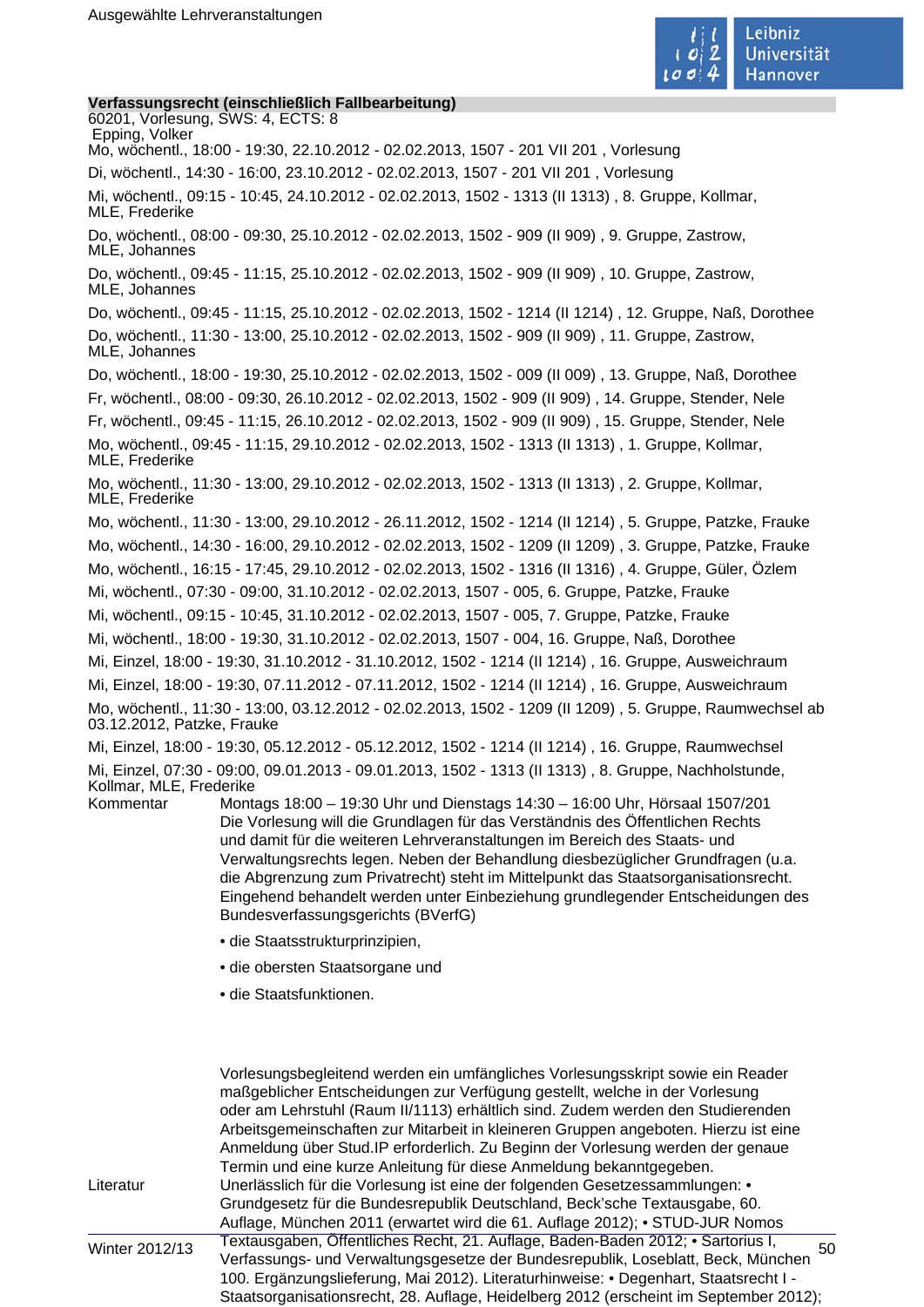**Europarecht I**



60203, Vorlesung, SWS: 2, ECTS: 4 Hanschel, Dirk (verantwortlich) Mo, wöchentl., 08:00 - 09:30, 15.10.2012 - 02.02.2013, 1502 - 009 (II 009) , 1. Gruppe, Ruschitschka, Katharina Mo, wöchentl., 08:00 - 09:30, 15.10.2012 - 02.02.2013, 1502 - 1316 (II 1316) , 2. Gruppe, Rogalla, MLE, Viktor Mo, wöchentl., 09:45 - 11:15, 15.10.2012 - 02.02.2013, 1502 - 1316 (II 1316) , 3. Gruppe, Rogalla, MLE, Viktor Mo, wöchentl., 11:30 - 13:00, 15.10.2012 - 02.02.2013, 1502 - 1316 (II 1316) , 4. Gruppe, Rogalla, MLE, Viktor Mi, wöchentl., 12:45 - 14:15, 17.10.2012 - 02.02.2013, 1211 - 105, 5. Gruppe, Brunner, Manuel Mi, wöchentl., 14:30 - 16:00, 17.10.2012 - 23.01.2013, 1502 - 1316 (II 1316) , 6. Gruppe, Hinz, MLE, Johannes Do, wöchentl., 09:45 - 11:15, 18.10.2012 - 02.02.2013, 1502 - 1316 (II 1316) , 7. Gruppe, Kannenberg, Gabi Do, wöchentl., 11:30 - 13:00, 18.10.2012 - 02.02.2013, 1502 - 1316 (II 1316) , 8. Gruppe, Kannenberg, Gabi Do, wöchentl., 14:30 - 16:00, 18.10.2012 - 02.02.2013, 1502 - 1214 (II 1214) , 9. Gruppe, Hinz, MLE, Johannes Do, wöchentl., 16:15 - 17:45, 18.10.2012 - 02.02.2013, 1502 - 1214 (II 1214) , 10. Gruppe, Hinz, MLE, Johannes Do, wöchentl., 16:15 - 17:45, 18.10.2012 - 02.02.2013, 1501 - 201 I 201 , 11. Gruppe, Brunner, Manuel Do, wöchentl., 18:00 - 20:00, 18.10.2012 - 03.01.2013, 1507 - 201 VII 201 , Vorlesung Fr, wöchentl., 09:45 - 11:15, 19.10.2012 - 02.02.2013, 1502 - 1316 (II 1316) , 13. Gruppe, Languth, Sarah Fr, wöchentl., 11:30 - 13:00, 19.10.2012 - 02.02.2013, 1502 - 1316 (II 1316) , 12. Gruppe, Languth, Sarah Fr, wöchentl., 08:00 - 09:30, 30.11.2012 - 02.02.2013, 1502 - 009 (II 009) , 14. Gruppe, Brunner, Manuel Die Veranstaltung behandelt die aktuellen rechtlichen Grundlagen der Europäischen Union, wobei vor allem institutionelle Fragen erörtert werden. Gegenstand der Vorlesung sind somit die Prinzipien und Ziele der Union, das Verhältnis zwischen der Union und ihren Mitgliedstaaten, die rechtliche Stellung des Einzelnen, die Organe, das Rechtsetzungsverfahren, die Handlungsformen und schließlich das Rechtsschutzsystem der Union. Literatur Streinz, Europarecht, 2012

#### **Rechtsgeschichte**

60301, Vorlesung, SWS: 2, ECTS: 4 Meder, Stephan Di, wöchentl., 09:45 - 11:15, 23.10.2012 - 02.02.2013, 1507 - 003 VII 003

Di, Einzel, 09:45 - 11:15, 22.01.2013 - 22.01.2013

Kommentar Die Vorlesung will einen Einblick in die historischen Grundlagen sowohl des deutschen als auch des europäischen Rechts geben. Denn die Rechtswissenschaft war in der Zeit vom Spätmittelalter bis zum ausgehenden 18. Jahrhundert keine nationale, sondern eine europäische Disziplin. Es soll daher auch die Entwicklung des älteren gemeinen Rechts berücksichtigt werden. Das dadurch gebildete ius commune beruht auf dem antiken römischen Recht und hat die Länder des europäischen Kontinents verbunden. Eingeführt werden soll darüber hinaus in die Methode rechtshistorischen Arbeitens. Besprochen werden in diesem Zusammenhang vor allem die Bedeutung und Aufgaben einer Exegese aus dem Bereich der deutschen Rechtsgeschichte. Es besteht die Möglichkeit zum Erwerb des Grundlagenscheins ("kleiner Nebenfachschein") gemäß §§ 4 Abs. 1 Nr. 1 a NJAG, 15 Abs. 1 lit.a) ZwPrO. Literatur Meder, Rechtsgeschichte, 4. Auflage (2011). Weitere Literaturempfehlungen werden zu

Beginn der Veranstaltung gegeben.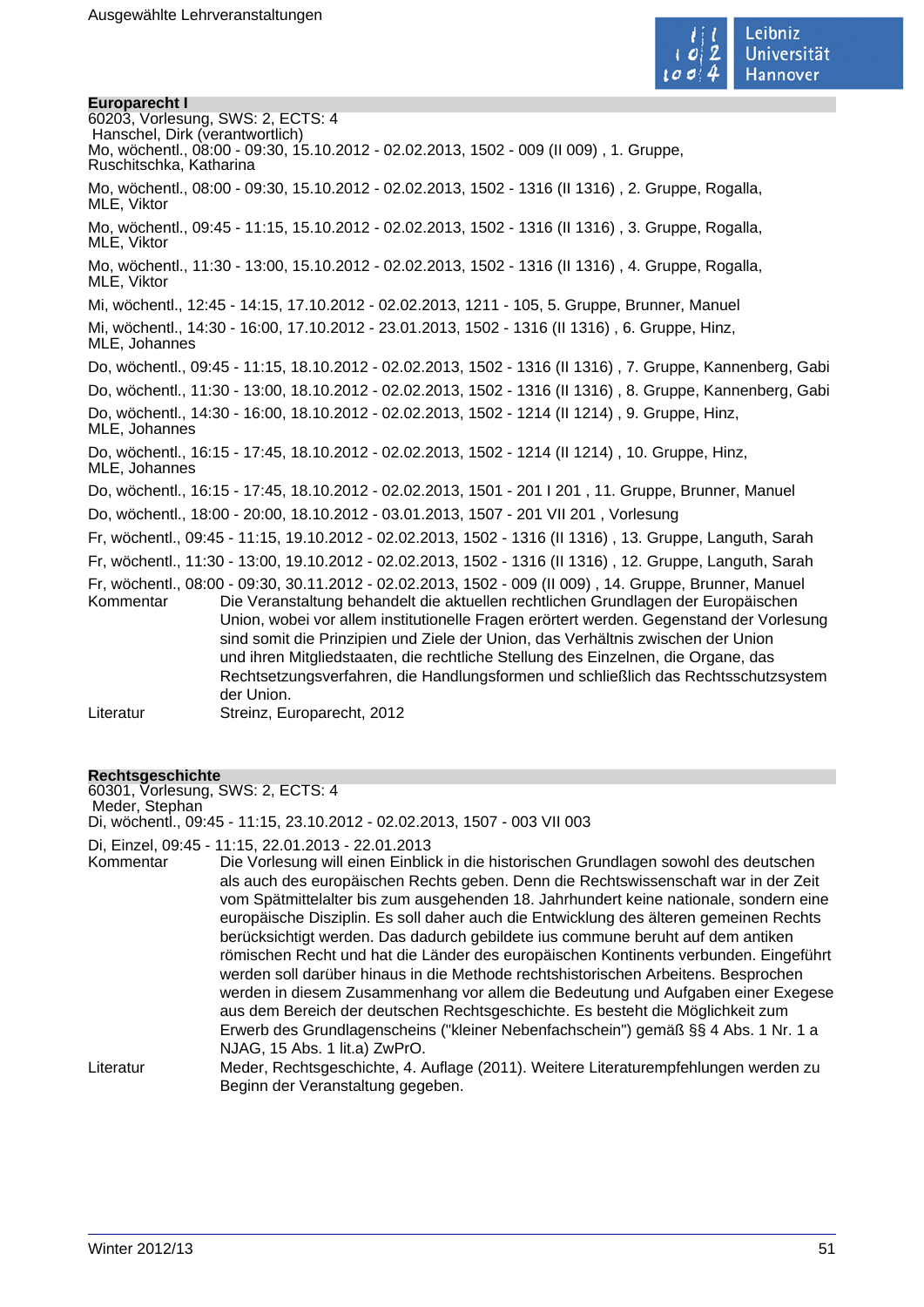

#### **Verfassungsgeschichte**

60302, Vorlesung, SWS: 2, ECTS: 4 Butzer, Hermann Mo, wöchentl., 14:30 - 16:00, 22.10.2012 - 02.02.2013, 1507 - 003 VII 003 Mo, Einzel, 14:30 - 16:15, 28.01.2013 - 28.01.2013, 1501 - 201 I 201 , Zusatzraum für Klausurtermin

#### **M 4 - Kanzleimanagement und Gebührenrecht**

61806, Vorlesung, SWS: 2, ECTS: 4 Germ, Michael Di, 14-täglich, 10:15 - 13:45, 20.11.2012 - 05.02.2013, 1502 - 1415 Mo, Einzel, 10:00 - 11:30, 11.02.2013 - 11.02.2013, 1502 - 909 (II 909) Bemerkung Aufgrund einer Überschneidung mit der Veranstaltung "Grundlagen der Vertragsgestaltung" muss es hier zu einer Verschiebung eines Einzeltermins kommen.

Bitte beachten Sie die Hinweise im Online-Vorlesungsverzeichnis, der Homepage der Fakultät und die Aushänge am Lehrstuhl.

#### **Technikrecht I**

70001, Vorlesung, SWS: 2, ECTS: 4 Kurtz, Thorsten Fr, Einzel, 09:00 - 16:00, 08.03.2013 - 08.03.2013, 1502 - 009 (II 009) Sa, Einzel, 09:00 - 16:00, 16.03.2013 - 16.03.2013, 1502 - 009 (II 009) Sa, Einzel, 09:00 - 16:00, 23.03.2013 - 23.03.2013, 1502 - 009 (II 009) Technikrecht I Die Vorlesung "Technikrecht II" richtet sich an Hörerinnen und Hörer aller Fakultäten. Auch externe Gäste sind jederzeit willkommen. In der Vorlesung mit zwei Semesterwochenstunden erhalten die Studierenden einen Überblick über das Technikrecht als Querschnittsmaterie im Grenzbereich von Technik-, Rechts-, Natur-, Sozial- und Wirtschaftswissenschaften. Behandelt werden unter anderem die historischen, ökonomischen, soziologischen sowie die europa- und verfassungsrechtlichen Grundlagen des Technikrechts. Darüber hinaus werden am Beispiel aktueller Fälle die Grundzüge einzelner wichtiger Bereiche des Technikrechts vermittelt, zum Beispiel: Technikstrafrecht, Produkt- und Gerätesicherheitsrecht, Produkthaftungsrecht, Anlagenrecht, Telekommunikations- und Medienrecht, Datenschutzrecht, Gewerbliche Schutzrechte (Patent-, Gebrauchsmuster-, Geschmacksmuster und Markenrecht), Atomrecht, Bio- und Gentechnikrecht. Die Vorlesung kann mit einem Leistungsnachweis (120-minütige Klausur mit vier ECTS-Credit-Points) abgeschlossen werden. Wahlweise wird auch nur eine Teilnahmebescheinigung ausgestellt. Zur Ergänzung und Vertiefung wird die Vorlesung "Technikrecht II" angeboten. Im Wintersemester 2012/2013 wird die Vorlesung im Rahmen der Blockveranstaltung "Sechs Tage Technik und Recht - Grundlagen und Praxis des Technikrechts" im März 2013 stattfinden, voraussichtlich am 8., 16. und 23. März 2013, jeweils ganztägig, 9.00 bis 16.00 Uhr. Die Klausur wird voraussichtlich am 28. März 2013 geschrieben. Literatur Die Vorlesung begleitende Materialien werden zur Verfügung gestellt.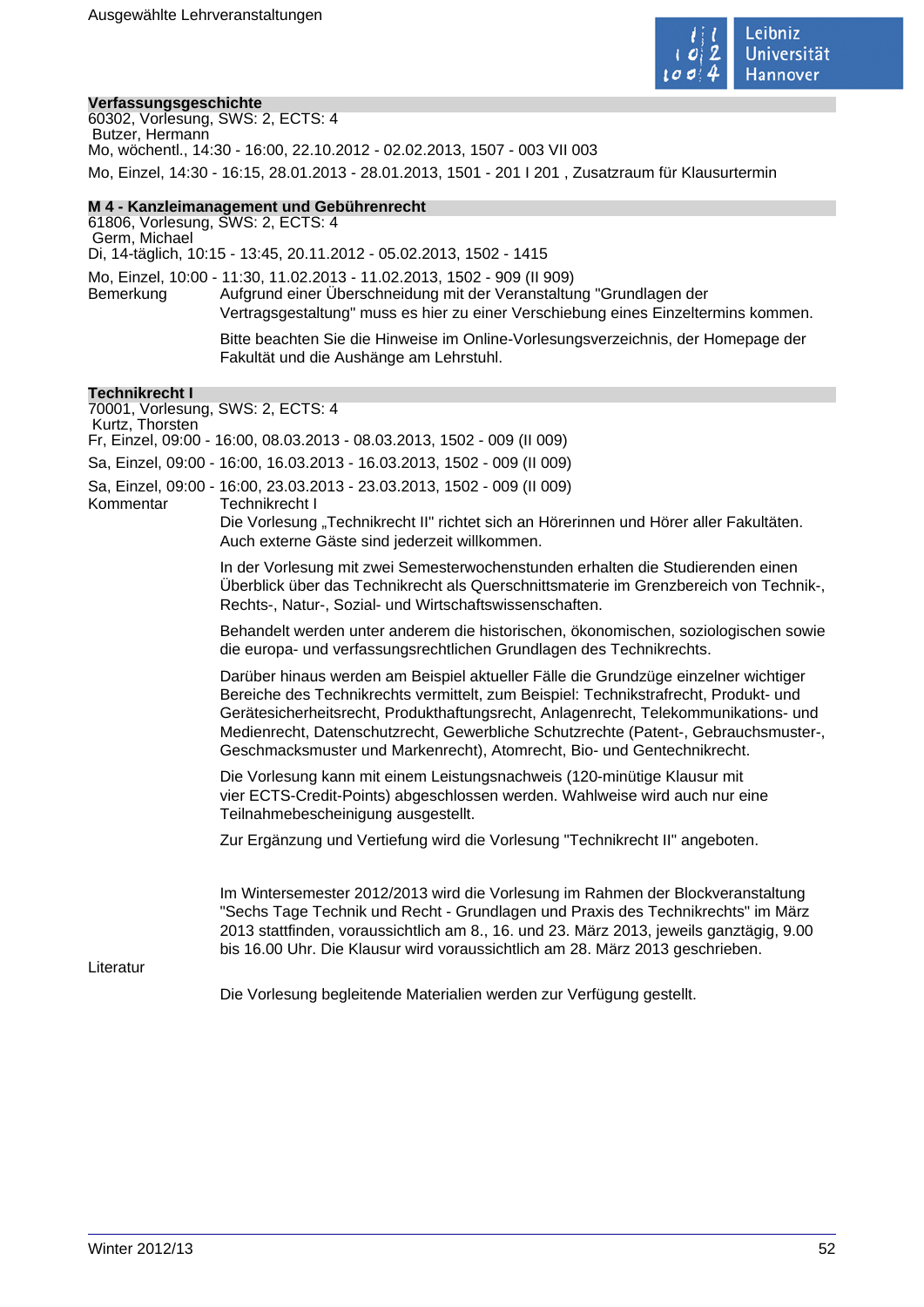

| <b>Technikrecht II</b>                               |                                                                                                                                                                                                                                                                                                                                                                                                                                                                                                                                                               |
|------------------------------------------------------|---------------------------------------------------------------------------------------------------------------------------------------------------------------------------------------------------------------------------------------------------------------------------------------------------------------------------------------------------------------------------------------------------------------------------------------------------------------------------------------------------------------------------------------------------------------|
| 70002, Vorlesung, SWS: 2, ECTS: 4<br>Kurtz, Thorsten |                                                                                                                                                                                                                                                                                                                                                                                                                                                                                                                                                               |
|                                                      | Sa, Einzel, 09:00 - 18:00, 09.03.2013 - 09.03.2013, 1502 - 009 (II 009), Blockveranstaltung September                                                                                                                                                                                                                                                                                                                                                                                                                                                         |
|                                                      | Fr, Einzel, 09:00 - 18:00, 15.03.2013 - 15.03.2013, 1502 - 009 (II 009)                                                                                                                                                                                                                                                                                                                                                                                                                                                                                       |
|                                                      | Fr, Einzel, 09:00 - 18:00, 22.03.2013 - 22.03.2013, 1502 - 009 (II 009)                                                                                                                                                                                                                                                                                                                                                                                                                                                                                       |
| Kommentar                                            | Sa, Einzel, 16:00 - 18:00, 23.03.2013 - 23.03.2013, 1502 - 009 (II 009)<br>Technikrecht II<br>Die Vorlesung "Technikrecht II" richtet sich an Hörerinnen und Hörer aller Fakultäten.<br>Auch externe Gäste sind jederzeit willkommen.                                                                                                                                                                                                                                                                                                                         |
|                                                      | Die Vorlesung dient in erster Linie der Ergänzung und Vertiefung der in der Vorlesung<br>"Technikrecht I" vermittelten Inhalte. Insofern ist die vorherige oder besser noch parallele<br>Teilnahme an der Vorlesung "Technikrecht I" empfehlenswert, jedoch nicht zwingende<br>Voraussetzung.                                                                                                                                                                                                                                                                 |
|                                                      | In der Vorlesung mit zwei Semesterwochenstunden erhalten die Studierenden einen<br>vertiefenden Einblick in ausgewählte Bereiche des Technikrechts als Querschnittsmaterie<br>im Grenzbereich von Technik-, Rechts-, Natur-, Sozial- und Wirtschaftswissenschaften.<br>Im Vordergrund der Vorlesung "Technikrecht II" steht ein intensiver Praxisbezug, der<br>insbesondere durch die Vorträge mehrerer Gastdozentinnen und Gastdozenten aus der<br>technikrechtlichen Praxis in Wirtschaft, Verwaltung, Rechtsprechung und Anwaltschaft<br>hergestellt wird. |
|                                                      | Behandelt werden aktuelle Themen verschiedener Bereiche des Technikrechts,<br>zum Beispiel: Treibhausgas-Emissionshandel, Gewerbeaufsichtsrecht, Umwelt-<br>und Deponierecht, Produkthaftungsrecht, Anlagensicherheits- und Störfallrecht,<br>Architektenrecht, IT-Recht, Patentrecht, Technische Normung, Vergleichender<br>Warentest, Technische Verkehrsunfallaufklärung vor Gericht, Bau-, Umwelt- und<br>Gentechnikrecht.                                                                                                                                |
|                                                      | Die Vorlesung kann mit einem Leistungsnachweis (120-minütige Klausur mit<br>vier ECTS-Credit-Points) abgeschlossen werden. Wahlweise wird auch nur eine<br>Teilnahmebescheinigung ausgestellt.                                                                                                                                                                                                                                                                                                                                                                |
|                                                      | Im Wintersemester 2012/2013 wird die Vorlesung im Rahmen der Blockveranstaltung<br>"Sechs Tage Technik und Recht - Grundlagen und Praxis des Technikrechts" im März<br>2011 stattfinden, voraussichtlich am 9., 15. und 22. März 2013, jeweils ganztägig,<br>9.00 bis 18.00 Uhr, sowie am 23. März 2012, 16.00 bis 18.00 Uhr. Die Klausur wird<br>voraussichtlich am 29. März 2011 geschrieben.                                                                                                                                                               |
| Literatur                                            |                                                                                                                                                                                                                                                                                                                                                                                                                                                                                                                                                               |
|                                                      | Die Vorlesung begleitende Materialien werden zur Verfügung gestellt.                                                                                                                                                                                                                                                                                                                                                                                                                                                                                          |

# **Kunst/Kultur**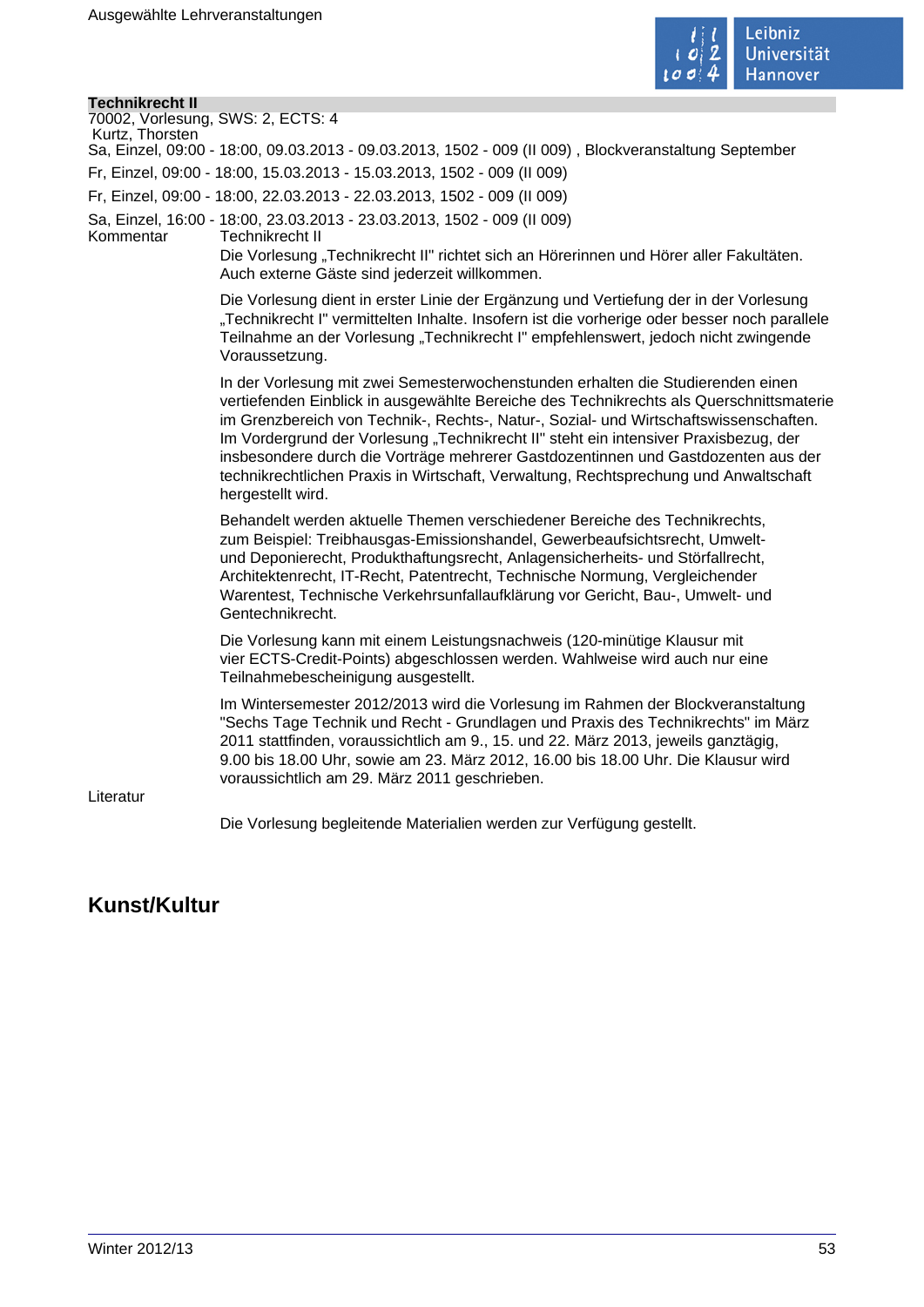

## **Die Aura des Objekts**

Seminar, SWS: 2, ECTS: 2-3, Max. Teilnehmer: 20 Kehrbaum, Annegret Do, Einzel, 16:00 - 18:00, 18.10.2012 - 18.10.2012, 1610 - 110 Do, 14-täglich, 14:00 - 18:00, 08.11.2012 - 02.02.2013, 1610 - 110

Sa15.12.2012 - 15.12.2012

Kommentar Museen haben immer schon Objekte gesammelt, erkundet und präsentiert. Von besonderem Stellenwert ist dabei die Frage nach dem Original, nach seiner Historizität und Authentizität. Das Original, das im Museum dem Besucher gegenüber steht, offenbart menschliche Aktivität und Kreativität, es besitzt selbst Individualität und Eigenart und vermittelt verschiedene Dimensionen des Faktors Zeit. Neben Faktoren wie Inhalt, Form, Funktion spielt dabei auch die emotionale Seite, das Erschließen mit Auge und Seele durch Wahrnehmung, Reflexion und Kontemplation eine wichtige Rolle.

> Die "Aura", die ein solches Objekt umgibt, wollen wir in diesem Seminar anhand etlicher Beispiele aus den verschiedensten Themenbereichen musealer Objektpräsentationen aufspüren, erleben und hinterfragen. Besonders spannend sind in diesem Zusammenhang die "Ready-mades" von Marcel Duchamp, mit denen zu Beginn des 20. Jahrhunderts eine neue Betrachtungsweise des Objekts in die Kunstgeschichte einzog, die auf einem Spiel mit der Aura und Nicht-Aura von Objekt, Wahrnehmung und Raum beruht.

Ein besonderer Schwerpunkt der Veranstaltung liegt auf der Geschichte des Designs, mit Besuchen im Museum August Kestner und einer Exkursion am 15.12.2012 nach Hamburg ins Museum für Kunst und Gewerbe, wo die neue Ausstellungssektion "Sammlung Design und Spiegel-Kantine" zu sehen sein wird.

Von den Teilnehmern des Seminars wird die Erarbeitung eines Tonbeitrags/Podcasts (1 Minute, samt kurzer Präsentation und schriftlicher Dokumentation) über ein konkretes Objekt erwartet.

Literatur Literaturhinweise werden in der ersten Sitzung bekannt gegeben.

# **Einführung in die Kunst des 20. und 21. Jahrhunderts**

Seminar, SWS: 2, ECTS: 2-3 Bube, Agnes

Fr, wöchentl., 10:00 - 12:00, 26.10.2012 - 02.02.2013, 1610 - 110

Mit der Überwindung tradierter Gattungsordnungen suchten die Künstler seit Beginn des 20. Jahrhunderts fortwährend nach neuen Werkformen und Darstellungsweisen. Die Moderne entwickelte sich als eine Zeit radikaler und schnell aufeinander folgender Neuerungen. In dieser Veranstaltung werden einführend ausgewählte Positionen, Themen und zentrale Fragen der modernen Kunst behandelt. Anhand der intensiven Auseinandersetzung mit exemplarischen Werken werden Einblicke in wichtige künstlerische Richtungen vom Anfang des 20. Jahrhunderts bis heute geboten (Kubismus, Dada und Surrealismus, Pop Art und Nouveau Réalisme, Arte Povera, Aktionskunst, zeitgenössische Ansätze).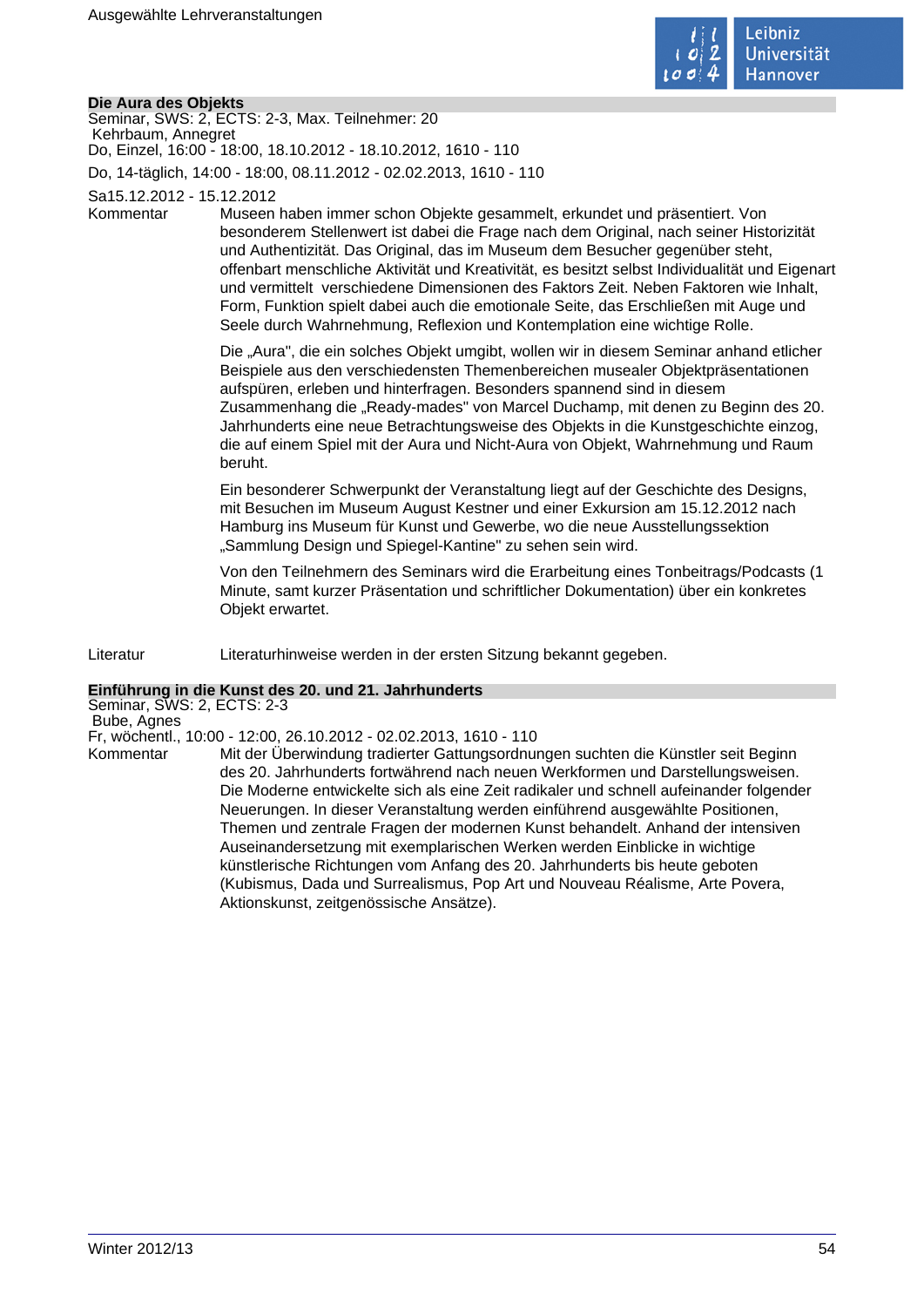

#### **Hannover und die Moderne**

Seminar, SWS: 2, ECTS: 2-3, Max. Teilnehmer: 20 Kehrbaum, Annegret Do, Einzel, 14:00 - 16:00, 18.10.2012 - 18.10.2012, 1610 - 110

Do, 14-täglich, 14:00 - 18:00, 01.11.2012 - 02.02.2013, 1610 - 110

Kommentar Hannover als Entstehungsort für Werke der Bildenden Kunst im Zeitalter der Moderne ist das Thema dieses Seminars. Bewegungen wie die Neue Sachlichkeit, Dada, Abstraktion und die Kunst der Nachkriegsmoderne haben in Hannover wichtige und eigene Impulse erfahren. Die ehemalige Kunstgewerbeschule als Ausbildungsstätte spielte dabei eine nicht unwesentliche Rolle und hat in ihrer späteren Form auch nach dem Zweiten Weltkrieg interessante Künstlerpersönlichkeiten mitgeformt.

> Wir wollen uns in dieser Veranstaltung einen Überblick über das spezifisch in Hannover verortete Kunstschaffen im 20. Jahrhundert verschaffen. Künstlersuche, -auswahl und Werkanalysen sollen in hohem Maße durch die Teilnehmer selbst bestimmt und erarbeitet werden. Das Sprengel Museum samt seiner Bibliothek bildet eine wichtige Grundlage für Werkerkundungen und theoretische Arbeit. Ziel ist die Herstellung eines Dossiers, für das jede/r Teilnehmer/in des Seminars einen kurzen Beitrag über eine/n Künstler/in beisteuert.

Literatur Literaturhinweise werden in der ersten Sitzung bekannt gegeben.

#### **Künstlerische Prozesse im medialen Transfer 2: Blended Learning Konzepte anhand des Raumbegriffes erforschen** Seminar, SWS: 2, ECTS: 2-3

Teske, Anja

Do, Einzel, 16:00 - 17:00, 25.10.2012 - 25.10.2012, 1610 - 110

Block, 12:00 - 17:00, 26.10.2012 - 28.10.2012, 1610 - 110

Fr, Einzel, 12:00 - 14:00, 09.11.2012 - 09.11.2012, 1610 - 110

Fr, Einzel, 12:00 - 14:00, 23.11.2012 - 23.11.2012, 1610 - 110

Fr, Einzel, 12:00 - 14:00, 07.12.2012 - 07.12.2012, 1610 - 110

Fr, Einzel, 12:00 - 14:00, 11.01.2013 - 11.01.2013, 1610 - 110

Fr, Einzel, 12:00 - 13:00, 25.01.2013 - 25.01.2013, 1610 - 110

Die Veranstaltung schließt an das gleichnamige Seminar im SoSe 2012an. Nach den damaligen Einführungen geht es nun um das dezidierte Erforschen persönlicher Raumstrukturen, des eigenen Raumbegriffes und seiner Formulierung. Dabei werden sowohl theoretische als auch praktische Fragen zum Thema Körper-Raum aufgegriffen und vor allem der Online-Raum ausgelotet. Angestrebt wird ein bewusst vollzogener Perspektivwechsel zwischen dem Raum im Hier und Jetzt und dem virtuellen Raum.

Im Blended Learning begeben wir uns in einen Dialog zwischen Präsenzeinheiten und den unterschiedlichen Möglichkeiten des Onlinelernenns. Das Arbeitsergebnis wird ein digitales Skizzenportefolio auf einer Plattform der Hochschule sein. Zur Plattform wird ein ausführlicher Einführungstermin anberaumt.

Erwünscht ist das Mitbringen von mobilen Endgeräten wie Smartphones und I-Pads oder auch Laptops und Digitalkameras. Es sind keine Vorkenntnisse spezifischer Techniken notwendig.

Die Materialien für die Prasenzseminare werden kurzfristig angesagt.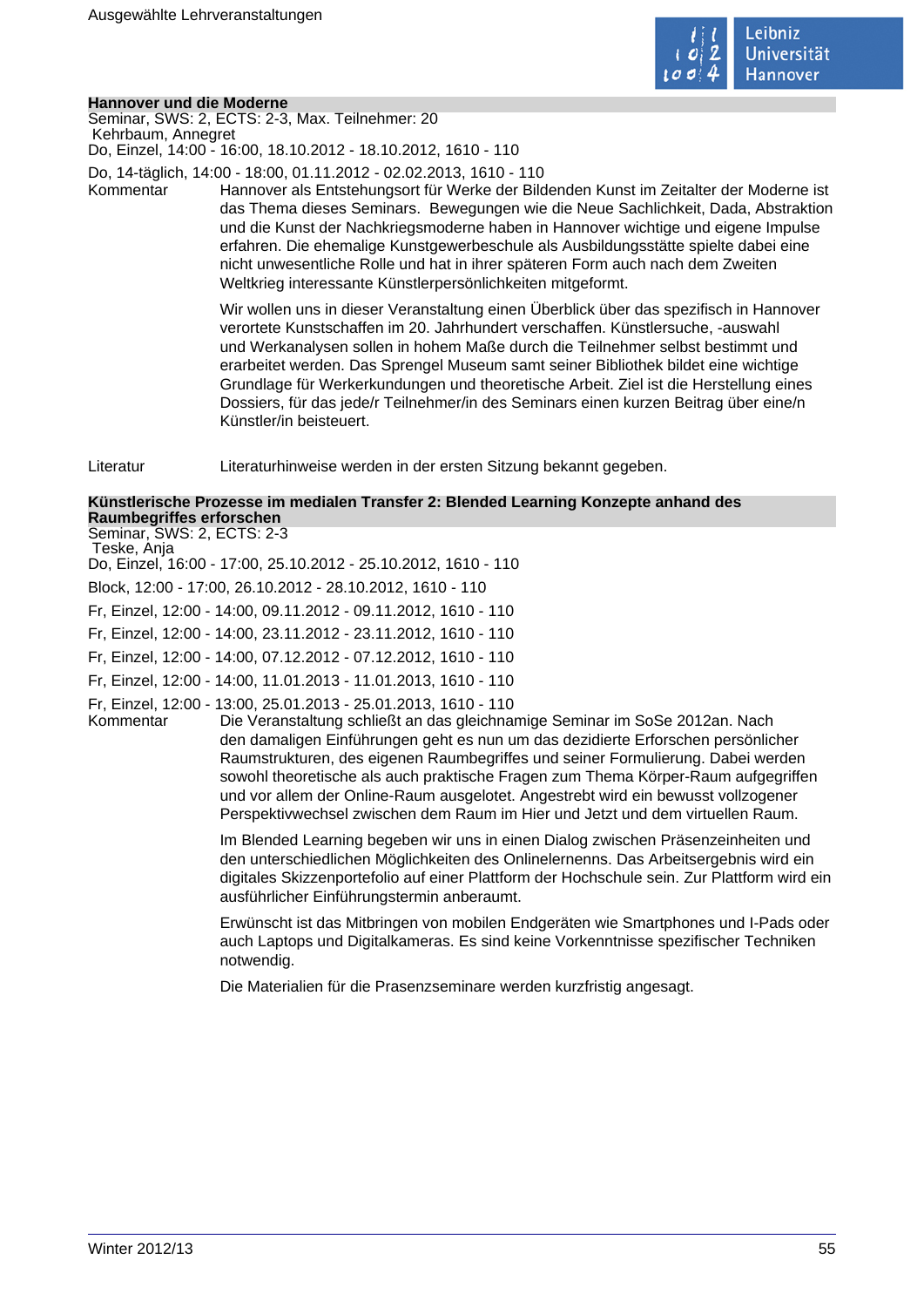

| <b>Mapping</b>     |                                                                                                                                                                                                                                                                                                                                                                                                                                                                                                                                                                                                                                                                                                                                                                                                                                                                                                                                                                                                                                                                                                                                                                                                                                                                                                |  |  |
|--------------------|------------------------------------------------------------------------------------------------------------------------------------------------------------------------------------------------------------------------------------------------------------------------------------------------------------------------------------------------------------------------------------------------------------------------------------------------------------------------------------------------------------------------------------------------------------------------------------------------------------------------------------------------------------------------------------------------------------------------------------------------------------------------------------------------------------------------------------------------------------------------------------------------------------------------------------------------------------------------------------------------------------------------------------------------------------------------------------------------------------------------------------------------------------------------------------------------------------------------------------------------------------------------------------------------|--|--|
|                    | Seminar, SWS: 4, ECTS: 4-6, Max. Teilnehmer: 12                                                                                                                                                                                                                                                                                                                                                                                                                                                                                                                                                                                                                                                                                                                                                                                                                                                                                                                                                                                                                                                                                                                                                                                                                                                |  |  |
|                    | Schrader, Gertrud<br>Do, wöchentl., 10:00 - 14:00, 25.10.2012 - 02.02.2013, 1610 - 008                                                                                                                                                                                                                                                                                                                                                                                                                                                                                                                                                                                                                                                                                                                                                                                                                                                                                                                                                                                                                                                                                                                                                                                                         |  |  |
|                    | Do, wöchentl., 10:00 - 14:00, 25.10.2012 - 02.02.2013, 1610 - 110                                                                                                                                                                                                                                                                                                                                                                                                                                                                                                                                                                                                                                                                                                                                                                                                                                                                                                                                                                                                                                                                                                                                                                                                                              |  |  |
| Kommentar          | In dem Begriff "mapping" ist das Spannungsfeld von Wahrnehmung, Reflexion und<br>möglichen Notierungen angesprochen, das in diesem Seminar zum Einen anhand von<br>Textauszügen und zum Anderen anhand der Rezeption konkreter Werke (siehe: http://<br>www.kunstverein-langenhagen.de/de/ausstellungen/vorschau/index.html; Ausstellung<br>Silke Schatz) und in den eigenen Arbeitsprojekten reflektiert wird.                                                                                                                                                                                                                                                                                                                                                                                                                                                                                                                                                                                                                                                                                                                                                                                                                                                                                |  |  |
| Bemerkung          | Seminar mit Theorie-Praxis-Verknüpfung                                                                                                                                                                                                                                                                                                                                                                                                                                                                                                                                                                                                                                                                                                                                                                                                                                                                                                                                                                                                                                                                                                                                                                                                                                                         |  |  |
| Literatur          | Mersch, Dieter: Ereignis und Aura. Untersuchungen zu einer Ästhetik des Performativen,<br>Frankfurt/M. 2002, (in Auszügen), weitere Literatur wird im Seminar bekannt gegeben.                                                                                                                                                                                                                                                                                                                                                                                                                                                                                                                                                                                                                                                                                                                                                                                                                                                                                                                                                                                                                                                                                                                 |  |  |
|                    | Studentisches Ausstellungsprojekt INGRID CREMER.SKULPTUREN (Arbeitstitel)                                                                                                                                                                                                                                                                                                                                                                                                                                                                                                                                                                                                                                                                                                                                                                                                                                                                                                                                                                                                                                                                                                                                                                                                                      |  |  |
|                    | Seminar, SWS: 3, ECTS: 3-4, Max. Teilnehmer: 20                                                                                                                                                                                                                                                                                                                                                                                                                                                                                                                                                                                                                                                                                                                                                                                                                                                                                                                                                                                                                                                                                                                                                                                                                                                |  |  |
| Kehrbaum, Annegret | Di, Einzel, 10:00 - 14:00, 16.10.2012 - 16.10.2012, 1601 - -126                                                                                                                                                                                                                                                                                                                                                                                                                                                                                                                                                                                                                                                                                                                                                                                                                                                                                                                                                                                                                                                                                                                                                                                                                                |  |  |
|                    | Di, Einzel, 10:00 - 14:00, 06.11.2012 - 06.11.2012, 1601 - -126                                                                                                                                                                                                                                                                                                                                                                                                                                                                                                                                                                                                                                                                                                                                                                                                                                                                                                                                                                                                                                                                                                                                                                                                                                |  |  |
|                    | Di, Einzel, 10:00 - 14:00, 20.11.2012 - 20.11.2012, 1601 - -126                                                                                                                                                                                                                                                                                                                                                                                                                                                                                                                                                                                                                                                                                                                                                                                                                                                                                                                                                                                                                                                                                                                                                                                                                                |  |  |
|                    | Di, Einzel, 10:00 - 14:00, 04.12.2012 - 04.12.2012, 1601 - -126                                                                                                                                                                                                                                                                                                                                                                                                                                                                                                                                                                                                                                                                                                                                                                                                                                                                                                                                                                                                                                                                                                                                                                                                                                |  |  |
|                    | Block+SaSo, 10:00 - 15:30, 08.12.2012 - 09.12.2012, 1601 - -126                                                                                                                                                                                                                                                                                                                                                                                                                                                                                                                                                                                                                                                                                                                                                                                                                                                                                                                                                                                                                                                                                                                                                                                                                                |  |  |
|                    | Di, Einzel, 10:00 - 14:00, 11.12.2012 - 11.12.2012, 1601 - -126                                                                                                                                                                                                                                                                                                                                                                                                                                                                                                                                                                                                                                                                                                                                                                                                                                                                                                                                                                                                                                                                                                                                                                                                                                |  |  |
|                    | Di, Einzel, 10:00 - 14:00, 18.12.2012 - 18.12.2012, 1601 - -126                                                                                                                                                                                                                                                                                                                                                                                                                                                                                                                                                                                                                                                                                                                                                                                                                                                                                                                                                                                                                                                                                                                                                                                                                                |  |  |
|                    | Di, Einzel, 10:00 - 14:00, 08.01.2013 - 08.01.2013, 1601 - -126                                                                                                                                                                                                                                                                                                                                                                                                                                                                                                                                                                                                                                                                                                                                                                                                                                                                                                                                                                                                                                                                                                                                                                                                                                |  |  |
| Kommentar          | Di, Einzel, 10:00 - 14:00, 15.01.2013 - 15.01.2013, 1601 - -126<br>Bronzeskulpturen und Arbeiten in Ton der Künstlerin Ingrid Cremer aus Wolfsburg<br>stehen im Mittelpunkt dieser Veranstaltung. Ziel des Seminars ist ein kleines<br>Ausstellungsprojekt mit Originalarbeiten der Künstlerin im Raum "look&think", der neuen<br>Außenstelle des IGK, in der Brühlstraße 27 (Hof, erreichbar über Seiteneingang). Anhand<br>von Übungen in der Wahrnehmung von Werken und Raum, durch theoretische Arbeit und<br>den direkten Kontakt mit der Künstlerin soll die Ausstellung von den Seminarteilnehmern<br>gemeinsam vorbereitet werden. Hinzu treten praktische und organisatorische Arbeiten<br>und die Erarbeitung von Vermittlungskonzepten, um die Ausstellung zu Semesterende<br>(Januar/Anfang Februar 2013) als ein reguläres öffentliches Ausstellungsangebot<br>durchzuführen. Zur Erweiterung der Aneignung von Grundprinzipien kuratorischen<br>Arbeitens wird eine Exkursion in die Bildgießerei Barth in Rinteln stattfinden, wo<br>viele namhafte Bildhauer ihre Arbeiten gießen lassen. Zudem ermöglicht eine<br>Wochenendveranstaltung mit der Künstlerin (8. und 9.12.12) unter dem Motto "Übungen<br>in Achtsamkeit" eine intensive Materialerprobung des Werkstoffs Ton. |  |  |
|                    | Besonderheit, bitte beachten: Es handelt sich bei dieser Veranstaltung im Umfang von<br>3 SWS um eine (nicht trennbare) Koppelung von Seminar und Fachspezifischer Übung,<br>daher ist der Erwerb von 3-4 LP (Seminar 2 SWS: 2-3LP, plus Fachsp. Übung 1 SWS: 1<br>LP) möglich.                                                                                                                                                                                                                                                                                                                                                                                                                                                                                                                                                                                                                                                                                                                                                                                                                                                                                                                                                                                                                |  |  |
| Literatur          | Literaturhinweise werden in der ersten Sitzung bekannt gegeben.                                                                                                                                                                                                                                                                                                                                                                                                                                                                                                                                                                                                                                                                                                                                                                                                                                                                                                                                                                                                                                                                                                                                                                                                                                |  |  |

# **Maschinenbau**

Die Fakultät für Maschinenbau öffnet das gesamte Vorlesungsangebot (außer Laboratorien und Projektarbeiten) für das Gasthörenden- und Seniorenstudium.

Die Zustimmung der Lehrenden ist weiterhin erforderlich. Diese erhalten Sie - wie in den anderen Fächern auch durch Unterschrift auf Ihrem Antrag auf Zulassung.

http://www.maschinenbau.uni-hannover.de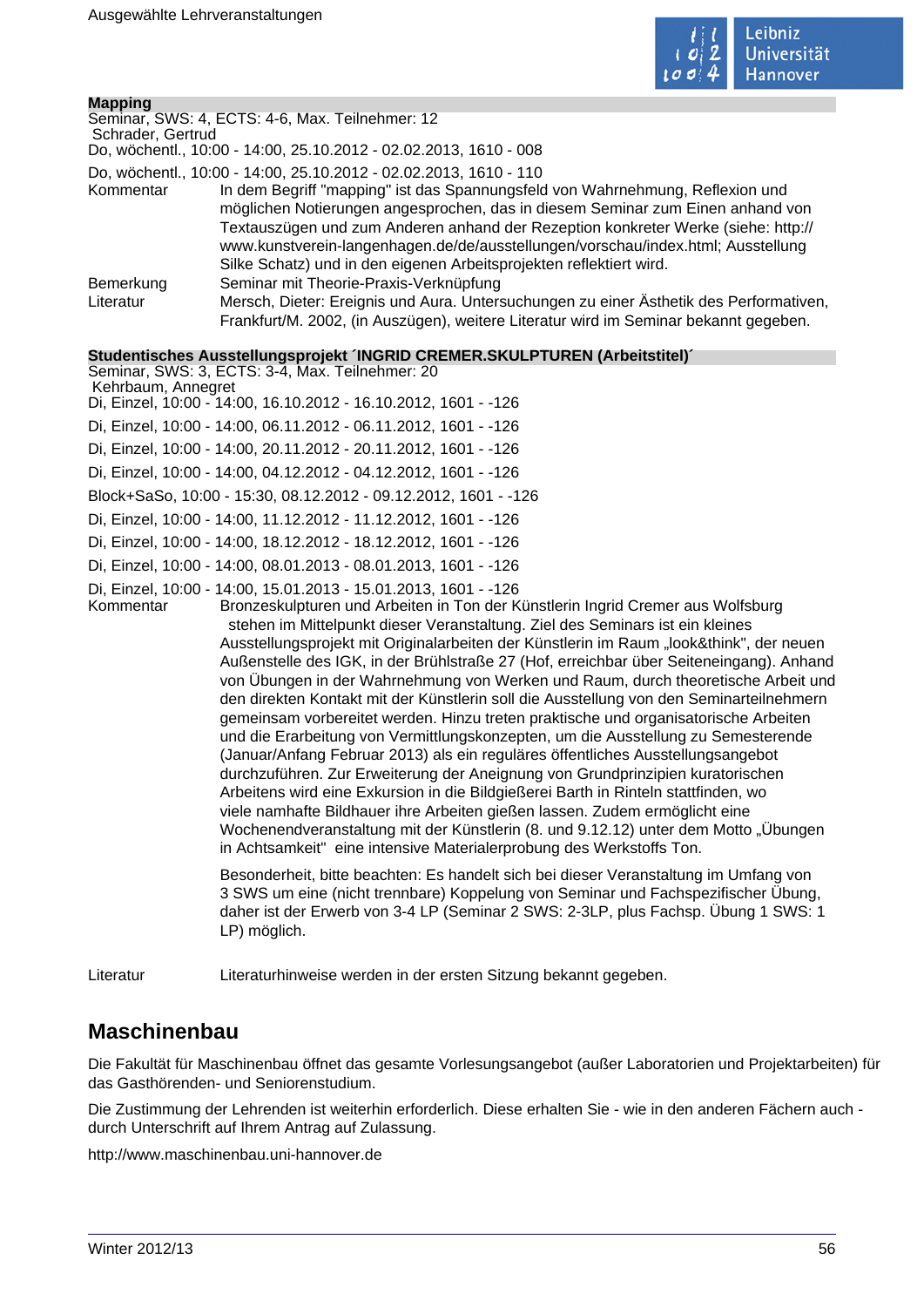

## **Strömungsmechanik I**

30005, Vorlesung, SWS: 2, ECTS: 4

Mulleners, Karen (verantwortlich)

|  |  |  | Mi, wöchentl., 12:15 - 13:45, 17.10.2012 - 30.01.2013, 1101 - E001 |
|--|--|--|--------------------------------------------------------------------|
|  |  |  |                                                                    |

| Kommentar | Einführung in die Strömungslehre, Vermittlung der Grundlagen der Strömungsmechanik. |
|-----------|-------------------------------------------------------------------------------------|
|           | Einführung in die Strömungseigenschaften Oberflächenspannung und Hydrostatik        |
|           | Einführung in die Hydrodynamik Bernoulli-Gleichung Interne Strömungen Externe       |
|           | Strömungen Einführung in die Gasdynamik                                             |

Bemerkung Vorkenntnisse aus Thermodynamik, Technische Mechanik

Literatur Oertel, H.; Böhle, M.; Reviol, T.: Grundlagen - Grundgleichungen - Lösungsmethoden -Softwarebeispiele. 6. Auflage, Vieweg + Teubner Verlag, Wiesbaden, 2011;

> Zierep, J.; Bühler, K.: Grundlagen, Statik und Dynamik der Fluide. 7. Auflage, Teubner Verlag, Wiesbaden, 2008;

Young, D.F.: A brief introduction to fluid mechanics. 5. Auflage, Wiley Verlage, Hoboken, NJ, 2011;

Pijush, K., Cohen, I.M.; Dowling, D.R.: Fluid mechanics, 5. Auflage, Academic Press, Waltham, MA, 2012.

# **Strömungsmechanik I (Übung)**

30006, Theoretische Übung, SWS: 1, ECTS: 1 Mulleners, Karen (verantwortlich) Fr, wöchentl., 13:15 - 14:15, ab 19.10.2012, 1101 - E001

### **Strömungsmaschinen II**

30015, Vorlesung, SWS: 2, ECTS: 4 Seume, Jörg (verantwortlich) / Hohenstein, Sebastian (begleitend)

Di, wöchentl., 08:00 - 09:30, ab 16.10.2012, 3703 - 023 Multimedia-Hörsaal

Kommentar Erlernen der Grundlagen der Auslegung und konstruktiven Ausführung thermischer Strömungsmaschinen am Beispiel von Gasturbinen und Dampfturbinen.

> Kreisprozesse und deren praktische Umsetzung in fossilen Kraftwerken, daraus abgeleitet:

Aufbau und Prinzip von Gas- und Dampf-Kraftwerken sowie besondere Betriebszustände und dynamisches Verhalten Auslegung und konstruktive Gestaltung von Kraftwerks-Gasturbinen: Gesamtentwurf: technische Anforderungen und resultierende Bauformen; Läufer und Gehäuse: Festigkeit und dynamisches Verhalten; Axialverdichter: Wirkungsgradoptimierung, Pumpgrenze; Brenner und Brennkammer: Verbrennung, Schadstoffminimierung, Kühlung, Verbrennungsstabilität; Turbine: Aerodynamik, Kühlung, Schwingungen und Festigkeit. Dampfturbinen und Generatoren für Kraftwerke, Flugtriebwerke, Kopplung von Gasturbine und Hochtemperatur-Brennstoffzelle. Bemerkung Vorkenntnisse aus Strömungsmaschinen I, Wärmeüberübertragung I, Strömungsmechanik erforderlich.

### **Strömungsmaschinen II (Übung)**

30016, Theoretische Übung, SWS: 1, ECTS: 1 Seume, Jörg Do, wöchentl., 16:30 - 17:15, 3703 - 023 Multimedia-Hörsaal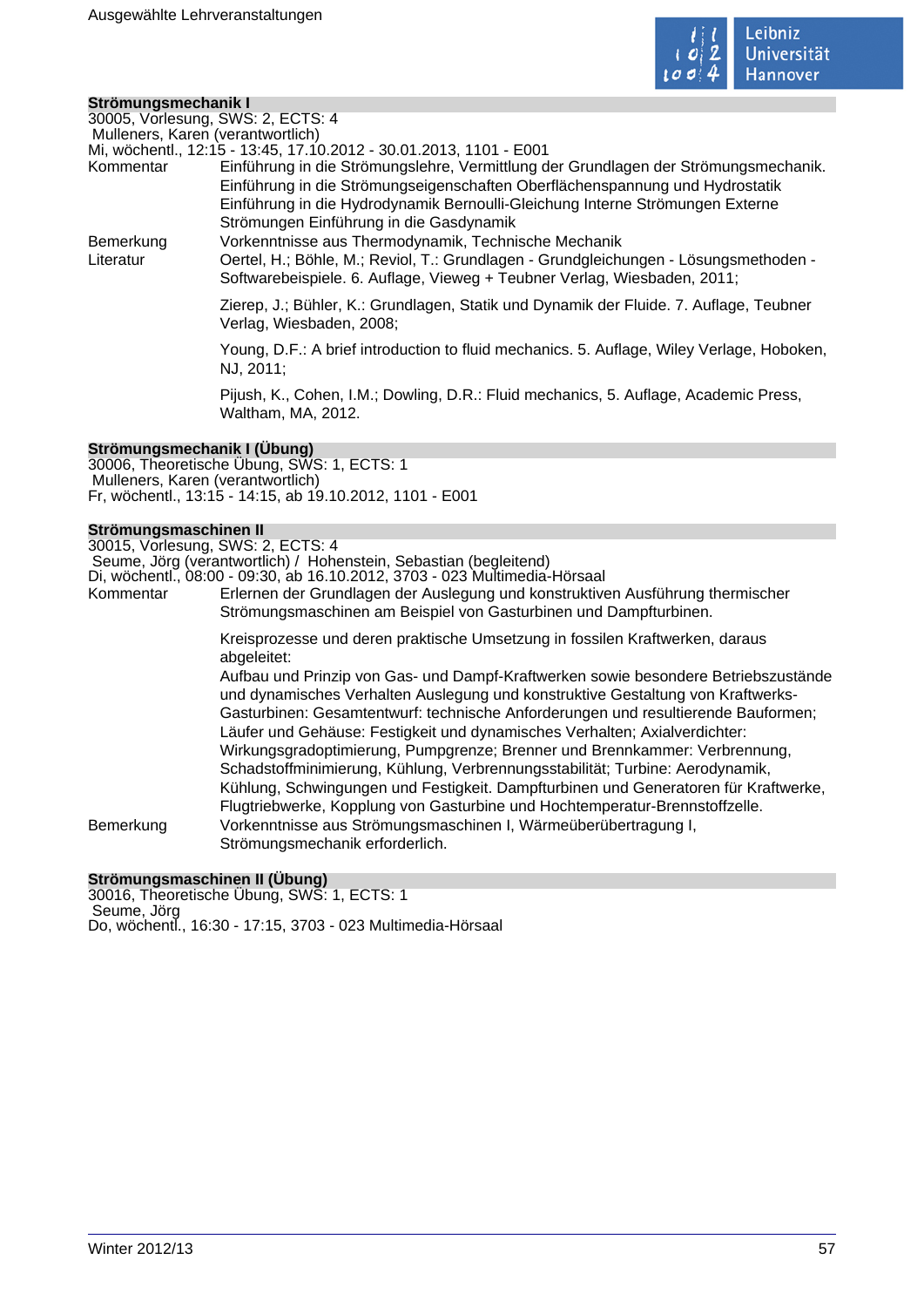

|                                   | Energieanlagen und Kraftwerkstechnik                                                                                                                                   |
|-----------------------------------|------------------------------------------------------------------------------------------------------------------------------------------------------------------------|
|                                   | 30020, Vorlesung/Theoretische Übung, SWS: 3, ECTS: 4<br>Zimmermann, Holger (verantwortlich) / Siemann, Jan (begleitend)                                                |
|                                   | Mo, wöchentl., 08:00 - 10:30, 15.10.2012 - 02.02.2013, 3409 - 007                                                                                                      |
| Kommentar                         | Die Vorlesung soll als Übersichtsvorlesung grundlegende Kenntnisse vermitteln,                                                                                         |
|                                   | die für die Tätigkeit eines Ingenieurs oder Wirtschaftsingenieurs auf dem Gebiet der                                                                                   |
|                                   | Energieanlagen und Kraftwerkstechnik erforderlich sind.                                                                                                                |
|                                   | Dabei werden folgende Theme behandelt: Einführung; Energiehandling;                                                                                                    |
|                                   | Energiewandlung; Brennstofftechnik; Werkstofftechnik; Kraftwerke im<br>Verbundnetz; Thermische Kraftwerke: Kernkraftwerke, Dampfturbinenkraftwerke,                    |
|                                   | Gasturbinenkraftwerke, Gas- und Dampfkraftwerke (GuD), Rauchgasreinigung                                                                                               |
|                                   | und CO2-Abtrennung, Blockheizkraftwerke, Motorheizkraftwerke, Bewertung und                                                                                            |
|                                   | Weiterentwicklungen thermischer Kraftwerke.                                                                                                                            |
| Bemerkung                         | Nach Absprache Exkursion in ein Kraftwerk.                                                                                                                             |
|                                   | Kenntnisse in Thermodynamik werden vorausgesetzt.                                                                                                                      |
|                                   | Aeroakustik und Aeroelastik der Strömungsmaschinen                                                                                                                     |
| 30022, Vorlesung, SWS: 2, ECTS: 4 | Seume, Jörg / Panning-von Scheidt, Lars / Röhle, Ingo                                                                                                                  |
|                                   | Di, wöchentl., 14:00 - 15:30, 16.10.2012 - 29.01.2013, 3409 - 007                                                                                                      |
| Kommentar                         | Die Vorlesung gibt eine Einführung in die Problematik der Aeroelastik und Aeroakustik                                                                                  |
|                                   | im Turbomaschinenbau. Für die Auslegung und den sicheren Betrieb relevante Effekte                                                                                     |
|                                   | wie beispielsweise Flattern, erzwungene Schwingungen aber auch Schallentstehung                                                                                        |
|                                   | und -transport stellen die zentrale Thematik der Vorlesung dar. Zum einen werden für                                                                                   |
|                                   | das Verständnis der auftretenden Wechselwirkungen zwischen Struktur, Strömung und<br>dem Schall notwendige Grundlagen vermittelt. Zum anderen werden praxisnahe Themen |
|                                   | wie mögliche Vorgehensweisen zur Untersuchung aeroelastischer und aeroakustischer                                                                                      |
|                                   | Phänomene behandelt.                                                                                                                                                   |
|                                   | Grundlagen der Aeroakustik Schallentstehung und Transport Aerothermoakustik                                                                                            |
|                                   | Grundlagen der AeroelastikAeroelastische Effekte (Flattern, Erzwungene Schwingungen,                                                                                   |
|                                   | akustische Resonanz) Stabilitäts- und Auslegungskriterien Dämpfungscharakteristik<br>(Aerodynamik und Struktur) Mistuning (Struktur und Aerodynamik) Experimentelle    |
|                                   | Untersuchungen (Methodik und Equipment) Diskussion der Effekte am praxisnahen                                                                                          |
|                                   | Beispiel der Turbomaschinen                                                                                                                                            |
| Bemerkung                         | Die Vorlesung richtet sich insbesondere an Studierende mit Interesse an                                                                                                |
|                                   | zukunftsträchtigen, interdisziplinären Fragestellungen in Maschinen der Energietechnik                                                                                 |
|                                   | wie Flugtriebwerken, Windenergieanlagen, Gas- und Dampfturbinen.                                                                                                       |
|                                   | Empfohlene Vorkenntnisse: Strömungsmechanik I und II, Technische Mechanik III und                                                                                      |
|                                   | IV, Maschinendynamik.                                                                                                                                                  |
| Literatur                         | Ehrenfried, K.: "Strömungsakustik", Skript zur Vorlesung, 2004.                                                                                                        |
|                                   | Rienstra, S.W.; Hirschberg, A.: An Introduction to Acoustics, Eindhofen University of<br>Technology, 2004.                                                             |
|                                   | Dowell, E. H.; Clark, R.: "A Modern Course in Aeroelasticity", Kluwer Academic Pub.,<br>2004.                                                                          |
|                                   | Fung, Y. C.: "An Introduction to the Theory of Aeroelasticity", Dover Pubn. Inc, 2008.                                                                                 |
|                                   | Försching, H.W.: "Grundlagen der Aeroelastik", Springer Berlin Heidelberg, 1974.                                                                                       |
|                                   |                                                                                                                                                                        |

**Aeroakustik und Aeroelastik der Strömungsmaschinen (Übung)** 30023, Übung, SWS: 1

 Seume, Jörg / Panning-von Scheidt, Lars / Röhle, Ingo Di, wöchentl., 15:45 - 16:30, 16.10.2012 - 29.01.2013, 3409 - 007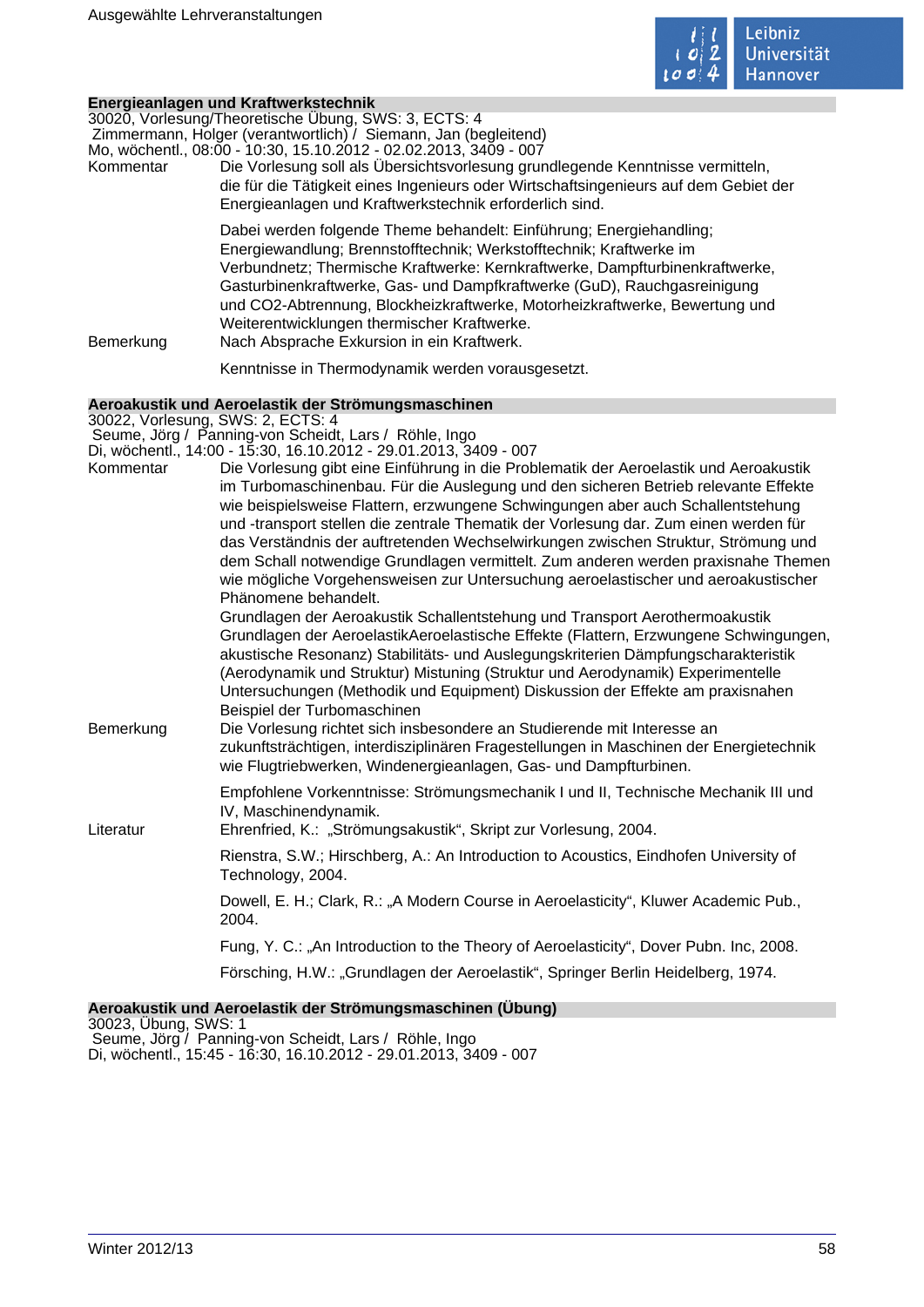

# **Kerntechnische Anlagen**

30024, Vorlesung, SWS: 2 Runkel, Joachim (verantwortlich) / Kentschke, Thorge Mi, wöchentl., 10:15 - 11:45, ab 17.10.2012, 3409 - 007

Kommentar Vermittlung des Basiswissens zur friedlichen Nutzung der Kernenergie mit dem Schwerpunkt Reaktor- und Sicherheitstechnik. Der Kurs gibt eine Einführung in die momentane und zukünftige Bedeutung der Kernenergie im Rahmen der weltweiten Energieerzeugung. In der Folge werden kurz die physikalischen und thermodynamischen Grundlagen zur kerntechnischen Energiegewinnung besprochen. Der thematische Schwerpunkt liegt im technischen Aufbau und den Besonderheiten kerntechnischer Anlagen im Hinblick auf deren Betrieb, Wartung, und Rückbau. Abschließend wird eine Diskussion von Sicherheitstechniken und des Brennstoffkreislaufes erfolgen. Bedeutung der Kernenergie für die weltweite Energieerzeugung Kernphysikalische und thermodynamische Grundlagen der nuklearen Stromerzeugung: Atomaufbau, Kernumwandlungen, Bindungsenergie, Kernspaltung, Kernfusion; Wärmeübertragung, Dampferzeugung, Wärmekraftprozesse, Verfahrenstechnik in Kernkraftwerken Ausgeführte Kernkraftwerke, Reaktortypen, periphere Anlagentechnik und künftige Entwicklungen: Druckwasserreaktor, Siedewasserreaktor, Schwerwasserreaktor, Hochtemperaturreaktor, Schneller Brutreaktor, RBMK-Reaktor (Tschernobyl-Typ), EPR (Europäischer Druckwasserreaktor), SWR 1000 (fortgeschrittener Siedewasserreaktor), Fusionsreaktor Sicherheitseinrichtungen in Kernkraftwerken: Grundlegendes Sicherheitskonzept, Barrieren gegen Strahlung und Austritt radioaktiver Stoffe, Sicherheitsphilosophie Fragen der Entsorgung / Lagerung radioaktiver Stoffe, Brennstoffkreislauf Bemerkung Tagesexkursion in ein deutsches Kernkraftwerk. Vorkenntnisse in Grundlagen Thermodynamik und Wärmeübertragung erforderlich. Literatur http://www.kernenergie.de/kernenergie/documentpool/Service/018basiswissen2007.pdf

# **Kerntechnische Anlagen (Übung)**

30025, Übung, SWS: 1 Runkel, Joachim (verantwortlich) / Kentschke, Thorge Mi, wöchentl., 12:00 - 12:45, 3409 - 007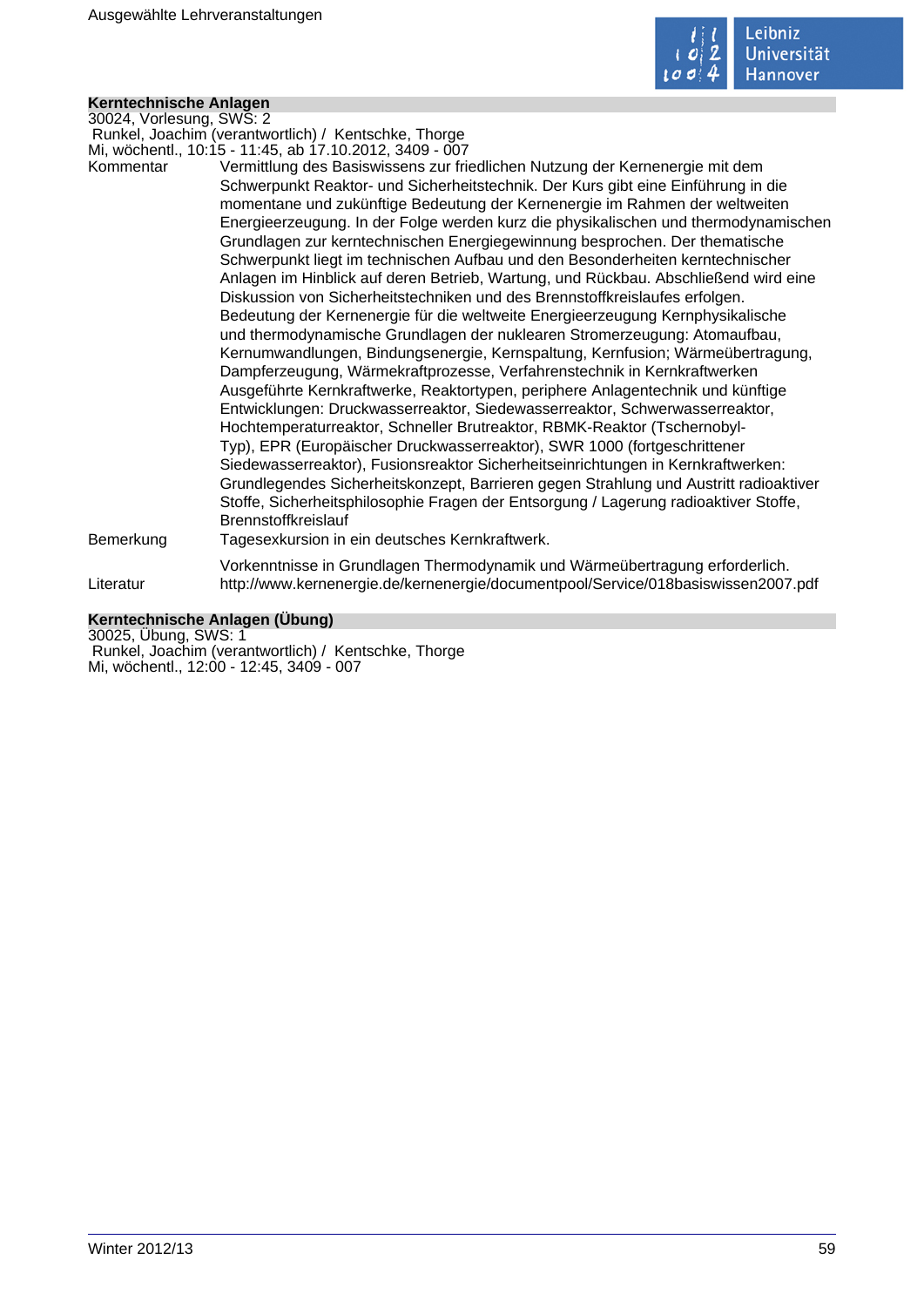

# **Verdrängermaschinen für kompressible Medien**

|                                   | <u>veruraligerinaschmen für Kompressible medien</u>                                                                                                                                                                                                                                                                                                                                                                                                                                                                                                                                                                                                                                                                                                                                                                                                                                                                                                                                                                                                                                                                                                                                                                                                                                                                                                                                                                                                      |
|-----------------------------------|----------------------------------------------------------------------------------------------------------------------------------------------------------------------------------------------------------------------------------------------------------------------------------------------------------------------------------------------------------------------------------------------------------------------------------------------------------------------------------------------------------------------------------------------------------------------------------------------------------------------------------------------------------------------------------------------------------------------------------------------------------------------------------------------------------------------------------------------------------------------------------------------------------------------------------------------------------------------------------------------------------------------------------------------------------------------------------------------------------------------------------------------------------------------------------------------------------------------------------------------------------------------------------------------------------------------------------------------------------------------------------------------------------------------------------------------------------|
| 30026, Vorlesung, SWS: 2, ECTS: 4 | Fleige, Hans-Ulrich (verantwortlich) / Kleine Sextro, Thorsten (begleitend)                                                                                                                                                                                                                                                                                                                                                                                                                                                                                                                                                                                                                                                                                                                                                                                                                                                                                                                                                                                                                                                                                                                                                                                                                                                                                                                                                                              |
|                                   | Do, Einzel, 13:00 - 16:15, 25.10.2012 - 25.10.2012, 3409 - 007                                                                                                                                                                                                                                                                                                                                                                                                                                                                                                                                                                                                                                                                                                                                                                                                                                                                                                                                                                                                                                                                                                                                                                                                                                                                                                                                                                                           |
|                                   | Do, Einzel, 13:00 - 16:15, 08.11.2012 - 08.11.2012, 3409 - 007                                                                                                                                                                                                                                                                                                                                                                                                                                                                                                                                                                                                                                                                                                                                                                                                                                                                                                                                                                                                                                                                                                                                                                                                                                                                                                                                                                                           |
|                                   | Do, Einzel, 13:00 - 16:15, 22.11.2012 - 22.11.2012, 3409 - 007                                                                                                                                                                                                                                                                                                                                                                                                                                                                                                                                                                                                                                                                                                                                                                                                                                                                                                                                                                                                                                                                                                                                                                                                                                                                                                                                                                                           |
|                                   | Do, Einzel, 13:00 - 16:15, 06.12.2012 - 06.12.2012, 3409 - 007                                                                                                                                                                                                                                                                                                                                                                                                                                                                                                                                                                                                                                                                                                                                                                                                                                                                                                                                                                                                                                                                                                                                                                                                                                                                                                                                                                                           |
|                                   | Do, Einzel, 13:00 - 16:15, 20.12.2012 - 20.12.2012, 3409 - 007                                                                                                                                                                                                                                                                                                                                                                                                                                                                                                                                                                                                                                                                                                                                                                                                                                                                                                                                                                                                                                                                                                                                                                                                                                                                                                                                                                                           |
|                                   | Do, Einzel, 13:00 - 16:15, 17.01.2013 - 17.01.2013, 3409 - 007                                                                                                                                                                                                                                                                                                                                                                                                                                                                                                                                                                                                                                                                                                                                                                                                                                                                                                                                                                                                                                                                                                                                                                                                                                                                                                                                                                                           |
| Kommentar<br>Bemerkung            | Do, Einzel, 13:00 - 16:15, 24.01.2013 - 24.01.2013, Exkursion zur Aerzener Maschinen Fabrik<br>Verdrängermaschinen unterschiedlichster Art finden eine extrem breite Verwendung<br>in der Industrie. Hohe Zuverlässigkeiten können nur bei richtiger Auswahl des für<br>die Anwendung geeigneten Typs erreicht werden. Hierzu sollen die notwendigen<br>Grundkenntnisse sowie die Funktionsweisen und typischen Einsatzgebiete der<br>verschiedenen Maschinentypen vermittelt werden.<br>Einteilung Fluidenergiemaschinen, Einteilung Verdichter, Einsatzgebiete<br>Gemeinsame Grundlagen (Zustandsänderungen, Verdichtungsvorgang, Schadraum,<br>Liefergrad, Wirkungsgrad, innere Verdichtung, Mehrstufigkeit) Funktionsprinzipien<br>der Verdrängerverdichter (Hubkolben-, Membran-, Vielzelle-, Sperrschieber-,<br>Flüssigkeitsring-, Scroll-, Roots-, Klauen-, Schrauben-Verdichter) Profilgenerierung<br>Normatmosphäre, Feuchtes Gase, Kondensation, Normvolumen Kennlinien-Vergleich<br>Turbo vs. Verdränger, Hochlauf Technische Einsatzgebiete, Historischer Rückblick<br>Auslegung Roots-V., Schrauben-V. Schmierung, Lagerung, Abdichtung Druckpulsationen<br>und Schall, Auslegung einfacher Schalldämpfer Schwingungen Rohrleitungen<br>Regelung Kältetechnik Vakuumanwendungen Expansionsbetrieb, Durchflussmessung<br>Abnahmeregeln und -messungen, technische Regelwerke, Produktsicherheit<br>Kenntnisse in Thermodynamik erforderlich. |
|                                   | Geplant ist eine Exkursion zur Aerzener Maschinenfabrik (AM) einschließlich                                                                                                                                                                                                                                                                                                                                                                                                                                                                                                                                                                                                                                                                                                                                                                                                                                                                                                                                                                                                                                                                                                                                                                                                                                                                                                                                                                              |
| Literatur                         | Leistungsmessungen am dortigen Prüfstand ("Block-Labor-Übung").<br>Davidson, J.; Bertele, O.v. (Hrsg.): Process Fan and Compressor Selection. MechE<br>Guides for the Process Industries. 1995. O'Neill, P.A.: Industrial Compressors, Theory<br>and Equipment. Butterworth-Heinemann, Oxford, 1993. Faragallah W.H., Surek D.<br>(Hrsg.): Rotierende Verdrängermaschinen (Pumpen, Verdichter und Vakuumpumpen). 2.<br>Aufl., 2004. Fister, W.: Fluidenergiemaschinen. Band 1: 1984, Band 2: 1986.                                                                                                                                                                                                                                                                                                                                                                                                                                                                                                                                                                                                                                                                                                                                                                                                                                                                                                                                                       |

#### **Verdrängermaschinen für kompressible Medien (Übung)**

30027, Theoretische Übung, SWS: 1, ECTS: 1 Fleige, Hans-Ulrich Do, Einzel, 16:30 - 18:00, 25.10.2012 - 25.10.2012, 3409 - 007 Do, Einzel, 16:30 - 18:00, 08.11.2012 - 08.11.2012, 3409 - 007 Do, Einzel, 16:30 - 18:00, 22.11.2012 - 22.11.2012, 3409 - 007 Do, Einzel, 16:30 - 18:00, 06.12.2012 - 06.12.2012, 3409 - 007 Do, Einzel, 16:30 - 18:00, 20.12.2012 - 20.12.2012, 3409 - 007 Do, Einzel, 16:30 - 18:00, 17.01.2013 - 17.01.2013, 3409 - 007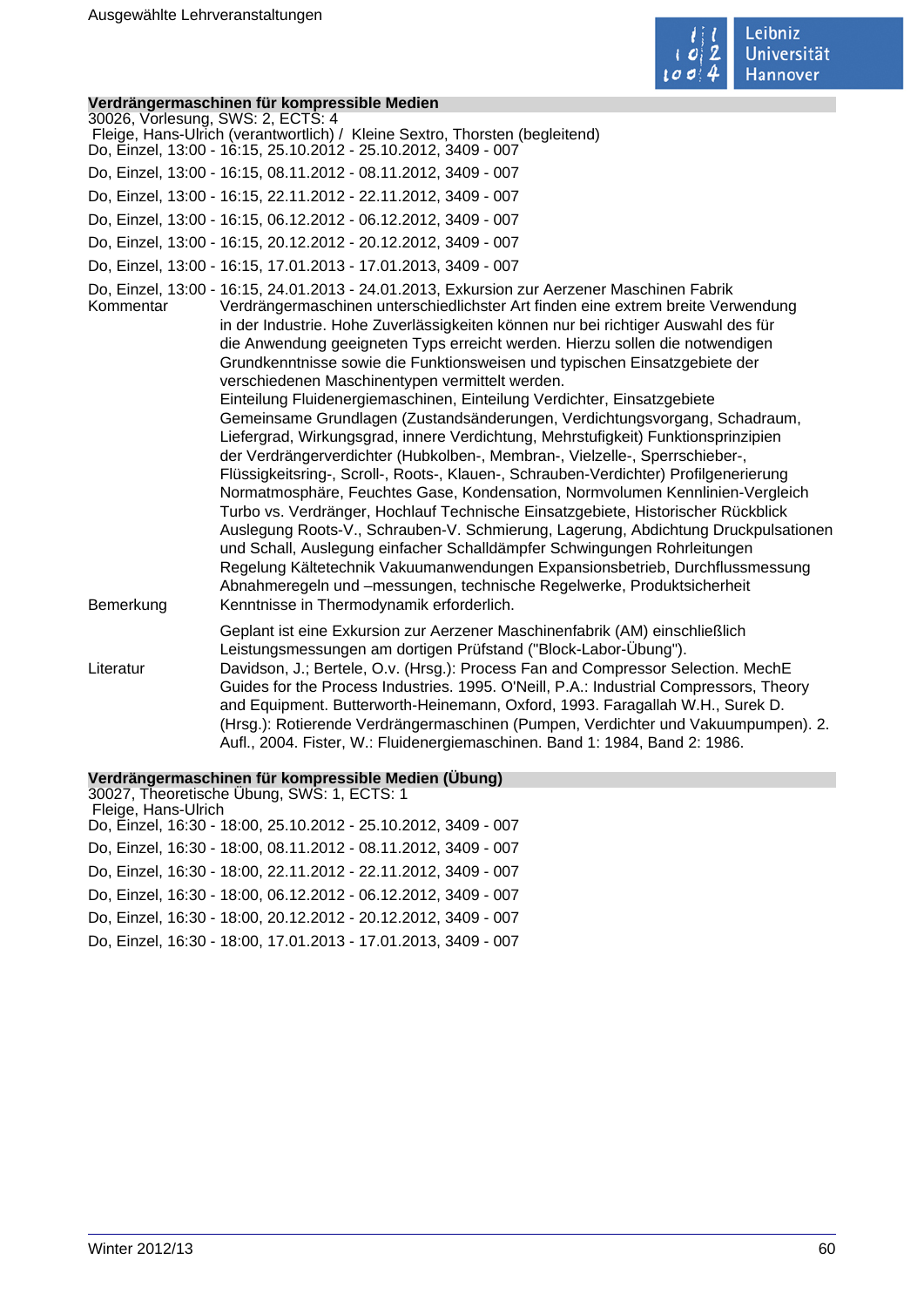

#### **Rotoraerodynamik**

30028, Vorlesung/Theoretische Übung, SWS: 3, ECTS: 4 Raffel, Markus (verantwortlich) / Ernst, Benedikt (begleitend) Mo, wöchentl., 10:30 - 12:30, ab 15.10.2012, 3409 - 007

Kommentar Die Vorlesung gibt eine Einführung in die Strömungsvorgänge an Profilen von gehäuselosen Rotoren wie sie beispielsweise an Windenergieanlagen und Hubschraubern vorkommen. Thematische Schwerpunkte liegen auf den Gebieten numerischer und experimenteller Simulation rotierender Blättern. Neben den Grundlagen der jeweiligen Verfahren werden insbesondere auch Aspekte der Wirkungsgradbestimmung und -optimierung beleuchtet und durch Vorführungen veranschaulicht. Die Diskussion der aerodynamischen Vorgänge erfolgt anhand von Beispielen aus der Luftfahrt. Die Vorlesung wendet sich als praxisorientierte Einführung insbesondere an Studenten/innen mit Interesse an aerodynamischen Themen. Einführung in die stationäre Aerodynamik des Tragflügels Instationäre Aerodynamik Strömungsvorgänge in rotierenden Systemen Numerische Simulation der dynamischen Strömungsablösung Vorgehen zur experimentellen Untersuchung dynamischer Strömungsablösung Strömungsstrukturen in Rotornachläufen Messungen von Rotornachläufen Grundlagen aeroelastischer Probleme an Rotorblättern Grundlagen aeroakustischer Probleme an Rotoren

Bemerkung Vorkenntnisse aus Strömungsmechanik I und II sowie Englischkenntnisse erforderlich.

Im Rahmen der Vorlesung wird voraussichtlich eine Versuchsanlage für Messungen schwingender Profile am DLR in Göttingen besichtigt. Des Weiteren finden praktische Übungen am DLR statt.

# **CFD-Seminar: Praktisches Training der Methoden der numerischen Strömungsberechnung**

|               | 30031, Tutorium, SWS: 1, ECTS: 1, Max. Teilnehmer: 15<br>Kleine Sextro, Thorsten (verantwortlich)                                                                                  |
|---------------|------------------------------------------------------------------------------------------------------------------------------------------------------------------------------------|
| Klüsener-Haus | Mi, Einzel, 08:00 - 17:00, 31.10.2012 - 31.10.2012, 1138 - 520 CIP-Pool Dekanat Maschinenbau, Otto-                                                                                |
| Klüsener-Haus | Do, Einzel, 16:00 - 19:00, 08.11.2012 - 08.11.2012, 1138 - 520 CIP-Pool Dekanat Maschinenbau, Otto-                                                                                |
| Klüsener-Haus | Do, Einzel, 16:00 - 19:00, 15.11.2012 - 15.11.2012, 1138 - 520 CIP-Pool Dekanat Maschinenbau, Otto-                                                                                |
| Klüsener-Haus | Do, Einzel, 16:00 - 19:00, 22.11.2012 - 22.11.2012, 1138 - 520 CIP-Pool Dekanat Maschinenbau, Otto-                                                                                |
| Klüsener-Haus | Do, Einzel, 16:00 - 19:00, 29.11.2012 - 29.11.2012, 1138 - 520 CIP-Pool Dekanat Maschinenbau, Otto-                                                                                |
| Klüsener-Haus | Do, Einzel, 16:00 - 19:00, 06.12.2012 - 06.12.2012, 1138 - 520 CIP-Pool Dekanat Maschinenbau, Otto-                                                                                |
| Klüsener-Haus | Do, Einzel, 16:00 - 19:00, 13.12.2012 - 13.12.2012, 1138 - 520 CIP-Pool Dekanat Maschinenbau, Otto-                                                                                |
| Klüsener-Haus | Do, Einzel, 16:00 - 19:00, 20.12.2012 - 20.12.2012, 1138 - 520 CIP-Pool Dekanat Maschinenbau, Otto-                                                                                |
| Klüsener-Haus | Do, Einzel, 16:00 - 19:00, 17.01.2013 - 17.01.2013, 1138 - 520 CIP-Pool Dekanat Maschinenbau, Otto-                                                                                |
| Klüsener-Haus | Do, Einzel, 16:00 - 19:00, 24.01.2013 - 24.01.2013, 1138 - 520 CIP-Pool Dekanat Maschinenbau, Otto-                                                                                |
| Kommentar     | Der erfolgreiche Besuch der Vorlesungen Strömungsmechanik I, Strömungsmechanik<br>II und Numerische Strömungsmechanik sind zum Verständnis des Tutoriums zwingend<br>erforderlich. |
| Bemerkung     | Anmeldung erforderlich; Teilnehmerzahl auf 15 beschränkt.                                                                                                                          |
|               |                                                                                                                                                                                    |

# **Energie- und Kraftwerktechnisches Kolloquium**

30035, Kolloquium, SWS: 2 Seume, Jörg

### **Automatisierung: Steuerungstechnik**

30250, Vorlesung, SWS: 2, ECTS: 3 Overmeyer, Ludger Do, wöchentl., 08:30 - 10:00, 8110 - 030 8110.10.30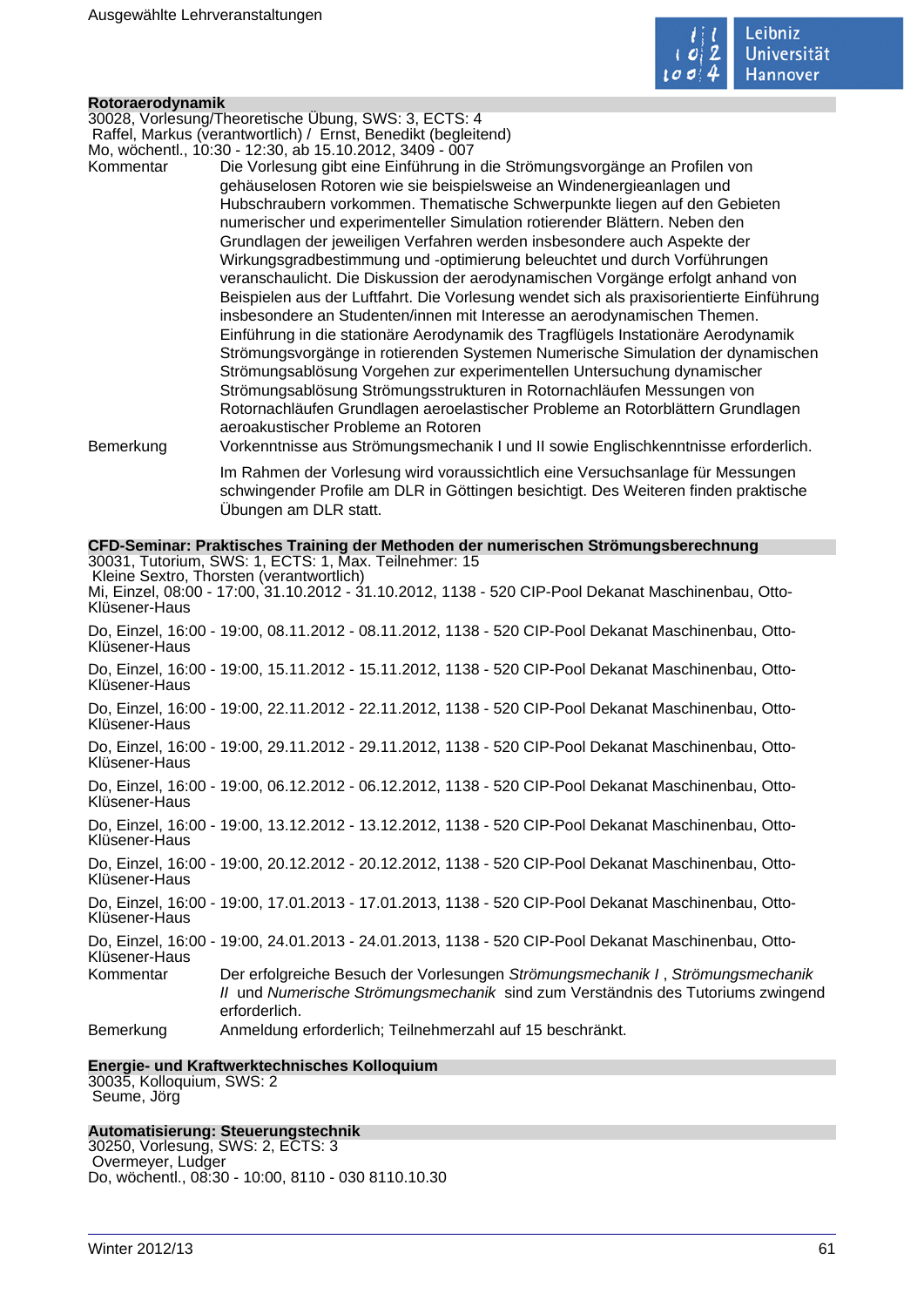

# **Automatisierung: Steuerungstechnik (Übung)**

30255, Theoretische Übung, SWS: 1 Overmeyer, Ludger Do, wöchentl., 10:15 - 11:00, 8110 - 030 8110.10.30

## **Transporttechnik**

30260, Vorlesung, SWS: 2 Stock, Andreas / Overmeyer, Ludger Mo, wöchentl., 08:30 - 10:00, 15.10.2012 - 28.01.2013, 8110 - 030 8110.10.30

# **Transporttechnik (Übung)**

30265, Theoretische Übung, SWS: 1, ECTS: 1 Stock, Andreas / Overmeyer, Ludger Mo, wöchentl., 10:00 - 10:45, ab 15.10.2012, 8110 - 030 8110.10.30

# **Produktion optoelektronischer Systeme**

30270, Vorlesung, SWS: 2 Overmeyer, Ludger Mi, wöchentl., 08:00 - 09:30, 17.10.2012 - 30.01.2013, 8110 - 023

# **Produktion optoelektronischer Systeme (Übung)**

30272, Theoretische Übung, SWS: 1 Overmeyer, Ludger Mo, Einzel, 09:00 - 10:00, 05.11.2012 - 05.11.2012, 8110 - 023b Seminarraum 2b (8110.10.23b) , Vorlesung in der LUH, Übung im PZH Mo, Einzel, 09:00 - 10:00, 19.11.2012 - 19.11.2012, 8110 - 023b Seminarraum 2b (8110.10.23b) Mo, Einzel, 09:00 - 10:00, 03.12.2012 - 03.12.2012, 8110 - 023b Seminarraum 2b (8110.10.23b) Mo, Einzel, 09:00 - 10:00, 10.12.2012 - 10.12.2012, 8110 - 023b Seminarraum 2b (8110.10.23b) Mo, Einzel, 09:00 - 10:00, 14.01.2013 - 14.01.2013, 8110 - 023b Seminarraum 2b (8110.10.23b) Mo, Einzel, 09:00 - 10:00, 21.01.2013 - 21.01.2013, 8110 - 023b Seminarraum 2b (8110.10.23b) Mo, Einzel, 09:00 - 10:00, 28.01.2013 - 28.01.2013, 8110 - 023b Seminarraum 2b (8110.10.23b)

### **Pneumatik**

30273, Vorlesung, SWS: 2 Stock, Andreas / Overmeyer, Ludger Di, wöchentl., 08:30 - 10:00, 16.10.2012 - 02.02.2013, 8110 - 023a Seminarraum 2a (8110.10.23a)

# **Pneumatik (Übung)**

30274, Übung, SWS: 1 Di, wöchentl., 10:00 - 10:45, 16.10.2012 - 02.02.2013, 8110 - 023a Seminarraum 2a (8110.10.23a)

### **Verbrennungsmotoren I**

30405, Vorlesung/Theoretische Übung, SWS: 3, ECTS: 4 Dinkelacker, Friedrich (Prüfer/-in) / Ratzke, Ansgar (begleitend) Di, wöchentl., 13:15 - 14:00, 16.10.2012 - 29.01.2013, 1104 - 212 M11

Di, wöchentl., 14:00 - 15:00, 16.10.2012 - 29.01.2013, 1104 - 212 M11 , freiwillige Zusatzübung

Do, wöchentl., 15:30 - 17:00, 18.10.2012 - 31.01.2013, 3101 - A104 N213

Kommentar Grundlegender Aufbau und Funktion des Verbrennungsmotors, mechanische und thermodynamische Grundlagen, sowie Grundlagen von Brennverfahren und Emissionen. Bauteile und Funktion des Motors motorischer Arbeitsprozess otto- und dieselmotorische Verbrennung Abgasemissionen alternative Antriebskonzepte

Literatur Grohe/Russ: Otto- und Dieselmotoren, Vogel Fachbuch, 14. Aufl., 2007.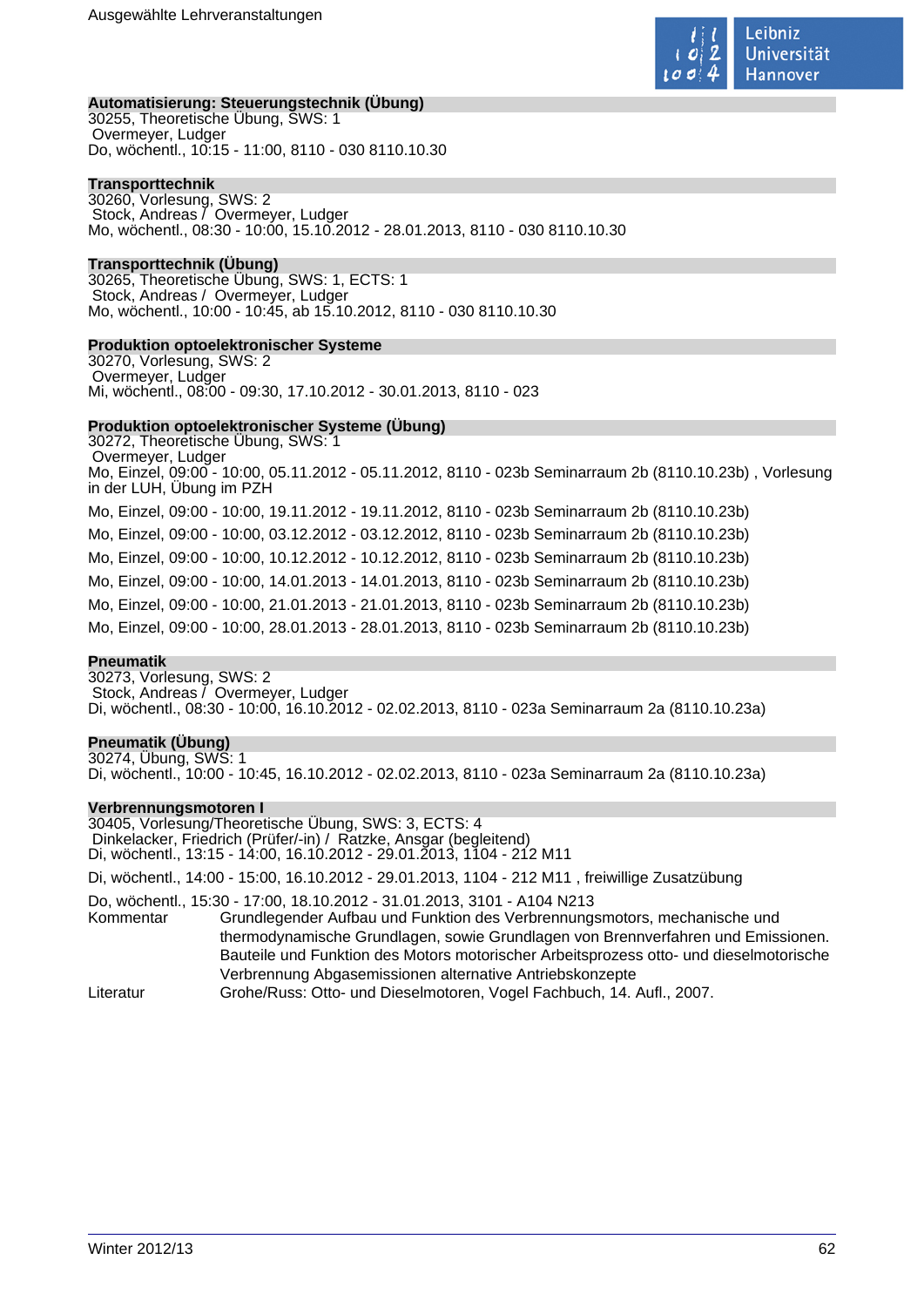

| Wärmeübertragung I |                                                                                      |
|--------------------|--------------------------------------------------------------------------------------|
|                    | 30420, Vorlesung, SWS: 2, ECTS: 3                                                    |
|                    | Kabelac, Stephan (verantwortlich) / Markmann, Benjamin (begleitend)                  |
|                    | Do, wöchentl., 18:00 - 20:00, 18.10.2012 - 02.02.2013, 1101 - E214 Großer Physiksaal |
| Kommentar          | Der Transport von thermischer Energie durch Wärmeleitung, Konvektion, Strahlung und  |
|                    | durch Phasenwechsel wird erläutert.                                                  |
|                    | Grundbegriffe Grundgleichungen der Thermofluidmechanik Stationäre und instationäre   |
|                    | Wärmeleitung Erzwungene und freie Konvektion Laminare und turbulente Rohrströmung    |
|                    | Grenzschichtgleichungen Laminar und turbulent überströmte Platte Freie Konvektion    |
|                    | an der senkrechten Platte Wärmestrahlung Grundbegriffe des Wärmeübergangs beim       |
|                    | Sieden und Kondensieren                                                              |
| Bemerkung          | Vorkenntnisse in Thermodynamik I; Thermodynamik II erforderlich.                     |
| Literatur          | VDI-Wärmeatlas, 10. Aufl. Springer, 2006;                                            |
|                    | H.D. Baehr / K. Stephan: Wärme- und Stoffübertragung, 7. Aufl. Springer 2010;        |
|                    |                                                                                      |
|                    | J. Kopitz / W. Polifke: Wärmeübertragung 2. Aufl. Pearson Studium, 2010              |
|                    |                                                                                      |

# **Wärmeübertragung I (Hörsaalübung)**

30425, Hörsaal-Übung, SWS: 1, ECTS: 1 Kabelac, Stephan (verantwortlich) / Markmann, Benjamin (begleitend) Mi, wöchentl., 10:00 - 10:45, 24.10.2012 - 02.02.2013, 1101 - E214 Großer Physiksaal

# **Messverfahren in der Verbrennungstechnik**

30432, Vorlesung, SWS: 3, ECTS: 4 Dinkelacker, Friedrich / Sieg, Gerhard / Kaiser, Max Do, wöchentl., 14:00 - 15:30, ab 18.10.2012, 1104 - 210 Kommentar Vermittlung moderner Messtechniken für die Verbrennungsforschung. Schwerpunktmäßig geht es um die Verbrennung in Motoren und in laminaren und turbulenten Flammen.

> Die Vorlesung hat zwei Teile. Einerseits werden Messverfahren besprochen, die für die Forschung und Entwicklung von Verbrennungsmotoren wichtig sind. Hier wird auf die Messgrößen, Messverfahren zur Indizierung, zur Abgasnachbehandlung etc. und auch auf die notwendigen Grundlagen wie Messmodell, Fehleranalyse eingegangen. Andererseits werden auch laseroptische Messverfahren besprochen, die inzwischen einen hohen Stellenwert in der Verbrennungsforschung haben. Es werden neben den optischen Grundlagen die verschiedenen Messmethoden behandelt und Anwendungen für die Verbrennungsforschung in verschiedenen Flammen, Brennern und auch für innermotorische Forschung angesprochen. Für alle Verfahren wird neben dem Messprinzip auch die Anwendung und notwendige Ausrüstung vorgestellt. Fehlerquellen und Probleme werden ebenfalls erörtert.

Bemerkung Verbrennungstechnik I oder Verbrennungsmotoren I sind wünschenswert. Angesprochen sind Studenten des Maschinenbaus, der Physik, Elektrotechnik und der Optischen Technologie.

# **Messverfahren der Verbrennungstechnik (Übung)**

30433, Übung, SWS: 1 Dinkelacker, Friedrich / Sieg, Gerhard / Kaiser, Max Termine: n.V., Veranstaltungsort: Bibliothek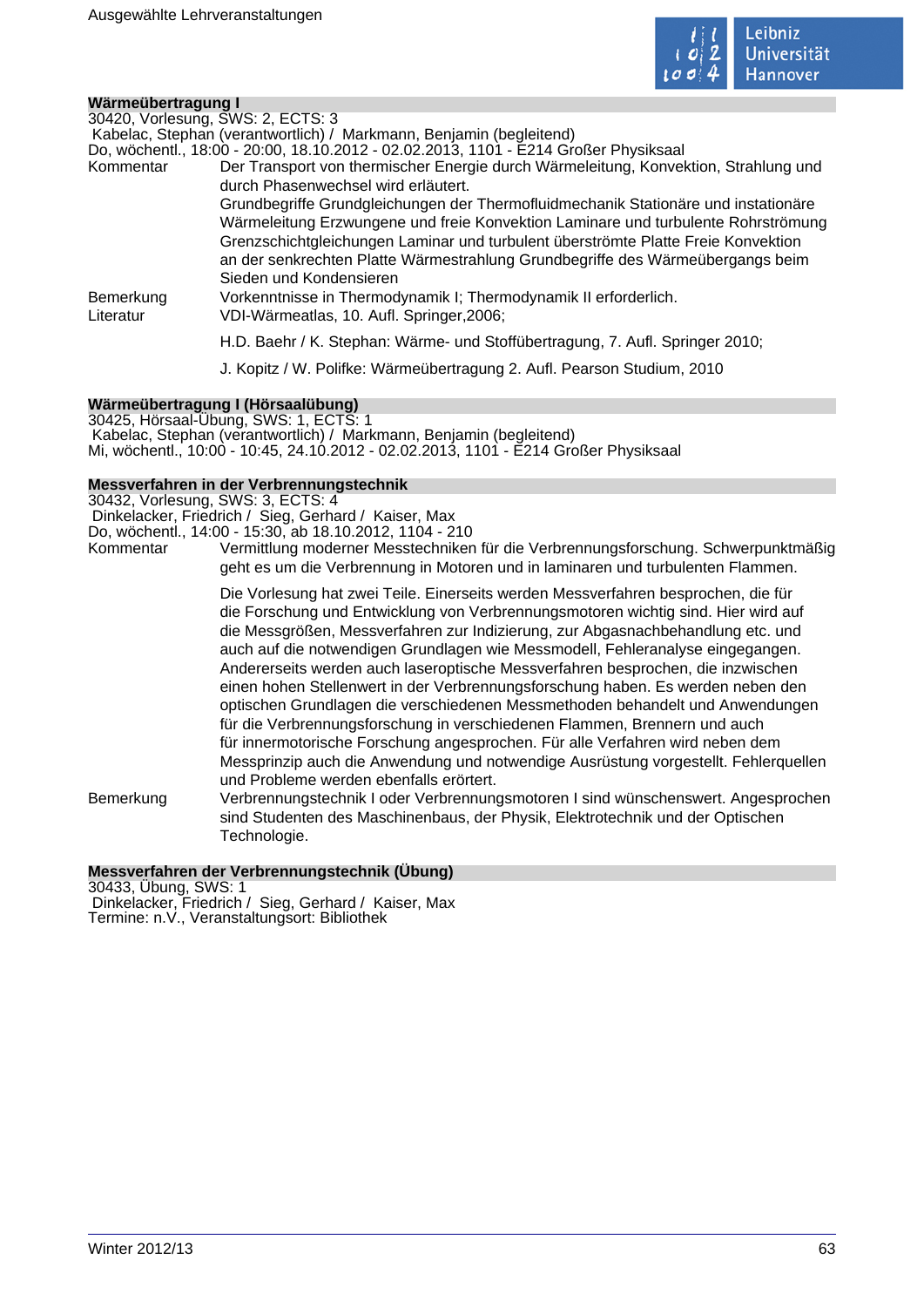

# **Thermodynamik im Überblick**

30435, Vorlesung, SWS: 2 Dinkelacker, Friedrich

Mo, wöchentl., 09:00 - 10:30, 22.10.2012 - 02.02.2013, 3101 - A104 N213

Kommentar Einführung in die Thermodynamik, die Energietechnik und die Fluiddynamik, so dass hier einige Grundkenntnisse und Anwendungsbereiche bekannt sind. Die Begriffe der Bilanzierung für Masse, Energie und Entropie. Stoffgesetze (ideales und reales Gas, Fluide) Verschiedene Arten der Energie und ihre Umwandlungsmöglichkeiten. Einfache thermodynamische Prozesse (Verdichtung, Turbine, Motor). Einführung in Energieumwandlungsprozesse und Kraftwerkstypen. Effiziente Energienutzung (Kraft-Wärme-Kopplung, Blockheizkraftwerke, Alternative Energien, Energieverteilungskonzepte). Wärmeübertragungsmechanismen, Wärmedämmung. Strömungsformen (laminare und turbulente Strömung, Hagen-Poiseuille-Gesetz, Reynoldszahl, Widerstandsbeiwert, Ausblick numerische Strömungsberechnung)

# **Thermodynamik im Überblick (Hörsaalübung)**

30436, Theoretische Übung, SWS: 1 Dinkelacker, Friedrich Mo, wöchentl., 10:30 - 11:25, 3101 - A104 N213 , Ort und Zeit wird in Vorlesung abgesprochen

# **Thermodynamik im Überblick (Gruppenübung)**

30437, Theoretische Übung, SWS: 1 Dinkelacker, Friedrich / Brandes, Caroline Di, wöchentl., 10:00 - 11:00, 16.10.2012 - 30.01.2013, 1104 - 212 M11 Mi, wöchentl., 13:00 - 14:00, 17.10.2012 - 30.01.2013, 1104 - 212 M11 Mi, wöchentl., 14:00 - 15:00, 17.10.2012 - 30.01.2013, 1104 - 212 M11

### **Aus der Praxis der Energie- und Verfahrenstechnik**

30450, Kolloquium, SWS: 2, ECTS: 1 Dinkelacker, Friedrich (verantwortlich) / Glasmacher, Birgit (verantwortlich) / Kabelac, Stephan (verantwortlich) / Seume, Jörg (verantwortlich) / Wolkers, Willem F. (verantwortlich) / Conrad, Rainer (begleitend) Di, wöchentl., 17:30 - 19:00, 16.10.2012 - 29.01.2013, 3409 - 007

Do, Einzel, 17:30 - 19:00, 10.01.2013 - 10.01.2013, 3409 - 007

### Kommentar **Ziel des Kurses:**

Im Zuge knapp werdender fossiler Energieträger kommt der Schonung von Ressourcen, der Erforschung neuartiger Energien, sowie der effizienten Energienutzung eine hohe Bedeutung zu.

Die Leibniz Universität Hannover ist mit einer Vielzahl von Partnern in diesem interdisziplinären Bereich der Forschung aktiv. Ziel des Kolloquiums ist es, anhand von Vorträgen renommierter Referentinnen und Referenten aus Industrie und Forschung einen Einblick in aktuelle Entwicklungen im Bereich der Energie- und Verfahrenstechnik zu geben und damit Studierenden interessante Berufsmöglichkeiten aufzuzeigen.

### **Inhalt** :

Das Modul "Kolloquium der Energie- und Verfahrenstechnik" besteht aus 10 Vorträgen, die von Experten aus der energie- und verfahrenstechnischen Industrie gehalten werden. Das Kolloquium wird in Zusammenarbeit mit den VDI-Arbeitskreisen "Energietechnik" und "Medizintechnik" durchgeführt.

Studierende können bei Teilnahme an mindestens 6 Terminen sowie einer Belegarbeit über einen gehörten Vortrag die Veranstaltung als Tutorium anerkannt bekommen. Hierfür wird 1 CP vergeben.

Bemerkung Vorträge von Gästen aus Wirtschaft und Forschung.

Bei Fragen zum Seminar wenden Sie sich bitte an Herrn Dr. Rainer Conrad.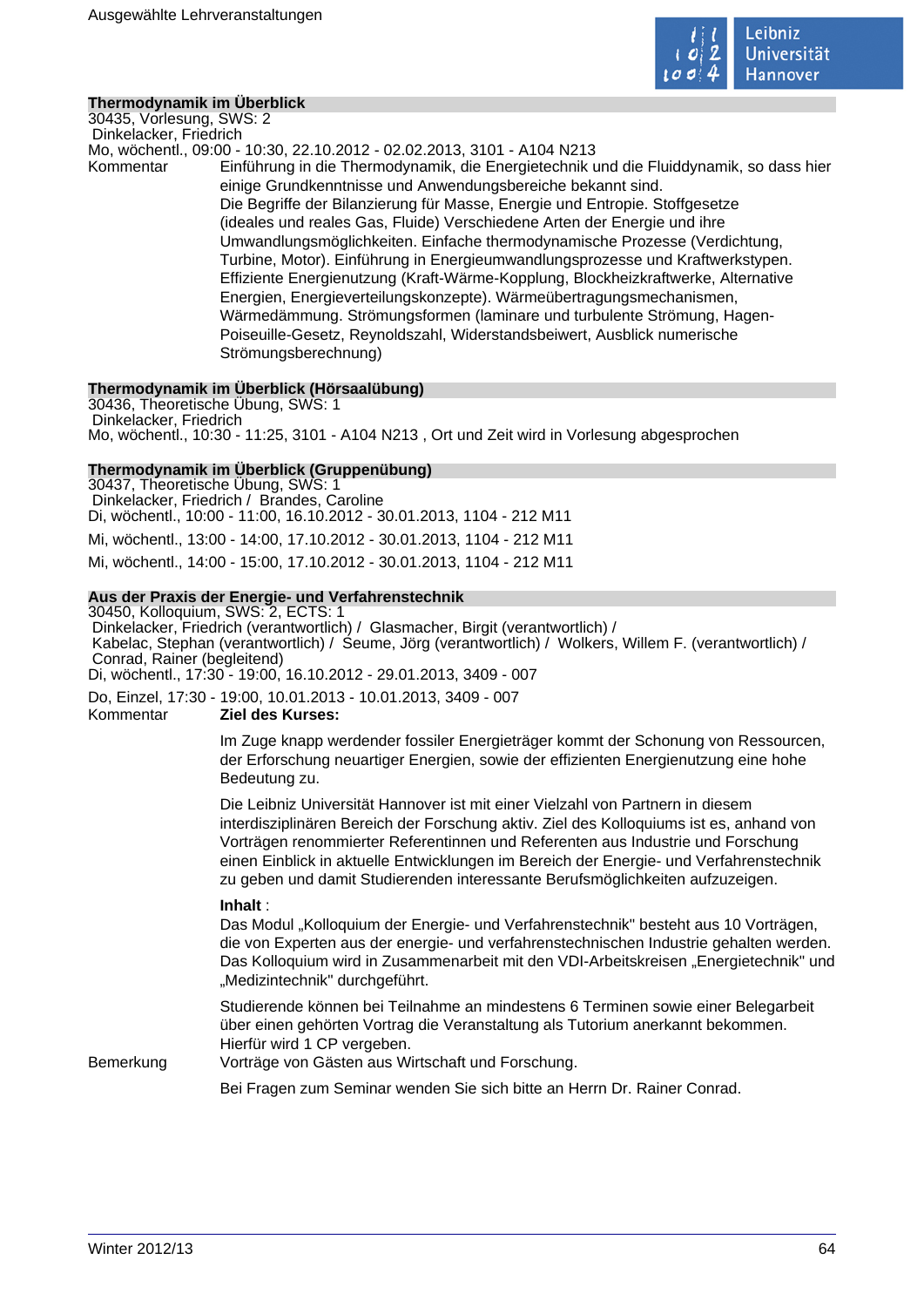

#### **Verbrennungstechnik II - Technische Verbrennung**

30525, Vorlesung, SWS: 2, ECTS: 4 Dinkelacker, Friedrich Fr, wöchentl., 10:00 - 11:30, 19.10.2012 - 01.02.2013, 1104 - 212 M11 Kommentar Vertiefung von Konzepten zur Beschreibung von technischen Verbrennungssystemen. Verbrennung flüssiger und fester Brennstoffe Vertiefung turbulenter Verbrennung numerische Simulation Messgrößen und Messverfahren Flammenstabilisierung technische Brennersysteme Biomasseverbrennung Diagnostik turbulenter Flammen Bemerkung Vorkenntnisse in Verbrennungstechnik I erforderlich. Literatur Dinkelacker, Leipertz: Einführung in die Verbrennungstechnik.

### **Verbrennungstechnik II - Technische Verbrennung (Übung)**

30530, Theoretische Übung, SWS: 1, ECTS: 1 Dinkelacker, Friedrich / Hennecke, Christoph

Fr, wöchentl., 11:30 - 12:15, 19.10.2012 - 01.02.2013, 1104 - 212 M11

Fr, Einzel, 13:00 - 15:30, 30.11.2012 - 30.11.2012, 1138 - 520 CIP-Pool Dekanat Maschinenbau, Otto-Klüsener-Haus

Fr, Einzel, 13:00 - 15:30, 14.12.2012 - 14.12.2012, 1138 - 520 CIP-Pool Dekanat Maschinenbau, Otto-Klüsener-Haus

Fr, Einzel, 13:00 - 15:30, 21.12.2012 - 21.12.2012, 1138 - 520 CIP-Pool Dekanat Maschinenbau, Otto-Klüsener-Haus

#### **Kryo- und Biokältetechnik**

30682, Vorlesung, SWS: 2, ECTS: 4 Glasmacher, Birgit (verantwortlich) / Kabelac, Stephan (verantwortlich) / Spindler, Ralf (begleitend) / Hofmann, Nicola Blockveranstaltung, n. V./Raum 3406-226

# **Transportprozesse in der Verfahrenstechnik I**

31005, Vorlesung, SWS: 2, ECTS: 4 Glasmacher, Birgit (verantwortlich) / Kern, Alexander (begleitend) Fr, wöchentl., 15:30 - 17:00, 26.10.2012 - 01.02.2013, 2505 - 056 Hörsaal Organische Chemie

### **Transportprozesse in der Verfahrenstechnik (Übung)**

31008, Theoretische Übung, SWS: 1, ECTS: 1 Kern, Alexander Fr, wöchentl., 14:30 - 15:15, 26.10.2012 - 01.02.2013, 2505 - 056 Hörsaal Organische Chemie

### **Mehrphasenströmungen II - Feststoffe/Fluide**

31010, Vorlesung, SWS: 2 Glasmacher, Birgit Blockveranstaltung n. V.

# **Mehrphasenströmungen II - Feststoffe/Fluide (Übung)**

31013, Theoretische Übung, SWS: 1 Glasmacher, Birgit Blockveranstaltung n. V.

### **Tutorium der Kryo- und Biokältetechnik**

31021, Tutorium Glasmacher, Birgit / Kabelac, Stephan Blockveranstaltung, 20 Stunden, n. V./Raum 3406-207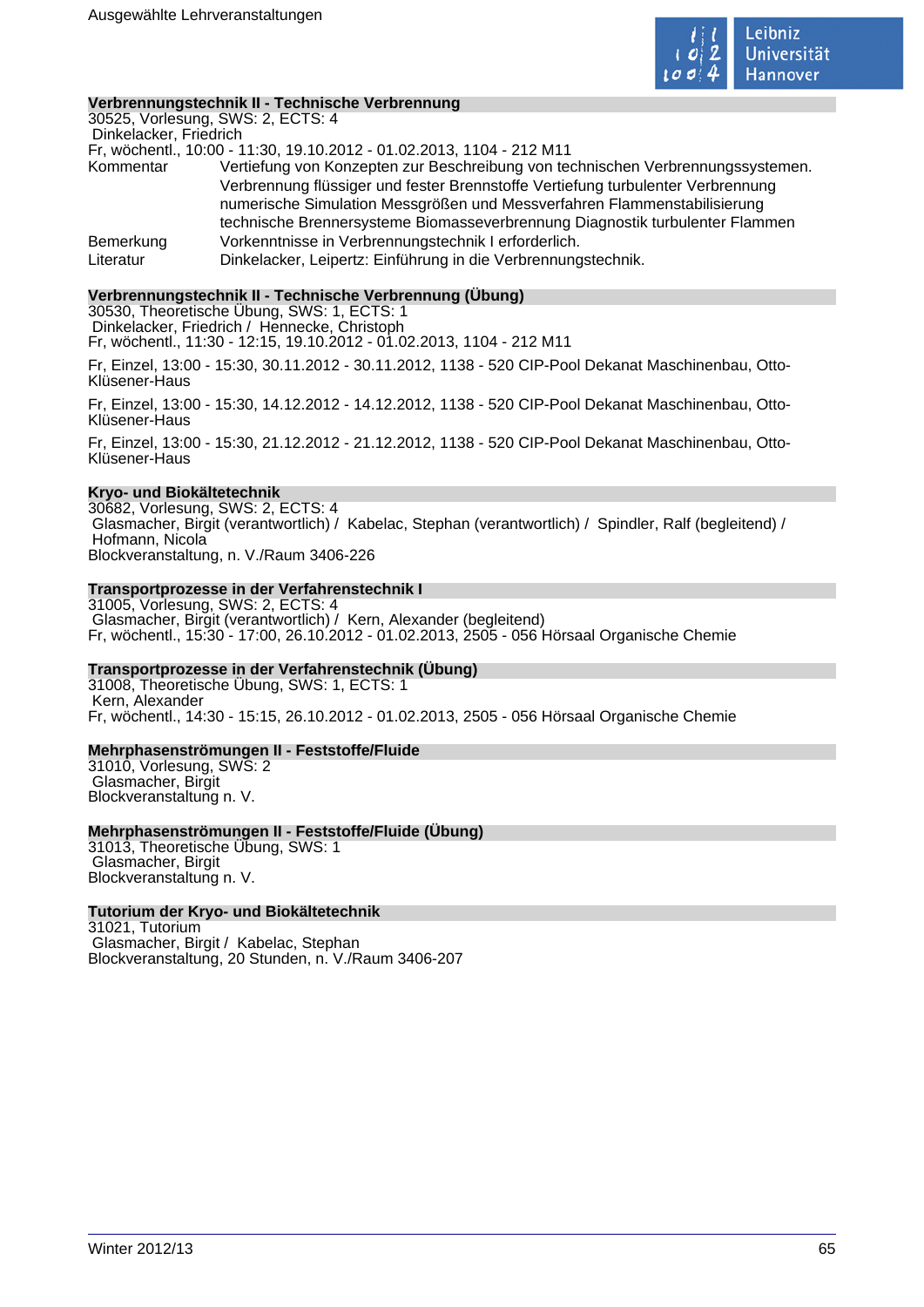

#### **Computerunterstützte tomographische Verfahren**

31023, Vorlesung/Theoretische Übung, SWS: 2, ECTS: 4 Mewes, Dieter (Prüfer/-in) Blockveranstaltung n.V. im Raum 3406-226

Kommentar Die Studierenden sollen unterschiedliche bildgebende Messverfahren erlernen, mit denen nicht-invasiv die innere Struktur eines Objekts visualisiert werden kann. Dazu sollen sie das Objekt meist als Serie paralleler Querschnittbilder aufnehmen können. Nach Abschluss der Lehrveranstaltung sollen die Studierenden in der Lage sein, die vermittelten ingenieurtechnischen Grundlagen über tomogra-phische Messmethoden (Neutronen-, Gammastrahl-, Röntgen-, Magnetresonanz-, Optische-, Elektrische- und Ultraschall-Tomographie) in der betrieblichen Praxis sowie in Forschung und Entwicklung für das Lösen verfahrens- und biomedizintechnischer Aufgabenstellungen einzusetzen. Messprinzipien für tomographische Verfahren, Sensoren, mehrdimensionale Parameterfelder, Rekonstruktionsalgorithmen, Visualisierung unterschiedlicher zweiund dreidimensionaler Feldfunktionen, tomographische Einrichtungen und deren Betrieb; Beispiele für Anwendungen in der Energie-, Verfahrens- und Biomedizintechnik. Bemerkung Die Kenntnisse aus den Grundlagenvorlesungen zur Mathematik, Regelungstechnik, Elektrotechnik und Thermodynamik

# **Apparatebau und Anlagentechnik**

31025, Vorlesung, SWS: 2, ECTS: 4

Glasmacher, Birgit / Lörcher, Marc

Blockveranstaltung n.V. im Raum 3406-226

Kommentar Vermitteln von ingenieurtechnischen Kenntnissen aus den Gebieten Apparatekonstruktion und Anlagenbau in Vorbereitung auf die berufliche Praxis.

> Anhand von Maschinen und Apparaten, die einen hohen Verbreitungsgrad haben, werden Funktion und Konstruktionsmerkmale erläutert. Dies sind Flüssigkeits- und Gaspumpen, Verdichter, Wärmeaustauscher und Rührbehälter. Hinweise zum optimalen Betreiben und möglichen Problemen, Schwachstellen u.ä. werden gegeben.

Die Grundlagen für die Planung von Rohrleitungen sowie die Grundlagen der Mess-, Steuer- und Regelungstechnik werden vorgestellt. Abgerundet wird dies durch ein Kapitel Sicherheitstechnik und Instandhaltung.

Bemerkung Vorkenntnisse aus Transportprozesse in der Verfahrenstechnik

### **Apparatebau und Anlagentechnik (Übung)**

31026, Übung, ECTS: 1 Glasmacher, Birgit / Lörcher, Marc

### **Biomedizinische Technik für Ingenieure I**

31027, Vorlesung, SWS: 2, ECTS: 4 Glasmacher, Birgit (verantwortlich) / Krolitzki, Benjamin (begleitend) Mi, wöchentl., 16:00 - 17:30, 17.10.2012 - 02.02.2013, 3101 - A104 N213 Kommentar Nach Abschluss der Lehrveranstaltung erkennen und verstehen die Studierenden auf Grundlage der vermittelten zellbiologische Zusammenhänge und Besonderheiten biologischer Systeme die Herausforderungen in der Biomedizinischen Technik. Sie sind dazu in der Lage, einfache technische Systeme im Hinblick auf ihre Biokompatibilität zu beurteilen, Verbesserungsvorschläge zu erarbeiten und diese vorzustellen. In der Vorlesung werden Grundlagen der Biomedizinischen Technik vermittelt. Die Funktion der Bestandteile des Blutes und deren Kreislauf im Körper wird unter dem Aspekt der Entwicklung medizinischer Geräte betrachtet. In Anwendungsfällen, wie z.

B. der Hämodialyse und der Endoprothetik, werden die Immunreaktionen des Körpers auf technische Materialien erläutert. In der Gruppenübung werden Aufgaben zur Auslegung und Analyse technischer Komponenten im Kontakt mit Blut bearbeitet. In einem Kurzreferat zur Gruppenübung können eigene Ergebnisse präsentiert und mit den anderen Kursteilnehmern diskutiert werden.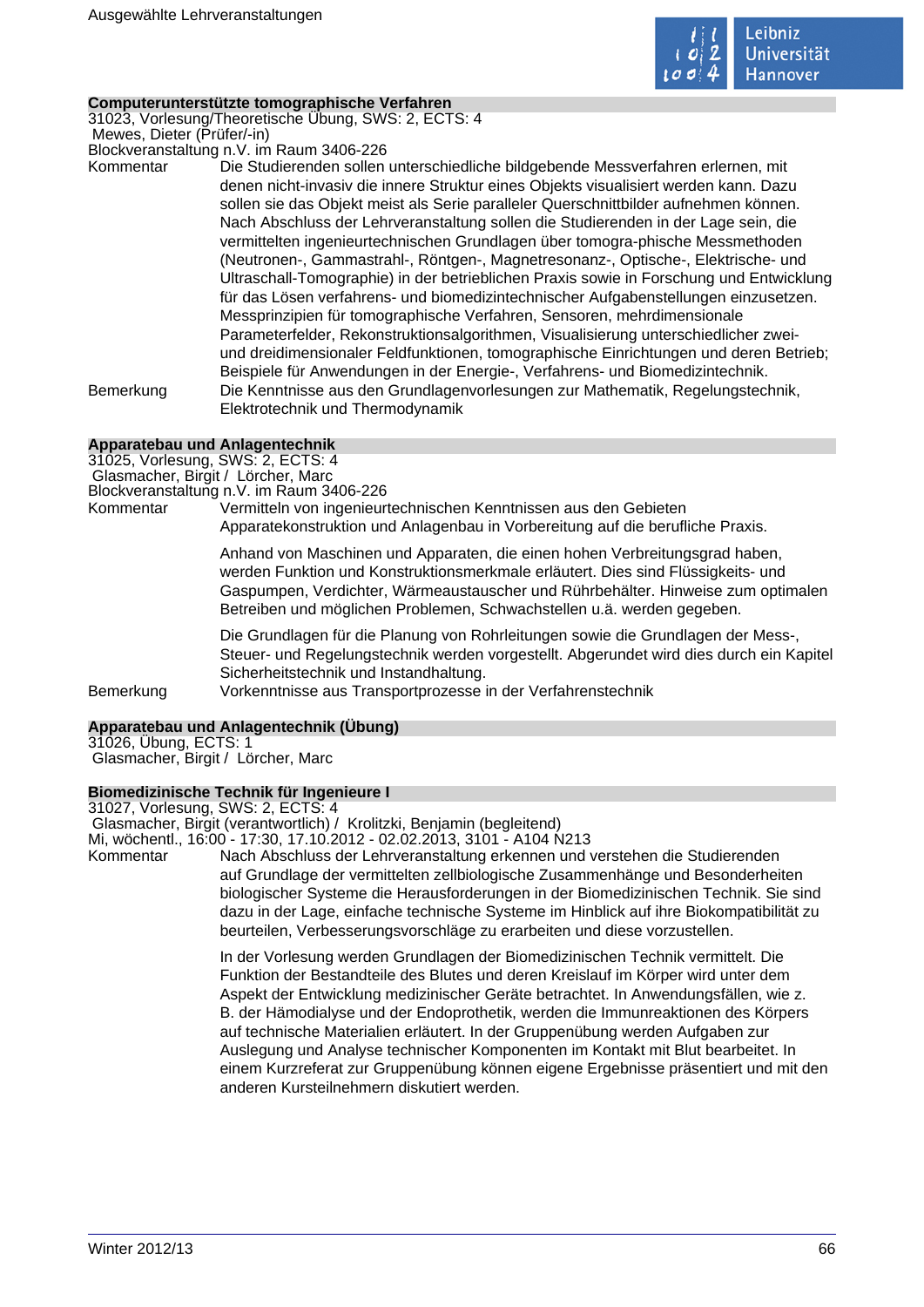

## **Biomedizinische Technik für Ingenieure I (Hörsaalübung)**

31028, Theoretische Übung, SWS: 1 Glasmacher, Birgit (verantwortlich) / Krolitzki, Benjamin (begleitend) Mi, wöchentl., 17:45 - 18:30, 17.10.2012 - 02.02.2013, 3101 - A104 N213 Bemerkung Die Veranstaltungstermine werden auf der Homepage des Instituts für Mehrphasenprozesse http://www.imp.uni-hannover.de/ bekanntgegeben.

### **Kolloquium für Biomedizin und medizinische Verfahrenstechnik**

31029, Kolloquium, SWS: 2 Glasmacher, Birgit Di, wöchentl., 17:00 - 18:30, 3406 - 226

# **Konstruktion, Gestaltung und Herstellung von Produkten I**

31150, Vorlesung, SWS: 2, ECTS: 3

 Lachmayer, Roland (verantwortlich) / Gottwald, Philipp (begleitend) / Sauthoff, Bastian (begleitend) Di, wöchentl., 07:30 - 09:15, 16.10.2012 - 29.01.2013, 1101 - E415 Audimax

Kommentar Diese Vorlesung führt in den Maschinenbau und das Berufsbild des Ingenieurs ein. Sie vermittelt Kenntnisse zur Erstellung von technischen Zeichnungen mit Schwerpunkt auf der Einzelteilzeichnung. Dazu behandelt sie Regeln und Normen, die funktionsund fertigungsgerechte Passungswahl sowie der Einsatz von Messmitteln. Parallel zur Vorlesung werden diese Kenntnisse im "Konstruktiven Projekt I" praktisch vertieft. Anschließend werden die Grundbegriffe des funktions- und herstellgerechten Gestaltens vermittelt und ein Überblick über wesentliche Konstruktionselemente des Maschinenbaus gegeben. Der Abschluss bildet eine Einführung in CAD-Technik sowie Konstruktionsmethodik. Einführung in den Maschinenbau und die Konstruktionslehre Gestalten von Maschinen und ihren Elementen Normung und technische Darstellung Maß-, Form- und Lagetoleranzen Verbindungen Übersicht über Getriebe und deren Bauelemente Einführung in die CAD-Technik Einführung die die Konstruktionsmethodi

Bemerkung Parallel dazu "Konstruktives Projekt I" zur technischen Darstellung. Literatur Steinhilper Sauer: Konstruktionselemente des Maschinenbaus, Bd. 1 u. 2, Springer-Verlag 2005.

### **Konstruktives Projekt I**

31153, Theoretische Übung, SWS: 1, ECTS: 2

 Lachmayer, Roland (verantwortlich) / Gottwald, Philipp (begleitend) / Sauthoff, Bastian (begleitend) Di, wöchentl., 09:15 - 10:00, 16.10.2012 - 29.01.2013, 1101 - E415 Audimax

Kommentar Erwerb der Grundlagen des Lesens und Erstellens technischer Zeichnungen, Aufbau von Getrieben unter Gesichtspunkten der Funktion und Lebensdauer eigenständiges Erstellen von 3D Skizzen und Einzelteilzeichungen. Übertragung der theoretischen Vorlesungsinhalte aus "Konstruktion, Gestaltung und Herstellung von Produkten I" für die eigenständige Erstellung einer technischen Zeichnung. Dabei sollen die gelehrten Regeln und Normen berücksichtigt werden. Die technische Zeichnung soll ein Bauteil aus einem vorgegeben Getriebe enthalten, welches von den Studierenden vermessen wird. Zu Beginn werden außerdem die Fähigkeiten des Skizzierens überprüft und verbessert. Bemerkung Erforderte Vorkenntnisse: Technisches Grundpraktikum, semesterbegleitend Vorlesung Konstruktion, Gestaltung und Herstellung von Produkten I. Literatur Hoischen, H.: Technisches Zeichnen, Cornelsen Verlag 2007;

Steinhilper, W. und Sauer, B.: Konstruktionselemente des Maschinenbaus Bd. 1 u. 2, Springer-Verlag 2005

# **Konstruktion, Gestaltung und Herstellung von Produkten IV**

31155, Vorlesung, SWS: 3 Poll, Gerhard Di, wöchentl., 13:15 - 15:00, 16.10.2012 - 29.01.2013, 1101 - F102

# **Konstruktion, Gestaltung und Herstellung von Produkten IV (Übung)**

31156, Theoretische Übung, SWS: 1 Poll, Gerhard Do, wöchentl., 10:00 - 11:30, ab 18.10.2012, 1101 - E001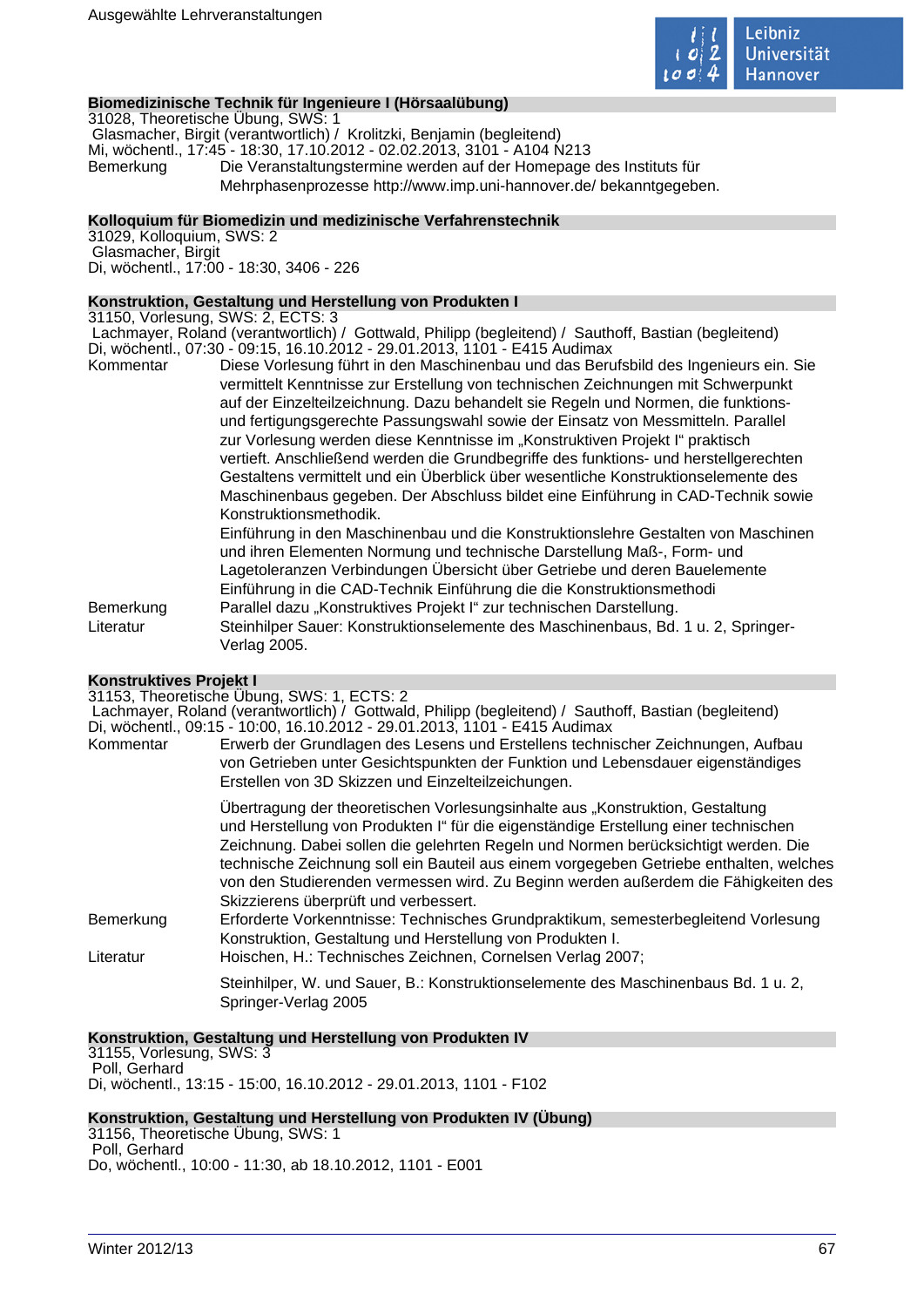

# **Konstruktives Projekt III**

| <b>NUISUUNUVES FIUJENI III</b> |                                                                                                                                                                                                                                                                                                                                                                                                                                                                                                                                                                                                                                                                                                                                                                                                                                                                                                                                                                                                                                                                                                                                                                         |
|--------------------------------|-------------------------------------------------------------------------------------------------------------------------------------------------------------------------------------------------------------------------------------------------------------------------------------------------------------------------------------------------------------------------------------------------------------------------------------------------------------------------------------------------------------------------------------------------------------------------------------------------------------------------------------------------------------------------------------------------------------------------------------------------------------------------------------------------------------------------------------------------------------------------------------------------------------------------------------------------------------------------------------------------------------------------------------------------------------------------------------------------------------------------------------------------------------------------|
| Kommentar                      | 31157, Theoretische Übung, SWS: 2, ECTS: 3<br>Poll, Gerhard (Prüfer/-in) / Ottink, Kathrin (begleitend)<br>Di, 14-täglich, 15:00 - 18:00, ab 06.11.2012, 1104 - 305, n.V. Gruppenübung, Anmeldung erforderlich<br>In dieser Veranstaltung sollen Studierende die Konstruktion und Berechnung einer<br>einfachen Maschine praktisch erlernen. Der Schwerpunkt liegt in der Gestaltung der<br>Gesamtfunktion.                                                                                                                                                                                                                                                                                                                                                                                                                                                                                                                                                                                                                                                                                                                                                             |
| Bemerkung                      | Die Studierenden erhalten die Aufgabe, eine maßstabsgerechte<br>Zusammenbauzeichnung einer einfachen Maschine in allen notwendigen Ansichten und<br>Schnitten zu erstellen. Das Konstruktive Projekt III besteht aus drei Übungsstunden. Die<br>Teilnahme an diesen Veranstaltungen ist für eine Anerkennung zwingend erforderlich.<br>Zu der ersten Übungsstunde ist eine Aufrisszeichnung des Getriebes in Bleistift auf<br>Zeichenkarton, sowie die Berechnung der Vorauslegung mitzubringen. Zu den folgenden<br>Übungsstunden ist es freigestellt, ob die Zeichnung weiterhin als Bleistiftzeichnung<br>oder als CAD-Zeichnung ausgeführt wird. Während der Übungsstunden werden die<br>Zeichnungen durch einen Testierenden korrigiert und in der Gruppe besprochen. In der<br>dritten Übungsstunde (Endtestat) werden die Zeichnungen abschließend bewertet und<br>die Berechnung auf Vollständigkeit überprüft. Bis zu dem endgültigen Abgabetermin sind<br>alle in der dritten Übungsstunde besprochen Punkte abzuarbeiten. Die Zeichnung ist<br>dann in einer DIN A3-Mappe am Abgabetermin abzugeben.<br>Voraussetzung: Erfolgreiche Teilnahme an KPI und II. |
| Literatur                      | Besonderheit: semesterbegleitenden Vorlesungen und Übungen<br>Hoischen, H.: Technisches Zeichnen, Cornelsen Verlag 2007;                                                                                                                                                                                                                                                                                                                                                                                                                                                                                                                                                                                                                                                                                                                                                                                                                                                                                                                                                                                                                                                |
|                                | Steinhilper, W. und Sauer, B.: Konstruktionselemente des Maschinenbaus Bd. 1 u. 2,<br>Springer-Verlag 2005.                                                                                                                                                                                                                                                                                                                                                                                                                                                                                                                                                                                                                                                                                                                                                                                                                                                                                                                                                                                                                                                             |
|                                | Entwicklungs- und Konstruktionsmethodik                                                                                                                                                                                                                                                                                                                                                                                                                                                                                                                                                                                                                                                                                                                                                                                                                                                                                                                                                                                                                                                                                                                                 |

# Vordergrund.

**Entwicklungs- und Konstruktionsmethodik (Hörsaalübung)** 31161, Theoretische Übung, SWS: 1 Lachmayer, Roland

Fr, wöchentl., 07:15 - 08:45, 26.10.2012 - 01.02.2013, 1104 - 212 M11

Kommentar Ziel der Veranstaltungsreihe Produktentwicklung ist es, die wissenschaftlichen,

technischen und ablauforientierten Kenntnisse für eine integrierte Produktentwicklung im industriellen Kontext zu vermitteln. In Teil I stehen dabei die qualitativen Methoden im

31160, Vorlesung/Theoretische Übung, SWS: 3, ECTS: 4

Fr, wöchentl., 08:45 - 09:45, 26.10.2012 - 01.02.2013, 1104 - 212 M11

# **Industrial Design für Ingenieure**

31210, Projekt, SWS: 1 Hammad, Farouk n.V.

Lachmayer, Roland

### **Regeln der Technik für Maschinen und medizinische Geräte I**

31211, Vorlesung, SWS: 2 Kreinberg, Wolfgang Fr, unregelmäß, Termin und Raum nach Aushang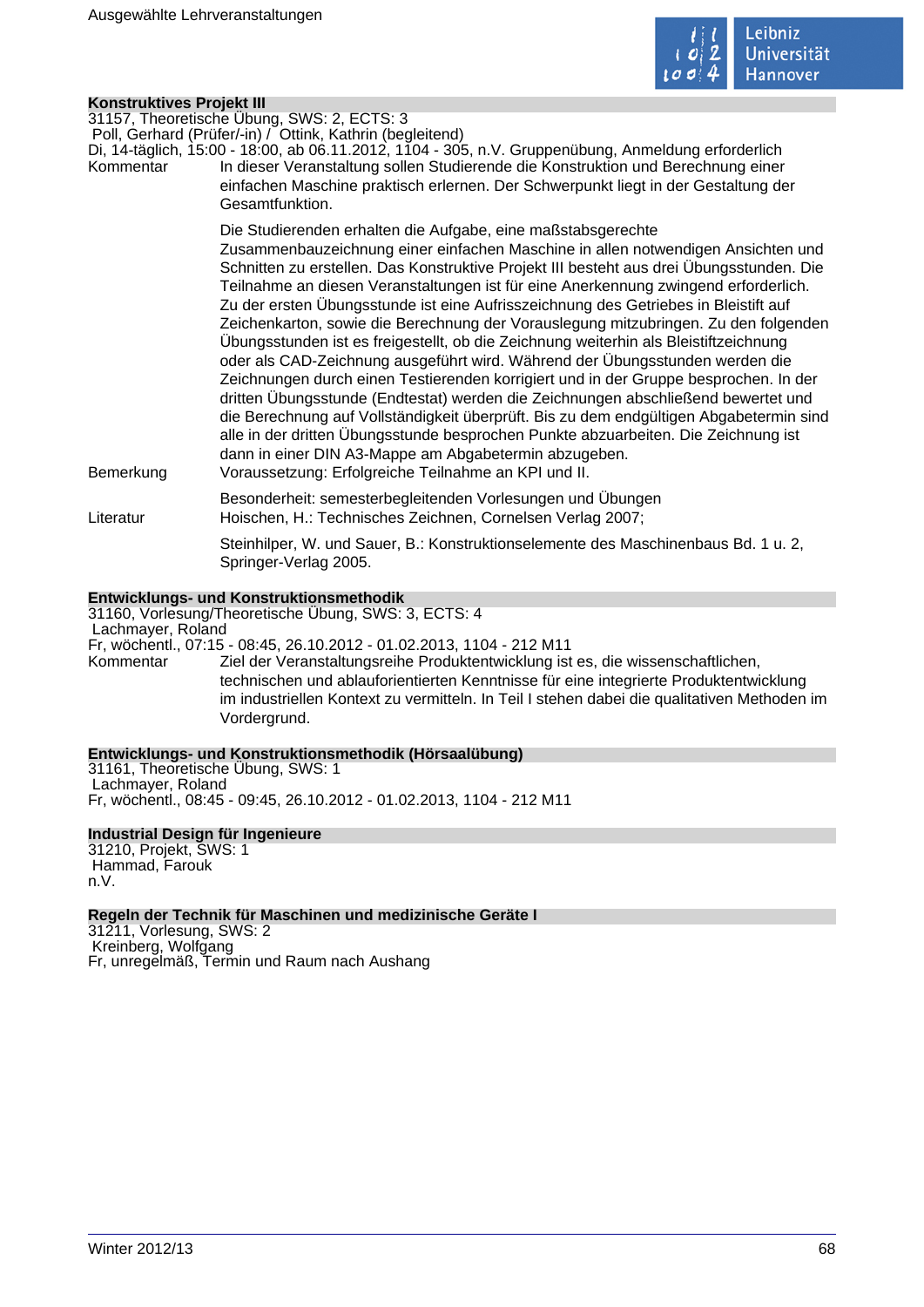

# **Fahrwerk- und Vertikal-/Querdynamik von Kfz**

31212, Vorlesung, SWS: 2, ECTS: 4 Voy, Christian (Prüfer/-in)

Fr, 14-täglich, 10:30 - 12:00, 19.10.2012 - 01.02.2013, 3403 - A437 Bibliothek des IDS , Vorlesung

Fr, 14-täglich, 12:00 - 12:30, 19.10.2012 - 01.02.2013, 3403 - A437 Bibliothek des IDS , Übung Kommentar Die Vorlesung vermittelt einerseits Wissen aus der Praxis über die Einfluss nehmenden Komponenten an der Fahrdynamik eines Kfz wie die Radaufhängung, Feder-/ Dämpfungssysteme und die Lenkung. Andererseits stellt sie hierzu die notwendigen theoretischen Grundlagen bereit. Der erste Teil enthält insbesondere systematische Erläuterungen und berichtet über Tendenzen für die Entwicklung zukünftiger Systeme. Literatur Richter: Schwerpunkte der Fahrzeugdynamik, Fahrzeugschwingung, Kurshaltung, Vierradlenkung, Allradantrieb, Verlag TÜV Rheinland 1990.

# **Sicherheit und Fahrdynamik der Verkehrssysteme**

31214, Vorlesung, SWS: 2 Hendrichs, Wolfgang Do, wöchentl., 10:00 - 11:30, ab 18.10.2012, 1104 - 232

# **Sicherheit und Fahrdynamik der Verkehrssysteme (Übung)**

31215, Theoretische Übung, SWS: 1, ECTS: 1 Hendrichs, Wolfgang Do, wöchentl., 11:30 - 12:15, ab 18.10.2012, 1104 - 232

# **Grundzüge der Produktentwicklung (Lehrangebot für ET/TI, Mechatronik, Physik und WiIng)**

31300, Vorlesung, SWS: 2 Lachmayer, Roland (verantwortlich) / Wolf, Alexander (begleitend) Fr, wöchentl., 14:30 - 16:00, 26.10.2012 - 01.02.2013, 1101 - F303 Bahlsensaal

Fr, wöchentl., 14:30 - 16:00, 26.10.2012 - 01.02.2013, 1101 - B305 Bielefeldsaal Erlernen grundlegender Zusammenhänge der Produktinnovation in Unternehmen. Organisation, Prozess und Methoden der Entwicklung werden ebenso vorgestellt wie das technische Zeichnen sowie die Berechnung und Gestaltung wesentlicher Maschinenelemente.

Notwendigkeit zur Innovation; Ablaufpläne und methodische Vorgehensweisen zur Produktentwicklung; Technisches Zeichnen; Spezifikations- und Konzipierungstechniken; Auslegung und Gestaltung von Maschinenelementen; Bewertung von Konzepten Grundzüge der Getriebekonstruktion.

Bemerkung Empfohlene Vorkenntnisse: Mechanik I, II (Statik und Festigkeitslehre)

# **Grundzüge der Produktentwicklung für ET/TI, Mechatronik, Physik und WiIng (Übung)**

31301, Theoretische Übung, SWS: 1 Lachmayer, Roland Fr, wöchentl., 16:15 - 17:00, 26.10.2012 - 02.02.2013, 1101 - F303 Bahlsensaal Fr, wöchentl., 16:15 - 17:00, 26.10.2012 - 02.02.2013, 1101 - B305 Bielefeldsaal

# **Produktentwicklung III (Innovationsmanagement)**

31310, Vorlesung/Theoretische Übung, SWS: 3, ECTS: 4

Lachmayer, Roland (Prüfer/-in) / Deiters, Arne (begleitend)

Mi, Einzel, 17:00 - 18:30, 31.10.2012 - 31.10.2012, 1105 - 107A, Erste Veranstaltung mit Einführung und Terminabsprache, dann Blockveranstaltung

Kommentar Produktentwicklung III behandelt die Einbettung von Entwicklungen in die Unternehmensorganisation. Die Methoden der Entwicklungsplanung, des Innovationsmanagements und des Projektmanagements werden sowohl hinsichtlich der notwendigen technischen Fähigkeiten als auch der erforderlichen Soft Skills vermittelt. Die Bestimmung von Key-Performance-Indikatoren der Entwicklung und ihre quantitative Ermittlung sowie deren Interpretation werden gelehrt. Formen der Entwicklungsorganisation im Unternehmen Grundlagen des Projektmanagements rechnergestützte Planungs- und Kontrollmethoden für das Projekt- und Multiprojektmanagement Ermittlung von Projekt-Performance-Indikatoren Erläuterungen zum technischen Marketing Kreativitätstechniken und dazu gehörige Methoden Bemerkung Übung ist in die Veranstaltung integriert und hat keinen eigenen Termin.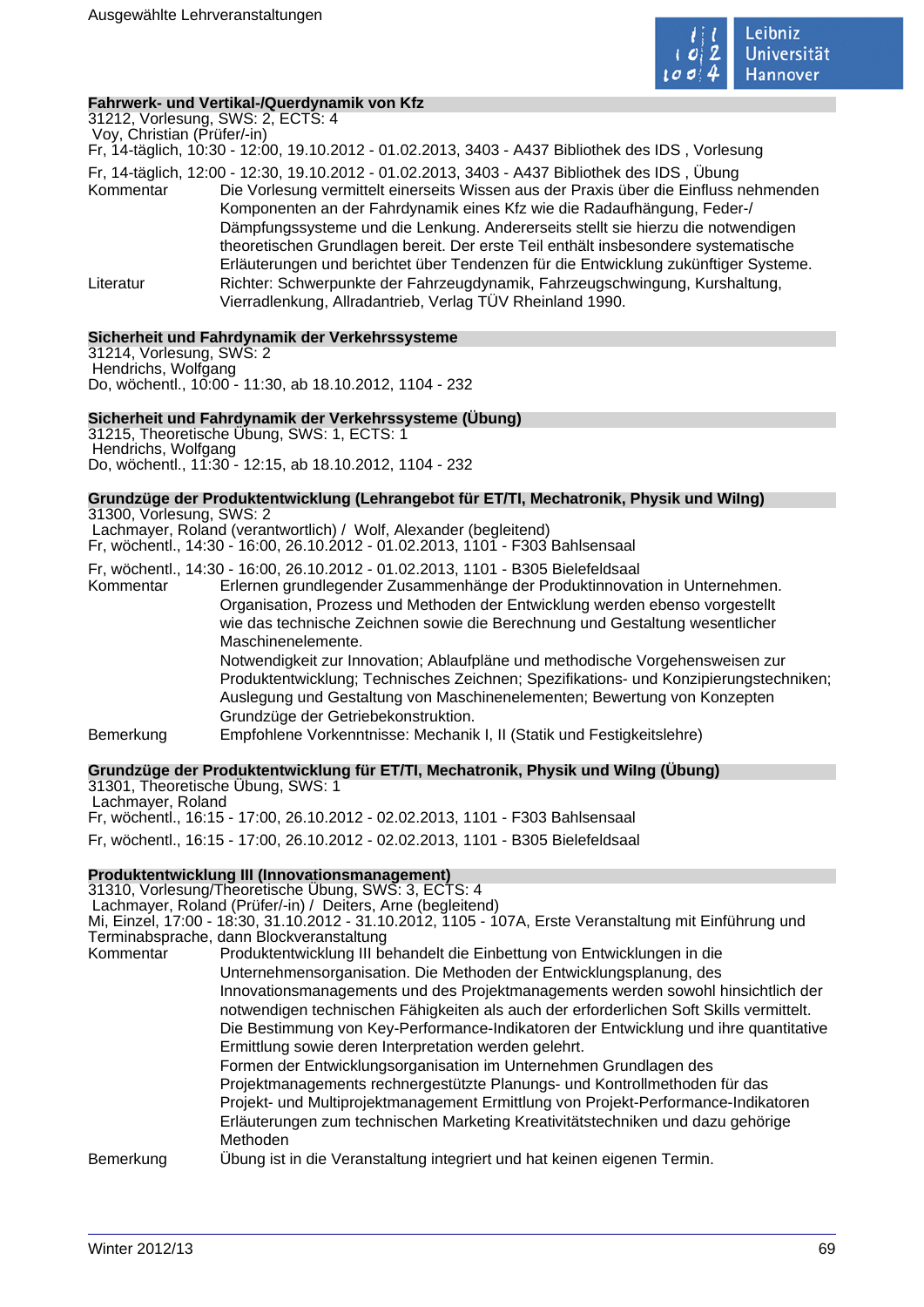

# **Produktentwicklung III (Innovationsmanagement) (Übung)**

31311, Übung Gatzen, Matthias Mibis 02.02.2013, nach Vereinbarung

# **3D-CAD-Modellierung mit Creo (Einführung)**

31316, Tutorium, ECTS: 1, Max. Teilnehmer: 15 Mozgova, Iryna Mo, wöchentl., 08:15 - 10:45, 22.10.2012 - 28.01.2013, 1105 - 103 Do, wöchentl., 08:15 - 10:45, 25.10.2012 - 02.02.2013, 1105 - 103 Kommentar Ziele Erlernen der Funktionsweise des modernen Computer Aided Designs (CAD) am Beispiel des 3D-Systems Creo Gemeinsame Erarbeitung einer strukturierten Vorgehensweise für die Modellerstellung unter Berücksichtigung der nachfolgenden Arbeitsschritte und eventueller Änderungswünsche Zunächst erlernen die Teilnehmern folgende Arbeitsschritte im 3D-CAD-System: Modellierung von Einzelteilen mit Profiloperationen Zusammenbau von Einzelteilen zu Baugruppen Ausleitung einer Einzelteilzeichnung Auf dieser Basis wird eine gemeinsame Abschlussarbeit angefertigt, wobei die Dimensionen und Schnittstellen von den Teilnehmern in Teamarbeit festgelegt werden müssen. Kenntnisse in Technischem Zeichnen, Konstruktion sowie Gestaltung von Maschinenelementen werden vorausgesetzt. Bemerkung Aktuelle Ankündigungen zu dieser Veranstaltung finden Sie auf dem Schwarzen Brett Maschinenbau

# **3D-CAD-Modellierung mit Creo (Fortgeschrittene)**

31317, Tutorium, ECTS: 1, Max. Teilnehmer: 15 Nasri, Habib Do, wöchentl., 14:00 - 16:30, 18.10.2012 - 31.01.2013, 1105 - 103, Aktuelle Ankündigungen zu dieser Veranstaltung finden Sie auf dem Schwarzen Brett Maschinenbau

# **Kolloquium des IPEG**

31320, Kolloquium Lachmayer, Roland Do, wöchentl., 18:00 - 19:30, 18.10.2012 - 02.02.2013, 1105 - 141 Herrmann-Windel-Hörsaal , Bitte beachten Sie die Ankündigungen auf dem SBMB

### **Mikro- und Nanotechnik in der Biomedizin**

31455, Vorlesung, SWS: 2 Flick, Eva / Rissing, Lutz Fr, Einzel, 09:00 - 16:00, 02.11.2012 - 02.11.2012, 8110 - 023b Seminarraum 2b (8110.10.23b) , Blockveranstaltung

Fr, Einzel, 09:00 - 16:00, 14.12.2012 - 14.12.2012, 8110 - 023b Seminarraum 2b (8110.10.23b) Fr, Einzel, 09:00 - 16:00, 18.01.2013 - 18.01.2013, 8110 - 023b Seminarraum 2b (8110.10.23b)

## **Mikro- und Nanotechnik in der Biomedizin (Übung)**

31456, Theoretische Übung, SWS: 1 Rissing, Lutz Termine n.V. im Projektraum Mikroproduktionstechnik

### **Mikro- und Nanotechnologie**

31457, Vorlesung, SWS: 2 Rissing, Lutz Do, wöchentl., 11:15 - 12:45, 18.10.2012 - 31.01.2013, 8110 - 030 8110.10.30

# **Mikro- und Nanotechnologie (Übung)**

31458, Theoretische Übung, SWS: 1 Rissing, Lutz Do, wöchentl., 13:00 - 13:45, 18.10.2012 - 31.01.2013, 8110 - 030 8110.10.30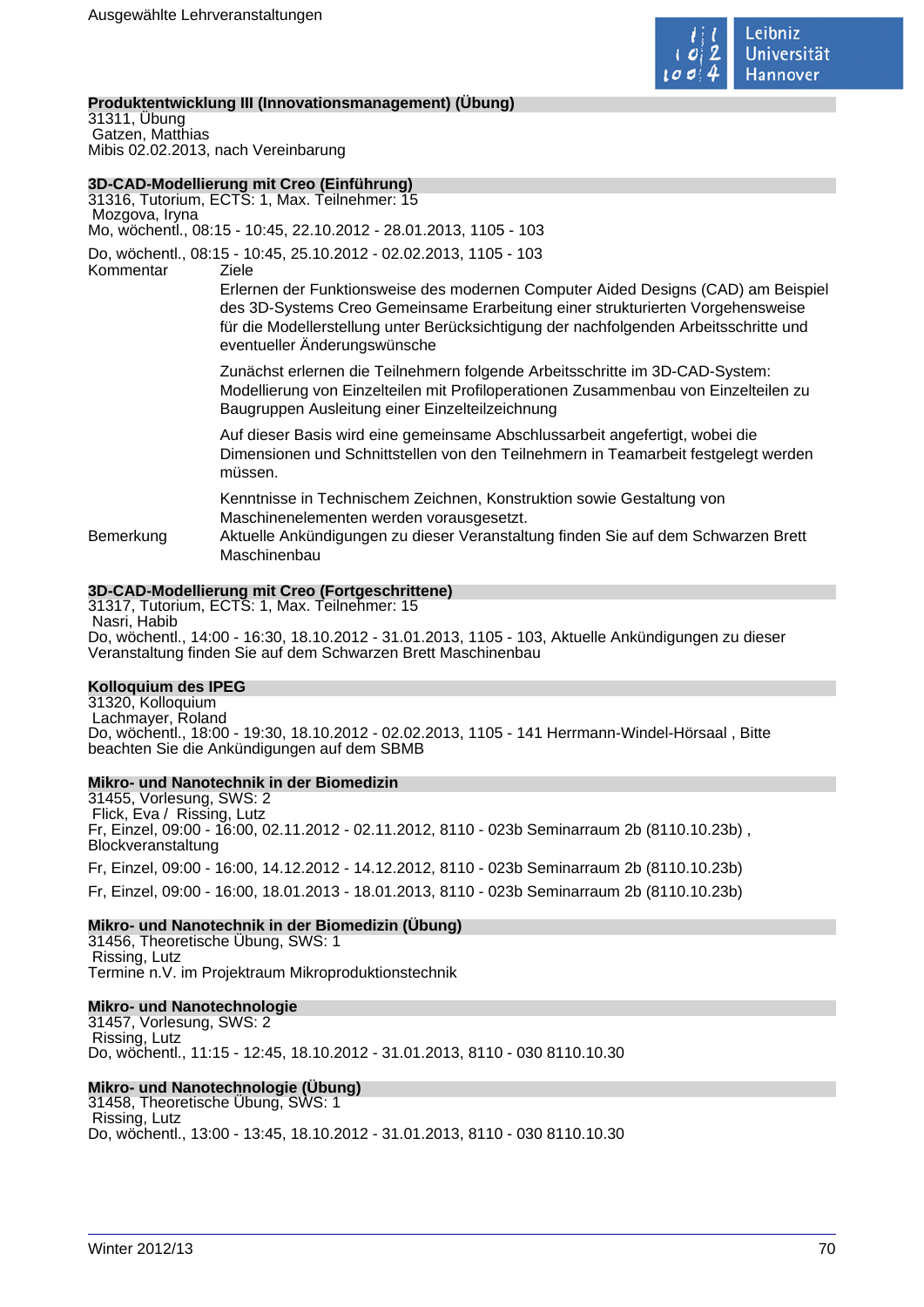

# **Beschichtungstechnik und Lithografie**

31459, Vorlesung, SWS: 2, ECTS: 4 Rissing, Lutz

Mi, Einzel, 12:00 - 13:30, 17.10.2012 - 17.10.2012, 8110 - 125 (8110.11.25)

Mi, wöchentl., 12:00 - 13:30, 24.10.2012 - 30.01.2013, 8110 - 023b Seminarraum 2b (8110.10.23b)

Kommentar Ziel der Vorlesung Beschichtungstechnik und Mikrostrukturierung ist die Vermittlung eines physikalischen und chemischen Grundverstaendnisses der in der Mikrotechnologie zum Einsatz kommenden Prozesse sowie deren mathematische Beschreibung. Dargestellt werden physikalische (PVD) und chemische (CVD) Wachstumsprozesse duenner Schichten, Analysetechniken sowie optische Grundlagen der Photolithographie. Inhalt: Grundlagen der Materialwissenschaften: Kristallstruktur und Wachstum duenner Schichten; Vakuumtechnologie: Viskoser und molekularer Gastransport im technischen Vakuum; Atomarer Filmniederschlag: thermodynamische Grundlagen der physikalischen (PVD) und chemischen (CVD) Abscheidung von Filmen aus der Dampfphase; Charakterisierung duenner Schichten; Fotolithografie: Optische Grundlagen, Fresnelbeugung bei Kontakt- und Proximitybelichtung, Fraunhoferbeugung bei Projektionsbelichtung, Chemie von Photolacken.

### **Beschichtungstechnik und Lithografie (Übung)**

31460, Theoretische Übung, SWS: 1 Rissing, Lutz Mi, Einzel, 13:30 - 14:15, 17.10.2012 - 17.10.2012, 8110 - 125 (8110.11.25) Mi, wöchentl., 13:30 - 14:15, 24.10.2012 - 30.01.2013, 8110 - 023b Seminarraum 2b (8110.10.23b) Kommentar Ziel der Vorlesung Beschichtungstechnik und Mikrostrukturierung ist die Vermittlung eines physikalischen und chemischen Grundverstaendnisses der in der Mikrotechnologie zum Einsatz kommenden Prozesse sowie deren mathematische Beschreibung. Dargestellt werden physikalische (PVD) und chemische (CVD) Wachstumsprozesse duenner Schichten, Analysetechniken sowie optische Grundlagen der Photolithographie. Inhalt: Grundlagen der Materialwissenschaften: Kristallstruktur und Wachstum duenner Schichten; Vakuumtechnologie: Viskoser und molekularer Gastransport im technischen Vakuum; Atomarer Filmniederschlag: thermodynamische Grundlagen der physikalischen (PVD) und chemischen (CVD) Abscheidung von Filmen aus der Dampfphase; Charakterisierung duenner Schichten; Fotolithografie: Optische Grundlagen, Fresnelbeugung bei Kontakt- und Proximitybelichtung, Fraunhoferbeugung bei Projektionsbelichtung, Chemie von Photolacken.

### **Einführung in die Nanotechnologie**

31461, Vorlesung, ECTS: 4 Caro, Jürgen / Rissing, Lutz / Pfnür, Herbert / Kruppe, Rahel / Osten, Hans-Jörg / Rull, Alina Mo, wöchentl., 08:15 - 09:45, 15.10.2012 - 02.02.2013, 1104 - 212 M11 Mo, Einzel, 09:15 - 10:45, 19.11.2012 - 19.11.2012, 1104 - 212 M11 Mo, Einzel, 09:15 - 10:45, 26.11.2012 - 26.11.2012, 1104 - 212 M11 Mo, Einzel, 09:15 - 10:45, 03.12.2012 - 03.12.2012, 1104 - 212 M11

# **Einführung in die Nanotechnologie (Übung)**

31462, Übung Rissing, Lutz Mo, wöchentl., 11:00 - 12:00, 15.10.2012 - 02.02.2013, 1104 - 212 M11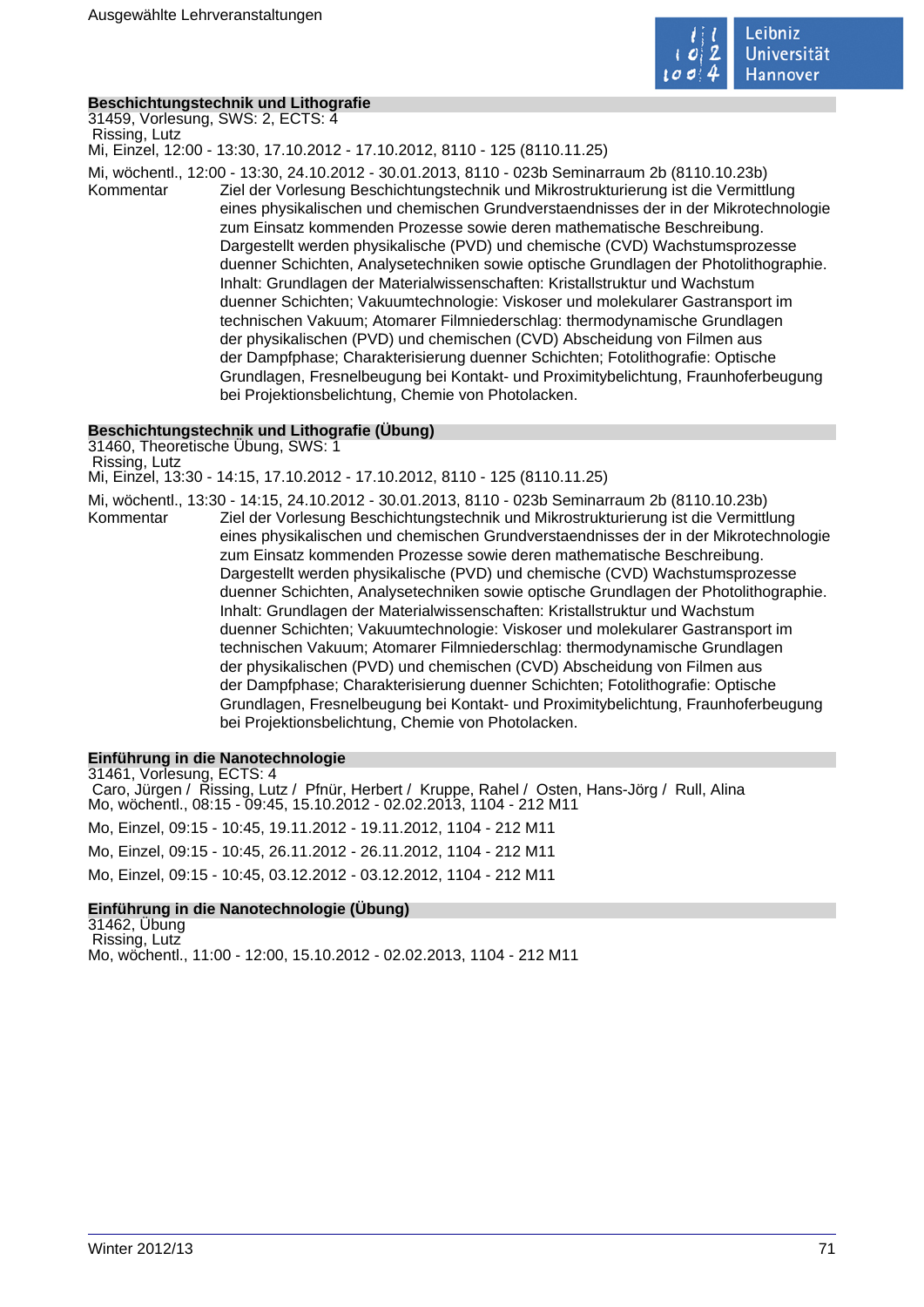

#### **Werkstoffkunde A: Grundlagen der Werkstoffkunde**

31550, Vorlesung, SWS: 4, ECTS: 3 Maier, Hans Jürgen (verantwortlich) / Wolf, Lars Oliver (begleitend)

Mo, wöchentl., 11:15 - 12:45, 22.10.2012 - 02.02.2013, 1101 - E415 Audimax , 1. Gruppe

Mo, wöchentl., 11:15 - 12:45, 22.10.2012 - 02.02.2013, 1101 - A310, 2. Gruppe

Kommentar Die Grundlagen der Werkstoffkunde und Materialprüfung werden vermittelt. Im Rahmen des Labors Werkstoffkunde (Nachweisleistung des Grundstudiums) im zweiten Semester werden diese in experimentellen Übungen vertieft. Aufbau und Einteilung der technischen Werkstoffe Gitterstrukturen Systemlehre Eisen-Kohlenstoff-Legierungen Festigkeiten von Metallen und Legierungen zerstörende und zerstörungsfreie Materialprüfung Bemerkung Einzelheiten zur Anmeldung des Labors Werkstoffkunde entnehmen Sie bitte dem Infoheft der AG Studieninformation für das zweite Semester. Literatur Bargel, Schulze: Werkstoffkunde. Hornbogen: Werkstoffe; Macherauch: Praktikum in der Werkstoffkunde. Askeland.: Materialwissenschaften

## **Werkstoffkunde C: Nichteisenmetalle und Sonderwerkstoffe**

31551, Vorlesung, SWS: 2, ECTS: 3 Maier, Hans Jürgen (verantwortlich) / Eifler, Rainer Do, wöchentl., 14:15 - 15:45, 18.10.2012 - 31.01.2013, 1101 - E415 Audimax , 1. Gruppe, Pflichtveranstaltung für Produktion und Logistik und Wi-Ing. im 3. Semester, für MB im 3. Sem. Die Grundlagen der Werkstoffkunde mit dem Schwerpunkt "Nichteisenmetalle, Sonderwerkstoffe und ihre Bearbeitung" werden vermittelt. Im Rahmen des Labors Werkstoffkunde (Nachweisleistung des Grundstudiums) werden diese in experimentellen Übungen vertieft. Nichteisenmetalle Polymerwerkstoffe Keramik Hartmetalle Verbundwerkstoffe Bemerkung Vorkenntnisse: Grundlagen der Werkstoffkunde; Eisenmetalle, es wird empfohlen, das Labor Werkstoffkunde im vorkommenden Semester zu absolvieren. Literatur Bargel, Schulze: Werkstoffkunde. Hornbogen: Werkstoffe. Macherauch: Praktikum in der Werkstoffkunde. Askeland: Materialwissenschaften.

### **Verfahren der Schweiß- und Schneidtechnik**

| 31563, Vorlesung, SWS: 2, ECTS: 3 |                                                                                   |
|-----------------------------------|-----------------------------------------------------------------------------------|
| Hassel, Thomas                    |                                                                                   |
|                                   | Mo, 14-täglich, 14:00 - 17:00, ab 15.10.2012, 8101 - 001 (8101.10.01)             |
| Kommentar                         | Es wird ein Überblick über verschiedene Schweißverfahren und thermische           |
|                                   | Schneidtechnik vermittelt. Dabei wird auf Verfahrensprinzipien und -abläufe sowie |
|                                   | praktische Anwendungen und Einsatzgebiete eingegangen. Physikalische und          |
|                                   | technologische Mechanismen werden erläutert. Praktische Übungen ergänzen den      |
|                                   | Vorlesungsinhalt.                                                                 |
|                                   | Einteilung der Schweiß- und Schneidverfahren nach Art der Energieeinbringung      |
|                                   | Autogene Schweiß- und Schneidtechnik Einführung in die Lichtbogenphysik           |
|                                   | Schweißverfahren Plasmatechnik Unterwasserschweißen und -schneiden Lasertechnik   |
|                                   | Wiederstandsschweißverfahren Unterpulverschweißen Sonderschweiß- und              |
|                                   | Schneidverfahren Elektronenstrahltechnik                                          |
| Bemerkung                         | Vorkenntnisse in Werkstoffkunde A / B / C erforderlich.                           |
| Literatur                         | Böhme, Hermann: Handbuch der Schweißverfahren I/II;                               |
|                                   | Ruge: Handbuch der Schweißtechnik;                                                |
|                                   |                                                                                   |

Schulze, Krafka, Neumann: Schweißtechnik.

### **Verfahren der Schweiß- und Schneidtechnik (Übung)**

31564, Experimentelle Übung, SWS: 1, ECTS: 1 Hassel, Thomas Termine nach Absprache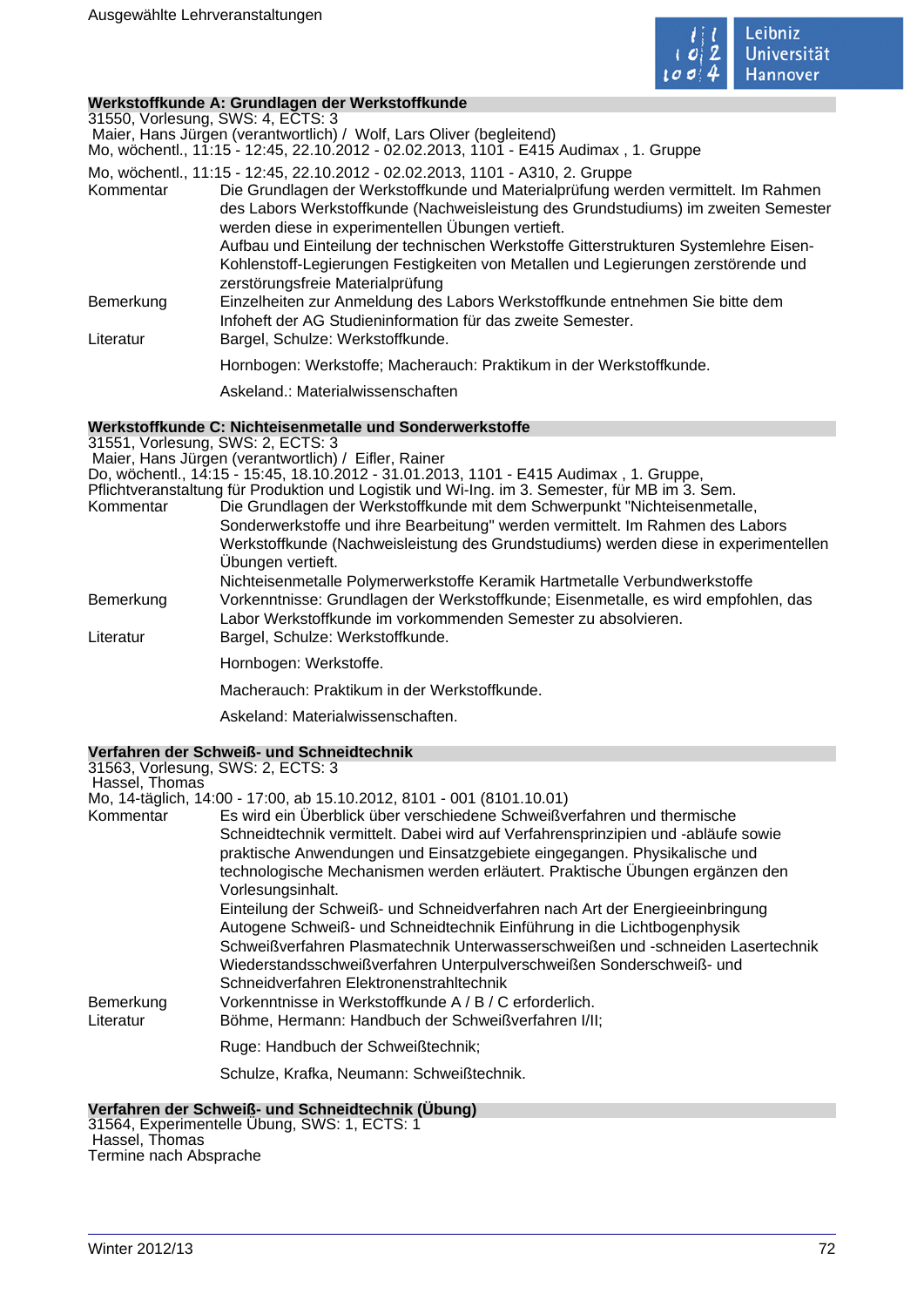

#### **Korrosion**

31565, Vorlesung/Theoretische Übung, SWS: 3, ECTS: 4 Wilk, Peter (verantwortlich) / Hoyer, Petra Termine nach Absprache, Raum 8101.10.01 (Hörsaal UWTH)

#### **Materialprüfung I – Verfahren der Materialprüfung**

31567, Vorlesung, SWS: 2, ECTS: 4

Nürnberger, Florian (verantwortlich) / Reiter, Mareike (begleitend)

Do, wöchentl., 11:00 - 12:30, 18.10.2012 - 30.01.2013, 8114 - 106 (8114.11.06) Kommentar Es wird ein Überblick über die zerstörende Materialprüfung gegeben. Dabei wird auf Verfahrensprinzipien und -abläufe sowie praktische Anwendungen und Einsatzgebiete eingegangen. Physikalische und technologische Mechanismen werden erläutert. Praktische Übungen ergänzen den Vorlesungsinhalt.

> Zerstörende Prüftechniken zur Materialcharakterisierung und Fehlerprüfung: Werkstoffmechanische Prüfung Materialographie Kristallographie Bestimmung chemischer Zusammensetzung und physikalischer Eigenschaften sowie systemunabhängiger Eigenschaften

Zerstörungsfreie Prüftechniken zur Materialcharakterisierung und Fehlerprüfung: Radiographie Tomographie Ultraschall Schallemission Elektromagnetische Verfahren Thermographie und Eindringverfahren Automatisierung der Prüf- und Analysetechniken Produktprüfung und Qualitätssicherung in Fertigungslinien Bemerkung Vorkenntnisse aus Werkstoffkunde A, B, C; Konstruktionswerkstoffe erforderlich.

#### **Materialprüfung I – Verfahren der Materialprüfung (Übung)**

31568, Experimentelle Übung, SWS: 1 Nürnberger, Florian / Schaper, Mirko Termine nach Absprache

## **Laser in der Biomedizintechnik (Übung)**

31570, Theoretische Übung, SWS: 1, ECTS: 1 Kaierle, Stefan (Prüfer/-in) Do, wöchentl., 16:00 - 17:00, 25.10.2012 - 24.01.2013, Veranstaltungsort: Wie Vorlesung

#### **Kunststofftechnik**

31571, Vorlesung, SWS: 2, ECTS: 4

|           | Moab 15.10.2012, Termine nach Absprache                                                    |
|-----------|--------------------------------------------------------------------------------------------|
| Kommentar | Die Vorlesung vermittelt die Grundlagen der Kunststoffkunde sowie der                      |
|           | Kunststoffverarbeitung. Nach einem kurzen Abriss der Geschichte der Kunststoffe            |
|           | wird ein Überblick über den molekularen Aufbau dieser Werkstoffklasse sowie über die       |
|           | verschiedenen Reaktionsmechanismen der Polymerisation gegeben. Die Eigenschaften           |
|           | von Thermoplasten, Duroplasten und Elastomeren werden anhand exemplarischer                |
|           | Vertreter dargestellt. Es schließt sich die Behandlung wichtiger Verfahren für die         |
|           | Herstellung von Halbzeugen und Formteilen an (z.B. Kalandrieren, Extrudieren)              |
|           | Grundlagen der Kunststoffchemie Einteilung, Aufbau und Eigenschaften der Kunststoffe       |
|           | Kautschuk Faserverstärkte Kunststoffe Herstellungsverfahren für Halbzeuge und              |
|           | Formteile Fügen von Kunststoffen (Schweißen, Kleben, mechanisches Verbinden)               |
|           | Veredeln von Kunststoffen Grundlagen der Kunststoffprüfung Recycling                       |
| Bemerkung | Vorkenntnisse in Werkstoffkunde A, B und C erforderlich.                                   |
| Literatur | Menges, Haberstroh, Michaeli, Schmachtenberg: Werkstoffkunde Kunststoffe, München<br>2002. |

## **Kunststofftechnik (Übung)**

31572, Theoretische Übung, SWS: 1 Knops, Martin Moab 15.10.2012, Termine nach Absprache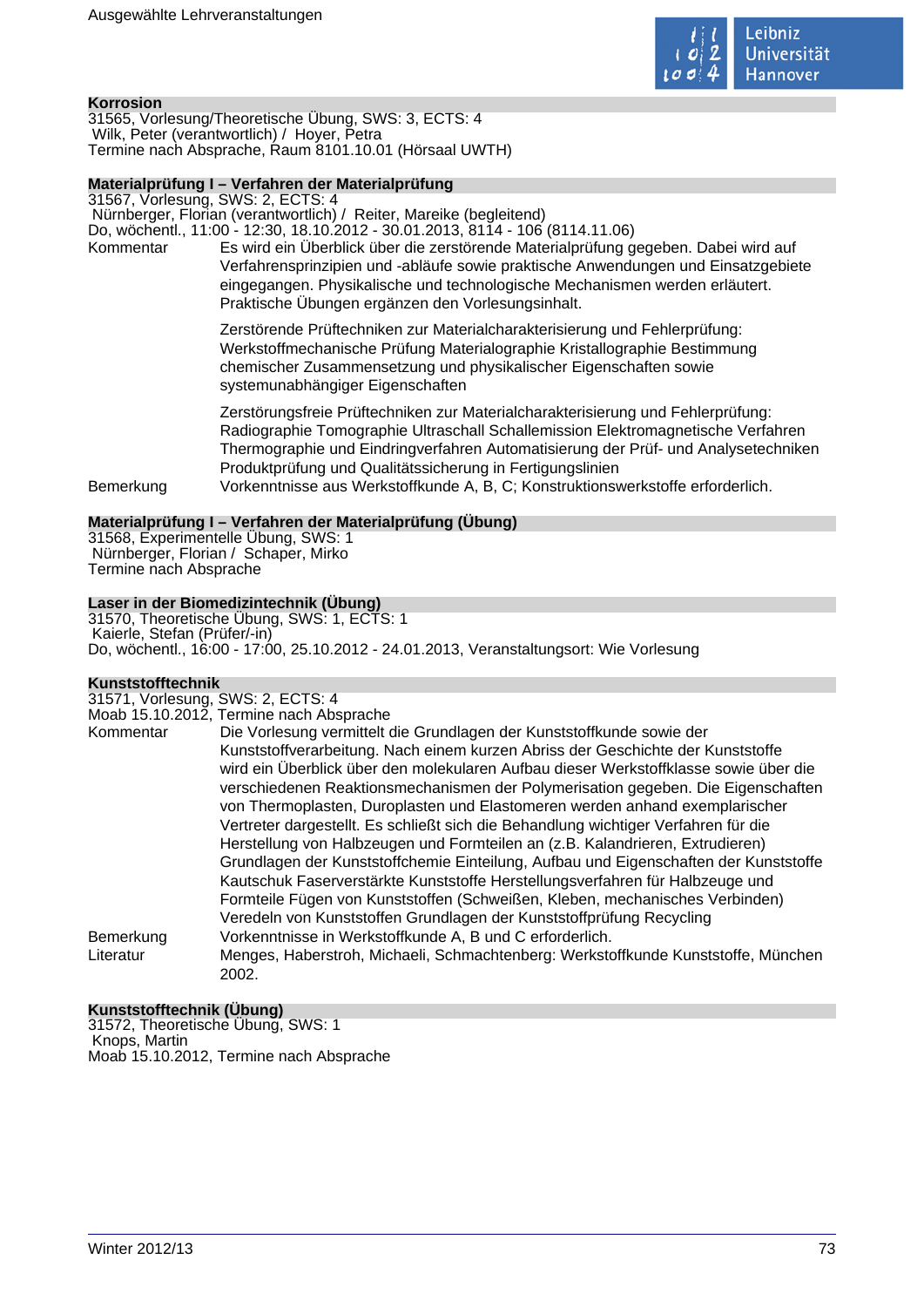

### **Gießereitechnik**

31573, Vorlesung, SWS: 2, ECTS: 4

 Maier, Hans Jürgen (Prüfer/-in) / Schaper, Mirko (begleitend) / Otten, Maik (begleitend) Di, wöchentl., 16:00 - 17:30, 16.10.2012 - 29.01.2013, 8110 - 025 (8110.10.25)

Kommentar Ziel der Vorlesung ist es zu erarbeiten, welche konstruktiven Aufgabenstellungen sich durch gießtechnische Verfahren lösen lassen. Gleichzeitig sollen die Hörer in die Lage versetzt werden, den optimalen Werkstoff und das wirtschaftlichste Gießverfahren für gestellte Anforderungen ermitteln zu können. Darüber hinaus sollen mögliche Probleme der ausgewählten Techniken beurteilt werden können.

Die Vorlesung gliedert sich in 3 Module:

Im ersten Modul werden die allgemeinen Grundlagen der Gießtechnik wie Modellund Formenbau, Formfüllung, Erstarrung, Schrumpfung, Speisen, Ausformen und Putzen behandelt. Das zweite Modul beschäftigt sich mit den spezifischen Besonderheiten der verschiedenen Gusswerkstoffe. Neben den unterschiedlichen Gusseisensorten werden die Schwermetalle Stahl, Zink und verschiedene Buntmetalle sowie die Leichtmetalle Aluminium und Magnesium ausführlich behandelt. Im dritten Modul werden die verschiedenen derzeit gängigen Gießverfahren wie Sandguss, Druckguss, Schleuderguss u. a. sowie die typischerweise bei diesen Verfahren auftretenden Gießfehler vorgestellt. Zusätzlich wird auf die wichtigsten Methoden der Qualitätssicherung in der Gießtechnik eingegangen.

Bemerkung Voraussetzungen: Werkstoffkunde I und II.

Praktische Übungen zu verschiedenen Gießverfahren.

#### **Gießereitechnik (Übung)**

31574, Theoretische Übung, SWS: 1 Termine nach Absprache

#### **Optische Analytik**

31575, Vorlesung/Theoretische Übung, SWS: 3, ECTS: 4

| Heidenblut. Torsten |                                                                                            |
|---------------------|--------------------------------------------------------------------------------------------|
|                     | Do, wöchentl., 13:30 - 14:30, 25.10.2012 - 02.02.2013, 8114 - 106 (8114.11.06) , Vorlesung |
| Kommentar           | Die Lehrveranstaltung behandelt verschiedene optische Analyseverfahre                      |

| Kommentar | Die Lehrveranstaltung behandelt verschiedene optische Analyseverfahren und              |
|-----------|-----------------------------------------------------------------------------------------|
|           | physikalische Methoden zur Charakterisierung von optischen Komponenten. Ausgehend       |
|           | von den physikalischen Grundlagen werden die Analyseverfahren in ihrer Funktion,        |
|           | ihren sinnvollen Einsatzmöglichkeiten und ihren Grenzen erläutert. Einsatzbeispiele und |
|           | praktische Demonstrationen vertiefen dabei das Verständnis. Die Studierenden sollen     |
|           | so in die Lage versetzt werden, bei sich stellenden Analyseaufgaben die sinnvollen      |
|           | Verfahren zu wählen und die Messergebnisse interpretieren zu können.                    |
|           | Physikalische Grundlagen Optik Mikroskopische Verfahren (verschiedene Licht-,           |
|           | Laser-, Rasterelektronen- und Transmissionselektronenmikroskope, Mikrosonde, etc.)      |
|           | spektroskopische Verfahren (Glimmentladungsspektroskopie, ICP induktiv gekoppeltes      |
|           | Plasma, etc.) und andere Verfahren (Phasen-Doppler-Anemometer, Thermografie,            |
|           | etc.) Technische Realisierung Interpretation der Messergebnisse Anwendungsbeispiele     |
|           | Praktische Vorführungen                                                                 |
|           |                                                                                         |

Literatur Eugene Hecht: Optik, Oldenbourg Verlag München;

Heinz Haferkorn: Optik: Physikalisch-technische Grundlagen und Anwendungen, WILEY-VCH;

F. Pedrotti et al.: Optik für Ingenieure, Springer.

L. Bergmann / C. Schaefer: Lehrbuch der Experimentalphysik, Band 3: Optik "Wellenund Teilchenoptik".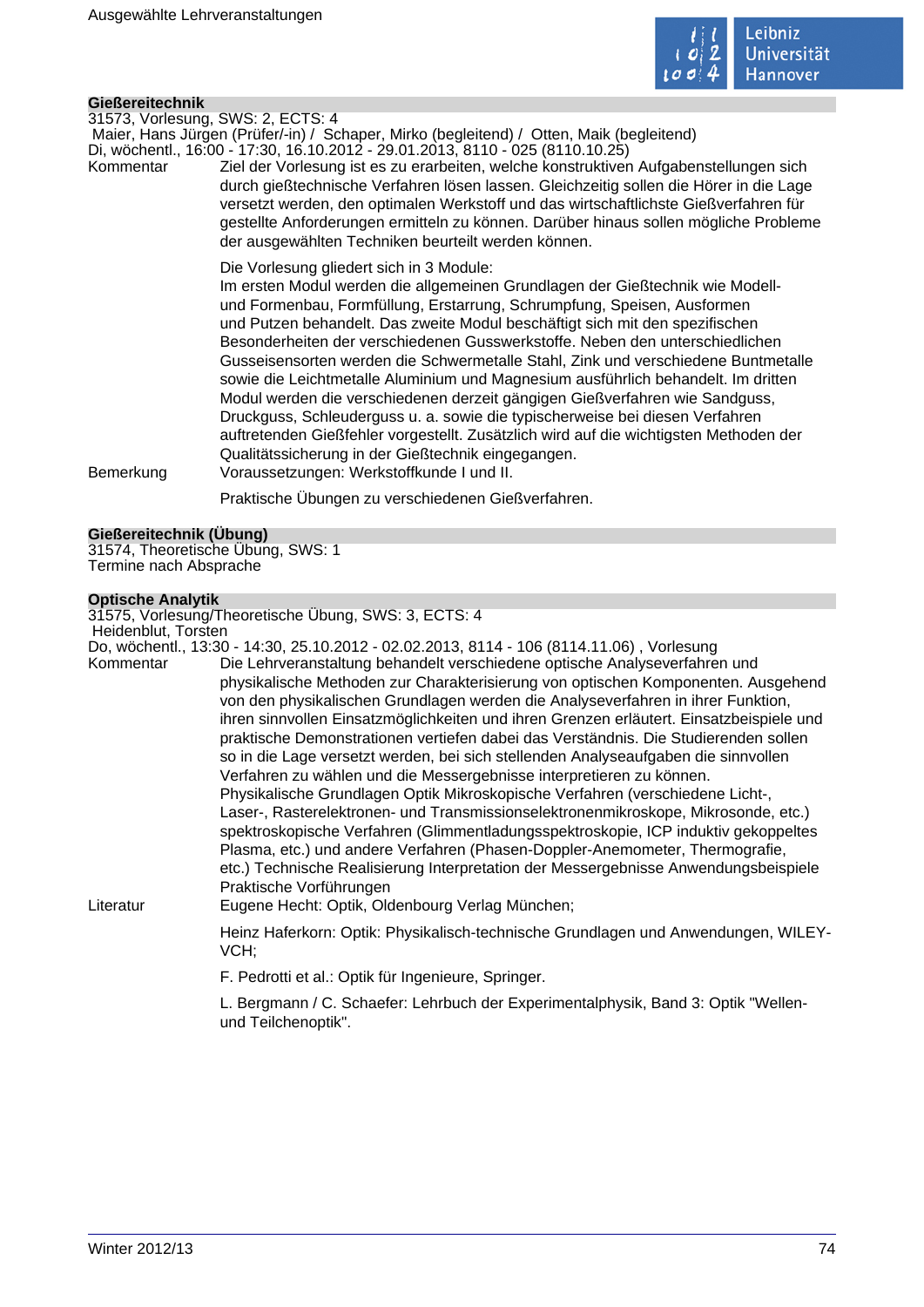

#### **Prozesskette im Automobilbau - Vom Werkstoff zum Produkt**

31850, Vorlesung, SWS: 2, ECTS: 3

 Behrens, Bernd-Arno (Prüfer/-in) / Gaebel, Christoph Michael (begleitend) / Moritz, Jörn (begleitend) Di, wöchentl., 10:15 - 11:45, 23.10.2012 - 29.01.2013, 8110 - 030 8110.10.30

Kommentar Vermittlung der einzelnen Prozessschritte im Automobilbau von der Stahlherstellung über die Endmontage der Blechkomponenten bis zur Lackierung und Maßnahmen zum Korrosionsschutz.

> Im Rahmen der Prozesskette des Automobilbaus wird auf die Stahlherstellung, die Auslegung des Umformprozesses, die Werkzeugherstellung, den eigentlichen Umformprozess und die Verbindungstechnik bei der Montage der Blechteile eingegangen. Es werden die aktuellen Entwicklungstendenzen im Automobilbaubereich bezüglich Leichtbau und des Einsatzes neuer Werkstoffe und Verfahren aufgezeigt und Abläufe im Entwicklungs- und Fertigungsprozess dargestellt.

Bemerkung Vorkenntnisse aus Umformtechnik - Grundlagen erforderlich. Literatur Lange: Umformtechnik, Bd. 3, Springer Verlag, 1990.

Doege E., Behrens B.-A. (2010): Handbuch Umformtechnik, 2. Auflage, Springer Verlag Berlin Heidelberg.

#### **Prozesskette im Automobilbau - Vom Werkstoff zum Produkt (Übung)**

31855, Theoretische Übung, SWS: 1, ECTS: 1 Behrens, Bernd-Arno Di, wöchentl., 12:00 - 12:45, 23.10.2012 - 29.01.2013, 8110 - 030 8110.10.30

## **Anwendungen der FEM bevorzugt bei Implantaten**

31860, Vorlesung, SWS: 2, ECTS: 3

Behrens, Bernd-Arno (verantwortlich) / Bouguecha, Anas (begleitend)

Fr, wöchentl., 08:30 - 10:00, 26.10.2012 - 01.02.2013, 8110 - 115 (8110.11.15)<br>Kommentar Inhaltlich gibt die Vorlesung "Anwendung der FEM bevorzug Inhaltlich gibt die Vorlesung "Anwendung der FEM bevorzugt bei Implantaten" eingangs einen Einblick in die Geschichte und Theorie der FEM und zeigt Anwendungsmöglichkeiten in der biomedizinischen Technik auf. Anschließend werden Aufbau und Funktionsweise von FE-Systemen erläutert. Darauf aufbauend erfolgt die Vermittlung von grundlegenden Fertigkeiten zur Anwendung der FEM anhand von praxisnahen medizintechnischen Beispielen.

Literatur Schwarz (1991): Methode der finiten Elemente - Eine Einführung unter besonderer Berücksichtigung der Rechenpraxis,Teubner, Stuttgart.

> Doege E., Behrens B.-A. (2010): Handbuch Umformtechnik, 2. Auflage, Springer Verlag Berlin Heidelberg.

Bathe K.-J. (1996): Finite Elemente Procedures. Prentice Hall, Englewood Cliffs, New Jersey.

Fröhlich P. (1995): FEM-Leitfaden – Einführung und praktischer Einsatz von Finite-Element-Programmen. Springer-Verlag Berlin Heidelberg New York.

## **Anwendungen der FEM bevorzugt bei Implantaten (Übung)**

31865, Theoretische Übung, SWS: 1, ECTS: 1 Behrens, Bernd-Arno

Fr, wöchentl., 26.10.2012 - 02.02.2013, Übungstermine und Ort werden bei der Vorlesung bekannt gegeben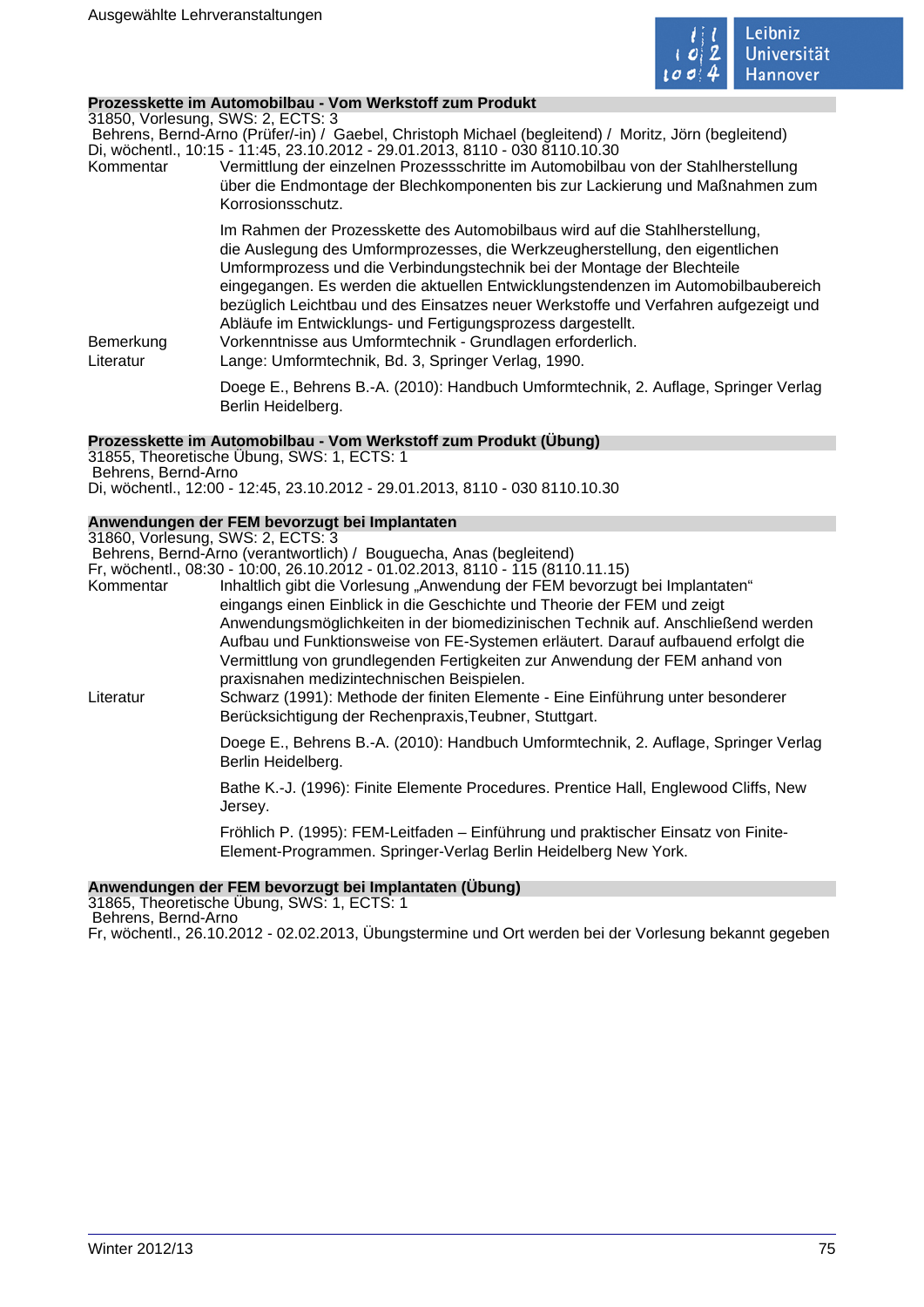

## **Softwarewerkzeuge im Maschinenbau**

31870, Vorlesung, SWS: 2, ECTS: 3

 Behrens, Bernd-Arno (verantwortlich) / Santangelo, Adrian (begleitend) / Vieregge, Tobias (begleitend) Mo, wöchentl., 16:00 - 17:30, 22.10.2012 - 28.01.2013, 8110 - 030 8110.10.30

Kommentar Ziel der Vorlesung ist die Einführung in Softwarewerkzeuge im Maschinenbau. Diese soll anhand ausgewählter Tools erfolgen. Es werden Einblicke in die modernen EDV-Techniken vermittelt und der Aufbau und die Funktionsweisen von Rechneranlagen sowie der unterschiedlichsten Softwarewerkzeuge demonstriert. Die Vorlesung vermittelt den Studierenden hierbei u.a. Grundlagen der CAD-Konstruktion und zeigt Anforderungen für die Anwendung Künstlicher Intelligenz und Expertensysteme. Ferner sollen Grundlagen und Anwendung von Datenbanken verstanden und die Funktionalität von Betriebssystemen und Netzwerken beurteilt werden.

Aufbau von Rechneranlagen Funktionalität von Betriebssystemen und Netzwerken Grundfunktionen und Möglichkeiten des Internets Grundlagen und Anwendungen von Datenbanken Grundlagen der IT-Sicherheit und der Programmierung Einführung in die rechnerunterstützte Konstruktion (CAD) Grundlagen der Anwendung Künstlicher Intelligenz sowie von Expertensystemen Rahmenbedingungen der Fuzzy-Logik sowie Basiswissen der Numerischen Methoden

Literatur Doege E., Behrens B.-A. (2010): Handbuch Umformtechnik, 2. Auflage, Springer Verlag Berlin Heidelberg.

## **Softwarewerkzeuge im Maschinenbau (Übung)**

31875, Übung, SWS: 1, ECTS: 1 Behrens, Bernd-Arno Mo, wöchentl., 22.10.2012 - 02.02.2013, Die Übungstermine und -Ort werden in der Vorlesung bekannt gegeben

## **Moderner Automobilkarosseriebau**

|           | 31876, Vorlesung/Theoretische Übung, SWS: 3, ECTS: 4<br>Behrens, Bernd-Arno (verantwortlich) / Gaebel, Christoph Michael (begleitend) / Moritz, Jörn (begleitend)<br>Mi, Einzel, 09:00 - 16:00, 05.12.2012 - 05.12.2012, 8110 - 030 8110.10.30                                                                                                                                                                                                                                                                                                                                                                                                                                                                                                                                                                                                                      |
|-----------|---------------------------------------------------------------------------------------------------------------------------------------------------------------------------------------------------------------------------------------------------------------------------------------------------------------------------------------------------------------------------------------------------------------------------------------------------------------------------------------------------------------------------------------------------------------------------------------------------------------------------------------------------------------------------------------------------------------------------------------------------------------------------------------------------------------------------------------------------------------------|
|           | Mi, Einzel, 09:00 - 16:00, 12.12.2012 - 12.12.2012, 8110 - 030 8110.10.30                                                                                                                                                                                                                                                                                                                                                                                                                                                                                                                                                                                                                                                                                                                                                                                           |
| Kommentar | Mi, Einzel, 09:00 - 16:00, 19.12.2012 - 19.12.2012, 8110 - 030 8110.10.30<br>Die Vorlesung vermittelt den Studierenden die Grundlagen des Karosseriebaus in der<br>Automobilproduktion und gibt einen Überblick über die verschiedenen Konzepte in<br>der PKW-Fertigung, die Zusammenbaufolge der Karosserie, die Verbindungstechnik<br>und Innovationen in der Fertigung. Auf diese Weise erhalten die Studierenden einen<br>allgemeinen Einblick in den Fahrzeugbau, die Produktionstechnik und die Zukunft dieser<br>wichtigen Industriebranche.                                                                                                                                                                                                                                                                                                                 |
| Bemerkung | Die Vorlesung vermittelt zunächst das Verständnis für die Prozesskette im Automobilbau,<br>beginnend vom Bauteil über die Karosserie bis hin zum fertigen Fahrzeug. Des Weiteren<br>werden grundlegende Kenntnisse im Karosseriebau mit der Automatisierungstechnik,<br>den verwendeten Werkstoffen und Teilen sowie der Verbindungstechnik aufgezeigt.<br>Hierbei werden die neuesten Konzepte in einer modernen Fahrzeugproduktion und<br>im Karosseriebau vorgestellt. An einem aktuellen Beispiel wird der Karosseriebau<br>eines Fahrzeuges erläutert sowie die Produktionslinie, die Zusammenbaufolge und<br>die Fügetechnik in der Praxis erklärt. Die Studierenden erhalten die Möglichkeit, einen<br>planerischen Ansatz für einen eigenen Karosseriebau zu entwickeln.<br>Grundlagenwissen auf dem Gebiet der Umformtechnik und Werkstoffkunde empfohlen. |
| Literatur | Die Veranstaltung wird in drei Blöcken gehalten.<br>Zeitschrift Automobilproduktion.                                                                                                                                                                                                                                                                                                                                                                                                                                                                                                                                                                                                                                                                                                                                                                                |
|           | Meichsner: Migrationskonzept für einen modell- und variantenflexiblen Karosseriebau,<br>PZH Garbsen.                                                                                                                                                                                                                                                                                                                                                                                                                                                                                                                                                                                                                                                                                                                                                                |
|           | Braess; Seifert: Handbuch Kraftfahrzeugtechnik, Friedr. Vieweg & Sohn Verlag.                                                                                                                                                                                                                                                                                                                                                                                                                                                                                                                                                                                                                                                                                                                                                                                       |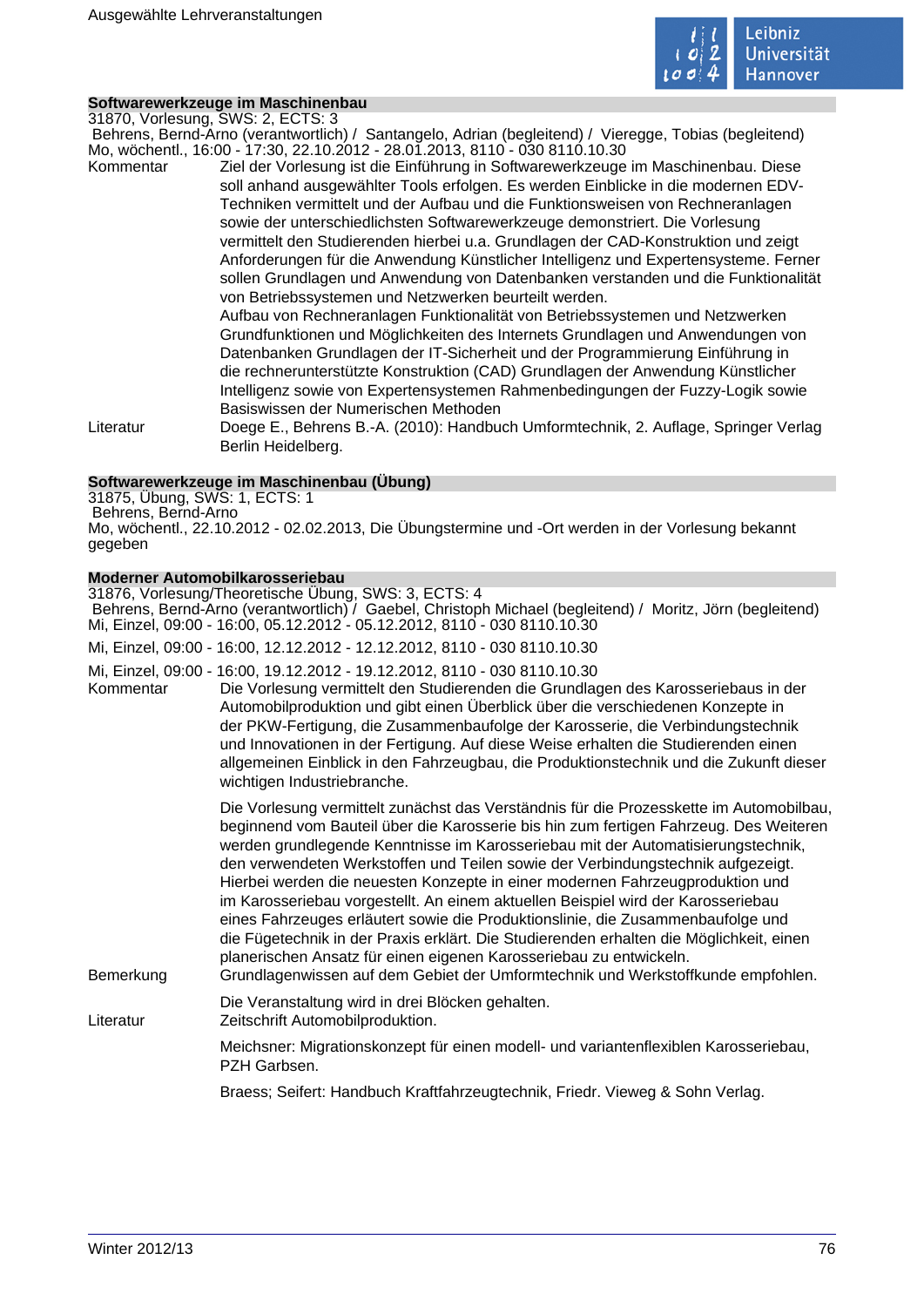

## **Moderner Automobilkarosseriebau (Übung)**

31877, Übung, SWS: 1, ECTS: 1 Behrens, Bernd-Arno Mi, Einzel, 09:00 - 16:00, 05.12.2012 - 05.12.2012, 8110 - 030 8110.10.30 , Die Übung erfolgt im Rahmen der 3 Blockveranstaltungsterminen (siehe Vorlesung)

Mi, Einzel, 09:00 - 16:00, 12.12.2012 - 12.12.2012, 8110 - 030 8110.10.30 , Die Übung erfolgt im Rahmen der 3 Blockveranstaltungsterminen (siehe Vorlesung)

Mi, Einzel, 09:00 - 16:00, 19.12.2012 - 19.12.2012, 8110 - 030 8110.10.30 , Die Übung erfolgt im Rahmen der 3 Blockveranstaltungsterminen (siehe Vorlesung)

#### **Werkzeugmaschinen I**

32000, Vorlesung, SWS: 2, ECTS: 3 Denkena, Berend Fr, wöchentl., 08:30 - 10:00, ab 19.10.2012, 8110 - 030 8110.10.30

#### **Werkzeugmaschinen I (Übung)**

32002, Theoretische Übung, SWS: 1, ECTS: 1 Denkena, Berend Fr, wöchentl., 10:15 - 11:00, ab 19.10.2012, 8110 - 030 8110.10.30

#### **CAx-Anwendungen in der Produktion**

32005, Vorlesung, SWS: 2 Böß, Volker (begleitend) Di, wöchentl., 10:30 - 12:00, 16.10.2012 - 29.01.2013, 8110 - 014 Seminarraum 1a (8110.10.14) Di, Einzel, 10:30 - 12:00, 15.01.2013 - 15.01.2013, 8110 - 023

#### **CAx-Anwendungen in der Produktion (Übung)**

32007, Theoretische Übung, SWS: 1 Böß, Volker (verantwortlich) / Köller, Marian (begleitend) Di, Einzel, 10:30 - 12:00, 30.10.2012 - 30.10.2012, 8110 - 014 Seminarraum 1a (8110.10.14) Di, wöchentl., 12:30 - 13:15, 06.11.2012 - 29.01.2013, 8110 - 023

## **Fertigungsmanagement**

32010, Vorlesung, SWS: 2, ECTS: 4 Denkena, Berend

Di, wöchentl., 14:30 - 16:00, 16.10.2012 - 22.01.2013, 8110 - 023a Seminarraum 2a (8110.10.23a) Kommentar Die Vorlesung gibt eine umfangreiche Einführung in das Management und die Organisation von produzierenden Unternehmen. Hierbei werden insbesondere Anforderungen an ein modernes Management thematisiert und das notwendige Methodenwissen für künftige Führungsaufgaben vermittelt. Praxisnahe Fallbeispiele ergänzen die Vorlesung. Literatur Wöhe, Günter und Döring, Ulrich: Einführung in die Allgemeine Betriebswirtschaftslehre; Verlag Franz Vahlen, München.

> Küppel, Hans-Ulrich: Controlling. Konzeption, Aufgaben, Instrumente; Schaeffer-Poeschel Verlag, Stuttgart.

#### **Fertigungsmanagement (Übung)**

32011, Theoretische Übung, SWS: 1 Denkena, Berend / Nemeti, Andrea Di, wöchentl., 16:00 - 17:00, 23.10.2012 - 25.01.2013, 8110 - 023a Seminarraum 2a (8110.10.23a)

#### **Planung und Entwicklung mechatronischer Systeme**

32012, Vorlesung, SWS: 2, ECTS: 4 Denkena, Berend (verantwortlich) / Litwinski, Kai (begleitend) Fr, wöchentl., 11:15 - 12:45, ab 19.10.2012, 8110 - 014 Seminarraum 1a (8110.10.14)

#### **Planung und Entwicklung mechatronischer Systeme (Übung)**

32013, Theoretische Übung, SWS: 1 Denkena, Berend (verantwortlich) / Litwinski, Kai (begleitend) Fr, unregelmäß, 13:15 - 14:15, 8110 - 014 Seminarraum 1a (8110.10.14)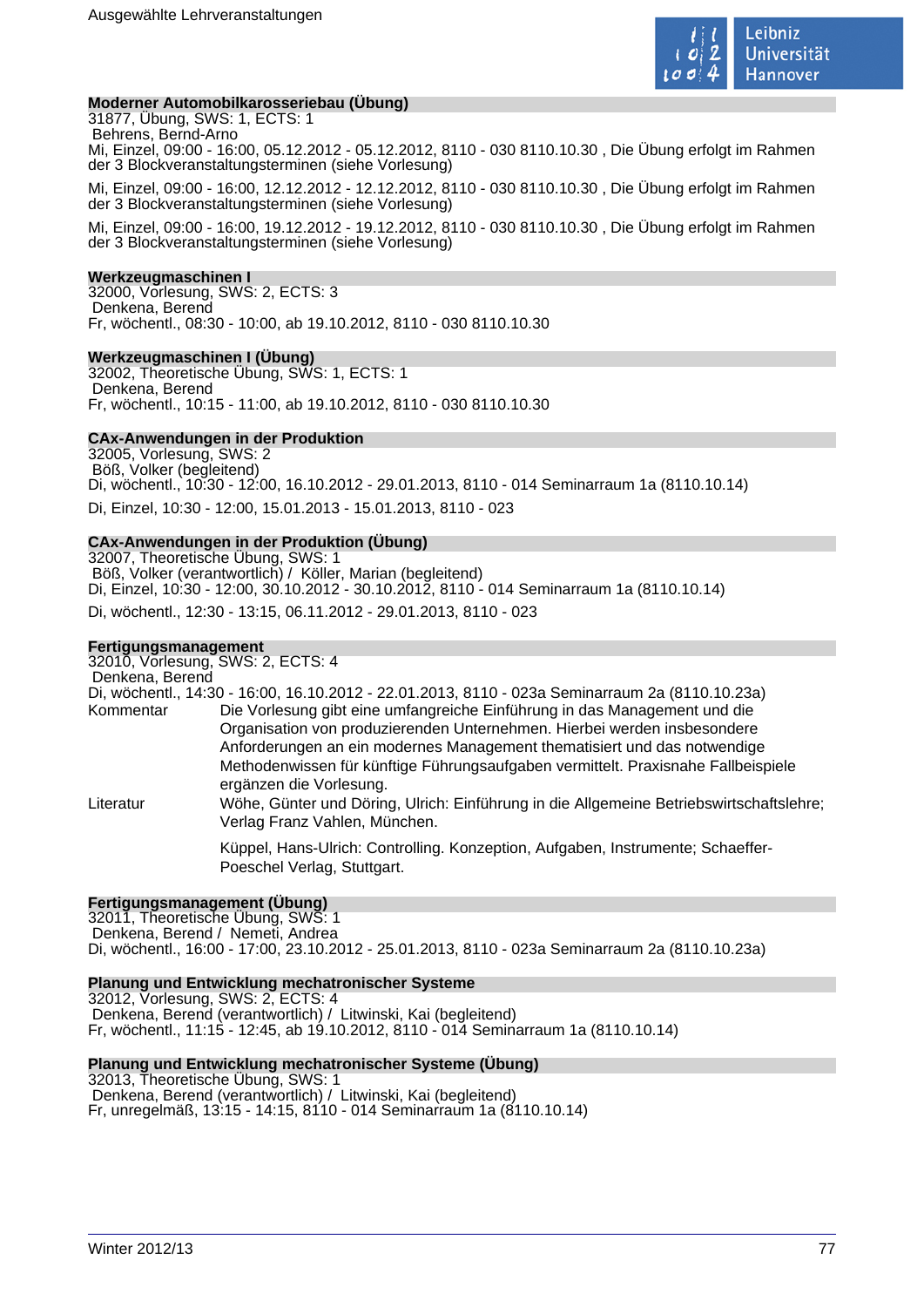

## **Einführung in die Materialflußsimulationssoftware Plant Simulation**

32109, Tutorium, SWS: 1, ECTS: 1

Denkena, Berend / Kröning, Stefan

Blockveranstaltung: Termin wird bekannt gegeben.

- Kommentar Bei der Planung und späteren Optimierung von komplexen Fertigungsanlagen ist der Einsatz von Simulationssystemen nicht mehr wegzudenken. So nutzen viele Firmen die am Markt führende Materialflusssimulationssoftware Plant Simulation, um Fertigungsprozesse, Aspekte der Arbeitsplanung und -steuerung sowie von Anlagenstörungen virtuell untersuchen zu können. Das Ziel des Tutoriums ist es, die Software Plant Simulation zu erlernen und diese selbstständig zur Erstellung von komplexen Simulationsmodellen einsetzen zu können.
- Literatur Bangsow, S.: Fertigungssimulation mit Plant Simulation und SimTalk: Anwendung und Programmierung mit Beispielen und Lösungen, 1. Aufl., München: Carl Hanser Verlag, 2008.

## **Informationstechnisches Praktikum**

32230, Vorlesung, SWS: 2, ECTS: 2 Overmeyer, Ludger / Becker, Matthias / Niemann, Björn Di, wöchentl., 14:30 - 16:00, 16.10.2012 - 02.02.2013, 1101 - E415 Audimax , Findet ab WiSe 2012/13 statt.

## **Fahrzeugakustik**

| 32256, Vorlesung, ECTS: 4 |                                                                                           |
|---------------------------|-------------------------------------------------------------------------------------------|
| Gäbel, Gunnar             |                                                                                           |
|                           | Di, Einzel, 17:00 - 18:00, 16.10.2012 - 16.10.2012, 3403 - A437 Bibliothek des IDS        |
| Kommentar                 | Im Rahmen dieser Vorlesung werden zunächst grundlegende Schwingungs- &                    |
|                           | Akustikphänomene (NVH) diskutiert und auf Anwendungen im Automobilbereich                 |
|                           | übertragen. Hierbei wird neben der Mess- & Analysetechnik sowie der Signalverarbeitung    |
|                           | die subjektive Wahrnehmung von Schall durch den Menschen diskutiert. Es                   |
|                           | werden Simulationsverfahren vorgestellt, die eine frühzeitige Beurteilung des             |
|                           | Fahrzeugverhaltens erlauben. Darüber hinaus wird das Thema der aktiven Schwingungs-       |
|                           | & Schallfeldbeeinflussung behandelt.                                                      |
| Bemerkung                 | Bei dieser Veranstaltung handelt es sich um eine Blockveranstaltung. Die                  |
|                           | Veranstaltungstermine werden in der 1. Veranstaltung festgelegt.                          |
| Literatur                 | P. Zeller: Handbuch Fahrzeugakustik, Vieweg & Teubner, 2009; K. Genuit: Sound-            |
|                           | Engineering im Automobilbereich, Springer, 2010; M. Möser: Messtechnik der Akustik,       |
|                           | Springer, 2010; J. Blauert: Acoustics for Engineers, Springer, 2008; Vorlesungsfolien und |
|                           | Übungen (Stud.IP)                                                                         |
|                           |                                                                                           |

## **Arbeitswissenschaft**

| 32400, Vorlesung, SWS: 2, ECTS: 3<br>Kommentar | Nyhuis, Peter (Prüfer/-in) / Schepers, Simon (begleitend)<br>Di, wöchentl., 08:15 - 10:00, 23.10.2012 - 29.01.2013, 1101 - F102<br>Einführung in die Arbeitswissenschaft                                                                                                                                                                                                                                                                  |
|------------------------------------------------|-------------------------------------------------------------------------------------------------------------------------------------------------------------------------------------------------------------------------------------------------------------------------------------------------------------------------------------------------------------------------------------------------------------------------------------------|
| Bemerkung                                      | Gegenstand der Vorlesung ist die Gestaltung menschlicher Arbeit in der<br>arbeitswissenschaftlichen Forschung und der betrieblichen Praxis. Die Inhalte<br>beziehen sich vornehmlich auf die Bereiche Arbeitsorganisation, Arbeitswirtschaft<br>und menschengerechte Arbeitsgestaltung, einschließlich der Gestaltung von<br>Veränderungsprozessen.<br>Interesse der Studierenden an Unternehmensführung und Logistik wird vorausgesetzt. |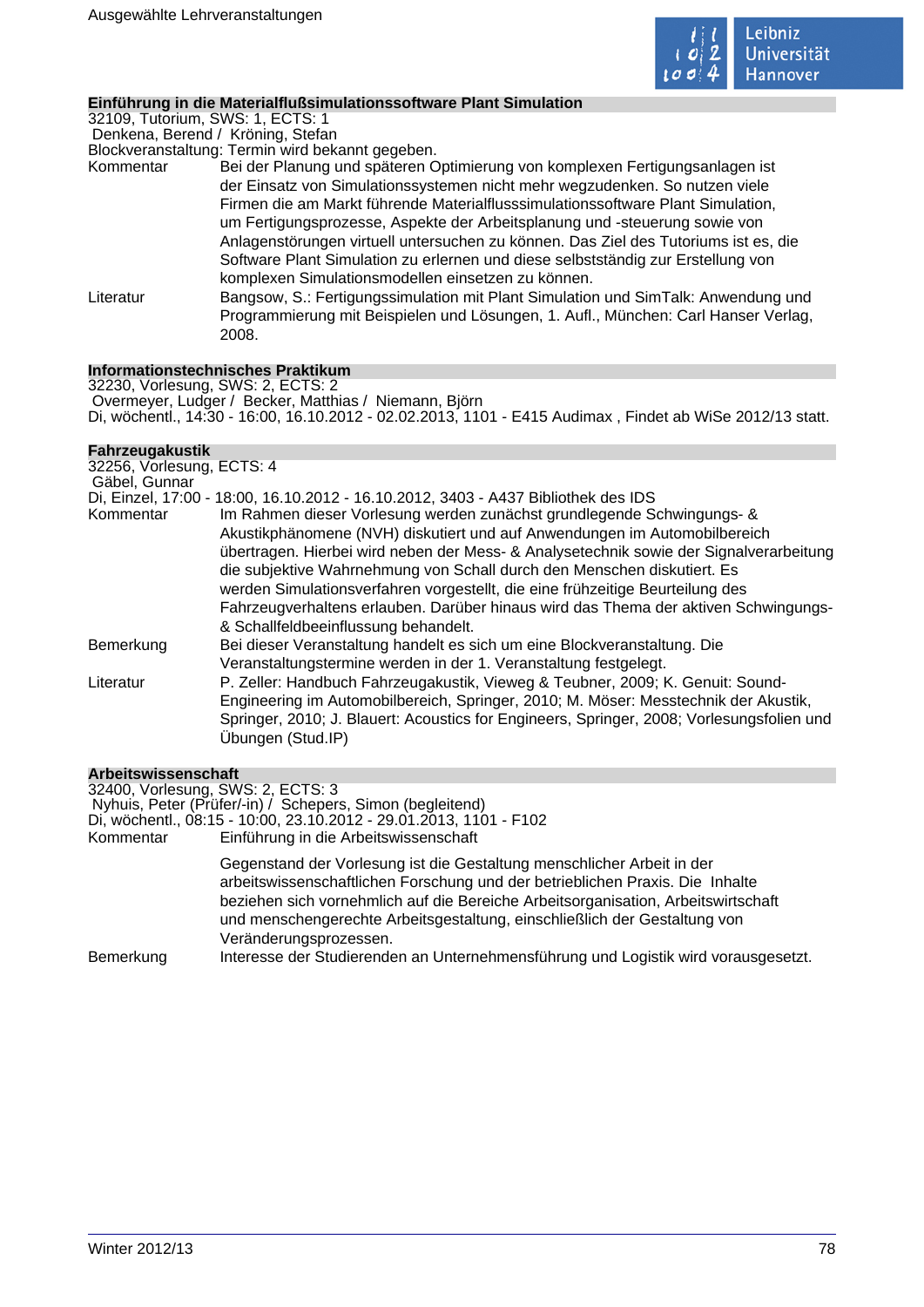

## **Industrielle Planungsverfahren**

32403, Vorlesung, SWS: 2, ECTS: 4 Vollmer, Lars (verantwortlich) / Reinema, Christian / Tschöpe, Sebastian Mo, Einzel, 10:00 - 11:30, 29.10.2012 - 29.10.2012, 8110 - 014 Seminarraum 1a (8110.10.14) , Einführungsveranstaltung Do, Einzel, 09:00 - 17:30, 06.12.2012 - 06.12.2012, 8110 - 023a Seminarraum 2a (8110.10.23a) , Block 1 Do, Einzel, 09:00 - 17:30, 06.12.2012 - 06.12.2012, 8110 - 023b Seminarraum 2b (8110.10.23b) , Block 1 Fr, Einzel, 09:00 - 17:30, 07.12.2012 - 07.12.2012, Block 2 Fr, Einzel, 09:00 - 17:30, 07.12.2012 - 07.12.2012, 8110 - 023b Seminarraum 2b (8110.10.23b) , Block 2 Kommentar Ziel der Vorlesung ist das Erlernen von Methoden zur Planung, Realisierung und Ergebniskontrolle von Unternehmensstrategien und Projekten. Die Vorlesung wird nicht im klassischen Stil als Vorlesung gehalten, sondern es werden Workshops durchgeführt, in denen die Studierenden viel ausprobieren und selbst üben können. Das Unternehmen als Planungsumfeld Situationsanalyse und Zielformulierung Kreativtechniken zur Ideen- und Lösungsfindung Geschäftsprozesse Simulationsverfahren Bewertungs- und Entscheidungsverfahren Projektmanagement Strategien und Methoden zur Marktanalyse und Produktdefinition Organisatorischwirtschaftlich-rechtliches Umfeld der Produktentwicklung Bemerkung Interesse an Unternehmensführung und Logistik erforderlich.

## **Industrielle Planungsverfahren (Übung)**

32405, Theoretische Übung, SWS: 1 Vollmer, Lars (verantwortlich) / Reinema, Christian / Tschöpe, Sebastian im Rahmen der Blockveranstaltung

## **Produktionsmanagement**

32410, Vorlesung, SWS: 2, ECTS: 4

Nyhuis, Peter (verantwortlich) / Grigutsch, Michael / Seitz, Kai-Frederic

Blockveranstaltung nach Vereinbarung, siehe: www.ifa.uni-hannover.de

| Kommentar | Vermittlung der Grundlagen des Produktionsmanagements. Dazu gehören Modelle<br>produktionslogistischer Prozesse, Funktionen der Produktionsplanung, Strategien<br>und Verfahren der Produktionssteuerung, Ansätze des Produktionscontrollings sowie                                                                                                                                                                                                                                                     |
|-----------|---------------------------------------------------------------------------------------------------------------------------------------------------------------------------------------------------------------------------------------------------------------------------------------------------------------------------------------------------------------------------------------------------------------------------------------------------------------------------------------------------------|
|           | logistische Zusammenhänge in Lieferketten.                                                                                                                                                                                                                                                                                                                                                                                                                                                              |
|           | Produktionsmanagement als strategischer Unternehmensfaktor Zielsystem, Stellgrößen<br>und Regelkreis des Produktionsmanagements Trichtermodell, Durchlaufdiagramm,<br>Kennlinientheorie Grundgesetze der Produktionslogistik Programmplanung<br>Mengenplanung Termin- und Kapazitätsplanung Strategien und Verfahren der<br>Produktionssteuerung Engpassorientierte Logistikanalyse Logistische Lageranalyse<br>Unternehmensübergreifende Kooperationsformen Elemente und Prozesse einer<br>Lieferkette |
| Bemerkung | Interesse an Unternehmensführung und Logistik erforderlich.                                                                                                                                                                                                                                                                                                                                                                                                                                             |
| Literatur | Nyhuis, Wiendahl: Logistische Kennlinien.                                                                                                                                                                                                                                                                                                                                                                                                                                                               |
|           | Wiendahl: Fertigungsregelung.                                                                                                                                                                                                                                                                                                                                                                                                                                                                           |
|           | Lödding: Verfahren der Fertigungssteuerung.                                                                                                                                                                                                                                                                                                                                                                                                                                                             |

#### **Produktionsmanagement (Übung)**

32415, Theoretische Übung, SWS: 1 Nyhuis, Peter (verantwortlich) / Grigutsch, Michael / Seitz, Kai-Frederic **Blockveranstaltung** 

## **Fabrikplanung** 32420, Vorlesung, SWS: 2 Nyhuis, Peter (verantwortlich) / Mersmann, Tobias Blockvorlesung, siehe www.ifa.uni-hannover.de Kommentar Im Rahmen der Vorlesung sollen sowohl eine systematische Vorgehensweise als auch Methoden und Werkzeuge zur effektiven und effizienten Planung von Fabriken vorgestellt werden. Einführung in die Fabrikplanung Ziel- und Strategieentwicklung in Unternehmen Untersuchungsfelder und Methoden der Fabrikanalyse Entwicklung von Struktureinheiten Strukturausplanung Systematik der Layoutgestaltung Realisierung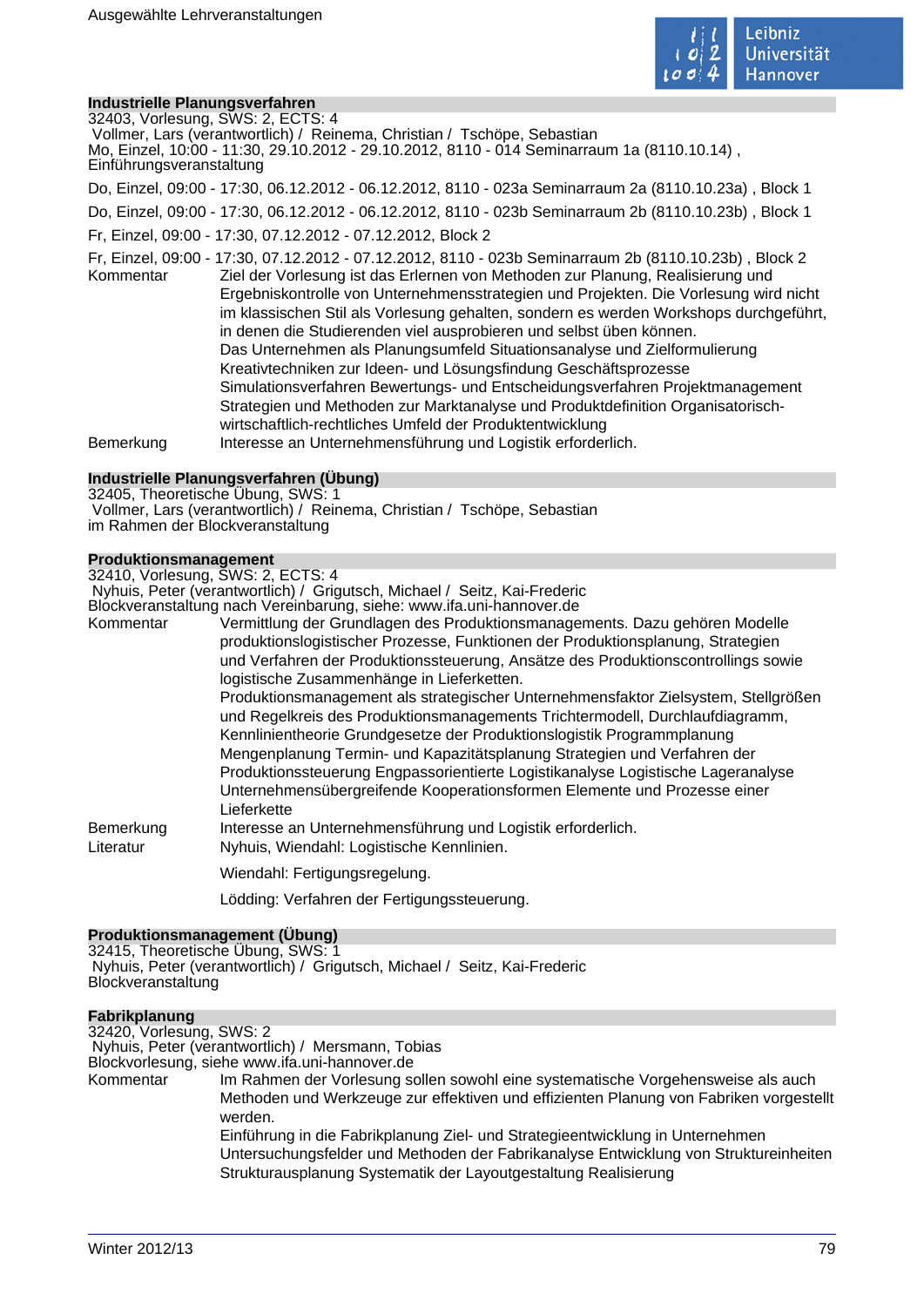

## **Fabrikplanung (Übung)**

32422, Theoretische Übung, SWS: 1 Nyhuis, Peter / Mersmann, Tobias Blockveranstaltung n.V.; siehe www.ifa.uni-hannover.de

#### **Anlagenmanagement (Übung)**

32427, Hörsaal-Übung, SWS: 1 Nickel, Rouven siehe www.ifa.uni-hannover.de

#### **Materialflusssysteme**

32505, Vorlesung, SWS: 2, ECTS: 4 Schulze, Lothar Mo, wöchentl., 10:15 - 11:45, ab 15.10.2012, 3406 - 315 Bemerkung 2. Semesterhälfte

#### **Materialflusssysteme (Übung)**

32507, Theoretische Übung, SWS: 1 Schulze, Lothar Mo, 14-täglich, 12:30 - 14:00, ab 12.11.2012, 3406 - 315 Bemerkung 2. Semesterhälfte

#### **Logistiksysteme (LOS)**

32509, Vorlesung, SWS: 2, ECTS: 4 Schulze, Lothar Mo, wöchentl., 08:30 - 10:00, 15.10.2012 - 02.02.2013, 3406 - 315

# **Materialflusssysteme (Übung)**

32510, Übung Schulze, Lothar Mo, 14-täglich, 12:30 - 14:00, 05.11.2012 - 02.02.2013, 3406 - 315

#### **Mikromess- und Mikroregelungstechnik**

32880, Vorlesung, SWS: 2, ECTS: 4 Reithmeier, Eduard (verantwortlich) / Pape, Christian Mi, wöchentl., 10:15 - 11:45<br>Kommentar Nach der Nach dem Besuch der Vorlesung sollen die Studierenden in der Lage sein, ein geeignetes Messverfahren für eine bestimmte Messaufgabe im Mikro- oder Nanometerbereich nach bestimmten Kriterien auszuwählen und sich dabei der Grenzen des jeweiligen Messverfahrens bewusst sein. Es wird ein Überblick über die aktuell in der Industrie und der Forschung angewendete Messtechnik vermittelt, wobei der Schwerpunkt auf dem Messprinzip liegt. Messverfahren zur Bestimmung der Makro- und Mikrogeometrie von Kleinstbauteilen Taktile Messverfahren Rasterkraftmikroskopie Klassifikation und Beschreibung von Mikroaktoren und Mikrosensoren Sizeeffekt Übertragungsverhalten Integration in Mikrosysteme Steuer- und Regelkonzepte Anwendungen Bemerkung Vorkenntnisse aus Messtechnik I und Regelungstechnik I.

#### **Mikromess- und Mikroregelungstechnik (Übung)**

32885, Theoretische Übung, SWS: 1 Pape, Christian Do, wöchentl., 15:15 - 16:00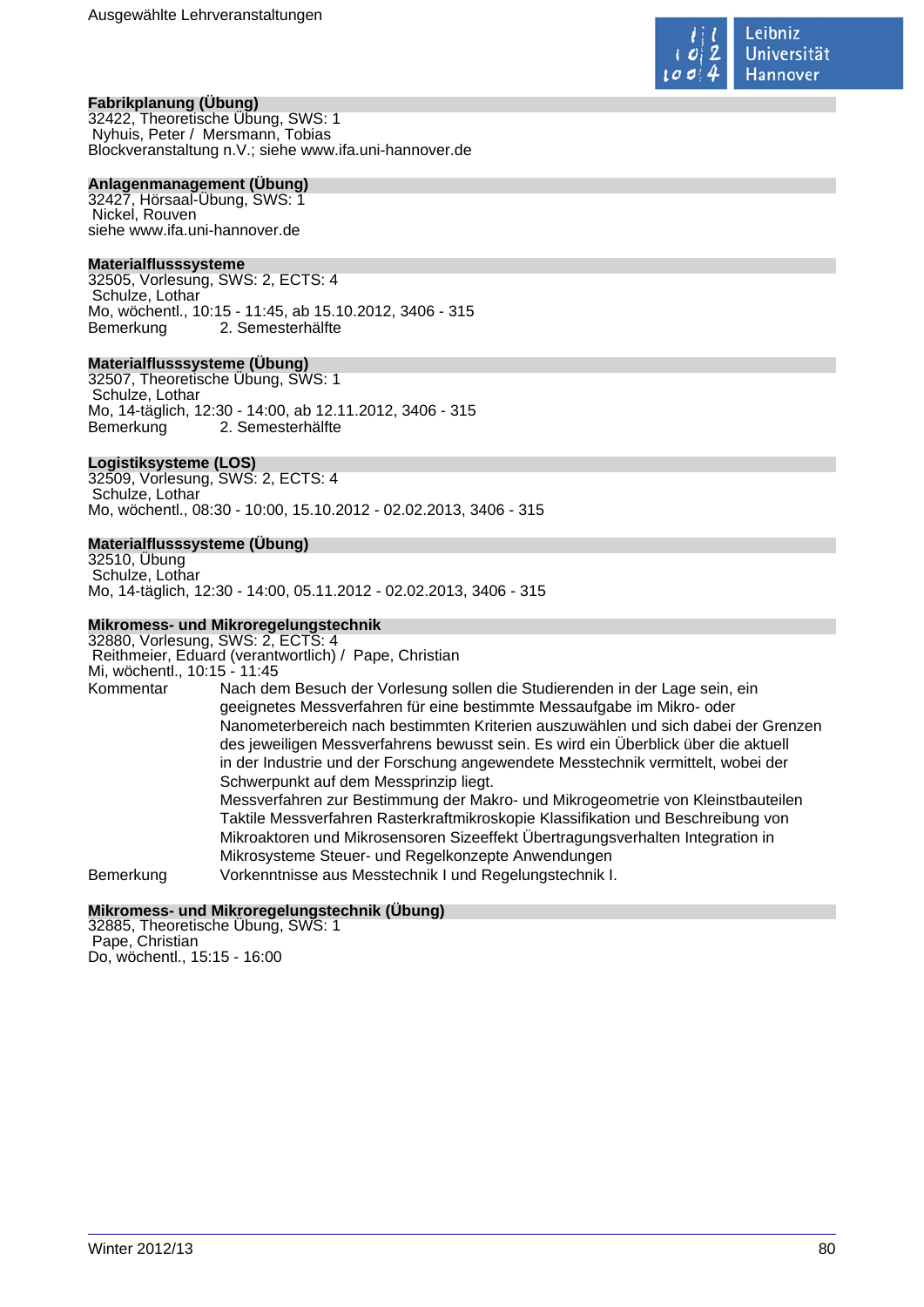

#### **Messen mechanischer Größen**

32950, Vorlesung, SWS: 2, ECTS: 4

Schwartz, Roman (verantwortlich) / Scheuer, Renke / Priese, Sylvia (begleitend)

Block, 08:00 - 14:00, 04.01.2013 - 25.01.2013, 3201 - 011, Blockveranstaltung an einem Freitag im Januar, siehe Aushang im IMR

Kommentar Einführung in die Wissenschaft vom Messen (Metrologie), insbesondere der mechanischen Größen. Einführung, Grundlagen der Messtechnik (Bedeutung, Ziele und Voraussetzungen

für richtiges Messen) Metrologische Infrastruktur, Internationales Messwesen, Rückführung auf SI-Einheiten Einflussgrößen und Messunsicherheitsbudget nach GUM beim Messen mechanischer Größen Darstellung und Weitergabe der SI-Basiseinheit Kilogramm (Definition, Realisierung, mögliche Neudefinition) Kraftmessund Wägezellenprinzipien, Aufbau und Einsatz von Waagen, angewandte Wägetechnik Darstellung und Weitergabe der mechanischen Größen Kraft, Drehmoment, Druck, Dichte, Beschleunigung Spezialthemen: Grundlagen Atomuhren, GPS, Koordinatenmesstechnik, Massekomparatoren

Bemerkung Exkursion zur Physikalisch-Technischen Bundesanstalt (PTB) in Braunschweig.

Kenntnisse aus Messtechnik I empfohlen.

### **Messen mechanischer Größen (Übung)**

32952, Theoretische Übung, SWS: 1 Schwartz, Roman (verantwortlich) / Scheuer, Renke / Priese, Sylvia (begleitend) Block, 08:00 - 14:00, 04.01.2013 - 25.01.2013, 3201 - 011, Blockveranstaltung an einem Freitag im Januar, siehe Aushang im IMR

## **Technische Mechanik I für Maschinenbau**

33300, Vorlesung, SWS: 2 Wriggers, Peter (verantwortlich) / Müller-Hoeppe, Dana (verantwortlich) Mi, wöchentl., 08:15 - 10:00, 24.10.2012 - 02.02.2013, 1101 - B305 Bielefeldsaal , 2. Gruppe, Übertragung Mi, wöchentl., 08:15 - 10:00, 24.10.2012 - 02.02.2013, 1101 - E415 Audimax , 1. Gruppe Bemerkung Bitte melden Sie sich bei der Tutorin (Frau Dipl.-Ing. Claudia Wonneman), wenn Sie Fragen zum Anmeldeverfahren bzw. Teilnehmerbegrenzung haben.

#### **Technische Mechanik I für Maschinenbau (Hörsaalübung)**

33305, Theoretische Übung, SWS: 1 Müller-Hoeppe, Dana (verantwortlich) Mo, wöchentl., 10:15 - 11:00, 29.10.2012 - 02.02.2013, 1101 - E415 Audimax , 1. Gruppe Mo, wöchentl., 10:15 - 11:00, 29.10.2012 - 02.02.2013, 1101 - F442, 3. Gruppe, Übertragungsraum

#### **Technische Mechanik I für Maschinenbau (Gruppenübung)**

| 33310, Theoretische Ubung, SWS: 2, ECTS: 1                                                                                                     |
|------------------------------------------------------------------------------------------------------------------------------------------------|
| Wriggers, Peter (verantwortlich) / Müller-Hoeppe, Dana (verantwortlich)<br>Mi, wochentl., 14:15 - 15:45, ab 31.10.2012, 1101 - F428, 1. Gruppe |
| Mi, wöchentl., 14:15 - 15:45, ab 31.10.2012, 1101 - F128, 2. Gruppe                                                                            |
| Mi, wöchentl., 14:15 - 15:45, ab 31.10.2012, 1101 - F107, 3. Gruppe                                                                            |
| Mi, wöchentl., 14:15 - 15:45, ab 31.10.2012, 1101 - F442, 4. Gruppe                                                                            |
| Mi, wöchentl., 14:15 - 15:45, ab 31.10.2012, 1101 - F303 Bahlsensaal, 5. Gruppe                                                                |
| Mi, wöchentl., 14:15 - 15:45, ab 31.10.2012, 1101 - A310, 6. Gruppe                                                                            |
| Mi, wöchentl., 14:15 - 15:45, ab 31.10.2012, 1101 - F342 Kleiner Physiksaal, 7. Gruppe                                                         |
| Mi, wöchentl., 16:00 - 17:30, ab 31.10.2012, 1101 - F428, 8. Gruppe                                                                            |
| Mi, wöchentl., 16:00 - 17:30, ab 31.10.2012, 1101 - F128, 9. Gruppe                                                                            |
| Mi, wöchentl., 16:00 - 17:30, ab 31.10.2012, 1101 - F107, 10. Gruppe                                                                           |
| Mi, wöchentl., 16:00 - 17:30, ab 31.10.2012, 1101 - F442, 11. Gruppe                                                                           |
| Mi, wöchentl., 16:00 - 17:30, ab 31.10.2012, 1101 - A310, 12. Gruppe                                                                           |
| Mi, wöchentl., 16:00 - 17:30, ab 31.10.2012, 1101 - F342 Kleiner Physiksaal, 13. Gruppe                                                        |
| Mi, wöchentl., 16:00 - 17:30, ab 31.10.2012, 1101 - F303 Bahlsensaal, 14. Gruppe                                                               |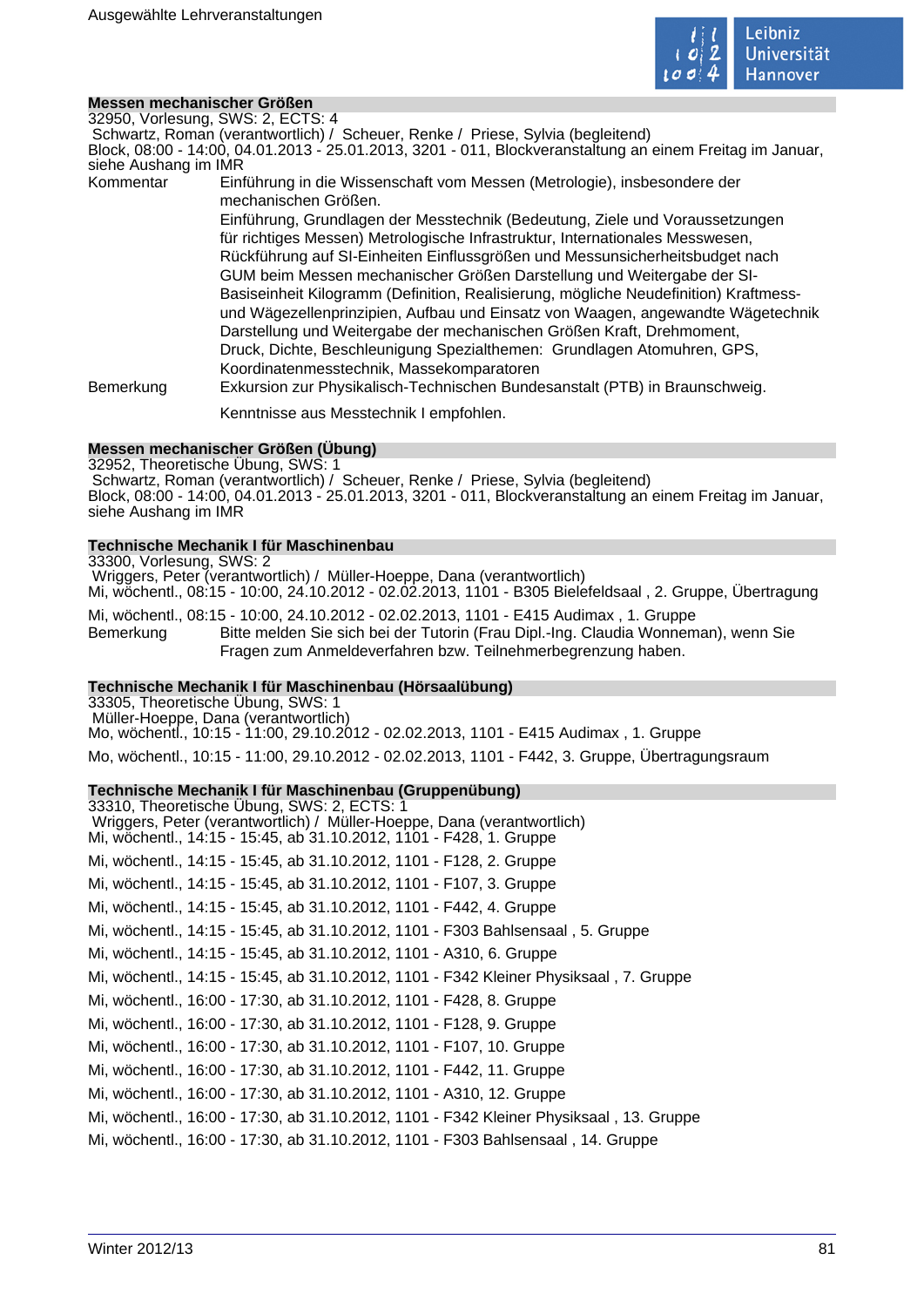

#### **Technische Mechanik III für Maschinenbau**

33330, Vorlesung, SWS: 2, ECTS: 2 Wallaschek, Jörg (verantwortlich) Mi, wöchentl., 10:05 - 11:50, 24.10.2012 - 02.02.2013, 1101 - E415 Audimax

#### **Technische Mechanik III für Maschinenbau (Hörsaalübung)**

33335, Theoretische Übung, SWS: 1 Bonhage, Marius (verantwortlich) Do, wöchentl., 08:15 - 09:00, 25.10.2012 - 31.01.2013, 1101 - F102, für den Studiengang Maschinenbau, Produktion und Logistik (PO2004), Technical Education, Mechatronik, Nanotechnologie Do, wöchentl., 08:15 - 09:00, 25.10.2012 - 31.01.2013, 3403 - A003 H3 , Übertragungsraum Di, wöchentl., 08:45 - 09:30, 30.10.2012 - 02.02.2013, 3403 - A003 H3 , für den Studiengang Energietechnik

#### **Technische Mechanik III für Maschinenbau (Gruppenübung)**

33340, Theoretische Übung, SWS: 2, ECTS: 1 Bonhage, Marius Di, wöchentl., 12:15 - 13:45, 30.10.2012 - 29.01.2013, 3408 - 010 MZ2 , Übung nur für Energietechnik - DozentIn: Linke, Pham Mi, wöchentl., 14:00 - 15:30, 31.10.2012 - 30.01.2013, 1208 - A001 Kesselhaus , DozentIn: Linke, Pham Mi, wöchentl., 14:00 - 15:30, 31.10.2012 - 30.01.2013, 3403 - A134, DozentIn: Zimmermann Mi, wöchentl., 14:00 - 15:30, 31.10.2012 - 31.01.2013, 3403 - A135, DozentIn: Gorelik Mi, wöchentl., 14:00 - 15:30, 31.10.2012 - 30.01.2013, 3403 - A003 H3 , DozentIn: Ille Mi, wöchentl., 14:00 - 15:30, 31.10.2012 - 30.01.2013, 1101 - B302, DozentIn: Westermann Mi, wöchentl., 14:00 - 15:30, 31.10.2012 - 30.01.2013, 1105 - 141 Herrmann-Windel-Hörsaal , DozentIn: Moritz Mi, wöchentl., 14:15 - 15:45, 31.10.2012 - 30.01.2013, 1211 - 105, DozentIn: Bruns Mi, wöchentl., 14:30 - 16:00, 31.10.2012 - 30.01.2013, 1101 - B305 Bielefeldsaal , DozentIn: Herzog Mi, wöchentl., 16:00 - 17:30, 31.10.2012 - 30.01.2013, 3403 - A134, DozentIn: Zimmermann Mi, wöchentl., 16:00 - 17:30, 31.10.2012 - 30.01.2013, 3403 - A135, DozentIn: Gorelik Mi, wöchentl., 16:00 - 17:30, 31.10.2012 - 30.01.2013, 3403 - A003 H3 , DozentIn: Ille Mi, wöchentl., 16:00 - 17:30, 31.10.2012 - 30.01.2013, 1101 - B302, DozentIn: Westermann Mi, wöchentl., 16:00 - 17:30, 31.10.2012 - 30.01.2013, 1105 - 141 Herrmann-Windel-Hörsaal , DozentIn: **Moritz** Mi, wöchentl., 16:00 - 17:30, 31.10.2012 - 30.01.2013, 1211 - 105, DozentIn: Bruns

#### **Maschinendynamik**

|           | 33370, Vorlesung, SWS: 2, ECTS: 4                                                           |
|-----------|---------------------------------------------------------------------------------------------|
|           | Wallaschek, Jörg (verantwortlich) / Neubauer, Marcus (verantwortlich)                       |
|           | Di, wöchentl., 14:00 - 15:30, 23.10.2012 - 29.01.2013, 3408 - -220 MZ1                      |
| Kommentar | Vermittlung der dynamischen Grundlagen, die für Bau und Betrieb von Maschinen               |
|           | erforderlich sind, unter Verwendung mathematischer Methoden auf der Basis                   |
|           | mechanischer Modelle.                                                                       |
|           | Dynamische Analyse von Maschinen Modalanalyse Substrukturtechnik                            |
|           | Torsionsschwingungen in Antriebssträngen Biegeschwingungen rotierender Wellen               |
|           | Schwingungsisolierung von Maschinen Dämpfungsfragen                                         |
| Bemerkung | Voraussetzungen: Technische Mechanik I - IV                                                 |
| Literatur | Holzweißig, Dresig: Lehrbuch der Maschinendynamik. Fachbuchverlag Leipzig;                  |
|           | Magnus, Popp: Schwingungen. Teubner-Verlag; Inman: Engineering Vibration. Prentice<br>Hall. |

#### **Maschinendynamik (Übung)**

33375, Theoretische Übung, SWS: 1 Böttcher, Jonas / Krack, Malte Mi, wöchentl., 14:45 - 15:30, 24.10.2012 - 30.01.2013, 1101 - E001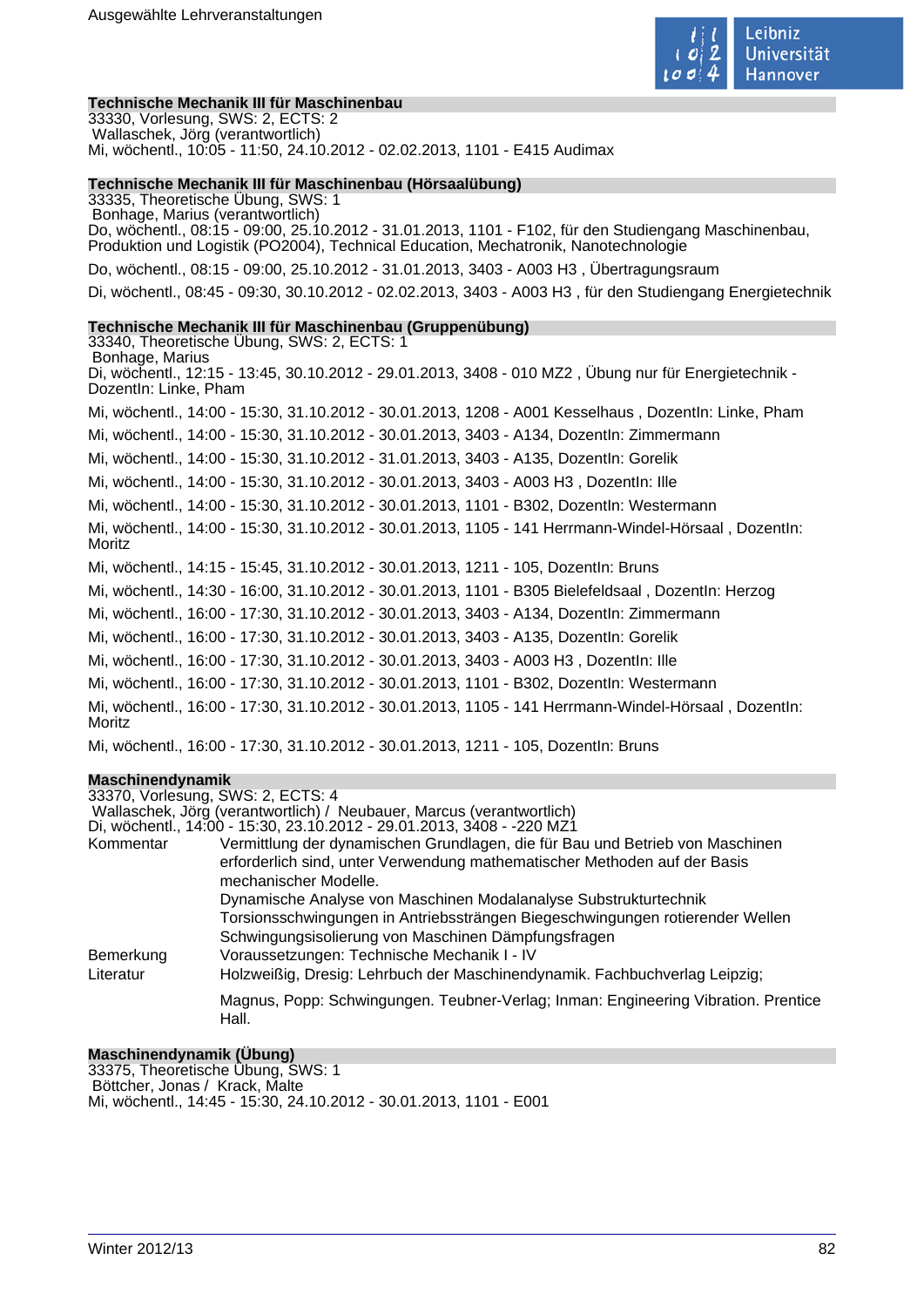

## **Betrieb und Instandhaltung von Fahrzeugen des öffentlichen Verkehrs**

33376, Vorlesung, SWS: 2, ECTS: 4 Kretschmer, Rolf-Michael / Wischhöfer, Ulrich Fr, wöchentl., 10:15 - 12:00, ab 19.10.2012, 1104 - 232 Kommentar Dieser Kurs vermittelt grundlegende Kenntnisse über den Betrieb und die Instandhaltung von öffentlichen Verkehrsmitteln. Den Schwerpunkt bilden dabei dabei die Bus und Bahnsysteme des öffentlichen Personennahverkehrs. Betrieb: Verkehrssysteme, Verkehrsplanung, Rechtliche Grundlagen, Fahrund Dienstplangestaltung, Zugfolgezeit und Fahrplantakt, Fahrzeug- und Personalbedarf, Fahren auf Sicht oder im Raumabstand, Signalanlagen, Zugsicherung und Zugbeeinflussung, Betriebslenkung und -leitsysteme, Störungsstrategien Instandhaltung: Gesetzliche Grundlagen, Qualitätsbewertung, Fahrzeugreserve, Instandhaltungsstrategien, Ablauforganisation, Gestaltung von Betriebshöfen und -

## werkstätten, Personalbedarf

#### **Betrieb und Instandhaltung von Fahrzeugen des öffentlichen Verkehrs (Übung)**

33377, Übung, SWS: 1 Kretschmer, Rolf-Michael Fr, wöchentl., 12:00 - 13:00, 1104 - 232, Blockveranstaltung / Termine nach Absprache.

#### **Schienenfahrzeuge**

33380, Vorlesung, SWS: 2 Köhler, Günter / Minde, Frank / Spiess, Peter Do, wöchentl., 14:00 - 15:30, 18.10.2012 - 31.01.2013, 1104 - 232

#### **Schienenfahrzeuge (Übung)**

33381, Theoretische Übung, SWS: 1 Köhler, Günter / Minde, Frank / Spiess, Peter Do, wöchentl., 15:45 - 16:15, 18.10.2012 - 31.01.2013, 1104 - 232

#### **Technische Mechanik II (Zusatzübung)**

33382, Übung Panning-von Scheidt, Lars Fr, Einzel, 10:00 - 11:30, 26.10.2012 - 26.10.2012, 3403 - A135, Längsdehnung von Stäben. Fr, Einzel, 10:00 - 11:30, 09.11.2012 - 09.11.2012, 3403 - A135, Balkenbiegung: Verformungen und Spannungen. Fr, Einzel, 10:00 - 11:30, 23.11.2012 - 23.11.2012, 3403 - A135, Statisch unbestimmte Systeme, Energiemethoden. Fr, Einzel, 10:00 - 11:30, 07.12.2012 - 07.12.2012, 3403 - A135, Knickung. Fr, Einzel, 10:00 - 11:30, 21.12.2012 - 21.12.2012, 3403 - A135, Torsion. Fr, Einzel, 10:00 - 11:30, 18.01.2013 - 18.01.2013, 3403 - A135, Ebener Spannungszustand. Fr, Einzel, 10:00 - 11:30, 01.02.2013 - 01.02.2013, 3403 - A135, Zusammengesetzte Beanspruchung, Vergleichsspannungen.

#### **RobotChallenge**

33386, Vorlesung, SWS: 2 Ortmaier, Tobias Di, wöchentl., 10:15 - 11:45, 16.10.2012 - 02.02.2013, Seminarraum des imes, Appelstr. 11

#### **RobotChallenge (Übung)**

33387, Übung, SWS: 1 Ortmaier, Tobias Di, wöchentl., 12:00 - 12:45, 16.10.2012 - 02.02.2013, Seminarraum des imes, Appelstr. 11a

#### **Scheiben, Platten, Torsion**

33410, Vorlesung, SWS: 2 Jacob, Hans-Georg Mo, wöchentl., 14:00 - 17:00, ab 05.11.2012, 3403 - A533 Bibliothek des Inst. f. Kontinuumsmechanik

#### **Scheiben, Platten, Torsion (Übung)**

33415, Theoretische Übung, SWS: 1, ECTS: 1 Jacob, Hans-Georg Mo, wöchentl., 14:00 - 17:00, ab 05.11.2012, 3403 - A533 Bibliothek des Inst. f. Kontinuumsmechanik , Ort: Gebäude 3403, Raum A533, Appelstraße 11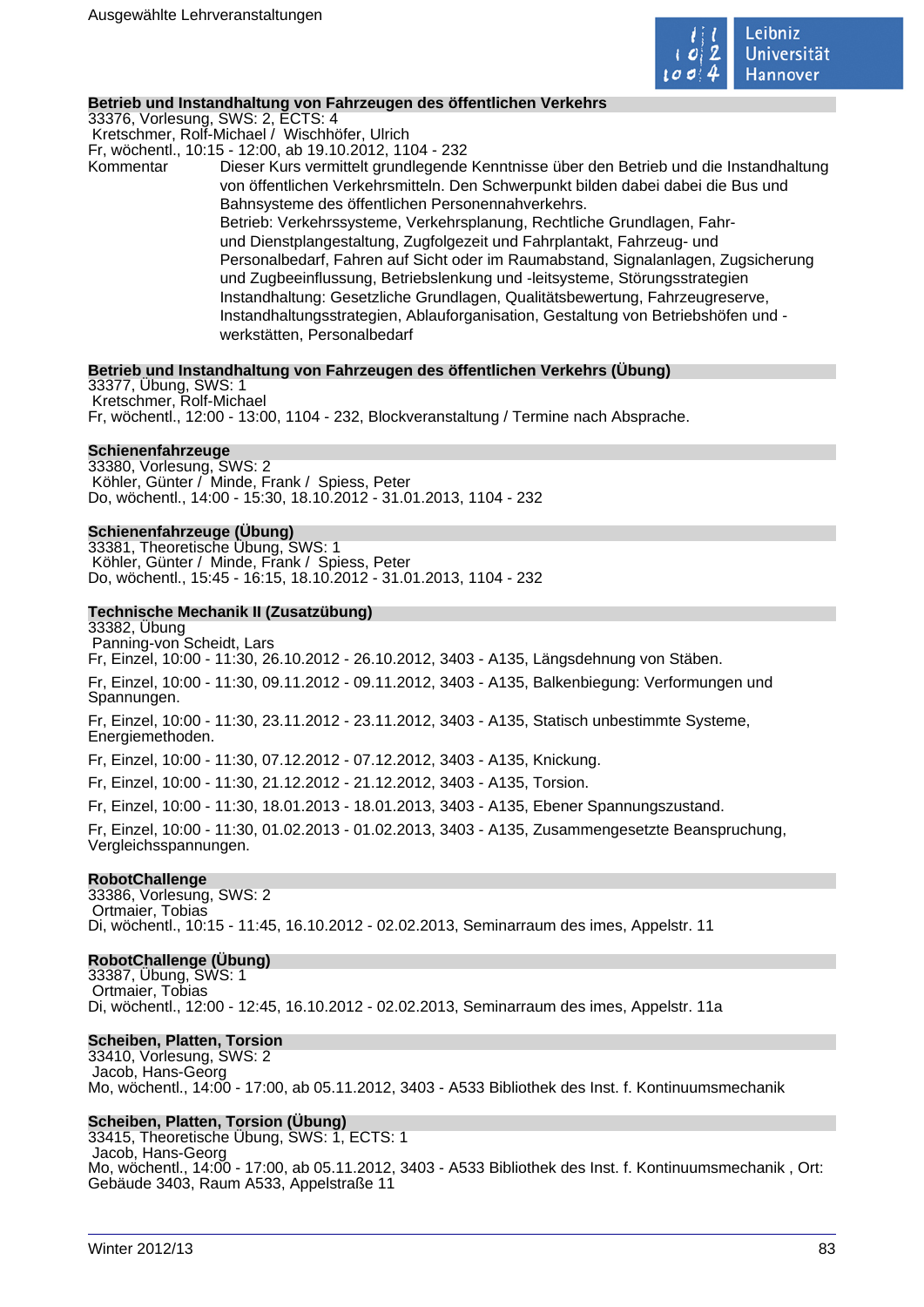

## **MATLAB Tutorium**

33476, Theoretische Übung Bruhnken, Christoph (begleitend) / Eckl, Martin (begleitend) / Eicke, Simon (verantwortlich) / Wurpts, Wiebold (begleitend) Mi, wöchentl., 09:00 - 13:30, 07.11.2012 - 19.12.2012, 1138 - 520 CIP-Pool Dekanat Maschinenbau, Otto-Klüsener-Haus

Fr, wöchentl., 08:00 - 11:00, 09.11.2012 - 14.12.2012, 1138 - 520 CIP-Pool Dekanat Maschinenbau, Otto-Klüsener-Haus

#### **Mechatronische Systeme**

33594, Vorlesung, SWS: 2, ECTS: 3 Rissing, Lutz (verantwortlich) / Ortmaier, Tobias (verantwortlich) / Hansen, Christian (begleitend) / Creutzburg, Tom (begleitend) Di, wöchentl., 08:00 - 09:30, 16.10.2012 - 29.01.2013, 1104 - 212 M11

#### **Mechatronische Systeme (Hörsaalübung)**

33595, Theoretische Übung, SWS: 1, ECTS: 1 Hansen, Christian (verantwortlich) / Creutzburg, Tom (verantwortlich) Mi, wöchentl., 11:00 - 12:00, 17.10.2012 - 30.01.2013, 1104 - 212 M11

#### **Aerodynamik und Aeroelastik von Windenergieanlagen**

Vorlesung/Theoretische Übung, SWS: 3, ECTS: 4 Gómez González, Alejandro (verantwortlich) / Winstroth, Jan (begleitend)

Mo, Einzel, 09:00 - 17:00, 29.10.2012 - 29.10.2012, 3409 - 007, Blockveranstaltung, Zeiten werden mit dem Dozenten vereinbart

Di, Einzel, 09:00 - 17:00, 30.10.2012 - 30.10.2012, 3409 - 007, Blockveranstaltung

Mi, Einzel, 13:00 - 20:00, 31.10.2012 - 31.10.2012, 3408 - 010 MZ2 , Blockveranstaltung, Zeiten werden mit dem Dozenten vereinbart

Do, Einzel, 09:00 - 17:00, 01.11.2012 - 01.11.2012, 3409 - 007, Blockveranstaltung, Zeiten werden mit dem Dozenten vereinbart

Fr, Einzel, 09:45 - 11:15, 02.11.2012 - 02.11.2012, 3409 - 007, Übung

Fr, Einzel, 09:45 - 11:15, 09.11.2012 - 09.11.2012, 3409 - 007, Übung

Fr, Einzel, 09:45 - 11:15, 16.11.2012 - 16.11.2012, 3409 - 007, Übung

Fr, Einzel, 09:45 - 11:15, 23.11.2012 - 23.11.2012, 3409 - 007, Übung

Fr, Einzel, 09:45 - 11:15, 30.11.2012 - 30.11.2012, 3409 - 007, Übung

Fr, Einzel, 09:45 - 11:15, 07.12.2012 - 07.12.2012, 3409 - 007, Übung

Fr, Einzel, 09:45 - 11:15, 14.12.2012 - 14.12.2012, 3409 - 007, Übung

Kommentar **Aerodynamik:** Grundlagen der Tragflügeltheorie, Rotoraerodynamik, Berechnungsverfahren (BEM Methode), Auslegung von Windenergieanlagen, 3D Effekte (centrifugal pumping), Nachlauf Modellierung, Verlustmechanismen, instationäre Aerodynamik, dynamische Ablösung.

Aerodynamische Kennfeldberechnung und Teillastverhalten: Kennlinien von Schnellläufer und Langsamläufer, Turbinenkennfelder, Anströmverhältnisse, Anströmung von Schnell- und Langsamläufer, Regelung (Pitch- und Stallregelung), Berechnung der Leistungskurve und des Ertrages, Erweiterung des Berechnungsverfahrens (Anlauf, Leerlauf, Profilwiderstand), Numerische Strömungssimulation bei Windkraftanlagen.

**Aeroelastik:** Dynamische Anregungen (aerodynamische und hydrodynamische Lasten, transiente Anregungen aus Manövern und durch Störungen), Modalreduktion eines Blattes, Modalrepräsentation einer WEA, freie und erzwungene Schwingungen von Windturbinen (Turm-Gondel-Dynamik, Blattschwingungen, Triebstrangschwingungen, Gesamtsystem), aerodynamische und mechanische Dämpfung, aeroelastische Instabilitäten, Simulation der Gesamtdynamik (Modellierung des Windfeldes, der Aerodynamik und der Strukturdynamik)

Literatur Hansen, M.O.L., "Aerodynamics of Wind Turbines", Earthscan, 2008.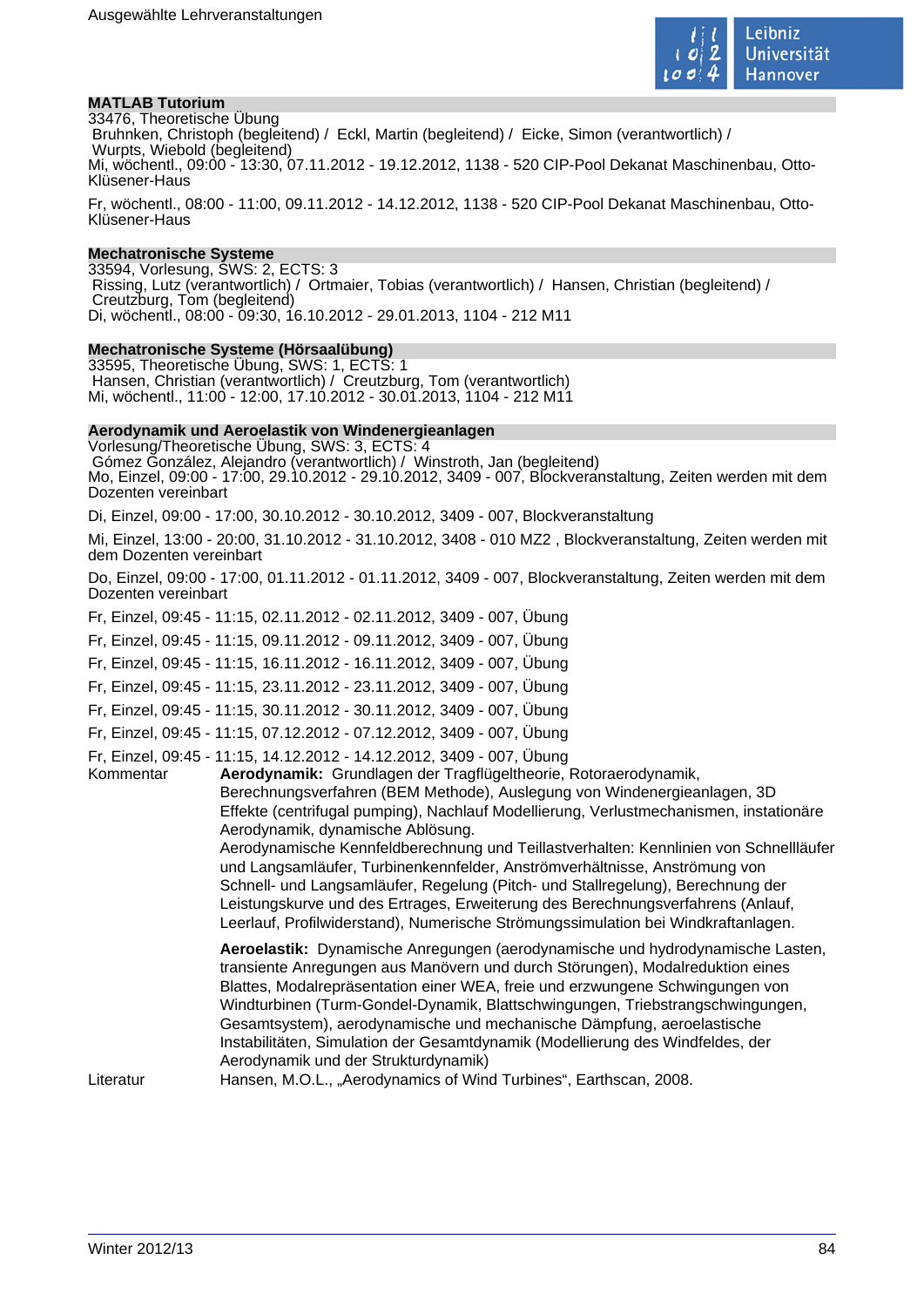

## **Eigenschaften von Umformmaschinen**

| Tutorium, SWS: 1, ECTS: 1 |                                                                                                    |
|---------------------------|----------------------------------------------------------------------------------------------------|
|                           | Behrens, Bernd-Arno (verantwortlich) / Hilscher, Stefan (begleitend) / Krimm, Richard (begleitend) |
| Kommentar                 | Im Tutorium werden die Eigenschaften von Umformmaschinen aus unterschiedlichen                     |
|                           | Perspektiven näher beleuchtet. Die betrachteten Teilaspekte richten sich nach aktuellen            |
|                           | Forschungsthemen.                                                                                  |
|                           | Je nach Feinausrichtung beinhaltet das Tutorium:                                                   |
|                           | Fragestellungen zur Bauteillebensdauer, Recherche und Vortrag, Betriebs- und                       |
|                           | Dauerfestigkeit sowie ggf. exemplarische Versuche mit Auswertung. Ermittlung von                   |
|                           | Pressenkennwerten, Recherche/Einführung, Messtechniken, Versuch und Auswertung,                    |
|                           | Vortrag Untersuchungen zur Maschinenverformung im Betrieb: Recherche/Vortrag zu                    |
|                           | unterschiedlichen Messtechniken, Messungen bei verschiedenen Belastungen.                          |
| Bemerkung                 | maximal 5 Teilnehmer                                                                               |
| Literatur                 | Doege E., Behrens B.-A. (2010): Handbuch Umformtechnik, 2. Auflage, Springer Verlag                |
|                           | Berlin Heidelberg.                                                                                 |
|                           | dillen en de la cita. Dis sierrada en cont                                                         |

## **Einführung in die Blechumformung**

Tutorium, SWS: 1, ECTS: 1 Behrens, Bernd-Arno (verantwortlich) / Hübner, Sven Kommentar Ziel dieses Tutoriums ist die Vermittlung grundlegender Prinzipien der Blechumformung. Hierbei können Themengebiete in der Materialcharakterisierung, im Leichtbau, in der Verfahrensentwicklung oder im mechanischen Fügen betrachtet werden. Einführung Literaturrecherche Inhaltliches oder experimentelles Arbeiten in der Blechumformung Ergebnispräsentation Bemerkung Vorraussetzung für den Besuch des Tutoriums ist der erfolgreiche Besuch der Veranstaltung: Umformtechnik - Grundlagen. Literatur Doege, Eckart: Behrens, Bernd-Arno: Handbuch Umformtechnik: Grundlagen, Technologien, Maschinen; Springer, 2007.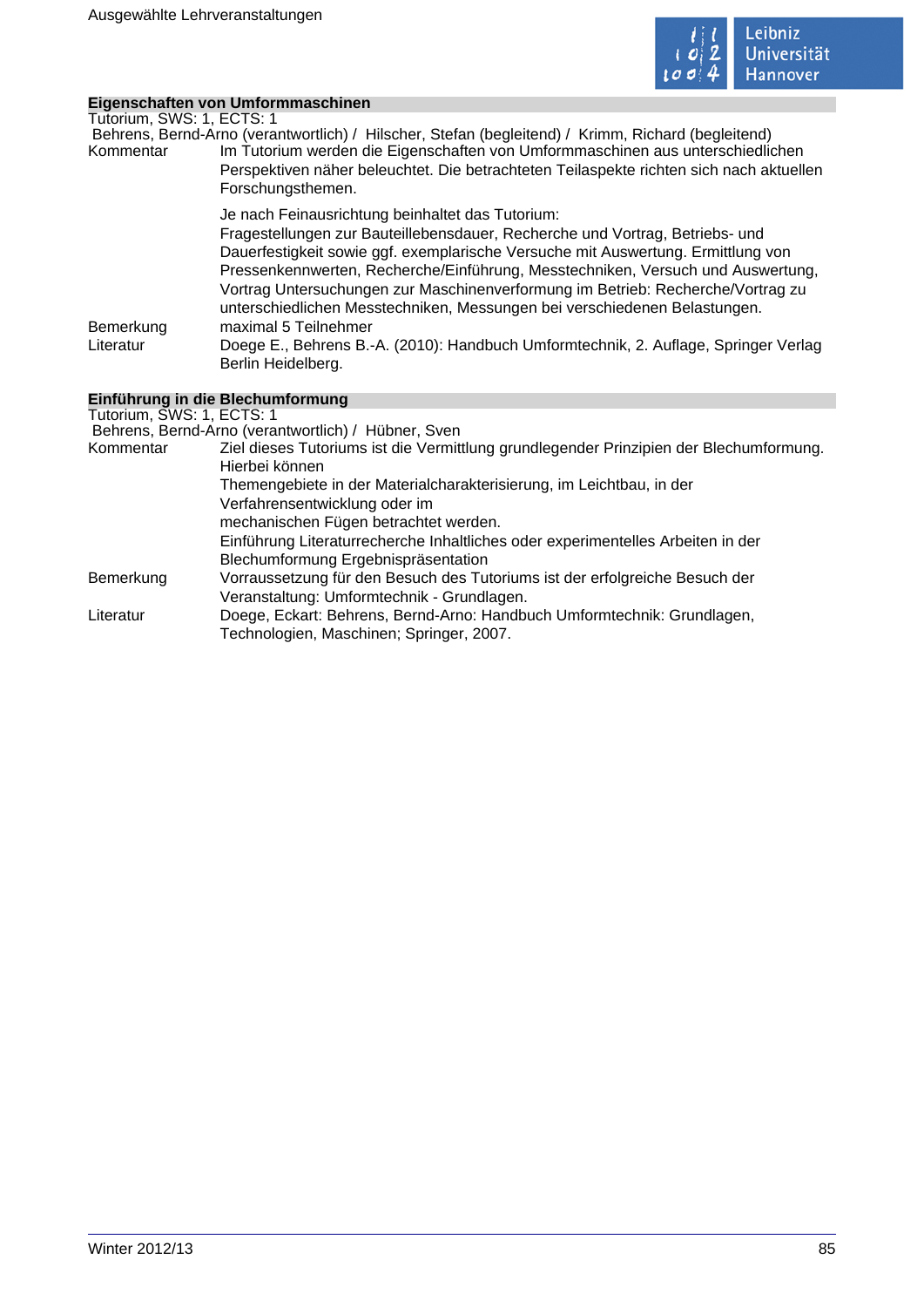

## **Energiewandler für energieautarke Systeme**

Vorlesung/Theoretische Übung, SWS: 2, ECTS: 4

 Wallaschek, Jörg (verantwortlich) / Rissing, Lutz (verantwortlich) / Twiefel, Jens (begleitend) / Wurz, Marc Christopher (begleitend) / Wurpts, Wiebold (begleitend)

Do, wöchentl., 15:00 - 16:30, 18.10.2012 - 02.02.2013, 3403 - A437 Bibliothek des IDS , Vorlesung, Wallaschek, Jörg, Rissing, Lutz, Twiefel, Jens, Wurz, Marc Christopher

Do, wöchentl., 16:45 - 17:30, 18.10.2012 - 02.02.2013, 3403 - A437 Bibliothek des IDS , Übung, Wurpts, Wiebold

Kommentar Energy Harvesting Technologie stellt ein aktuelles Forschungsthema mit großem Einsatzpotenzial dar. Ziel eines Energy Harvesting Systems, ist stets der autarke Betrieb einer Applikation. Dabei bestehen solche aus den Komponenten Energie-Wandler, Energie-Speicher, Energie-Management und der Anwendung. Diese Komponenten werden eingeführt, der Schwerpunkt dieser Vorlesung liegt dabei auf den Energiewandlern, mit denen elektrische Energie aus mechanischer Umgebungsenergie gewonnen werden kann. Darüber hinaus werden auch weitere Wandlungsmöglichkeiten diskutiert und eingeordnet.

> Die Vorlesung befähigt den erfolgreichen Teilnehmer die Auslegung und Bewertung von Energiewandlern für energieautarke Systeme.

> Energy Harvesting Systeme, Übersicht, Komponenten, Anwendungen Komponenten eines Energy Harvesting Systems Energiespeicher, Energiemanagment, Energieeffiziente Schaltungselemente, Funkprotokolle Energieformen, Energiewandlung, Grundgleichungen, Charakterisierung der Umgebungsenergie, Zusammenhang zur Systemdämpfung Grundlagen der Komponentenanpassung, Impedanzanpassung, Wirkungsgrad, Leistungsmaximierung, Transmission Line Dynamische Analogien, Systemmodellierung auf Basis von Analogien (elektrisch, mechanisch, magnetisch, thermisch) Schwingungswandler I, allgemeine lineare Modellierung, Dämpfungseinfluss, Übertragungsfunktionen, Balkenmodell, Kopplungsfaktor, Modale Reduktion Piezoelektrische Generatoren, Grundlagen piezoelektrische Materialien, Materialgleichungen, quasistatische Piezogeneratoren, dynamische Piezogeneratoren Elektromagnetische Generatoren, Generatorprinzipien (Linear und Rotatorisch), Aufbau, Auslegung Elektrostatische Wandler, Elektroaktive Polymere und Kapazitive Wandler, Materialgleichungen, Berechnungsgrundlagen Schwingungswandler II, nicht lineare Einflüsse (nichtlineare Steifigkeiten und Stoßeinflüsse), nichtlineare Anregung Schwingungswandler III, Parallelschaltung von mehreren Generatoren, Modenkopplung SSHI & Co., elektrische Netzwerke zur Verbesserung der Energieausbeute Experimentelle Charakterisierung von Schwingungswandlern, Laservibrometrie, Netzwerkanalysatoren Fertigungstechnik für Mikro- und Makro Energy Harvesting Systeme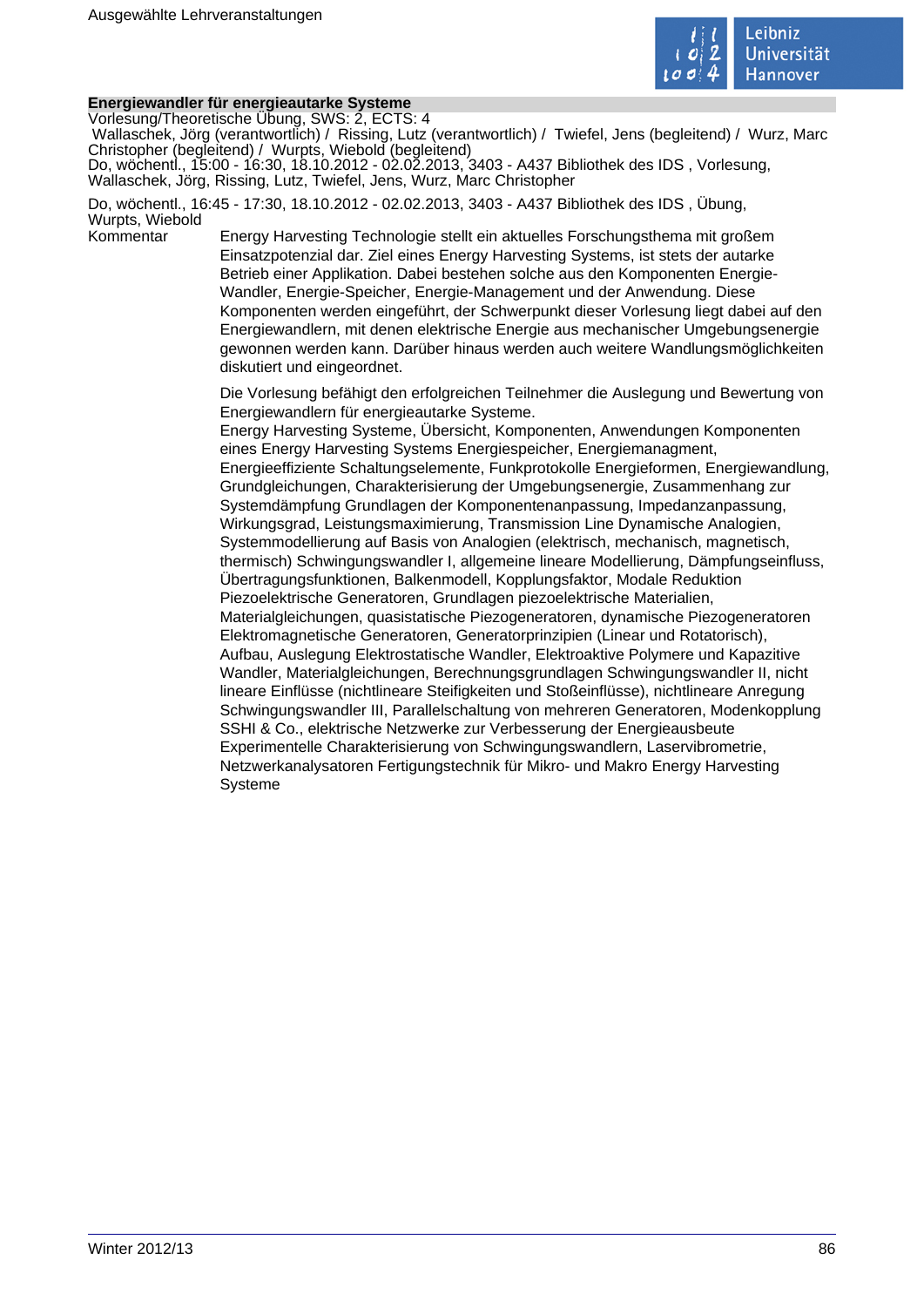

### **Freiformschmieden**

Tutorium, SWS: 1, ECTS: 1 Behrens, Bernd-Arno (verantwortlich)

Kommentar Ziel des Kurses: Der Student erhält durch selbstständiges Arbeiten einen gesamtheitlichen Einblick, sowohl von theoretischer als auch von praktischer Tätigkeit, in den umformtechnischen Herstellungsprozess eines Werkzeuges. Dazu ist die Erarbeitung von theoretischen Grundkenntnissen im Bereich der Umformtechnik und der Werkstoffkunde in einem Vortestat erforderlich. Darüber hinaus wird in raktischen Versuchen die Plastizität verschiedener Stähle für die Studierenden beim Schmieden von Hand erfahrbar.

> Inhalt: Das Freiformen als Hauptbestandteil des klassischen Schmiedehandwerks hat sich bis heute als Produktionsverfahren in der Kleinserienfertigung und bei hohen Bauteilmassen erhalten. Zu den Freiformverfahren gehört das Recken, Stauchen und Breiten. Das Schmiedehandwerk bedient sich darüber hinaus auch an Verfahren wie dem Trennen, Fügen und Biegen und ist eng mit der Werkstoffkunde verknüpft.

Nach dem Erarbeiten von Grundlagen des Freiformschmiedens ist durch die Studenten die Fertigung eines Hammers und einer Zange durch Umformprozesse vorauszulegen und zu planen. Dazu sollen passende Stahl-Werkstoffe, Bearbeitungstemperaturen und Werkzeuge ausgewählt werden. Anhand der Planung werden die Werkstücke in Eigenarbeit der Studierenden unter Aufsicht angefertigt.

Erlangen von Kenntnissen der theoretischen Grundlagen zum Thema Freiformschmieden und dem Werkstoff Stahl durch Bearbeitung eines Aufgabenblattes in Heimarbeit. Erarbeiten eines Schmiedeprozesses zur Herstellung eines Hammers und einer Zange durch freiformende Verfahren Erstellen des Werkzeuges durch Freiformschmieden Arbeiten in einer 4er Gruppe unter Anleitung mit einem Gesamtumfang von ca. 30 **Stunden** 

Bemerkung Geeignete Arbeitskleidung und Sicherheitsschuhe sind mitzubringen.

Literatur Doege E., Behrens B.-A. (2010): Handbuch Umformtechnik, 2. Auflage, Springer Verlag Berlin Heidelberg.

> Hundeshagen, Hermann: Der Schmied am Amboss. Ein praktisches Lehrbuch für alle Schmiede.

Tabellenbuch Metall.

Läpple, Volker: Wärmebehandlung des Stahls: Grundlagen, Verfahren und Werkstoffe.

## **Praktische Anwendung verfahrenstechnischer Methoden und Arbeitstechniken**

| Tutorium, SWS: 1, ECTS: 1 |                                                                                                                                                                                                                                                                                                                                                                                                                                                 |
|---------------------------|-------------------------------------------------------------------------------------------------------------------------------------------------------------------------------------------------------------------------------------------------------------------------------------------------------------------------------------------------------------------------------------------------------------------------------------------------|
|                           | Evertz, Florian (verantwortlich)                                                                                                                                                                                                                                                                                                                                                                                                                |
| Kommentar                 | Vermittlung verfahrenstechnischer Grundlagen und "Unit Operations" in der<br>Lebensmittelverfahrenstechnik am Beispiel des Bierbrauprozesses, Erlangung<br>praktischer Fähigkeiten                                                                                                                                                                                                                                                              |
|                           | Viele alltägliche Phänomene und angewandte Techniken beruhen auf<br>verfahrenstechnischen Grundlagen. Anhand der Bierherstellung soll den Studenten<br>vermittelt werden, welche Grundoperationen ("Unit Operations"), dazu zählen: weichen,<br>keimen, darren, schroten, maischen, läutern, kochen, kären, kühlen, gären, filtern,<br>abfüllen, verwendet werden, um aus den Grundzutaten Wasser, Malz, Hopfen und Hefe<br>ein Bier zu brauen. |
| Literatur                 | Vorlesungsskript; Schuchmann, Heike P. und Harald: Lebensmittelverfahrenstechnik -<br>Rohstoffe, Prozesse, Produkte; Wiley-VCH Verlag, 2005.                                                                                                                                                                                                                                                                                                    |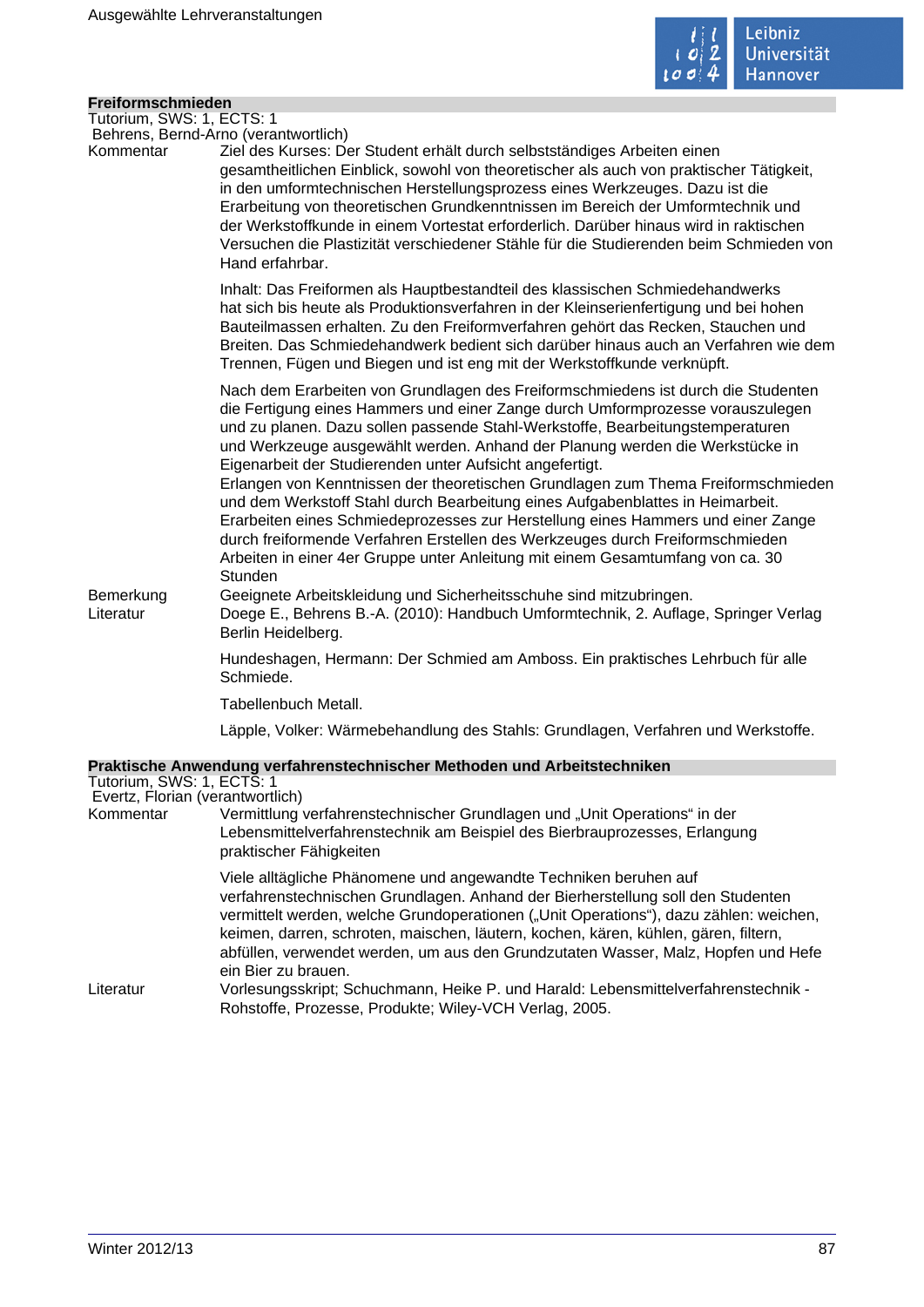

## **Prozessüberwachung in der Umformtechnik**

Tutorium, SWS: 1, ECTS: 1, Max. Teilnehmer: 5

| Kommentar              | Behrens, Bernd-Arno (verantwortlich) / Buse, Christian (begleitend)<br>Ziel des Tutoriums ist es, Wissen über die Schallemissionsprüfung, insbesondere in<br>Bezug auf die Prozessüberwachung in der Umformtechnik, zu erlangen.              |
|------------------------|-----------------------------------------------------------------------------------------------------------------------------------------------------------------------------------------------------------------------------------------------|
|                        | In einem Einführungsvortrag wird ein Überblick zu den Grundlagen und Anwendungen<br>der Schallemissionsprüfung gegeben. Hierzu sollen die Studenten einzelne Themen<br>ausarbeiten und in einem Kurzvortrag präsentieren.<br>Mögliche Themen: |
|                        | Überblick industrieller Anwendungen der Schallemissionsprüfung<br>Klassifizierungsmethoden von Schallemissionssignalen Schallemissionsanalyse in Bezug<br>auf: Risserkennung Reibung Phasenumwandlung metallischer Werkstoffe                 |
| Bemerkung<br>Literatur | Erforderliche Vorkenntnisse: Messtechnik, Umformtechnik<br>Doege E., Behrens B.-A. (2010): Handbuch Umformtechnik, 2. Auflage, Springer Verlag<br>Berlin Heidelberg.                                                                          |

#### **Ringvorlesung "StudiStart!" für Maschinenbauer und Produktion und Logistiker**

Vorlesung Engelmann, Sarah Mi, wöchentl., 10:15 - 11:00, 24.10.2012 - 02.02.2013, 1104 - 212 M11 , 1. Gruppe Mi, wöchentl., 10:15 - 11:00, 24.10.2012 - 02.02.2013, 1211 - 105, 2. Gruppe, Übertragungsraum Mi, wöchentl., 10:15 - 11:00, 24.10.2012 - 07.11.2012, 2501 - 219 Walsroder Hörsaal , 3. Gruppe, Übertragungsraum

## **Werkstoffcharakterisierung für die Umformtechnik**

|                           | <u>WEI NSLUTICHAI ANIEI ISIEI UHYTUIT UIE UIHIUI IHIECHIIN</u>                                                                                                                                                                                                                                                                                                                                                                                                                                                                                                                                                                                                                                                                                                                                              |
|---------------------------|-------------------------------------------------------------------------------------------------------------------------------------------------------------------------------------------------------------------------------------------------------------------------------------------------------------------------------------------------------------------------------------------------------------------------------------------------------------------------------------------------------------------------------------------------------------------------------------------------------------------------------------------------------------------------------------------------------------------------------------------------------------------------------------------------------------|
| Tutorium, SWS: 1, ECTS: 1 |                                                                                                                                                                                                                                                                                                                                                                                                                                                                                                                                                                                                                                                                                                                                                                                                             |
| Kommentar                 | Behrens, Bernd-Arno (verantwortlich) / Huinink, Thomas (begleitend)<br>Dieses Tutorium soll den Teilnehmern neben einem strukturierten Vorgehen<br>bei technischen Problemstellungen im Allgemeinen speziell die Thematik der<br>Kennwertermittlung von Werkstoffen als Eingangsgrößen für die Simulation von<br>Umformprozessen näher bringen.                                                                                                                                                                                                                                                                                                                                                                                                                                                             |
| Bemerkung                 | Für die Auslegung von Umformprozessen werden normalerweise Umformsimulationen<br>eingesetzt. Die Qualität der Simulationsergebnisse hängt maßgeblich von<br>Werkstoffparametern ab, die als Eingangsgrößen, z.B. Materialkarten, in<br>Simulationsprogramme integriert werden. In diesem Tutorium soll zunächst der Stand<br>der Technik im Bereich Verfahren der umformtechnischen Werkstoffcharakterisierung<br>erarbeitet werden. Darauf aufbauend werden für einen Beispielprozess<br>wichtige Werkstoffparameter identifiziert und dazu passende Verfahren der<br>Werkstoffcharakterisierung ausgewählt. Diese Verfahren (z.B. hydr. Tiefung, Zugversuch<br>oder Stauchversuch) werden durchgeführt und ausgewertet, um die entsprechenden<br>Parameter zu bestimmen.<br>Empfohlen ab dem 4. Semester. |
| Literatur                 | Vorkenntnisse in Grundlagen der Umformtechnik erforderlich.<br>Doege E., Behrens B.-A. (2010): Handbuch Umformtechnik, 2. Auflage, Springer Verlag<br>Berlin Heidelberg.                                                                                                                                                                                                                                                                                                                                                                                                                                                                                                                                                                                                                                    |

# **Mathematik/Physik**

**Mathematik I für Ingenieure (Tranche I)** 10000a, Vorlesung, SWS: 4 Frühbis-Krüger, Anne / Rams, Slawomir Do, wöchentl., 09:00 - 11:00, 18.10.2012 - 02.02.2013, 1101 - E415 Audimax , Gruppe I Di, wöchentl., 10:00 - 12:00, 23.10.2012 - 02.02.2013, 1101 - E415 Audimax , Gruppe I Bemerkung **Module:**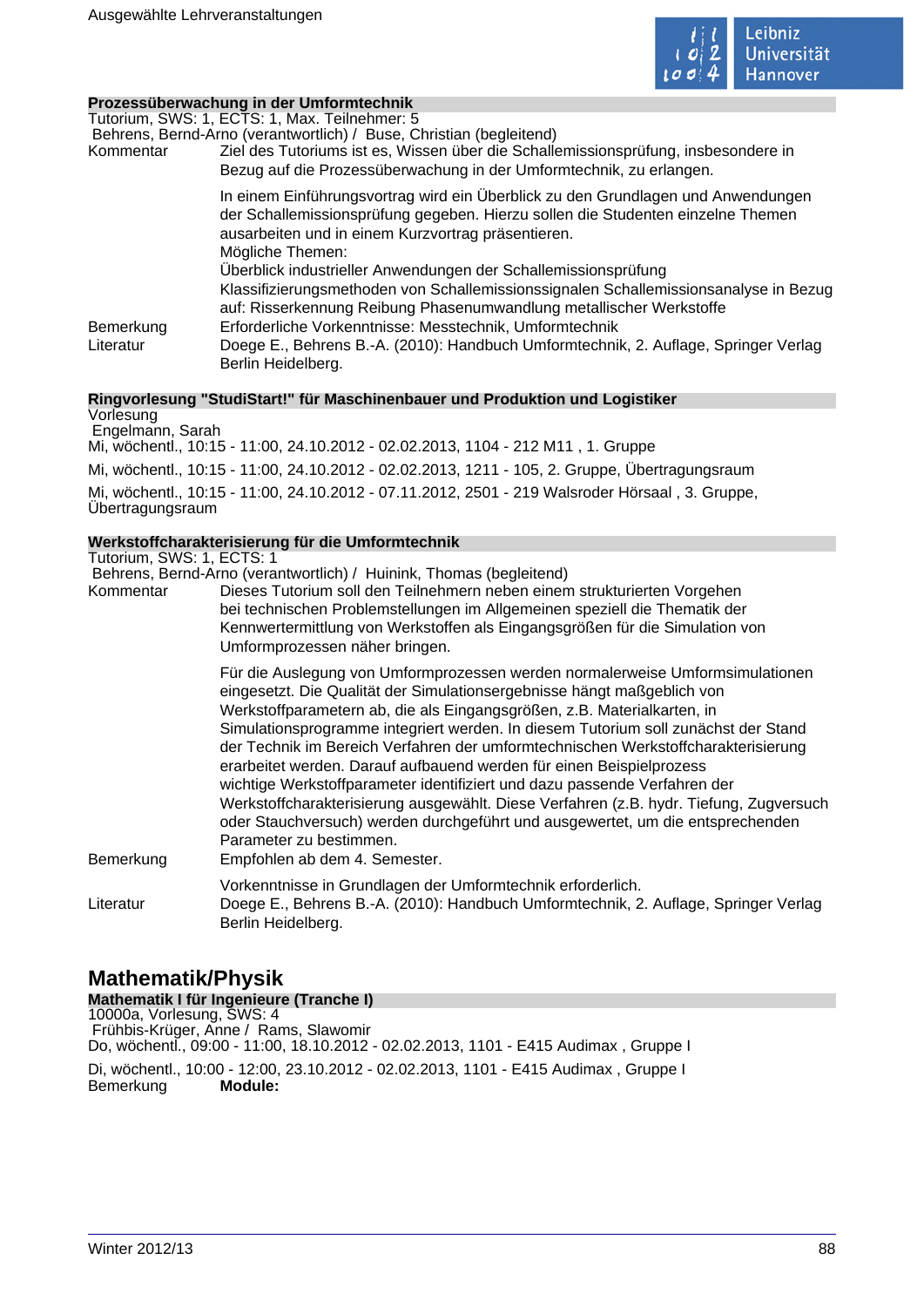

**Mathematik III für Ingenieure (Elektro- und Energietechnik, Produktion und Logistik,**

**Nanotechnologie,Maschinenbau alte POs)** 10020C, Vorlesung/Theoretische Übung, SWS: 3 Attia, Frank Samir / Leydecker, Florian Do, wöchentl., 12:30 - 13:30, 18.10.2012 - 02.02.2013, 1101 - E001 Fr, wöchentl., 12:00 - 14:00, 19.10.2012 - 02.02.2013, 1101 - E415 Audimax Kommentar Vorlesung mit integrierter Übung (2 + 1 SWS), zusätzlich sollte eine Gruppe in "Mathematik III für Ingenieure - Fragestunden" belegt werden

## **Mathematik III für Ingenieure - Fragestunden**

10020D, Tutorium, SWS: 1 Attia, Frank Samir / Leydecker, Florian Di, wöchentl., 10:00 - 11:00, 16.10.2012 - 02.02.2013, 1101 - F303 Bahlsensaal Di, wöchentl., 11:00 - 12:00, 16.10.2012 - 02.02.2013, 1101 - F303 Bahlsensaal Di, wöchentl., 13:00 - 14:00, 16.10.2012 - 02.02.2013, 1101 - B305 Bielefeldsaal Mi, wöchentl., 12:00 - 13:00, 17.10.2012 - 02.02.2013, 1101 - F102 Mi, wöchentl., 13:00 - 14:00, 17.10.2012 - 02.02.2013, 1101 - B302 Fr, wöchentl., 09:00 - 10:00, 19.10.2012 - 02.02.2013, 1101 - F102 Fr, wöchentl., 10:00 - 11:00, 19.10.2012 - 02.02.2013, 1101 - B302 Di, wöchentl., 14:30 - 15:30, 23.10.2012 - 02.02.2013, 1101 - F303 Bahlsensaal Mi, Einzel, 14:00 - 15:00, 06.02.2013 - 06.02.2013, 1101 - B305 Bielefeldsaal Do, Einzel, 10:00 - 11:00, 07.02.2013 - 07.02.2013, 1101 - B305 Bielefeldsaal Kommentar Termine werden noch bekannt gegeben

#### **Lineare Algebra A**

10060, Vorlesung, SWS: 2 Müller, Jürgen Di, wöchentl., 15:00 - 17:00, 23.10.2012 - 23.10.2012, 1101 - B305 Bielefeldsaal Di, wöchentl., 16:00 - 18:00, 30.10.2012 - 02.02.2013, 1101 - E001 Di, Einzel, 15:00 - 17:00, 18.12.2012 - 18.12.2012, 1101 - B305 Bielefeldsaal Kommentar Es werden die Grundbegriffe der Linearen Algebra behandelt; dazu gehören die Themen: Lineare Gleichungssysteme, Gaußsches Eliminationsverfahren, Vektorräume, Skalarprodukt im Rn, lineare Abbildungen, Matrizen, Determinanten Literatur Literatur: G. Fischer "Lineare Algebra", Vieweg

## **Analysis A**

10062, Vorlesung, SWS: 2 Gruber, Michael J. (verantwortlich)

Do, wöchentl., 08:00 - 10:00, ab 18.10.2012, 1101 - F303 Bahlsensaal

Kommentar In diesem Kurs lernen Sie die klare mathematische Sprache kennen, die Sie zum Lösen von Aufgaben, die durch eine reellwertige Funktion einer Veränderlichen beschrieben werden, benötigen. Gleichzeitig legt dieser Kurs die Grundlagen für die Behandlung von Problemen in mehreren Dimensionen. Die meisten der vorkommenden Begriffe -- Folgen, Reihen, Stetigkeit, Differential- und Integralrechnung -- kennen Sie schon aus der Schule. Neu dürften für Sie jedoch die mathematisch korrekten Definitionen und die strenge mathematische Vorgehensweise bei ihrem Aufbau und der Untersuchung ihres Zusammenspiels sein. Bemerkung **Modul:**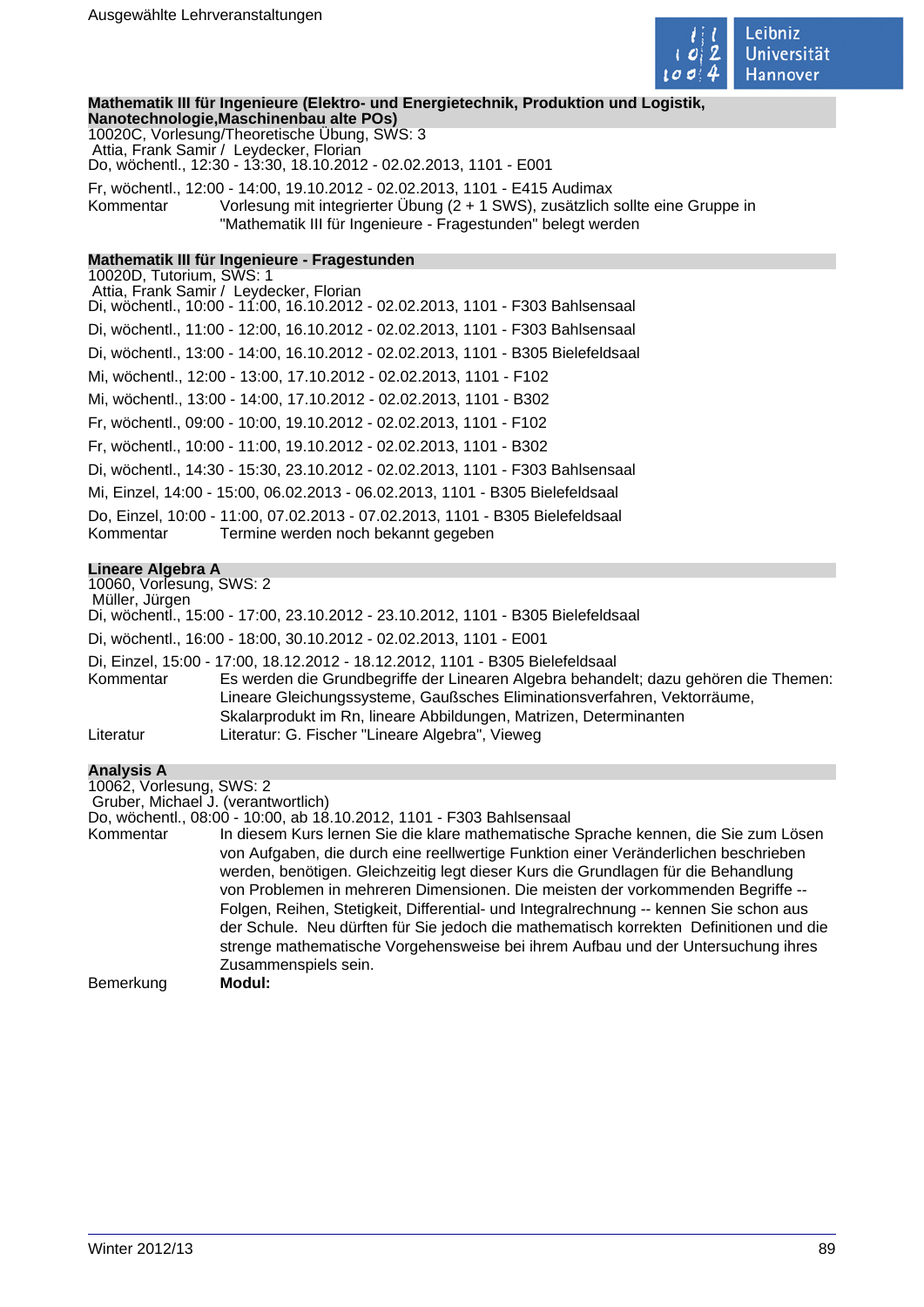

**Übung zu Analysis I** 10101, Übung, SWS: 2 Bielawski, Roger (verantwortlich) / Aastrup, Johannes (begleitend) Mo, wöchentl., 14:00 - 16:00, ab 22.10.2012, 1101 - F442 Mo, wöchentl., 14:00 - 16:00, ab 22.10.2012, 1104 - 212 M11 Mo, wöchentl., 14:00 - 16:00, ab 22.10.2012, 1101 - B302 Mo, wöchentl., 14:00 - 16:00, ab 22.10.2012, 1101 - F107 Mo, wöchentl., 14:15 - 16:00, ab 22.10.2012, 1101 - A310 Mo, wöchentl., 16:00 - 18:00, 22.10.2012 - 14.01.2013, 1101 - F107 Mo, wöchentl., 16:00 - 18:00, ab 22.10.2012, 1101 - G117 Mo, wöchentl., 16:00 - 18:00, 22.10.2012 - 05.11.2012, 1101 - F128 Mo, wöchentl., 16:00 - 18:00, ab 22.10.2012, 1101 - A410 Di, wöchentl., 08:00 - 10:00, ab 23.10.2012, 1101 - F142 Di, wöchentl., 08:00 - 10:00, ab 23.10.2012, 1101 - B302 Di, Einzel, 08:00 - 10:00, 23.10.2012 - 23.10.2012, 1101 - F309 Di, wöchentl., 08:00 - 10:00, ab 23.10.2012, 1105 - 141 Herrmann-Windel-Hörsaal Di, wöchentl., 08:00 - 10:00, ab 23.10.2012, 1101 - A410 Di, wöchentl., 10:00 - 12:00, ab 23.10.2012, 1101 - F442 Di, wöchentl., 10:00 - 12:00, ab 23.10.2012, 1101 - F107 Mo, wöchentl., 14:00 - 16:00, 29.10.2012 - 02.02.2013, 1101 - F128 Di, wöchentl., 10:00 - 12:00, 30.10.2012 - 02.02.2013, 1101 - G117 Mo, wöchentl., 16:00 - 18:00, 12.11.2012 - 19.11.2012, 1101 - F309 Di, Einzel, 08:00 - 10:00, 13.11.2012 - 13.11.2012, 1101 - F309

#### **Lineare Algebra I**

10104, Vorlesung, SWS: 4, ECTS: 10 Lönne, Michael Do, wöchentl., 08:00 - 10:00, 18.10.2012 - 02.02.2013, 1101 - E001 Mo, wöchentl., 08:00 - 10:00, 22.10.2012 - 28.01.2013, 1101 - E415 Audimax Bemerkung **Module:** Algebraische Methoden I, Einführung in die Mathematik; Lineare Algebra I

#### **Mechanik und Relativität**

12050, Vorlesung Oestreich, Michael Do, wöchentl., 11:00 - 13:00, 18.10.2012 - 02.02.2013, 1101 - E214 Großer Physiksaal Fr, wöchentl., 10:00 - 12:00, 19.10.2012 - 02.02.2013, 1101 - E214 Großer Physiksaal Kommentar Bemerkung **Module:** Einführung in die Physik I, Mechanik und Relativität I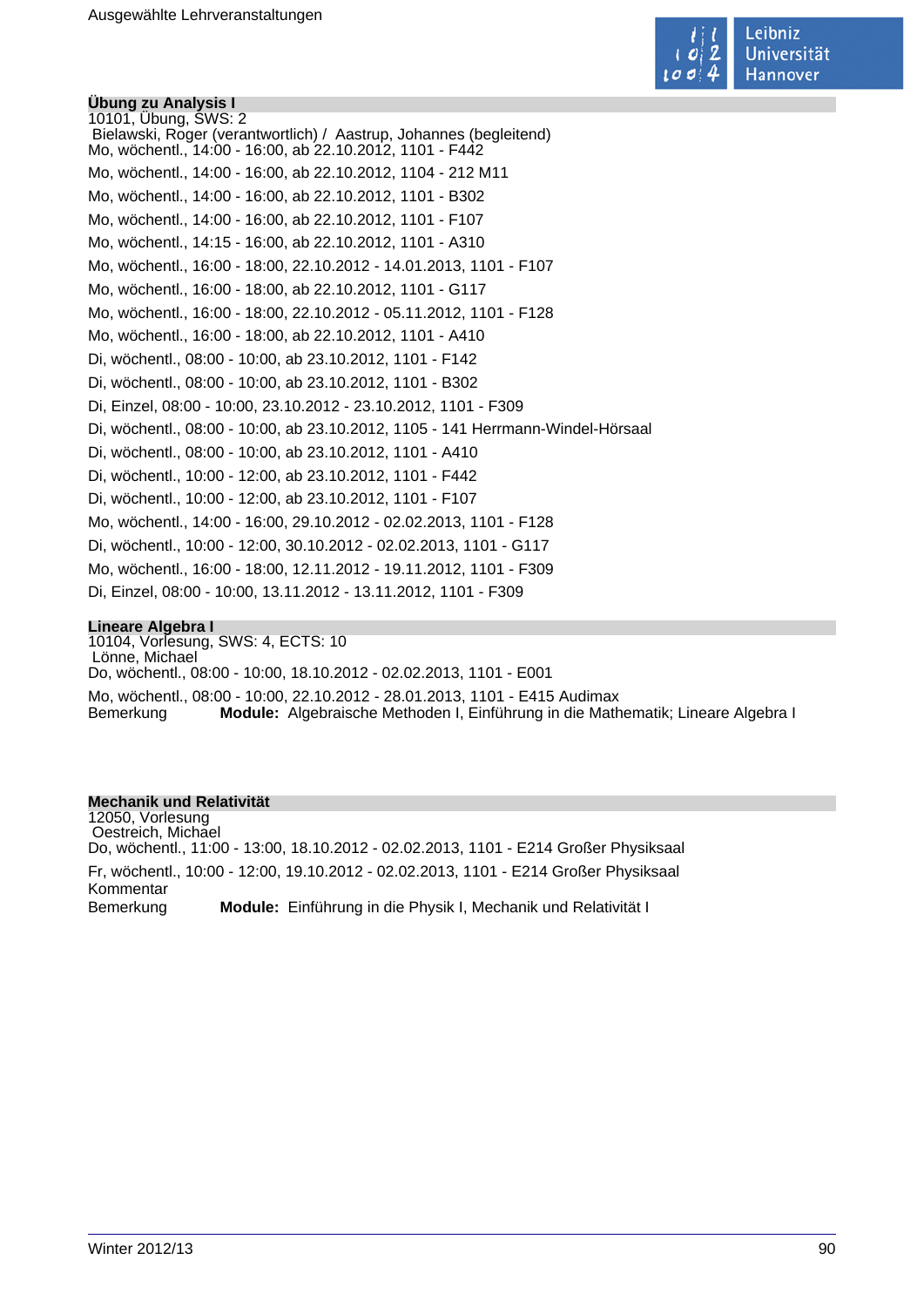

## **Optik, Atomphysik und Quantenphänomene**

12057, Vorlesung Morgner, Uwe Di, wöchentl., 14:00 - 16:00, ab 16.10.2012, 1101 - E214 Großer Physiksaal Do, wöchentl., 14:00 - 16:00, ab 18.10.2012, 1101 - E214 Großer Physiksaal Kommentar Geometrische Optik Welleneigenschaften des Lichts: Interferenz, Beugung, Polarisation, Doppelbrechung Optik, optische Instrumente Materiewellen, Welle-Teilchen-Dualismus Aufbau von Atomen Energiezustände, Drehimpuls, magnetisches Moment Mehrelektronensysteme, Pauli-Prinzip Spektroskopie, spontane und stimulierte Emission Praktikumsexperimente (Linsen, Interferometer, Beugung, Mikroskop, Prisma, Gitter, Fotoeffekt, Spektralapparat, Polarisation) Bemerkung **Module:** Optik, Atomphysik, Quantenphänomene Literatur Demtröder: "Experimentalphysik 2 und 3"; Springer Verlag Berkeley Physikkurs

**Übung: Physik für Elektroingenieure**

Bergmann/Schäfer

Haken, Wolf: "Atom- und Quantenphysik"

35201, Übung, SWS: 1 Fissel, Andreas Mo, wöchentl., 09:30 - 10:30, 29.10.2012 - 02.02.2013, 1101 - B302, 11. Gruppe, Tutor: Hanno Müller Mo, wöchentl., 09:30 - 11:00, 29.10.2012 - 02.02.2013, 1101 - F102, 1. Gruppe, Tutor: Marc Berger Mo, wöchentl., 15:00 - 16:00, 29.10.2012 - 02.02.2013, 3702 - 031 e-Classroom LFI , 9. Gruppe, Tutor: Max Rehberg Mo, wöchentl., 18:00 - 19:30, 29.10.2012 - 02.02.2013, 3702 - 031 e-Classroom LFI , 2. Gruppe, Tutor: Michael Bittner Di, wöchentl., 08:00 - 09:30, 30.10.2012 - 02.02.2013, 3408 - -220 MZ1 , 3. Gruppe, Tutor: Marc Berger Di, wöchentl., 08:30 - 10:00, 30.10.2012 - 02.02.2013, 3702 - 031 e-Classroom LFI , 4. Gruppe, Tutor: Andreas Grimm Mi, wöchentl., 08:00 - 09:00, 31.10.2012 - 02.02.2013, 1101 - F435, 6. Gruppe, Tutor: Kim Niewerth Mi, wöchentl., 09:00 - 10:00, 31.10.2012 - 02.02.2013, 1101 - F435, 5. Gruppe, Tutor: Kim Niewerth Mi, wöchentl., 10:30 - 11:45, 31.10.2012 - 02.02.2013, 3403 - A135, 10. Gruppe Do, wöchentl., 11:30 - 13:00, 01.11.2012 - 02.02.2013, 3702 - 031 e-Classroom LFI , 7. Gruppe, Tutor: Dhundi Raj Bhusal

Do, wöchentl., 13:00 - 14:30, 01.11.2012 - 02.02.2013, 3702 - 031 e-Classroom LFI , 8. Gruppe, Tutor: Gustav Wetzel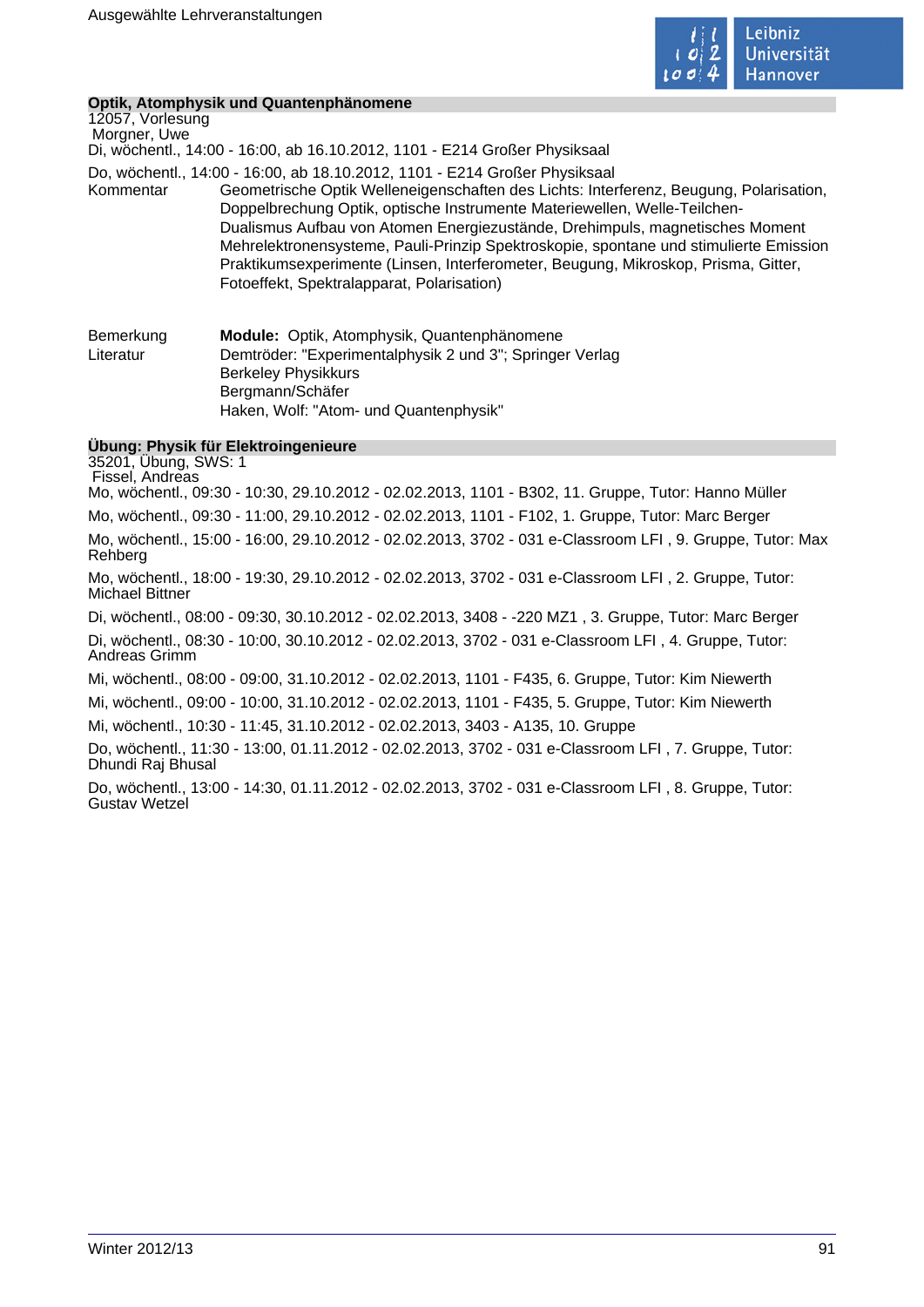

## **Kernphysikalische und kernchemische Grundlagen des Strahlenschutzes und der Radioökologie**

43833, Vorlesung, SWS: 2, ECTS: 2 Walther, Clemens

Mo, wöchentl., 11:00 - 13:00, 15.10.2012 - 14.01.2013, 4134 - 101 Seminarraum Biophysik Kommentar Ausgehend von Eigenschaften der Atomkerne werden die sie beschreibenden Kernmodelle eingeführt. Phänomenologie des radioaktiven Zerfalls und Theorien zur Beschreibung von alpha, beta und gamma Zerfall. Einführung in die Neutronenphysik, Kernreaktionen, Spaltung, Fusion. Erzeugung überschwerer Elemente. Zum Verständnis von Dosimetrie der Strahlenexposition werden Wechselwirkungen von Strahlung mit Materie, Strahlenmessverfahren und das Verhalten radioaktiver Kerne in biologischen und ökologischen Systemen behandelt.

Bemerkung Voraussetzung für den Erwerb der Fachkunde nach StrlSchV Fachkundegruppe S4.1 im MSc Studiengang Analytische Chemie

> **Modul:** Lehramt: Fächerübergreifender Bachelor Master Lehramt Gymnasium Master Lehramt berufsbildende Schulen Fachwissenschaftliche Vertiefung Physik: BSc: Moderne Aspekte der Physik Physik: MSc: Ausgewählte Themen moderner Physik Chemie: MSc Analytik

## **Nukleare Analysemethoden und Radioanalytik**

43834, Vorlesung, SWS: 2, ECTS: 2 Walther, Clemens Mo, wöchentl., 14:00 - 16:00, 15.10.2012 - 14.01.2013, 4134 - 101 Seminarraum Biophysik Grundlagen der Analytik von radioaktiven Stoffen und Analytik mittels radioaktiver Stoffe. Einsatz von Tracertechniken, Isotopenverdünnungsanalyse mit Anwendungen in den Umweltwissenschaften. Messtechnische Grundlagen der Kernspektrometrie. Im Detail: XFA, INAA, RNAA, AMS, TRLFS, LIBD, RIMS, EXAFS Bemerkung Voraussetzung : Kernphysikalische und kernchemische Grundlagen des Strahlenschutzes und der Radioökologie (kann auch parallel gehört werden) **Modul:**  Physik: BSc: Moderne Aspekte der Physik Physik: MSc: Ausgewählte Themen moderner Physik

Chemie: MSc Analytik

# **Pädagogik**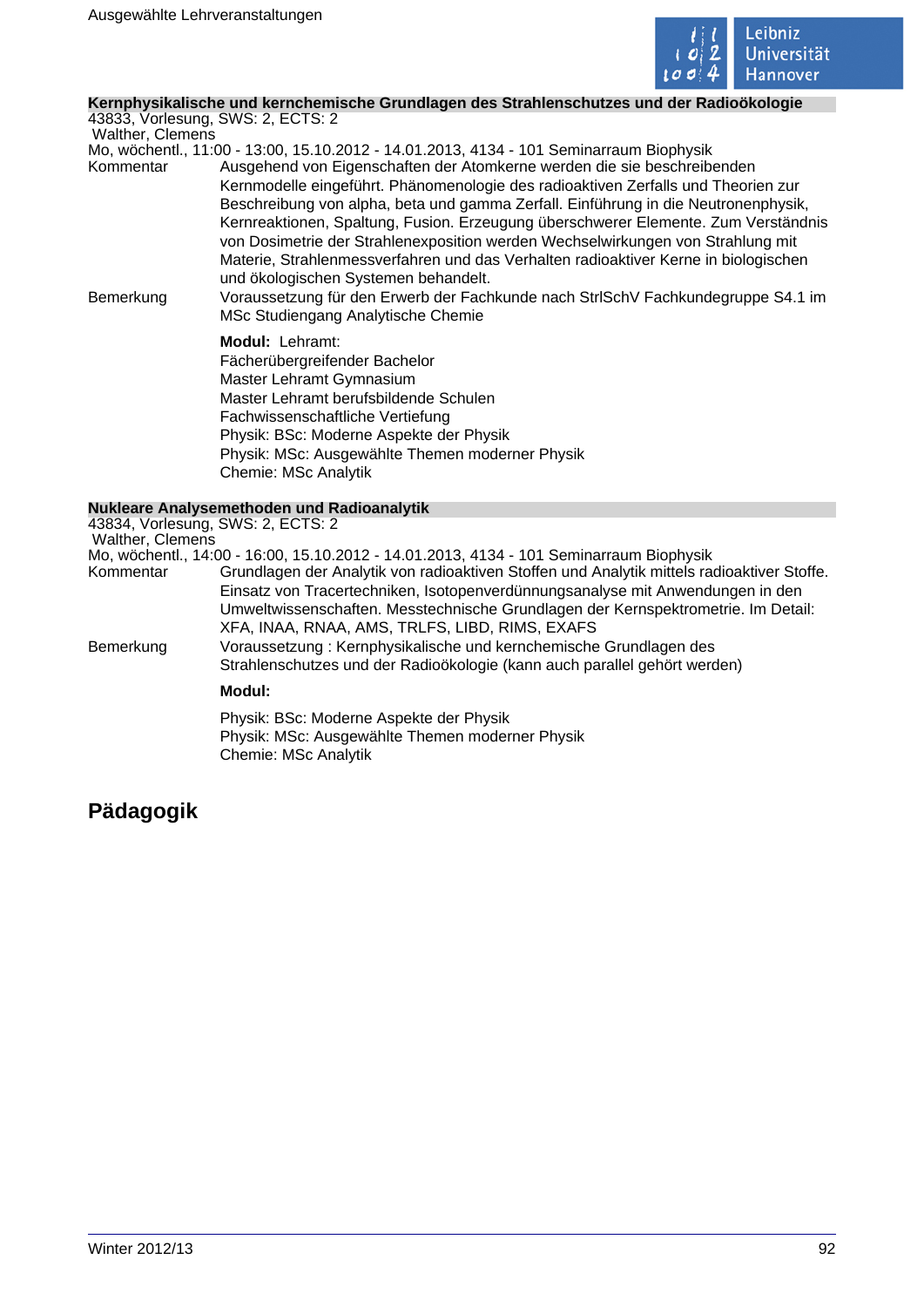

#### **"Aphasie, Dysarthrie und Sprechapraxie: aktuelle Forschungsperspektiven zur Diagnostik und Therapie bei zentralen Sprach- und Kommunikationsstörungen"**

Seminar, SWS: 2, ECTS: 3 Marek, Annette Fr, Einzel, 12:00 - 14:00, 19.10.2012 - 19.10.2012, 1211 - 026 Sa, Einzel, 09:00 - 17:00, 08.12.2012 - 08.12.2012, 1211 - 026 Sa, Einzel, 09:00 - 17:00, 15.12.2012 - 15.12.2012, 1211 - 026 Im Rahmen des Seminars wird in die Diagnostik und Therapie zentral bedingter Sprach- und Kommunikationsstörungen eingeführt. Ein wesentlicher Schwerpunkt wird auf der differentialdiagnostischen Abgrenzung zwischen Aphasie, Sprechapraxie und Dysarthrie liegen sowie der Vorstellung aktueller diagnostischer Verfahren und Vorgehensweisen.Unter Bezugnahme auf die aktuelle Forschung werden evidenzbasierte Therapieprinzipien vorgestellt.Interessierte Gasthörer sind herzlich eingeladen. Bemerkung SKT 1.3, Wahlpflichtveranstaltung Literatur Blanken, G. u. Zieglet, W. (Hrsg., 2010). Klinische Linguistik und Phonetik. Mainz, Hochschulverlag. Ellis, A. u. Young, A. (1996). Human Cognitive Neuropsychology. Hove, Psychology Press. Stadie, N. u. Schröder, A. (2009). Kognitiv orientierte Sprachtherapie. Münschen, Urban und Fischer. **Auswertung und Ergebnispräsentation des Projektes** Seminar, SWS: 2, ECTS: 2 Hoyer, Jan Fr, Einzel, 14:00 - 16:00, 19.10.2012 - 19.10.2012, 1211 - 026, Vortreffen Mo, Einzel, 09:00 - 18:00, 04.02.2013 - 04.02.2013, 1211 - 026 Di, Einzel, 09:00 - 18:00, 05.02.2013 - 05.02.2013, 1211 - 026 In dieser Blockveranstaltung erfolgt die Präsentation der Ergebnisse der studentischen Projekte im Modul N im Förderschwerpunkt "Emotionales und soziales Erleben". Diese werden dem Plenum vorgestellt und anschließend in der Gruppe diskutiert und reflektiert. Neben Rückmeldungen zum Projekt und den gewonnenen Ergebnissen, steht die Förderung der Präsentationskompetenz im Zentrum der Veranstaltung. Bei der Vorbesprechung am 19.10.11 von 14.00 - 16.00 Uhr werden mögliche Fragen besprochen und Kriterien für eine gelungene Präsentation vorgestellt. Die Projekte

Bemerkung N.2, Wahlpflichtveranstaltung, Förderschwerpunkt: EusE

**Auswertung und Ergebnispräsentation des Projektes**

Allgemeines Schulpraktikum, SWS: 2, ECTS: 2

Lichtblau, Michael

Fr, Einzel, 10:00 - 12:00, 19.10.2012 - 19.10.2012, 1211 - 032, Vortreffen

Mo, Einzel, 09:00 - 18:00, 04.02.2013 - 04.02.2013, 1211 - 001

Di, Einzel, 09:00 - 18:00, 05.02.2013 - 05.02.2013, 1211 - 001 In dieser Blockveranstaltung erfolgt die Präsentation der Ergebnisse der studentischen Projekte im Modul N im Förderschwerpunkt "Lernen". Diese werden dem Plenum vorgestellt und anschließend in der Gruppe diskutiert und reflektiert. Neben Rückmeldungen zum Projekt und den gewonnenen Ergebnissen, steht die Förderung der Präsentationskompetenz im Zentrum der Veranstaltung.

werden Ende des WS 12/13 (4. und 5. Februar 2013) parallel zu den Projekten der

anderen Fachrichtungen präsentiert. Bitte in StudIP anmelden.

Bei der Vorbesprechung am 19.10.11 von 10.00 - 12.00 Uhr werden mögliche Fragen besprochen und Kriterien für eine gelungene Präsentation vorgestellt. Die Projekte werden Ende des WS 12/13 (4. und 5. Februar 2013) parallel zu den Projekten der anderen Fachrichtungen präsentiert. Bitte in StudIP anmelden.

Bemerkung N.2, Wahlpflichtveranstaltung, Fördeschwerpunkt: Lernen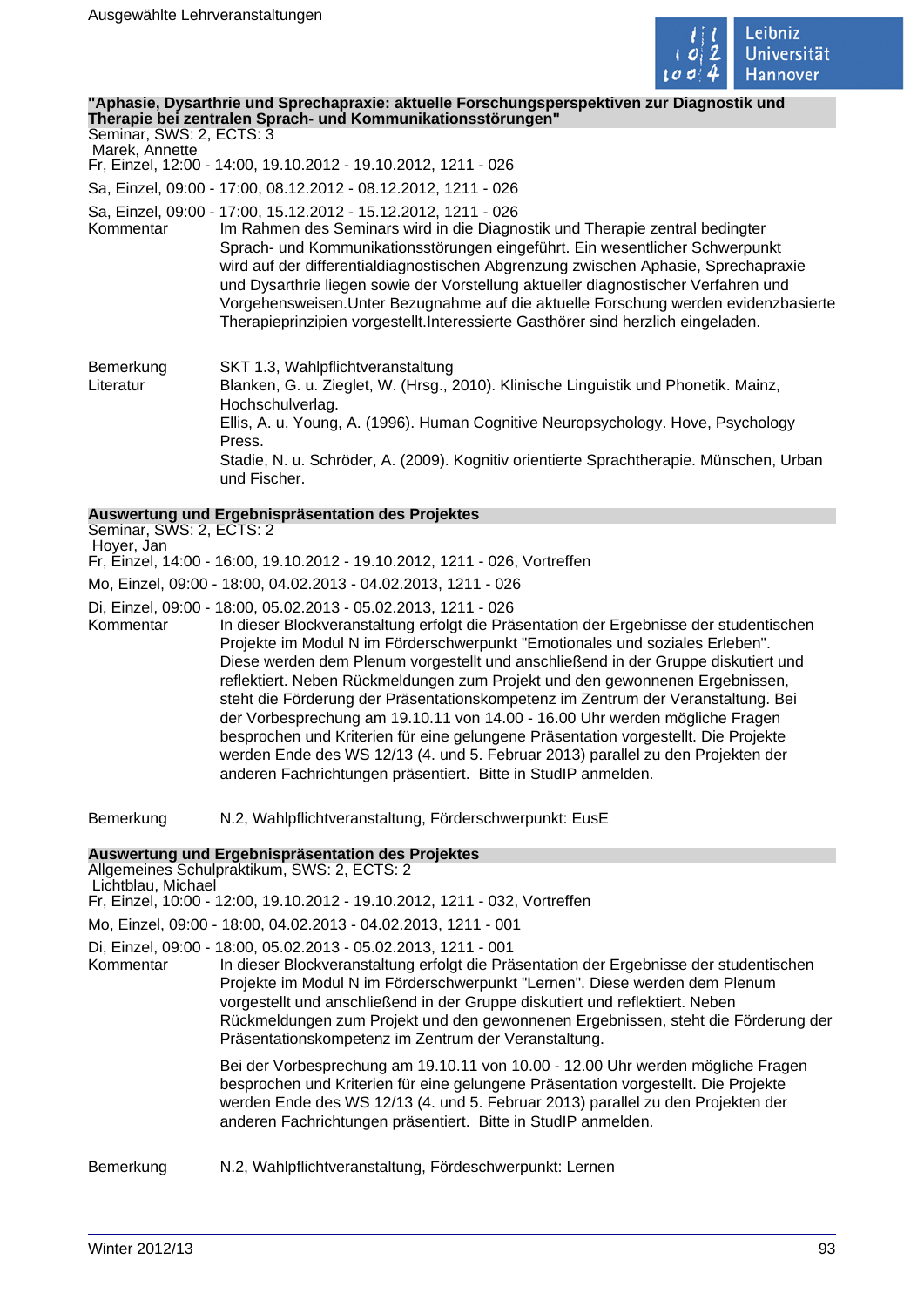

## **Beruf: Lehrkraft (Einführung in Schule und Unterricht)**

Seminar, SWS: 2, Max. Teilnehmer: 25

 Kierchhoff, Arnd Fr, wöchentl., 10:00 - 12:00, 19.10.2012 - 02.02.2013, 1211 - 333

Kommentar Im Seminar wird der Beruf der Lehrkraft aus verschiedenen Blickwinkeln betrachtet.

Neben personenbezogenen Aspekten (Kompetenz, Emotion, Motivation) und biographischen Gesichtspunkten (Berufswahl und -verläufe) steht der Berufsalltag einer Lehrkraft (Lehrkräftehandeln, Wirksamkeit, Auswirkung) im Fokus der Betrachtung. Anhand der Analyse von neuesten Forschungsbefunden sowie der Reflexion eigener (Schul-)Erfahrungen und Zielen soll den TeilnehmerInnen ihr späteres Arbeitsleben in all seinen Facetten aufgezeigt und mögliche Handlungsoptionen offeriert werden. Studienleistung: Kurzreferat

Prüfungsleistung: Hausarbeit

Sie können sich nur zu einem der Seminare dieses Typs anmelden. Die Plätze im Seminar werden nach der Anmeldung in Stud.IP nicht wie bisher entsprechend der chronologischen Reihenfolge vergeben, sondern nach einem elektronischen Losverfahren. Falls für eine Veranstaltung mehr Anmeldungen vorliegen, als Plätze vorhanden sind, wird im Losverfahren entschieden, wer als Teilnehmer zugelassen wird. Bitte melden Sie sich ab Fr, 21.09.12, 10:00 Uhr bis spätestens Fr, 5.10.12, 9:00 Uhr an, da die Auswahl der Plätze in Stud.IP über ein elektronisches Losverfahren am 5.10. um 10 Uhr erfolgt.

Sie können sich im Anmeldezeitraum nach der Losung noch bis zum 19.10. um 20 Uhr in ein Seminar mit noch freien Plätzen ummelden oder über die Warteliste nachrücken. Ihre Anmeldung bleibt nur gültig, wenn Sie in der ersten Seminarsitzung anwesend sind. Anderenfalls wird Ihr Platz wieder vergeben.

Bemerkung FüBa "Schule und Unterricht"; LG 2,4

Literatur Terhart (Hrsg.) (2011): Handbuch der Forschung zum Lehrerberuf

#### **Bildungsbiographien im Spannungsfeld von Familie, Schule und Peers**

Seminar, Max. Teilnehmer: 30

Labede, Julia

Di, wöchentl., 16:00 - 18:00, 16.10.2012 - 02.02.2013, 1211 - 333

Kommentar Das hierarchisch-strukturierte Bildungssystem in Deutschland bringt nicht zuletzt aufgrund der großen Schullandschaft eine Fülle unterschiedlicher Bildungsbiographien hervor.

Im Seminar wird der Frage nachgegangen, wie sich unterschiedliche Bildungsbiographien formieren und welche Bedeutung dabei den Sozialisationsinstanzen Familie, Schule und Peers zukommt. Den zentralen Bestandteil des Seminars bildet die objektivhermeneutische Rekonstruktion ausgewählter Fälle, in denen Selektionsereignisse auf spezifische Weise gedeutet und verarbeitet werden. Relevant wird neben der Betrachtung der Lehrer- und Elternperspektive dabei vor allem die Schülerperspektive gemacht. Denn wie Schülerinnen und Schüler sich (etwa infolge von "Auf-" und "Abstiegen") zur Schule, zu Bildungsgehalten und zur eigenen Bildungskarriere positionieren, ist von besonderer Bedeutung für die Art und Weise der Bewältigung schulischer Anforderungen.

Sie können sich nur zu einem der Seminare dieses Typs anmelden. Die Plätze im Seminar werden nach der Anmeldung in Stud.IP nicht wie bisher entsprechend der chronologischen Reihenfolge vergeben, sondern nach einem elektronischen Losverfahren. Falls für eine Veranstaltung mehr Anmeldungen vorliegen, als Plätze vorhanden sind, wird im Losverfahren entschieden, wer als Teilnehmer zugelassen wird. Bitte melden Sie sich ab Fr, 21.09.12, 10:00 Uhr bis spätestens Fr, 5.10.12, 9:00 Uhr an, da die Auswahl der Plätze in Stud.IP über ein elektronisches Losverfahren am 5.10. um 10 Uhr erfolgt.

Sie können sich im Anmeldezeitraum nach der Losung noch bis zum 19.10. um 20 Uhr in ein Seminar mit noch freien Plätzen ummelden oder über die Warteliste nachrücken. Ihre Anmeldung bleibt nur gültig, wenn Sie in der ersten Seminarsitzung anwesend sind. Anderenfalls wird Ihr Platz wieder vergeben.

Bemerkung M. Ed. LG EW 1.3; M. A. BW PF 2.1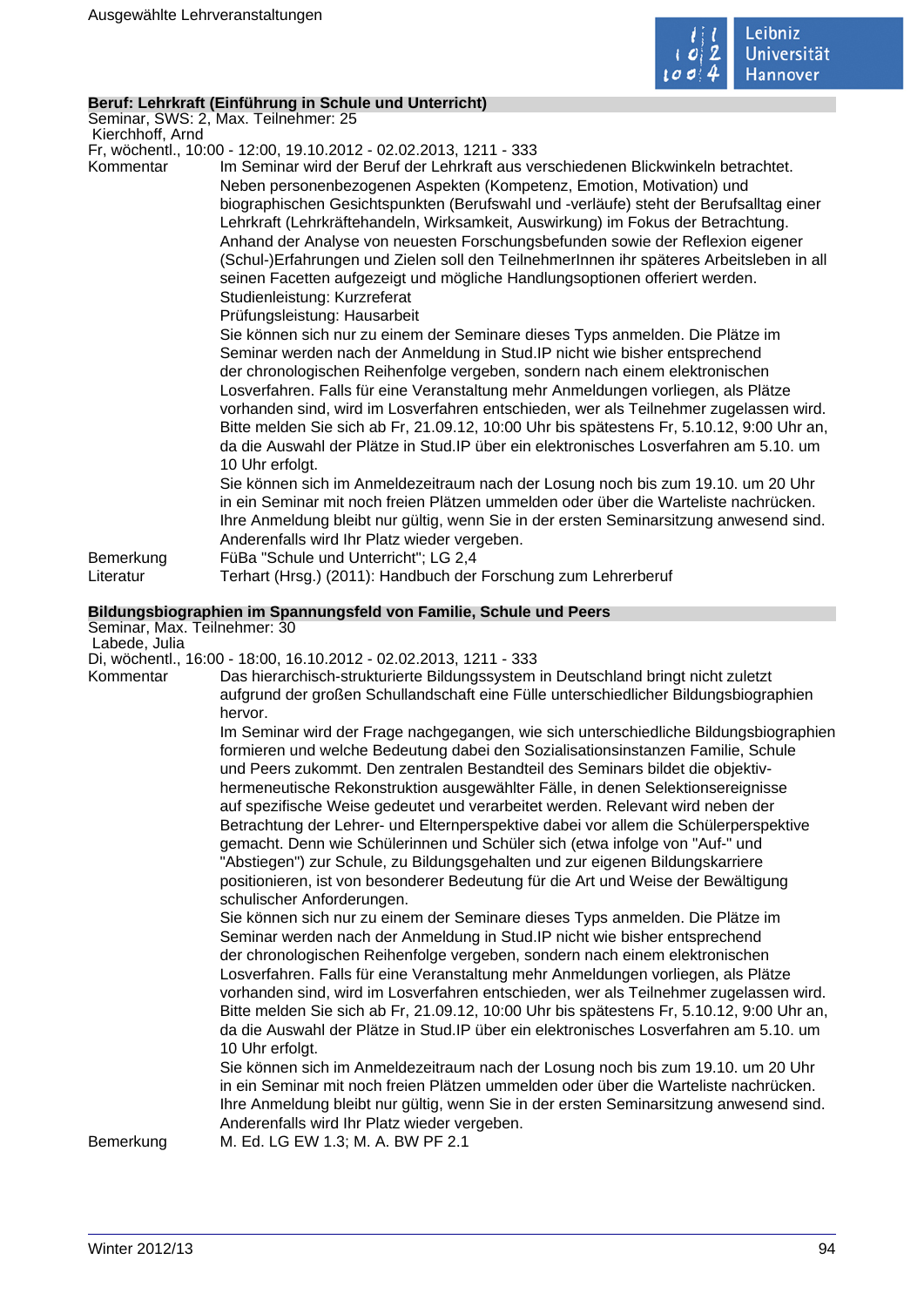

## **Brush up your English!**

| Seminar           |                                                                                                                                                                                                                                                                                                                                                                                                                            |
|-------------------|----------------------------------------------------------------------------------------------------------------------------------------------------------------------------------------------------------------------------------------------------------------------------------------------------------------------------------------------------------------------------------------------------------------------------|
| Siekmann, Manfred |                                                                                                                                                                                                                                                                                                                                                                                                                            |
|                   | Di, wöchentl., 14:00 - 16:00, 23.10.2012 - 29.01.2013, 1211 - 219                                                                                                                                                                                                                                                                                                                                                          |
| Kommentar         | Studierende der Bildungswissenschaften, Erwachsenenbildung und Berufspädagogik<br>bedauern/beklagen, mit vorgelegten, in Lehrveranstaltungen verwendeten<br>englischsprachigen Texten zu Lebenslangem Lernen/adult and continuing education<br>nur spröde bis hilflos umgehen zu können. Die Angst vor Peinlichkeiten wie fehlerhafter<br>Dekodierung oder schlechter Aussprache hindere sie daran, dikursiv zu verfahren. |
| Bemerkung         | Dieses Seminarangebot bietet Gelegenheit zum aktiven oder zunächst rezeptiven<br>Gebrauch des Englischen in der Fachdiskussion "Implikationen Lebenslangen Lernens".<br>Hope to see you soon.<br>Bitte melden Sie sich über Stud. IP an.                                                                                                                                                                                   |

**Der/die professionelle Lehrer/in unterrichtet auch. (Unterrichten im Kontext der Lerngruppe)**

Seminar, Max. Teilnehmer: 30

 Roggenbuck-Jagau, Inge Do, wöchentl., 12:00 - 14:00, 18.10.2012 - 10.01.2013, 1211 - 004

Do, Einzel, 12:00 - 14:00, 17.01.2013 - 17.01.2013, 1211 - 105

Do, wöchentl., 12:00 - 14:00, 24.01.2013 - 31.01.2013, 1211 - 004 Was muss ein/e Lehrer/in können? Die Frage wird erziehungswissenschaftlich unterschiedlich beantwortet. In jedem Fall lässt sich die Antwort nicht auf das "Unterrichten" beschränken.

> Im Seminar werden Professionsmodelle bearbeitet und verglichen, die sowohl auf normativ gefasste Professionserfordernisse verweisen als auch auf Strukturbedingungen des Lehrerhandelns, die sich schulsystemspezifisch ergeben.

> Für die Teilnahme am Seminar wird die Bereitschaft Texte vor der Veranstaltung zu lesen und sich an den Gesprächen zu beteiligen vorausgesetzt.

Die Prüfungsleistung wird als Klausur am 18.01.2013 abgenommen.

Sie können sich nur zu einem der Seminare dieses Typs anmelden. Die Plätze im Seminar werden nach der Anmeldung in Stud.IP nicht wie bisher entsprechend der chronologischen Reihenfolge vergeben, sondern nach einem elektronischen Losverfahren. Falls für eine Veranstaltung mehr Anmeldungen vorliegen, als Plätze vorhanden sind, wird im Losverfahren entschieden, wer als Teilnehmer zugelassen wird. Bitte melden Sie sich ab Fr, 21.09.12, 10:00 Uhr bis spätestens Fr, 5.10.12, 9:00 Uhr an, da die Auswahl der Plätze in Stud.IP über ein elektronisches Losverfahren am 5.10. um 10 Uhr erfolgt.

Sie können sich im Anmeldezeitraum nach der Losung noch bis zum 19.10. um 20 Uhr in ein Seminar mit noch freien Plätzen ummelden oder über die Warteliste nachrücken. Ihre Anmeldung bleibt nur gültig, wenn Sie in der ersten Seminarsitzung anwesend sind. Anderenfalls wird Ihr Platz wieder vergeben.

Bemerkung M. Ed. LG EW 1.2

#### **Diagnostik bei Sprachentwicklungs- und sprachsystematischen Störungen**

Seminar, SWS: 2, ECTS: 3 Puck (ehem. Kähler), Manuela

Mi, wöchentl., 14:00 - 16:00, 24.10.2012 - 02.02.2013, 1211 - -108 Besprechungsraum

Kommentar In dieser Veranstaltung sollen die im B.A.gesammelten Kenntnisse und Erfahrungen zur Diagnostik im Bereich von Sprachentwicklungs- und sprachsystematischen Störungen vertieft und erweitert werden.

Bemerkung SKT 4.1, Wahlpflichtveranstaltung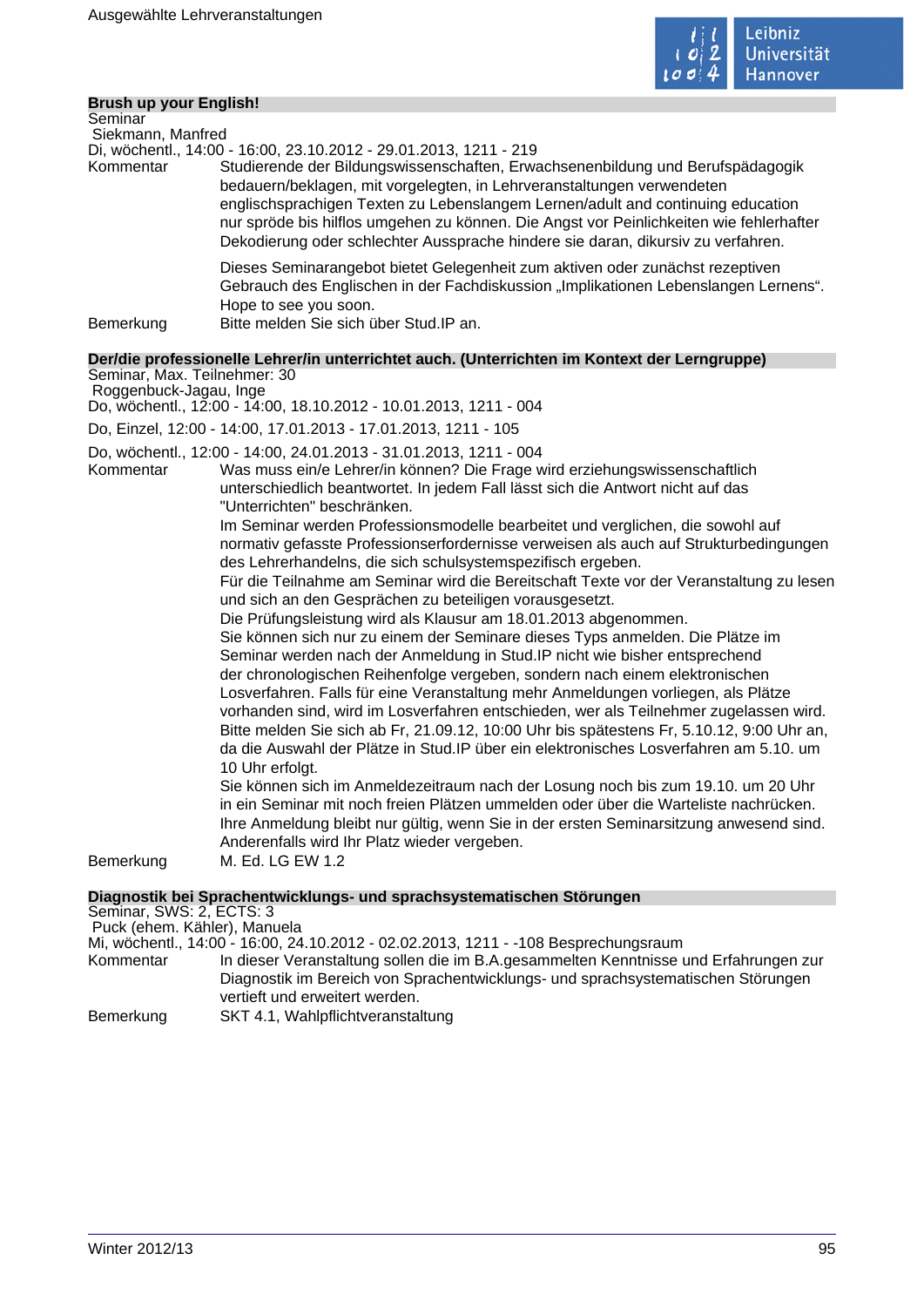

## **Diversity Education. Interkulturelle Bildung und Beratung: Einführungs- und Orientierungsseminar**

Seminar, SWS: 2 Sievers, Isabel (verantwortlich)

Di, wöchentl., 12:00 - 14:00, 23.10.2012 - 02.02.2013, 1211 - 233

Sa, Einzel, 10:00 - 18:00, 12.01.2013 - 12.01.2013, 1211 - 333

Kommentar zugelassen wurden.

Das Seminar dient vor allem der Orientierung der Studierenden innerhalb ihres jeweiligen Studienschwerpunktes. Im Rahmen des Seminars werden sie in die Themenfelder der Interkulturellen Bildung und Beratung sowie aktuelle Entwicklungen im Kontext von Diversity und Diversity Education eingeführt. Sie bekommen einen Einblick in die theoretischen und begrifflichen Grundlagen sowie potentielle berufliche Arbeitsfelder. Gleichzeitig lernen die SeminarteilnehmerInnen den Aufbau und die Struktur des Faches sowie einzelne Lehrende der Arbeitsstelle DIVERSITÄT - MIGRATION - BILDUNG (diversitAS) und deren Arbeitsschwerpunkte kennen.

Ergänzend zu den Seminarsitzungen (teilweise im Block) findet ein Coaching-Tutoriat mit persönlichen Beratungsgesprächen statt, um gezielter auf die einzelnen Bedürfnisse der Studierenden mit ihren jeweiliegen Studienschwerpunkten und Vorkenntnissen etc. eingehen und die individuelle interkulturelle Kompetenz weiterentwickeln zu können. Die Termine hierfür werden individuell festgelegt.

Das Seminar findet teilweise in Blockform statt:

Die Blockveransatlaltung findet statt am: Samstag, den 12.01.13 (10-18 Uhr).

Modulzuordnung

im Zweitfach Diversity Education: BM.1 und PM.2

im Zusatzzertikat Interkulturelle Pädagogik: A1 und B.1

## **Einführung in die Berufs- und Wirtschaftspädagogik**

Vorlesung, SWS: 2 Meyer, Rita Di, wöchentl., 14:00 - 16:00, 23.10.2012 - 02.02.2013, 1208 - A001 Kesselhaus In der Vorlesung sollen sich die Studierenden mit grundlegenden Problemund Gestaltungsfeldern der Berufs- und Wirtschaftspädagogik systematisch auseinandersetzen. Im Vordergrund stehen dabei begriffliche, organisatorische und soziale Aspekte der Disziplin und der beruflichen Bildung. Folgende Inhalte werden thematisiert: - Entwicklungsgeschichte und systematische Einordnung der Berufs- und Wirtschaftspädagogik - Aufgaben und Forschungsfelder der Berufs- und Wirtschaftspädagogik - Grundbegriffe wie Beruf, Erziehung, Bildung, Unterricht, Qualifikation und Kompetenz, Didaktik und Methodik - Bildungs- und Beschäftigungssystem - Erziehung und Ausbildung im Spannungsfeld individueller und gesellschaftlicher Ansprüche - Lehrer und Ausbilder: Profession - Professionalität, Verantwortung, Vorbild/Modell, Dimensionen der Lehrer-Lernenden-Interaktion - Ausbildung und Berufsperspektiven für Absolventen berufs- und wirtschaftspädagogischer Studiengänge Literatur 1. Schelten, Andreas: Einführung in die Berufspädagogik, 3. vollständig neu bearbeitete Auflage, Stuttgart: Steiner 2004

2. Arnold, Rolf/Gonon, Philipp: Einführung in die Berufspädagogik, Opladen:Budrich 2006 3. Arnold, Rolf/Lipsmeier, Alois (Hrsg.): Handbuch der Berufsbildung, Wiesbaden: VS 2006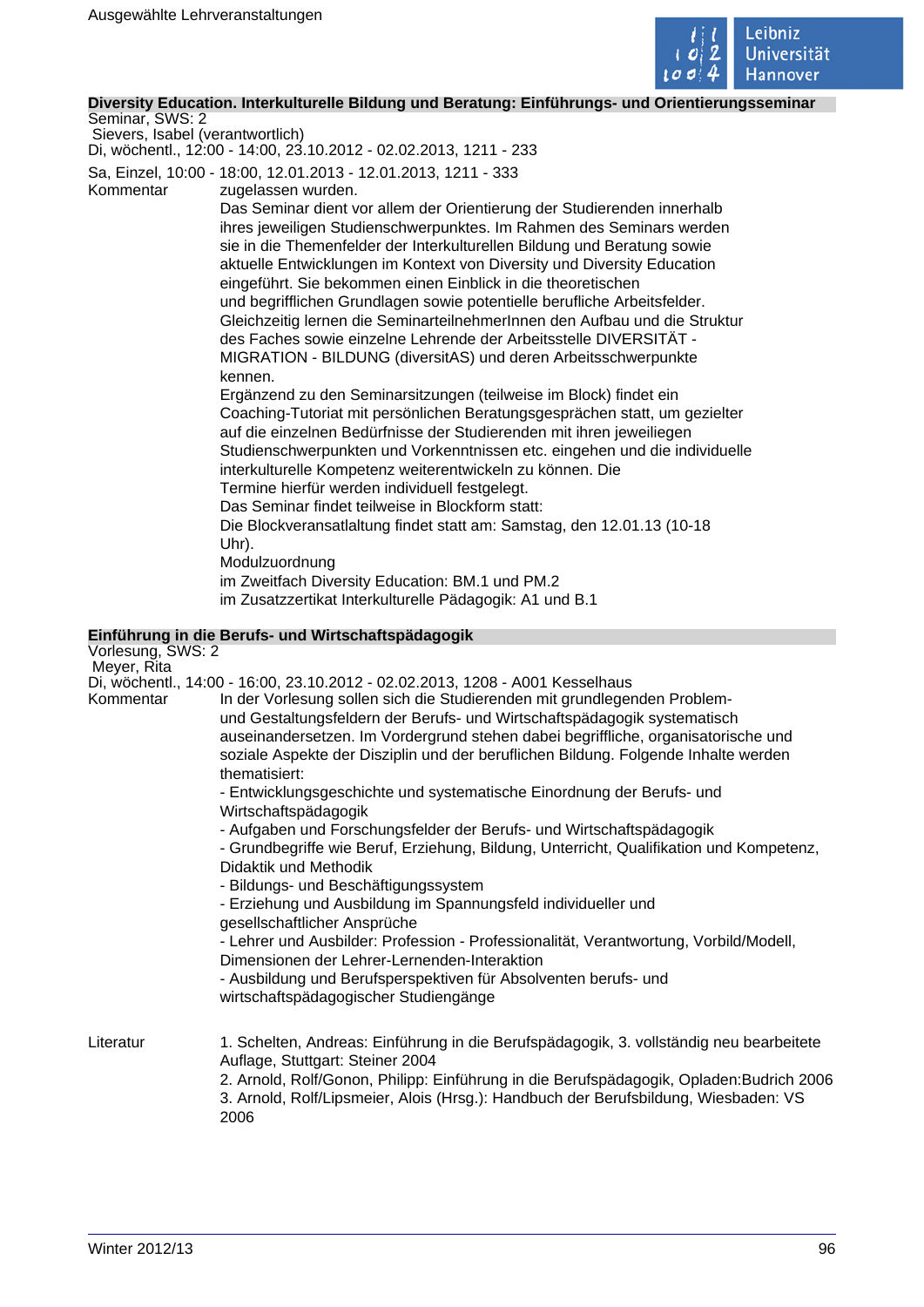

## **Einführung in die komparativ pädagogisch Berufsgruppenforschung**

| Seminar<br>Schütz, Julia            | $ \cdots$ $ \cdots$ $ \cdots$ $ \cdots$ $\cdots$                                                                                                                                                                                                                                                                                                                                                                                                                                                                                                                                                                                                                                                                                                                                                                                                                                                                                                                                                                                                                                                                                                                                                                                                                                                                                                                                                                                          |
|-------------------------------------|-------------------------------------------------------------------------------------------------------------------------------------------------------------------------------------------------------------------------------------------------------------------------------------------------------------------------------------------------------------------------------------------------------------------------------------------------------------------------------------------------------------------------------------------------------------------------------------------------------------------------------------------------------------------------------------------------------------------------------------------------------------------------------------------------------------------------------------------------------------------------------------------------------------------------------------------------------------------------------------------------------------------------------------------------------------------------------------------------------------------------------------------------------------------------------------------------------------------------------------------------------------------------------------------------------------------------------------------------------------------------------------------------------------------------------------------|
|                                     | Fr, Einzel, 10:00 - 14:00, 02.11.2012 - 02.11.2012, 1211 - 225                                                                                                                                                                                                                                                                                                                                                                                                                                                                                                                                                                                                                                                                                                                                                                                                                                                                                                                                                                                                                                                                                                                                                                                                                                                                                                                                                                            |
|                                     | Fr, Einzel, 10:00 - 18:00, 23.11.2012 - 23.11.2012, 1211 - 105                                                                                                                                                                                                                                                                                                                                                                                                                                                                                                                                                                                                                                                                                                                                                                                                                                                                                                                                                                                                                                                                                                                                                                                                                                                                                                                                                                            |
|                                     | Fr, Einzel, 10:00 - 18:00, 14.12.2012 - 14.12.2012, 1211 - 225                                                                                                                                                                                                                                                                                                                                                                                                                                                                                                                                                                                                                                                                                                                                                                                                                                                                                                                                                                                                                                                                                                                                                                                                                                                                                                                                                                            |
| Kommentar<br>Bemerkung<br>Literatur | Fr, Einzel, 10:00 - 14:00, 18.01.2013 - 18.01.2013, 1211 - 225<br>Das Seminar führt in die komparativ pädagogische Berufsgruppenforschung ein und<br>legt den Schwerpunkt auf das methodische Vorgehen dieses Forschungsansatzes. Zur<br>Beantwortung unterschiedlicher Fragestellungen aus den Bereichen Lebenslangens<br>Lernen, Kooperationen, Anerkennung und Arbeitsbedingungen erfolgt die mittels<br>minimaler und maximaler Vergleiche zwischen unterschiedlichen pädagogischen<br>Berufskulturen. Unter Verwendung quantitativer und qualitativer Verfahren empirischer<br>Sozial- und Bildungsforschung werden wesentliche Merkmale sowie Unterschiede und<br>Gemeinsamkeiten zwischen den pädagogischen Berufsgruppen erhoben. Konkret lässt<br>sich hierdurch u.a. beantworten: Welche Orientierungsrelevanz hat das Lebenslange<br>Lernen im Be-rufsbewusstsein unterschiedlicher pädagogischer Berufsgruppen? Trägt es<br>tatsächlich zur Förderung der bildungsbereichsübergreifenden Kooperation bei und damit<br>gleichzeitig zum Abbau der Versäulung des Bildungssystems?<br>Bitte melden Sie sich über Stud. IP an.<br>Nittel, D./Schütz, J./Fuchs, S./Tippelt, R. (2011): Die Orientierungskraft des<br>Lebenslangen Lernens bei Weiterbildnern und Grundschullehrern. Erste Befunde aus<br>dem Forschungsprojekt PAELL. In: Beiheft der Zeitschrift für Pädagogik 2011 zum<br>Thema "Pädagogische Professionalität" |
|                                     | Schütz, J./Reupold, A.: Bildungsbereichsübergreifende Kooperationen. Wahr-nehmungen<br>pädagogischer Akteure. In: DIE - Zeitschrift für Erwachsenenbil-dung: Heft 1/2010, S.<br>$31 - 33$                                                                                                                                                                                                                                                                                                                                                                                                                                                                                                                                                                                                                                                                                                                                                                                                                                                                                                                                                                                                                                                                                                                                                                                                                                                 |
|                                     | Schütz, J./Nittel, D.: Komparative Berufsgruppenforschung: Pädagogische Erwerbsarbeit<br>im System des Lebenslangen Lernens. In: Zeitschrift für Bil-dungsverwaltung 1/2010, S.<br>49-56                                                                                                                                                                                                                                                                                                                                                                                                                                                                                                                                                                                                                                                                                                                                                                                                                                                                                                                                                                                                                                                                                                                                                                                                                                                  |
|                                     |                                                                                                                                                                                                                                                                                                                                                                                                                                                                                                                                                                                                                                                                                                                                                                                                                                                                                                                                                                                                                                                                                                                                                                                                                                                                                                                                                                                                                                           |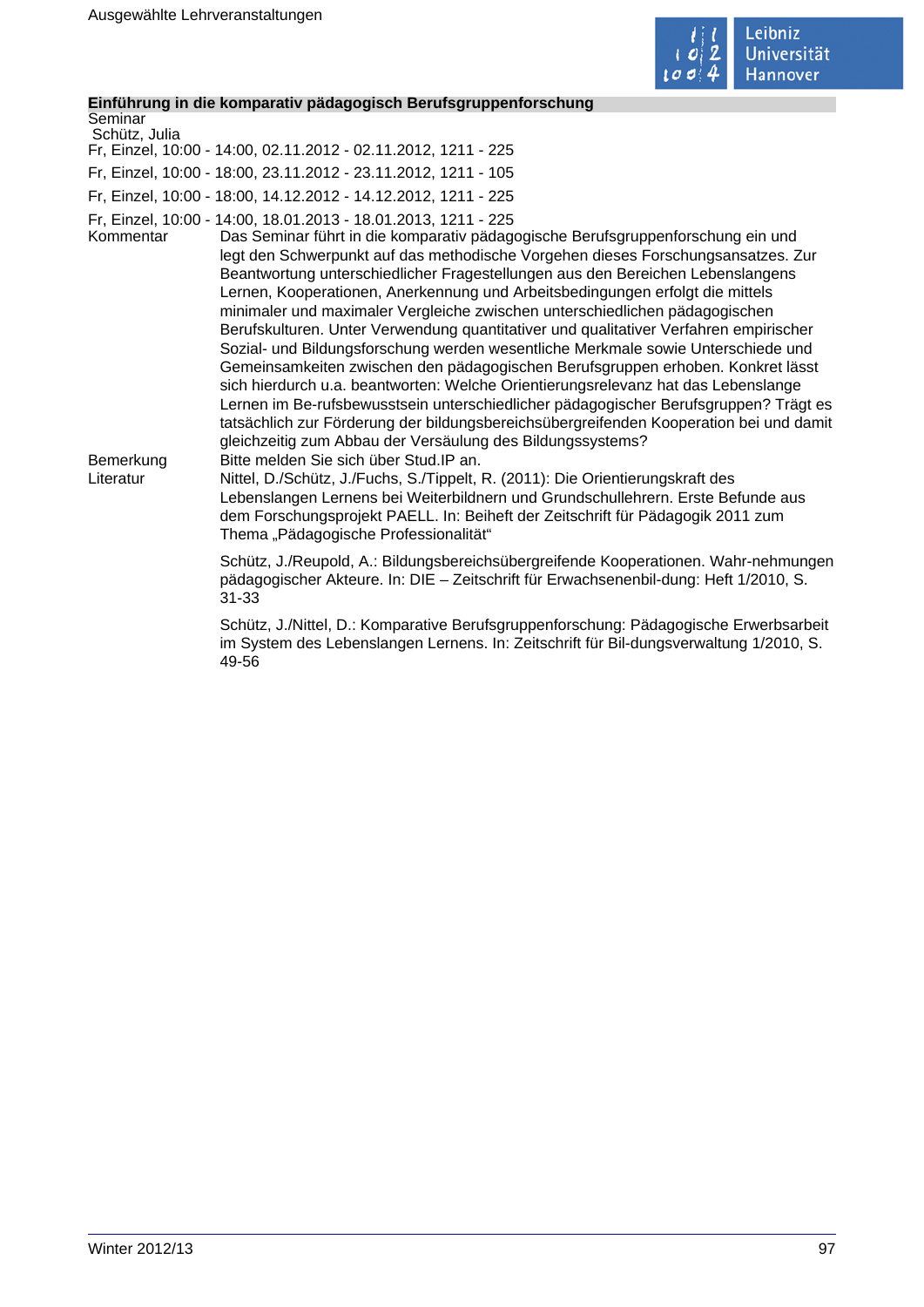

#### **Erziehungswissenschaften und philosophisch-mediale Reflexion**

Kolloquium, Max. Teilnehmer: 15

Moritz, Peter

Fr, Einzel, 16:00 - 21:30, 07.12.2012 - 07.12.2012, 1211 - 333

Kommentar Die Chancen und Risiken der neuen Informations- und Kommunikationstechnologien beeinflussen zunehmend das Selbstverständnis und die Methodik der Erziehungswissenschaften. Damit diese nicht in den allgemeinen Strudel einer auf Konformismus und bloße Ökonomisierung reduzierten Geisteshaltung geraten, gewinnt die kritische Reflexion der politischen Kommunikation ebenso an Bedeutung wie die subtilen Mechanismen der Unterhaltungs- und Freizeitindustrie. Bei dieser Veranstaltung handelt es sich um ein erziehungswissenschaftliches Colloquium, das auf die thematische Vertiefung und philosophisch-mediale Reflexion studienrelevanter Inhalte zielt. Teilnahmevoraussetzung: Bei Anmeldung ist ein selbstgewählter aktueller Vorschlag aus dem obigen Themenspektrum abzugeben, der bis zur Sitzung am 07. Dezember zu einem 15-minütigen Kurzreferat auszuarbeiten ist, gerne auch mit aktuellem empirischem Material unterlegt. Die Teilnehmerzahl ist auf 15 begrenzt. Obligatorische Anmeldung bis zum 30.10.2012 über StudIP. Rückfragen resp. Themenvorschläge zu den Kurzreferaten bitte an p.moritz@gmx.net.

Bemerkung Zusatzangebot für alle Studiengänge (Magister; D; LG; FüL; Ü; FüBa; B.A. So; M. Ed. LG; M.A. BW; M. Ed. L So)

Literatur Adorno, Th. W.: Resumé über Kulturindustrie, in: Ohne Leitbild. Parva Aesthetica, Ffm. 1967.

Anders, Günther: Die Antiquiertheit des Menschen, Bd. 1, München 1987. Moritz, Peter: Mediale Botschaften. Philosophisch-politische Reflexionen, Hannover 2003. Münker/Sandbothe (Hg.:) Medienphilosophie, Ffm. 2003.

Weitere Literatur je nach thematischer Gestaltung der Einzelreferate.

## **Grundfragen von Erziehung und Bildung**

| Vorlesung, SWS: 2<br>Heinrich, Martin |                                                                                                                                                                                                                                                                                                                                                                                                                                                                                                                                                                                                                                                                                                                                              |
|---------------------------------------|----------------------------------------------------------------------------------------------------------------------------------------------------------------------------------------------------------------------------------------------------------------------------------------------------------------------------------------------------------------------------------------------------------------------------------------------------------------------------------------------------------------------------------------------------------------------------------------------------------------------------------------------------------------------------------------------------------------------------------------------|
|                                       | Do, wöchentl., 18:00 - 20:00, 18.10.2012 - 02.02.2013, 1208 - A001 Kesselhaus                                                                                                                                                                                                                                                                                                                                                                                                                                                                                                                                                                                                                                                                |
| Kommentar                             | Die Vorlesung führt ein in die theoretische Reflexion pädagogischer Praxis. Hierzu bedarf<br>es einer adäquaten Begrifflichkeit, denn wir müssen das pädagogische Geschehen<br>verbalisieren können, um uns überhaupt distanzierend dazu verhalten zu können.<br>Traditionell nehmen in den pädagogischen Wissenschaften der Erziehungs- und<br>der Bildungsbegriff hierbei eine besondere, hervorgehobene Stellung ein. Durch<br>die Abarbeitung an verschiedenen Bildungsvorstellungen und -theorien sollen die<br>Grundlagen für ein pädagogisches Reflexionsvermögen gelegt werden, das dann<br>jeweils anhand von Fallbeispielen erprobt werden kann. Die Studienleistung wird<br>semesterbegleitend durch Reflexionsaufgaben erbracht. |
| Bemerkung                             | <b>B. A. So A1</b>                                                                                                                                                                                                                                                                                                                                                                                                                                                                                                                                                                                                                                                                                                                           |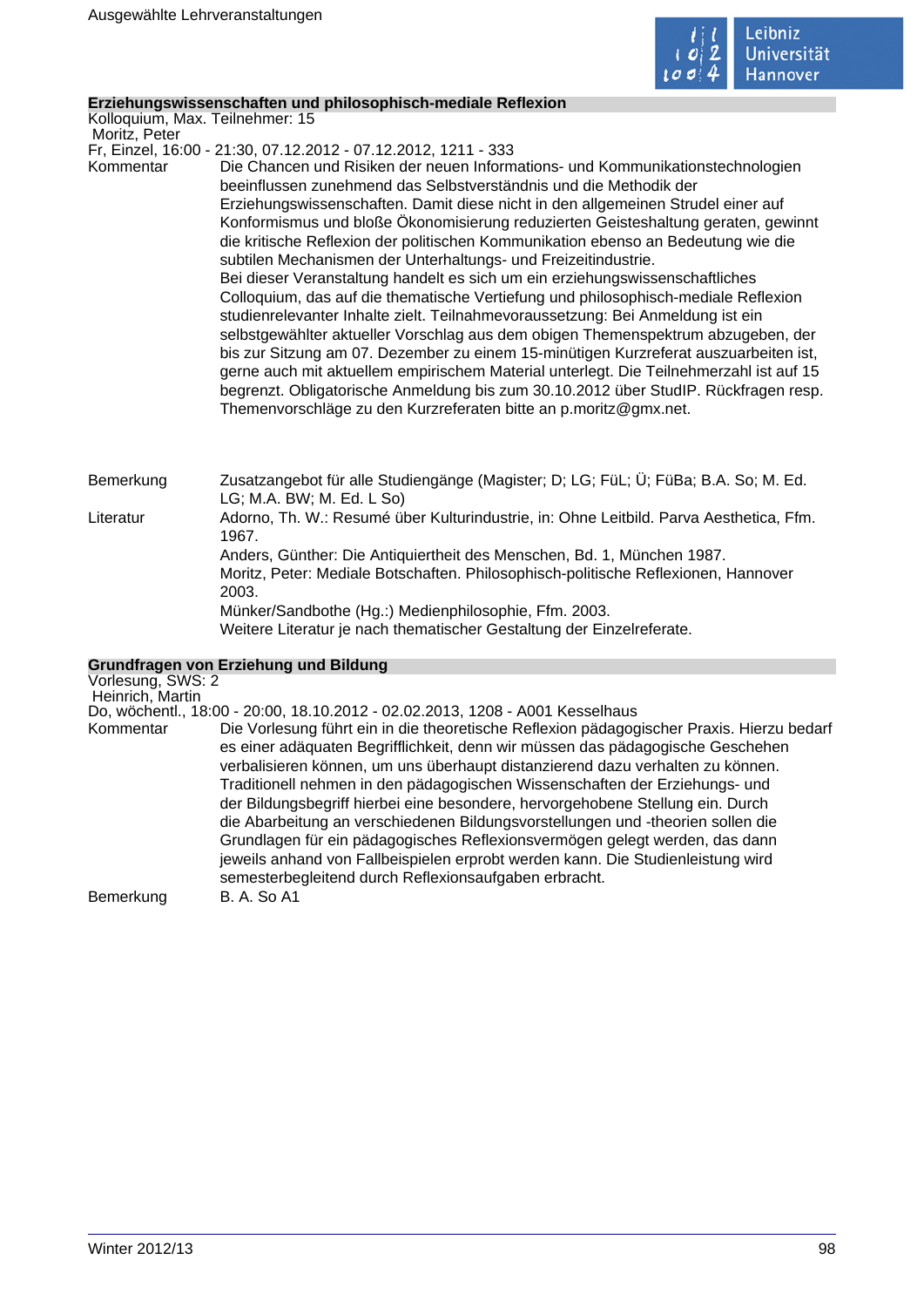

## **Gruppendynamische Prozesse im Unterricht (A)**

Seminar, SWS: 2, Max. Teilnehmer: 25 Kierchhoff, Arnd

Do, wöchentl., 16:00 - 18:00, 18.10.2012 - 02.02.2013, 1211 - 333

Kommentar Dieses Seminar wirft einen Blick hinter die Kulissen der Lerngruppe. Es soll aufgezeigt werden, welche gruppendynamischen Prozesse dem Unterricht zugrunde liegen sowie welche personenbezogenen und sozialen Gründe die Richtung und den Ablauf dieser Prozesse bestimmen. Im Seminar soll den Studierenden anhand von psychologischen und sozialen Theorien und mit Hilfe von Analyse- und Reflektionswerkzeugen eine Handlungskompetenz für ihr späteres Berufsleben vermittelt werden.

Zentral stehen Begriffe wie Konflikt, Motiv/Motivation, Selbst, System. Studienleistung: Gruppenreferat

Prüfungsleistung: Hausarbeit (15 Seiten) o. Präsentation (45 min)

Sie können sich nur zu einem der Seminare dieses Typs anmelden. Die Plätze im Seminar werden nach der Anmeldung in Stud.IP nicht wie bisher entsprechend der chronologischen Reihenfolge vergeben, sondern nach einem elektronischen Losverfahren. Falls für eine Veranstaltung mehr Anmeldungen vorliegen, als Plätze vorhanden sind, wird im Losverfahren entschieden, wer als Teilnehmer zugelassen wird. Bitte melden Sie sich ab Fr, 21.09.12, 10:00 Uhr bis spätestens Fr, 5.10.12, 9:00 Uhr an, da die Auswahl der Plätze in Stud.IP über ein elektronisches Losverfahren am 5.10. um 10 Uhr erfolgt.

Sie können sich im Anmeldezeitraum nach der Losung noch bis zum 19.10. um 20 Uhr in ein Seminar mit noch freien Plätzen ummelden oder über die Warteliste nachrücken. Ihre Anmeldung bleibt nur gültig, wenn Sie in der ersten Seminarsitzung anwesend sind. Anderenfalls wird Ihr Platz wieder vergeben.

Bemerkung M. Ed. LG EW 1.2

## **Gruppendynamische Prozesse im Unterricht (B)**

Seminar, SWS: 2, Max. Teilnehmer: 25 Kierchhoff, Arnd

Fr, wöchentl., 12:00 - 14:00, 19.10.2012 - 02.02.2013, 1211 - 333

Kommentar Dieses Seminar wirft einen Blick hinter die Kulissen der Lerngruppe. Es soll aufgezeigt werden, welche gruppendynamischen Prozesse dem Unterricht zugrunde liegen sowie welche personenbezogenen und sozialen Gründe die Richtung und den Ablauf dieser Prozesse bestimmen. Im Seminar soll den Studierenden anhand von psychologischen und sozialen Theorien und mit Hilfe von Analyse- und Reflektionswerkzeugen eine Handlungskompetenz für ihr späteres Berufsleben vermittelt werden.

Zentral stehen Begriffe wie Konflikt, Motiv/Motivation, Selbst, System.

Studienleistung: Gruppenreferat

Prüfungsleistung: Hausarbeit (15 Seiten) o. Präsentation (45 min)

Sie können sich nur zu einem der Seminare dieses Typs anmelden. Die Plätze im Seminar werden nach der Anmeldung in Stud.IP nicht wie bisher entsprechend der chronologischen Reihenfolge vergeben, sondern nach einem elektronischen Losverfahren. Falls für eine Veranstaltung mehr Anmeldungen vorliegen, als Plätze vorhanden sind, wird im Losverfahren entschieden, wer als Teilnehmer zugelassen wird. Bitte melden Sie sich ab Fr, 21.09.12, 10:00 Uhr bis spätestens Fr, 5.10.12, 9:00 Uhr an, da die Auswahl der Plätze in Stud.IP über ein elektronisches Losverfahren am 5.10. um 10 Uhr erfolgt.

Sie können sich im Anmeldezeitraum nach der Losung noch bis zum 19.10. um 20 Uhr in ein Seminar mit noch freien Plätzen ummelden oder über die Warteliste nachrücken. Ihre Anmeldung bleibt nur gültig, wenn Sie in der ersten Seminarsitzung anwesend sind. Anderenfalls wird Ihr Platz wieder vergeben.

Bemerkung M. Ed. LG EW 1.2

Literatur König: Gruppendynamik und die Professionalisierung psychosozialer Berufe Fleischer: Handbuch Schulpsychologie : Psychologie für die Schule Sader: Psychologie der Gruppe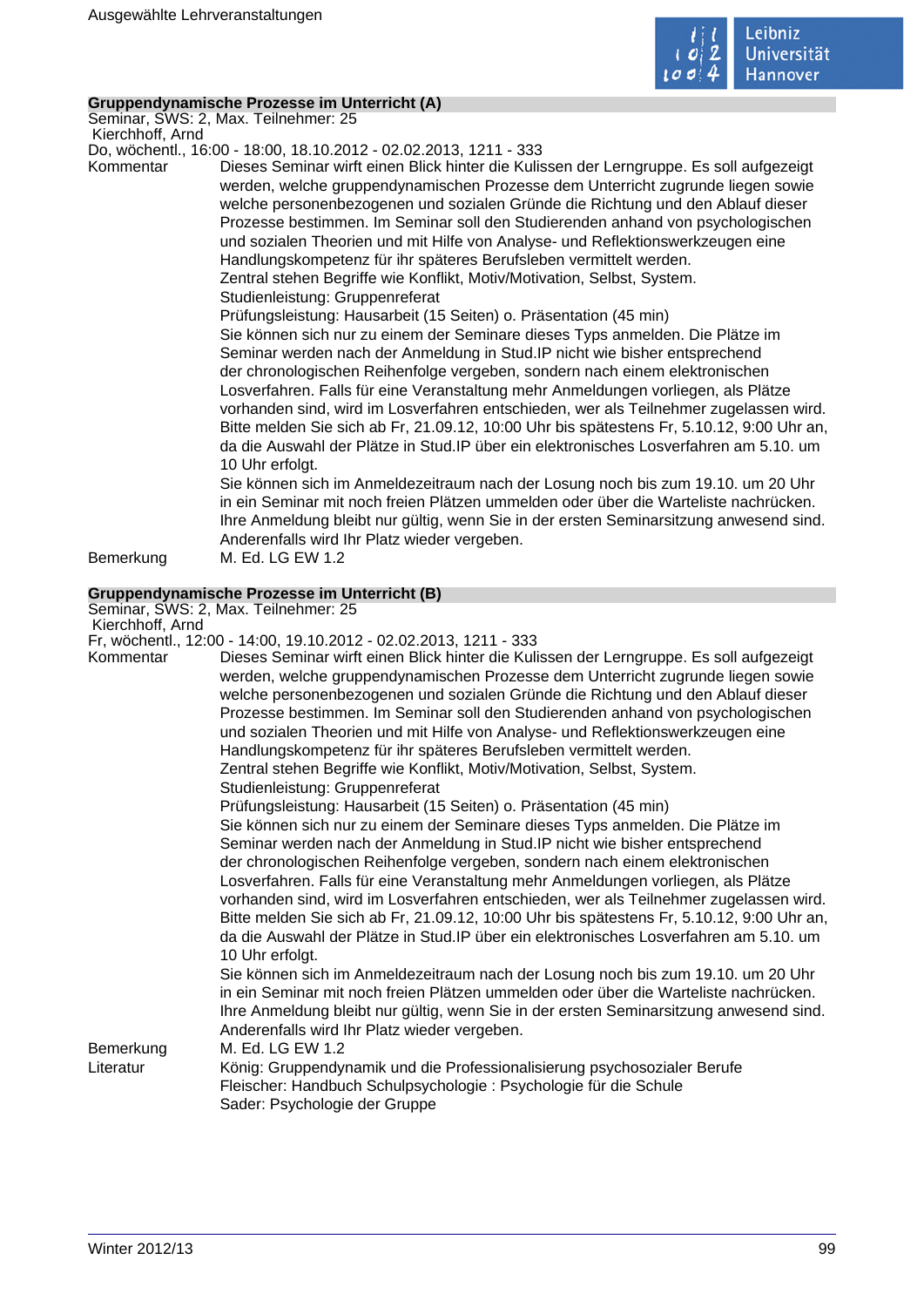

## **Gruppendynamische Prozesse im Unterricht (C)**

Seminar, SWS: 2, Max. Teilnehmer: 25 Kierchhoff, Arnd

Do, wöchentl., 14:00 - 16:00, 18.10.2012 - 02.02.2013, 1211 - 333

Kommentar Dieses Seminar wirft einen Blick hinter die Kulissen der Lerngruppe. Es soll aufgezeigt werden, welche gruppendynamischen Prozesse dem Unterricht (Vorbereitung, Durchführung, Entwicklung) zugrunde liegen sowie welche Intentionen die Richtung und den Ablauf dieser sozialen Prozesse bestimmen. Zentral stehen Begriffe wie Macht, Rolle, Gruppe sowie Leitung und Führung.

Studienleistung: Gruppenreferat

Prüfungsleistung: Hausarbeit (15 Seiten) o. Präsentation (45 min)

Sie können sich nur zu einem der Seminare dieses Typs anmelden. Die Plätze im Seminar werden nach der Anmeldung in Stud.IP nicht wie bisher entsprechend der chronologischen Reihenfolge vergeben, sondern nach einem elektronischen Losverfahren. Falls für eine Veranstaltung mehr Anmeldungen vorliegen, als Plätze vorhanden sind, wird im Losverfahren entschieden, wer als Teilnehmer zugelassen wird. Bitte melden Sie sich ab Fr, 21.09.12, 10:00 Uhr bis spätestens Fr, 5.10.12, 9:00 Uhr an, da die Auswahl der Plätze in Stud.IP über ein elektronisches Losverfahren am 5.10. um 10 Uhr erfolgt.

Sie können sich im Anmeldezeitraum nach der Losung noch bis zum 19.10. um 20 Uhr in ein Seminar mit noch freien Plätzen ummelden oder über die Warteliste nachrücken. Ihre Anmeldung bleibt nur gültig, wenn Sie in der ersten Seminarsitzung anwesend sind. Anderenfalls wird Ihr Platz wieder vergeben.

Bemerkung M. Ed. LG EW 1.2

Literatur König: Gruppendynamik und die Professionalisierung psychosozialer Berufe Fleischer: Handbuch Schulpsychologie : Psychologie für die Schule Sader: Psychologie der Gruppe

## **Ideal und Wirklichkeit im Lehrerberuf- Lektüreseminar zur Reflexion pädagogischer Handlungsprobleme**

Seminar, Max. Teilnehmer: 30 Roggenbuck-Jagau, Inge

Di, wöchentl., 14:00 - 16:00, 16.10.2012 - 02.02.2013, 1211 - 311 Konferenzraum IEW/ZfL

Kommentar In enger Anlehnung an die u.g. Lektüre werden pädagogische Handlungsprobleme reflektiert. Bildungstheoretisch besitzt die "Person" Lehrer/in in der Beziehung zur Schüler-Gruppe und in Bezug auf die Lerninhalte eine wichtige steuernde Funktion. Um den Lehrerberuf hinreichend gut ausüben zu können, muss der/die angehende Lehrer/ in nicht nur Kenntnisse der Unterrichtsmethodik und Didaktik, sowie - insbesondere im Förderschulbereich - diagnostische Kompetenzen erwerben, er/sie wird sich selbst im Beziehungsgefüge pädagogischer Handlungen beobachten und sinnbezogen positionieren lernen müssen. Diesen dritten Aspekt stellt das Seminar in den Mittelpunkt. Die Texte gründlich zu lesen und das eigene, sich entwickelnde Berufsverständnis kritisch zu reflektieren sind Voraussetzungen für die Teilnahme. Studienleistung: Vorstellung eines Buchkapitels im Seminar Prüfungsleistung (auf Wunsch): Hausarbeit Sie können sich nur zu einem der Seminare dieses Typs anmelden. Die Plätze im Seminar werden nach der Anmeldung in Stud.IP nicht wie bisher entsprechend der chronologischen Reihenfolge vergeben, sondern nach einem elektronischen Losverfahren. Falls für eine Veranstaltung mehr Anmeldungen vorliegen, als Plätze vorhanden sind, wird im Losverfahren entschieden, wer als Teilnehmer zugelassen wird. Bitte melden Sie sich ab Fr, 21.09.12, 10:00 Uhr bis spätestens Fr, 5.10.12, 9:00 Uhr an, da die Auswahl der Plätze in Stud.IP über ein elektronisches Losverfahren am 5.10. um 10 Uhr erfolgt. Sie können sich im Anmeldezeitraum nach der Losung noch bis zum 19.10. um 20 Uhr in ein Seminar mit noch freien Plätzen ummelden oder über die Warteliste nachrücken. Ihre Anmeldung bleibt nur gültig, wenn Sie in der ersten Seminarsitzung anwesend sind. Anderenfalls wird Ihr Platz wieder vergeben. Bemerkung B. A. So B3 Literatur Ilien, Albert (2009): Grundwissen Lehrerberuf. Wiesbaden. VS-Verlag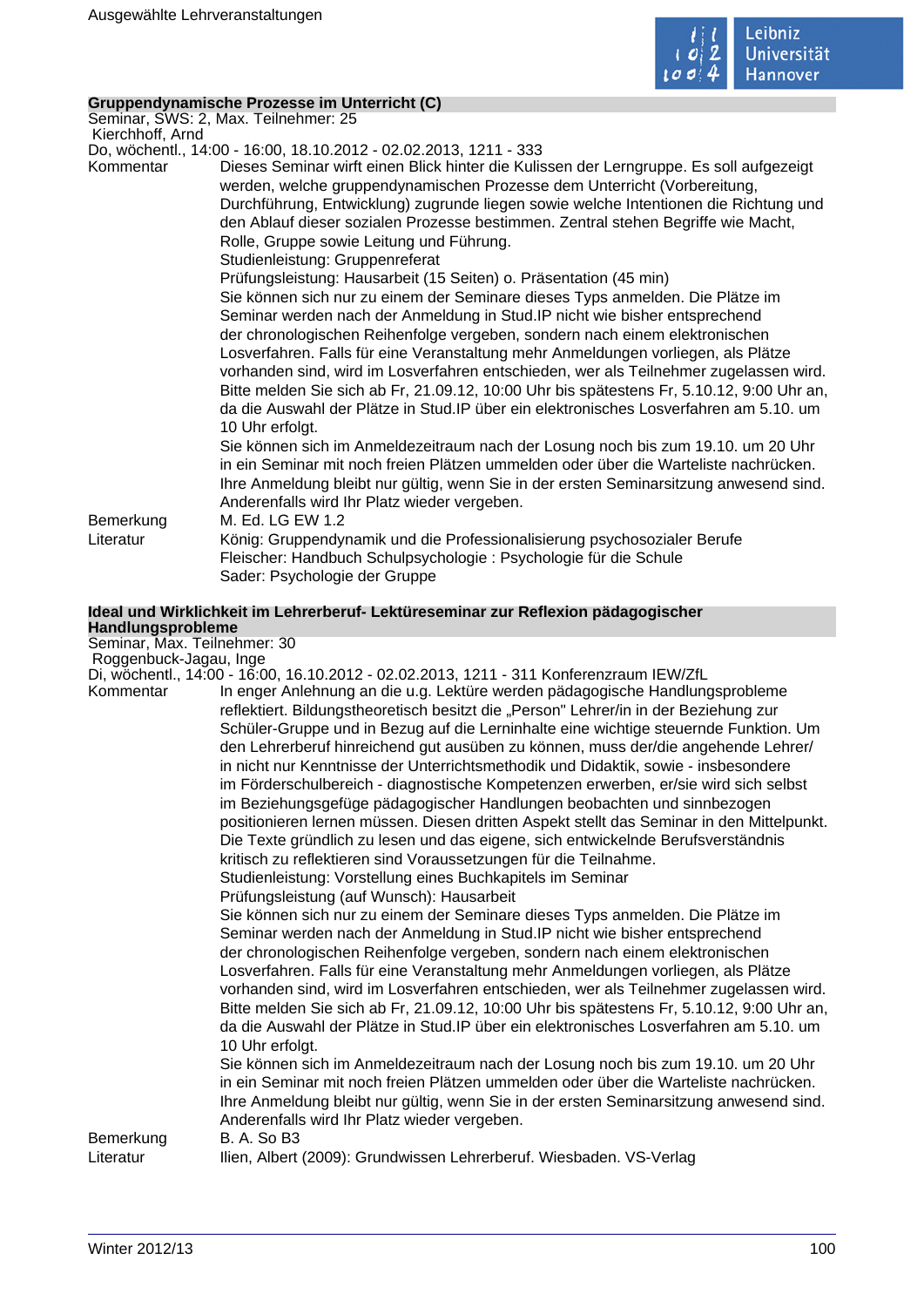

## **Kinder- und Jugendpsychiatrie**

Vorlesung, SWS: 2, ECTS: 3 Ramberg, Axel

Do, wöchentl., 08:00 - 10:00, 25.10.2012 - 02.02.2013, 1208 - A001 Kesselhaus

Kommentar Das medizinische Fachgebiet der Kinder- und Jugendpsychiatrie und Psychotherapie leistet einen wesentlichen Beitrag zur Sicherstellung der Entfaltung bei jungen Menschen, die von seelischer Krankheit betroffen und von seelischer Behinderung bedroht sind. Das Aufgabengebiet der Kinder- und Jugendpsychiatrie und Psychotherapie umfasst die Prävention, Diagnostik, Behandlung und Rehabilitation von psychischen Störungen bei Kindern, Jugendlichen und Heranwachsenden. In diesem Seminar werden neben der praktischen Vorstellung der Kinder- und Jugendpsychiatrie des Kinderkrankenhauses auf der Bult die Epidemiologie spezieller Störungebilder sowie Entstehungeszusammenhänge und Therapiemöglichkeiten erörtert.

> Aufgrund der großen Teilnehmerzahl wird die Veranstaltung zweimal angeboten und ist jeweils auf max. 100 Teilnehmer/innen begrenzt.

Bemerkung F.3a, Wahlpflichtveranstaltung, Profil: Lernen und Entwicklung, Schlüsselqualifikationen: Kommunikationsfähigkeit, Reflexionsfähigkeit Literatur Steinhausen, H.-C. (2006): Psychische Störungen bei Kindern und Jugendlichen. Urban & Fischer, München Heinemann, E./Hopf, H. (2004): Psychische Störungen in Kindheit und Jugend. Kohlhammer, Stuttgart Remschmidt, H. (Hrsg.) (2008): Kinder- und Jugendpsychioatrie. Thieme, Stuttgart

#### Praxisseminar: Reihe "Interkulturelle Kompetenz und Beratung" Schwerpunkt: Neu angekommen? **Wer berät?**

Seminar, SWS: 2, Max. Teilnehmer: 15

 Gundlach, Helga Barbara (verantwortlich) Fr, wöchentl., 10:00 - 14:00, 26.10.2012 - 02.02.2013

Kommentar Für neu zugewanderte Menschen gibt es diverse Beratungsmöglichkeiten. Diese reichen von staatlich finanzierten Leistungen über kommunale Angebote, teilweise durch freie Träger, bis zu ehrenamtlichen Hilfestellungen. Zunächst lernen wir verschiedene Angebote und deren Hintergründe in der Theorie kennen. Im Anschluss besuchen wir mehrere Einrichtungen. Einige dieser Organisationen könnten später ein eigenes interessantes Berufsfeld darstellen oder auch Institutionen sein, mit denen einmal zusammengearbeitet werden könnte.

> Dabei stellen wir auch die Frage, welche interkulturellen Kompetenzen die jeweiligen Mitarbeiter/innen in diesen Bereichen benötigen, um angemessen beraten zu können. Ebenfalls reflektieren wir die eigene (Weiter)entwicklung der interkulturellen Kompetenz durch dieses Seminar.

Modulzuordnungen: Schlüsselkompetenzen Diversity Education: VM.2 und PM.1 Zusatzzertifizierung Interkulturelle Pädagogik: B1 und D1

An der Veranstaltung können 5 Studierende der Sonderpädagogik teilnehmen (anrechenbar

für das Profil Beratung). Bitte melden Sie sich dafür an unter: helga-b.gundlach@web.de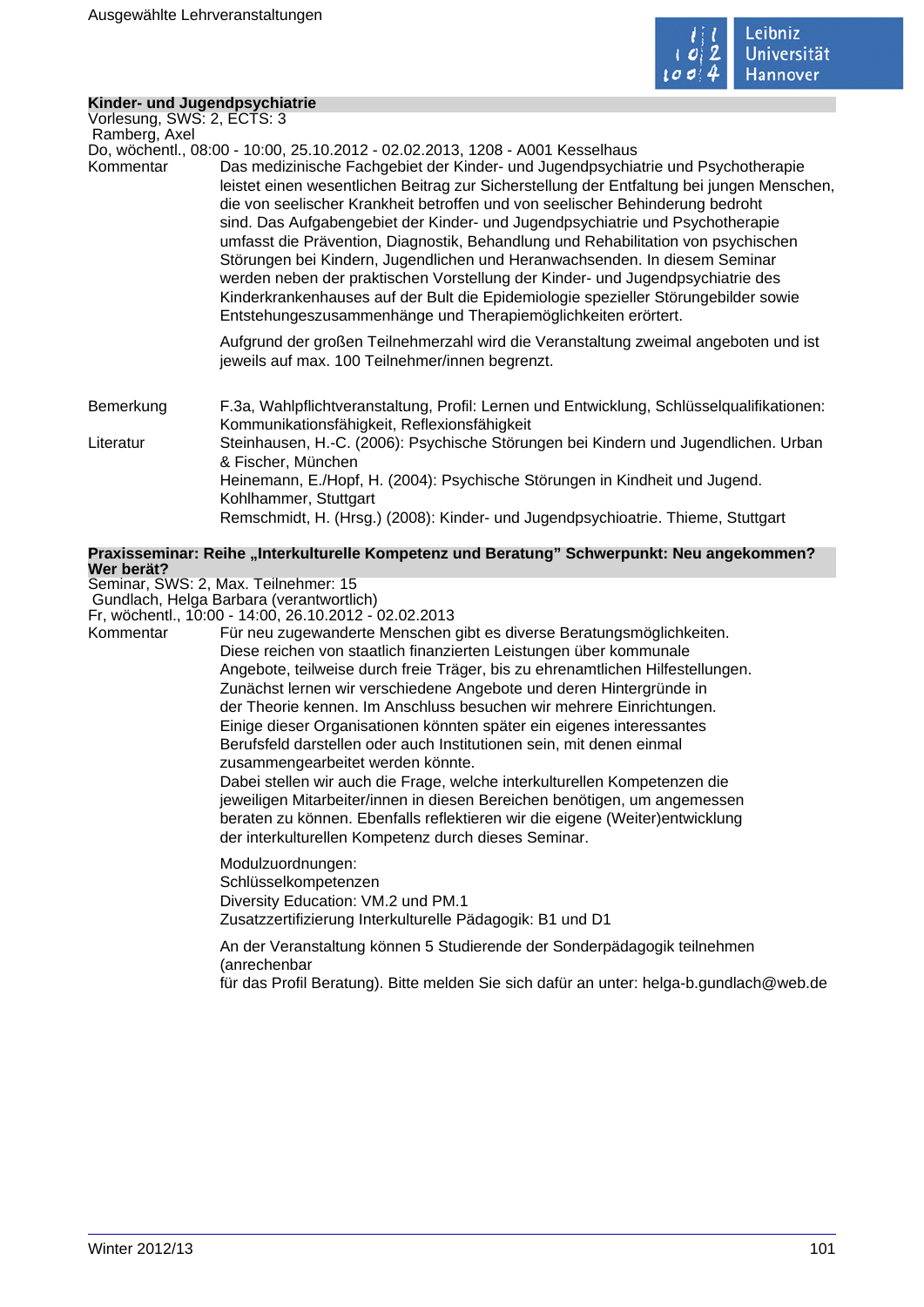

#### **Praxisseminar: Reihe "Interkulturelle Kompetenz und Beratung". Schwerpunkt: Neu angekommen? Wer berät?**

Seminar Gundlach, Helga Barbara

Fr, 14-täglich, 10:00 - 14:00, 26.10.2012 - 01.02.2013, 1211 - 219

Kommentar Für neu zugewanderte Menschen gibt es diverse Beratungsmöglichkeiten. Diese reichen von staatlich finanzierten Leistungen über kommunale Angebote, teilweise durch freie Träger, bis zu ehrenamtlichen Hilfestellungen.

> Zunächst lernen wir verschiedene Angebote und deren Hintergründe in der Theorie kennen. Im Anschluss besuchen wir mehrere Einrichtungen. Einige dieser Organisationen könnten später ein eigenes interessantes Berufsfeld darstellen oder auch Institutionen sein, mit denen einmal zusammengearbeitet werden könnte.

Dabei stellen wir auch die Frage, welche interkulturellen Kompetenzen die jeweiligen Mitarbeiter/innen in diesen Bereichen benötigen, um angemessen beraten zu können. Ebenfalls reflektieren wir die eigene (Weiter)entwicklung der interkulturellen Kompetenz durch dieses Seminar.

Bemerkung Bitte melden Sie sich über Stud.IP an.

#### **Regionale Kompetenzzentren als nationales und internationales Modell zur Innovation der beruflichen Bildung**

Seminar, SWS: 2 Rütters, Klaus Do, wöchentl., 12:00 - 14:00, 25.10.2012 - 02.02.2013, 1211 - 233 Kommentar Diese Veranstaltung orientiert sich grundsätzlich an dem von der BLK entwickeltem Konzept "Berufsbildende Schulen als Kompetenzzentren" und dessen Implementierung in ausgewählten Bundesländern und im europäischen Ausland. Ein Schwerpunkt wird dabei der bis 12.2010 in Niedersachsen durchgeführte Schulversuch "Projekt Regionale Kompetenzzentren" (ProReKo) sein. Zunächst werden theoretische Grundlagen des Konzepts "ProReKo"und die Grundorientierungen entsprechender Schulversuche in ausgewählten Ländern Europas (z.B. Dänemark, Niederlande) aufgearbeitet. Anschließend erfolgt eine vertiefte Untersuchung zentraler Arbeitsfelder der Reformkonzepte wie Qualitätsmangement, Personalmanagement, Schulverfassung, Rolle der Schulleiter/Schulleiterinnen, Steuerung von Schulen.

Anmeldungen bitte unter studip, rütters

Literatur 1. www.proreko-wb.de

2. BLK: Heft 105, Weiterentwicklung brufsbildender Schulen. Bonn 2003.

3. Qualitätsentwicklung und -sicherung an berufsbildenden Schulen. In: Bildung und Erziehung, 61(2008)3.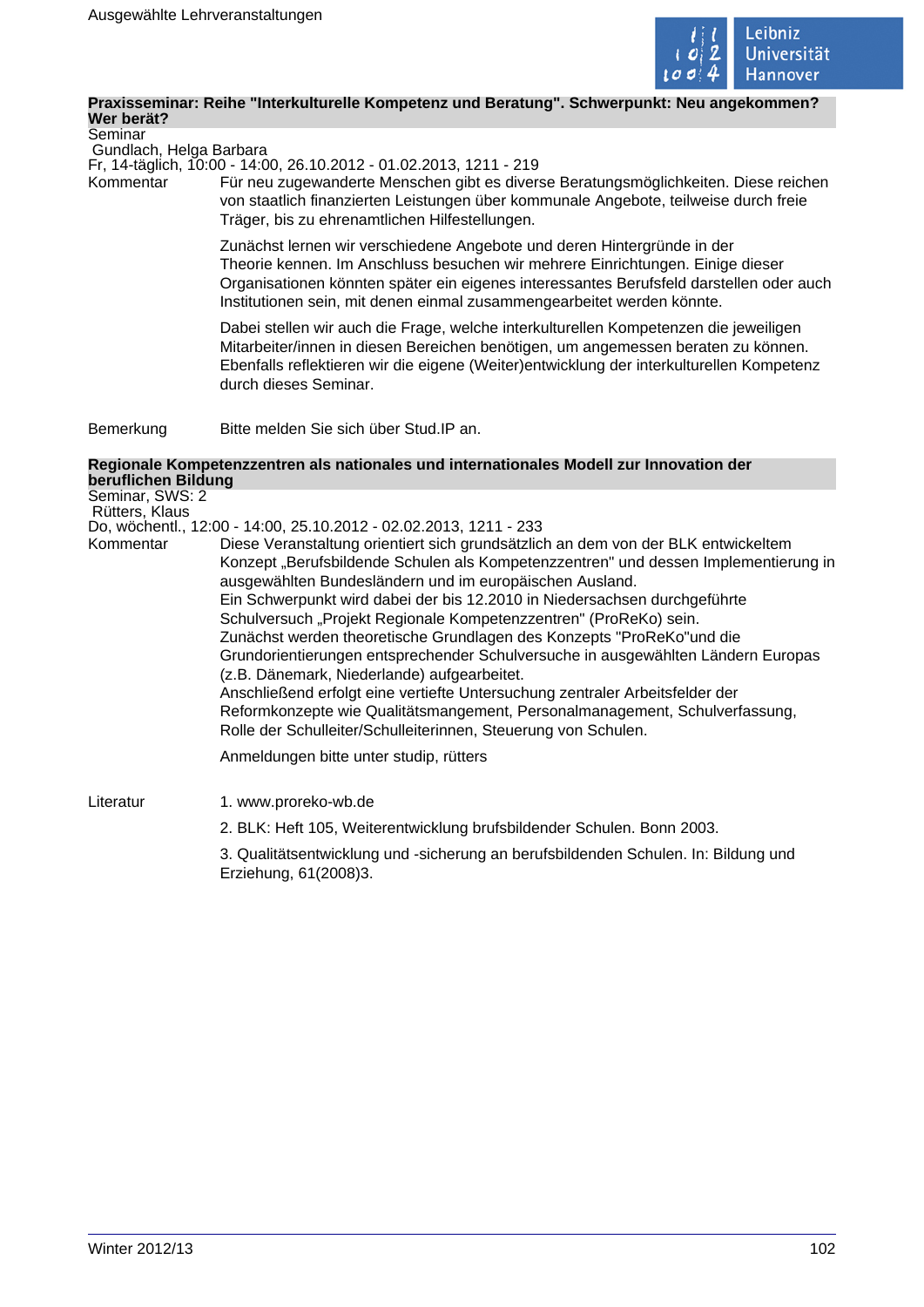

#### **Schulentwicklung im gesellschaftlichen Kontext**

Vorlesung Heinrich, Martin

Mo, wöchentl., 16:00 - 18:00, 15.10.2012 - 02.02.2013, 1502 - 003 II 003

Kommentar Seit der Entstehung der Schule steht diese Form der Institutionalisierung öffentlicher Bildung immer auch zur Kritik: Sie sei in ihrer althergebrachten Form kinderfeindlich, antidemokratisch oder schlichtweg inhuman - so einige der älteren Vorwürfe. Schulentwicklung wird somit zum gesellschaftlichen Desiderat. Neuerdings scheinen die Schulreformen jedoch weniger an humanistischen Idealen - und somit auch die Kritik weniger an deren Unterbietung - orientiert als vielmehr an ihrer Ineffektivität und Ineffizienz als Lernanstalt. Nach einer Einführung in steuerungstheoretische und organisationstheoretische Grundlagen von Schulentwicklung sowie empirischen Untersuchungen zur Schulprogrammarbeit sollen anhand kontrastiver Fallbeispiele Bemühungen zur Schulentwicklung durch Schulprofilierung thematisiert werden. Die Studienleistung wird semesterbegleitend durch Reflexionsaufgaben erbracht.

Bemerkung M. Ed. LSo C1

#### **Schüler/innen in ihrer Lebenswelt Schule (Lebenswelten und Wissensformen von Schülern) (A)** Seminar, Max. Teilnehmer: 30

Roggenbuck-Jagau, Inge

Mi, wöchentl., 14:00 - 16:00, 17.10.2012 - 02.02.2013, 1211 - 402

In diesem Seminar sollen die Besonderheiten der Lebenswelt Schule aus der Perspektive von Schüler/innen analysiert werden. Dabei soll der Eigen-Sinn der Lebenswelt Schule, der sich durch die Widersprüchlichkeit von Normativität und Wirklichkeit ergibt, herausgearbeitet und in Beziehung zu anderen Lebenswelten wie Familie, Freunde oder Medien gesetzt werden. Im Thema deuten sich bereits Unvereinbarkeiten zwischen den Lebenswelten an, die darauf verweisen, dass der Unterricht auf Probleme stößt, wenn er die außerschulischen Lebenswelten einbeziehen, aber auch heraushalten möchte. Für die Teilnahme am Seminar wird die Bereitschaft Texte vor der Veranstaltung zu lesen, Fälle zu rekonstruieren und sich an den Gesprächen zu beteiligen vorausgesetzt. Als Studienleistung wird die Protokollierung von fünf Seminarsitzungen und deren Präsentation erwartet.

Sie können sich nur zu einem der Seminare dieses Typs anmelden. Die Plätze im Seminar werden nach der Anmeldung in Stud.IP nicht wie bisher entsprechend der chronologischen Reihenfolge vergeben, sondern nach einem elektronischen Losverfahren. Falls für eine Veranstaltung mehr Anmeldungen vorliegen, als Plätze vorhanden sind, wird im Losverfahren entschieden, wer als Teilnehmer zugelassen wird. Bitte melden Sie sich ab Fr, 21.09.12, 10:00 Uhr bis spätestens Fr, 5.10.12, 9:00 Uhr an, da die Auswahl der Plätze in Stud.IP über ein elektronisches Losverfahren am 5.10. um 10 Uhr erfolgt.

Sie können sich im Anmeldezeitraum nach der Losung noch bis zum 19.10. um 20 Uhr in ein Seminar mit noch freien Plätzen ummelden oder über die Warteliste nachrücken. Ihre Anmeldung bleibt nur gültig, wenn Sie in der ersten Seminarsitzung anwesend sind. Anderenfalls wird Ihr Platz wieder vergeben.

Bemerkung M. Ed. LG EW 1.3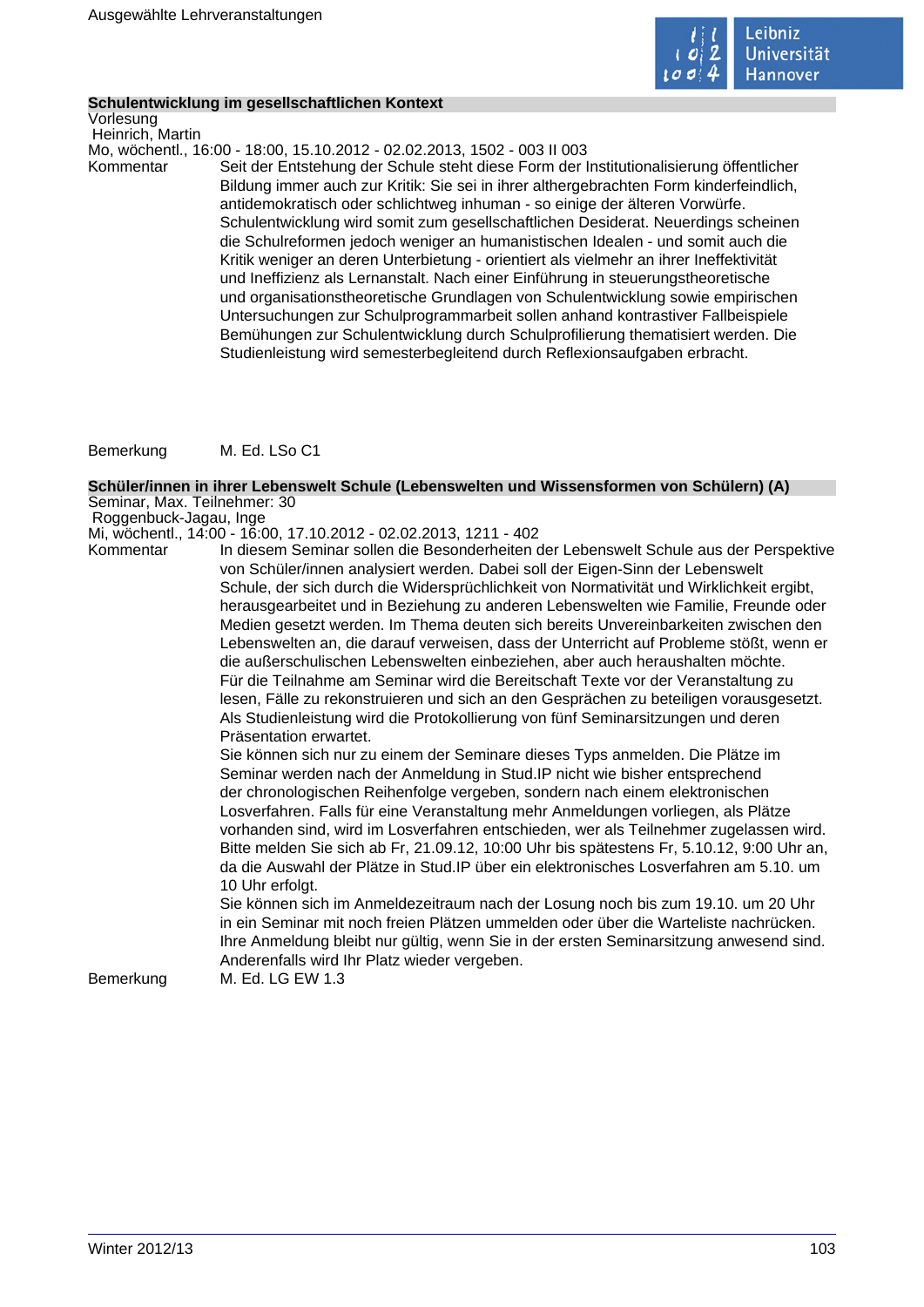

#### **Schüler/innen in ihrer Lebenswelt Schule (Lebenswelten und Wissensformen von Schülern) (B)**

Seminar, SWS: 2, Max. Teilnehmer: 30 Roggenbuck-Jagau, Inge

Fr, wöchentl., 10:00 - 12:00, 19.10.2012 - 30.11.2012, 1211 - 402

Fr, Einzel, 10:00 - 12:00, 07.12.2012 - 07.12.2012, 1211 - 307

Fr, wöchentl., 10:00 - 12:00, 14.12.2012 - 02.02.2013, 1211 - 402

Kommentar In diesem Seminar sollen die Besonderheiten der Lebenswelt Schule aus der Perspektive von Schüler/innen analysiert werden. Dabei soll der Eigen-Sinn der Lebenswelt Schule, der sich durch die Widersprüchlichkeit von Normativität und Wirklichkeit ergibt, herausgearbeitet und in Beziehung zu anderen Lebenswelten wie Familie, Freunde oder Medien gesetzt werden. Im Thema deuten sich bereits Unvereinbarkeiten zwischen den Lebenswelten an, die darauf verweisen, dass der Unterricht auf Probleme stößt, wenn er die außerschulischen Lebenswelten einbeziehen, aber auch heraushalten möchte. Für die Teilnahme am Seminar wird die Bereitschaft Texte vor der Veranstaltung zu lesen, Fälle zu rekonstruieren und sich an den Gesprächen zu beteiligen vorausgesetzt. Als Studienleistung wird die Protokollierung von fünf Seminarsitzungen und deren Präsentation erwartet.

> Sie können sich nur zu einem der Seminare dieses Typs anmelden. Die Plätze im Seminar werden nach der Anmeldung in Stud.IP nicht wie bisher entsprechend der chronologischen Reihenfolge vergeben, sondern nach einem elektronischen Losverfahren. Falls für eine Veranstaltung mehr Anmeldungen vorliegen, als Plätze vorhanden sind, wird im Losverfahren entschieden, wer als Teilnehmer zugelassen wird. Bitte melden Sie sich ab Fr, 21.09.12, 10:00 Uhr bis spätestens Fr, 5.10.12, 9:00 Uhr an, da die Auswahl der Plätze in Stud.IP über ein elektronisches Losverfahren am 5.10. um 10 Uhr erfolgt.

> Sie können sich im Anmeldezeitraum nach der Losung noch bis zum 19.10. um 20 Uhr in ein Seminar mit noch freien Plätzen ummelden oder über die Warteliste nachrücken. Ihre Anmeldung bleibt nur gültig, wenn Sie in der ersten Seminarsitzung anwesend sind. Anderenfalls wird Ihr Platz wieder vergeben.

Bemerkung M. Ed. LG EW 1.3; M. A. BW PF 2.1

| Seminarplanung und Seminarmethoden                                                                                                                                                                                                                        |
|-----------------------------------------------------------------------------------------------------------------------------------------------------------------------------------------------------------------------------------------------------------|
|                                                                                                                                                                                                                                                           |
|                                                                                                                                                                                                                                                           |
| Mi, wöchentl., 10:00 - 12:00, 24.10.2012 - 30.01.2013, 1211 - 219                                                                                                                                                                                         |
| Bei der Planung von Seminaren für Erwachsene sind unterschiedliche Kriterien zu<br>berücksichtigen:                                                                                                                                                       |
| 1. die Sachlogik des Themas                                                                                                                                                                                                                               |
| 2. die Erfahrungen und Motive der Teilnehmenden                                                                                                                                                                                                           |
| 3. die Anforderungen der Verwendungssituationen                                                                                                                                                                                                           |
| 4. die Soziodynamik der Seminargruppe                                                                                                                                                                                                                     |
| In dieser Veranstaltung sollen bildungspraktische methodische Übungen mit<br>theoretischen, insbesondere konstruktivistischen Grundlagen verknüpft werden.<br>Bitte melden Sie sich über Stud. IP an.<br>Herrmann, U. (Hg.): Neurodidaktik. Weinheim 2006 |
| Siebert, H.: Didaktisches Handeln in der Erwachsenenbildung. Augsburg 2012 (7. Aufl.)                                                                                                                                                                     |
| Siebert, H.: Methoden für die Bildungsarbeit. Bielefeld 2011 (4. Aufl.)                                                                                                                                                                                   |
|                                                                                                                                                                                                                                                           |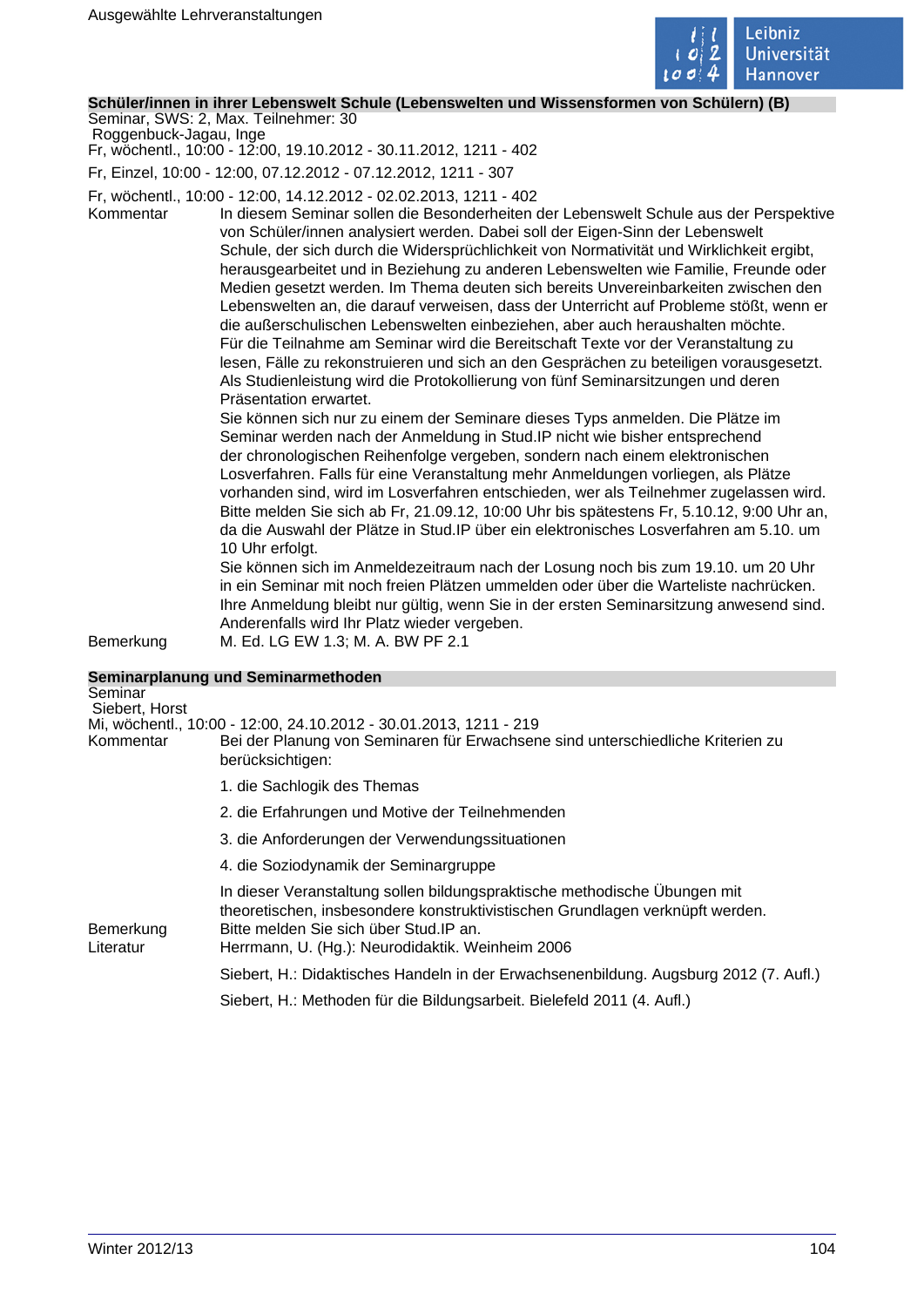

## **Seminar zur Vor- und Nachbereitung des des 1. Schulpraktikums**

Seminar, SWS: 2, Max. Teilnehmer: 12

Kracke, Michael

Fr, 14-täglich, 14:00 - 18:00, 09.11.2012 - 02.02.2013, 1211 - 219

Kommentar Die Begleitveranstaltung dient der Vorbereitung, Betreuung und Auswertung des 1. Schulpraktikums, das in der Regel zwischen dem 3. und 4. Semester durchgeführt wird. Die Teilnehmer/innen sollen das berufsbildende Schulwesen und seine Organisationsstrukturen unter dem Aspekt ihrer späteren beruflichen Tätigkeiten kennenlernen, die Lehrer- und Schülerrollen im Hinblick auf ihren eigenen Rollenwechsel erfassen und reflektieren. In der Vorbereitung werden Ínformationen dazu angeboten, Übungen durchgeführt und eigene Fragestellungen für das Schulpraktikum entwickelt und ihre systematische Bearbeitung methodisch vorbereitet. An das Schulpraktikum schließt sich eine Auswertungsphase an, in der die gemachten Erfahrungen ausgetauscht und reflektiert werden. Davon lassen sich Fragestellungen für das weitere Studium ableiten.

Achtung: Verbindliches Anmeldeverfahren!

Die Eintragung zur Teilnahme an den Begleitseminaren im Wintersemester 2012/13 geschieht bei der Anmeldung zum Schulpraktikum.

Die verbindliche Anmeldung erfolgt über ein Anmeldeformular in Stud.IP in der Zeit vom 01.10.12 bis 12.10.12. Informationen dazu finden Sie voraussichtlich ab Anfang Oktober auf der Institutshomepage.

Bitte geben Sie bei der Anmeldung eine Dozentin/einen Dozenten an, bei dem Sie bevorzugt die Veranstaltung besuchen möchten.

Des Weiteren findet am 12.10.2012 um 16 Uhr in Raum 225 eine

Informationsveranstaltung statt, bei der Ihre Anwesenheit dringend erforderlich ist.

Literatur 1. Kretschmer, H./Stary, J.: Schulpraktikum. Eine Orientierungshilfe zum Lernen und Lehren. Cornelsen, 7. Auflage Berlin 2010 2. Böhmann, M./ Schäfer-Munro, R.: Kursbuch Schulpraktikum. Unterrichtspraxis, Didaktisches Grundwissen. Beltz: Weinheim 2008, 2. Auifl.

#### **Unterrichten im Kontext der Gruppe**

Seminar, SWS: 2, Max. Teilnehmer: 30 Wenzl, Thomas

Do, wöchentl., 10:00 - 12:00, 18.10.2012 - 02.02.2013, 1211 - 307

Kommentar Im Zentrum des Seminars steht die theoretische Fragestellung, was es für den schulischen Unterricht bedeutet, dass er unter der Bedingung der Klassenförmigkeit stattfindet. Dabei wird unter anderem vergleichend in den Blick genommen, wie das Verhältnis von Individuum und Schulklasse in verschiedenen Kulturen strukturiert ist. Sie können sich nur zu einem der Seminare dieses Typs anmelden. Die Plätze im Seminar werden nach der Anmeldung in Stud.IP nicht wie bisher entsprechend der chronologischen Reihenfolge vergeben, sondern nach einem elektronischen Losverfahren. Falls für eine Veranstaltung mehr Anmeldungen vorliegen, als Plätze vorhanden sind, wird im Losverfahren entschieden, wer als Teilnehmer zugelassen wird. Bitte melden Sie sich ab Fr, 21.09.12, 10:00 Uhr bis spätestens Fr, 5.10.12, 9:00 Uhr an, da die Auswahl der Plätze in Stud.IP über ein elektronisches Losverfahren am 5.10. um 10 Uhr erfolgt. Sie können sich im Anmeldezeitraum nach der Losung noch bis zum 19.10. um 20 Uhr in ein Seminar mit noch freien Plätzen ummelden oder über die Warteliste nachrücken.

Ihre Anmeldung bleibt nur gültig, wenn Sie in der ersten Seminarsitzung anwesend sind. Anderenfalls wird Ihr Platz wieder vergeben.

Bemerkung M. Ed. LG EW 1.2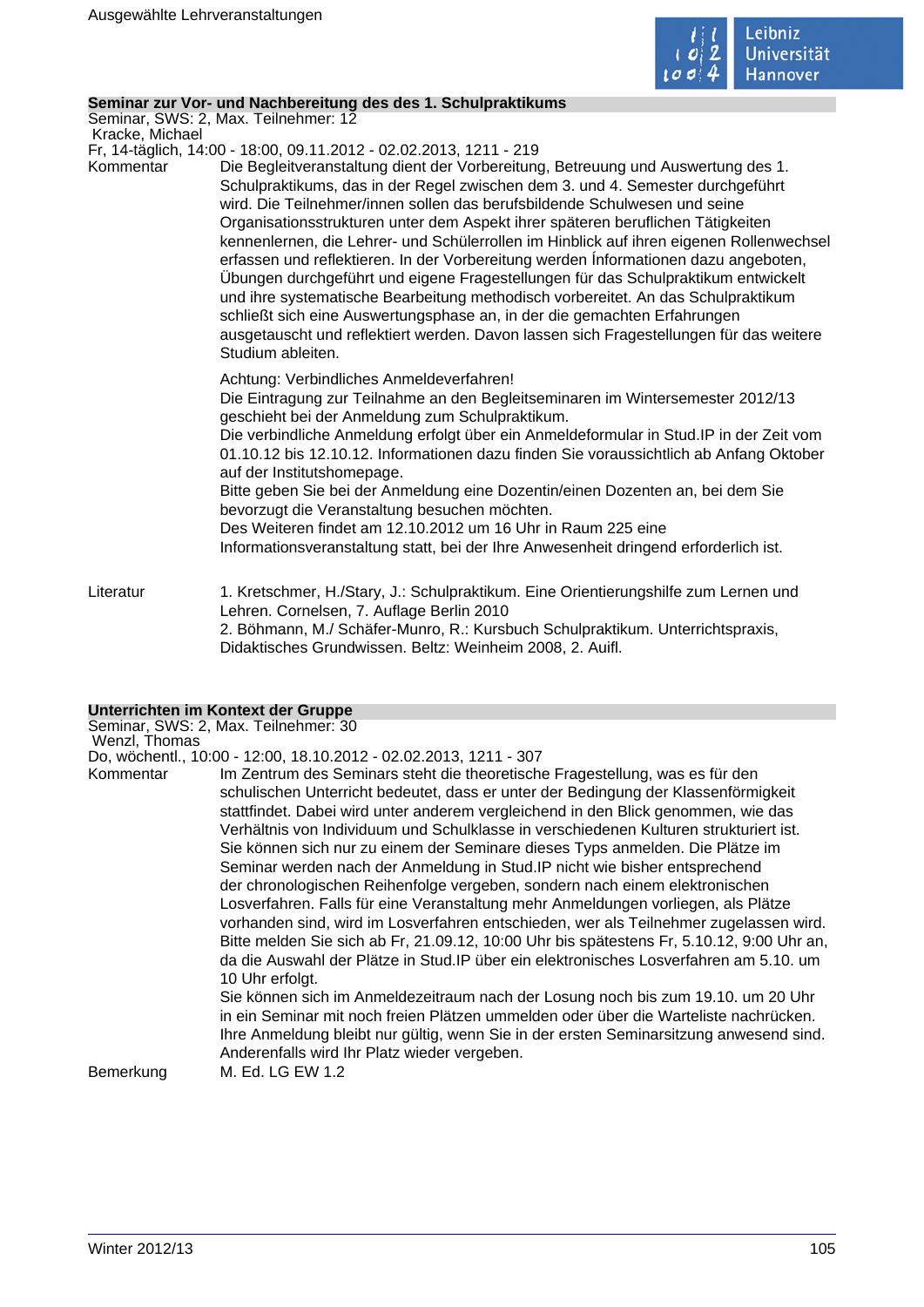

## **Ursachen und Wirkung soziokultureller Benachteiligung in Bildungsbiographien**

Seminar, SWS: 2, ECTS: 3 Thoms, Sören Fr, Einzel, 14:00 - 16:00, 02.11.2012 - 02.11.2012, 1211 - 026 Fr, Einzel, 14:00 - 18:00, 09.11.2012 - 09.11.2012, 1211 - 026 Sa, Einzel, 10:00 - 18:00, 10.11.2012 - 10.11.2012, 1211 - 026 Sa, Einzel, 10:00 - 18:00, 01.12.2012 - 01.12.2012, 1211 - 114 Fr, Einzel, 14:00 - 18:00, 14.12.2012 - 14.12.2012, 1211 - 026

Kommentar In diesem Seminar soll die Betrachtung von soziokultureller Benachteiligung durch die Bildungsforschung im Fokus liegen. Die Rolle und das Zusammenspiel von verschiedenen Kategorien, beispielsweise Gender, Migration und sozialer Klasse und der praktische Umgang mit diesen sollen genauer beleuchtet werden. Ein Schwerpunkt liegt dabei auf der Tradierung von Bildung in verschiedenen Milieus. Dazu werden verschiedene Studien herangezogen und gemeinsam diskutiert. Die Bereitschaft zur intensiven Auseinandersetzung mit Texten sowie eine aktive Teilnahme im Seminar werden vorausgesetzt.

Die Veranstaltung ist auf 30 Teilnehmer begrenzt. Anmeldung über Stud.IP. Bemerkung B.2, Wahlpflichtveranstaltung, Profil: Lernen und Entwicklung Literatur wird im Seminar bekannt gegeben

## **Zur biografischen Verarbeitung schulischer Übergänge**

Seminar, SWS: 2, Max. Teilnehmer: 30 Thiersch, Sven

Do, wöchentl., 12:00 - 14:00, 18.10.2012 - 02.02.2013, 1211 - 001

Kommentar Das deutsche Schulsystem ist durch seine selektive Struktur gekennzeichnet. In Folge dessen haben alle Schülerinnen und Schüler in ihrer Schulkarriere Übergänge zu bewältigen. Neben den Auswirkungen für die Organisation des Unterrichtsund Schulalltages konnte inzwischen mehrfach die biografische Relevanz der Übergangserfahrungen belegt werden. Im Seminar beschäftigen wir uns zum einen mit zentralen Übergangstheorien und dem aktuellen Stand der Forschung, zum anderen werden wir anhand von unterschiedlichen schulischen Übergangspassagen (z. B. nach der Grundschule, Auf- und Abstiege, in den Beruf) die biografischen Chancen und Risiken schulischer Übergänge an Einzelfällen rekonstruieren. Dabei wird der Stellenwert der Wechsel für unterschiedliche Kontexte beleuchtet (z. B. Familie, Peers, Lebenslauf). Sie können sich nur zu einem der Seminare dieses Typs anmelden. Die Plätze im Seminar werden nach der Anmeldung in Stud.IP nicht wie bisher entsprechend der chronologischen Reihenfolge vergeben, sondern nach einem elektronischen Losverfahren. Falls für eine Veranstaltung mehr Anmeldungen vorliegen, als Plätze vorhanden sind, wird im Losverfahren entschieden, wer als Teilnehmer zugelassen wird. Bitte melden Sie sich ab Fr, 21.09.12, 10:00 Uhr bis spätestens Fr, 5.10.12, 9:00 Uhr an, da die Auswahl der Plätze in Stud.IP über ein elektronisches Losverfahren am 5.10. um 10 Uhr erfolgt. Sie können sich im Anmeldezeitraum nach der Losung noch bis zum 19.10. um 20 Uhr in ein Seminar mit noch freien Plätzen ummelden oder über die Warteliste nachrücken. Ihre Anmeldung bleibt nur gültig, wenn Sie in der ersten Seminarsitzung anwesend sind.

Anderenfalls wird Ihr Platz wieder vergeben. Bemerkung M. Ed. LG EW 1.3; MA BW PF 2.1 Literatur Die Literatur wird zu Beginn des Seminars bekannt gegeben.

# **Philosophie**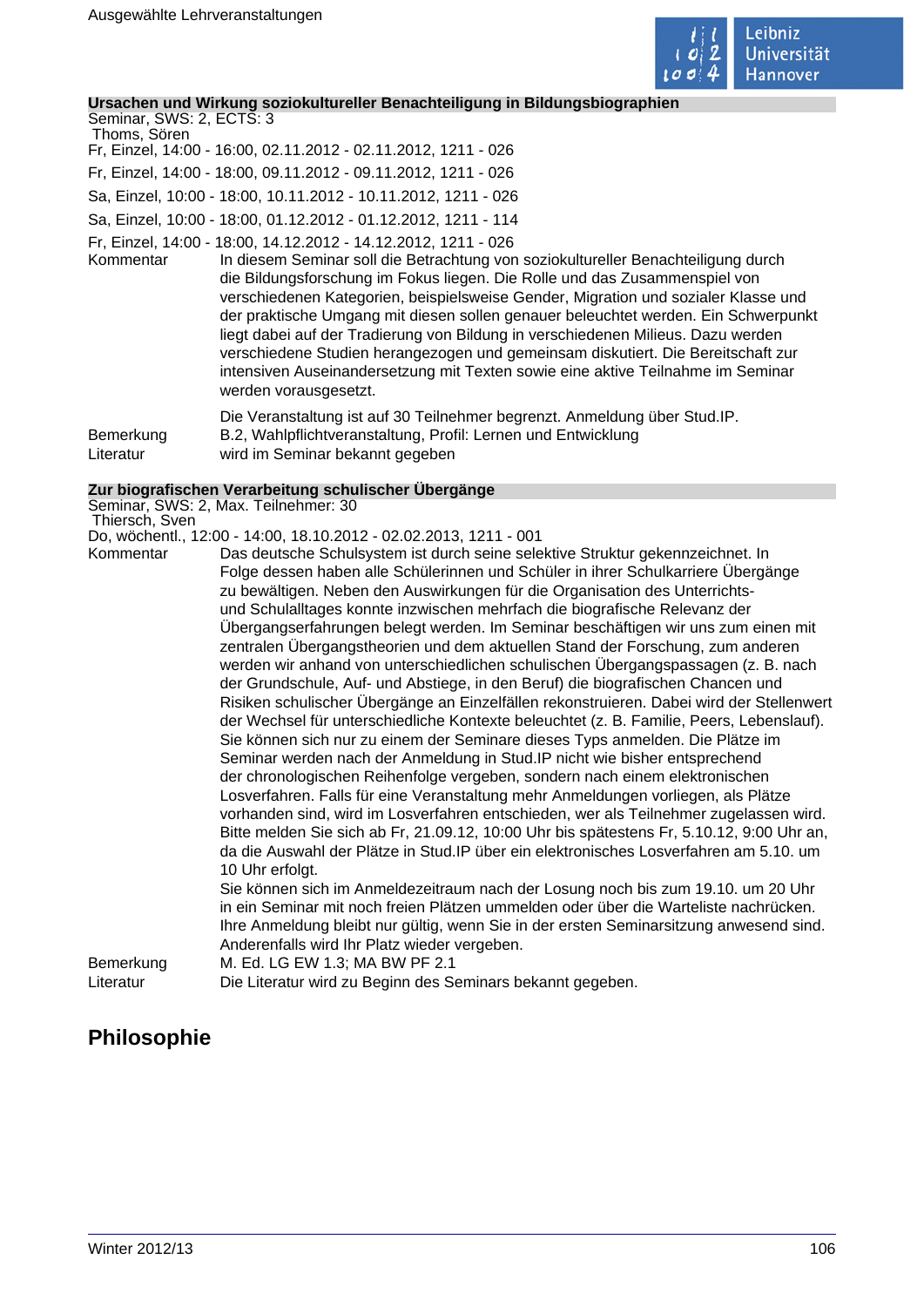

## **Aristoteles: Ethik und Politik**

| Seminar, SWS: 2        |                                                                                               |
|------------------------|-----------------------------------------------------------------------------------------------|
| Kiesow, Karl-Friedrich |                                                                                               |
|                        | Mo, wöchentl., 14:00 - 16:00, 22.10.2012 - 02.02.2013, 1146 - B410 (Seminarraum ZEWW)         |
| Kommentar              | Ethik und Politik des Aristoteles müssen in Verbindung miteinander gelesen werden;            |
|                        | denn für Aristoteles ist der Mensch durchaus auf die Gemeinschaft angewiesen. Sowohl          |
|                        | das private als auch das öffentliche Leben unterstehen dem Ideal des Guten, das sich          |
|                        | aus mehreren Dimensionen zusammensetzt. In meiner Lehrveranstaltung sollen daher              |
|                        | die "Nikomachische Ethik" und die "Politik" auszugsweise gelesen und interpretatorisch        |
|                        | aufeinander bezogen werden.                                                                   |
| Literatur              | 1. Aristoteles: Nikomachische Ethik                                                           |
|                        | 2. Aristoteles: Politik (es können alle im Handel befindlichen Ausgaben verwendet<br>werden.) |

#### **Berkeley: Eine Abhandlung über die Prinzipien der menschlichen Erkenntnis & Drei Dialoge zwischen Hylas und Philonous**

Seminar, SWS: 2 Reydon, Thomas

Mo, wöchentl., 10:00 - 12:00, 22.10.2012 - 02.02.2013, 1146 - B410 (Seminarraum ZEWW) , TeilnehmerInnen werden dringend gebeten, sich spätestens in der ersten Semesterwoche auf Stud.IP für die Veranstaltung einzutragen.

| Kommentar | George Berkeley (1685-1753), Bischof von Cloyne, gehört mit John Locke und David         |
|-----------|------------------------------------------------------------------------------------------|
|           | Hume zu den führenden Vertretern des britischen Empirismus. Er ist bekannt für           |
|           | seine "immaterialistische" These, die besagt, dass es keine unabhängig von einer         |
|           | wahrnehmenden Instanz existierenden Dinge gibt: "esse est percipi (aut percipere)"       |
|           | - "sein ist wahrgenommen werden (oder wahrnehmen)". Diese These ist in seinem            |
|           | Hauptwerk, Eine Abhandlung über die Prinzipien der menschlichen Erkenntnis (1710),       |
|           | ausgearbeitet. In dieser Veranstaltung werden wir dieses Hauptwerk, sowie ergänzend      |
|           | Teile aus Berkeleys Drei Dialoge zwischen Hylas und Philonous (1713), lesen.             |
| Bemerkung | TeilnehmerInnen werden dringend gebeten, sich spätestens in der ersten                   |
|           | Semesterwoche auf Stud. IP für die Veranstaltung einzutragen.                            |
| Literatur | 1. Die Textgrundlage der Veranstaltung ist: George Berkeley: Eine Abhandlung über        |
|           | die Prinzipien der menschlichen Erkenntnis, Reclam, 2005, Eur 5,40 (bitte selbst         |
|           | anschaffen).                                                                             |
|           | 2. Möglich (aber leicht abweichend vom Text in der Reclam-Ausgabe) sind auch: George     |
|           | Berkeley: Eine Abhandlung über die Prinzipein der menschlichen Erkenntnis, Felix         |
|           | Meiner Verlag (Philosophische Bibliothek 532), 2004, Eur 9,90, oder ggf. ältere Ausgaben |
|           | im Meiner Verlag.                                                                        |
|           |                                                                                          |

3. Teile aus den "Drei Dialogen" werden auf Stud.IP zur Verfügung gestellt.

#### **David Hume: Dialoge über natürliche Religion**

Seminar, SWS: 2 Kiesow, Karl-Friedrich

Di, wöchentl., 14:00 - 16:00, 23.10.2012 - 02.02.2013, 1146 - B410 (Seminarraum ZEWW) Kommentar Humes Schrift gehört zu den unsterblichen Werken der Philosophie. Der Autor lässt einen klerikalen Dogmatiker, einen Vertreter der akademischen Skepsis und einen Fürsprecher des Stoizismus die Grundfragen der philosophischen Theologie und Religionsphilosophie erörtern, insbesondere die Frage, ob die Einrichtung der Welt Rückschlüsse auf die Existenz und die Natur eines höchsten Wesens zulässt. Der Austausch der Argumente gipfelt in einer tiefgründigen Kritik der Möglichkeit und Tragweite von Analogieschlüssen. Unsere Besprechung schließt an die Behandlung von Ciceros "De natura deorum" im Vorsemester an, kann jedoch von allen Interessierten besucht werden. Literatur Hume: Dialoge über natürliche Religion (alle Ausgaben)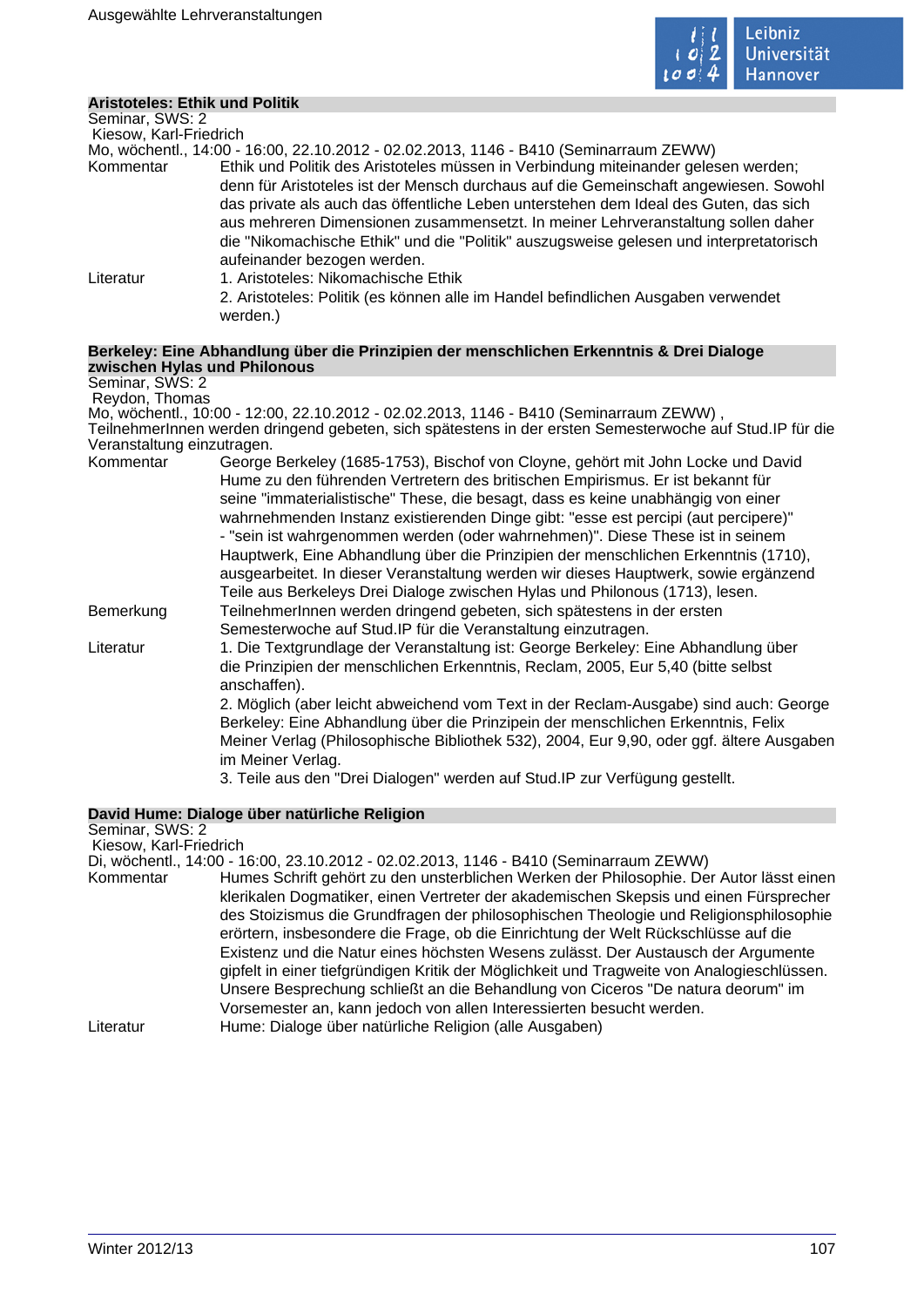

## **Der Atomisums von Demokrit bis Einstein**

| Seminar, SWS: 2<br>Bschir, Karim          |                                                                                                                                                                                                                                                                                                                                                                                                                                                                                                                                                                                                                                                                                        |
|-------------------------------------------|----------------------------------------------------------------------------------------------------------------------------------------------------------------------------------------------------------------------------------------------------------------------------------------------------------------------------------------------------------------------------------------------------------------------------------------------------------------------------------------------------------------------------------------------------------------------------------------------------------------------------------------------------------------------------------------|
|                                           | Mi, wöchentl., 14:00 - 16:00, 31.10.2012 - 02.02.2013, 1146 - B410 (Seminarraum ZEWW)                                                                                                                                                                                                                                                                                                                                                                                                                                                                                                                                                                                                  |
| Kommentar                                 | Das Seminar behandelt das atomistische Denken in Philosophie und Naturwissenschaft<br>von seinen Anfängen in der Antike über die mechanische Philosophie des 17.<br>Jahrhunderts bis hin zu den wissenschaftlichen Entwicklungen des 19. Jahrhunderts,<br>welche bis heute die Grundlage unserer physikalischen Theorien (insb. statistische<br>Mechanik und Quantenmechanik) bilden. Ziel ist es, die eigentümliche Stellung des<br>Atomismus an der Grenze zwischen Philosophie und Naturwissenschaft auszuleuchten<br>und deutlich zu machen, dass eben diese Grenze über viele Jahrhunderte hinweg nicht<br>so klar verlief, wie dies aus heutiger Sicht der Fall zu sein scheint. |
| Literatur                                 | 1. Alan Chalmers, The Scientist's Atom and the Philosopher's Stone, Springer, 2009.<br>2. Artikel "Ancient Atomism" in der Stanford Encyclopedia of Philosophy (http://<br>plato.stanford.edu).                                                                                                                                                                                                                                                                                                                                                                                                                                                                                        |
|                                           | Der Begriff der Naturordnung im Werk von C. S. Peirce und A. N. Whitehead                                                                                                                                                                                                                                                                                                                                                                                                                                                                                                                                                                                                              |
| Seminar, SWS: 2<br>Kiesow, Karl-Friedrich |                                                                                                                                                                                                                                                                                                                                                                                                                                                                                                                                                                                                                                                                                        |
|                                           | Mi, wöchentl., 10:00 - 12:00, 24.10.2012 - 02.02.2013, 1146 - B313                                                                                                                                                                                                                                                                                                                                                                                                                                                                                                                                                                                                                     |

- Kommentar In der Philosophie der Neuzeit wurde durch Descartes, Hobbes, Locke, Spinoza, Berkeley, Hume und Kant der Begriff einer Naturordnung geprägt. Die Grundlagenkrise der Naturwissenschaft seit dem Ausgang des 19. Jahrhunderts veranlasste eine Anzahl bedeutender Denker, darunter Peirce und Whitehead, diesen Begriff neu zu durchdenken und speziell den Begriff des Naturgesetzes zu revidieren. In der Übung werden hierzu repräsentative Texte der genannten Philosophen herangezogen und interpretiert. Literatur 1. C.S. Peirce: Writings, Band 3, hg. v. C. W. Kloesel, Bloomington 1986
	- 2. A. N. Whitehead: Process and Reality. An Essay in Cosmology, hg. v. D. R. Griffin und D. W. Sherburne, New York 1978.

# **Die Philosophie und das politische Denken von Thomas Jefferson**

Seminar, SWS: 2 Kiesow, Karl-Friedrich

## Do, wöchentl., 10:00 - 12:00, 25.10.2012 - 02.02.2013, 1146 - B313

| Kommentar | Jefferson, der dritte Präsident der Vereinigten Staaten von Amerika, spielte nicht nur  |
|-----------|-----------------------------------------------------------------------------------------|
|           | die entscheidende Rolle bei der Ausformulierung der Unabhängigkeitserklärung von        |
|           | 1776, mit der sich die Vereinigten Staaten von der britischen Krone lossagten, sondern  |
|           | inspirierte auch seither immer wieder das politische Denken seiner Landsleute. Bacon,   |
|           | Newton und Locke bildeten das Dreigestirn seiner Autoritäten; hinzu kommt der antike    |
|           | Philosoph Epikur, dessen Philosophie in das Glücksversprechen der amerikanischen        |
|           | Verfassung einfloss. Für Jefferson war diejenige Regierung die beste, welche am         |
|           | wenigsten Regierung ist, d.h. dem Bürger am meisten Freiheit lässt. Jeffersons Einfluss |
|           | erstreckt sich bis zu J. Dewey, und auch die neuere Diskussion (Rawls, Nozick) muss auf |
|           | ihn Bezug nehmen.                                                                       |
| Literatur | A. Fried (Hg.): The Essential Jefferson, New York 1963.                                 |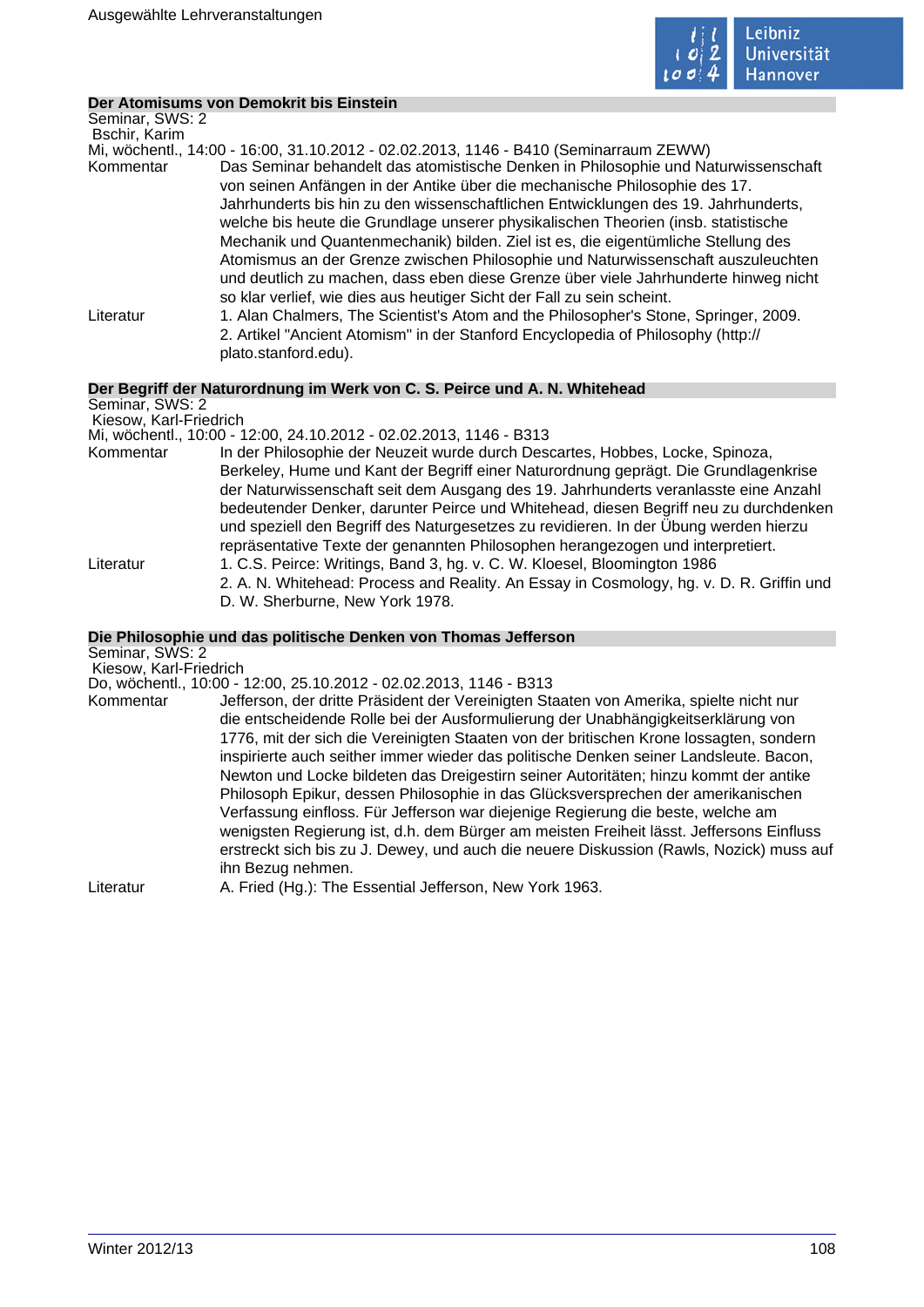

# **Edith Stein, Simone Weil, Hannah Arendt - Denkerinnen zwischen den Weltkriegen**

Seminar, SWS: 2 Möbuß, Susanne

Fr, wöchentl., 08:00 - 10:00, 26.10.2012 - 02.02.2013, 1146 - B410 (Seminarraum ZEWW)

Fr, Einzel, 08:00 - 10:00, 08.02.2013 - 08.02.2013, 1146 - B410 (Seminarraum ZEWW)

Kommentar Edith Stein, Simone Weil, Hannah Arendt - Philosophinnen zwischen den Weltkriegen

Drei Denkerinnen unterschiedlichster intellektueller Charakteristik sollen vergleichend vorgestellt werden: Edith Stein (1891-1942), Husserl-Schülerin und katholische Ordensfrau; Simone Weil (1900-1943) oftmals als Mystikerin bezeichnet; Hannah Arendt (1906-1975), Jaspers-Schülerin und politische Philosophin.

Welche Gemeinsamkeiten gibt es zwischen diesen Theoretikerinnen, deren Bedeutung auf den ersten Blick kaum Bezüge aufzuweisen scheint? Sind die Klassifizierungen, die häufig gebraucht werden, um das Werk der jeweiligen Denkerin zu etikettieren, zutreffend oder handelt es sich vielleicht um allzu schnell und unbedacht vorgenommene Eingrenzungen gedanklicher Entwürfe und Positionen, die in ihrer historischen Relevanz gar nicht genug gewürdigt werden können? In einer gemeinsamen Spurensuche wollen wir versuchen, Antworten zu finden.

# **Einführung in die Geschichte der Philosophie I**

Vorlesung, SWS: 2 Barz, Wolfgang Mo, wöchentl., 14:00 - 16:00, 22.10.2012 - 02.02.2013, 3408 - 010 MZ2 Kommentar Die Vorlesung wird einen Überblick über die Hauptstationen der europäischen Philosophiegeschichte von den Vorsokratikern bis zur Philosophie Immanuel Kants geben.

# **Einführung in die Philosophie**

Vorlesung, SWS: 2 Hübner, Dietmar Mi, wöchentl., 10:00 - 12:00, 24.10.2012 - 02.02.2013, 1802 - -103 Hörsaal Sport Die Vorlesung gibt einen einleitenden Überblick über die wichtigsten historischen Strömungen und die zentralen systematischen Fragen der Philosophie. Die vier ersten Sitzungen widmen sich einem groben Durchgang durch die Hauptepochen der westlichen Philosophie, von der griechischen Antike über das christliche Mittelalter bis in die Neuzeit und Moderne. Je vier weitere Sitzungen sind wesentlichen Fragestellungen jeweils der theoretischen bzw. der praktischen Philosophie gewidmet. Insgesamt gibt die Vorlesung

u.a. Einblicke in die Gegenüberstellung von Empirismus und Rationalismus, in das Aufkommen von Idealismus und Existenzialismus, Phänomenologie und Hermeneutik sowie in die Ansätze von logischem Empirismus und analytischer Philosophie. Einzelne Theoriekonzepte wie Platons Ideenlehre, Kants Kategorienlehre, Poppers kritischer Rationalismus oder Heideggers hermeneutischer Zirkel werden ebenso behandelt wie die wichtigsten Entwürfe des ethischen Denkens.

Bemerkung Die Vorlesung befasst sich in weiten Teilen mit Inhalten, die ausführlicher in den für Philosophiestudierende verpflichtenden Grundvorlesungen "Einführung in die Geschichte der Philosophie", "Einführung in die theoretische Philosophie" sowie "Einführung in die praktische Philosophie" behandelt werden. Entsprechend richtet sich die Vorlesung vorrangig an Nichtphilosophen. Eine Studienleistung kann in Form einer Abschlussklausur erworben werden.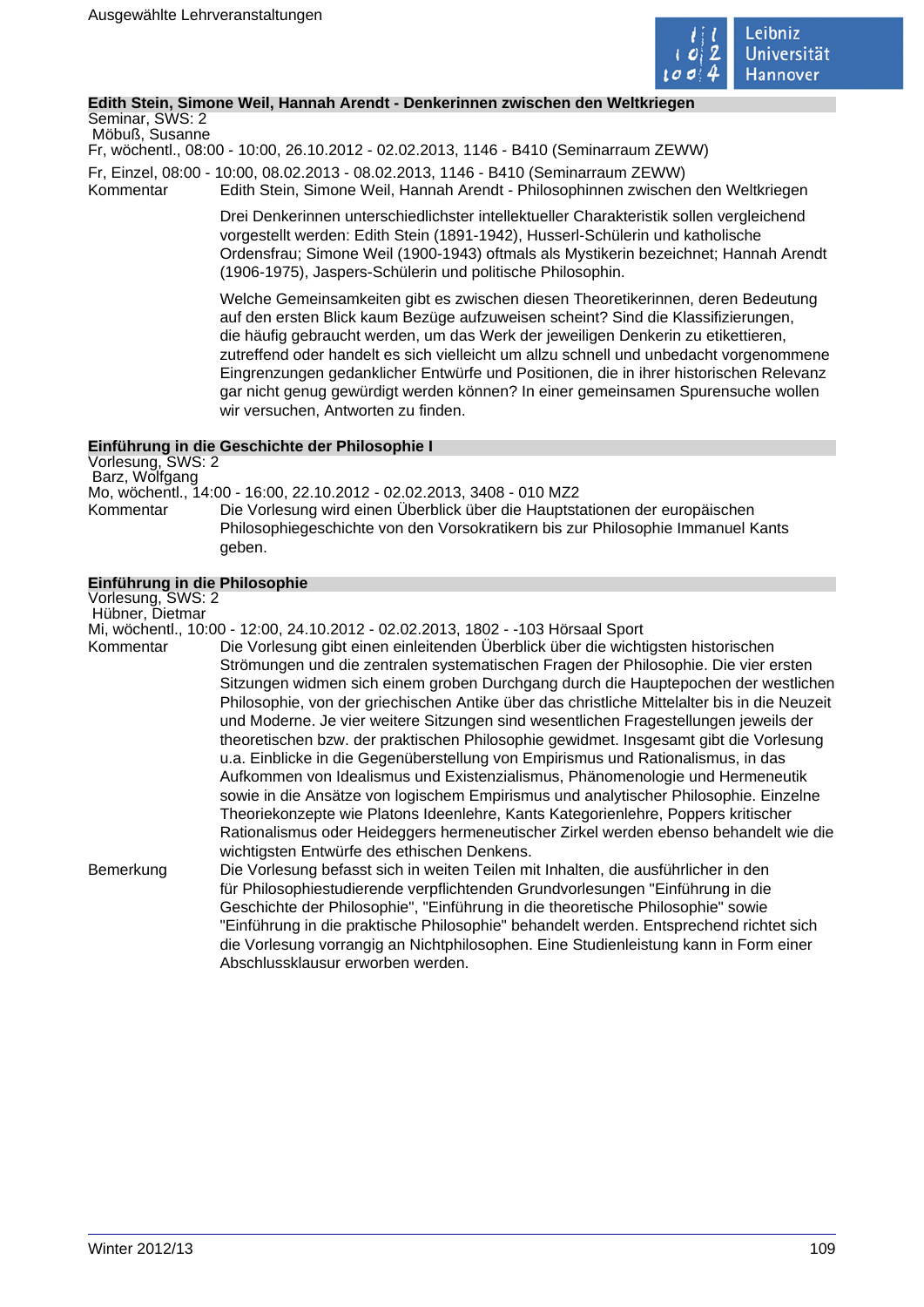

# **Einführung in die Philosophie der Biologie**

Vorlesung, SWS: 2 Reydon, Thomas

Di, wöchentl., 10:00 - 12:00, 23.10.2012 - 02.02.2013, 1146 - B313, TeilnehmerInnen werden dringend gebeten, sich spätestens in der ersten Semesterwoche auf Stud.IP für die Veranstaltung einzutragen. Kommentar Während die frühere Wissenschaftsphilosophie sich überwiegend auf die Physik als paradigmatisches Beispiel der Naturwissenschaft konzentrierte, sind in den vergangenen Jahrzehnten andere Wissenschaftsbereiche, wie die Biologie, die Kognitions- und die Sozialwissenschaften, verstärkt im Blickfeld der wissenschaftsphilosophischen Forschung geraten. Insbesondere die Wissenschaftsphilosophie der Biologie hat sich als eines der wichtigsten und lebhaftesten Arbeitsgebiete in der gegenwärtigen Wissenschaftsphilosophie etabliert. Diese Vorlesung bietet einen einführenden Überblick über dieses Arbeitsgebiet. Beispiele von Fragen, die angesprochen werden, sind: Was für Arten biologischer Erklärungen gibt es? Was und wie erklärt die Evolutionstheorie? Was bedeuten - auf den ersten Blick klare - zentrale biologische Begriffe wie "Adaptation", "Funktion" und "Selektion"? Auf welchen Organisationsebenen kann Selektion stattfinden? Wie sollen wir uns biologische Entitäten wie Gene, Arten und höhere Taxa vorstellen? Es besteht für die TeilnehmerInnen auch die Möglichkeit, selbst Themen vorzuschlagen: Gibt es aus dem Bereich der Wissenschaftsphilosophie der Biologie etwas, was Sie schon immer wissen wollten, dann können Sie gerne per E-Mail (an reydon@ww.uni-hannover.de) einen entsprechenden Vorschlag einreichen. Bemerkung Die Veranstaltung wird in der Form einer "seminaristischen Vorlesung" angeboten, d.h., sie enthält einen Vorlesungs- und einen Diskussionsteil. Die TeilnehmerInnen halten keine Referate. Stattdessen sollen für jede Sitzung einige der TeilnehmerInnen den Diskussionsteil vorbereiten. Die Veranstaltung ist in den entsprechenden Modulen

als Vorlesung oder als Seminar anrechenbar. Ein Reader mit Texten wird auf Stud.IP zur Verfügung gestellt, die Literaturangaben dienen nur zur ersten Orientierung in den Themenbereich der Veranstaltung. TeilnehmerInnen werden dringend gebeten, sich spätestens in der ersten Semesterwoche auf Stud.IP für die Veranstaltung einzutragen. Literatur 1. Ruse, M. (Hg.) (2008): The Oxford Handbook of Philosophy of Biology, Oxford: Oxford University Press. 2. Ayala, F.J. & Arp, R. (Hg.) (2010): Contemporary Debates in Philosophy of Biology, Malden (MA): Wiley-Blackwell.

> 3. Krohs, U. & Toepfer, G. (2005): Philosophie der Biologie: Eine Einführung, Frankfurt am Main: Suhrkamp.

# **Einführung in die politische Philosophie**

| Vorlesung, SWS: 2 |                                                                                                                                                                                                                                                                                                                                                                                                                                                                                                                                                                                                                                                             |
|-------------------|-------------------------------------------------------------------------------------------------------------------------------------------------------------------------------------------------------------------------------------------------------------------------------------------------------------------------------------------------------------------------------------------------------------------------------------------------------------------------------------------------------------------------------------------------------------------------------------------------------------------------------------------------------------|
| Hübner, Dietmar   |                                                                                                                                                                                                                                                                                                                                                                                                                                                                                                                                                                                                                                                             |
|                   | Di, wöchentl., 10:00 - 12:00, 23.10.2012 - 28.01.2013, 1501 - 201   201                                                                                                                                                                                                                                                                                                                                                                                                                                                                                                                                                                                     |
| Kommentar         | Die Vorlesung gibt einen Überblick über wesentliche politische Theorieansätze von<br>der Antike bis zur Moderne. Behandelt werden insbesondere: die antike Diskussion<br>um die beste Staatsform; die Debatte zum Verhältnis von weltlicher und geistlicher<br>Herrschaft in Spätantike, Mittelalter und Reformation; neuzeitliche Konzeptionen von<br>Realpolitik und Naturrecht; die Staatsbegründung des klassischen Kontraktualismus; die<br>Geschichtssicht des deutschen Idealismus; die Traditionslinien von Liberalismus und<br>Marxismus; moderne Ansätze zur Gerechtigkeit von Institutionen, zur Diskurstheorie<br>sowie zum Phänomen der Macht. |
| Bemerkung         | Studienleistungen innerhalb dieser Vorlesung können durch schriftliche Ausarbeitungen<br>zu den behandelten Themen erbracht werden. Die Vorlesung wird durch das Seminar<br>"Zentrale Texte der politischen Philosophie" begleitet, das der intensiveren Erschließung<br>der vorgestellten Positionen durch die Lektüre geeigneter Textpassagen dient. Für die<br>Teilnahme an diesem Seminar ist der Besuch der Vorlesung Voraussetzung.                                                                                                                                                                                                                   |
| Literatur         | 1. Hans Maier, Horst Denzer (Hg.): "Klassiker des politischen Denkens", 2 Bde., 3. Aufl.,<br>München (C.H. Beck) 2007.<br>2. Manfred Brocker (Hg.): "Geschichte des politischen Denkens", Frankfurt a.M.<br>(Suhrkamp) 2007.<br>3. Christoph Horn: "Einführung in die Politische Philosophie", Darmstadt (WBG) 2003.                                                                                                                                                                                                                                                                                                                                        |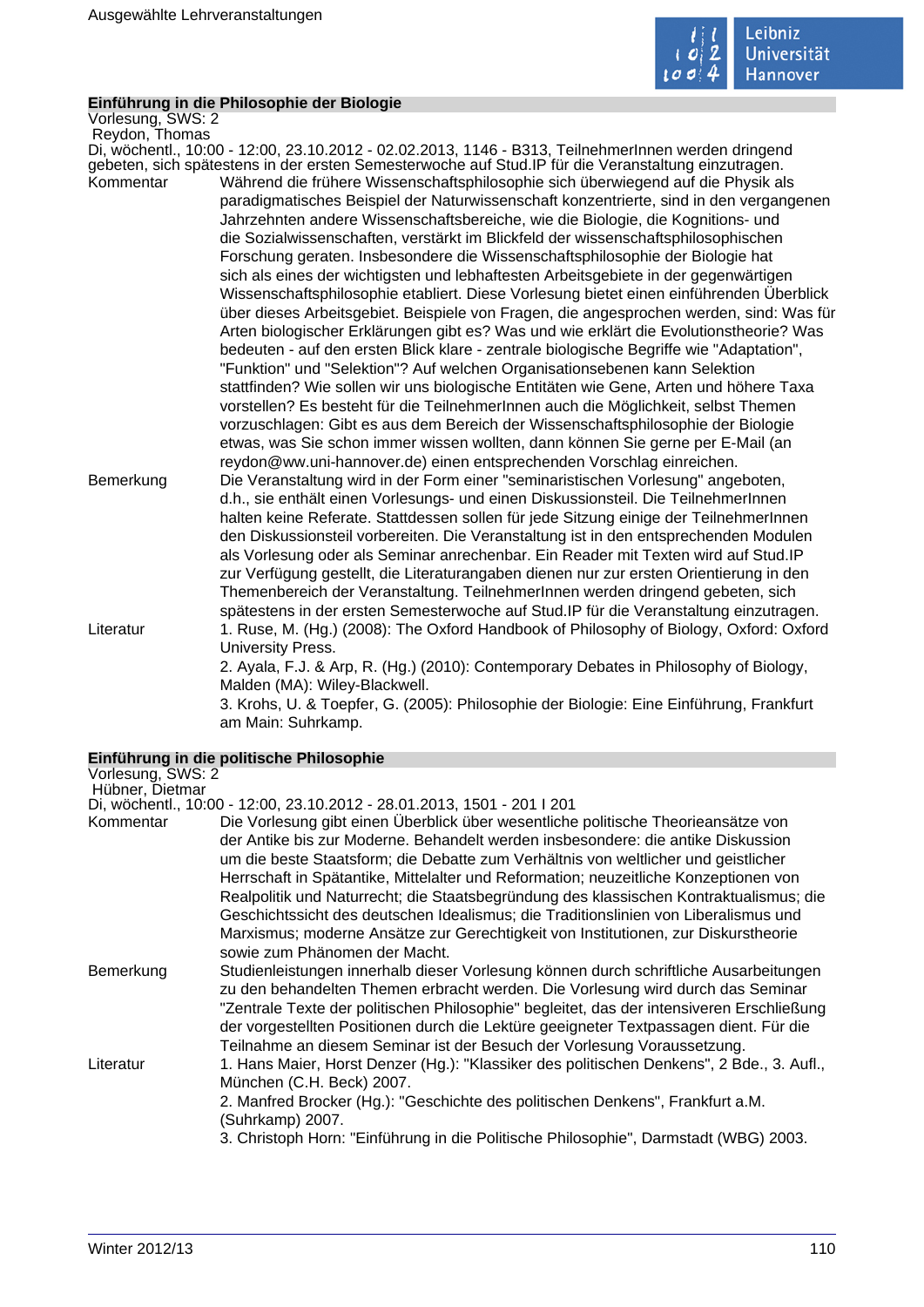

# **Einführung in die theoretische Philosophie**

Vorlesung, SWS: 2 Hoyningen-Huene, Paul

Di, wöchentl., 14:00 - 16:00, 23.10.2012 - 02.02.2013, 1101 - A310

Die Vorlesung bieten eine Einführung in die theoretische Philosophie. Dazu gehört eine Klärung der wichtigsten Begriffe der theoretischen Philosophie wie Substanz, Sein, Wissen, Wahrheit etc. sowie eine Übersicht über ihre verschiedenen Gebiete wie Metaphysik, Philosophie des Geistes, Naturphilosophie, Erkenntnistheorie, Sprachphilosophie und Wissenschaftsphilosophie.

# **Einführung in die theoretische und praktische Wissenschaftsphilosophie**

| Lohse, Simon | Seminar, SWS: 2, Max. Teilnehmer: 20                                                                                                                                                                                                                                                                                                                                                                                                                                                                                                                 |
|--------------|------------------------------------------------------------------------------------------------------------------------------------------------------------------------------------------------------------------------------------------------------------------------------------------------------------------------------------------------------------------------------------------------------------------------------------------------------------------------------------------------------------------------------------------------------|
|              | Mo, wöchentl., 16:00 - 18:00, 22.10.2012 - 02.02.2013, 1146 - B410 (Seminarraum ZEWW)                                                                                                                                                                                                                                                                                                                                                                                                                                                                |
| Kommentar    | Im Seminar sollen zentrale Fragen der theoretischen und praktischen<br>Wissenschaftsphilosophie diskutiert werden. Im Mittelpunkt der theoretischen<br>Wissenschaftsphilosophie sollen dabei der Verifikationismus, der kritische<br>Rationalismus, die Paradigmentheorie und weitere - häufig extrem kontroverse<br>- wissenschaftsphilosophische Positionen des 20. Jahrhunderts, wie z.B. die<br>anarchistische Erkenntnistheorie stehen.                                                                                                         |
| Bemerkung    | Auf der Seite der praktischen Wissenschaftsphilosophie geht es um Fragen nach der<br>beruflichen und der moralischen Verantwortung von Wissenschaftlern sowie Fragen<br>danach, was die gesellschaftliche Rolle der Wissenschaft eigentlich sein soll.<br>Das Seminar richtet sich primär an die Teilnehmer des Masters "Wissenschaft und<br>Gesellschaft", ist aber offen für Studierende anderer Fachrichtungen (insb. Philosophie).<br>Bei einer Überbelegung des Seminars (max. 20 Teilnehmer) werden Master-Studierende<br>bevorzugt behandelt. |
| Literatur    | 1. Chalmers, D. 2006. Wege der Wissenschaft: Einführung in die Wissenschaftstheorie,<br>6. Aufl. Springer.<br>2. Resnik, D. 1998. The Ethics of Science. An Introduction. Routledge.<br>3. Okasha, S. 2002. Philosophy of Science: A Very Short Introduction. Oxford University<br>Press.                                                                                                                                                                                                                                                            |

# **Einführung in die Wissenschaftsphilosophie**

| Seminar, SWS: 2<br>Wilholt, Torsten |                                                                                                                                                                                                                                                                                                                                                                                                                                                                                                                                                                                                                                                                                                                                                                                                                                                          |
|-------------------------------------|----------------------------------------------------------------------------------------------------------------------------------------------------------------------------------------------------------------------------------------------------------------------------------------------------------------------------------------------------------------------------------------------------------------------------------------------------------------------------------------------------------------------------------------------------------------------------------------------------------------------------------------------------------------------------------------------------------------------------------------------------------------------------------------------------------------------------------------------------------|
|                                     | Do, wöchentl., 14:00 - 16:00, 25.10.2012 - 02.02.2013, 1146 - B313                                                                                                                                                                                                                                                                                                                                                                                                                                                                                                                                                                                                                                                                                                                                                                                       |
| Kommentar                           | Dieses Seminar wird im Stile einer Vorlesung gehalten und durch eine Übung<br>ergänzt. Die Teilnahme an der Übung wird sehr empfohlen, ist aber freiwillig. Die<br>allgemeine Wissenschaftsphilosophie (oder Wissenschaftstheorie) beschäftigt sich<br>mit erkenntnistheoretischen, logischen und anderen philosophischen Aspekten der<br>Wissenserzeugung in den Wissenschaften, besonders in den Naturwissenschaften.<br>Welcher Zusammenhang besteht genau zwischen Beobachtung, Experiment und<br>Theorie? Rechtfertigt der Erfolg der wissenschaftlichen Praxis den Glauben an die<br>buchstäbliche Wahrheit der Theorien? Was ist eine wissenschaftliche Erklärung? Was<br>sind Naturgesetze, und welche Rolle spielen sie für wissenschaftliche Erklärungen?<br>Wie können allgemeine Hypothesen durch Erfahrung bestätigt werden und wann ist es |
|                                     | rational, sie zu akzeptieren? Wie vollzieht sich Theoriewandel in den Wissenschaften?                                                                                                                                                                                                                                                                                                                                                                                                                                                                                                                                                                                                                                                                                                                                                                    |
| Literatur                           | 1. Martin Carrier: Wissenschaftstheorie zur Einführung. Hamburg: Junius 2006.                                                                                                                                                                                                                                                                                                                                                                                                                                                                                                                                                                                                                                                                                                                                                                            |
|                                     | 2. James Ladyman: Understanding Philosophy of Science. London: Routledge 2002.<br>3. Weitere Literatur wird zu Beginn des Semesters bekannt gegeben.                                                                                                                                                                                                                                                                                                                                                                                                                                                                                                                                                                                                                                                                                                     |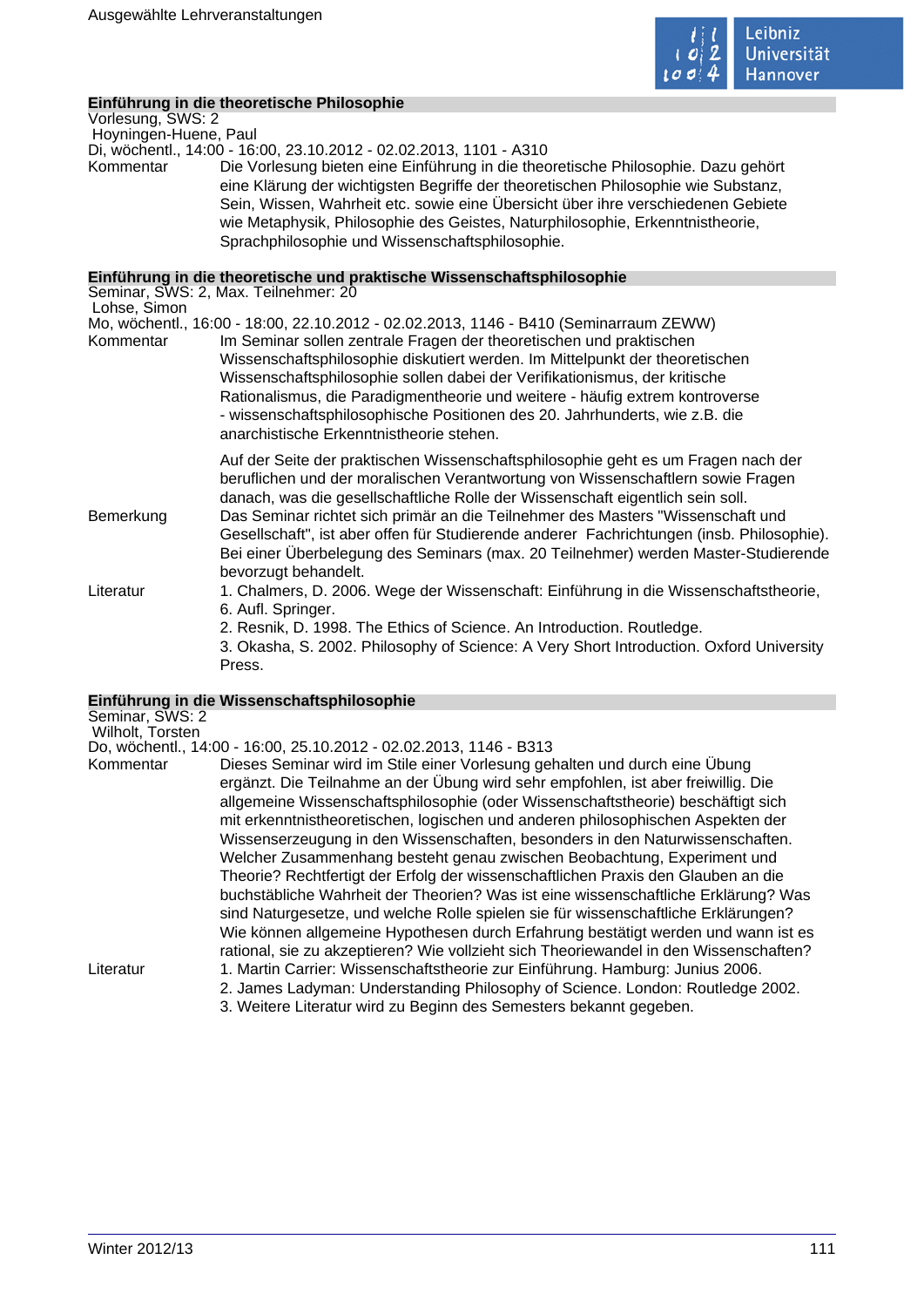

# **Ethik am Lebensende**

Seminar, SWS: 2 Arnason, Gardar

Mo, wöchentl., 14:00 - 16:00, 22.10.2012 - 02.02.2013, 1146 - B313

Kommentar Epikur hat in einem Brief geschrieben: "So ist also der Tod, das schauervollste Übel, für uns ein Nichts; wenn wir da sind, ist der Tod nicht da, aber wenn der Tod da ist, sind wir nicht mehr." Albert Camus hat behauptet, dass es nur ein wirklich ernstes philosophisches Problem gibt: den Selbstmord. Und Woody Allen will nicht durch seine Werke unsterblich werden, sondern dadurch, dass er nicht stirbt. In diesem Seminar fangen wir zuerst mit grundsätzlichen Fragen über den Tod an: Ist der Tod ein Übel? Darf ein Mensch sich das Leben nehmen? Wann ist man überhaupt tot? Wie tot ist man, wenn man gehirntot ist? Im zweiten Teil des Seminars geht es um medizinethische Probleme am Ende des Lebens, wie Organspende, Euthanasie, die aktive sowie die passive Sterbehilfe und die Tötung Neugeborener. In den lezten Sitzungen werden wir uns mit ethischen Fragen über Lebensverlängerung und Unsterblichkeit beschäftigen. Hat das Leben ein Sinn wenn es kein Ende hat?

Literatur Die Seminarliteratur wird auf Stud.IP zur Verfügung gestellt.

# **European Health Policy**

| Lui Obean Health I Olicy |                                                                                        |
|--------------------------|----------------------------------------------------------------------------------------|
|                          | Seminar, SWS: 2, Max. Teilnehmer: 25                                                   |
| Hoppe, Nils              |                                                                                        |
|                          | Di, wöchentl., 14:00 - 16:00, 23.10.2012 - 02.02.2013, 1146 - B313                     |
| Kommentar                | Veranstaltung zu europäischer Gesundheitspolitik in englischer Sprache. Insbesondere   |
|                          | die Frage der Europäisierung der Gesundheitspolitik in der EU soll anhand von          |
|                          | Beispielen untersucht werden.                                                          |
| Bemerkung                | Regelmäßige Veranstaltung im Rahmen des M.A. Studiengangs "European Studies" der       |
|                          | Philosophischen Fakultät.                                                              |
| Literatur                | 1. Mossialos, Elias; Permanand, Govin; Baeten, Rita and Hervey, Tamara (Eds.) (2010)   |
|                          | Health Systems Governance in Europe - The Role of European Union Law and Policy.       |
|                          | Cambridge: Cambridge University Press.                                                 |
|                          | 2. Hervey, Tamara and McHale, Jean (2004) Health Law and the European Union.           |
|                          | Cambridge: Cambridge University Press.                                                 |
|                          | 3. Hoppe, Nils (2010) On the Europeanization of Health Law. European Journal of Health |
|                          | Law 17(4): 323-328.                                                                    |

# **Feministische Wissenschaftstheorie**

| Seminar, SWS: 2        |                                                                                                                                                                                                                                                                                                                                                                                                                                                                                                                                                                                                                                                                                                                                                                                                                                                                                                                                                                                                                                                                                                                                                                                                                                                                                                                                                     |
|------------------------|-----------------------------------------------------------------------------------------------------------------------------------------------------------------------------------------------------------------------------------------------------------------------------------------------------------------------------------------------------------------------------------------------------------------------------------------------------------------------------------------------------------------------------------------------------------------------------------------------------------------------------------------------------------------------------------------------------------------------------------------------------------------------------------------------------------------------------------------------------------------------------------------------------------------------------------------------------------------------------------------------------------------------------------------------------------------------------------------------------------------------------------------------------------------------------------------------------------------------------------------------------------------------------------------------------------------------------------------------------|
| Büter, Anke            |                                                                                                                                                                                                                                                                                                                                                                                                                                                                                                                                                                                                                                                                                                                                                                                                                                                                                                                                                                                                                                                                                                                                                                                                                                                                                                                                                     |
| Kommentar              | Do, wöchentl., 12:00 - 14:00, 25.10.2012 - 02.02.2013, 1146 - B410 (Seminarraum ZEWW)<br>Feministische WissenschaftstheoretikerInnen vertreten die Ansicht, dass viele<br>wissenschaftliche Theorien geschlechtsbezogene Verzerrungen aufweisen. Gleichzeitig<br>kritisieren sie oftmals traditionelle wissenschaftstheoretische Ansätze als unzureichend,<br>um derartige Verzerrungen zu erfassen und ihnen zu begegnen. Feministische<br>Wissenschaftstheorie untersucht daher nicht nur die Repräsentation des Geschlechts<br>in gegebenen Theorien, sondern formuliert darüber hinaus alternative Konzeptionen<br>wissenschaftlichen Wissens und wissenschaftlicher Objektivität. Hier gibt es mittlerweile<br>eine Reihe verschiedener Positionen, denen gemein ist, dass sie die soziale<br>Bedingtheit von Wissenschaft stärker reflektieren und einbeziehen als die hergebrachte<br>Wissenschaftstheorie. Dies blieb nicht ohne Widerspruch - viele Kritikerinnen warnen,<br>die feministischen Ansätze liefen auf ein relativistisches Wissenschaftsverständnis<br>hinaus. Im Seminar werden die wichtigsten feministischen Philosophinnen sowie<br>kritische Gegenstimmen diskutiert und eine Reihe von Beispielen für den Einfluss<br>der Geschlechtskategorie (zum Beispiel in der Biologie, Archäologie oder Medizin)<br>vorgestellt. |
| Bemerkung<br>Literatur | Grundlage des Seminars ist die Lektüre englischsprachiger Originaltexte.<br>1. Fox Keller, E.; Longino, H. (Hrsg.), Feminism and Science. Oxford: Oxford University<br>Press 1996.                                                                                                                                                                                                                                                                                                                                                                                                                                                                                                                                                                                                                                                                                                                                                                                                                                                                                                                                                                                                                                                                                                                                                                  |
|                        | 2. Schiebinger, L. (1999), Frauen forschen anders: Wie weiblich ist die Wissenschaft?<br>München: C. H. Beck 2000.                                                                                                                                                                                                                                                                                                                                                                                                                                                                                                                                                                                                                                                                                                                                                                                                                                                                                                                                                                                                                                                                                                                                                                                                                                  |
|                        | 3. Genauere Literaturangaben werden zu Beginn des Seminars bekanntgegeben.                                                                                                                                                                                                                                                                                                                                                                                                                                                                                                                                                                                                                                                                                                                                                                                                                                                                                                                                                                                                                                                                                                                                                                                                                                                                          |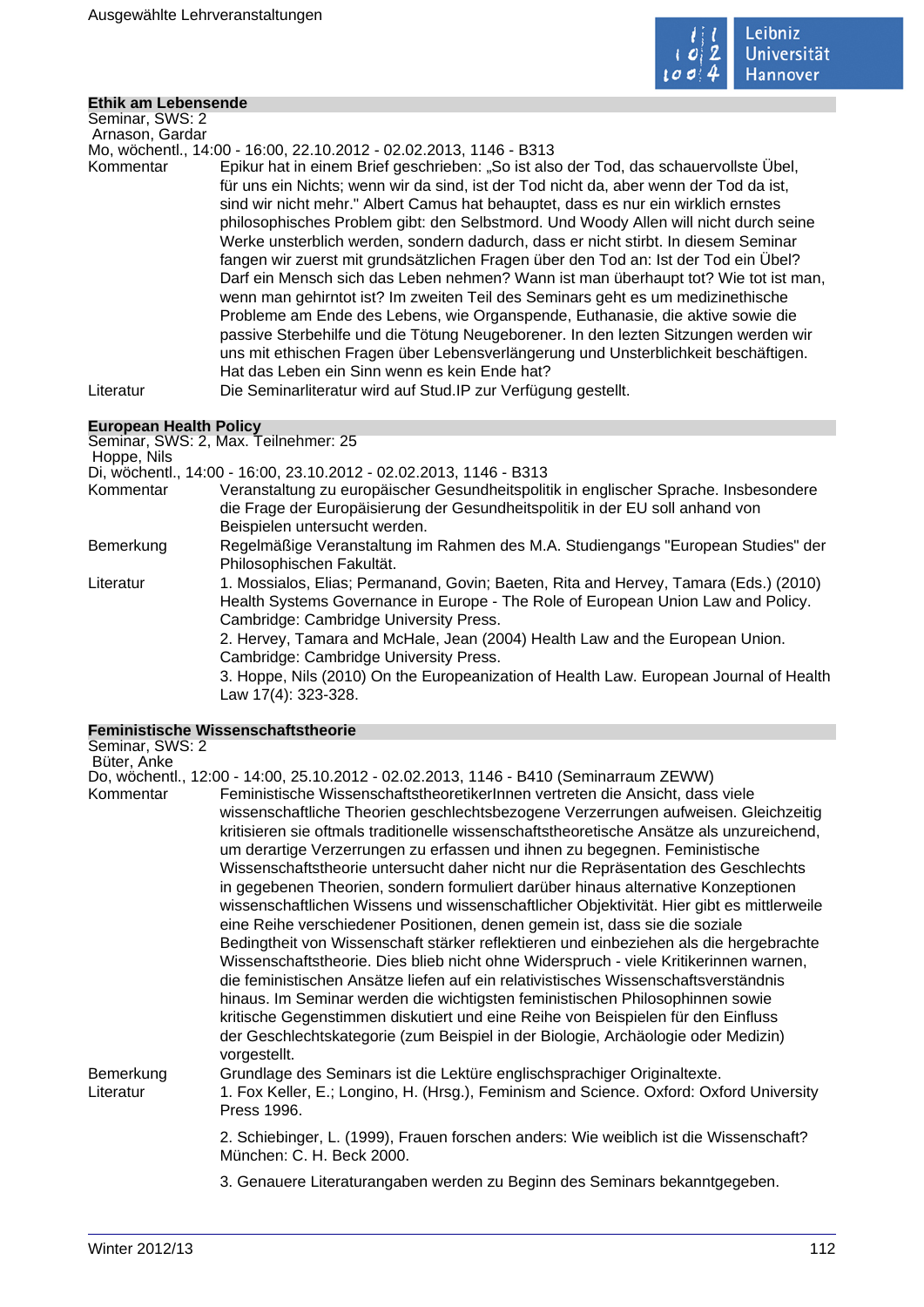

# **Hume: Eine Untersuchung über den menschlichen Verstand**

|                                 | <u>Hume. Eine Untersuchung über den menschlichen verstand</u>                                                                                |
|---------------------------------|----------------------------------------------------------------------------------------------------------------------------------------------|
| Seminar, SWS: 2                 |                                                                                                                                              |
| Hoyningen-Huene, Paul           |                                                                                                                                              |
|                                 | Mi, wöchentl., 08:00 - 10:00, 24.10.2012 - 02.02.2013, 1146 - B410 (Seminarraum ZEWW)                                                        |
| Kommentar                       | In der Veranstaltung sollen die Thesen Humes erarbeitet und die sie unterstützenden<br>Argumente kritisch geprüft werden.                    |
|                                 | Das Gebrauch des englischen Originals wird empfohlen, zumindest neben der deutschen                                                          |
|                                 | Ausgabe.                                                                                                                                     |
| Literatur                       | 1. David Hume: Eine Untersuchung über den menschlichen Verstand. Hamburg: Meiner<br>2. David Hume: An Enquiry Concerning Human Understanding |
|                                 |                                                                                                                                              |
|                                 | Kants geschichtsphilosophische Versuche                                                                                                      |
| Seminar, SWS: 2<br>Kuhne, Frank |                                                                                                                                              |
|                                 | Mo, wöchentl., 12:00 - 14:00, 22.10.2012 - 02.02.2013, 1146 - B410 (Seminarraum ZEWW)                                                        |
| Kommentar                       | Kants geschichtsphilosophische Schriften beanspruchen nicht, das Prinzip des                                                                 |
|                                 | Geschichtsverlaufs aufzuweisen. Ein solcher Anspruch wäre mit der kritischen                                                                 |
|                                 | Philosophie Kants unvereinbar. Wohl aber beanspruchen sie, auf der Grundlage                                                                 |
|                                 | der Resultate der kritischen Philosophie zu zeigen, dass es vernünftig ist, die                                                              |
|                                 | Geschichte ungeachtet aller Katastrophen als eine zweckmäßige Entwicklung zu einer                                                           |
|                                 | vernünftigen Rechtsordnung zu betrachten. Im Seminar soll Kants Argumentation auf ihre                                                       |
|                                 |                                                                                                                                              |
|                                 | Stichhaltigkeit überprüft werden.                                                                                                            |
| Literatur                       | 1. Idee zu einer allgemeinen Geschichte in weltbürgerlicher Absicht                                                                          |
|                                 | 2. Der Streit der Fakultäten                                                                                                                 |
|                                 | 3. Zum ewigen Frieden                                                                                                                        |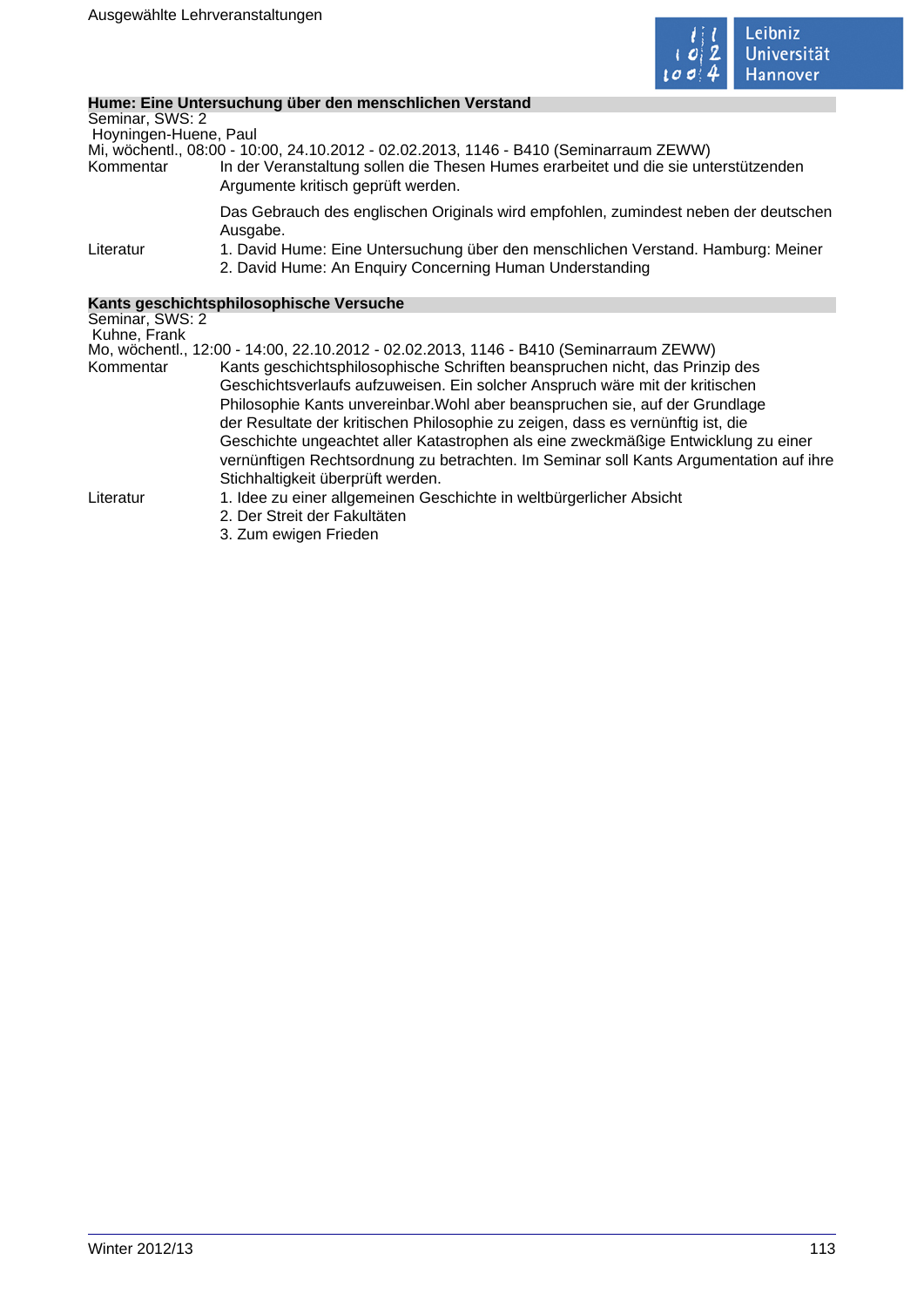

# **Medienphilosophie**

Seminar, SWS: 2 Bode, Philipp nur über Stud.IP.

Fr, wöchentl., 10:00 - 12:00, 26.10.2012 - 02.02.2013, 1146 - B410 (Seminarraum ZEWW) , Anmeldung bitte

Kommentar Die Medienphilosophie ist eine vergleichsweise neue Disziplin, die es schwer hatte und hat, neben anderen philosophischen Disziplinen ihren Platz zu behaupten. Dies könnte auch ihre starke Unterrepräsentation in den philosophischen Lehrangeboten erklären. Und in der Tat ist ihr Gegenstand - "die Medien" - weniger klar umrissen, als es zunächst den Anschein erweckt. Das Seminar versteht sich daher als eine allgemeine Einführung in diese noch im Werden begriffene Disziplin und möchte das Angebot machen, dieser Genese gleichsam beizuwohnen.

> Das Seminar soll daher in drei Teile gegliedert werden, die allesamt nur exemplarischen Charakter aufweisen werden.

> (1) Ein erster Teil sieht die Behandlung einiger grundsätzlicher medienphilosophischer Aspekte vor, etwa mediale Existenzen, imaginäre Räume, Publizität, sprachliche Semiotik, virtuelle Realitäten. Integriert in diese Themen wird es immer wieder sprachund technikphilosophische Einschübe geben. Zudem wird die Frage behandelt, was "die Medien" eigentlich sind.

(2) Ein zweiter Teil richtet sich auf einen speziellen Aspekt: die Filmphilosophie bzw. Filmtheorie. Hier sollen an exemplarischen Filmen philosophische Modelle auch anhand klassischer theoretischer und ästhetischer Werke (etwa an der Ästhetik Hegels) analysiert werden (es ist zu überlegen, die oder zumindest einige entsprechende(n) Filme gemeinsam im Institut zu sehen). Mögliche Teilbereiche mit entsprechend möglichen Filmen wären (a) im Bereich der Erkenntnistheorie die Matrix -Trilogie oder 2001 - Odyssee im Weltraum , (b) im Bereich der Medienphilosophie selbst Die Truman Show oder Wag The Dog oder (c) im Bereich der theoretischen Zeitphilosophie etwa 12 Monkeys oder Inception .

(3) Ein dritter und letzter Teil schließlich fasst den Bereich der Medienethik in den Blick, mögliche Themen hier wären Pornografie, Kriegsberichterstattung und Zensur.

Je nach Teilnehmerzahl und Interesse wäre auch eine Entzerrung und Aufteilung auf zwei Semester möglich mit Semester 1: Allgemeine Medienphilosophie und Filmtheorie, Semester 2: Medienethik. Solche Überlegungen können in der ersten Sitzung gern besprochen werden. Auch wird ein gewisser Raum für eigene Vorschläge gelassen, um evtl. spezielle Themen unter die Lupe zu nehmen: z.B. die Realität sozialer Netzwerke oder die philosophisch-ästhetische Genese einer Heldenfigur.

Bemerkung Anmeldung bitte nur über Stud.IP.

Literatur Die entsprechende Literatur wird zu Semesterbeginn als kostenloser Reader zur Verfügung gestellt. Literatur, die sich zu Semesterbeginn evtl. noch ergibt, wird bei Stud.IP zugänglich gemacht.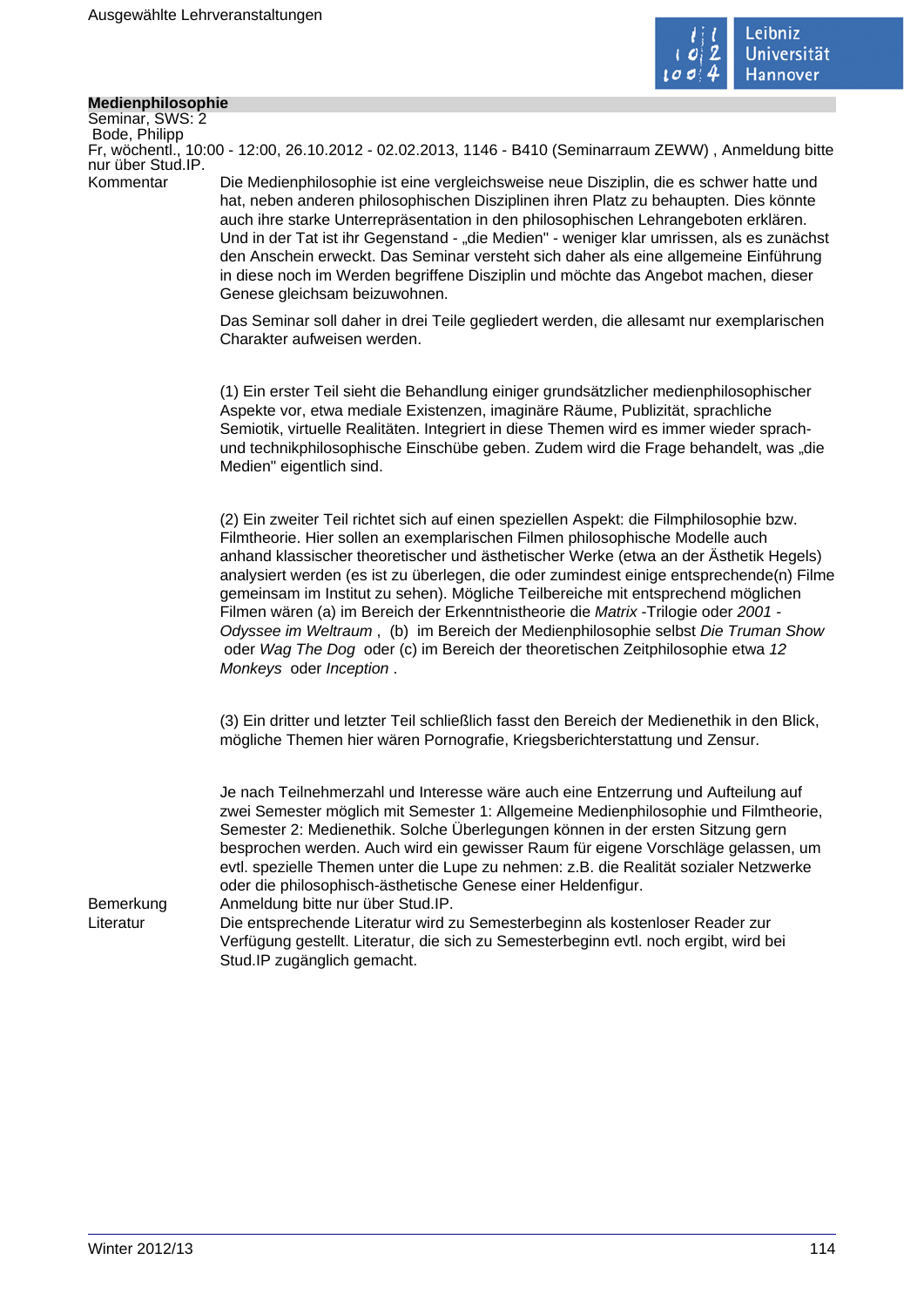

| <b>Naturalismus</b> |                                                                                                                                                                                                                                                                                                                                                                                                                                                                                                                                                                                                                                                                                                                                                                                                                                                                                                      |
|---------------------|------------------------------------------------------------------------------------------------------------------------------------------------------------------------------------------------------------------------------------------------------------------------------------------------------------------------------------------------------------------------------------------------------------------------------------------------------------------------------------------------------------------------------------------------------------------------------------------------------------------------------------------------------------------------------------------------------------------------------------------------------------------------------------------------------------------------------------------------------------------------------------------------------|
| Seminar, SWS: 2     |                                                                                                                                                                                                                                                                                                                                                                                                                                                                                                                                                                                                                                                                                                                                                                                                                                                                                                      |
| Büter, Anke         |                                                                                                                                                                                                                                                                                                                                                                                                                                                                                                                                                                                                                                                                                                                                                                                                                                                                                                      |
|                     | Di, wöchentl., 12:00 - 14:00, 23.10.2012 - 02.02.2013, 1146 - B410 (Seminarraum ZEWW)                                                                                                                                                                                                                                                                                                                                                                                                                                                                                                                                                                                                                                                                                                                                                                                                                |
| Kommentar           | Gegenstand des Seminars ist der methodologische Naturalismus in der Erkenntnis- und<br>Wissenschaftstheorie. Als naturalistisch werden hier Auffassungen bezeichnet, welche<br>die Methoden der Naturwissenschaft als den einzigen oder zumindest besten Weg zur<br>Erkenntnis auffassen. Entsprechend lehnen Naturalisten ein Verständnis von Erkenntnis-<br>und Wissenschaftstheorie als der naturwissenschaftlichen Forschung vorgeordnet ab:<br>Nicht die Philosophie sei primär - in dem Sinne, dass diese zunächst Bedingungen<br>und Kriterien für (wissenschaftliches) Wissen formuliert - vielmehr könnten derartige<br>Bedingungen und Kriterien selbst nur das Ergebnis wissenschaftlicher Forschung<br>sein. Im Seminar werden verschiedene naturalistische Positionen aus Erkenntnis- und<br>Wissenschaftstheorie vorgestellt (z.B. Quine, Laudan, Kornblith); ebenso wird auf Kritiken |
|                     | des methodologischen Naturalismus eingegangen.                                                                                                                                                                                                                                                                                                                                                                                                                                                                                                                                                                                                                                                                                                                                                                                                                                                       |
| Bemerkung           | Grundlage des Seminars wird die Lektüre überwiegend englischsprachiger Originaltexte<br>sein.                                                                                                                                                                                                                                                                                                                                                                                                                                                                                                                                                                                                                                                                                                                                                                                                        |
| Literatur           | 1. Kornblith, H. (Hrsg.), Naturalizing Epistemology. 2. Aufl., Cambridge, Mass.: MIT Press<br>1994.                                                                                                                                                                                                                                                                                                                                                                                                                                                                                                                                                                                                                                                                                                                                                                                                  |
|                     | 2. Keil, G.; Schnädelbach, H. (Hrsg.), Naturalismus: Philosophische Beiträge. Frankfurt a.<br>M.: Suhrkamp 2000.                                                                                                                                                                                                                                                                                                                                                                                                                                                                                                                                                                                                                                                                                                                                                                                     |
|                     | 3. Genauere Literaturangaben werden zu Beginn des Seminars bekanntgegeben.                                                                                                                                                                                                                                                                                                                                                                                                                                                                                                                                                                                                                                                                                                                                                                                                                           |

|                       | <b>Theories and Methods of Research</b>                                              |
|-----------------------|--------------------------------------------------------------------------------------|
| Vorlesung, SWS: 2     |                                                                                      |
| Hoyningen-Huene, Paul |                                                                                      |
|                       | Mi, wöchentl., 10:00 - 12:00, 17.10.2012 - 02.02.2013, 4105 - E011                   |
| Kommentar             | Die auf Englisch gehaltene Veranstaltung ist Teil der Graduierten Kurse "Master      |
|                       | of Science in International Horticulture" und "Water Resources and Environmental     |
|                       | Management". Behandelt werden die zentralen Positionen der Wissenschaftstheorie      |
|                       | des 20. Jahrhunderts, also vor allem der Induktivismus, der Deduktivismus, die       |
|                       | Paradigmentheorie und die Systematizitätstheorie. Die Studierenden aus den genannten |
|                       | Studiengängen müssen im Übungsteil ihren eigenen Forschungsansatz in den             |
|                       | gegebenen theoretischen Rahmen einordnen.                                            |
| Literatur             | Chalmers, Alan F. (1999): What is This Thing Called Science? Third ed. St. Lucia:    |
|                       | University of Queensland Press.                                                      |
|                       |                                                                                      |
|                       |                                                                                      |
| Tugend und Laster     |                                                                                      |

**Tugend und Laster**

|                    | Seminar, SWS: 2, Max. Teilnehmer: 25                                                                                                                                                                                                      |
|--------------------|-------------------------------------------------------------------------------------------------------------------------------------------------------------------------------------------------------------------------------------------|
| Mazuga, M.A., Anne |                                                                                                                                                                                                                                           |
|                    | Do, wochentl., 12:00 - 14:00, 25.10.2012 - 02.02.2013, 1146 - B313                                                                                                                                                                        |
| Kommentar          | Nach der Lektüre der Nikomachischen Ethik von Aristoteles (in Ausschnitten) befassen<br>wir uns mit neueren Texten zur Tugendethik (Philippa Foot, Alasdair MacIntyre, Martha                                                             |
|                    | Nussbaum, Michael Stocker, Gabriele Taylor). Daneben werden wir anhand von                                                                                                                                                                |
|                    | Filmen konkrete Verständnisse von Tugend bzw. Beispiele für die Schwierigkeiten des<br>tugendhaften Lebens diskutieren.                                                                                                                   |
| Bemerkung          | Die Filmtermine finden ca. alle drei Wochen statt und liegen außerhalb der Seminarzeit.<br>Geplanter Termin ist jeweils Donnerstag ab 18 Uhr. Alle Teilnehmer/innen sollten in der<br>Lage sein, diese zusätzlichen Termine wahrzunehmen. |
| Literatur          | 1. Aristoteles: Nikomachische Ethik. Alle Ausgaben<br>2. Klaus-Peter Rippe, Peter Schaber: Tugendethik. Stuttgart: Reclam 1998.                                                                                                           |

# **Überlegungen zum Begriff des Common Sense**

Seminar, SWS: 2

 Kiesow, Karl-Friedrich Do, wöchentl., 14:00 - 16:00, 25.10.2012 - 02.02.2013, 1146 - B410 (Seminarraum ZEWW) In dieser Übung, welche Vorlesungscharakter trägt, stellt der Veranstalter neuere Forschungen vor.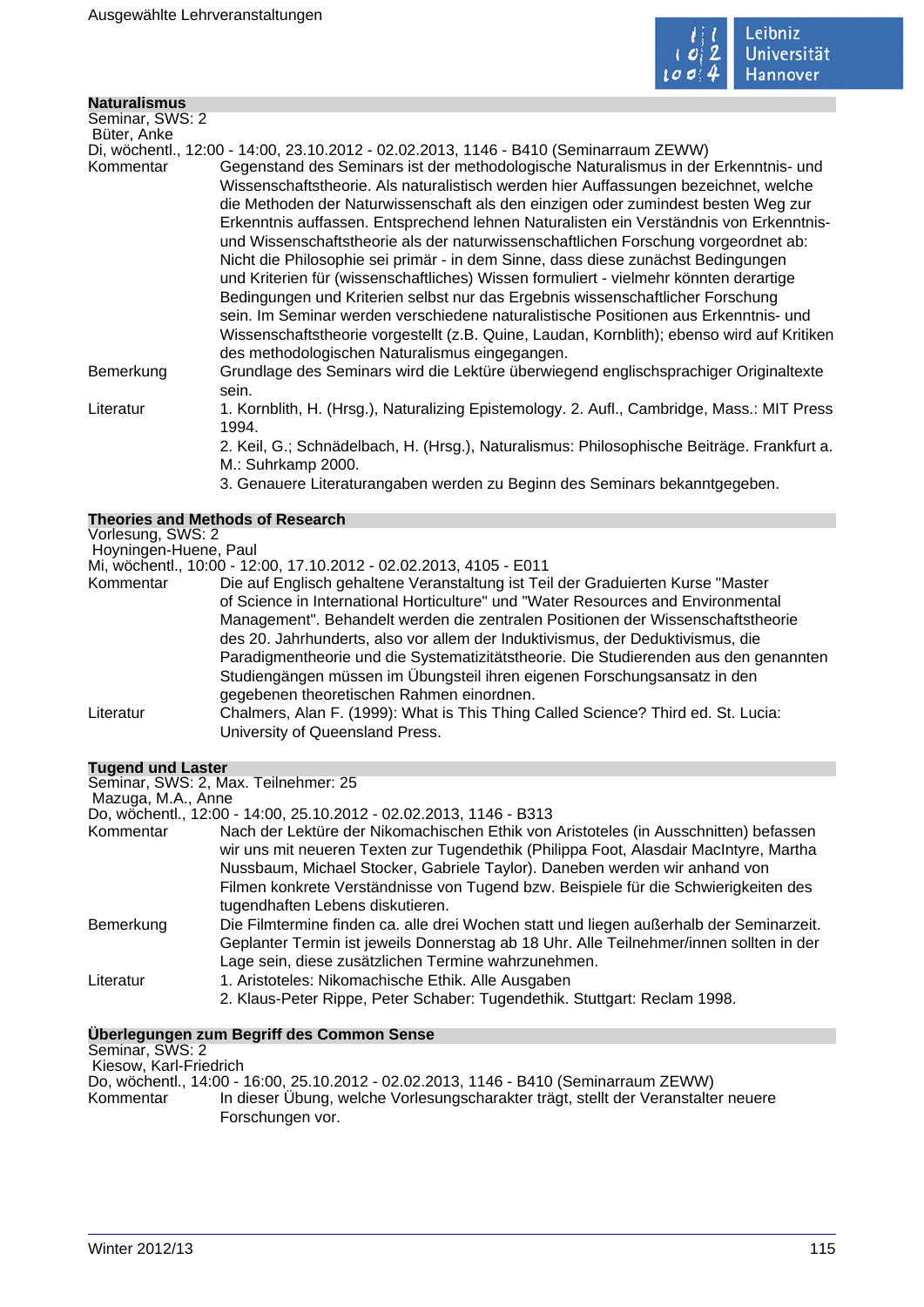

# **Übung zur Einführung in die Wissenschaftsphilosophie**

Übung, SWS: 2 Wilholt, Torsten

Do, wöchentl., 16:00 - 18:00, 25.10.2012 - 02.02.2013, 1146 - B313

Kommentar In dieser Veranstaltung werden Übungen und vertiefende Fragen zur Veranstaltung Einführung in die Wissenschaftsphilosophie besprochen. Die Teilnahme an der Übung ist den Teilnehmern der Einführung in die Erkenntnistheorie dringend empfohlen, ist aber nicht verpflichtend. Die Teilnahme an der Übung setzt die Teilnahme an der Veranstaltung Einführung in die Wissenschaftsphilosophie voraus.

**Von der Theorie zur Praxis der Fachdidaktik: Unterrichtsplanung und Kompetenzen** Seminar, SWS: 2

Huneke, Friedrich

Di, wöchentl., 18:00 - 20:00, 16.10.2012 - 02.02.2013, 1146 - B410 (Seminarraum ZEWW)

Fr, Einzel, 08:55 - 17:00, 07.12.2012 - 07.12.2012, Exkursion in das Georg-Eckert-Institut für internationale Schulbuchforschung in Braunschweig

Sa, Einzel, 09:30 - 14:00, 08.12.2012 - 08.12.2012, 1146 - B108

- Kommentar Das Seminar beginnt mit einer praxisnahen Reflexion fachdidaktischer Grundlagen des historischen Lernens und der Wissenskonstruktion im Hinblick auf die Unterrichtsplanung. Welche Phasen hat eine motivierende, produktive Unterrichtsstunde? Welche Funktion hat ein kreativer Stundeneinstieg, wie gestalte ich ihn? Wie kann ich Lernende abwechslungsreich, sicher und leistbar zur methodischen Analyse verschiedener Quellengattungen anleiten? Wie befähige ich Lerner schrittweise zur kritischen Urteilsbildung als Teil eines reflektierten Geschichtsbewusstseins? Welche Kompetenzmodelle stehen für einen ergebnisorientierten Unterricht zur Verfügung? In Kleingruppen werden Stundenkonzepte für eine aktuelle Unterrichtsreihe erarbeitet. Dazu findet auch ein Workshop statt.
	- Aktuelle und historische Schulbücher werden im Rahmen einer eintägigen Exkursion in das Georg-Eckert-Institut für internationale Schulbuchforschung (Braunschweig) auf Ideologien und Narrative untersucht. Über welche Kompetenzen müssen Schüler heute verfügen, um mit (solchen) Quellen kritisch zu arbeiten?

Am Ende des Seminars verfügen die TeilnehmerInnen über grundlegende fachdidaktische Kategorien und Erfahrungen zur Planung und Beobachtung von Unterricht.

Bemerkung Das Fachpraktikum findet in der vorlesungsfreien Zeit statt.

BA-Studenten können in Einzelfällen nach Rücksprache am Seminarteil gern teilnehmen. Literatur Einführende Lit. : Hilke Günther-Arndt (Hrsg.), Geschichtsdidaktik. Praxishandbuch für die Sekundarstufe I und II, Berlin 2003, besonders S. 23-46. - Hans-Jürgen Pandel, Geschichtsunterricht nach PISA. Kompetenzen, Bildungsstandards und Kerncurricula, Schwalbach/Ts., 2.A. 2007, besonders S. 6-65. - Michael Sauer, Geschichte unterrichten. Eine Einführung in die Didaktik und Methodik. Seelze-Velber, 6.A. 2007. Weiterführende Lit. : Hans-Jürgen Pandel, Quelleninterpretation. Die schriftliche Quelle im Geschichtsunterricht, Schwalbach/Ts., 3. A. 2006. - Ders.: Bildinterpretation. Die Bildquelle im Geschichtsunterricht. Schwalbach/Ts., 2008. - Ders.: Historisches Erzählen. Narrativität im Geschichtsunterricht. Schwalbach/Ts. 2010. - Schneider, Gerhard, Gelungene Einstiege. Voraussetzungen für erfolgreiche Geschichtsstunden, Schwalbach/Ts., 4. erg. u. überarb. A. 2004. -Susanne Grindel: Deutscher Sonderweg oder europäischer Erinnerungsort? Die Darstellung des modernen Kolonialismus in neueren deutschen Schulbüchern. In: Internationale Schulbuchforschung 30 (2008), 695-716. - Bärbel Völkel, Handlungsorientierung im Geschichtsunterricht (Praxisteil). Schwalbach/Ts. 2008.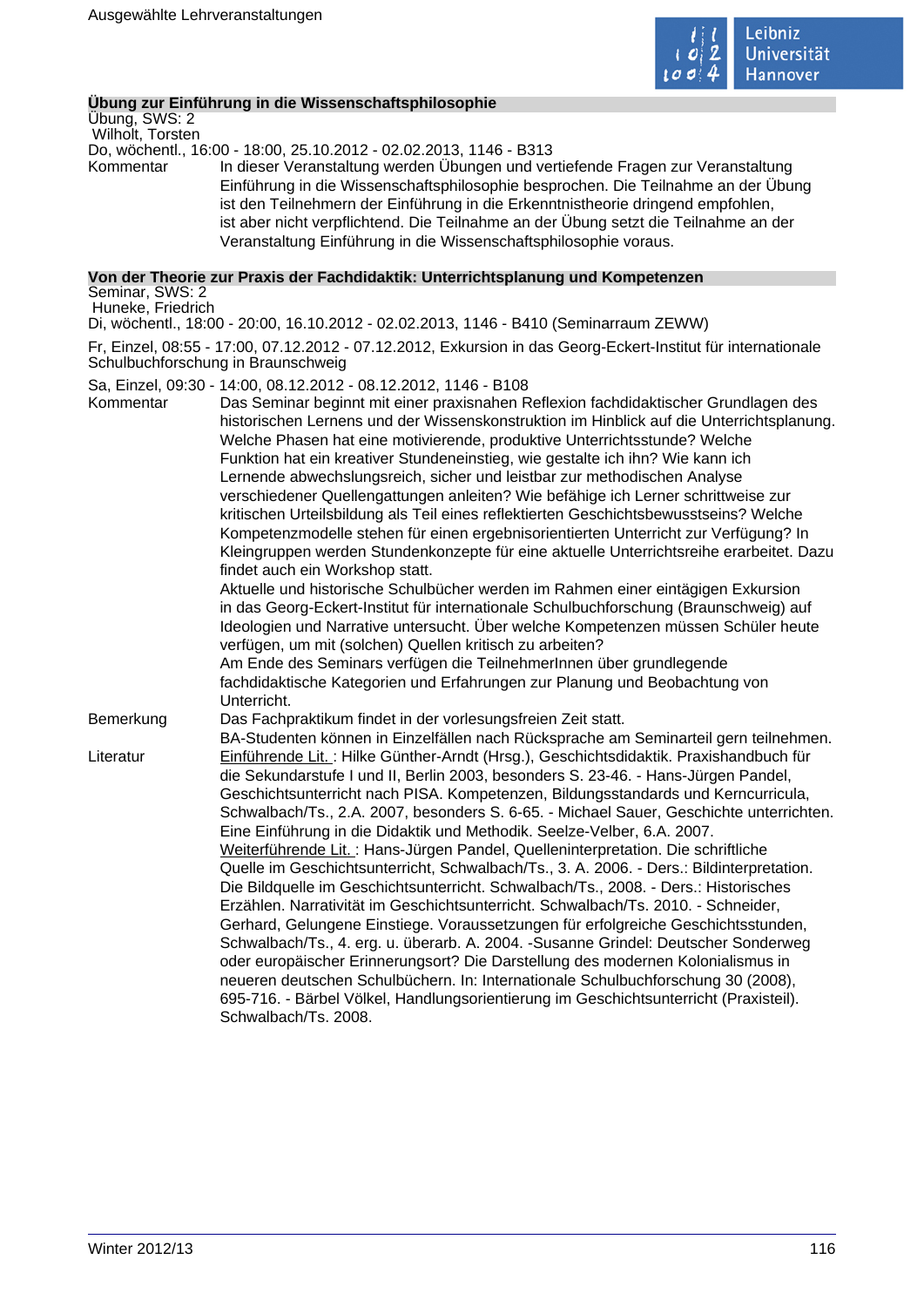

# **Wissenschaft und Gesellschaft: Die Möglichkeit der Wissenschaftskritik**

Seminar, SWS: 2 Arnason, Gardar

Mi, wöchentl., 12:00 - 14:00, 24.10.2012 - 02.02.2013, 1146 - B313

Kommentar Am Ende des 20. Jahrhunderts gab es verschiedene Kritiken an der Idee, dass es eine klare epistemische Trennung zwischen der Wissenschaft und der Gesellschaft gibt: Auf der Seite der Wissenschaften seien Objektivität, Rationalität und Gewissheit zuzuordnen, auf der andere Seite Politik und Moral, Interessen und Werte. Kritik an diesem Wissenschaftsbild erscheint zwar teilweise schon bei Karl Popper in seiner Logik der Forschung (1934) und noch deutlicher bei Ludwik Fleck in seinem Buch Entstehung und Entwicklung einer wissenschaftlichen Tatsache (1935), aber die sogenannte soziale Wende in der Wissenschaftstheorie wird häufig erst mit der Veröffentlichung von Thomas Kuhns Struktur wissenschaftlicher Revolutionen (1962) verbunden. Nach Kuhn folgte Feyerabends wissenschaftstheoretischer Pluralismus bzw. Anarchismus, welcher wiederum von umfangreichen Kritiken am gewöhnlichen Wissenschaftsbild von Seiten der feministischen Wissenschaftskritik, des sozialen Konstruktivismus, Foucaults Studien zum Thema Macht/Wissen usw. gefolgt wurde. Diese Wissenschaftskritik erreichte in den neunziger Jahren einen Höhepunkt in den sogenannten "Science Wars", aber dieser Konflikt lief ohne klaren Sieger langsam aus. Immerhin wird Wissenschaftskritikern vorgeworfen, auch aus den inneren Reihen, dass Sie Wissenschaftsgegner, wie Klimaskeptiker und Kreationisten, Munition für ihren Wissenschaftsskepsis bzw. ihre Wissenschaftsfeindlichkeit schenken. Die Kernfragen in diesem Seminar sind folgende: Ist soziale und politische Kritik an den Wissenschaften möglich und sinnvoll, wie sieht sie aus und welche politische Folgen hat sie? Diese Fragen werden in einem philosophischen Zusammenhang gestellt, auch wenn die Seminarliteratur zum Teil aus sozialwissenschaftlichen Texten besteht. Literatur Die Seminarliteratur wird auf Stud.IP zur Verfügung gestellt.

# **Wissensformen**

Kolloquium, SWS: 2 Hoyningen-Huene, Paul (verantwortlich) / Li, Wenchao

Di, wöchentl., 18:00 - 20:00, 23.10.2012 - 02.02.2013, 1101 - A310

Kommentar Im Kolloquium werden WissenschaftlerInnen vortragen, die verschiedene Fachgebiete repräsentieren und die hauptsächlich der Leibniz Universität angehören. Der Blick auf das Thema Wissensformen ist interdisziplinär.

## **Zentrale Texte der politischen Philosophie**

|                 | Seminar, SWS: 2, Max. Teilnehmer: 20                                                                                                                                                                                                                                                                                                                                                                                                                                                                                                                                                                                                                                                                                                                                                                                                      |
|-----------------|-------------------------------------------------------------------------------------------------------------------------------------------------------------------------------------------------------------------------------------------------------------------------------------------------------------------------------------------------------------------------------------------------------------------------------------------------------------------------------------------------------------------------------------------------------------------------------------------------------------------------------------------------------------------------------------------------------------------------------------------------------------------------------------------------------------------------------------------|
| Hübner, Dietmar | Di, wöchentl., 16:00 - 18:00, 23.10.2012 - 02.02.2013, 1146 - B410 (Seminarraum ZEWW)                                                                                                                                                                                                                                                                                                                                                                                                                                                                                                                                                                                                                                                                                                                                                     |
| Kommentar       | Das Seminar gibt einen Überblick über wesentliche politische Theorieansätze von<br>der Antike bis zur Moderne, indem es die in der zugehörigen Vorlesung "Einführung<br>in die politische Philosophie" vorgestellten Entwürfe durch die gemeinsame Lektüre<br>zentraler Textpassagen vertieft. Behandelt werden insbesondere: die antike Diskussion<br>um die beste Staatsform; die Debatte zum Verhältnis von weltlicher und geistlicher<br>Herrschaft in Spätantike, Mittelalter und Reformation; neuzeitliche Konzeptionen von<br>Realpolitik und Naturrecht; die Staatsbegründung des klassischen Kontraktualismus; die<br>Geschichtssicht des deutschen Idealismus; die Traditionslinien von Liberalismus und<br>Marxismus; moderne Ansätze zur Gerechtigkeit von Institutionen, zur Diskurstheorie<br>sowie zum Phänomen der Macht. |
| Bemerkung       | Studienleistungen innerhalb des Seminars werden durch Referate erbracht, die den<br>jeweiligen Textabschnitt vertieft vorstellen und analysieren. Voraussetzung für die<br>Teilnahme am Seminar ist der Besuch der Vorlesung "Einführung in die politische<br>Philosophie", in der die jeweiligen Positionen in ihren groben Zusammenhängen und<br>wesentlichen Aussagen präsentiert werden.                                                                                                                                                                                                                                                                                                                                                                                                                                              |
| Literatur       | 1. Hans Maier, Horst Denzer (Hg.): "Klassiker des politischen Denkens", 2 Bde., 3. Aufl.,<br>München (C.H. Beck) 2007.<br>2. Manfred Brocker (Hg.): "Geschichte des politischen Denkens", Frankfurt a.M.<br>(Suhrkamp) 2007.<br>3. Christoph Horn: "Einführung in die Politische Philosophie", Darmstadt (WBG) 2003.                                                                                                                                                                                                                                                                                                                                                                                                                                                                                                                      |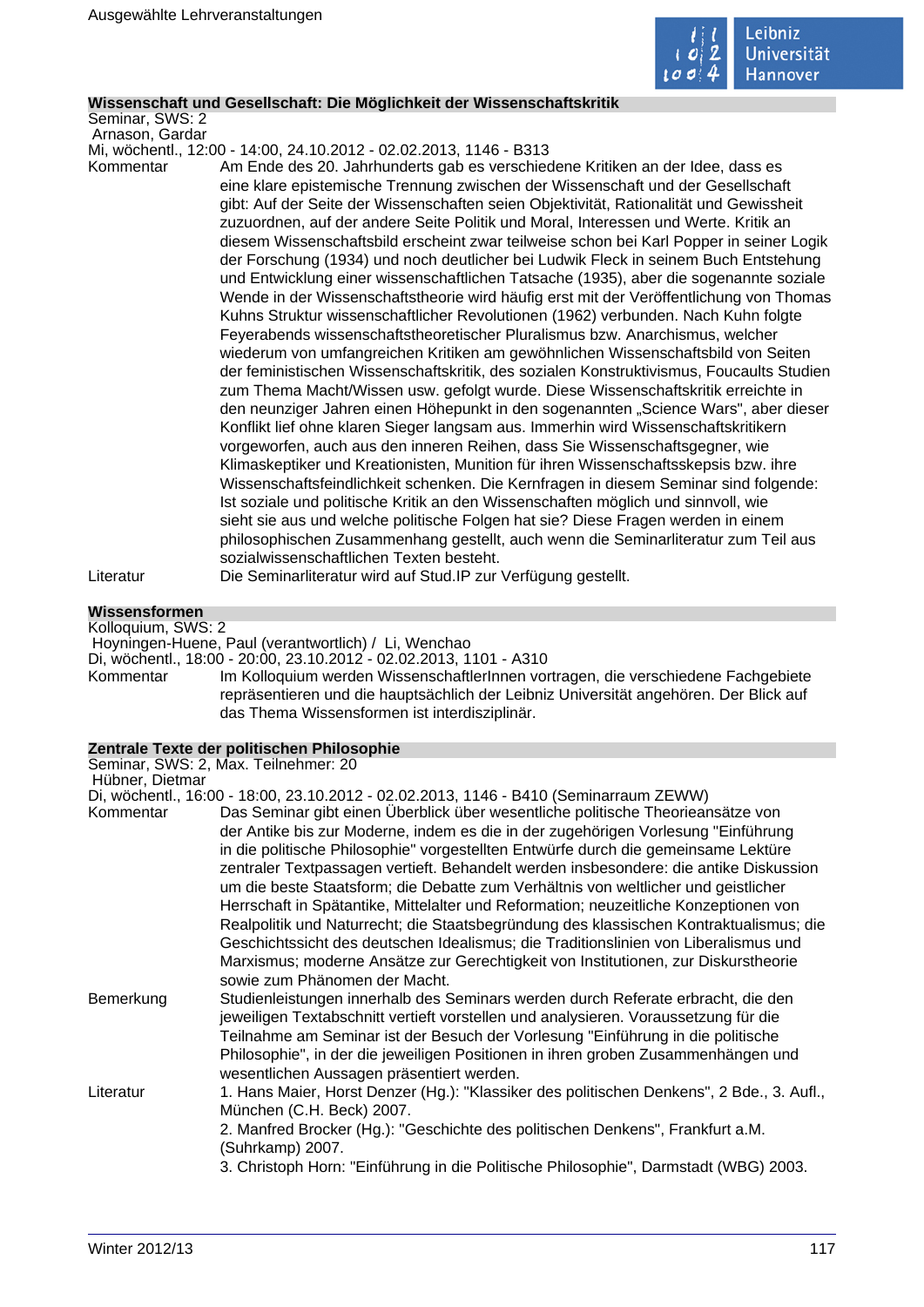

# **Politik**

# **Die politischen Systeme Skandinaviens**

Seminar, SWS: 2 Kaiser, Christian

Fr, wöchentl., 08:00 - 10:00, 26.10.2012 - 02.02.2013, 3109 - 110 V110

Kommentar In sozialwissenschaftlichen und politischen Debatten treten immer wieder deutliche Unterschiede zwischen den skandinavischen Staaten und der Bundesrepublik Deutschland zutage. Gelegentlich wird sogar auf skandinavische Modelle verwiesen. Grund genug, den Seminarfokus auf die politischen Systeme Skandinaviens zu legen, um die dortigen politischen Systeme zu analysieren und zu vergleichen. Bemerkung VM 3 Literatur Sven Jochem, Die politischen Systeme Skandinaviens, Wiesbaden 2012, Wolfgang Ismayr (Hrsg.), Die politischen Systeme Westeuropas, 3., aktualisierte und überarbeitete Auflage, Opladen 2003, Oskar Niedermayer, Richard Stöss, Melanie Haas (Hrsg.), Die Parteiensysteme Westeuropas, Wiesbaden 2006.

# **Einführung in das politische System der Bundesrepublik Deutschland**

| Seminar, SWS: 2<br>Kaiser, Christian |                                                                                                                                                                                                                                                                                                                                                                                                                                                                                                                           |
|--------------------------------------|---------------------------------------------------------------------------------------------------------------------------------------------------------------------------------------------------------------------------------------------------------------------------------------------------------------------------------------------------------------------------------------------------------------------------------------------------------------------------------------------------------------------------|
|                                      | Do, wöchentl., 08:00 - 10:00, 25.10.2012 - 02.02.2013, 3109 - 410 V410                                                                                                                                                                                                                                                                                                                                                                                                                                                    |
| Kommentar                            | Do, wöchentl., 08:00 - 10:00, 25.10.2012 - 02.02.2013, 3109 - 411 V411<br>Die Lehrveranstaltung richtet sich ausschließlich an Bachelor-Studierende im ersten bzw.<br>dritten Semester. Das Seminar vermittelt Ihnen Grundkenntnisse zu den institutionellen<br>Strukturen und Ebenen, Prozessen und Akteuren, Problemen und Funktionen des<br>politischen Systems der Bundesrepublik Deutschland. Darüber hinaus wollen wir auch<br>die Bedingungen der Politikvermittlung und des Regierens in einer durch Massenmedien |
|                                      | konstituierten Öffentlichkeit klären. Art und Umfang der Studienleistungen (i.d.R. Referate<br>mit schriftlicher Ausarbeitung) werden in der ersten Sitzung bekannt gegeben.                                                                                                                                                                                                                                                                                                                                              |
| Bemerkung                            | BM 3                                                                                                                                                                                                                                                                                                                                                                                                                                                                                                                      |
| Literatur                            | Wolfgang Rudzio: Das politische System der Bundesrepublik Deutschland. 8. Auflage.<br>Wiesbaden 2011.                                                                                                                                                                                                                                                                                                                                                                                                                     |

# **Einführung in die Internationale Politik**

Vorlesung, SWS: 2, Max. Teilnehmer: 120

Joachim, Jutta

Di, wöchentl., 08:00 - 10:00, 23.10.2012 - 02.02.2013, 1208 - A001 Kesselhaus

Kommentar Was bestimmt das Handeln staatlicher und nicht-staatlicher Akteure auf internationaler Ebene? Sind wirtschaftliche und militärische Macht die ausschlaggebenden Faktoren oder sind Ideen und Normen ebenso von Bedeutung? Welche Rolle spielen internationale Organisationen? Diese und andere Fragen werden im Zentrum dieser einführenden Vorlesung stehen, die in drei Teile gegliedert ist: Der erste Teil führt in zentrale Konzepte sowie Problemstellungen der Disziplin Internationale Beziehungen ein, während sich der zweite Teil mit unterschiedlichen Theorien beschäftigt, deren Annahmen darüber, wer die zentralen internationalen Akteure sind, was ihre Beziehungen zueinander und ihr Handeln bestimmt, variieren. Der dritte Teil der Vorlesung wendet sich zentralen Problemfeldern der Internationalen Beziehungen zu, wie beispielsweise Krieg und Sicherheit, Wohlfahrt und Globalisierung und Menschenrechte.

> Die Teilnehmer\_innenzahl ist auf 120 Personen begrenzt. Die verpflichtende Anmeldung erfolgt über Stud.IP.

Bemerkung BM 5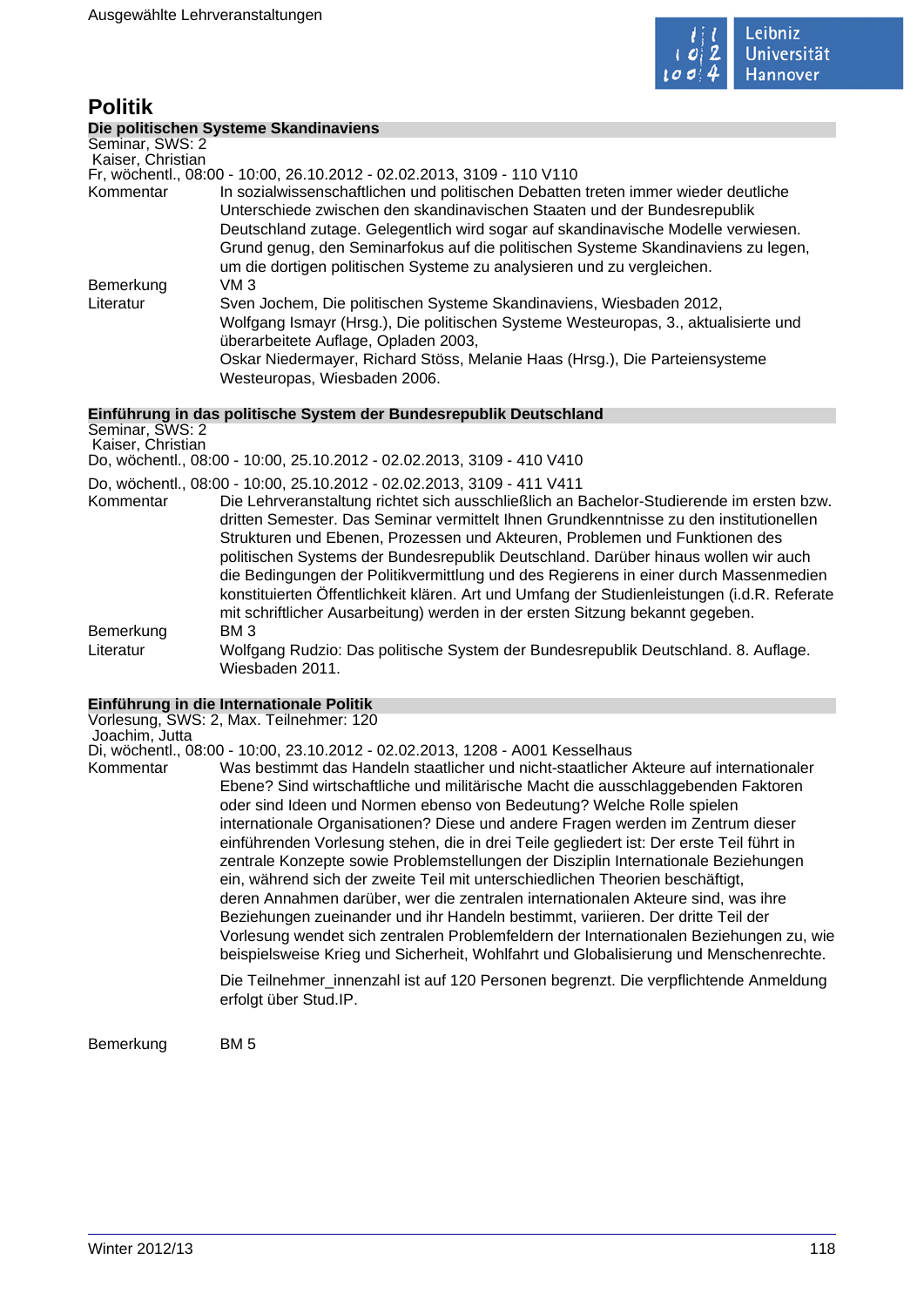

# **Einführung in die Politische Soziologie**

Vorlesung, SWS: 2 Klein, Markus

Mo, wöchentl., 12:00 - 14:00, 19.11.2012 - 02.02.2013, 1208 - A001 Kesselhaus

Kommentar Die Vorlesung gibt einen einführenden Überblick über die Themen und Forschungsgebiete der Politischen Soziologie. Ein besonderes Augenmerk liegt dabei auf der empirischen Einstellungs-, Partizipations-, Wahl-, Werte-, Sozialkapital-, Ideologieund Parteimitgliederforschung.

Die Studienleistung ist eine Abschlussklausur.

Die Veranstaltung wird im Sommersemester mit der Vorlesung "Klassische Studien der Politischen Soziologie" fortgesetzt. Bitte beachten Sie, dass die Modulprüfung BM 2 ausschließlich am Ende der Vorlesung des Sommersemesters abgenommen wird.

Bemerkung BM 2 Literatur Grundlegende Literatur: Kaina, Viktoria / Römmele, Andrea (Hrsg.), 2008: Politische Soziologie: Ein Studienbuch. Wiesbaden: VS-Verlag Rattinger, Hans, 2009: Einführung in die Politische Soziologie. München: Oldenbourg

# **Einführung in die Verwaltungswissenschaft**

|                   | Ellinum ung in die verwaltungswissenschaft                                                                                                                                                                                       |
|-------------------|----------------------------------------------------------------------------------------------------------------------------------------------------------------------------------------------------------------------------------|
| Vorlesung, SWS: 2 |                                                                                                                                                                                                                                  |
| Döhler, Marian    |                                                                                                                                                                                                                                  |
|                   | Di, wöchentl., 12:00 - 14:00, 23.10.2012 - 02.02.2013, 1208 - A001 Kesselhaus                                                                                                                                                    |
| Kommentar         | Das Seminar richtet sich an Studienanfänger, die sich einen ersten Überblick                                                                                                                                                     |
|                   | über die wesentlichen Charakteristika der öffentlichen Verwaltung in der                                                                                                                                                         |
|                   | Bundesrepublik verschaffen wollen. Neben Aufbau und Arbeitsweise der verschiedenen                                                                                                                                               |
|                   | Verwaltungsebenen und -typen wird es um das Personal, die Kontrolle der                                                                                                                                                          |
|                   | Verwaltung, ihren Kontakt zu Bürgern, Verbänden und Unternehmen sowie ihre                                                                                                                                                       |
|                   | Rolle im politischen Prozess und im Gesetzesvollzug gehen. Das didaktische                                                                                                                                                       |
|                   | Konzept der Vorlesung beruht darauf, jedes Thema in drei Schritten vorzustellen.                                                                                                                                                 |
|                   | Erstens werden zentrale Informationen z.B. zum Aufbau und oder Arbeitsweise                                                                                                                                                      |
|                   | der Landes- oder Kommunalverwaltung vorgestellt. In einem zweiten Schritt wird                                                                                                                                                   |
|                   | dies durch empirische Beispiele illustriert. Drittens schließlich wird danach gefragt,<br>welche verwaltungswissenschaftlichen Forschungsfragen und - soweit vorhanden -<br>Forschungsergebnisse zum jeweiligen Thema vorliegen. |
| Bemerkung         | BM 4                                                                                                                                                                                                                             |
|                   |                                                                                                                                                                                                                                  |

# **Politik im Mehrebenensystem**

| Seminar, SWS: 2   |                                                                                                                                                                             |
|-------------------|-----------------------------------------------------------------------------------------------------------------------------------------------------------------------------|
| Kaiser, Christian |                                                                                                                                                                             |
|                   | Fr, wöchentl., 10:00 - 12:00, 26.10.2012 - 02.02.2013, 3109 - 110 V110                                                                                                      |
| Kommentar         | In welchem Verhältnis stehen Bund, Länder und Kommunen zu einander? Und welche                                                                                              |
|                   | Bedeutung hat eigentlich die EU für Bund, Länder und Kommunen? Das Seminar<br>umfasst die Analyse dieser vier Ebenen (inkl. Institutionen) und deren Verflechtung.          |
|                   | Neben der vertikalen bleibt freilich auch die horizontale Fragmentierung des politischen                                                                                    |
|                   | Systems der BRD nicht außen vor.                                                                                                                                            |
| Bemerkung         | VM 3                                                                                                                                                                        |
| Literatur         | Roland Sturm, Heinrich Pehle, Das neue deutsche Regierungssystem. Die                                                                                                       |
|                   | Europäisierung von Institutionen, Entscheidungsprozessen und Politikfeldern in der<br>Bundesrepublik Deutschland, 2., aktualisierte und erweiterte Auflage, Wiesbaden 2006. |
|                   |                                                                                                                                                                             |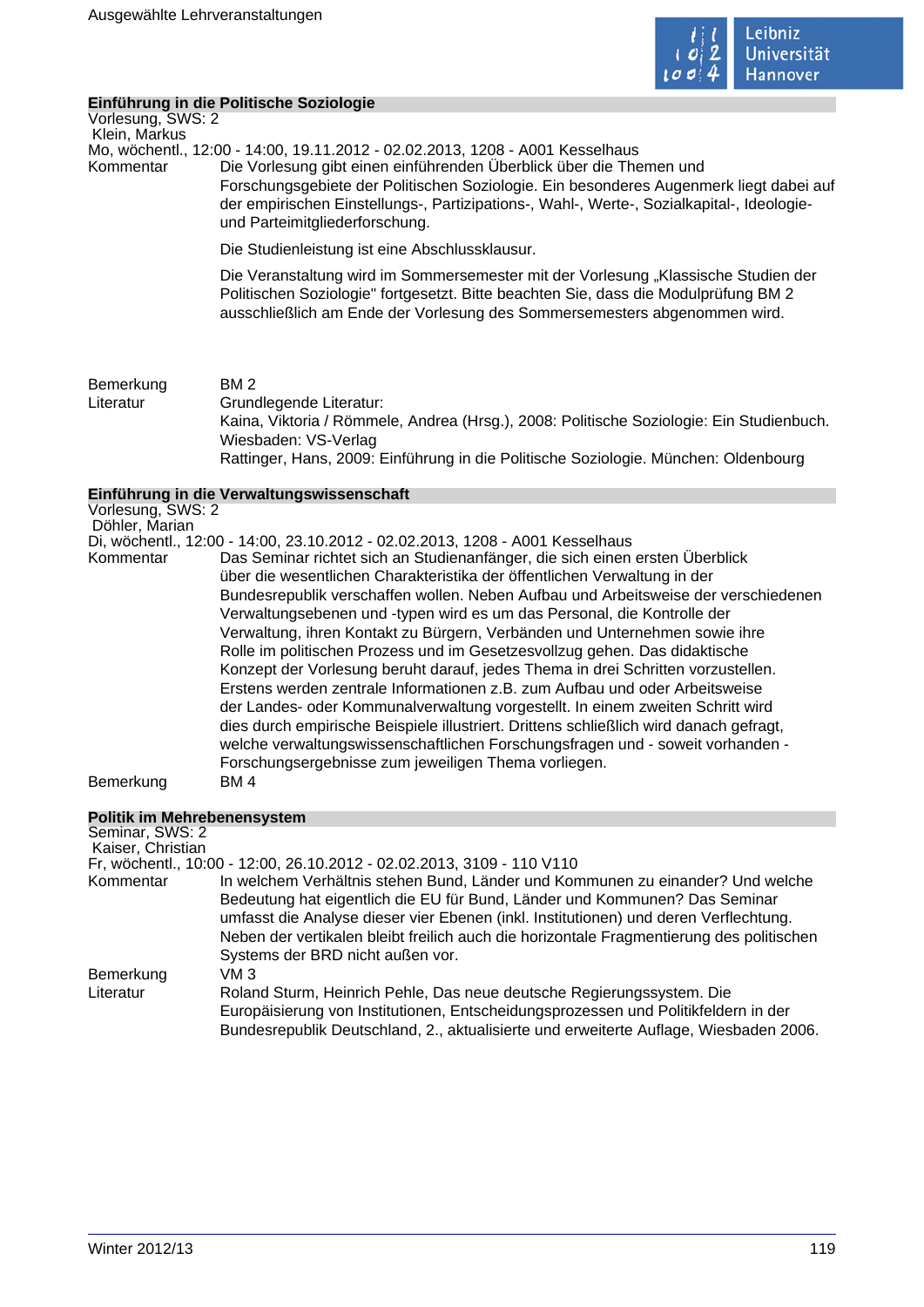

# **Tagespolitisches Colloquium zur Politischen Bildung**

Seminar, SWS: 2 Wernstedt, Rolf Mi, wöchentl., 10:00 - 12:00, 24.10.2012 - 02.02.2013, 3109 - 411 V411 Kommentar

> Am Institut für Politische Wissenschaft wird seit mehr als 30 Jahren ein Tagespolitisches Colloquium angeboten, das von Prof. Dr. Jürgen Seifert begonnen worden war.

> Es dient der qualifizierten Aufarbeitung von tagespolitischen Ereignissen, die im Laufe einer Woche publizistisch auffällig waren. Die Themenauswahl wird in jeder Sitzung von den Teilnehmern getroffen.

> Es kommt bei der Diskussion darauf an, die oft chaotisch und oberflächlich erscheinende Ereignisse faktisch zu sortieren, theoretisch einzuordnen, historisch zu verorten und zu bewerten.

Es ist das Ziel der Veranstaltung, zu einem aufgeklärten und begründeten Urteil über politische Ereignisse zu befähigen, um vorschnelle Beurteilungen und emotionalen Befangenheiten zu begegnen Es gehört zu den vornehmsten Zielen der Veranstaltung, dass sich die Teilnehmerinnen und Teilnehmer reflektierend über ihre eigenen Voreinstellungen und Urteilskriterien Klarheit verschaffen und bereit sind, sich ihnen gegenüber verifizierend oder falsifizierend zu verhalten.

In diesem Sinne besteht der Anspruch auf Etablierung seriöser politischer Bildung.

Zu Beginn des Semesters wird eine grundlegende Schrift moderner politischer Theorie besprochen. In diesem Semester soll es Colin Crouch "Postdemokratie", edition Suhrkamp 2540, sein.

Bemerkung VM PB

# **Psychologie**

# **Allgemeine Psychologie**

Vorlesung Billmann-Mahecha, Elfriede

Mi, wöchentl., 10:00 - 12:00, 24.10.2012 - 02.02.2013, 1208 - A001 Kesselhaus

# Mi, Einzel, 10:00 - 12:00, 30.01.2013 - 30.01.2013

Kommentar In dieser einführenden Vorlesung werden folgende ausgewählte Themen der Allgemeinen Psychologie behandelt: Gegenstand, Aufgaben und Methoden der Psychologie; theoretische Richtungen der Psychologie; Gedächtnis und Lernen; Sprache, Denken und Problemlösen; Motivation und Emotion. Ziel der Vorlesung ist die Vermittlung wichtiger Grundkenntnisse zentraler Theorien und Befunde zu den psychischen Grundfunktionen des Menschen.

> Die Klausur (Prüfungsleistung für das Modul A im Professionalisierungsbereich Psychologie) findet am 30.1.2013 statt.

Literatur:

Gerrig, R. J. & Zimbardo, P. G. (2008). Psychologie. 18. aktualisierte Aufl. München: Pearson Studium.

Smith, E. E. et al. (2007). Atkinsons und Hilgards Einführung in die Psychologie (14. Aufl., übersetzt und herausgegeben von J. Grabowski). Heidelberg: Spekturm.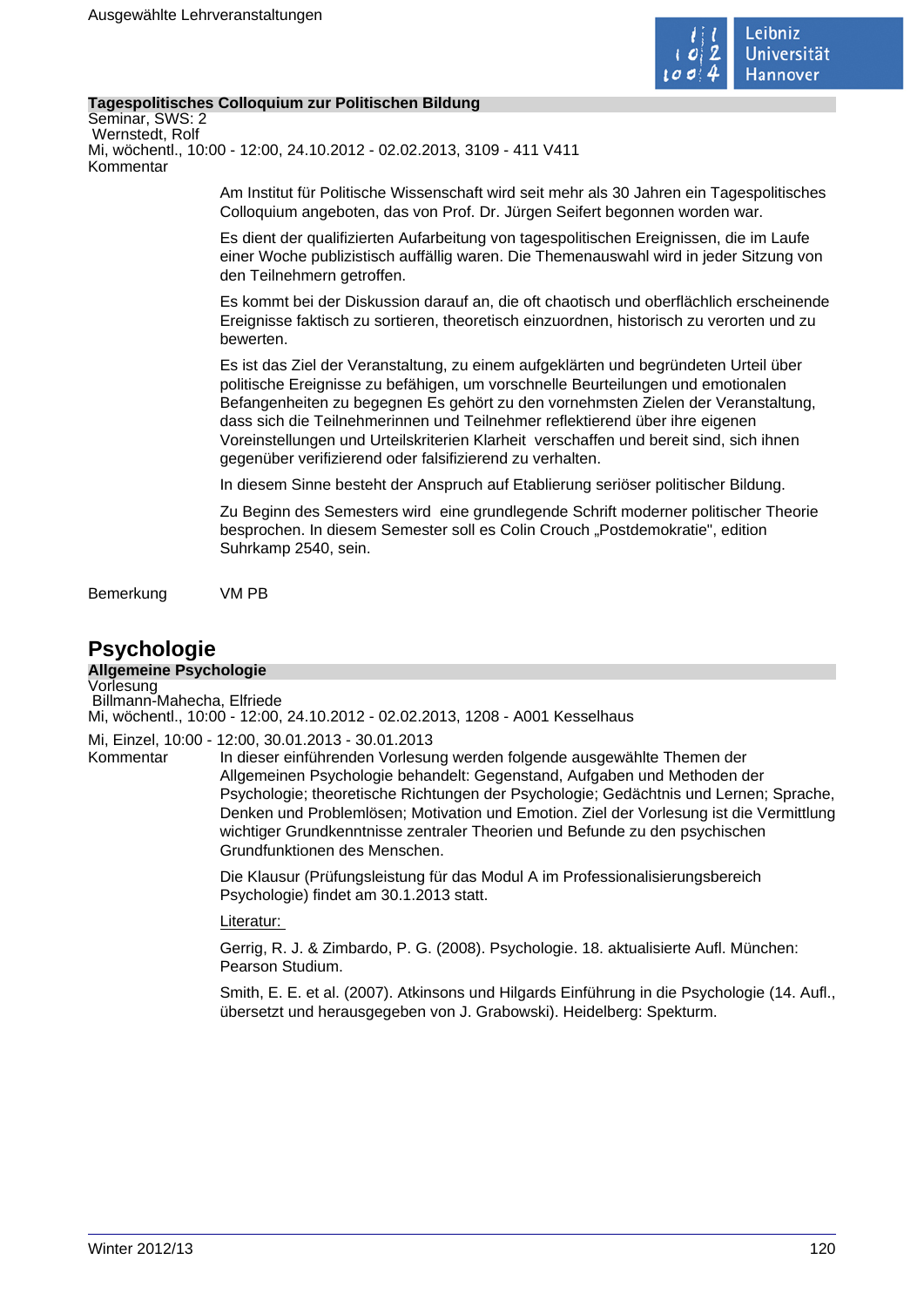

## **Allgemeine Psychologie** Vorlesung

 Kochinka, Alexander Di, wöchentl., 14:30 - 16:00, 23.10.2012 - 02.02.2013, 1101 - E001 Kommentar In der Vorlesung werden folgende Themen behandelt: Gegenstand, Ziele und Methoden der Psychologie; theoretische Richtungen der Psychologie; Lernen und Gedächtnis; Verhalten und Handlung; Motivation und Emotion; Intelligenz und Kreativität. Eine Anmeldung über Stud.IP ist erforderlich. Die Klausur findet am 5.2.2013, 16.30-18.00 Uhr statt.

# **Entwicklungspsychologie**

Vorlesung

 Billmann-Mahecha, Elfriede / Deutscher, Sarah Mo, wöchentl., 16:45 - 18:00, 22.10.2012 - 02.02.2013, 1101 - E214 Großer Physiksaal

Mo, Einzel, 16:00 - 18:00, 28.01.2013 - 28.01.2013, 6304 - 001 III/1 - Oberer Hörsaal

Kommentar In dieser Vorlesung werden die wichtigsten psychologischen Theorien und Befunde in den Bereichen kognitive Entwicklung, moralischen Entwicklung, Sprachentwicklung und Persönlichkeitsentwicklung im Kindes- und Jugendalter behandelt. Ziel der Vorlesung ist die Vermittlung wichtiger Grundkenntnisse, die zum Verstehen von allgemeinen Entwicklungsprozessen und zum Erkennen möglicher Problemlagen notwendig sind.

> Ergänzend zur Vorlesung findet eine nachbereitende Übung statt, die bei Interesse und/ oder Bedarf in Anspruch genommen werden kann. Ort, Zeit und Anmeldemodalitäten werden in der ersten Sitzung der Vorlesung bekannt gegeben.

Die Klausur (Prüfungsleistung für den Master Bildungswissenschaften bzw. Studienleistung für den M.Ed. Gymnasium) findet am 28.1.2013 statt.

## Literatur:

Oerter, R. & Montada, L. (Hrsg.) (2008). Entwicklungspsychologie (6. Aufl.). Weinheim: Beltz PVU.

Pinquart, M., Schwarzer, G. & Zimmermann, P. (2011). Entwicklungspsychologie - Kindes- und Jugendalter. Göttingen: Hogrefe.

Siegler, R., DeLoache, J. & Eisenberg, N. (2011). Entwicklungspsychologie im Kindesund Jugendalter (2. Aufl., herausgegeben von S. Pauen). Heidelberg: Spektrum.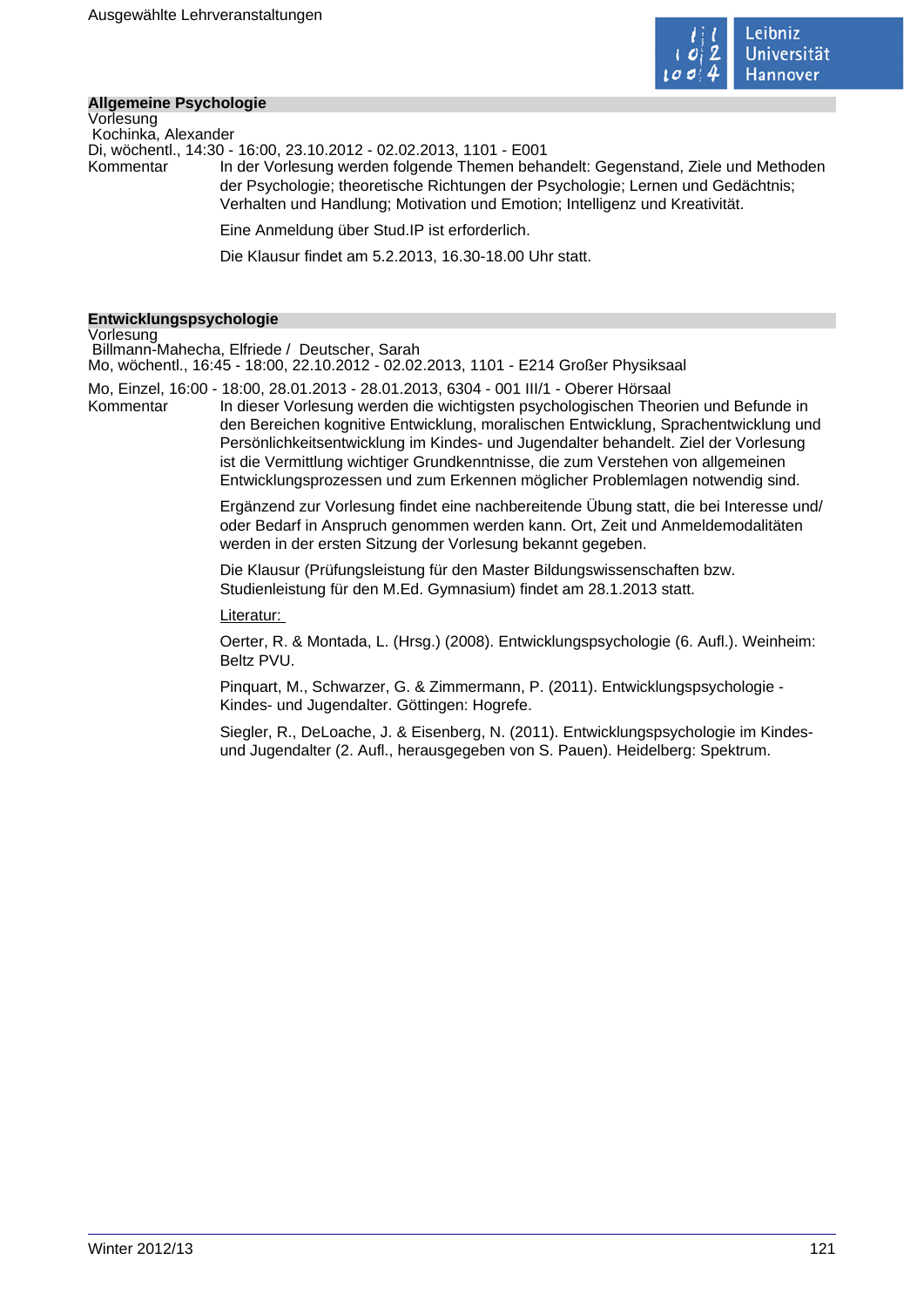

# **Kulturpsychologie**

Vorlesung Kochinka, Alexander

Mi, wöchentl., 12:00 - 14:00, 24.10.2012 - 02.02.2013, 1211 - 307

Kommentar Kultur spielt in der Psychologie in dreierlei Hinsicht eine wichtige Rolle: erstens als Forschungsgegenstand, wenn die Psychologie "kulturelle Objekte" untersucht (z.B. in Musik-, Literatur- oder Medienpsychologie). Zweitens beschäftigt sich die "kulturvergleichende Psychologie" mit psychischen Leistungen und Fähigkeiten (z.B. Emotionen oder dem Selbstbild) von Angehörigen unterschiedlicher Kulturen und versucht, ermittelte Unterschiede mit Besonderheiten dieser Kulturen in Verbindung zu bringen. Interkulturelle Kommunikation und interkulturelle Kompetenz sind Schlagworte, die für diese Facette der Kulturpsychologie stehen. Drittens schließlich begreift die "Kulturpsychologie" Kultur als notwendige und unhintergehbare Voraussetzung des Menschseins, "Kulturation" als Menschwerdung. Diese Position fordert, auch Gegenstände der Allgemeinen Psychologie wie Gedächtnis, Motivation oder Lernen stets auf einem kulturellen Hintergrund zu konzipieren - sie formuliert Theorien über den wechselseitigen Zusammenhang von kultureller, bedeutungshaltiger Umwelt und menschlicher Psyche.

> Die Vorlesung bietet einen Überblick über diese Felder der Kulturpsychologie (wobei schwerpunktmäßig die zweite und dritte einleitend skizzierte Lesart behandelt werden). Es wird der (keineswegs unkomplizierte) Kulturbegriff diskutiert. sodann werden (die erste Lesart betreffend) die Felder einer "Psychologie kultureller Objektivationen" skizziert. Die kulturvergleichende Psychologie wird mit einflußreichen Modellen (Hofstede, Hall u.a.) und wichtigen Anwendungsfeldern (z.B. Kommunikation, Mediation, Gesundheit) behandelt. Die Anliegen der Kulturpsychologie werden verdeutlicht, indem historische Vorläufer (u.a. Steinthal, Lazarus oder Wundt), aber auch aktuelle Ansätze (z.B. Boesch) zum Thema gemacht werden.

Wenn es die Teilnehmerzahl zuläßt, wird die Vorlesung nicht im "klassischen Vorlesungsstil" angeboten, sondern interaktive Elemente einschließen. Die Bereitschaft zur aktiven Mitarbeit und zur Übernahme kleinerer Arbeiten (z.B. von Impulsreferaten) wird demzufolge vorausgesetzt.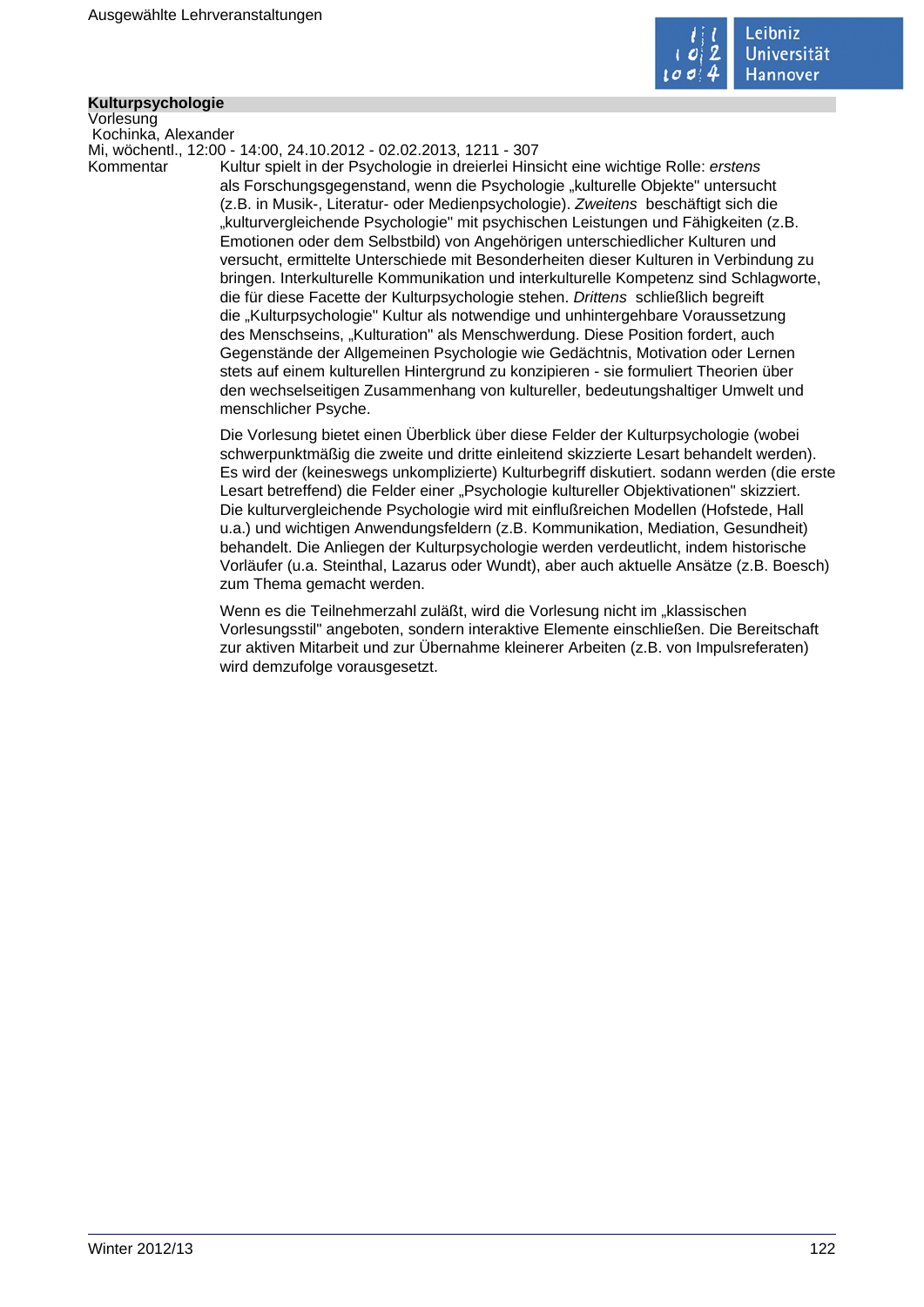

# **Pädagogische Psychologie**

Vorlesung

 Grabowski, Joachim / Weinzierl, Christian Mo, wöchentl., 18:00 - 20:00, 22.10.2012 - 02.02.2013, 1208 - A001 Kesselhaus

Mo, Einzel, 15:00 - 17:00, 04.02.2013 - 04.02.2013, 1101 - E415 Audimax

Kommentar Es werden pädagogisch-psychologische Grundlagen eingeführt und in Zusammenhang gebracht, die für pädagogisches Handeln relevant sind. Schwerpunkte liegen dabei auf Fragen der Diagnostik und Evaluation von Schulleistungen, der Rolle beeinflussbarer und weniger beeinflussbarer Determinanten für Bildungserfolg sowie Bedingungen erfolgreichen Lehrens und Lernens.

> Die Themen im Einzelnen: Determinanten schulischer Leistungen; kognitive Lernvoraussetzungen (insbesondere Intelligenz); motivationale Lernvoraussetzungen; diagnostische Grundlagen der Leistungsbeurteilung; Unterrichtsqualität und Klassenführung.

Um Anmeldung in Stud.IP wird gebeten. Folien werden über Stud.IP bereitgestellt.

Falls die Anzahl der Teilnehmenden die Kapazität des Hörsaals (203 Plätze) übersteigt, erfolgt die Zulassung zur Vorlesung nach folgender Hierarchie bis zur maximalen Teilnehmerzahl von 210 Studierenden: 1. MA Lehramt an Gymnasien im 3. oder höheren Semester; 2. MA Lehramt SoPäd im 3. oder höheren Semester; 3. MA Bildungswissenschaften im 3. oder höheren Semester; 4. MA Lehramt an Gymnasien im 1. Semester; 5. MA Lehramt SoPäd im 1. Semester; 6. vorgezogene Vorlesungsteilnahme von BA-Studierenden.

Einführungsliteratur:

M. Hasselhorn & A. Gold (2009). Pädagogische Psychologie. Stuttgart: Kohlhammer. Krapp, A. & Weidenmann, B. (2006). Pädagogische Psychologie. Weinheim: Beltz.

Die Prüfungsklausur findet am 04.02.13 statt (= 1. Montag nach Vorlesungsende)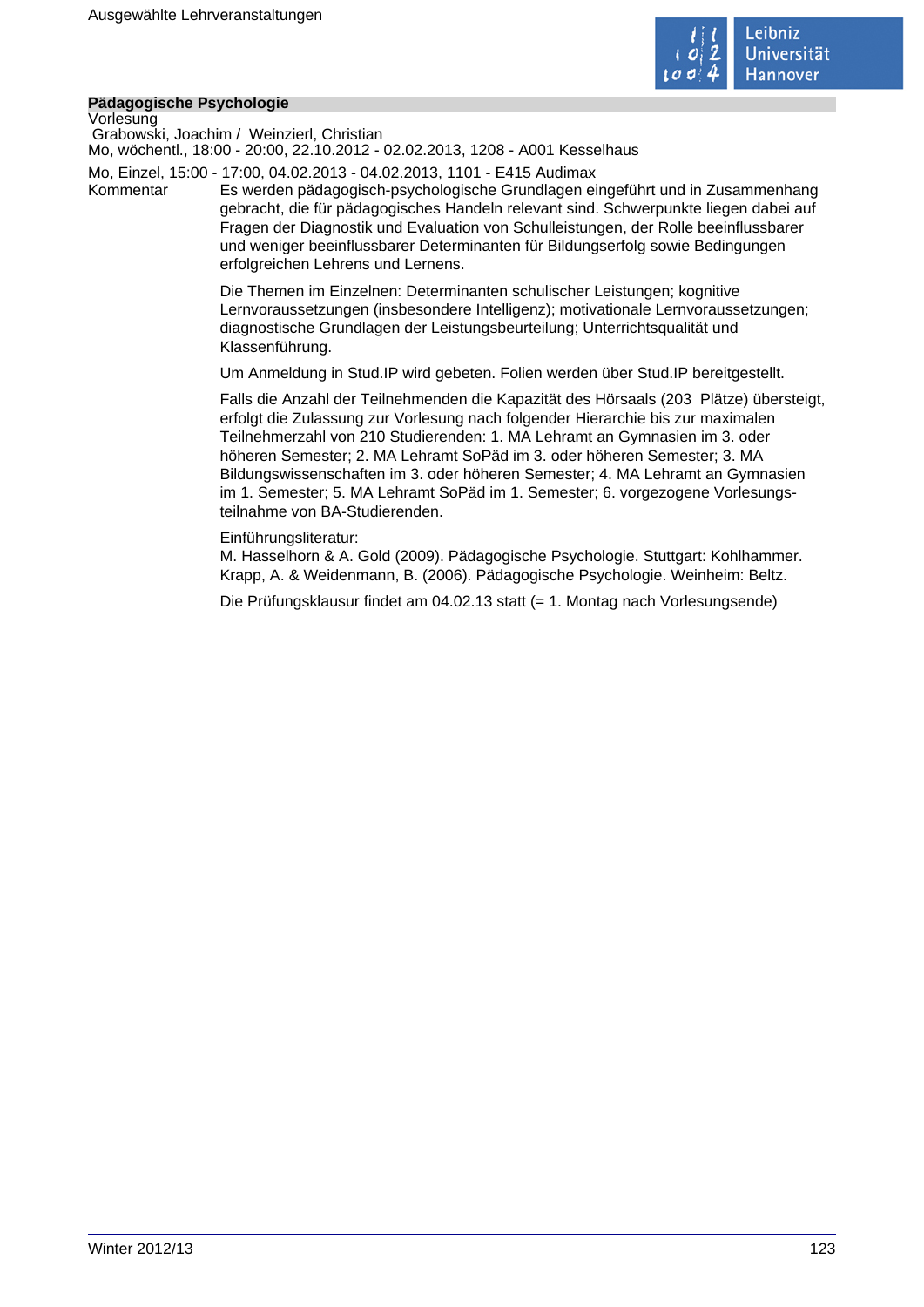

 $\mathcal{L}_{\mathcal{A}}$ 

# **Zur Sozialpsychologie des Rechtsextremismus**

| Seminar<br>Pohl, Rolf |                                                                                                                                                                                                                                                                                                                                                                                                                                                                                                                                                                                                                                                                                                                                                                                                                                                                                                                                                                                                                                                                                                                                                                                                                                                                                   |  |
|-----------------------|-----------------------------------------------------------------------------------------------------------------------------------------------------------------------------------------------------------------------------------------------------------------------------------------------------------------------------------------------------------------------------------------------------------------------------------------------------------------------------------------------------------------------------------------------------------------------------------------------------------------------------------------------------------------------------------------------------------------------------------------------------------------------------------------------------------------------------------------------------------------------------------------------------------------------------------------------------------------------------------------------------------------------------------------------------------------------------------------------------------------------------------------------------------------------------------------------------------------------------------------------------------------------------------|--|
|                       | Do, wöchentl., 10:00 - 12:00, 25.10.2012 - 02.02.2013, 1101 - F442                                                                                                                                                                                                                                                                                                                                                                                                                                                                                                                                                                                                                                                                                                                                                                                                                                                                                                                                                                                                                                                                                                                                                                                                                |  |
| Kommentar             | Die im Herbst 2011 aufgedeckte rechtsterroristische Mordserie ist der zweifelhafte<br>Höhepunkt einer Entwicklung in Deutschland, die seit der Wiedervereinigung bereits<br>mehr als 140 Todesopfer und unzählige Verletzte hervorgebracht hat. Die offenkundigen<br>Pannen der Ermittlungsbehörden sind weniger kriminaltechnischer Mängel, als<br>einem selektiven Blick geschuldet, der Ausdruck einer verstärkten Verankerung<br>von Fremdenfeindlichkeit, Antisemitismus und Rechtsextremismus in der Mitte der<br>Gesellschaft ist. Was sind die Ursachen dieser Verankerung, über welche psychosozialen<br>Mechanismen funktioniert sie und warum sind insbesondere Jugendliche besonders<br>anfällig für Ideologien von Ungleichheit und Gewalt als Modus der "Lösung" subjektiv<br>und gruppenspezifisch als Bedrohung erlebter Konflikte. Wegen des irrationalen Gehalts<br>dieser Anfälligkeit sowie der Grenze einer Bekämpfung des Rechtsextremismus mit<br>rationalen Argumenten reicht eine rein soziologische Herangehensweise an diese<br>Zusammenhänge nicht aus. Sinnvoll ist daher die Einbeziehung subjekttheoretischer<br>Ansätze der Sozialpsychologie, die auf die Vermittlung von individuellem und<br>gesellschaftlichem Unbewussten ausgerichtet sind. |  |
| Literatur             | Wegen des großen Interesses wird dieses im vergangenen Sommersemester<br>exklusiv als Teil des Forschungslernmoduls im BA-Sozialwissenschaften angebotene<br>Seminar im kommenden Wintersemester wiederholt und für andere Module bzw.<br>Studierendengruppen geöffnet.<br>Decker, Oliver u.a.: Die 4 Studien zum Rechtsextremismus in der Mitte (http://www.uni-<br>leipzig.de/~decker/forschung.html)                                                                                                                                                                                                                                                                                                                                                                                                                                                                                                                                                                                                                                                                                                                                                                                                                                                                           |  |
|                       | Heitmeyer, Wilhelm (Hg.): Deutsche Zustände. Folge 10, Berlin 2010                                                                                                                                                                                                                                                                                                                                                                                                                                                                                                                                                                                                                                                                                                                                                                                                                                                                                                                                                                                                                                                                                                                                                                                                                |  |
|                       | Wahl, Klaus/Tramitz, Christiane/Blumtritt, Jörg: Fremdenfeindlichkeit. Auf den Spuren<br>extremer Emotionen, Opladen 2001                                                                                                                                                                                                                                                                                                                                                                                                                                                                                                                                                                                                                                                                                                                                                                                                                                                                                                                                                                                                                                                                                                                                                         |  |
|                       | König, Hans-Dieter (Hg.): Sozialpsychologie des Rechtsextremismus, Frankfurt am Main<br>1998                                                                                                                                                                                                                                                                                                                                                                                                                                                                                                                                                                                                                                                                                                                                                                                                                                                                                                                                                                                                                                                                                                                                                                                      |  |
|                       | Menschik-Bendele, Jutta/Ottomeyer, Klaus: Sozialpsychologie des Rechtsextremismus:<br>Entstehung und Veränderung eines Syndroms, Opladen 1998                                                                                                                                                                                                                                                                                                                                                                                                                                                                                                                                                                                                                                                                                                                                                                                                                                                                                                                                                                                                                                                                                                                                     |  |
|                       | Rommelspacher, Birgit: "Der Hass hat uns geeint". Junge Rechtsextreme und der<br>Ausstieg aus der Szene. Frankfurt a.M. 2005                                                                                                                                                                                                                                                                                                                                                                                                                                                                                                                                                                                                                                                                                                                                                                                                                                                                                                                                                                                                                                                                                                                                                      |  |
|                       | Ursula Birsl (Hg.): Rechtsextremismus und Gender. Opladen & Farmington Hills 2011                                                                                                                                                                                                                                                                                                                                                                                                                                                                                                                                                                                                                                                                                                                                                                                                                                                                                                                                                                                                                                                                                                                                                                                                 |  |

# **Religionswissenschaft/Theologie**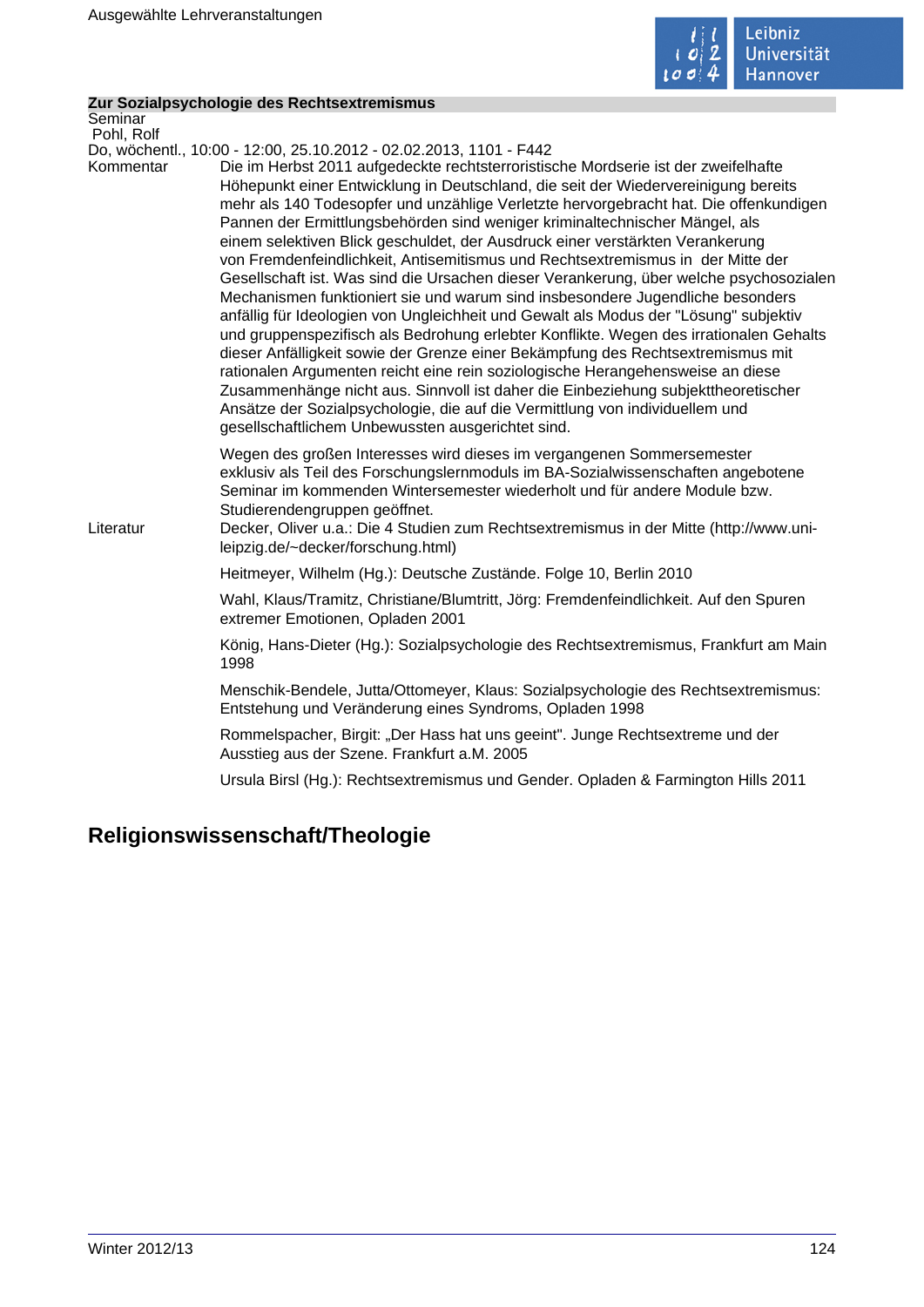

# **Dantes Göttliche Komödie**

| Seminar, SWS: 2        |                                                                                                                                                                                                                                                                                                                                                                                                                                                                                                                                                                                                                                            |
|------------------------|--------------------------------------------------------------------------------------------------------------------------------------------------------------------------------------------------------------------------------------------------------------------------------------------------------------------------------------------------------------------------------------------------------------------------------------------------------------------------------------------------------------------------------------------------------------------------------------------------------------------------------------------|
| Schoener, Gustav-Adolf |                                                                                                                                                                                                                                                                                                                                                                                                                                                                                                                                                                                                                                            |
|                        | Do, wöchentl., 12:00 - 14:00, 25.10.2012 - 02.02.2013, 3403 - A134                                                                                                                                                                                                                                                                                                                                                                                                                                                                                                                                                                         |
| Kommentar              | Dantes Göttliche Komödie ist Spiegel besonderer kultureller Entwicklungen zwischen<br>Mittelalter und Renaissance, die um 1300 in Florenz ihren Anfang nahm und sich von<br>dort über Italien und ganz Europa ausbreitete. Vor dem Hintergrund der politischen<br>und religiösen Konflikte Italiens, mit den Anhängern und Gegnern des Papstes und<br>des Kaisers, entstand Dantes Göttliche Komödie als ein Werk, in dem sich mehrere<br>Linien überkreuzen: der tiefe Jenseitsglaube des christlichen Mittelalters mit griechischer<br>Mythologie und Philosophie, der mittelalterliche Minnesang mit antiker Kunst und<br>Wissenschaft. |
|                        | Hauptanliegen des Seminars ist die vollständige Lektüre aller drei Hauptteile der<br>Göttlichen Komödie . Grundlage ist die Übersetzung von Karl Witte: Dante. Die Göttliche<br>Komödie, Köln 2005 (7,50 EUR).                                                                                                                                                                                                                                                                                                                                                                                                                             |
|                        | Dieses Seminar richtet sich vornehmlich an Gasthörende und Studierende des<br>Kulturwissenschaftlichen Studiums. Eine beschränkte Zahl Studierender im BA und<br>Master LG kann ebenfalls zugelassen werden.                                                                                                                                                                                                                                                                                                                                                                                                                               |
| Bemerkung<br>Literatur | FüBA: VM RelGes<br>1. Karl Witte: Dante. Die Göttliche Komödie, Köln 2005                                                                                                                                                                                                                                                                                                                                                                                                                                                                                                                                                                  |
|                        | 2. Glunk, Fritz: Dante, München: dtv 2003.                                                                                                                                                                                                                                                                                                                                                                                                                                                                                                                                                                                                 |
|                        | 3. Vezin, August: Dante Aligheri. Die Göttliche Komödie (italienisch-deutsche Ausgabe),<br>Freiburg/Br.: Herder 1956.                                                                                                                                                                                                                                                                                                                                                                                                                                                                                                                      |
|                        |                                                                                                                                                                                                                                                                                                                                                                                                                                                                                                                                                                                                                                            |
| Seminar, SWS: 2        | Der Pietismus - Grundzüge und Auswirkungen (VM 4a)                                                                                                                                                                                                                                                                                                                                                                                                                                                                                                                                                                                         |
| Riechmann, Jens        |                                                                                                                                                                                                                                                                                                                                                                                                                                                                                                                                                                                                                                            |
|                        | Do, wöchentl., 16:00 - 18:00, 25.10.2012 - 02.02.2013, 1211 - 402                                                                                                                                                                                                                                                                                                                                                                                                                                                                                                                                                                          |
| Kommentar              | Der Pietismus gehört zu den zentralen Themen der Kirchengeschichte. Vor diesem<br>Hintergrund soll in einem ersten Teil ein allgemeiner Überblick über die verschiedenen<br>Vertreter und Richtungen des Pietismus gegeben werden. Gerade der stark von August<br>Llexmens Cresche senzione cessociate Llellieghe Distinguis het sisse suchen Cistluce                                                                                                                                                                                                                                                                                     |

Herrmann Francke geprägte, sogenannte Hallische Pietismus hat einen großen Einfluss auf die Politik des preußischen Staates. Daher wird sich das Seminar in einem zweiten Teil den Ausprägungen und Wirkungen des Pietismus in Preußen im Allgemeinen zuwenden. Exemplarisch sollen in diesem Kontext die Kirche und Gesellschaft in Ostpreußen in den Blick genommen werden.

**Im Hinblick auf die Materialorganisation für das Seminar wird um eine verbindliche Anmeldung bei Stud.IP bis zum 15.10.2012 ausdrücklich gebeten!** 

Literatur Literatur wird noch bekannt gegeben.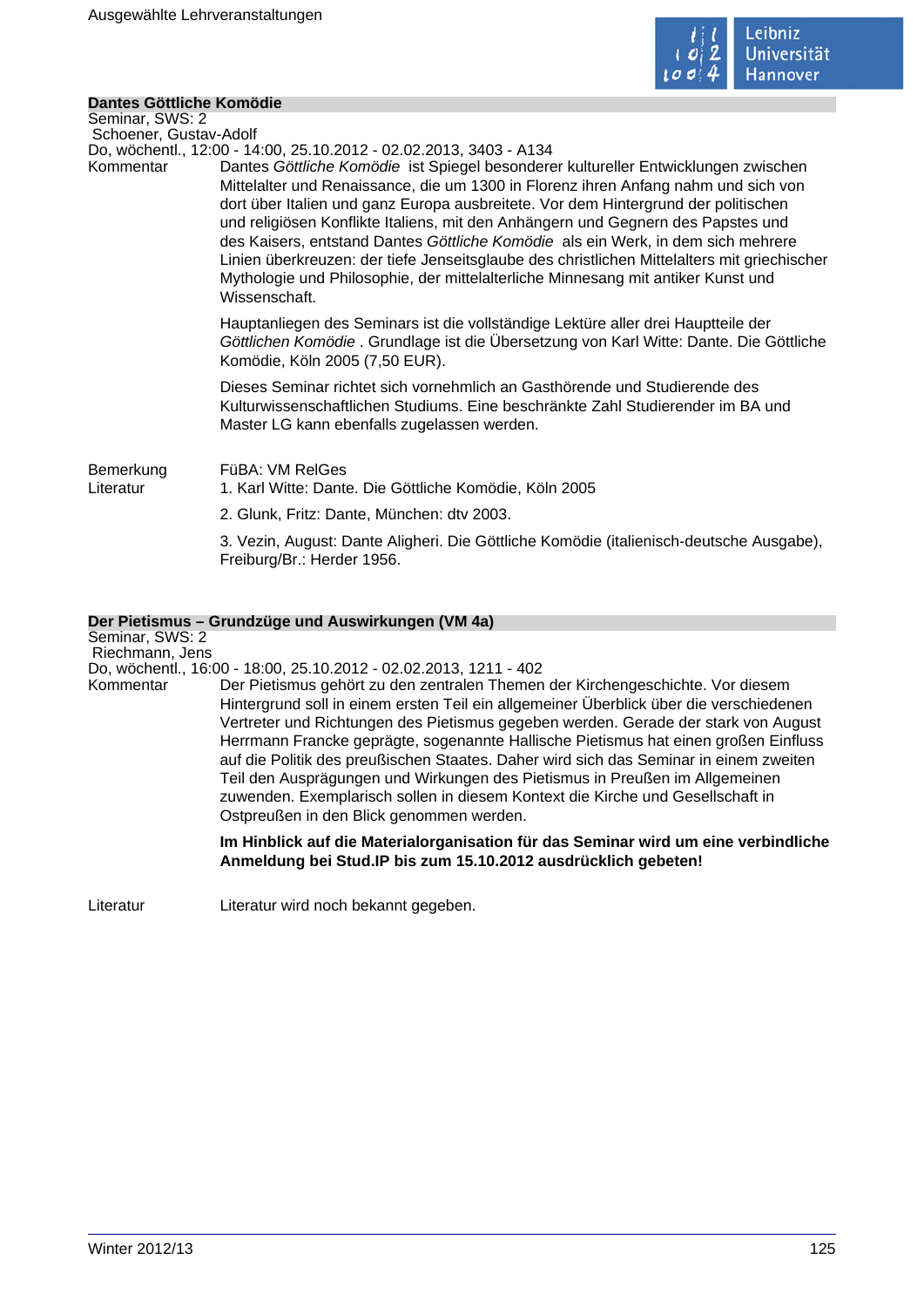

# **Frühe Kirche: Von der Jersualemer Urgemeinde zur Staatskirche des Römischen Reiches (VM 4a)**

Seminar, SWS: 2 Riechmann, Jens

Mo, wöchentl., 16:00 - 18:00, 22.10.2012 - 02.02.2013, 1211 - 402

Kommentar Als Jesus ca. 30 n. Chr. am Kreuz hingerichtet wird, scheint es für einen Moment so, als sei seine Sache zu Ende. Die Jünger fliehen oder sind am Boden zertsört. Doch von einem Tag auf den anderen haben sie neuen Mut, eine erstaunliche Glaubenserfahrung lässt sie nach Jerusalem zurückkehren und zur Keimzelle des Christentums werden. Dies ist der Beginn einer "Erfolgsgeschichte", während derer das Christentum in einer Zeit von nicht einmal 400 Jahren von einer kleinen innerjüdischen Bewegung in der abgelegenen Provinz zur Staatsreligion des großen Römischen Weltreiches aufsteigt. Das Seminar will diese ersten Jahrhunderte der Christen- und Kirchengeschichte in den Blick nehmen. Es soll ein Bogen gespannt werden von den apostolischen Vätern und der Urgemeinde in Jerusalem über die Christenverfolgungen bis zur Erhebung des Christentums zur Staatsreligion unter Theodosius I 380 n. Chr. In diesem Zusammenhang sollen auch die vier großen Ökumenischen Konzilien thematisiert werden, sodass es neben der reinen Ereignisgeschichte auch immer wieder um die Entwicklung der christlichen Lehre und die in diesem Kontext geführten Auseinandersetzungen gehen soll.

> **Im Hinblick auf die Materialorganisation für das Seminar wird um eine verbindliche Anmeldung bei Stud.IP bis zum 15.10.2012 ausdrücklich gebeten!**

Literatur Literatur wird noch bekannt gegeben.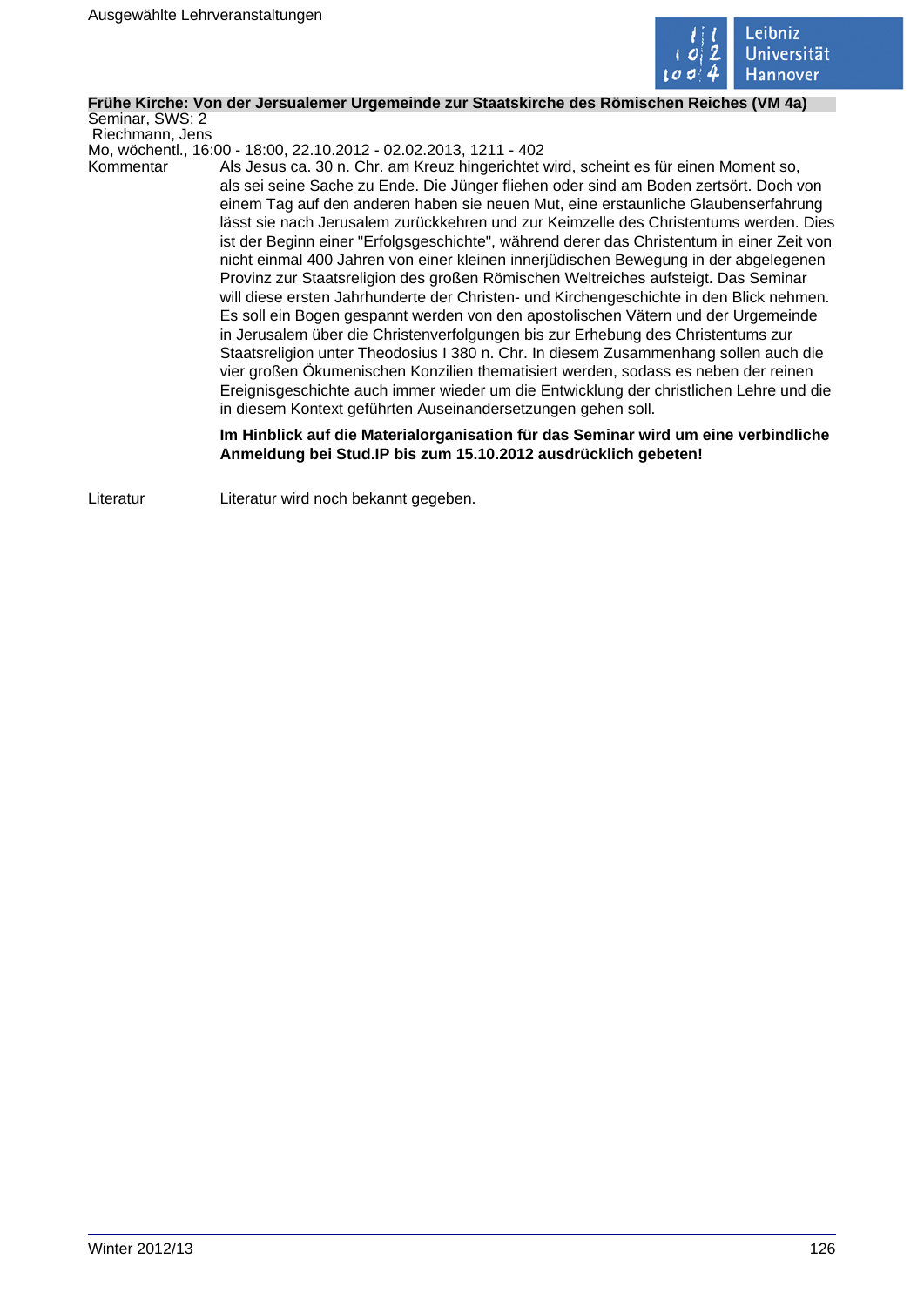

**"Gerechter Friede". Symbol für einen Paradigmenwechsel in der ökumenischen Friedensethik (AM**

**1a, AM 1b, AM 1c)** Seminar, SWS: 2

- Raiser, Konrad Fr, Einzel, 14:15 - 17:45, 09.11.2012 - 09.11.2012, 1211 - 307
- Sa, Einzel, 09:15 12:45, 10.11.2012 10.11.2012, 1211 307
- Fr, Einzel, 14:15 17:45, 14.12.2012 14.12.2012, 1211 114
- Sa, Einzel, 09:15 12:45, 15.12.2012 15.12.2012, 1211 114
- Fr, Einzel, 14:15 17:45, 11.01.2013 11.01.2013, 1211 307
- Sa, Einzel, 09:15 12:45, 12.01.2013 12.01.2013, 1211 307
	- Der Ökumenische Rat der Kirchen (ÖRK) hat im vergangenen Jahr im Zusammenhang mit der Internationalen Ökumenischen Friedenskonvokation einen "Ökumenischen Aufruf zum Gerechten Frieden" veröffentlicht. Der Aufruf erhebt den Anspruch, einen Paradigmenwechsel in der ökumenischen Friedensethik vorzubereiten. Er liegt jetzt den Mitgliedskirchen vor mit der Bitte, zu prüfen, ob er als Grundlage für die Erklärung eines neuen ökumenischen Konsenses zu Frieden und Gerechtigkeit durch die 10. Vollversammliung des ÖRK im Oktober 2013 in Busan/Süd-Korea dienen kann. Zusammen mit dem Aufruf hat der ÖRK ein Begleitbuch mit biblisch-theologischen und ethischen Reflexionen sowie Hintergrundmaterialien und Praxisbeispielen zur ökumenischen Friedensethik veröffentlicht. Das Begleitbuch stellt Auszüge aus den wichtigsten ökumenischen Texten zusammen und kann als Grundlage für die gemeinsame Seminararbeit dienen. Jede der 12 Einheiten wird nach einer kurzen Einführung Seminardiskussion zu vorher angekündigten Texten umfassen.

**Im Hinblick auf die Materialorganisation für das Seminar wird um eine verbindliche Anmeldung bei Stud.IP bis zum 15.10.2012 ausdrücklich gebeten!** 

Literatur Gerechter Friede. Ein ökumenischer Aufruf zum Gerechten Frieden. Begleitdokument des Ökumenischen Rates der Kirchen. Mit Anhang. Hg. von Konrad Raiser und Ulrich Schmitthenner. Ökumenische Studien B. 40, LIT-Verlag, Berlin/Münster 2012

> Fernando Enns, Ökumene und Frieden. Bewährungsfelder ökumenischer Theologie. Theologische Anstöße Bd. 4, Neukirchen 2012

Evang. Kirche in Deutschland, Aus Gottes Frieden leben - für gerechten Frieden sorgen. Eine Denkschrift des Rates der EKD, Gütersloh 2007

# **Jesus im Neuen Testament und im Koran. Eine Gegenüberstellung von neutestamentlichen und koranischen Jesusbildern (VM2a,2b, VM7a AM3a)**

| Seminar, SWS: 2<br>Becker, Ulrich |                                                                                                                                                                                                                                                                                                                                                                                                                                                                                                                                                     |
|-----------------------------------|-----------------------------------------------------------------------------------------------------------------------------------------------------------------------------------------------------------------------------------------------------------------------------------------------------------------------------------------------------------------------------------------------------------------------------------------------------------------------------------------------------------------------------------------------------|
| Kommentar                         | Di, wöchentl., 16:00 - 18:00, 23.10.2012 - 02.02.2013, 3403 - A135<br>In der Seminarveranstaltung wird es darum gehen, die Jesusüberlieferungen der<br>Evangelien und des Koran zu erarbeiten und zueinander in Beziehung zu setzen. Was<br>ist ihnen gemeinsam und wo liegen markante Unterschiede zwischen dem islamischen<br>und dem neutestamentlichen Jesusverständnis? Das Seminar verfolgt interreligiöse<br>Fragestellungen, öffnet sich aber auch den Fragen einer sachgemäßen Interpretation<br>neutestamentlicher und koranischer Texte. |
|                                   | Im Hinblick auf die Materialorganisation für das Seminar wird um eine verbindliche<br>Anmeldung bei Stud.IP bis zum 15.10.2012 ausdrücklich gebeten!                                                                                                                                                                                                                                                                                                                                                                                                |
| Literatur                         | J.D. Thyen, Bibel und Koran. Eine Synopse gemeinsamer Überlieferungen. Köln 2000                                                                                                                                                                                                                                                                                                                                                                                                                                                                    |
|                                   | M.Bauschke, Jesus im Koran. Köln 2001                                                                                                                                                                                                                                                                                                                                                                                                                                                                                                               |
|                                   | H.Küng, Der Islam. Wesen und Geschichte. München 2007                                                                                                                                                                                                                                                                                                                                                                                                                                                                                               |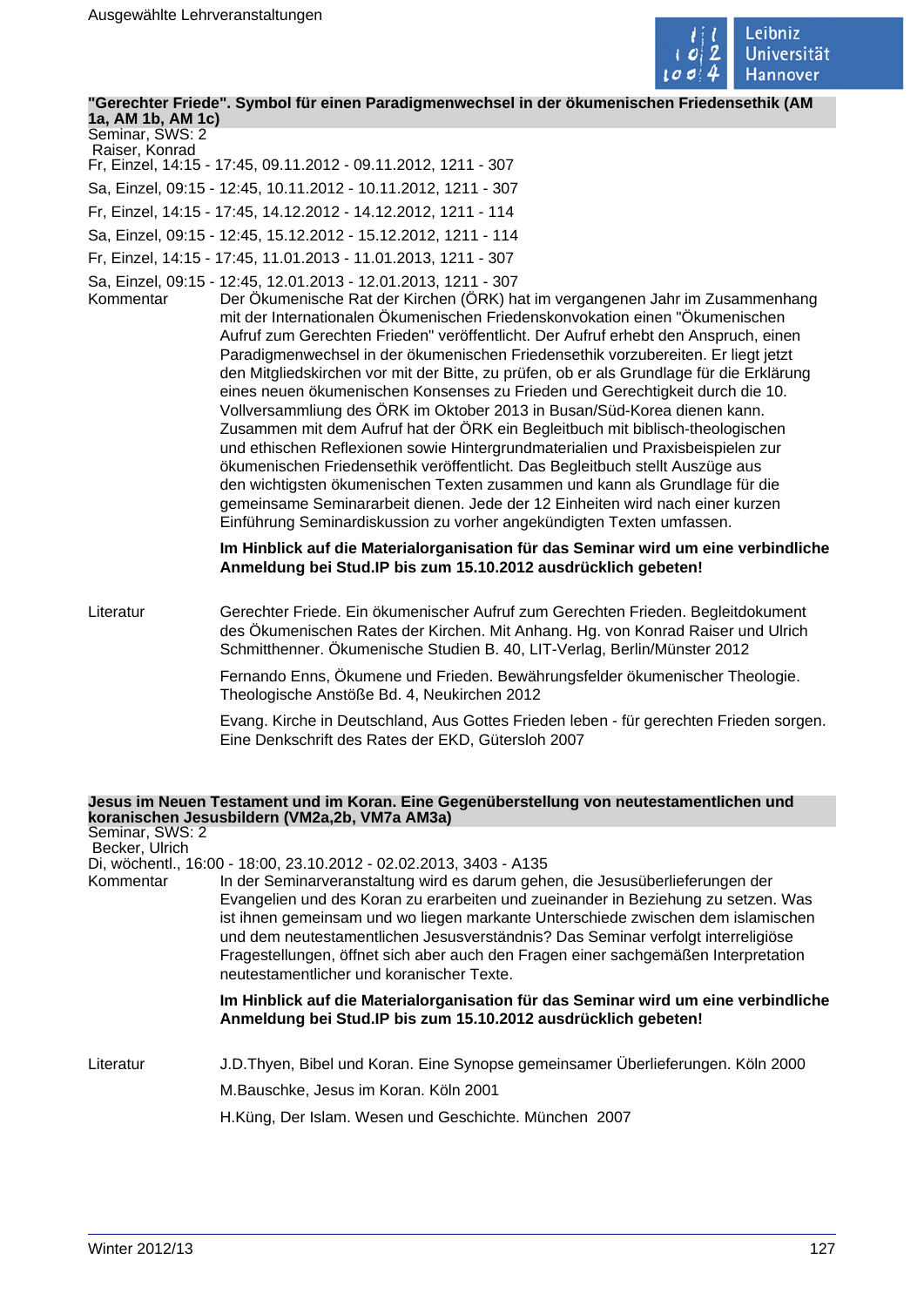

# **Neue religiöse Bewegungen vom 19. Jahrhundert bis in die Gegenwart**

Seminar, SWS: 2 Schoener, Gustav-Adolf Fr, wöchentl., 14:00 - 16:00, 26.10.2012 - 02.02.2013, 3109 - 104 Kommentar

> Die Geschichte des Christentums zeigt, wie auch die Geschichten aller großen Religionen, dass ihre Traditionsgeschichte sowohl ein statischer als auch ein dynamischer Prozess ist. Zentrale Lehren sollen bewahrt bleiben, dennoch ist die Überlieferung kulturell bedingten Transformationsprozessen ausgesetzt. Neue Religiöse Bewegungen mit jüdisch-christlichem Hintergrund entstanden hauptsächlich im 19. Jahrhundert als Reaktion auf die Haltung der großen christlichen Konfessionen im Rahmen kultureller und politischer Entwicklungen in der Moderne. Einerseits werden neue Offenbarungen reklamiert, andererseits soll mit den Neuerungen an die urchristliche Lehre und Praxis angeknüpft werden. Andere Neue Religiöse Bewegungen entstanden als Antithese zur christlichen Überlieferung. In diesem Seminar sollen Innen- und Außenperspektiven der Neuen Religiösen Bewegungen erarbeitet werden.

Bemerkung FüBA: VM RelGes, VM RelWis

Die Veranstaltung wird doppelt angeboten!

Literatur

1. Gasper, Hans: Lexikon der Sekten, Sondergruppen und Weltanschauungen, Freiburg/ Br.: Herder 2000.

2. Handbuch religiöse Gemeinschaften und Weltanschauungen, Hans Krech (Hg), Darmstadt: Wiss. Buchgesellschaft 2006.

3. Murken, Sebastian: Neue religiöse Bewegungen aus religionspsychologischer Perspektive, Marburg: Diagonal 2009.

# **Rechtfertigung - eine ökumenische und ethisch-politische Herausforderung (AM 1a, VM 3c)** Seminar, SWS: 2

Track, Joachim

Do, wöchentl., 14:15 - 15:45, 25.10.2012 - 02.02.2013, 3403 - A401

Kommentar Die Auseinandersetzung um das Verständnis der Rechtfertigung wurde zum theologischen Grund der Reformation und Trennung der Kirchen. Um das rechte Verständnis der Rechtfertigungslehre geht es auch noch heute -unbeschadet der Gemeinsamen Erklärung zur Rechtfertigungslehre zwischen der Römisch-katholischen Kirche und den Kirchen des Lutherischen Weltbundes. Rechtfertiung ist aber auch ein ethisch-gesellschaftliches Thema. Rechtfertigung wird öffentlich eingefordert und in seinem und für sein Handeln möchte man sich rechtfertigen und gerechtfertigt sein.

> In der LV werden, ausgehend von neutestamentlichen Texten, den Auseinandersetzungen in der Reformationszeit bis hin zum gegenwärtigen Diskurs um das Verständnis der Rechtfertigung, die grundlegenden theologischen Einsichten vorgestellt und dann die Einstellungen zur Rechtfertigung im gesellschaftlichen Diskurs von der Schule bis zur Politik behandelt und zu einen eigenen Verständnis dieser Thematik angeregt.

# **Im Hinblick auf die Materialorganisation für das Seminar wird um eine verbindliche Anmeldung bei Stud.IP bis zum 15.10.2012 ausdrücklich gebeten!**

Literatur Rechtfertigung als Grundbegriff der Theologie. Eine Textsammlung(eingeleitet u herausgegeben von G. Sauter (Studienbuch),München1989; Von Gott angenommen in Christus verwandelt. Die Rechtfertigungslehre im multilateralen ökumenischen Dialog, hg von Uwe Swarat, Johannes Oeldemann und Dagmar Heller, Frankfurt 2007. Ein ausführliches Literaturverzeichnis wird in der LY vorgelegt.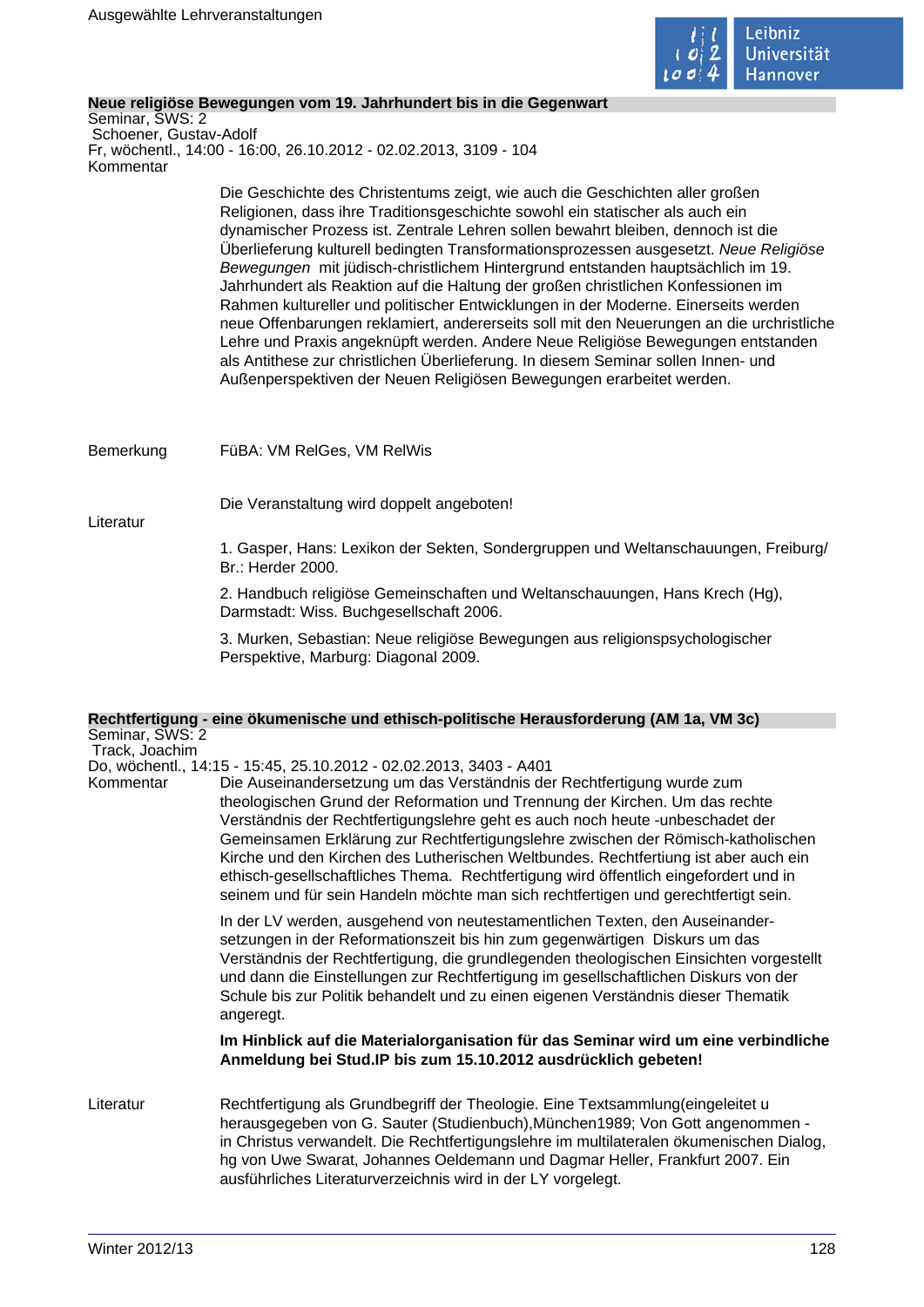

# **Romanistik**

| Curso avanzado 1a<br>Sánchez Serdá, Marta | Sprachpraxis/Sprachpraktische Übung, SWS: 4, Max. Teilnehmer: 25                                                                                                                                                                                                                                                                                                                                                                                                                 |
|-------------------------------------------|----------------------------------------------------------------------------------------------------------------------------------------------------------------------------------------------------------------------------------------------------------------------------------------------------------------------------------------------------------------------------------------------------------------------------------------------------------------------------------|
|                                           | Mo, wöchentl., 12:00 - 14:00, 15.10.2012 - 02.02.2013, 1502 - 306 II 306                                                                                                                                                                                                                                                                                                                                                                                                         |
| Kommentar                                 | Fr, wöchentl., 12:00 - 14:00, 19.10.2012 - 02.02.2013, 1502 - 306 II 306<br>El objetivo del curso es profundizar y desarrollar los conocimientos léxicos para así para<br>practicar y afianzar la expresión oral y escrita así como la comprensión lectora y auditiva<br>a partir de textos del ámbito sociocultural, didáctico, literario y de especialización.<br>Se practicarán las técnicas de debate y presentación así como las estrategias de<br>aprendizaje lingüístico. |
| Literatur                                 | Valle, Miguel: Thematischer Wortschatz Deutsch- Spanisch. Ein Übungsbuch. Berlin:<br>Erich Schmidt Verlag.                                                                                                                                                                                                                                                                                                                                                                       |
|                                           | Real Academia Española (2010): Nueva gramática de la lengua española. Madrid:<br>Espasa Calpe.                                                                                                                                                                                                                                                                                                                                                                                   |
|                                           | Real Academia Española (1992): Diccionario de la lengua española. Madrid, Espasa<br>Calpe. (2 vol.)                                                                                                                                                                                                                                                                                                                                                                              |
|                                           | Slaby/ Grossmann (1973): Wörterbuch der spanischen und deutschen Sprache.<br>Wiesbaden, Brandstetter.                                                                                                                                                                                                                                                                                                                                                                            |
|                                           |                                                                                                                                                                                                                                                                                                                                                                                                                                                                                  |

# **Curso avanzado 1b**

Sprachpraxis/Sprachpraktische Übung, SWS: 4, Max. Teilnehmer: 25 Estrada García, Rosa María (Prüfer/-in) Mo, wöchentl., 10:00 - 12:00, 22.10.2012 - 02.02.2013, 1502 - 316 Mediathek Do, wöchentl., 10:00 - 12:00, 25.10.2012 - 02.02.2013, 1502 - 316 Mediathek Kommentar

> El objetivo del curso es profundizar y desarrollar los conocimientos léxicos para así para practicar y afianzar la expresión oral y escrita así como la comprensión lectora y auditiva a partir de textos del ámbito sociocultural, didáctico, literario y de especialización. Se practicarán las técnicas de debate y presentación así como las estrategias de aprendizaje lingüístico.

Literatur

Valle, Miguel: Thematischer Wortschatz Deutsch- Spanisch. Ein Übungsbuch. Berlin: Erich Schmidt Verlag.

Real Academia Española (2010): Nueva gramática de la lengua española. Madrid: Espasa Calpe.

Real Academia Española (1992): Diccionario de la lengua española. Madrid, Espasa Calpe. (2 vol.)

Slaby/ Grossmann (1973): Wörterbuch der spanischen und deutschen Sprache. Wiesbaden, Brandstetter.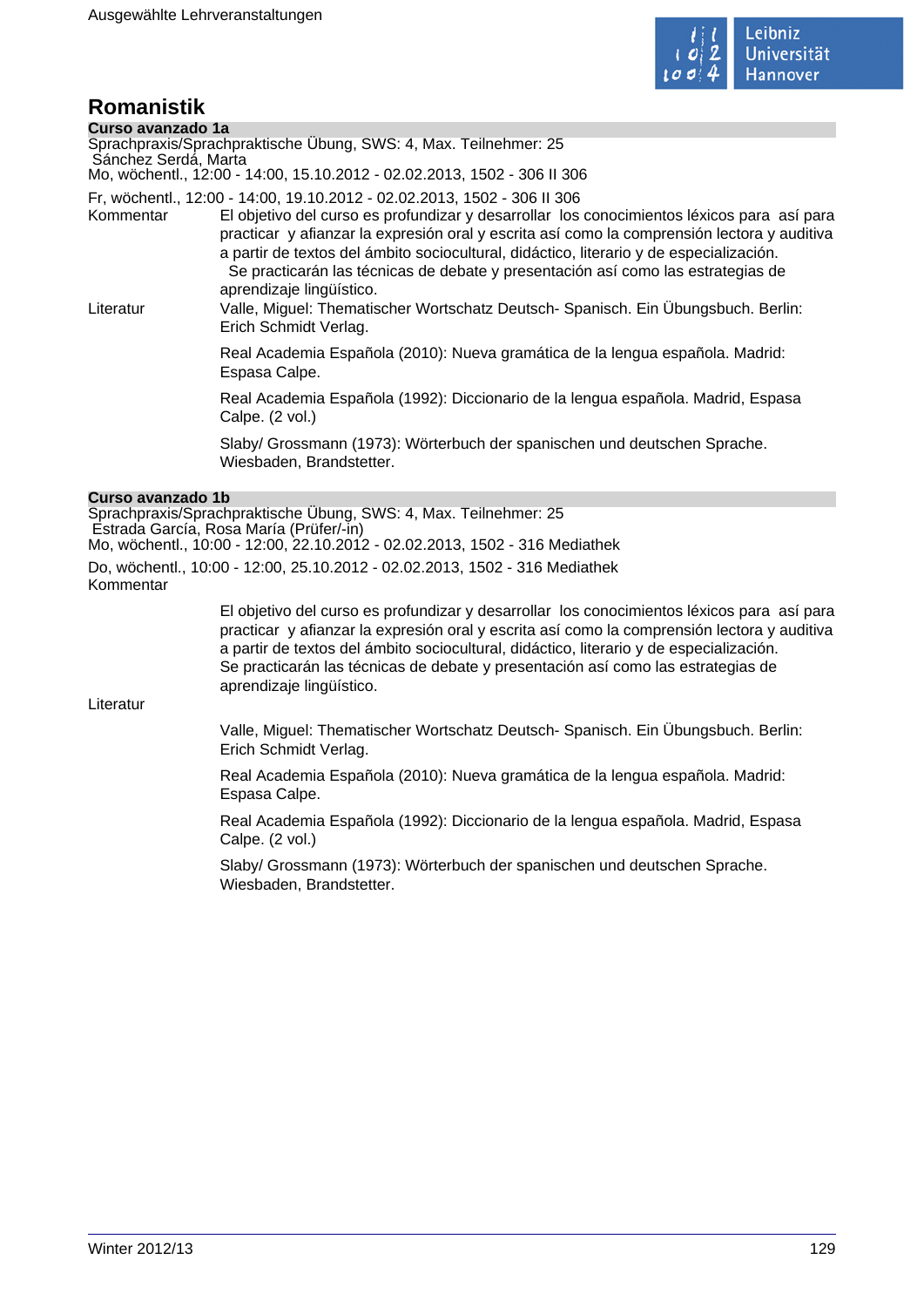

# **Curso básico 1a**

| Sprachpraxis/Sprachpraktische Ubung, SWS: 4, Max. Teilnehmer: 25       |
|------------------------------------------------------------------------|
| Sánchez Serdá, Marta                                                   |
| Mo. wöchentl 10:00 - 12:00. 22.10.2012 - 02.02.2013. 1502 - 306 II 306 |

Fr, wöchentl., 10:00 - 12:00, 26.10.2012 - 02.02.2013, 1502 - 306 II 306

- Kommentar El objetivo del curso es profundizar y desarrollar los conocimientos de los estudiantes para practicar y afianzar la expresión escrita y la comprensión lectora en situaciones del entorno universitario y la vida cotidiana. La comprensión auditiva y la expresión oral en este nivel serán también parte fundamental del semestre.
- Literatur Valle, Miguel: Thematischer Wortschatz Deutsch- Spanisch. Ein Übungsbuch. Berlin: Erich Schmidt Verlag.

Real Academia Española (2010): Nueva gramática de la lengua española. Madrid: Espasa Calpe.

Real Academia Española (1992): Diccionario de la lengua española. Madrid, Espasa Calpe. (2 vol.)

Slaby/ Grossmann (1973): Wörterbuch der spanischen und deutschen Sprache. Wiesbaden, Brandstetter.

# **Curso básico 1b**

Sprachpraxis/Sprachpraktische Übung, SWS: 4, Max. Teilnehmer: 25 Estrada García, Rosa María (Prüfer/-in) Mo, wöchentl., 12:00 - 14:00, 22.10.2012 - 02.02.2013, 1502 - 316 Mediathek

Do, wöchentl., 14:00 - 16:00, 25.10.2012 - 02.02.2013, 1502 - 306 II 306 El objetivo del curso es profundizar y desarrollar los conocimientos de los estudiantes para practicar y afianzar la expresión escrita y la comprensión lectora en situaciones del entorno universitario y la vida cotidiana. La comprensión auditiva y la expresión oral en este nivel serán también parte fundamental del semestre.

Literatur Valle, Miguel: Thematischer Wortschatz Deutsch- Spanisch. Ein Übungsbuch. Berlin: Erich Schmidt Verlag.

> Real Academia Española (2010): Nueva gramática de la lengua española. Madrid: Espasa Calpe.

Real Academia Española (1992): Diccionario de la lengua española. Madrid, Espasa Calpe. (2 vol.)

Slaby/ Grossmann (1973): Wörterbuch der spanischen und deutschen Sprache. Wiesbaden, Brandstetter.

# **Die großen Erzählungen der alten Welt II: Altes und Neues Testament**

Allgemeines Schulpraktikum, SWS: 2 Sanders, Hans

Mi, wöchentl., 16:00 - 18:00, 17.10.2012 - 29.01.2013, 1502 - 003 II 003

Kommentar Unverkennbar gehören die Erzählungen der Bibel auch zur alten Welt. Aber zugleich unterscheiden sie sich fundamental vom Geist der vorchristlichen Epen: Der Mythos ist nicht mehr (nur) ihr Kontext. Was u.a. besagt, dass es keine weltliche Handlung mit Bezug auf die Welt der Götter gibt. Vielmehr ist alles Geschehen auf das Verhältnis von Gott und Mensch ausgerichtet und in diesem Sinne "religiös". Der Imaginationsraum der christlichen Erzählungen ist strikt theozentrisch. Der christliche Gott ist ein Anderer. Und während die "heidnischen" Erzählungen der alten Welt ganz zu dieser gehören, eröffnen die Erzählungen vom Einen Gott zugleich eine neue geschichtliche Epoche. Die Vorlesung wird auf die historische Bibelforschung eingehen und einige der prägnantesten Erzählungen sowohl des Alten wie des Neuen Testaments präsentieren. Der Schwerpunkt wird auf ersterem liegen.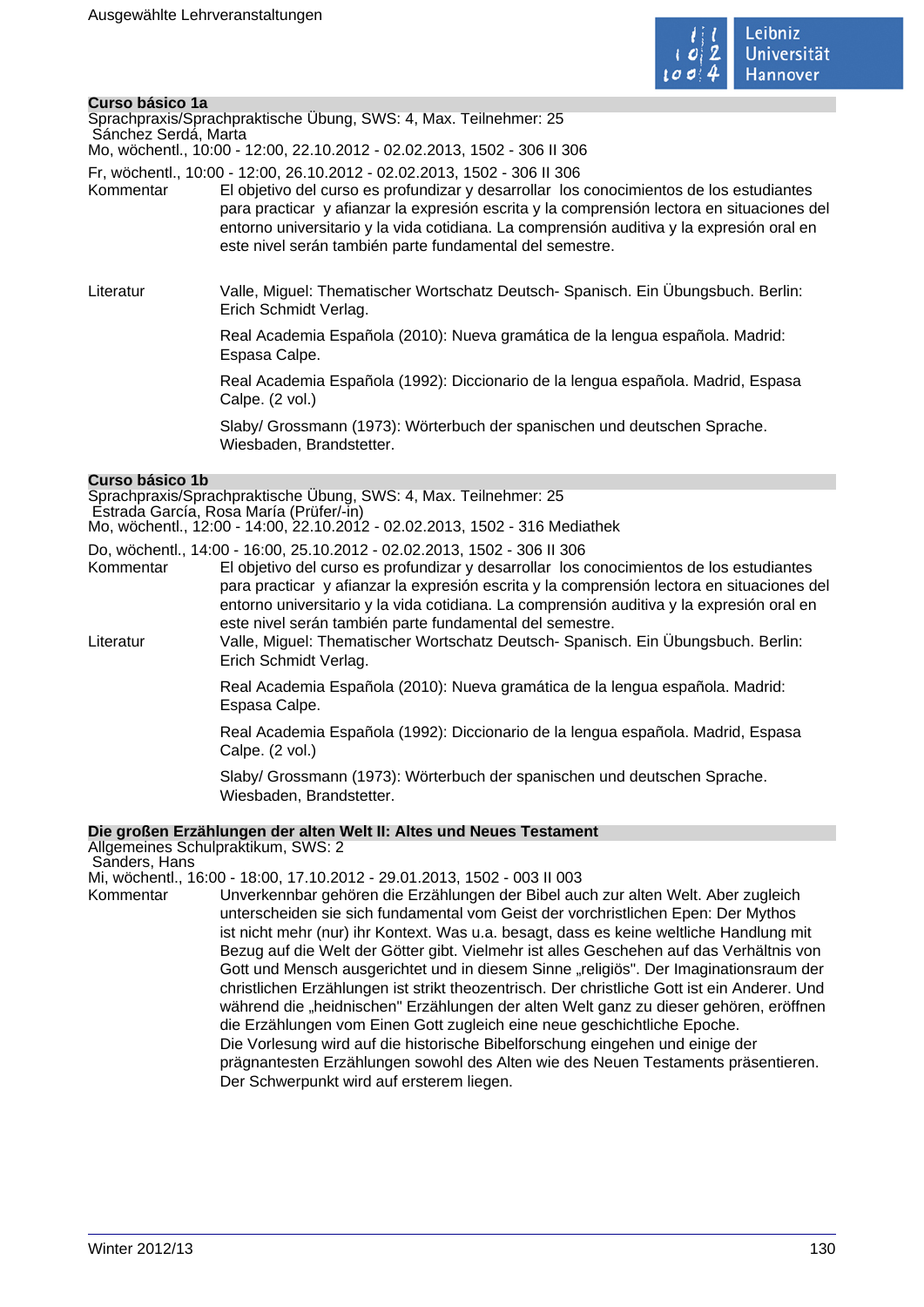

# **Doktorandenkolloquium**

Kolloquium, SWS: 2 Sanders, Hans Di, wöchentl., 16:00 - 18:00, 23.10.2012 - 02.02.2013, Raum 126 Kommentar Es werden aktuelle Probleme der Literaturwissenschaft, Methoden und Theorien, sowie konkrete Fragen im Zusammenhang mit den jeweiligen Forschungsprojekten behandelt. Bemerkung Raum 126

# **Don Quijote & Co.: Annäherung an das spanische Barock**

Seminar, SWS: 2, Max. Teilnehmer: 25 Minnes, Mark Do, wöchentl., 12:00 - 14:00, 18.10.2012 - 02.02.2013, 1502 - 316 Mediathek Kommentar **Mark Minnes: Don Quijote & Co.: Annäherung an das spanische Barockzeitalter** 

# **Seminar (Donnerstag 10-12)**

In dem Seminar erarbeiten wir uns die großen Themen und Topoi des spanischen Barockzeitalters. Die Siglos de Oro des 16. und 17. Jahrhunderts sind zweifellos die prägendste Epoche der spanischen Kunst und Literatur. Einerseits gelten sie als ein kulturelles Phänomen, das Spanien als Nation charakterisiert und mitbegründet hat. Gleichzeitig handelt es sich jedoch um eine Epoche der politischen und wirtschaftlichen Globalisierung, die weit über die Grenzen der iberischen Halbinsel und die spanischsprachige Welt hinausgeht. Interessante Spannungen und Widersprüche sind die Folge. Das Seminar erschließt sich das Barockzeitalter in kulturwissenschaftlichen, erzähl- und gattungstheoretischen Begriffen, über die bildende Kunst, sowie vor allem über literarische Texte wie Cervantes Don Quijote (1605/15), Tirso de Molinas Burlador de Sevilla (um 1620) und die Lyrik.

# **Einführung in die spanische Sprachwissenschaft**

Seminar, SWS: 2, Max. Teilnehmer: 25 Becker, Lidia Mi, wöchentl., 10:00 - 12:00, 24.10.2012 - 02.02.2013, 1502 - 306 II 306 Kommentar Ziel dieses Seminars ist es, einen Einblick in die Linguistik zu vermitteln, in ihre Methoden und Teildisziplinen. Thematische Schwerpunkte werden dabei u.a. die Geschichte des Spanischen, seine Beziehungen zu anderen romanischen Sprachen und Beschreibung und Analyse ausgewählter syntaktischer und semantischer Strukturen des Spanischen sein. Literatur - Sosa, Enrique O., Biografía de una lengua. Mérida: Universidad de los Andes, 2009. - Hualde, José I. u.a., Introducción a la lingüística hispánica. Cambridge: C.U.P., 22010.

# **Einführung in die spanische Sprachwissenschaft**

Vorlesung, SWS: 2, Max. Teilnehmer: 25 Hölker, Klaus Di, wöchentl., 16:00 - 18:00, 23.10.2012 - 02.02.2013, 1502 - 306 II 306 Kommentar Ziel dieser Vorlesung ist es, einen Einblick in die Linguistik zu vermitteln, in ihre Methoden und Teildisziplinen. Thematische Schwerpunkte werden dabei u.a. die Geschichte des Spanischen, seine Beziehungen zu anderen romanischen Sprachen und Beschreibung und Analyse ausgewählter syntaktischer und semantischer Strukturen des Spanischen sein.

**Europa in der Romanistik - Literatur, Geschichte, Wissenschaft.** Seminar Hoeges, Dirk Mi, Einzel, 14:00 - 18:00, 23.01.2013 - 23.01.2013, 1502 - 306 II 306 Do, Einzel, 09:00 - 13:00, 24.01.2013 - 24.01.2013, 1502 - 306 II 306 Bemerkung Termin und Raum werden noch bekanntgegeben.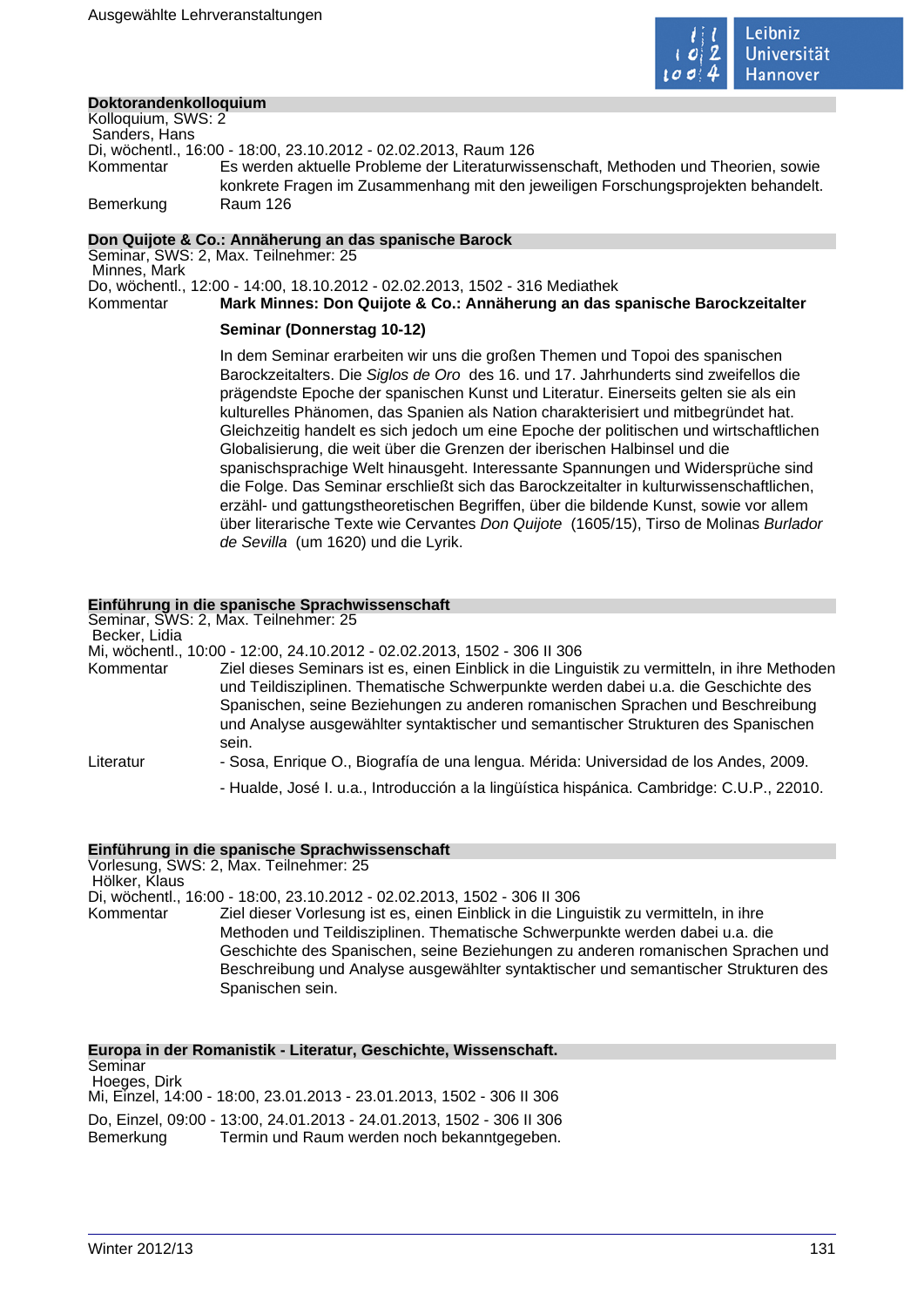

# **Romanistisches Kolloquium**

Kolloquium, SWS: 2 Hölker, Klaus Mi, wöchentl., 16:00 - 18:00, 17.10.2012 - 02.02.2013, 1502 - 335

# **Spanische Verbalflexion**

Seminar, SWS: 2, Max. Teilnehmer: 25 Hölker, Klaus Mo, wöchentl., 16:00 - 18:00, 15.10.2012 - 02.02.2013, 1502 - 306 II 306 Kommentar Ziel des Seminars ist es, einen Einblick in die Beschreibungs- und Analysemöglichkeiten der Konjugationsformen des Spanischen zu liefern. Im Zentrum werden dabei die sogenannten "unregelmäßigen Verben" stehen. Im zweiten Schritt soll es um den Gebrauch der Flexionsformen des Verbs gehen, insbesondere um die Kategorie des Aspekts. Literatur Bosque, Ignacio; Demonte, Violeta (Hrsg.), Gramática descriptiva de la lengua española . Madrid: Espasa, 1999. Bd. 2, 2977-3060; Bd. 3, 4915-4991. de Bruyne , Jacques, Spanische Grammatik . Tübingen: Niemeyer, 1993.

# **Wissenschaftliches und kreatives Schreiben**

Seminar, Max. Teilnehmer: 20

del Valle Luque, Victoria / Rössler, Andrea

Do, wöchentl., 18:00 - 20:00, 25.10.2012 - 02.02.2013, 1502 - 309 II 309

Kommentar Veranstaltung in mehreren Blöcken nach Vereinbarung - Erstes Treffen zur Planung des Semesters und zur weiteren Terminfestsetzung: Do, den 25.10. 18.00 bis 20.00 Uhr, Raum 309

> Ein Philologiestudium fordert das Verfassen unterschiedlicher Sachtexte in der Mutter- und Zielsprache und die Fähigkeit, selbst verfasste Texte kritisch zu lesen und gegebenenfalls zu überarbeiten. Das Seminar wird im ersten Teil ausgewählte expositorische Textsorten in Theorie und Praxis vorstellen und Hinweise für die erfolgreiche Planung und Durchführung von Schreibprozessen geben. Im zweiten Teil wird das kreative Schreiben in den Blick genommen. Auch hier werden gleichermaßen theoretische Reflexion und praktische Erprobung berücksichtigt. Dabei wird es nicht zuletzt um Möglichkeiten der Initiierung kreativer Schreibprozesse im Fremdsprachenunterricht gehen. Zum Thema "Kreatives Schreiben" wird im Rahmen des Seminars ein Workshop der spanischen Dozentin, Lehrwerkautorin und Lyrikerin Rosana Acquaroni stattfinden (voraussichtlich Mitte Januar).

In der Veranstaltung können bei aktiver und regelmäßiger Teilnahme 5 CP für den Bereich Schlüsselkompetenzen erworben werden.

# **Soziologie**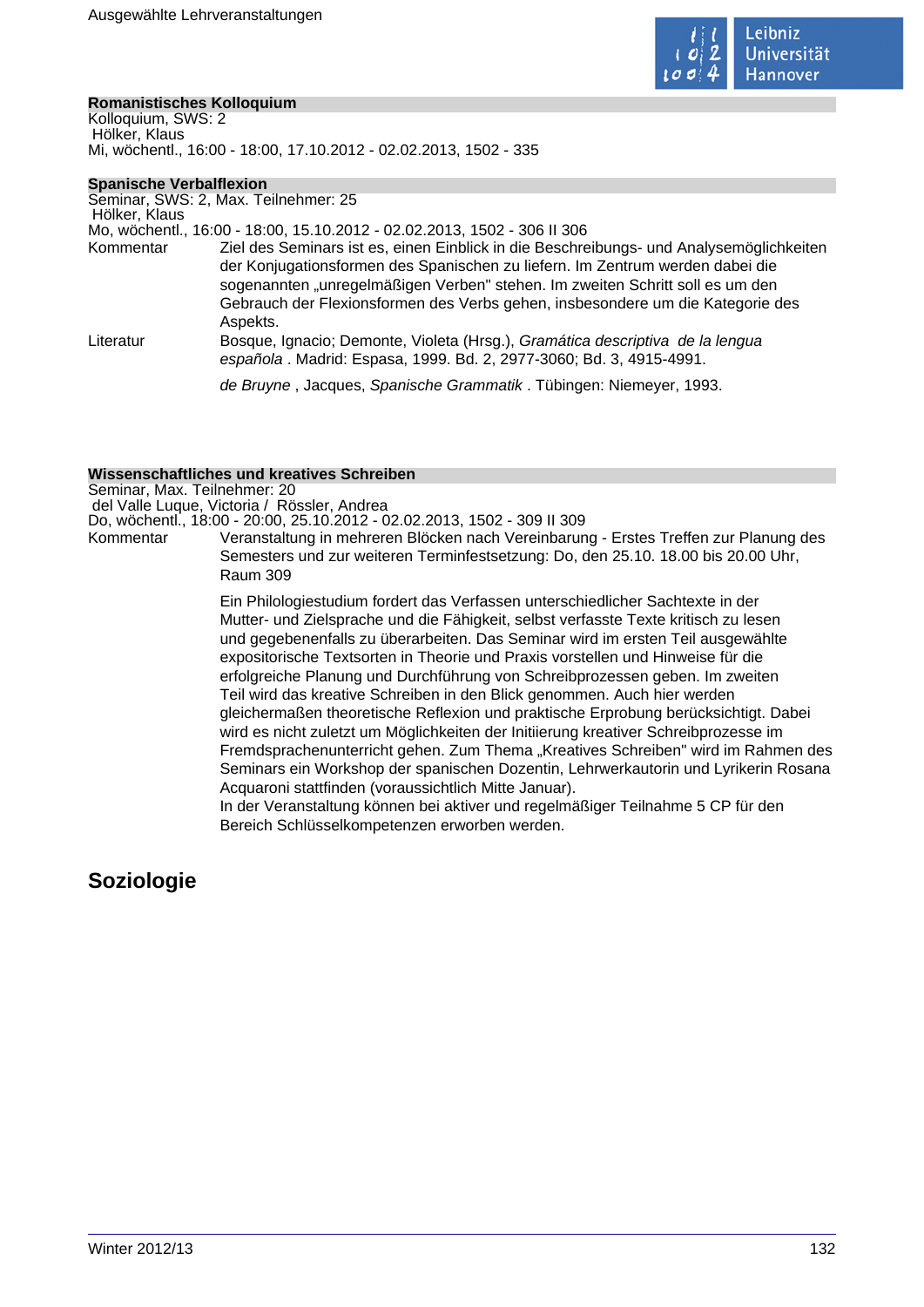

# **Einführung in die induktive und multivariate Statistik**

Vorlesung Sarcletti, Andreas

Mo, wöchentl., 18:15 - 20:00, 22.10.2012 - 02.02.2013, 1101 - E001

Kommentar In der Vorlesung werden primär grundlegende Elemente der Wahrscheinlichkeitsrechnung und der induktiven (schließenden) Statistik behandelt. Nach einer Einführung in die Kombinatorik und die Wahrscheinlichkeitsrechnung sowie in verschiedene theoretische Verteilungen von Zufallsvariablen werden Stichprobenverteilungen behandelt. Neben diesen Grundlagen werden einige Schätz- und Testverfahren, z. B. für den Mittelwert und den Anteilwert, thematisiert, Abgerundet wird der Inhalt durch eine kurze Einführung in die multivariate Statistik in Form der Schätzung von Parametern in der linearen Regression und des Tests für Regressionskoeffizienten. Kenntnisse aus der deskriptiven Statistik (Sommersemester) sind hilfreich für das Verständnis der Inhalte. Der Besuch der Lehrveranstaltung zur deskriptiven Statistik ist jedoch keine Voraussetzung, um die Veranstaltung zu besuchen. Literatur Backhaus, Klaus / Erichson, Bernd / Plinke, Wulff / Wieber, Rolf (2010): Multivariate Analysemethoden. Eine anwendungsorientierte Einführung. Heidelberg: Springer (13. Auflage)

> Bourier, Günther (2006): Wahrscheinlichkeitsrechnung und schließende Statistik. Praxisorientierte Einführung. Mit Aufgaben und Lösungen. Wiesbaden: Gabler (5., überarbeitete Auflage)

#### **Einführung in die Soziologie: Klassiker der Soziologie (Marx, Durkheim, Weber, Simmel)** Vorlesung

 Miller, Max Mi, wöchentl., 10:00 - 12:00, 24.10.2012 - 02.02.2013, 1101 - F303 Bahlsensaal Die Vorlesung behandelt die Werke von Karl Marx, Emile Durkheim, Max Weber und Georg Simmel.

Im Zentrum der Vorlesung stehen die folgenden Leitfragen:

In welchem Verhältnis stehen Individuum und Gesellschaft zueinander? Was ist das Moderne der modernen Gesellschaft? Worin gründet eine soziale Ordnung und was treibt den sozialen Wandel voran? Wie ist sozialwissenschaftliche Erkenntnis möglich?

| <b>Psychoanalyse des Antisemitismus</b> |                                                                                                                                                                                                                                                                                                                                                                                                                                                                                                                                                                                                                                                                                                                                                                                                                                       |  |
|-----------------------------------------|---------------------------------------------------------------------------------------------------------------------------------------------------------------------------------------------------------------------------------------------------------------------------------------------------------------------------------------------------------------------------------------------------------------------------------------------------------------------------------------------------------------------------------------------------------------------------------------------------------------------------------------------------------------------------------------------------------------------------------------------------------------------------------------------------------------------------------------|--|
| Seminar                                 |                                                                                                                                                                                                                                                                                                                                                                                                                                                                                                                                                                                                                                                                                                                                                                                                                                       |  |
| Moré, Angela                            |                                                                                                                                                                                                                                                                                                                                                                                                                                                                                                                                                                                                                                                                                                                                                                                                                                       |  |
|                                         | Mo, wöchentl., 10:00 - 12:00, 22.10.2012 - 02.02.2013, 1146 - A210                                                                                                                                                                                                                                                                                                                                                                                                                                                                                                                                                                                                                                                                                                                                                                    |  |
| Kommentar                               | Der Antisemitismus ist ein historisch altes, ursprünglich mit der Durchsetzung des<br>Christentums eng verbundenes Phänomen in Europa. Aber auch unabhängig von<br>der Konkurrenz der Religionen blieb der Antisemitismus bestehen, verbunden mit<br>rassistischen, antibolschewistischen, antikapitalistischen oder antiamerikanischen<br>Attributen. Schon in dieser Beliebigkeit der rationalisierenden Zuschreibungen und<br>Verknüpfungen offenbart sich die Irrationalität des antisemitischen Feindbildes.<br>Seine Entstehungszusammenhänge, Motive, individual- und sozialpsychologischen<br>Funktionen sowie seine offenen oder subtil verdeckten Äußerungsformen waren und<br>sind Gegenstand einer psychoanalytischen Sozialpsychologie. Diese sollen in diesem<br>Seminar vorgestellt, verglichen und diskutiert werden. |  |
| Literatur                               | Simmel, Ernst (Hg.): Antisemitismus. Frankfurt/M., Fischer 1993.                                                                                                                                                                                                                                                                                                                                                                                                                                                                                                                                                                                                                                                                                                                                                                      |  |
|                                         | Loewenstein, Rudolph M.: Psychoanalyse des Antisemitismus. Frankfurt/M., Suhrkamp,<br>2. Aufl. 1968.                                                                                                                                                                                                                                                                                                                                                                                                                                                                                                                                                                                                                                                                                                                                  |  |
|                                         | Hegener, Wolfgang: Erlösung durch Vernichtung. Zur Psychoanalyse des christlichen<br>Anti-semitismus. Gießen, PSV 2004.                                                                                                                                                                                                                                                                                                                                                                                                                                                                                                                                                                                                                                                                                                               |  |
|                                         | Hegener, Wolfgang (Hg.): Das unmögliche Erbe. Antisemitismus - Judentum -<br>Psychoanalyse. Gießen, PSV 2006.                                                                                                                                                                                                                                                                                                                                                                                                                                                                                                                                                                                                                                                                                                                         |  |
|                                         | Rensmann, Lars: Kritische Theorie über den Antisemitismus. Berlin, Hamburg, Argument-<br>Verlag 1998.                                                                                                                                                                                                                                                                                                                                                                                                                                                                                                                                                                                                                                                                                                                                 |  |

# **Sportwissenschaft**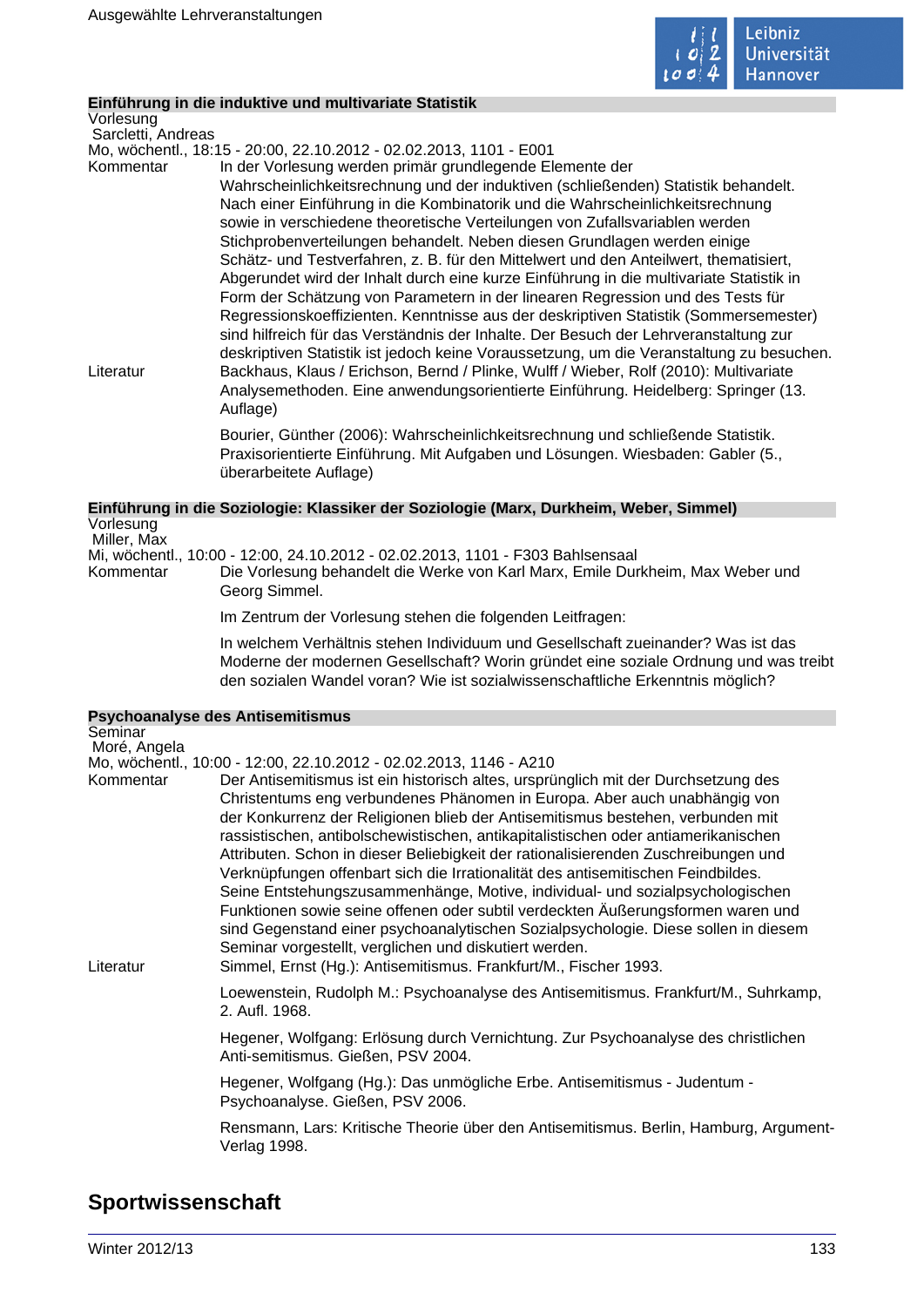

# **Bewegungslehre Schwerpunkt Bewegung und Kognition A**

Seminar, SWS: 2, Max. Teilnehmer: 13 Effenberg, Alfred (verantwortlich)

Di, wöchentl., 10:00 - 12:00, 23.10.2012 - 02.02.2013, 1801 - 135 Seminarraum 1

Kommentar **Motorik und Kognition** 

**Inhalte** : Welche Wirkung hat sportliche Aktivität auf die kognitiven Fähigkeiten und die kognitive Entwicklung? Kann man einzelne Sportarten mit bestimmten Hirnfunktionen in Verbindung bringen? Gibt es Bezüge zur Intelligenz? Ist eine primär physiologische Belastung (45 min. Fahrradergometer) von den kognitiven Effekten her mit einem Fußballspiel über 45 min Dauer vergleichbar? Wo werden Unterschiede erkennbar und worauf sind diese zurückzuführen? Welche Sportarten können empfohlen werden, um auch in außersportlichen Handlungsfeldern (Schule, Alltag) vom Training zu profitieren? Derartige Fragen stehen im Mittelpunkt des Seminars, in dem Bezüge zwischen dem koordinativen und taktischen Anforderungsprofil ausgewählter Sportarten und allgemeinen höheren kognitiven Funktionen (Planung, Entscheidung, Problemlösen etc.) thematisiert werden sollen, um die potentiellen Effekte dieser Sportarten auf die kognitive Entwicklung einschätzen zu lernen.

**Ziele:** Vermittlung von Aufbauwissen zur Wirksamkeit körperlicher - primär sportlicher - Aktivität auf kognitive Funktionen. Kompetenz für die Beurteilung und Gestaltung spezifischer Bewegungsangebote und deren Effekte auf die Kognition.

Literatur Anderson, J. R. (2007). Kognitive Psychologie (6 ed.). Berlin: Spektrum Akademischer Verlag.

> Hötting, K. & Röder, B. (2010). Bewegung und Kognition. In K.-M. Braumann & N. Stiller (Hrsg.), Bewegungstherapie bei Internistischen Erkrankungen. Berlin, Heidelberg, New York: Springer-Verlag, 211-221.

# **Bewegungslehre Schwerpunkte A**

Seminar, SWS: 2, Max. Teilnehmer: 25

 Effenberg, Alfred (verantwortlich) Mo, wöchentl., 14:00 - 16:00, 22.10.2012 - 02.02.2013, 1801 - 138 Seminarraum 2

Kommentar Music, Sound and Motion

**Inhalte** : Klänge und Musiken lassen sich vielfältig in den Sportunterricht integrieren, sie motivieren zum Sich-Bewegen und werden in vielen Sportarten eingesetzt (Tanz, Sportgymnastik, Fitness, Laufen etc.). Auch in anderen Zusammenhängen wirkt akustische Information auf die Bewegung gestaltend: Es gibt eine breite Palette akustischen Feedbacks und natürlicher bewegungsbegleitender Geräusche, die im Sport für die Bewegungsregulation genutzt werden (Rudern, Squash, Tischtennis etc.). Und nicht zuletzt beim Spracherwerb und Musizieren ist eine sehr direkte Beziehung zwischen fein abgestuften Bewegungen (Sprechmotorik bzw. Feinmotorik der Hände etc.) und Klangresultaten offensichtlich.

Ziele: Im Seminar werden die funktionellen Zusammenhänge zwischen Musik, Sound und Bewegung in den verschiedenen Facetten behandelt. Einzelne Seminartermine sollen als kleine "Praxisworkshops" für die Vermittlung der bei den Teilnehmenden vorhandenen Sport-/Musik-/Klang- und Bewegungs-Erfahrungen genutzt werden, um die Vielfalt musikalischer und akustischer Unterstützung im Sportunterricht und Training kennenzulernen. Literatur Bruhn, H., Kopiez, R. & Lehmann, A. C. (Hrsg.) (2008). Musikpsychologie. Das neue Handbuch. Hamburg: Rowohlt.

> Effenberg, A. O. (1996). Sonification - Ein akustisches Informationskonzept zur menschlchen Bewegung. Schorndorf: Hofmann.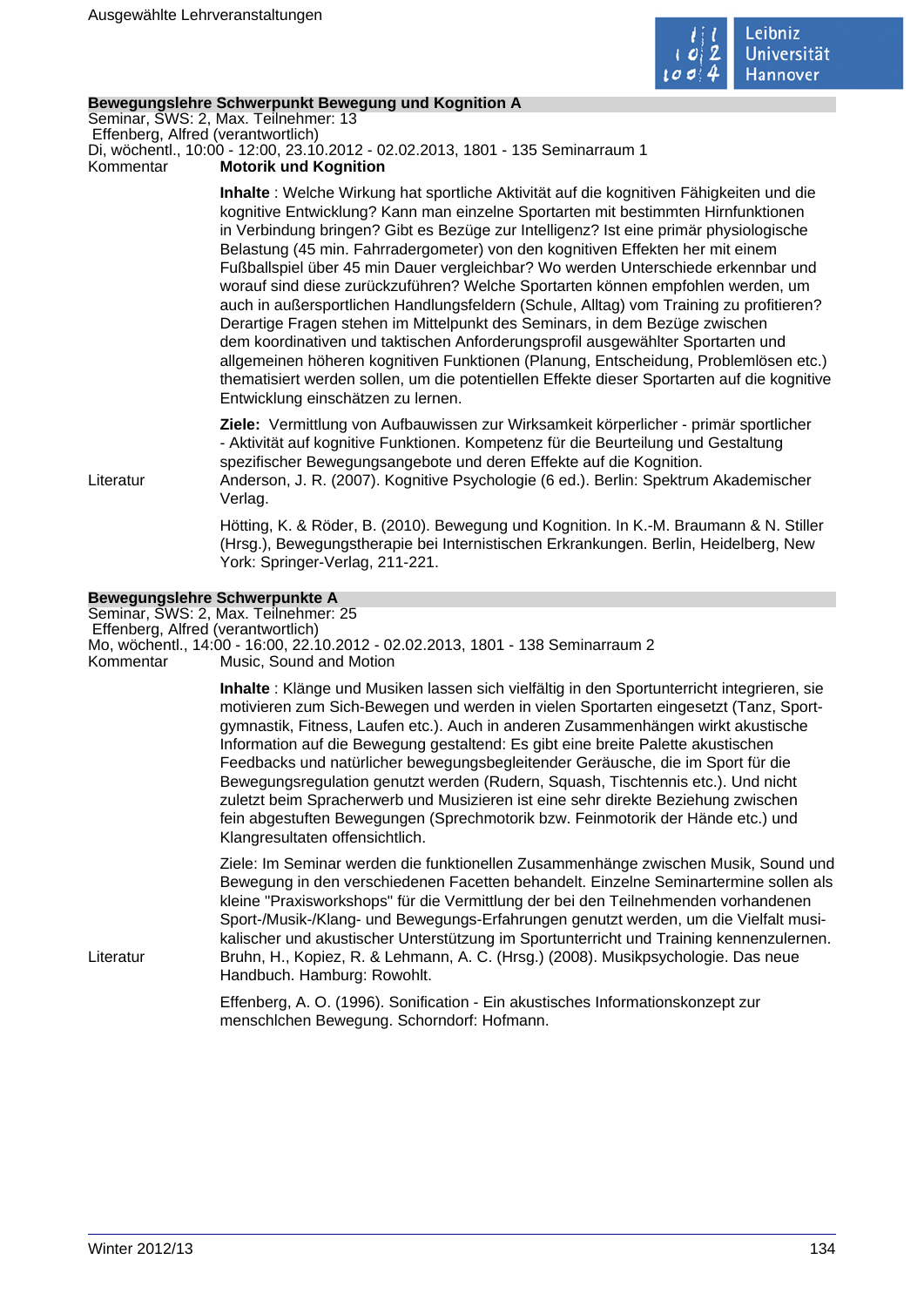

# **Einführung in das Studium der Sportwissenschaft**

Seminar, SWS: 2, Max. Teilnehmer: 100

 Peiffer, Lorenz (verantwortlich) / Fink, Matthias (verantwortlich) / Jankowski, Steffen (verantwortlich) / Ziert, Julien (verantwortlich) Fr, 14-täglich, 14:00 - 17:00, 26.10.2012 - 02.02.2013, 1801 - 135 Seminarraum 1 , 4. Gruppe, 14-täglich, Ziert, Julien

Mo, wöchentl., 14:00 - 16:00, 29.10.2012 - 02.02.2013, 1801 - 135 Seminarraum 1 , 2. Gruppe, Fink, Matthias

Mo, wöchentl., 16:00 - 18:00, 29.10.2012 - 02.02.2013, 1801 - 135 Seminarraum 1 , 1. Gruppe, Peiffer, Lorenz

Mo, wöchentl., 16:00 - 18:00, 29.10.2012 - 02.02.2013, 1801 - 138 Seminarraum 2 , 3. Gruppe, Jankowski, Steffen

Mo, wöchentl., 16:00 - 18:00, 29.10.2012 - 02.02.2013, 1802 - -103 Hörsaal Sport , 1. Gruppe

Kommentar Bei dieser Veranstaltung handelt es sich um eine Mischform aus Seminar, Übung und Vorlesung. Das Ziel der Veranstaltung ist es, den Studienanfängerinnen und -anfängern: den Eintritt in ihr Studium am Institut für Sportwissenschaft zu erleichtern, grundlegende wissenschaftliche Arbeitstechniken zu vermitteln, den notwendigen Perspektivwechsel vom "Sport-Akteur" zum "Sport-Arrangeur" zu unterstützen (denn Sport studieren ist etwas anderes als Sport treiben), Probleme des Handlungsfeldes Sport vor dem Hintergrund seiner gesellschaftlichen, politischen und wirtschaftlichen Rahmenbedingungen verständlich zu machen, grundlegende Besonderheiten des Schulsports und des Berufs als Sportlehrkraft aufzuzeigen, die Sportwissenschaft und ihre fachliche Struktur als anwendungsorientierte, interdisziplinäre Wissenschaft näherzubringen und Alternativen für Absolventinnen und Absolventen eines sportwissenschaftlichen Studiums zum Berufsfeld "Schule" vorzustellen.

## **Einführung Sport und Erziehung**

Vorlesung, SWS: 1, Max. Teilnehmer: 160

Kuhlmann, Detlef

Do, 14-täglich, 10:00 - 12:00, 25.10.2012 - 31.01.2013, 1802 - -103 Hörsaal Sport

Die Sportpädagogik gehört zu den zentralen Lehrgebieten in sämtlichen Studiengängen des Faches Sportwissenschaft. Für alle Lehramtsstudierenden mit dem Fach Sport ist die Sportpädagogik quasi die "Berufswissenschaft". Die Sportpädagogik reflektiert die Zusammenhänge von Sport und Erziehung für den Sport(-unterricht) in der Schule, aber auch für andere Vermittlungsinstanzen des Sports. In dieser Lehrveranstaltung, die als Einführung insbesondere für Studierende in der Eingangsphase vorgesehen ist, wird ein Überblick über grundlegende Themen und Inhalte der Sportpädagogik in Form von "Lektionen" gegeben.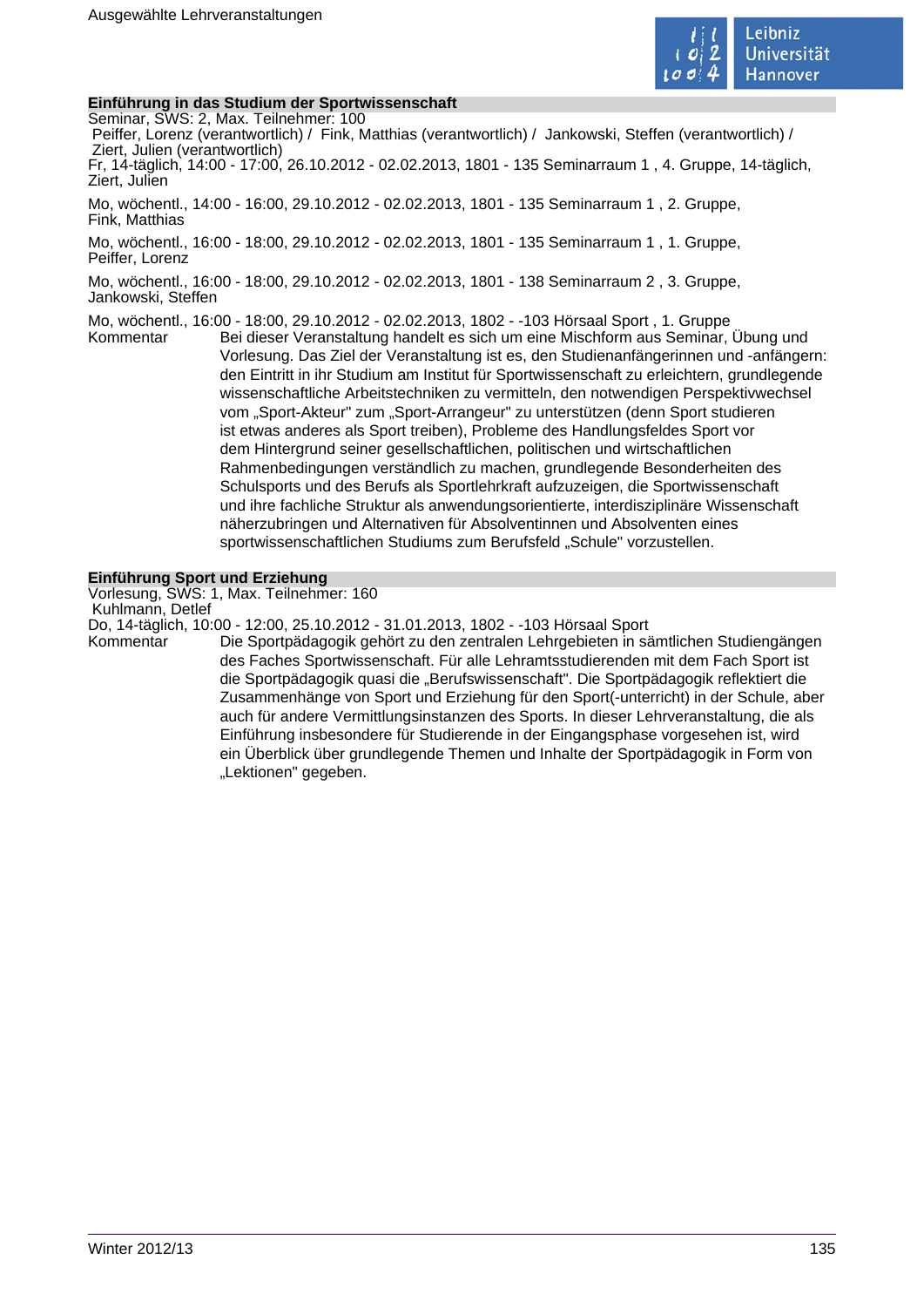

# **Projekt: Motorik und Kognition**

|                   | FIUJEKI. MULUIIK UNU NUYIIILIUN                                                                                                                                                                                                                                                                                                                                                                                                                                                                                                                                                                                                                                                                                                                                                                                                                                |
|-------------------|----------------------------------------------------------------------------------------------------------------------------------------------------------------------------------------------------------------------------------------------------------------------------------------------------------------------------------------------------------------------------------------------------------------------------------------------------------------------------------------------------------------------------------------------------------------------------------------------------------------------------------------------------------------------------------------------------------------------------------------------------------------------------------------------------------------------------------------------------------------|
|                   | Seminar, SWS: 4, Max. Teilnehmer: 12                                                                                                                                                                                                                                                                                                                                                                                                                                                                                                                                                                                                                                                                                                                                                                                                                           |
|                   | Effenberg, Alfred / Schmitz, Gerd<br>Di, wöchentl., 10:00 - 12:00, 23.10.2012 - 02.02.2013, 1801 - 135 Seminarraum 1                                                                                                                                                                                                                                                                                                                                                                                                                                                                                                                                                                                                                                                                                                                                           |
| Kommentar         | Mi, wöchentl., 10:00 - 12:00, 24.10.2012 - 02.02.2013, 1801 - 138 Seminarraum 2<br><b>Motorik und Kognition</b>                                                                                                                                                                                                                                                                                                                                                                                                                                                                                                                                                                                                                                                                                                                                                |
|                   |                                                                                                                                                                                                                                                                                                                                                                                                                                                                                                                                                                                                                                                                                                                                                                                                                                                                |
|                   | Ergänzend zum gleichnamigen Seminar                                                                                                                                                                                                                                                                                                                                                                                                                                                                                                                                                                                                                                                                                                                                                                                                                            |
|                   | Inhalte: Welche Wirkung hat sportliche Aktivität auf kognitive Fähigkeiten<br>und kognitive Entwicklung? Lassen sich einzelne Sportarten mit bestimmten<br>Hirnfunktionen in Verbindung bringen? Ist eine primär physiologische Belastung (45<br>min. Fahrradergometer) von den kognitiven Effekten her mit einer Teilnahme an einem<br>Fußballspiel über 45 min Dauer vergleichbar? Wo sind Unterschiede erkennbar und<br>worauf lassen sich diese zurückzuführen? Welche Sportarten können empfohlen<br>werden, um auch in außersportlichen Handlungsfeldern (Schule, Alltag) vom Training<br>zu profitieren? Derartige Fragen stehen im Mittelpunkt der Veranstaltung, in dem die<br>Teilnehmerinnen und Teilnehmer auch eigene Fragestellungen vornehmlich mit Kindern/<br>Jugendlichen bearbeiten können. Dazu werden vorhandene Methoden bereitgestellt. |
| Literatur         | Ziele: Vermittlung von Aufbauwissen zur Wirksamkeit körperlicher - primär sportlicher -<br>Aktivität auf kognitive Funktionen. Kompetenz zur Planung, Durchführung und Bewertung<br>kleiner empirischer Arbeiten.<br>Anderson, J. R. (2007). Kognitive Psychologie (6 ed.). Berlin: Spektrum Akademischer<br>Verlag.                                                                                                                                                                                                                                                                                                                                                                                                                                                                                                                                           |
|                   | Hötting, K. & Röder, B. (2010). Bewegung und Kognition. In K.-M. Braumann & N. Stiller<br>(Hrsg.), Bewegungstherapie bei Internistischen Erkrankungen. Berlin, Heidelberg, New<br>York: Springer-Verlag, 211-221.                                                                                                                                                                                                                                                                                                                                                                                                                                                                                                                                                                                                                                              |
|                   | Projekt: Neue Medien im Sportunterricht                                                                                                                                                                                                                                                                                                                                                                                                                                                                                                                                                                                                                                                                                                                                                                                                                        |
| Schiedek, Steffen | Seminar, SWS: 4, Max. Teilnehmer: 16<br>Mo, wöchentl., 10:00 - 12:00, 22.10.2012 - 02.02.2013, 1801 - 135 Seminarraum 1                                                                                                                                                                                                                                                                                                                                                                                                                                                                                                                                                                                                                                                                                                                                        |
|                   |                                                                                                                                                                                                                                                                                                                                                                                                                                                                                                                                                                                                                                                                                                                                                                                                                                                                |
|                   | Do, wöchentl., 08:00 - 10:00, 25.10.2012 - 02.02.2013, 1801 - 135 Seminarraum 1                                                                                                                                                                                                                                                                                                                                                                                                                                                                                                                                                                                                                                                                                                                                                                                |

Kommentar Finder welchen Bedingungen und mit welchen Zielen können "Neue Medien" (vor allem neuartige Spielkonsolen) einen Mehrwert im Sportunterricht darstellen? Ziel des Projektes ist es, diese fachdidaktische Frage anhand von ausgewählten Schwerpunkten zu erforschen. Im Rahmen des Projektes sollen konkrete Anwendungsbeispiele und – konzepte neuer Medien in Lehr- und Lernsituationen entwickelt, evaluiert und hinsichtlich ihres "Mehrwertes" überprüft werden. Dazu sollen auch eigene Untersuchungen durchgeführt werden, die als Methode Lern- oder Motivationsuntersuchungen oder Fallanalysen darstellen.

## **Projekt: Physiologische Grundlagen von Trainingsanpassungen**

Seminar, SWS: 4, Max. Teilnehmer: 6 Maassen, Norbert (verantwortlich) Di, wöchentl., 14:00 - 16:00, 23.10.2012 - 02.02.2013, MHH, Institut für Sportmedizin Do, wöchentl., 10:00 - 12:00, 25.10.2012 - 02.02.2013, 1801 - 138 Seminarraum 2 Kommentar In diesem Projekt soll ein Überblick über die Arbeitsweise und -gebiete des Arbeitsbereichs Sport und Gesundheit gegeben werden. Es werden Meß- und Auswertemethoden vorgestellt und erlernt. In einer kleinen Versuchsreihe werden die Methoden angewendet.

#### **Situative Bewegungsangebote**

Seminar, SWS: 2, Max. Teilnehmer: 25 Meyer, Arno (verantwortlich) Di, wöchentl., 10:00 - 12:00, 23.10.2012 - 02.02.2013, 1802 - 001 H2 Di, wöchentl., 10:00 - 12:00, 23.10.2012 - 02.02.2013, 1801 - 138 Seminarraum 2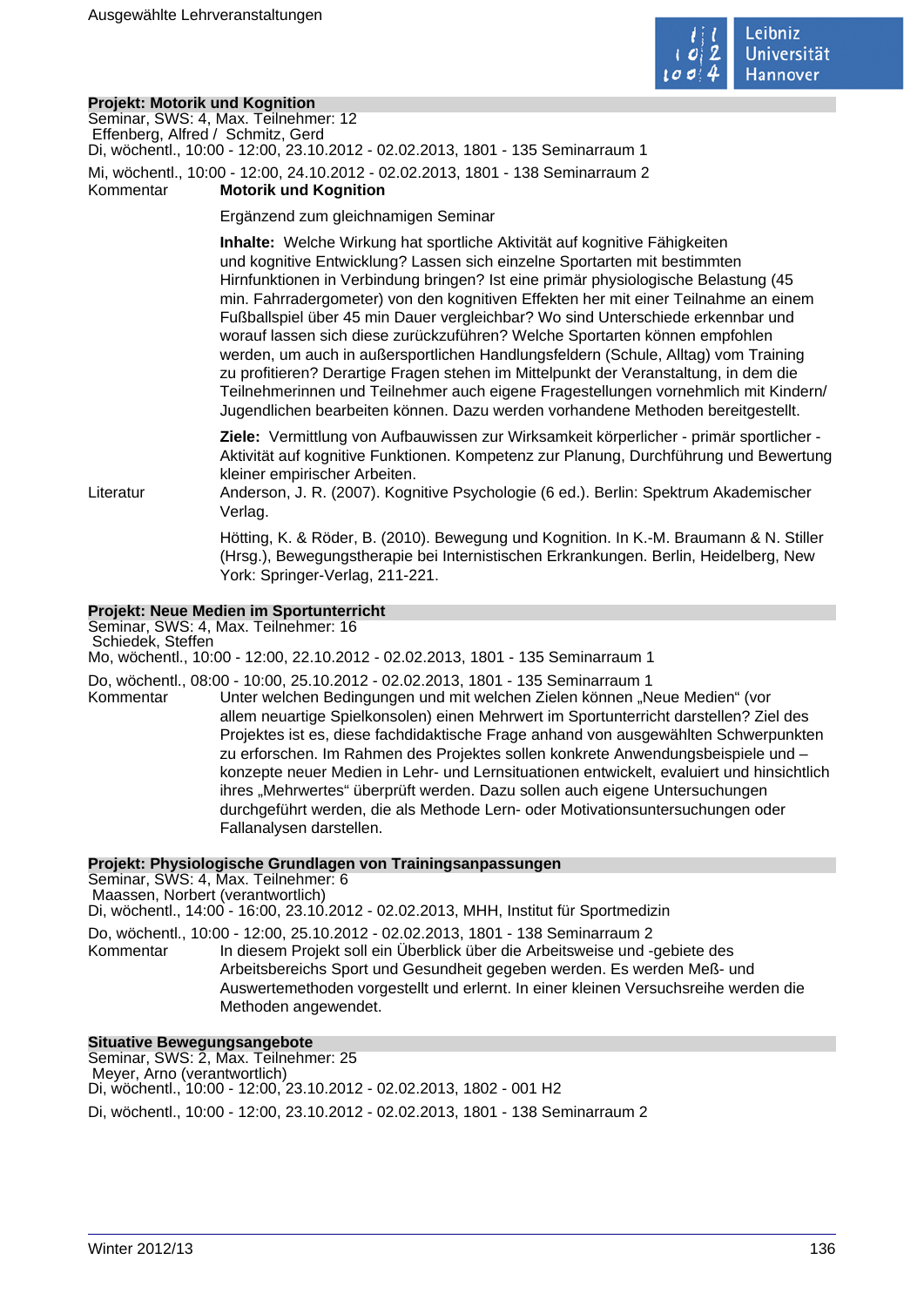

| Sportsoziologie - Gewalt C           |                                                                                        |  |
|--------------------------------------|----------------------------------------------------------------------------------------|--|
| Seminar, SWS: 2, Max. Teilnehmer: 25 |                                                                                        |  |
| Schröder, Dirk (verantwortlich)      |                                                                                        |  |
|                                      | Fr, wöchentl., 10:00 - 12:00, 26.10.2012 - 02.02.2013, 1801 - 135 Seminarraum 1        |  |
|                                      | Fr, wöchentl., 10:00 - 12:00, 26.10.2012 - 02.02.2013, 1801 - 043 H1                   |  |
| Kommentar                            | Fußball als Medium schulischer und beruflicher Qualifikation - Begleitung und          |  |
|                                      | <b>Evaluation eines Unterrichtsmoduls an der BBS 6</b>                                 |  |
|                                      |                                                                                        |  |
|                                      | An der berufsbildenden Schule 6 wird in diesem Schuljahr 2012/13 in Zusammenarbeit     |  |
|                                      | mit dem Institut für Sportwissenschaft und dem Niedersächsischen Fußballverband        |  |
|                                      | das Modellprojekt fortgesetzt, das benachteiligten Schülern in der BEK                 |  |
|                                      | (Berufseinstiegsklasse) mit Hilfe eines Unterrichtsmoduls "Fußball" ermöglichen        |  |
|                                      | soll, später im BVJ (Berufsvorbereitungsjahr) den Hauptschulabschluss bzw.             |  |
|                                      | berufsqualifizierende Fähigkeiten und Fertigkeiten sowie Schlüsselqualifikationen und  |  |
|                                      |                                                                                        |  |
|                                      | Sozialkompetenzen zu erwerben.                                                         |  |
|                                      | Das Unterrichtsmodul "Fußball" folgt dem didaktischen Ansatz, der sich weniger         |  |
|                                      | an Defiziten orientiert, sondern zur Förderung der Schul- und Lernmotivation auf       |  |
|                                      | bereits vorhandenen Kompetenzen aufbaut und an den Stärken der Schüler                 |  |
|                                      | ansetzt. Mit dem Modul "Lernen im Stadion" (Mittwochnachmittags 12.15-13.45 Uhr) soll  |  |
|                                      | die Attraktivität des Stadionumfeldes und die motivierende Nähe zu Hannover 96 genutzt |  |
|                                      | werden, um zusätzliche Lernanreize zu setzen.                                          |  |
|                                      | In kleinen Gruppen bekommen die Jugendlichen von Studierenden des Instituts der        |  |
|                                      | Sportwissenschaft nicht nur Hilfe in Mathematik, Deutsch und Englisch, sondern         |  |
|                                      | beispielsweise auch Unterstützung bei Bewerbungsschreiben und der Suche nach           |  |
|                                      | geeigneten Ausbildungsmöglichkeiten. Studierende, die dieses Seminar belegen           |  |
|                                      | möchten, sollten sich möglichst den Mittwochnachmittag freihalten, um das "Lernen im   |  |
|                                      | Stadion" zu gestalten. Studierenden, denen das nicht möglich ist, können trotzdem am   |  |
|                                      | Seminar teilnehmen, bekommen dann aber andere Aufgaben zugewiesen.                     |  |
|                                      | Das Projekt wird unter sozialwissenschaftlichen, (sport-)pädagogischen und             |  |
|                                      |                                                                                        |  |
|                                      | sozialpädagogischen Aspekten praxisorientiert begleitet. Neueinsteiger sind zwar (auch |  |
|                                      | unter dem Aspekt einer Fortsetzung im SoSe 2013) sehr willkommen, allerdings werden    |  |
|                                      | Studenten und Studentinnen, die das Seminar bereits im SoSe 2012 belegt haben          |  |
|                                      | bevorzugt aufgenommen.                                                                 |  |
| Literatur                            | Fleischmann, D. (2006). Fußball als Medium sozialen Lernens - Kritische Reflektion     |  |
|                                      | eines Modellprojektes an der BBS 6 und Folgerungen für die schulische Praxis.          |  |
|                                      | Hausarbeit im Rahmen der Ersten Staatsprüfung für das Lehramt an Gymnasien im          |  |
|                                      | Land Niedersachsen, Hannover.                                                          |  |
|                                      | Pilz, G.A., Meyer, A., Pietschmann, A., Postel, C., Pundt, A., Schierholz, C.,         |  |
|                                      | Schick, H. (2006). Fußball als Medium beruflicher und sozialer Handlungskompetenz      |  |
|                                      | im Rahmen des Berufsvorbereitungsjahres (Abschlussbericht Modellprojekt Schuljahr      |  |
|                                      | 2005-06).                                                                              |  |
|                                      |                                                                                        |  |
|                                      | Sportverletzungen, Prävention und Therapie A                                           |  |
|                                      | Seminar, SWS: 2, Max. Teilnehmer: 25                                                   |  |

Becher, Christoph (verantwortlich)

Do, wöchentl., 16:00 - 17:30, 01.11.2012 - 02.02.2013, 1802 - -109 Gym.

Do, wöchentl., 16:00 - 18:00, 01.11.2012 - 02.02.2013, 1802 - -103 Hörsaal Sport

Kommentar Sportverletzungen und Überlastungsschäden am Bewegungsapparat - moderne Therapieverfahren und Perspektiven

> In einem Übersichtsvortrag werden gelenkbezogen moderne Therapieverfahren und Perspektiven bei Sportverletzungen und Überlastungsschäden am Bewegungsapparat dargestellt. Hierbei werden typische Verletzungsmuster und sportartspezifische Fehlbelastungen analysiert sowie deren Prophylaxe und Therapiemöglichkeiten dargestellt. Insbesondere wird auf die Erstversorgung bei Verletzungen und die sportliche Belastungsfähigkeit nach Rehabilitation eingegangen. Gelenkschäden durch Übergewicht und berufsspezifische Belastungen werden dargestellt. Im anschließenden Praxisteil werden einfache Untersuchungsmethoden am Bewegungsapparat und anatomische Grundlagen vermittelt.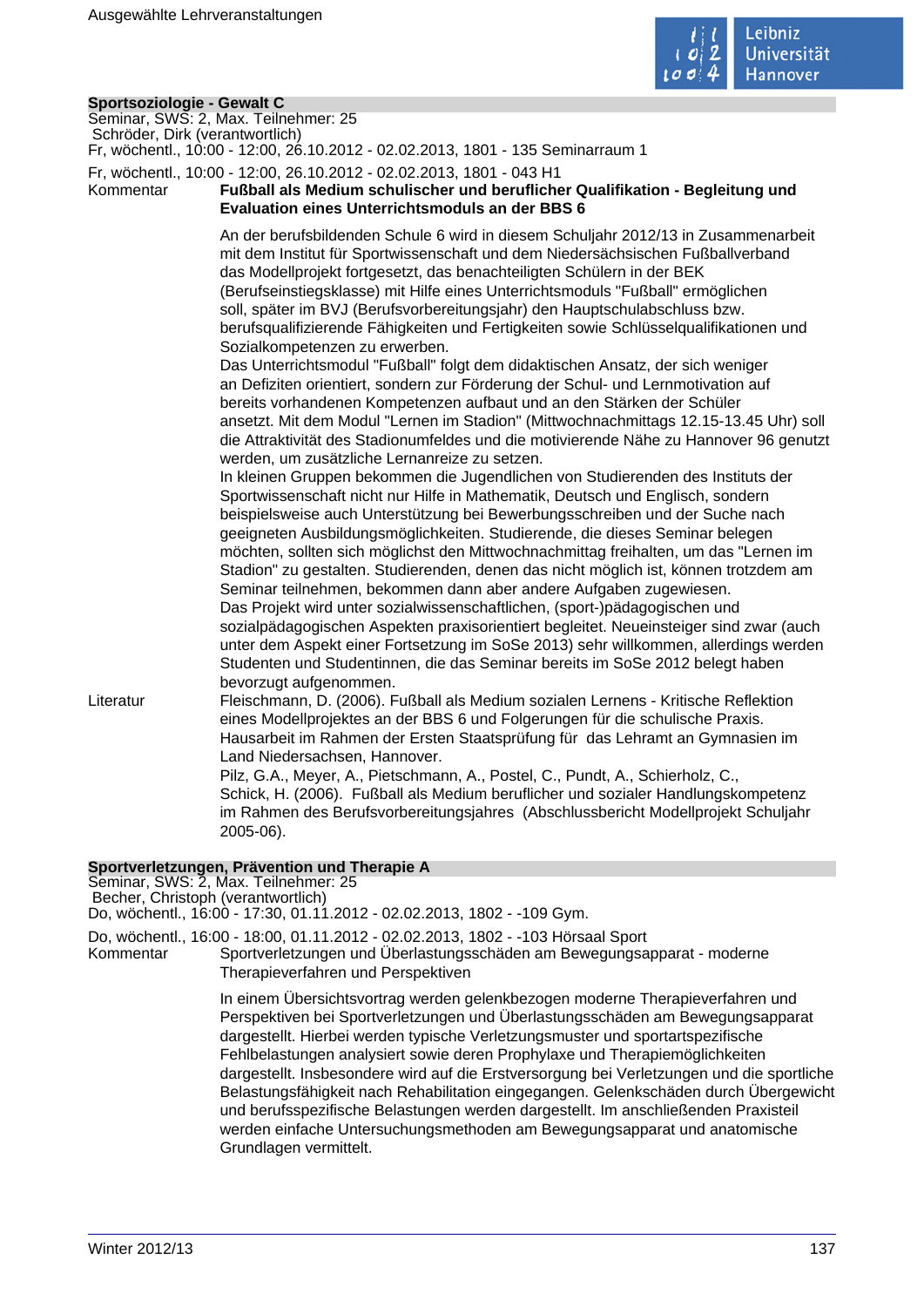

# **Trainingslehre II B**

Seminar, SWS: 2, Max. Teilnehmer: 25 Effenberg, Alfred (verantwortlich)

Di, wöchentl., 14:00 - 16:00, 23.10.2012 - 02.02.2013, 1801 - 138 Seminarraum 2

Kommentar Trainingslehre: Training und Adaptation

**Inhalte** : Wie lassen sich die Bereiche der Kondition 'Kraft' und 'Ausdauer' systematisch strukturieren und wie können Trainingsprozesse zu verschiedenen Trainingszielen in diesen beiden Bereichen wirksam gestaltet werden? Mit einem Bezug auf die grundlegenden Aspekte der Belastungssteuerung (Stoffwechsel, Herz-Kreislaufsystem, Atmung, Muskulatur) und ausgesuchte Trainingsmethoden werden die entsprechenden Adaptationsphänomene vorgestellt. An verschiedenen Stellen wird thematisiert, in welcher Form die Erkenntnisse aus der Trainingswissenschaft und Trainingslehre sowie Trainingsziele im Kraft- und Ausdauerbereich Eingang in den schulischen Sportunterricht finden können.

Ziele: Vermittlung von Aufbauwissen zur Trainingsgestaltung in den Bereichen 'Kraft' und 'Ausdauer'. Kompetenz für die Konzipierung effizienter zielorientierter Trainingsprozesse und die Evaluation der Trainingseffekte.

Literatur Weineck, J. (2004). Sportbiologie (9 ed.). Balingen: Spitta Verlag GmbH.

Neumann, G., Pfützner, A., & Berbalk, A. (2007). Optimiertes Ausdauertraining (5 ed.). Aachen: Meyer & Meyer.

# **Wirtschaftswissenschaften**

**Technologie- und Innovationsmanagement im B2B Bereich** 170804, Vorlesung, SWS: 2, ECTS: 4 credits Wiedmann, Klaus-Peter Fr, Einzel, 14:15 - 19:00, 09.11.2012 - 09.11.2012, 1507 - 005 Sa, Einzel, 10:00 - 18:00, 10.11.2012 - 10.11.2012, 1501 - 342 (I 342) Fr, Einzel, 12:00 - 18:00, 30.11.2012 - 30.11.2012, 1507 - 004 Sa, Einzel, 10:00 - 18:00, 01.12.2012 - 01.12.2012, 1507 - 004

# **Operatives Marketing**

170820, Vorlesung, SWS: 2, ECTS: 4 credits Wiedmann, Klaus-Peter Di, wöchentl., 16:15 - 17:45, ab 23.10.2012, 1501 - 301 I 301 Di, Einzel, 12:45 - 14:00, 11.12.2012 - 11.12.2012, 1502 - 003 II 003 Di, Einzel, 12:45 - 14:00, 18.12.2012 - 18.12.2012, 1502 - 003 II 003

# **Non-Profit-Marketing**

170856 / 172656, Vorlesung, SWS: 2, ECTS: 4 credits Hennigs, Nadine Mo, wöchentl., 12:45 - 14:15, ab 22.10.2012, 1501 - 301 I 301

# **Unternehmensführung II**

171260 / 172660, Vorlesung, SWS: 2, ECTS: 4 credits Kulins, Christopher / Peters, Maria / Weber, Christiana Di, wöchentl., 18:15 - 19:45, ab 23.10.2012, 1507 - 002 VII 002

Di, Einzel, 19:45 - 21:00, 18.12.2012 - 18.12.2012, 1507 - 002 VII 002

# **Bildungsökonomik**

171521, Vorlesung, SWS: 2, ECTS: 4 credits König, Tobias / Yang, Philip Mo, Einzel, 11:00 - 12:30, 22.10.2012 - 22.10.2012, 1501 - 063 (I 063) Mo, wöchentl., 11:00 - 12:30, 29.10.2012 - 02.02.2013, 1502 - 003 II 003